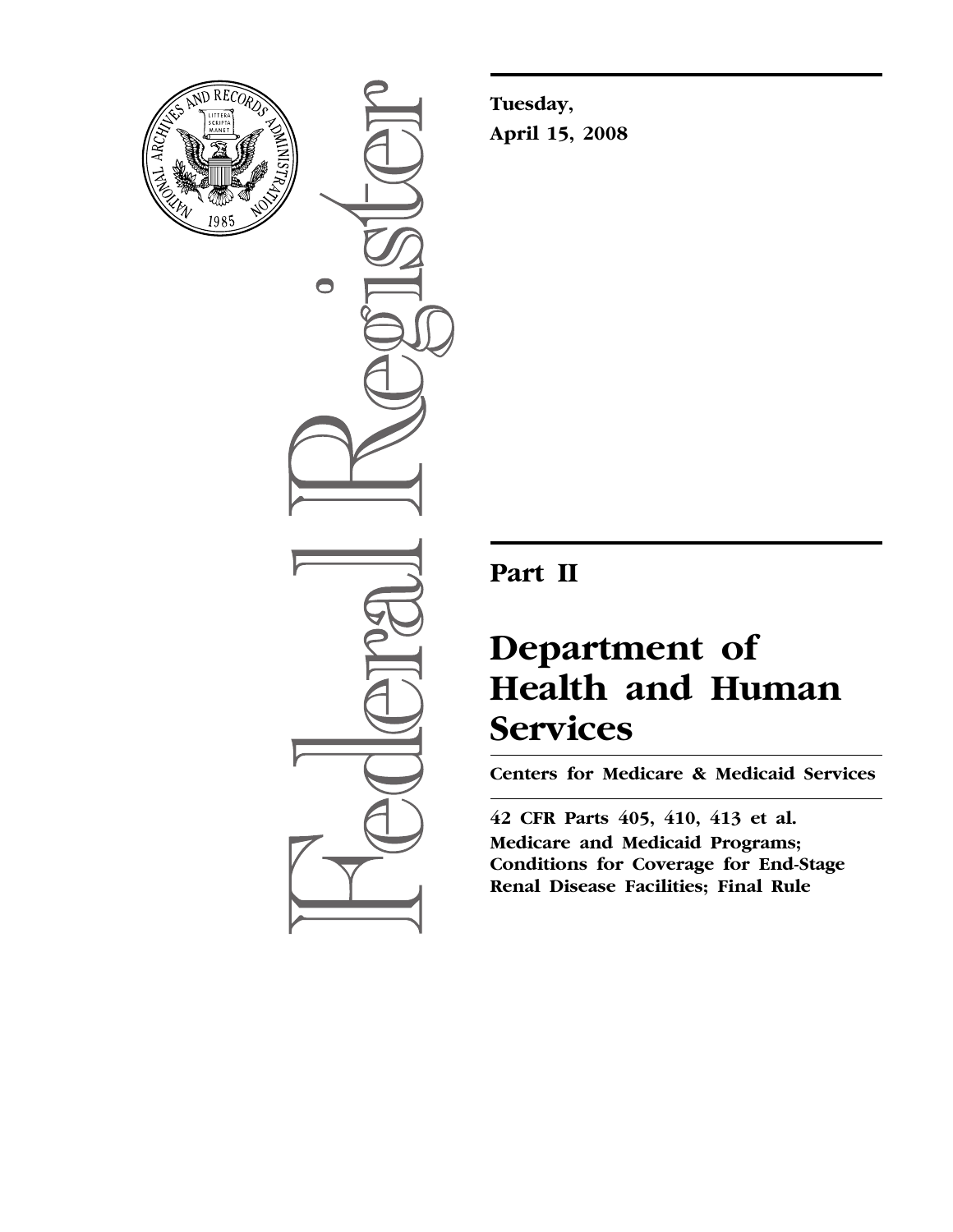# **DEPARTMENT OF HEALTH AND HUMAN SERVICES**

# **Centers for Medicare & Medicaid Services**

**42 CFR Parts 405, 410, 413, 414, 488, and 494** 

**[CMS–3818–F]** 

# **RIN 0938–AG82**

# **Medicare and Medicaid Programs; Conditions for Coverage for End-Stage Renal Disease Facilities**

**AGENCY:** Centers for Medicare & Medicaid Services (CMS), HHS. **ACTION:** Final rule.

# **SUMMARY:** This rule finalizes the February 4, 2005 proposed rule entitled ''Medicare Program; Conditions for Coverage for End-Stage Renal Disease Facilities.'' It establishes new conditions for coverage that dialysis facilities must meet to be certified under the Medicare program. This final rule focuses on the patient and the results of care provided to the patient, establishes performance expectations for facilities, encourages patients to participate in their plan of care and treatment, eliminates many procedural requirements from the previous conditions for coverage, preserves strong process measures when necessary to promote meaningful patient safety, well-being, and continuous quality improvement. This final rule reflects the advances in dialysis technology and standard care practices since the requirements were last revised in their entirety in 1976.

**DATES:** The provisions of this final rule are effective October 14, 2008. Compliance with § 494.30(a)(1)(i) and § 494.60(e)(1) is not required until February 9, 2009. In addition, the compliance with § 494.180(h) is effective on February 1, 2009. The incorporation by reference of certain publications listed in the regulations is approved by the Director of the Federal Register as of October 14, 2008.

# **FOR FURTHER INFORMATION CONTACT:**  Lynn Riley, (410) 786–1286, Stefan Miller, (410) 786–6656, Lauren Oviatt, (410) 786–4683, Judith Kari, (410) 786– 6829, (Survey and Certification), Teresa Casey, (410) 786–7215, (Issues related to Quality Assessment Performance Improvement).

#### **SUPPLEMENTARY INFORMATION:**

#### **Table of Contents**

- I. Background
	- A. Introduction
	- B. Legislative History
	- C. Existing ESRD Regulations

#### D. The Establishment of Central Requirements

- II. Summary of the Proposed Provisions and Response to Comments on the February 4, 2005 Proposed Rule
	- A. Part 414—Payment for Part B Medical and Other Health Services; Payment for Home Dialysis Equipment, Supplies, and Support Services (Proposed § 414.330)
	- B. Part 488—Survey, Certification, and Enforcement Procedures; Special Procedures for Approving End-Stage Renal Disease Facilities (Proposed § 488.60)
- C. Part 494—Conditions for Coverage for End-Stage Renal Disease Facilities
- 1. Subpart A—General Provisions
- a. Basis and Scope (Proposed § 494.1)
- b. Definitions (Proposed § 494.10)
- c. Compliance With Federal, State, and Local Laws and Regulations (Proposed § 494.20)
- 2. Subpart B—Patient Safety
- a. Infection Control (Proposed § 494.30) b. Water and Dialysate Quality (Proposed § 494.40)
- c. Reuse of Hemodialyzers and Bloodlines (Proposed § 494.50)
- d. Physical Environment (Proposed § 494.60)
- 3. Subpart C—Patient Care
- a. Patients' Rights (Proposed § 494.70)
- b. Patient Assessment (Proposed § 494.80)
- c. Patient Plan of Care (Proposed § 494.90)
- d. Care at Home (Proposed § 494.100)
- e. Quality Assessment and Performance Improvement (Proposed § 494.110)
- f. Special Purpose Renal Dialysis Facilities (Proposed § 494.120)
- g. Laboratory Services (Proposed § 494.130)
- 4. Subpart D—Administration
- a. Personnel Qualifications (Proposed § 494.140)
- b. Responsibilities of the Medical Director (Proposed § 494.150)
- c. Relationship With the ESRD Network (Proposed § 494.160)
- d. Medical Records (Proposed § 494.170)
- e. Governance (Proposed § 494.180)
- D. Other Proposed Changes and Issues
- 1. Proposed Cross-Reference Changes
- 2. Proposed Additions to Part 488
- E. Survey & Certification Comments
- F. Impact Analysis Comments
- III. Provisions of the Final Rule
- IV. Effective Dates for the Final Rule
- V. Reference Materials
- A. Provisions of Part 494
- B. ESRD Crosswalk
- VI. Collection of Information Requirement
- VII. Regulatory Impact Analysis
- Regulations Text

# **Acronym List**

- AAMI Association for the Advancement of Medical Instrumentation
- ACLS Advanced Cardiac Life Support
- ADA American Dietetic Association
- AED Automated external defibrillator
- AIA American Institute of Architects<br>AHA American Heart Association
- American Heart Association
- ALT Alanine Aminotransferase
- APA Administrative Procedures Act
- ANSI American National Standards
- Institute
- BMI Body mass index
- BONENT Board of Nephrology Nursing Examiners Nursing and Technology
- BSW Bachelor's degree social worker CADE Commission on Accreditation for
- Dietetics Education CAHPS Consumer Assessment of Health
- Plans Survey
- CCHT Certified Clinical Hemodialysis Technician
- CDC Centers for Disease Control and Prevention
- CEO Chief executive officer
- CLIA Clinical Laboratory Improvement Amendments
- CMS Centers for Medicare and Medicaid Services
- CNSW Council of Nephrology Social Workers
- CPG Clinical practice guidelines
- CPM Clinical performance measures
- CRAFT CROWN Responsiveness and Feedback Tree
- CROWNWeb Consolidated Renal Operations in a Web-enabled Network
- DFC Dialysis Facility Compare DHHS Department of Health and Human
- **Services**
- DOPPS Dialysis Outcomes and Practice Patterns Study
- DOQI Disease Outcomes Quality Initiative
- DTR Dietetic Technician, Registered
- EDI Electronic Data Interchange
- EMS Emergency medical system
- ESRD End-Stage renal disease
- FDA Food and Drug Administration
- HBsAg Hepatitis B surface antigen
- HIPAA Health Insurance Portability and Accountability Act 1996
- HBV Hepatitis B virus
- HCV Hepatitis C virus
- HICPAC Healthcare Infection Control Practices Advisory Committee
- HMO Health Maintenance Organization

KDOQI Kidney Disease Outcomes Quality

K/DOQI Kidney Disease Outcomes Quality

ICC International Code Council ICH In-center hemodialysis

LDO Large dialysis organization<br>LPN Licensed practical nurse Licensed practical nurse LVN Licensed vocational nurse

MNT Medical nutrition therapy<br>MPD Mission and Priority Docu MPD Mission and Priority Document<br>MSW Master's degree social worker Master's degree social worker NCD National Coverage Determination

NKF National Kidney Foundation

Advancement Act of 1995 OIG Office of the Inspector General

NKF–KDOQI National Kidney Foundation's Kidney Disease Outcomes Quality

NNCC Nephrology Nursing Certification

NNCO National Nephrology Certification

NTTAA National Technology Transfer and

MedPAC Medicare Payment Advisory

IOM Institute of Medicine KCP Kidney Care Partners

Initiative

Initiative LAL Amoebocyte lysate

LSC Life Safety Code

Commission

NF Nursing Facility

Initiative

Commission

Organization NQF National Quality Forum

PA Physician assistant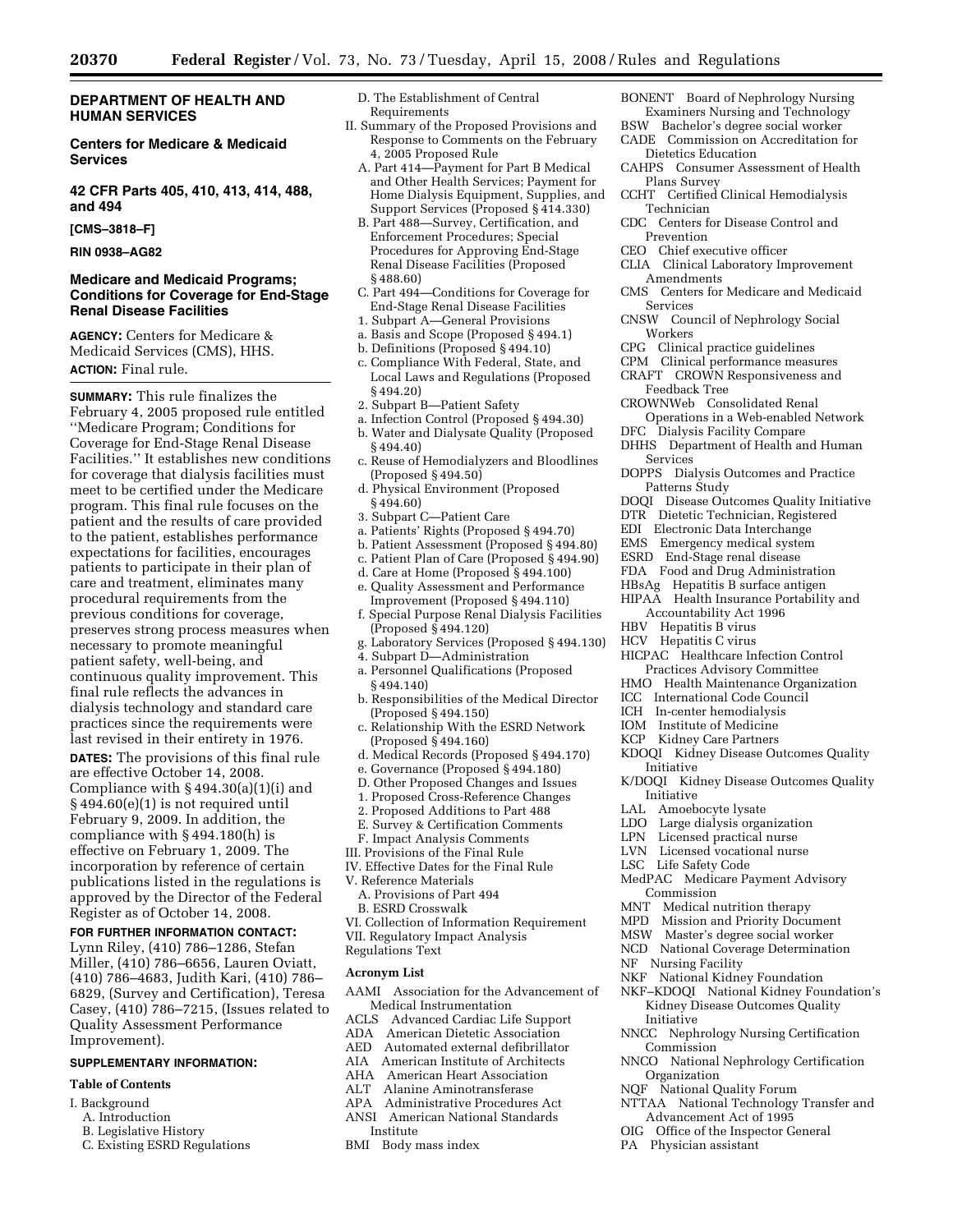- PCT Patient care technician
- QAPI Quality assessment and performance improvement
- QIS Quality Infrastructure Report
- RD Registered dietitian
- RN Registered nurse
- REMIS Renal Management Information System
- RO Reverse osmosis
- RPA Renal Physicians Association
- SGA Subjective global assessment
- SHEA Society for Healthcare Epidemiology of America
- SNF Skilled nursing facility
- SOW Scope of work
- STIC Safe and Timely Immunization Coalition
- TEP Technical Expert Panel
- VISION Vital Information System to Improve Outcomes in Nephrology

#### **I. Background**

#### *A. Introduction*

End-Stage Renal Disease (ESRD) is a kidney impairment that is irreversible and permanent and requires either a regular course of dialysis or kidney transplantation to maintain life. Dialysis is the process of cleaning the blood and removing excess fluid artificially with special equipment when the kidneys have failed. Our existing ESRD services conditions for coverage were originally adopted in 1976 (41 FR 22502). In our existing requirements for dialysis facilities at 42 CFR part 405, subpart U, we emphasize the policies and procedures that must be in place to support good patient care, and we focus on a facility's capacity to furnish quality care. To determine if a facility meets ESRD conditions for coverage, the State survey agency performs an on-site survey of the facility. If a survey indicates that a facility is in compliance with the conditions, and all other Federal requirements are met, we then certify the facility as qualifying for Medicare payment. Medicare payment for outpatient maintenance dialysis is limited to facilities meeting these conditions. We have made several changes to our ESRD requirements since they were first adopted in 1976. However, they have not been comprehensively revised since that time.

On February 4, 2005, we published in the **Federal Register** a proposed rule entitled ''Conditions for Coverage for End-Stage Renal Disease Facilities'' (70 FR 6183). In that rule, we proposed revisions to the requirements that ESRD dialysis facilities must meet in order to be certified under the Medicare program.

Our decision to propose major changes to the existing conditions was based on several considerations. Revising the ESRD requirements is part

of our effort to modernize regulations and improve the availability of qualityof-care information; to promote transparency; and to move toward a patient outcome-based system that focuses on quality assessment and performance improvement. We believe that revising the conditions for coverage would encourage improvement in outcomes of care for beneficiaries. We wish to incorporate the most recent medical and scientific guidelines and recommendations for dialysis facilities from the Centers for Disease Control and Prevention (CDC), the Association for the Advancement of Medical Instrumentation (AAMI), and recognize current practice guidelines and professional standards of practice such as the National Kidney Foundation's Kidney Disease Outcomes Quality Initiative (NKF–K/DOQI) clinical practice guidelines (CPGs).

#### *B. Legislative History*

Section 299I of the Social Security Amendments of 1972 (Pub. L. 92–603) originally extended Medicare coverage to insured individuals, their spouses, and their dependent children with ESRD who require dialysis or transplantation. The ESRD program became effective July 1, 1973, and initially operated under interim regulations published in the **Federal Register** on June 29, 1973 (38 FR 17210). In the July 1, 1975 **Federal Register** (40 FR 27782), we published a proposed rule that revised sections of the ESRD requirements. On June 3, 1976 the final rule was published in the **Federal Register** (41 FR 22501). Subsequently, the ESRD Amendments of 1978 (Pub. L. 95–292), amended title XVIII of the Social Security Act (the Act) by adding section 1881. Sections 1881(b)(1) and 1881(f)(7) of the Act further authorize the Secretary to prescribe health and safety requirements (known as conditions for coverage) that a facility providing dialysis and transplantation services to dialysis patients must meet to qualify for Medicare payment. In addition, section 1881(c) of the Act establishes ESRD Network areas and Network organizations to assure that dialysis patients are provided appropriate care.

We know, based on comments, that many in the community support the overall shift in the ESRD conditions for coverage from an emphasis on processoriented requirements to a more patientcentered, outcome-oriented approach. Further, we believe that virtually all members of the community support a quality assessment and performance improvement requirement and the development of a comprehensive data

set that will contain information including the characteristics of ESRD facilities, their patient populations, as well as outcome measures of patient care.

The fundamental principles that guided us during this collaborative effort to develop new conditions were as follows:

• Ensure that patients' rights and physical safety are protected;

• Stress continuous quality assessment and performance improvement, incorporating, to the greatest extent possible, outcomeoriented, data-driven measures;

• Facilitate flexibility in how dialysis facilities meet our performance requirements;

• Eliminate unnecessary administrative policies. Processoriented standards are only included where we believe they are essential to protect patient health and safety;

• Focus on the continuous, interdisciplinary, integrated care system that a dialysis patient experiences, centered around patient assessment, care planning, service delivery, and quality assessment and performance improvement; and

• Stress patient satisfaction and ongoing patient involvement in the development of the care plan and treatment.

• Finally, in order for the ESRD facility conditions for coverage to move from a process and structure orientation toward a more patient-centered, outcome-oriented approach, individual patient and facility-specific outcome measures must be identified and evaluated, or in the absence of existing measures, they must be developed and validated with community input to ensure they are clinically meaningful and reflect current scientific knowledge.

#### *C. Existing ESRD Regulation*

The requirements from section 1881(b), (c), and (f)(7) of the Act are implemented in regulations at 42 CFR part 405, subpart U, "Conditions for Coverage of Suppliers of End-Stage Renal Disease (ESRD) Services.''

The existing regulations describe the health and safety requirements that dialysis facilities must meet to furnish care to Medicare beneficiaries. The regulations in part 405, subpart U also include the provision that dialysis facilities be organized into Network areas and describe the role that Networks play in the ESRD program. Networks are defined at § 405.2110 as ''CMS designated ESRD Networks in which the approved ESRD facilities collectively provide the necessary care for ESRD patients.''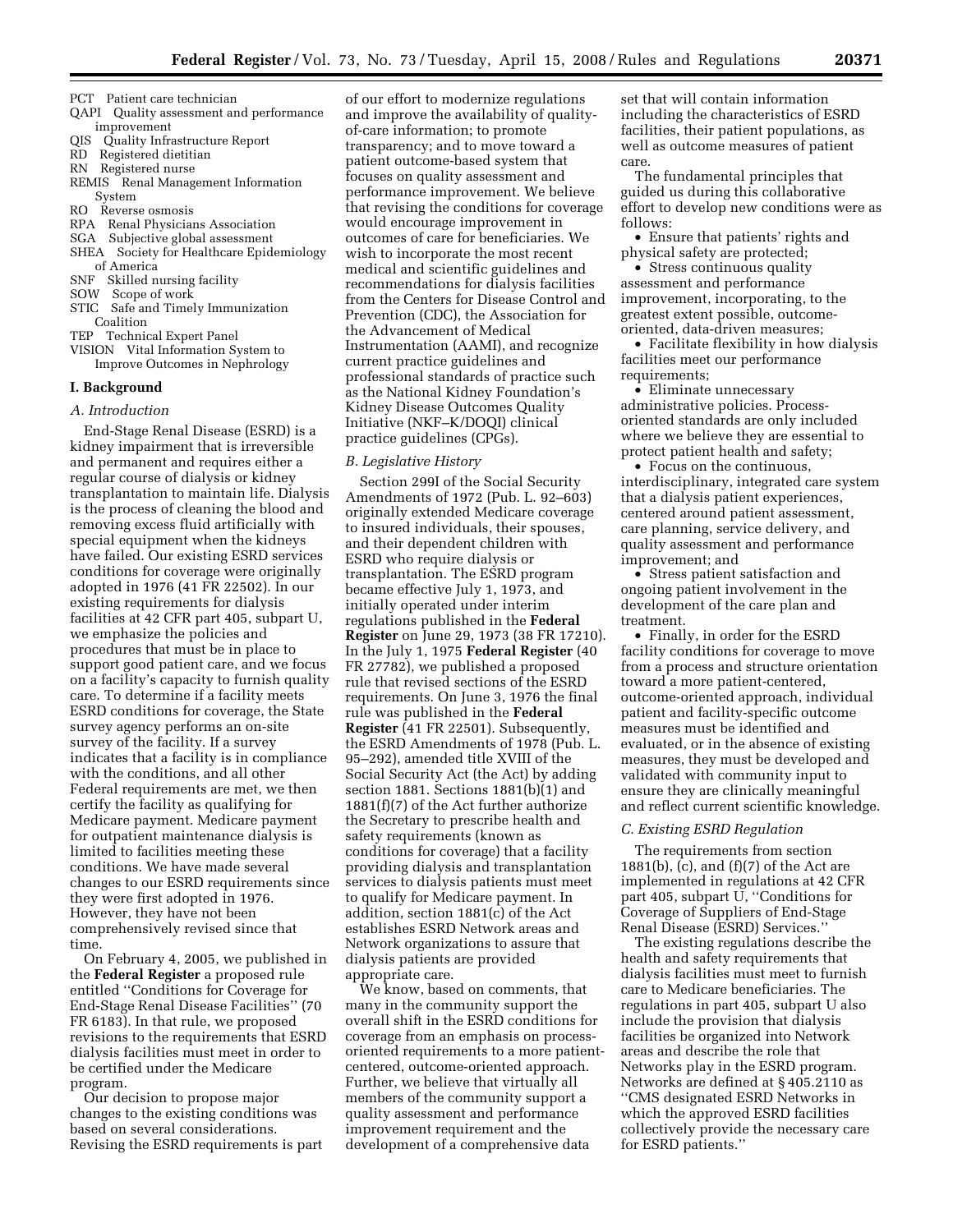The purpose of the existing conditions for coverage (also known as conditions) is to protect dialysis patients' health and safety and to ensure that quality care is furnished to all patients in Medicare-approved dialysis facilities.

The ESRD conditions for coverage (health and safety provisions for dialysis facilities) will be moved from existing 42 CFR part 405, subpart U, to a new 42 CFR part 494, where they will follow regulations establishing standards for other Medicare providers, such as the conditions of participation for hospitals (42 CFR part 482), long-term care facilities (42 CFR part 483), and home health agencies (42 CFR part 484). The termination of Medicare coverage and alternative sanctions conditions at § 405.2180 through § 405.2184 will be recodified at § 488.604 through § 488.610. Since many of the existing ESRD conditions will be revised, consolidated with other conditions, or deleted, we are renumbering and reorganizing the requirements.

# *D. The Establishment of Central Requirements*

Our 2005 proposed rule proposed new conditions for coverage for ESRD facilities that revise or eliminate many of the existing requirements and establish critical central requirements. The central requirements of this rule were grouped into three broad categories: (1) Patient safety; (2) patient care; and (3) administration. Subpart A contained general provisions, for example, statutory authority, definitions, and requirements for compliance with Federal, State and local laws and regulations. Subpart B (Patient Safety), and subpart C (Patient Care) of the proposed conditions for coverage focused on the actual care delivered to the patients, the performance of the dialysis facility, and the impact of the treatment furnished by the dialysis facility on the health status of its patients. Subpart D contained personnel, ESRD Network, medical records and governance requirements.

In subpart B (Patient Safety), we proposed to retain and strengthen some process-oriented patient safety provisions that we believe remain highly predictive of ensuring desired outcomes and preventing harmful outcomes. Accordingly, the proposed patient safety requirements incorporated current CDC infection control procedures, retained and updated our incorporation by reference of the AAMI standards and guidelines for water quality and dialysate, hemodialyzer reuse practices, and incorporated by

reference applicable current Life Safety Code (LSC) provisions.

Subpart C (Patient Care) included provisions: (1) Emphasizing a dialysis facility's fundamental responsibility to respect and promote the rights of each patient (patient rights); (2) requiring a facility to perform a comprehensive assessment to determine appropriate treatments and achieve desired health outcomes (Patient Assessment); (3) requiring an interdisciplinary team approach to providing dialysis services to patients; and specifying the process by which the interdisciplinary team would achieve effective patient health outcomes (Patient Plan of Care); (4) requiring a quality assessment and performance improvement program which would charge each dialysis facility with carrying out a program of its own design to continually improve quality outcomes and patient satisfaction; and (5) consolidating various aspects of home dialysis care into a single condition (Care at home).

Subpart D (Administration) covered the operation of the dialysis facility in a patient outcome-oriented environment, including: (1) Minimum personnel qualifications; (2) the role of the medical director; (3) the facility's relationship with its servicing ESRD Network; (4) medical recordkeeping; and (5) minimum operating responsibilities of the facility, including data collection and reporting requirements (Governance).

On August 22, 2006, President Bush signed Executive Order 13410, entitled ''Promoting Quality and Efficient Health Care in Federal Government Administered or Sponsored Health Care Programs' (71 FR 51089, August 28, 2006). In order to empower Americans to find better health care value and better health care, they should know their health care options in advance. Patients need access to information regarding the quality of doctors, hospitals, dialysis facilities and other providers in their area, as well as the costs of various medical procedures. The August 2006 executive order directs agencies to increase transparency in pricing by sharing pricing information with patients; to increase transparency in quality by sharing information with patients on the quality of services provided by doctors, hospitals, ESRD facilities, and other health care providers; to encourage the adoption of health information technology systems that meet recognized interoperability standards; and to provide patients with options that promote quality and efficiency in health care, by developing and identifying approaches that facilitate high quality and efficient care.

Building on efforts of quality alliances that include a broad range of healthcare stakeholders, we will work collaboratively to improve quality and cost information. Patients will be able to access this information from a variety of potential sources, including insurance companies, employers, and Medicare sponsored Web sites. In order to help dialysis patients make more informed health care decisions and to increase transparency, this final rule promotes a patient-centered approach and focuses on disclosing relevant information regarding care to patients.

We believe that transparency will also be improved by the implementation of an electronic Web-based data collection system, Consolidated Renal Operations in a Web-enabled Network (CROWNWeb), which is designed to collect clinical performance measures (CPMs) data from dialysis facilities. CPM data are used to monitor the performance of Medicare-certified dialysis facilities on a national and local level. These data are also used to provide information to individuals who have or may develop ESRD and their caregivers to assist them in making health care decisions; to allow the identification of opportunities for quality improvement at a national, regional, or dialysis facility-level; and to calculate case-mix adjustments and the potential future use of value based purchasing.

Dialysis Facility Compare (DFC) is an online tool at *<http://www.medicare.gov>* available for dialysis patients and their caregivers, which serves to enhance public accountability in healthcare by increasing transparency regarding the quality of dialysis facility care. DFC allows patients and caregivers to find and compare information about the services and quality of care provided at dialysis facilities in any State. Important information and resources regarding chronic kidney disease is also available on the DFC Web site.

# **II. Summary of the Proposed Provisions and Response to Comments on the February 4, 2005 Proposed Rule**

The comment period for the February 4, 2005 proposed rule was 90 days, and closed on May 5, 2005. We received over 3,000 public comments, but many were form letters, so that the total number of discrete comments was approximately 315. Interested parties that commented included the American Association of Kidney Patients, the American Kidney Fund, the American Nephrology Nurses Association, the American Society of Nephrology, the American Healthcare Association, the Association of Dialysis Advocates, the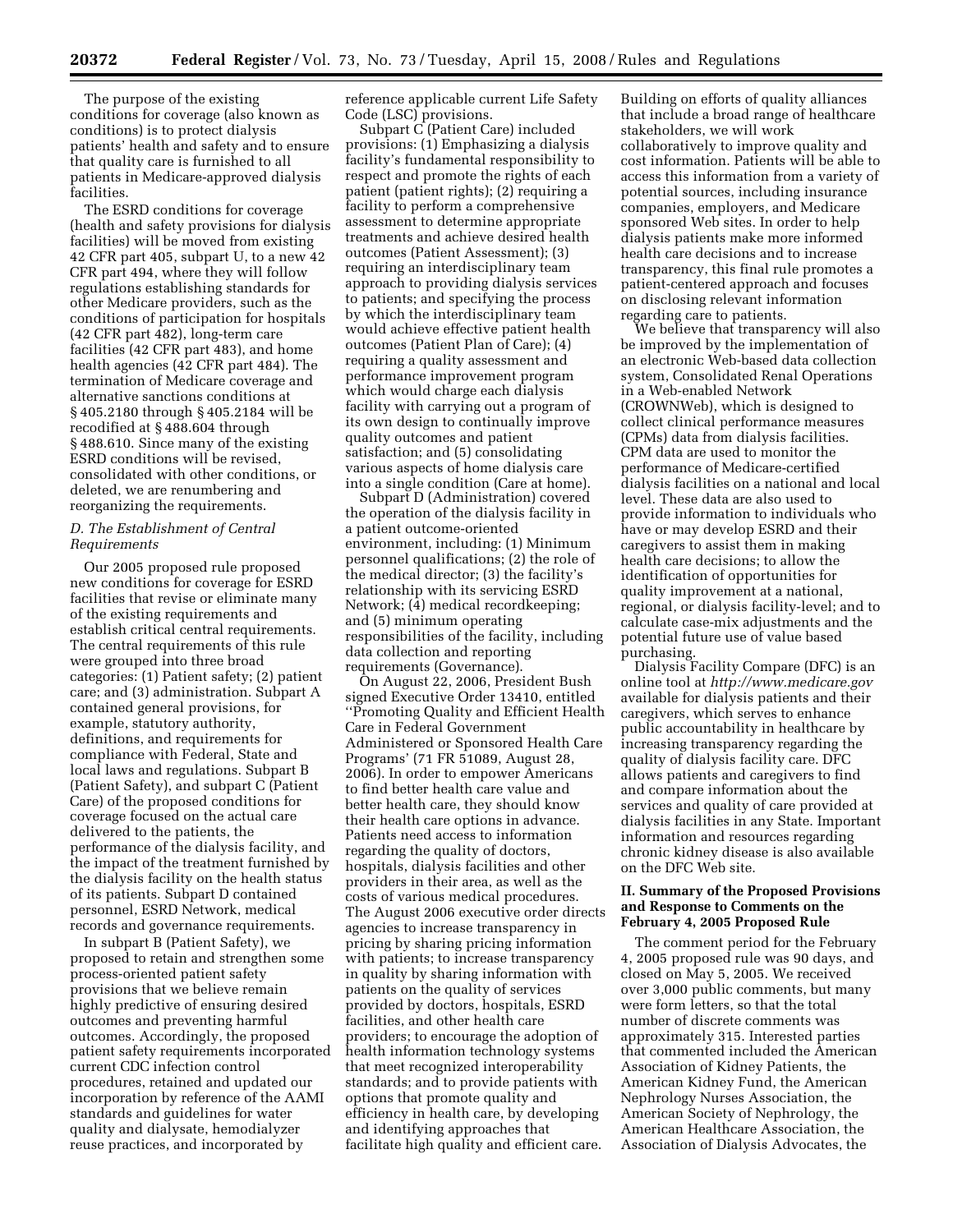Association for the Advancement of Medical Instrumentation, the American Society of Pediatric Nephrology, the American Dietetic Association, DaVita, Inc., Dialysis Centers Inc., Fresenius Medical Care North America, Gambro Healthcare, Kidney Care Partners, Life Options Rehabilitation Advisory Council, the National Kidney Foundation, the National Renal Administrator's Association, the National Association of Nephrology Technicians, the Renal Care Group, the Renal Physicians Association, the Renal Support Network, Medical Education Institute, Inc., state survey agencies, ESRD Networks and the Forum of ESRD Networks, healthcare professionals, administrators, academics, dialysis patients, pharmaceutical and dialysis product companies, and hospital-based and non-hospital-based dialysis providers. Many commenters applauded the long overdue modernization of the ESRD conditions for coverage, even though they may have disagreed with a specific requirement or concept. Below we provide a brief summary of each proposed provision, a summary of the public comments we received, and our responses to the comments.

We received several comments on issues outside of the scope of this final rule, which we will not address. Please note, that in this final rule we have revised the title of subpart U from ''Conditions for Coverage for Suppliers of End-Stage Renal Disease'' to read ''Requirements for End-Stage Renal Disease Facilities.'' We are changing this final rule because the ''Hospital Conditions of Participation: Requirements for Approval and Reapproval of Transplant Centers to Perform Organ Transplants'', published on March 30, 2007 (72 FR 15198) updated and recodified the kidney transplant center conditions for coverage and the remaining provisions only apply to the ESRD Networks.

# *A. Part 414—Payment for Part B Medical and Other Health Services; Payment for Home Dialysis Equipment, Supplies, and Support Services (Proposed § 414.330)*

We proposed a new § 414.330(a)(2)(iii)(C) that would require the patient's home dialysis medical equipment supplier to report to the facility, every 30 days, all services and items furnished to the beneficiary, so that the information could be documented in the patient's medical record.

*Comment:* Two commenters supported the proposed requirement for a 30-day reporting timeframe for durable medical equipment suppliers who

provide support services to home dialysis patients. Several other commenters suggested that the 30-day timeframe was inappropriate and restrictive and recommended we allow 45 days in the final rule.

*Response:* We agree with both sets of comments because we believe that all information showing what supplies and services were provided to the patient and when each was provided should be reported to the ESRD facility on a regular basis. However, we agree with the second group of commenters that the 30-day timeframe is restrictive. Therefore, to allow greater flexibility, we have modified the final rule at  $§ 414.330(a)(2)(iii)(C)$  to allow durable medical equipment suppliers to report to the ESRD facility providing support services at least once every 45 days.

# *B. Part 488—Survey, Certification, and Enforcement Procedures; Special Procedures for Approving End-Stage Renal Disease Facilities (Proposed § 488.60)*

We proposed to retain the procedures for approving ESRD facilities as specified at § 488.60. We received one public comment pertaining to the procedures for approving ESRD facilities. The comment and response are found at the end of this section. We have recodified § 405.2180, § 405.2181, § 405.2182, and § 405.2184 as § 488.604, § 488.606, § 488.608, and § 488.610, respectively. These provisions were relocated without any modifications. Comments pertaining to hemodialyzer reuse sanctions are addressed in the § 494.50, ''Reuse of hemodilayzers and bloodlines'' discussion, later in this preamble.

*Comment:* One commenter expressed concern regarding the certification process for ESRD facilities. The commenter remarked that facilities applying for initial approval may not have all of the data required by the conditions for coverage in accordance with § 488.60(a).

*Response:* Although we understand the commenter's concern that a new provider may not have all of the required data available, data are important for use in improving quality outcomes and play an important part in the management and oversight of the ESRD facilities. Therefore, we are retaining the provisions of § 488.60(a) as proposed. In addition, the absence of data would not necessarily result in the denial of certification. If an ESRD facility is unable to supply all of the data required in § 488.60(a), the facility could be cited at a standard deficiency level, thus emphasizing the importance of the data, but not precluding the ESRD

facility from receiving approval to operate in the Medicare program.

# *C. Part 494—Conditions for Coverage for End-Stage Renal Disease Facilities*

1. Subpart A (General Provisions)

a. Basis and Scope (Proposed § 494.1)

We proposed a new organizational format for the conditions for coverage, which permitted the elimination of almost all of § 405.2100, Scope of subpart. This section consists largely of a description of the contents of the existing ESRD conditions for coverage. We proposed at § 494.1 to identify the statutory authority for the revised regulations, and to state that provisions of part 494 would serve as the basis for survey activities for determining whether a dialysis facility met the conditions for coverage under the Medicare program. We received no comments on this section.

#### b. Definitions (Proposed § 494.10)

We proposed to recodify § 405.2102 as § 494.10, with an abbreviated set of definitions. While § 405.2102 defined 32 terms, we proposed to define only 7 terms at § 494.10. We proposed to eliminate several terms that were selfevident and others that would not be utilized in these revised conditions. In addition, we did not believe it would be appropriate to have substantive requirements contained within definitions, so we proposed to move definitions that contained qualification requirements, such as the term ''interdisciplinary team,'' to the appropriate conditions in the final rule.

*Comment:* A few commenters suggested revisions to the proposed definition for ''dialysis facility.'' One commenter recommended we adopt the phrase ''chronic kidney dialysis facility'' and two other commenters suggested the addition of ''self-care dialysis'' to the current list of services provided by the facility.

*Response:* Adding the word ''chronic,'' we believe, would add no value to the term ''dialysis facility'' since kidney disease requiring outpatient dialysis is chronic by nature. The proposed definition for ''dialysis facility'' does recognize self-care dialysis. Self-care dialysis is a modality described in section 1881 of the Act. We believe the proposed definition of ''dialysis facility'' is sufficient. Therefore, we adopt this definition as proposed.

*Comment:* Two commenters suggested adding language to clarify that a facility that taught a patient how to selfcannulate would not need to obtain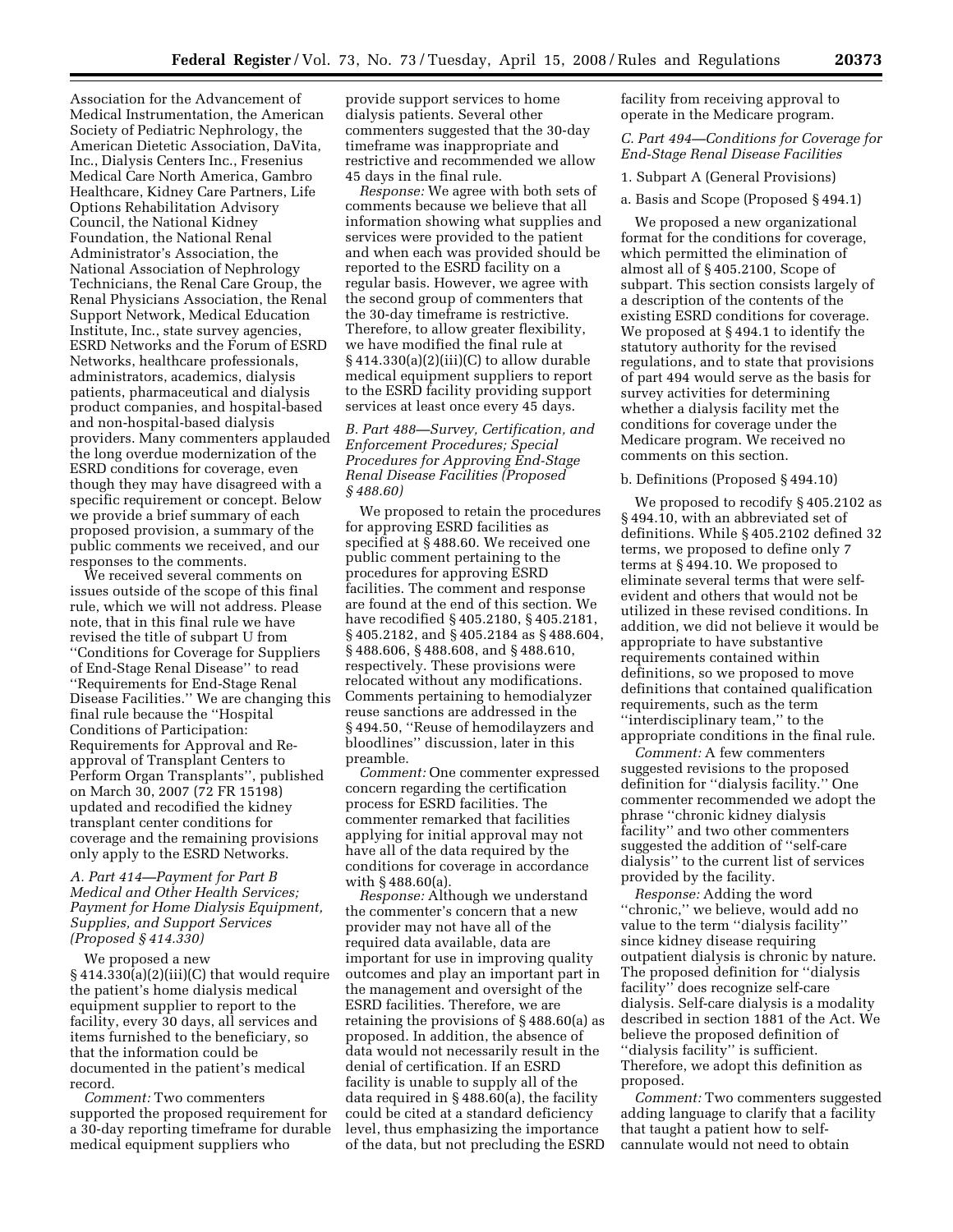certification as a self-dialysis unit exclusively because of such instruction.

*Response:* We agree with the commenters that any dialysis facility that is Medicare-certified to provide outpatient dialysis services may include instruction in self-cannulation in its dialysis program. We do not require any additional certifications, nor is a separate ''self-dialysis'' certification category available. Dialysis facilities receive Medicare certification to provide in-center dialysis or home dialysis training and support services, or both. We are not adding a regulatory statement regarding the absence of a self-dialysis certification category to this final rule.

*Comment:* One commenter requested additional clarification regarding what would constitute ''discharge'' (for example, ''30 days after departure from a facility for any reason'').

*Response:* Our intent was to describe the cessation or end of patient care services for patients who either voluntarily leave the facility or for patients who are discharged for reasons listed at § 494.180(f). To address the commenter's concern, we have added clarifying language at § 494.10 to read, ''Discharge means the termination of patient care services by a dialysis facility or the patient voluntarily terminating dialysis when he or she no longer wants to be dialyzed by that facility.''

*Comment:* We requested comments regarding whether to reference nursing facilities (NFs) and skilled nursing facilities (SNFs) in the definition for ''home dialysis.'' We received many comments regarding the definition of ''home dialysis.'' Some commenters questioned the definition of ''home,'' while others commented that nursing homes and other institutional settings were appropriate for home dialysis. Yet others stated that nursing homes and other institutional settings were inappropriate for home dialysis. One commenter expressed concern regarding permanent versus temporary residence status within a nursing facility. One commenter suggested we adopt a new term, ''institutional home dialysis,'' to describe patients in a nursing home setting. Other commenters suggested a separate definition for dialysis provided in a nursing home setting that would be distinct from ''home dialysis.''

Many commenters noted the nursing home setting is different from the typical dialysis facility setting, and that the needs of the NF/SNF patient population are unique. One commenter proposed the term ''staff assisted nursing home dialysis'' be used. Other topics of concern included training

course specifications, recommendations about peritoneal dialysis and hemodialysis modalities, and the burden associated with including NFs and SNFs in the definition.

Some commenters believed that neither short nor long-term stays in NFs/SNFs should be considered a patient's home for purposes of home dialysis, while others took the opposite view. Other commenters responded that only a long-term stay in a NF/SNF should be considered a patient's home for purposes of home dialysis. Major dialysis associations and a major nursing home association urged Centers for Medicare and Medicaid Services (CMS) not to classify NF/SNF as the patient's ''home'' in this final rule, but to convene an expert panel to study this complex issue and then address it in a separate rule at a later date.

*Response:* We understand the concerns of commenters. Currently a SNF may be considered a patient's home for self-dialysis, as noted in the Medicare Claims Processing Manual, which can be found at *http:// [www.cms.hhs.gov/manuals/downloads/](http://www.cms.hhs.gov/manuals/downloads/clm104c20.pdf)  clm104c20.pdf* and as noted in the Program Integrity Manual, Chapter 5 at *[http://www.cms.hhs.gov/manuals/](http://www.cms.hhs.gov/manuals/downloads/pim83c05.pdf)  downloads/pim83c05.pdf*.

We recognize that the provision of hemodialysis to nursing home patients presents unique challenges, given this frail population. We note that there was no consensus within either the renal community or the medical community at large as to the inclusion of SNFs or NFs in the definition of ''home dialysis.'' A more detailed discussion of this issue can be found later in this preamble under the ''Care at home'' condition (§ 494.100). Given the variety of differing comments, we believe that a regulation regarding NF/SNF dialysis would be premature. Therefore, we will consider addressing this issue at a later date, and the current guidance for dialysis in a nursing home environment will remain in effect at this time.

*Comment:* Three commenters suggested that the definition for ''interdisciplinary team'' use the same language as that of § 494.80, and that the definitions be cross-referenced throughout the text.

*Response:* The composition of the interdisciplinary team is a minimum requirement of this final rule. We are not including requirements in the definition section. We are defining the ''interdisciplinary team'' in the ''Patient assessment'' condition opening paragraph at § 494.80. We have also added the requirement to the ''Patient plan of care'' condition at § 494.90, to include the same language describing

the composition of the team. The definition for ''interdisciplinary team'' appearing under § 494.10 in the proposed rule has been removed from this final rule.

*Comment:* We received several comments regarding the definition of ''self-dialysis.'' Two commenters suggested changing the definition from ''dialysis performed with little or no professional assistance'' to ''dialysis performed with limited or no professional assistance \* \* \*.'' Some commenters stated the definition should not reference the training requirement at § 494.100(a) since such requirement would not apply to all self-dialysis, and that many patients would perform some level of self-care in the facility. One commenter recommended that we issue interpretive guidelines to address the issue of patients that would perform self-care dialysis in a facility. Another commenter suggested dropping ''selfdialysis'' terminology from the definition section of this final rule.

*Response:* ''Self-dialysis'' is addressed in section 1881 of the Act and the Secretary has the discretion to define ''self-dialysis services'' in regulations. We are retaining the proposed language, which contains the term ''little'' because we believe ''limited'' may imply the necessity of a potentially higher degree of professional assistance for selfdialysis patients than envisioned by the statute. Interpretive guidelines will be developed to instruct the surveyors how to review facilities for compliance with the requirement.

*Comment:* Several commenters requested clarifications of terminology and additional definitions in the final rule such as: New patient; first dialysis; direct supervision; and grievance.

*Response:* The terms "first dialysis" and ''new patient'' are clarified in the section in which the terms are used. For example, ''new patient'' is now clarified in the ''Patient assessment'' condition at § 494.80(b). The term ''direct supervision'' has been deleted from the final rule, as explained in the preamble discussion for ''Personnel qualifications" at  $\S 494.140(e)(3)$ . ''Grievance'' is discussed in the preamble for ''Patients' rights'' at § 494.70.

*Comment:* A renal association recommended that we define the term ''standards'' in the final rule since we used that term in the preamble of the proposed rule. The commenter noted that the use of the term ''standards'' is significant and should be explicitly defined to ensure consistency throughout the regulation. The commenter also noted that each of the NKF's clinical practice guidelines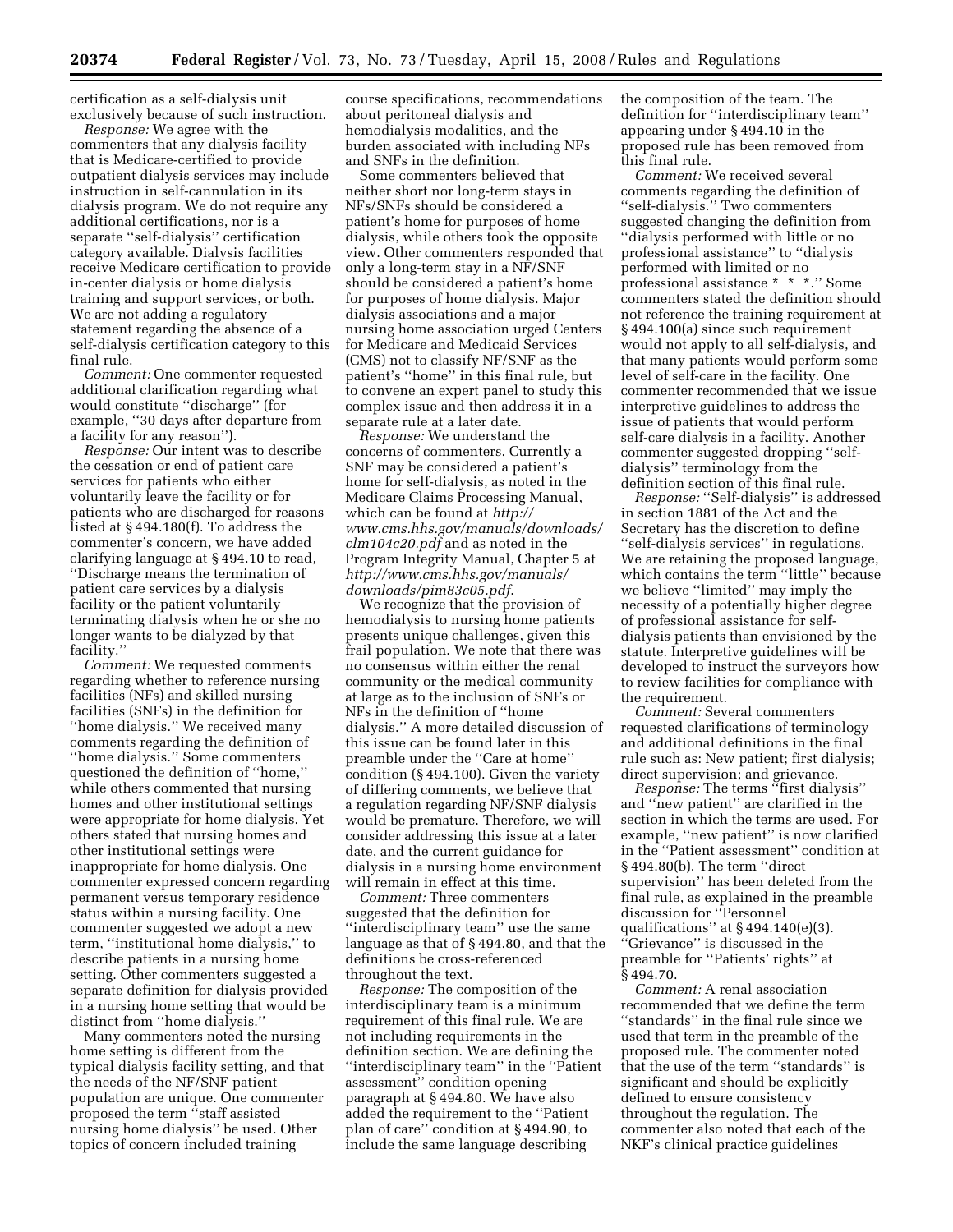contains a disclaimer stating that guideline is ''not intended to define a standard of care, and should not be construed as one.''

*Response:* The term ''standards'' appears throughout the regulation, as it is used to identify levels of requirements within each condition for coverage. Historically, our conditions of participation and conditions for coverage are written in hierarchical form of conditions, with standards and elements (or factors) contained within the conditions. For the most part they are written as individual, surveyable requirements. Merriam-Webster's Collegiate Dictionary defines ''standards'' as ''something established by authority, custom, or general consent as a model or example.'' This definition matches how the term ''standards'' is used in this final rule. When using the term ''standards'' as applied to care of patients, we expect that professionals would rely upon principles and practices of care that are, for example, widely used and supported by professional organizations, academic institutions, and recognized standardsetting organizations. We recognize that professionals may vary in their use of particular ''standards.'' We assume the commenter is concerned about the use of the terms ''standards'' as used in the preamble discussion of facility-wide standards to be used for enforcement. Any facility-level standards for Medicare participation developed subsequent to publication of this final rule, will be developed in accordance with the National Technology Transfer and Advancement Act of 1995 (NTTAA) process adopted by the Secretary, as discussed in the ''Governance'' condition at § 494.180.

c. Compliance With Federal, State, and Local Laws and Regulations (Proposed § 494.20)

We proposed a slightly broader version of § 405.2135 in our February 2005 proposed rule. While § 405.2135 specifies applicable laws and regulations pertaining to licensure, fire safety, equipment, and other relevant health and safety requirements with which a facility had to comply, we proposed that, additionally, facilities specifically comply with State and local building codes, and any laws regulating drugs and medical device usage.

*Comment:* Several commenters suggested deleting the reference to ''drugs'' at proposed § 494.20. Commenters are concerned that this reference to drugs would restrict physicians' use of Medicare Part B covered drugs for ''off label'' use.

*Response:* We agree with the commenters. The reference to ''drugs'' has been removed from § 494.20 of the regulation text. Medicare contractors may make reasonable and necessary determinations regarding off-label uses of drugs pursuant to instructions published in program manuals.

Additionally, we removed the phrase ''staff licensure and other personnel staff qualifications" from  $\frac{2}{5}$ 494.20, as this requirement may be found in ''Personnel qualifications'' at § 494.140. We removed the phrase "fire safety, equipment, building codes'' from § 494.20, as these issues are addressed in the ''Physical environment'' condition at § 494.60. In addition, we removed the phrase ''medical device usage'' from § 494.20, as it is covered under the condition for ''Water and dialysate quality'' at § 494.40, the condition for ''Reuse of hemodialyzers and bloodlines'' at § 494.50, the ''Physical environment'' condition at § 494.60(b), and in the ''Care at home'' condition at § 494.100.

*Comment:* A commenter stated that water treatment systems are ''medical devices'' and fall under Food and Drug Administration (FDA) regulations. The commenter stated that the proposed rule preamble suggests that water systems would have to meet FDA guidance document requirements even if installed before May 1997. The commenter is concerned that replacement of water systems with ''510(k) cleared'' systems would incur needless expense.

*Response:* As explained above, we have removed the words ''equipment'' and ''medical device usage'' from § 494.20 and do not single out these categories of law. Facilities are expected to comply with all Federal, State and local laws regarding health and safety. Under current FDA regulations, all water treatment systems installed after May 30, 1997 must meet review requirements under section 510(k) of the Food, Drug, and Cosmetic Act (21 U.S.C. sec. 360(k)) as described in *Guidance for the Content of Premarket Notifications for Water Purification Components and Systems for Hemodialysis (http:// [www.fda.gov/cdrh/ode/hemodial.pdf\).](http://www.fda.gov/cdrh/ode/hemodial.pdf)*  This document is intended to provide guidance in the preparation of a regulatory submission and reflects the current FDA review guidance for water purification components and systems for hemodialysis. Water purification systems installed before May 30, 1997 are not affected by this guidance; however, all systems installed after this date must meet FDA requirements. Regardless of when a water purification system was installed, the system must yield water and dialysate that meets

AAMI standards and must be monitored and maintained in accordance with the AAMI RD52 guidelines, which are incorporated by reference in this final rule at § 494.40.

*Comment:* A number of commenters recommended we include a reference to the Americans with Disabilities Act of 1990 (Disabilities Act) within this condition. The rationale is that patients must be accommodated for mobility, hearing, vision, or other disabilities or language barriers.

*Response:* A specific reference to the Disabilities Act is not necessary since ESRD facilities must comply with all applicable Federal, State, and local laws, including the Disabilities Act. The Department of Justice, Civil Rights Division, is charged with oversight and enforcement of the Disabilities Act. We would also continue to support the enforcement of the Disabilities Act provisions through the survey process under § 494.20.

2. Subpart B—Patient Safety

a. Infection Control (Proposed § 494.30)

We proposed a separate condition for coverage for infection control requirements, to update the provisions currently found at § 405.2140(b) and § 405.2140(c). We proposed incorporating by reference ''Recommended Infection Control Practices for Hemodialysis Units at A Glance'' precautions found in the CDC publication ''Recommendations for Preventing Transmission of Infections Among Chronic Hemodialysis Patients'' (DHHS/CDC, pages 20–21), with the exception of the screening recommendations for hepatitis C. We proposed that dialysis facilities implement appropriate procedures for patient isolation; for the handling, storage, and disposal of waste; and the disinfection of surfaces, devices, and equipment. We proposed the appointment of an infection control officer registered nurse (RN) to ensure oversight of the facility's infection control program, maintenance of current infection control information, reporting of infection control issues to the facility chief executive officer (CEO) or administrator and the facility improvement committee, and the development of facility infection control improvement recommendations. We also proposed monitoring and reporting standards that would require the facility to analyze and document the incidence of infection to identify trends, establish baselines, take action to reduce future infection control incidents, and report incidences of communicable diseases as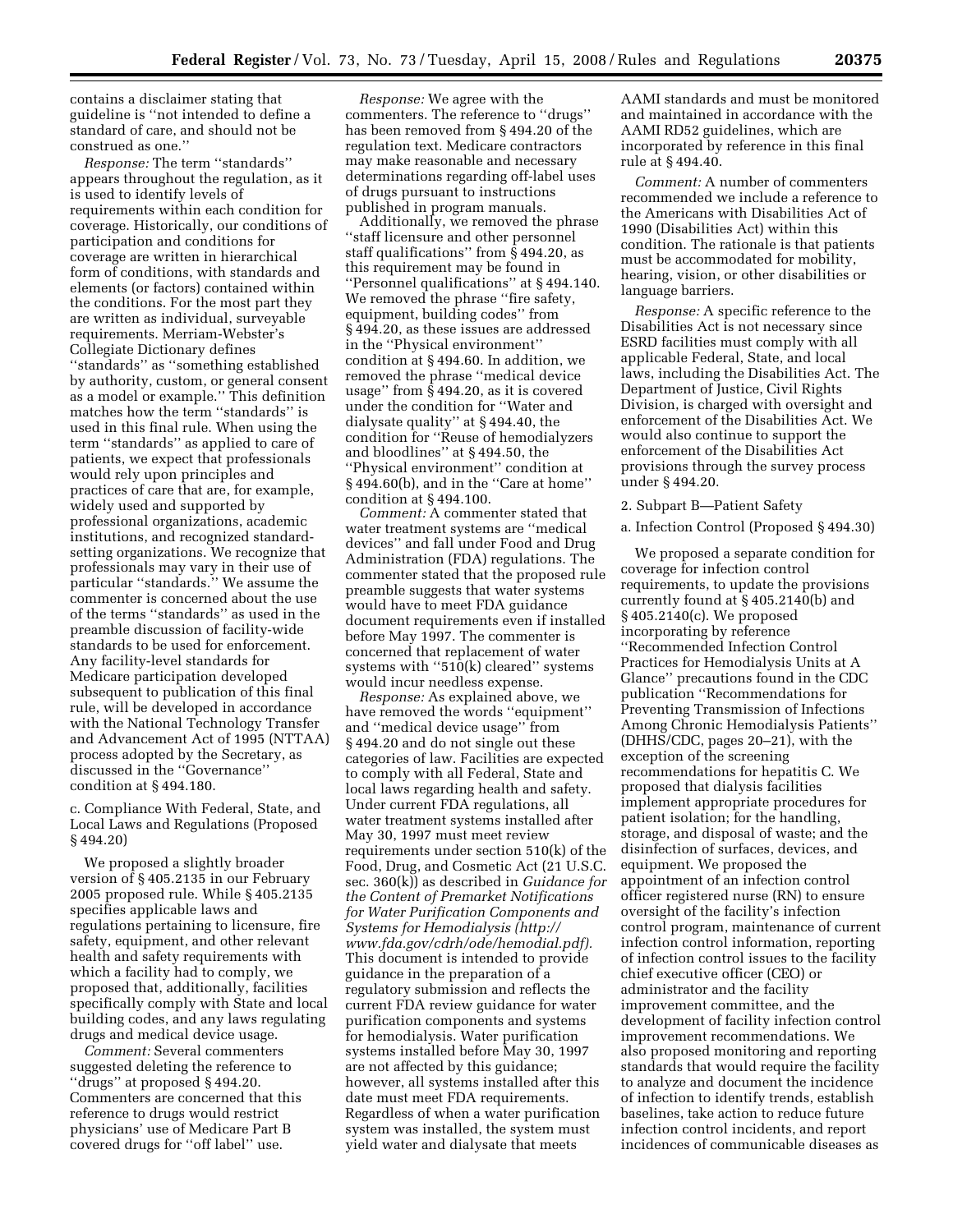required by Federal, State, and local regulations.

*Comment:* We received numerous comments on § 494.30 ''Infection control'' condition. Many commenters agreed with the inclusion of the CDC infection control precautions for hemodialysis settings. Some commenters recommended that we incorporate in the final rule the entire CDC (RR05) document entitled, ''Recommendations for Preventing Transmission of Infections Among Chronic Hemodialysis Patients'' (published on April 27, 2001), rather than only the ''At A Glance'' section.

A number of commenters referenced particular infection control precautions included in the ''At A Glance'' section and requested clarification or raised issues related to the cost or logistics of implementing the specific precaution in a hemodialysis facility. The precautions referred to in these comments include: use of disposable items, use of clothcovered blood pressure cuffs, use of leak-proof containers for used hemodialyzers, specifications for medication carts, carrying supplies or medications in the pockets of staff, and isolation room requirements. Some commenters stated that there was no need for every new dialysis unit to have an isolation room. Two commenters supported having separate staff to care for hepatitis B-positive patients, but other commenters stated the cost of separate staff for this would be prohibitive.

*Response:* We appreciate the support for inclusion of the CDC hemodialysis infection control precautions in this final rule. Based on the comments, it is apparent that clarifications are needed for the ''At A Glance'' guidelines, which are an abbreviated version of the CDC RR05 ''Recommendations for Preventing Transmission of Infections Among Chronic Hemodialysis Patients.'' The majority of comments concerning specific precautions are addressed in the CDC narrative section entitled ''Recommendations'' on pages 18 through 28 of ''Recommendations for Preventing Transmission of Infections Among Chronic Hemodialysis Patients.'' In order to better clarify the requirements of the infection control precautions, we are expanding our RR05 incorporation by reference to include the entire ''Recommendations'' narrative section of the document (pages 18–28) in the final rule, with one exception (hepatitis C screening), as discussed below. The introduction and background sections of the RR05 document (pages 1–17) provide the evidentiary basis for the recommended precautions. The entire CDC RR05

document provides rich background information and rationale for the recommended practices; we encourage facilities to use the entire document as a resource.

The RR05 CDC infection control precautions state that items taken into the dialysis station should be disposed of, dedicated for use only on a single patient, or cleaned and disinfected before being taken to a common clean area or used on another patient. Items that cannot be cleaned and disinfected (for example, adhesive tape, clothcovered blood pressure cuffs) should be dedicated for use only on a single patient. Blood pressure cuff covers may be more cost-effective and may be used for blood pressure cuffs that cannot be decontaminated easily between patients. In contrast, rolls of tape cannot be decontaminated and can serve as a source of contamination for both facility personnel and patients. Tape rolls must be dedicated to a single patient, or disposed of after patient use.

Hemodialyzers carried to the reuse area should always be in a leak-proof container. We wish to prevent a bloodcontaminated item from potentially contaminating the treatment (and clean) areas as it is carried from a patient's station. A container could be a plastic bag. We believe that the practice of carrying a contaminated hemodialyzer to the reuse room without the use of a leakproof container does not adequately prevent contamination.

Although one commenter stated that banning a medication cart and taping medication to the hemodialysis machine would ''waste'' RN time, the CDC has made clear that patient safety is best protected and risk of crosscontamination reduced when medications are prepared and distributed from a centralized clean area dedicated to that purpose. Another commenter argued that staff should have immediate access to gloves for times when a patient suddenly starts to bleed, and that staff members should be allowed to carry extra gloves in their pockets. The CDC precautions do not allow this practice. Instead, the facility should have gloves strategically placed so that staff has adequate access to them for both routine and emergency use.

Regarding the treatment of hepatitis B-positive patients, many commenters provided alternative isolation room recommendations and requested clarification of the isolation room requirement for new units as well as for existing units. The ''At A Glance'' page states (under ''Management of HBsAg-Positive Patients'') that the dialysis facility should dialyze hepatitis B surface antigen (HBsAg) positive

patients in a separate room using separate machines, equipment, instruments, and supplies; and that staff members caring for HBsAg-positive patients should not care for hepatitis B virus (HBV) susceptible patients at the same time (for example, during the same shift or during patient change-over). CDC language from page 27 of the CDC RR05 document states, ''For existing units in which a separate room is not possible, HBsAg-positive patients should be separated from HBVsusceptible patients in an area removed from the mainstream of activity and should undergo dialysis on dedicated machines. If a machine that has been used on an HBsAg-positive patient is needed for an HBV-susceptible patient, internal pathways of the machine can be disinfected using conventional protocols and external surfaces cleaned using soap and water or a detergent germicide.'' Therefore, we are incorporating this section by reference into the ''Infection control'' condition at § 494.30, as it is found in the ''Recommendations'' narrative section of the CDC ''At A Glance'' infection control precautions. However, we are allowing dialysis facilities extra time to come into compliance with the provision requiring a separate isolation room (recommendation found on pages 27 and 28 under the ''HBV-Infected Patient'' section header of RR05), since in some cases the provision would require that a facility retrofit its building, which would necessitate project development, architectural design, contractor bids, building permits, and time to complete the job. Therefore, we are allowing dialysis facilities 300 days after the publication of this final rule in the **Federal Register**  to comply with the requirements of this provision. In addition, any HBsAgpositive patient in an existing dialysis facility should be separated from hepatitis B-susceptible patients either by a buffer zone of hepatitis B-immune patients or by a demarcated physical space at least equal to the width of one dialysis station. Separate dedicated supplies and equipment must be used to provide care to the HBsAg-positive patient. Note that ''separate equipment'' includes glucometers. Use of an ''end of row'' hemodialysis station can facilitate the separation of the area from the mainstream of the dialysis facility's activities and decreases the number of adjacent dialysis stations. If this space is needed for both HBsAg-positive as well as HBsAg-negative patients on other shifts, the space may be disinfected using conventional protocols and used for both types of patients at different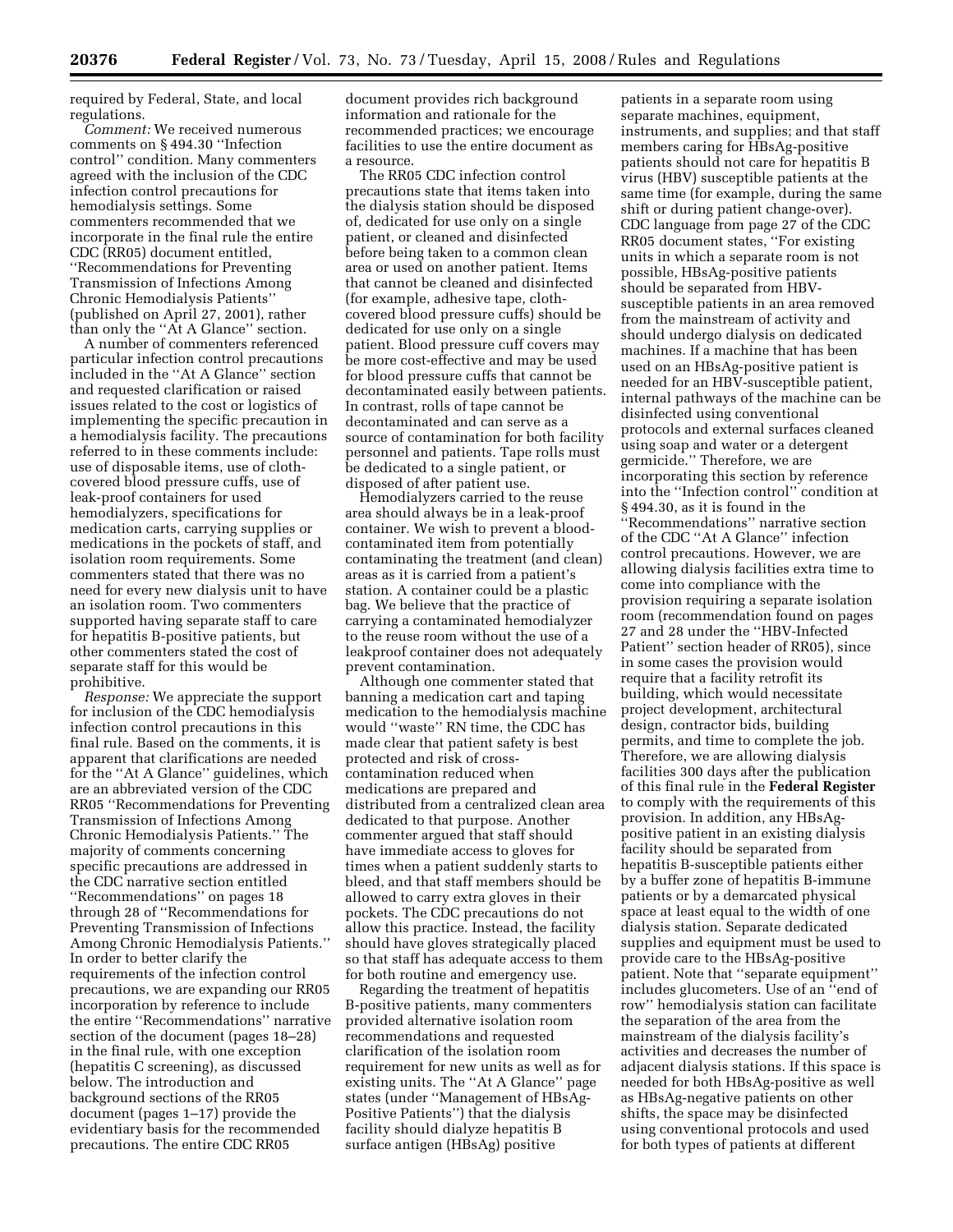times. If a facility does not have any HBsAg-positive patients, this space may be used by non-HBsAg-positive patients on a normal basis. Every facility must have the capacity to separate HBsAgpositive patients in the facility.

In response to comments that not every new unit should be required to have an isolation room due to the low incidence of hepatitis B in hemodialysis patients, we have added a waiver provision at § 494.30(a)(1)(ii) that states,

''When dialysis isolation rooms as required by (a)(1)(i) are available locally that sufficiently serve the needs of patients in the geographic area, a new dialysis facility may request a waiver of such requirement. Such waivers are at the discretion of and subject to such additional qualifications as may be deemed necessary by the Secretary.''

The CDC infection control precautions specifically call for separate staff to care for hepatitis B-positive patients to prevent infection of susceptible dialysis patients. According to the CDC, using separate staff is a very effective method to reduce the spread of HBV. One staff person may care for a HBsAg-positive patient and immune patients at the same time, but may not simultaneously care for hepatitis Bsusceptible patients. Section 494.30 requires dialysis facilities to implement this infection control precaution.

*Comment:* Two commenters pointed out that the RR05 ''At A Glance'' section uses the word ''should'' and seems to allow less than full compliance with the infection control precautions.

*Response:* We recognize that the RR05 CDC document uses the word ''should'' when describing implementation of the infection control precautions, for example, ''clean areas should be clearly designated for the preparation, handling and storage of medications \* \* \*'' The CDC document is written as guidelines and therefore guideline language is used. For purposes of these Conditions for Coverage, the CDC infection control precautions, which are incorporated by reference, are mandatory and must be adhered to and demonstrated within the dialysis facility. The regulation states, ''the facility must demonstrate that it follows standard infection control precautions' by implementing the CDC hemodialysis infection control practices found in the RR05 document. The guidelines incorporated by reference will be deemed mandatory in the survey process.

*Comment:* One commenter asked whether a reverse isolation negative pressure room would be required.

*Response:* The RR05 CDC recommended infection control practices incorporated by reference

address the unique needs of a hemodialysis unit and include contact precautions. When airborne pathogens are discovered within the dialysis unit, the CDC infection control recommendations regarding airborne pathogens should be consulted and the proper measures taken to protect patients and staff from exposure. This could mean that the affected patient is transferred to a setting that provides the necessary isolation precautions for the pathogen. The facility may want to have an agreement with a hospital if the facility discerns that this is necessary; however, we are not incorporating this provision into the Medicare ESRD conditions for coverage.

*Comment:* One commenter asked whether staff cover gowns are required.

*Response:* Staff scrubs or uniforms are sufficient attire within the dialysis unit, except for times when one might expect to be exposed to a blood spattering. Cover gowns primarily serve to protect a staff member from exposure to blood within the dialysis unit. This is addressed on page 22 of RR05 CDC document.

*Comment:* We received more than a dozen comments regarding the CDC RR05 recommendation for hepatitis C screening of dialysis patients. Most of the comments supported the CDC recommendation and several suggested that Medicare pay for hepatitis C screenings. Commenters stated that hepatitis C is an important pathogen for dialysis patients, screening would allow for early detection, and would alert the facility to significant breaks in use of infection control precautions. Some commenters did not support hepatitis C screening by the dialysis facility, and one noted that a positive diagnosis would not change treatment or patient care within the dialysis facility.

*Response:* In the proposed rule, we specified an exemption for hepatitis C screening, since Medicare only covers diagnostic hepatitis C testing when indicated, and does not cover general screening for hepatitis C. A patient with a hepatitis C positive test is treated in the dialysis facility with the same protocols as a patient who is not positive for hepatitis C. However, transmission of hepatitis C serves as a marker to evaluate the adequacy of infection control practices within a dialysis facility. Medicare generally covers preventive care and screenings if stipulated in law, including diagnostic testing. We will continue to omit from our incorporation by reference the CDC RR05 sections that specify hepatitis C screening.

On December 14, 2005, we published a coverage decision memo (CAG–

00304N) that allows Medicare coverage of hepatitis panel testing when there is an elevation of liver enzyme levels. The memo title is ''Decision Memo for Addition of ICD–9–CM code 790.4, Nonspecific Elevation of Levels of Transaminase or Lactic Acid Dehydrogenase, as a Covered Indication for the Hepatitis Panel/Acute Hepatitis Panel National Coverage Determination'' and may be found at *http:// www.cms.hhs.gov/mcd/ [viewdecisionmemo.asp?id=173.](http://www.cms.hhs.gov/mcd/viewdecisionmemo.asp?id=173)*  Elevated liver enzymes, with or without other signs or symptoms of hepatitis, is a covered indication for the hepatitis panel. Most hemodialysis patients with newly acquired Hepatitis C virus (HCV) infection have elevated serum transaminase levels. Elevations in serum transaminase levels often precede anti-HCV seroconversion. Monthly serum ALT (a transaminase) determination is included in the composite payment to renal dialysis facilities. Consequently, if a beneficiary has an elevated ALT, the provider may order a diagnostic hepatitis panel, which includes a hepatitis C antibody test as part of the panel. The hepatitis panel National Coverage Determination (NCD) does not require the physician to order all of its constituent component tests. Thus, a provider may order a hepatitis C antibody test when the beneficiary's serum ALT, ordered and covered for monthly testing in the composite rate, is elevated.

*Comment:* A few commenters referred to the CDC guidelines regarding injectable medications and disagreed with the established protocol that allows re-entry of single-use medication vials.

*Response:* The April 27, 2001/50 (RR05); 1–43 CDC infection control guidelines, ''Recommendations for Preventing Transmission of Infections Among Chronic Hemodialysis Patients'' (*[http://www.cdc.gov/mmwr/preview/](http://www.cdc.gov/mmwr/preview/mmwrhtml/rr5005a1.htm)  mmwrhtml/rr5005a1.htm*) state: ''Intravenous medication vials labeled for single use, including erythropoietin, should not be punctured more than once (196,197). Once a needle has entered a vial labeled for single use, the sterility of the product can no longer be guaranteed. Residual medication from two or more vials should not be pooled into a single vial.''

We have retained the intent of this policy and the proposed requirement at § 494.30(b)(2), regarding current infection control information including the most current CDC guidelines for the proper techniques in the use of vials and ampules containing medication. However, we have modified the wording slightly because we have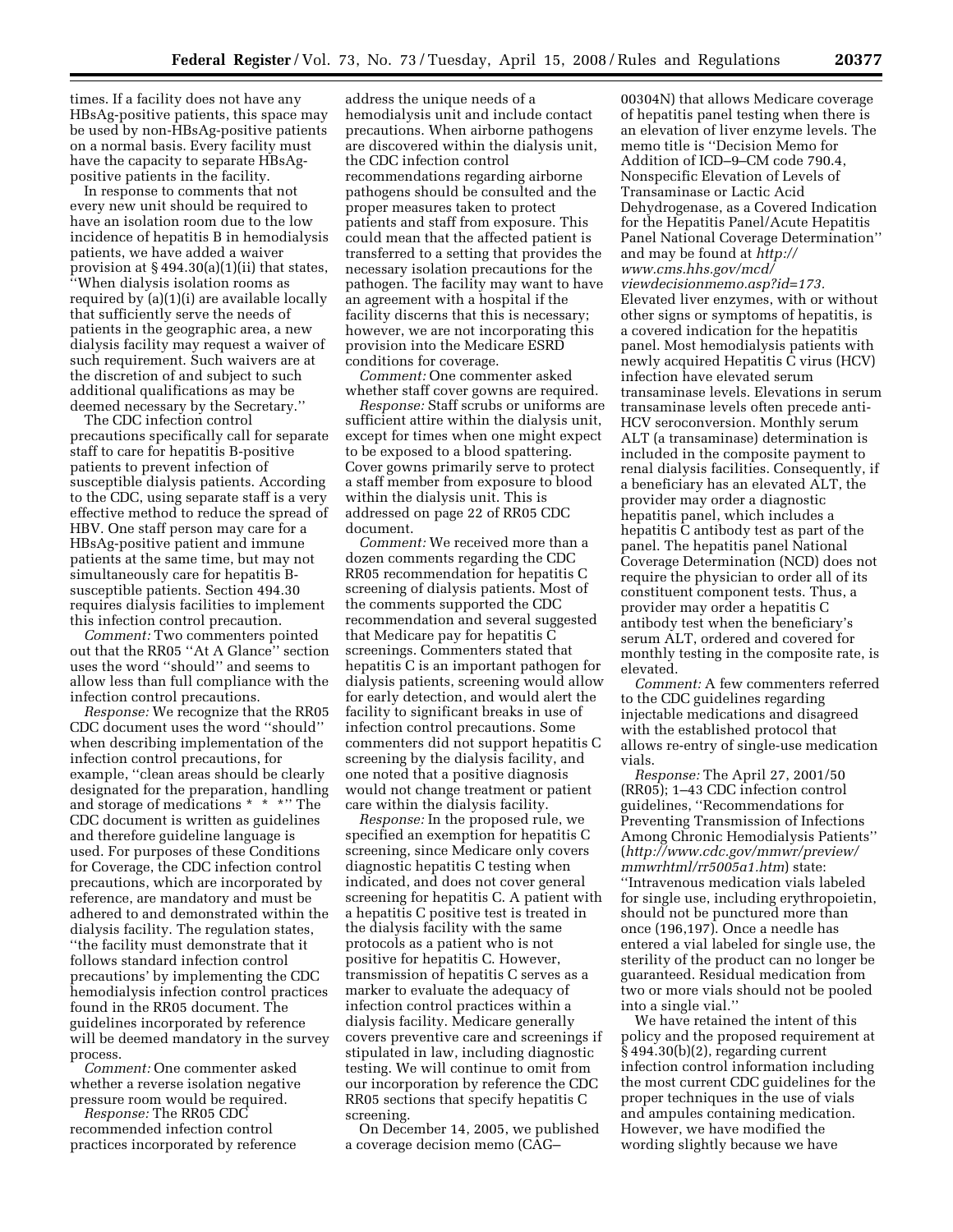removed the proposed infection control officer requirement, as discussed below.

Under the ''Oversight'' standard at § 494.30(b)(2) we are requiring the clinical staff to ''demonstrate compliance with current aseptic technique when dispensing and administering intravenous medications from vials and ampules.''

*Comment:* Several comments were submitted in response to our solicitation as to whether we should incorporate by reference the Healthcare Infection Control Practices Advisory Committee's (HICPAC) ''Hand Hygiene in Healthcare Settings'' guidelines and the ''Guideline for Preventing Intravascular Device-Related Infections.'' Comments were evenly divided regarding incorporation of the hand hygiene guidelines. Two of the commenters stated there is no consensus between HICPAC hand hygiene guidelines and guidelines developed by Society for Healthcare Epidemiology of America (SHEA) regarding standards of care for preventing nosocomial transmission of staph aureus and enterococcus. While one commenter did not support incorporation of the intravascular device guidelines, there was some support for their inclusion, notably from the American Nephrology Nurses Association.

*Response:* We would expect that dialysis facilities demonstrate adherence to professional standards of practice for infection control, which include adherence to hand hygiene guidelines. This expectation is included in the stem statement of the infection control condition: ''The dialysis facility must provide and monitor a sanitary environment to minimize the transmission of infectious agents within and between the unit and any adjacent hospital or other public areas.'' The expectation of acceptable hand hygiene extends to all healthcare providers. We will not specifically incorporate by reference the HICPAC hand hygiene standards, but we do expect compliance to the hand hygiene professional standards of practice.

We do not agree that the guidelines developed by SHEA regarding standards of care for preventing nosocomial transmission of staph aureus and enterococcus conflict with the HICPAC hand hygiene standards. We note that the SHEA guidelines are not specific to dialysis facilities where contact precautions are recommended, but address infection control issues in the hospital setting. The SHEA guidelines reflect the general lack of adherence by health care workers to hand hygiene standards and recommend additional measures, such as surveillance cultures,

to prevent and monitor crosscontamination. Facilities have the flexibility to use appropriate resources to assist in the development and implementation of their hand hygiene infection control and prevention program.

Catheter infections continue to be a concern in hemodialysis facilities and lead to hospitalizations. HICPAC states in its ''Guidelines for the Prevention of Intravascular Catheter-Related Infections'' RR–10 document (*http:// [www.cdc.gov/mmwr/preview/](http://www.cdc.gov/mmwr/preview/mmwrhtml/rr5110a1.htm)  mmwrhtml/rr5110a1.htm*) (page 11), that the use of catheters for hemodialysis is the most common factor contributing to bacteremia in dialysis patients and the relative risk for bacteremia in patients with dialysis catheters is sevenfold the risk for patients with primary arteriovenous fistulas. In § 494.30(a)(2) we are incorporating by reference the pertinent hemodialysis catheter use sections (pages 13–14, and 17–18) of RR–10, 2002, ''Guidelines for the Prevention of Intravascular Catheter-Related Infections.'' These guidelines describe appropriate health-care worker education and training, surveillance, hand hygiene (I–III, page 16), aseptic technique (IV, page 16), hemodialysis catheter exit site care (section III–V, page 21), and catheter-site dressing regimens (section VI, C, page 22), and are the nursing standard of practice for catheter care. We expect that incorporation of these guidelines will increase staff awareness of the protections needed for hemodialysis patients with catheters and lead to reduced catheter infections.

*Comment:* Few commenters responded to our solicitation for comment regarding whether we should incorporate by reference the American Institute of Architects (AIA) Guidelines for Design and Construction of Hospitals and Health Care Facilities, which outline building requirements pertinent to dialysis facilities. Comments were split between supporting and rejecting AIA guidelines, and incorporation by reference if adopting the guidelines.

*Response:* We have not incorporated the AIA building standards in our final rule. However, facilities must comply with all State and local building codes/ requirements.

*Comment:* Several commenters addressed our proposed infection control officer requirement at § 494.30(b)(2). Some supported having an RN assume the role of the infection control officer. Others believed that a staff member other than an RN should assume the role. Some commenters stated this role was not the best use of

RN time, and a few cited cost concerns. Several commenters stated that oversight of infection control should be performed by the medical director or that the medical director should be notified of infection control issues at proposed § 494.30(b)(2)(ii) instead of our proposed notification of the chief executive officer or administrator and the quality improvement committee.

*Response:* We understand that dialysis facilities may face a shortage of RNs and that in many facilities RNs must be used to perform duties that only an RN can perform. While comments supported infection control to protect patient safety, several alternatives to an RN infection control officer were suggested. In response to comments and in order to increase facility flexibility in assigning staff roles, we have removed the infection control officer requirement from § 494.30(b)(2), and added infection control to the quality assessment and performance improvement (QAPI) condition at  $\S 494.110(a)(2)(ix)$  as a required topic. This change requires that infection control be addressed within the action-oriented, data-driven QAPI program, which is under the direction of the medical director and requires RN and interdisciplinary team participation.

In response to comments we have also modified the proposed requirement at  $\S$  494.30(b)(2)(ii) (now  $\S$  494.30(b)(3)), to require that clinical staff report infection control issues to the dialysis facility's medical director and the quality improvement committee instead of the chief executive officer or administrator. The medical director has a critical role in addressing infection control issues in the dialysis facility and  $§ 494.150(c)(2)(i)$  now requires the medical director to ensure that staff adhere to infection control policies and procedures.

*Comment:* We received a few comments regarding the role of the patient and patient perceptions of infection control practices in dialysis facilities. One patient stated that patients should be fully informed about infection control so they can protect themselves and be aware of staff infection control violations. Another patient's observation was that facility staff has no training regarding infection control and no one seems to worry about its ramifications.

*Response:* We agree that the dialysis patient has a role in assisting the staff in preventing the spread of infection. It is appropriate for the patient to be educated regarding infection control. We have added "infection prevention and personal care'' to the Patient Education standard under § 494.90(d) in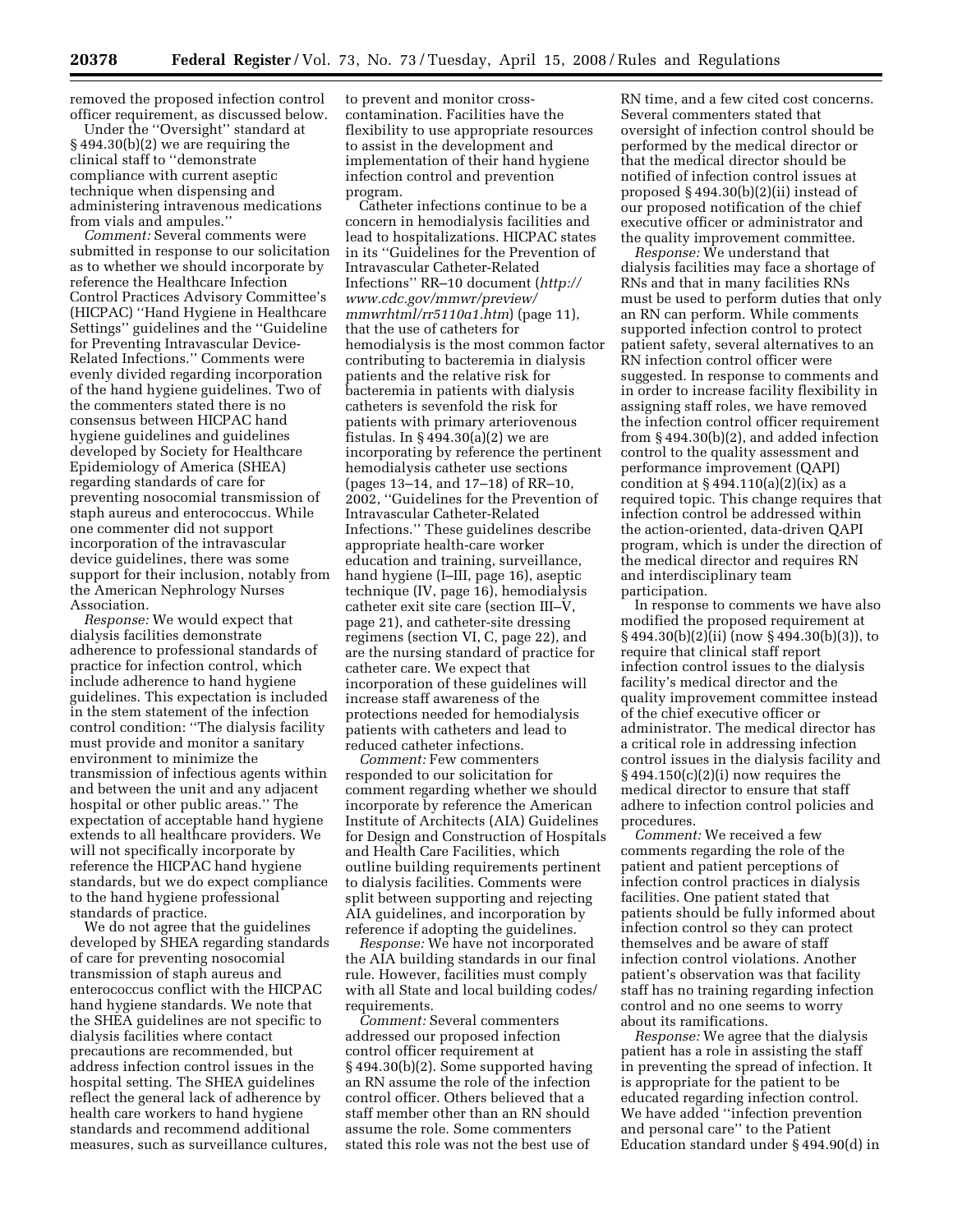the ''Patient plan of care'' condition. The facility should provide information to dialysis patients on topics including current infection control precautions, the facility's infection control practices, and the role of the patient in preventing the spread of infection. As explained above, we have strengthened infection control by making it a condition for coverage and expect that dialysis staff will comply with the hemodialysis infection control precautions developed by the CDC and required by this rule.

*Comment:* One commenter asked whether State surveyors could enforce local regulations and laws pertaining to disposal of hazardous wastes.

*Response:* Surveyors make referrals regarding unlawful disposal of hazardous wastes to the appropriate local authorities. If there is a problem, it can be cited by the surveyor under §494.20, "Compliance with Federal, State, and local laws and regulations,'' when local authorities confirm infringement.

*Comment:* It was suggested that the final rule require more surveillance, include septicemia and infection data elements, include an added CPM or standard for infection control, and require mandatory reporting of such data on the DFC Web site.

*Response:* As stated above, the facility must address infection control within the action-oriented, data-driven QAPI program. Surveillance and use of infection data will be necessary components of QAPI. We will consider the ''reporting'' as appropriate when developing new CPMs and adding new measures to the DFC Web site. We are not requiring new performance measures that have not been fully developed in this regulation.

## b. Water and Dialysate Quality (Proposed § 494.40)

We proposed a separate condition for coverage to update the water purity requirements that were incorporated by reference into part 405, subpart U (§ 405.2140(a)(5)) in 1995. AAMI has since rescinded the document from which the sections were incorporated (ANSI/AAMI RD5:1992, Hemodialysis Systems, second edition) and published updated AAMI guidelines in 2001. We proposed to incorporate sections from the new AAMI document, ''Water Treatment Equipment for Hemodialysis Applications'' (ANSI/AAMI RD62:2001), to update the bacterial and chemical concentrations allowed in water used in hemodialysis. The new AAMI guidelines established action levels for contaminants in addition to merely identifying unsafe contaminant levels. At ''action levels,'' the facility

must implement corrective actions to prevent contaminants from reaching unsafe levels. We also proposed water treatment equipment requirements and water testing frequency and sample sites that are consistent with the new AAMI document, ''Dialysate for Hemodialysis'' (ANSI/AAMI RD52:2004). We proposed chlorine and chloramine testing frequency, thresholds, and actions for unacceptable high levels to prevent the occurrence of hemolytic anemia in patients. We proposed corrective action plan and adverse event standards to further protect patient safety. We additionally proposed that facilities use bicarbonate dialysate, which has the potential for high levels of bacterial contamination, within the timeframe specified by the manufacturer.

*Comment:* We received many comments regarding § 494.40 ''Water quality'' condition. The comments were unanimous in supporting incorporation of AAMI water quality guidelines. Several of the comments recommended that the more recent 2004 ANSI/AAMI RD52 ''Dialysate for hemodialysis'' guidelines, written for water treatment system users, be incorporated by reference, rather than the 2001 ANSI/ AAMI RD62 ''Water treatment equipment for hemodialysis applications,'' which are addressed primarily to the manufacturers of equipment. A commenter associated with the AAMI Renal Disease and Detoxification Committee stated that the 2001 ANSI/AAMI RD62 guidelines are slated to be revised in the near future.

*Response:* We agree with the commenters that ANSI/AAMI RD52:2004 ''Dialysate for hemodialysis'' is the more appropriate set of guidelines to incorporate by reference into these conditions for coverage. In fact, the RD52 guidelines addressing water purity monitoring and equipment parameters are similar to the requirements we proposed at § 494.40(a), § 494.40(b), and parts of § 494.40(c). Therefore, we are incorporating the AAMI guidelines (ANSI/AAMI RD 52:2004) by reference at § 494.40(a). These RD52 guidelines are compatible with the RD62 guidelines that we proposed to incorporate by reference, and are the standard of practice in dialysis facilities. We have removed the redundant sections of proposed § 494.40(a) through § 494.40(c) from the regulation, since the ANSI/AAMI RD52:2004 incorporation by reference addresses this issue. We are also renaming this condition ''Water and dialysate quality'' to more closely reflect the requirements of this condition.

*Comment:* One commenter recommended that we define ''established pattern'' (as related to collecting cultures for new water systems) (proposed § 494.40(a)(2)(i)(B)), as being on a weekly basis until an established pattern can be demonstrated.

*Response:* We agree. This issue is addressed in ANSI/AAMI RD52 (section 6.1—page 19; table 4), which, as discussed above, we are incorporating by reference. This section states that cultures should be drawn ''weekly until a pattern of consistent compliance with limits can be demonstrated.'' We have removed proposed  $\S 494.40(a)(2)(i)(B)$ .

*Comment:* One commenter stated that § 494.40(a)(2)(ii)(C) and (D) are redundant since the ''seasonal variations in source water'' specified as a trigger for chemical analysis at (C) will cause the reverse osmosis (RO) rejection rate to fall below 90 percent, the trigger listed at (D). A second commenter stated that RO is monitored by both rejection rate and dissolved solids or resistivity, and all of these types of monitoring should be indicated as acceptable.

*Response:* RO monitoring is addressed by ANSI/AAMI RD52 section 5.2.7 (page 10) and section 6.1 (pages 18–19), which we are incorporating by reference. As explained above, we have removed the redundant language from § 494.40(a)(2)(ii)(C) and § 494.40(a)(2)(ii)(D). Facilities also must follow the manufacturers' instructions for feed water treatment and monitoring. In the absence of manufacturer's recommendations, the AAMI guidelines require facilities to monitor product water conductivity, total dissolved solids or resistivity, and calculated rejection at a frequency and using thresholds provided by the manufacturer.

*Comments:* Many commenters made recommendations or requested clarification regarding carbon tank requirements at proposed § 494.40(c)(1). Many commenters supported a two carbon tank requirement, and some opposed it. A few commenters agreed with the 10-minute empty bed contact time, while one commenter said that the ''adequate'' empty bed contact time standard was too subjective. One commenter recommended that we clarify that the second carbon tank is in series with the first, and that we require the first tank to be replaced if test results are above the specified permissible levels. A few commenters pointed out that high chloramine levels may be mitigated with the use of ascorbic acid.

*Response:* Section 5.2.1 of the ''Dialysate for hemodialysis'' ANSI/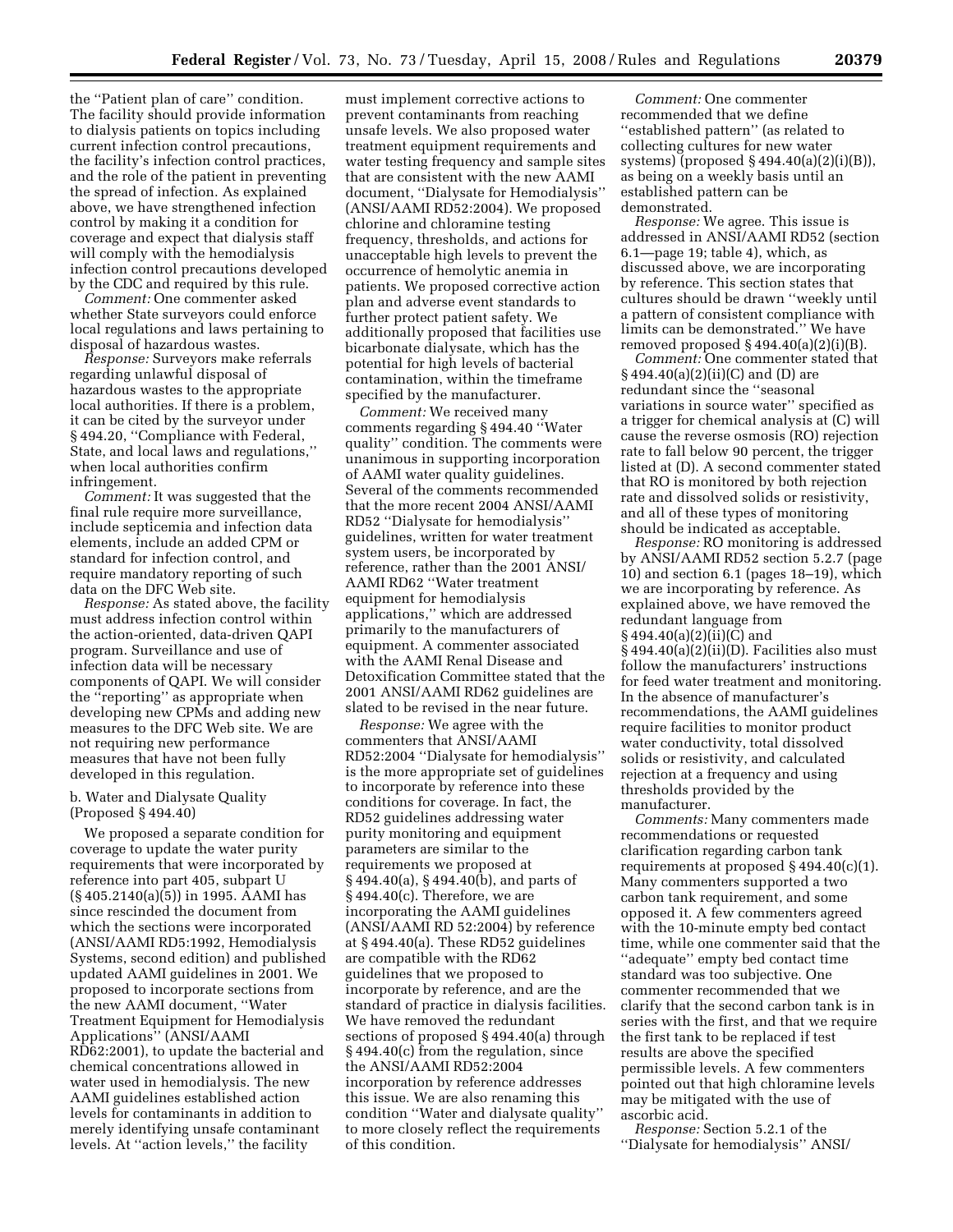AAMI RD:52 guidelines specify, ''Whether a device is included in a particular water purification system will be dictated by local conditions.'' Since comments overwhelmingly supported two carbon tanks in series due to patient safety concerns and the fact that carbon tanks also remove organic contaminants from water, we will require at least two carbon tanks or equivalent components at § 494.40(b)(1) of our final rule (proposed § 494.40(c)(1)). Section 5.2.5 of ANSI/AAMI RD52 clarifies that two carbon tanks must be placed in series and that the carbon bed must be replaced in the first tank when depleted. We have added the phrase ''in series'' to our carbon tank requirement at  $§$  494.40(b)(1), as suggested by the commenter. This RD52 section also clarifies that empty bed contact time must be at least 5 minutes in each bed. The empty bed contact time is an indicator of how much water contact with the particles in the carbon bed occurs so that there is adequate binding and removal of impurities.

AAMI does refer to use of ascorbic acid to correct chloramine/chlorine levels in RD62 (section A.4.3.9), though only in reference to portable water treatment systems. In RD52 (section 5.2.5 and appendix section A.5.2.5), AAMI also acknowledges the supplementation of carbon adsorption with other methods of chloramine removal.

In response to comments regarding an alternate means of correcting chloramine/chlorine breakthrough that would permit the continuation of hemodialysis, we have added a provision to the final rule at  $§ 494.40(b)(2)(ii)(A)$  to allow immediate corrective action, and confirm through testing that the corrective action has been effective. We will not limit the means by which chloramines/chlorine levels are brought back into compliance at  $§$  494.40(b)(2)(ii)(A). This regulation allows for use of other proven methods to remove chloramines including ascorbic acid and new technologies that may be developed. When using alternate methods to remove chloramines/ chlorine, the facility must perform the required testing to ensure the successful removal of harmful chloramine/ chlorine. After measures have been taken to resolve the immediate problem of chloramine/chlorine breakthrough, the facility must implement actions to maintain long-term compliance with acceptable chloramines/chlorine levels. We have added a provision at  $§494.40(b)(2)(ii)(D)$ , which requires facility action to ensure ongoing compliance. This provision reads, ''The facility must \* \* \* Take corrective

action to ensure ongoing compliance with acceptable chlorine and chloramine levels as described in paragraph (b)(2)(i) of this section.''

*Comment:* Many comments addressed our proposed requirement for chlorine/ chloramine testing (proposed § 494.40(c)(2)) before each patient shift or every 4 hours, whichever was shorter. The majority of comments favored chlorine/chloramine testing only before every shift and not every 4 hours. One commenter recommended we change the 4 hours to 6 hours and retain the requirement, while another suggested we delete the phrase ''whichever is shorter.'' A few commenters agreed with the testing frequency of every 4 hours.

*Response:* According to ANSI/AAMI RD52, section 6.2.5 (page 20), testing should be done at the beginning of the day and again before each shift, and if there are no set shifts, then every 4 hours. We refer to this section, which has been incorporated by reference, at § 494.40(b)(2)(i), and we believe it provides sufficient clarification. We have deleted the proposed requirement at § 494.40(c)(2).

*Comment:* One commenter stated the regulation should include maximum carbon tank limits on usage time, flow, volume, and that testing for iodine should be required.

*Response:* The AAMI guidelines call for chlorine/chloramine testing every shift to monitor carbon tank performance. We are not aware of any evidence suggesting that these precautions are insufficient. We believe the commenter is suggesting that a minimum iodine number for the carbon should be required. Section 5.2.5 of the AAMI RD52 document states that ''When granular activated carbon is used as the medium, it shall have a minimum iodine number of 900.''

*Comment:* A few commenters stated that chlorine/chloramine testing requirements should also allow the testing for total chlorine with a limit of 0.10 mg/L.

*Response:* This suggestion corresponds with ANSI/AAMI RD52 section 6.1; table 4 (page 8) which allows total chlorine levels of less than 0.1 mg/L. This section is now incorporated by reference. We have modified proposed  $\S 494.40(c)(2)(i)$ , now  $§$  494.40(b)(2)(i) to allow total chlorine testing with acceptable levels of less than 0.1 mg/L as an alternative to testing free chlorine and chloramine levels.

*Comment:* One commenter stated that chlorine/chloramine requirements at proposed § 494.40(c)(2)(ii) do not account for facilities with a holding tank, and we should allow water in the

holding tank to be used if testing shows this water contains total chlorine < 0.1 mg/L.

*Response:* Water in the holding tanks may be used during failure of carbon tanks only if testing indicates the holding tank water meets AAMI chlorine/chloramines standards of < 0.1 mg/L total chlorine OR < 0.50 mg/L free chlorine AND < 0.1 mg/L chloramines and no additional water is allowed to enter the tank. Revised § 494.40(b)(2)(ii)(B) (proposed (c)(2)(ii)) allows use of purified water in the holding tank when it meets the AAMI standards at § 494.40(b)(2)(i).

*Comment:* One commenter recommended that endotoxin levels be measured in addition to blood and dialysis cultures when there is an adverse event (proposed at  $§494.40(e)(1)$ , since cultures may be negative even with high endotoxin levels.

*Response:* We agree with the commenter that measurement of dialysate endotoxin levels should be performed along with dialysate cultures when a suspected adverse event occurs. We note that the AAMI guidelines call for dialysate bacterial cultures to be accompanied by endotoxin level testing. The AAMI guidelines state that endotoxin testing, if performed in the dialysis facility, can give results in about 1 hour, eliminating the long delay between sampling and obtaining a result (ANSI/AAMI RD52:2004, section A.1.4). We have added endotoxin testing to the blood and dialysate culture requirement at § 494.40(d)(1) (proposed  $§ 494.40(e)(1).$ 

*Comment:* Two commenters requested that we clarify the language of proposed § 494.40(e) ''Adverse events'' (now § 494.40(d)), regarding the active surveillance of patient reactions during and following dialysis. One commenter suggested that the word ''following'' be defined to mean ''after post-dialysis assessment with subsequent discharge by nurse or caregiver.''

*Response:* We appreciate the comment; however, we believe that the suggested definition is too narrow, since not every adverse advent will be limited to the time period the patient is physically in the dialysis unit. ''Following dialysis'' runs from the moment when the treatment session ends through the time the patient leaves the unit and beyond. In addition, when the patient calls and/or when the patient returns for the next dialysis session, if there are symptoms that are correlated with a water purity adverse event, then cultures and endotoxin testing must be performed.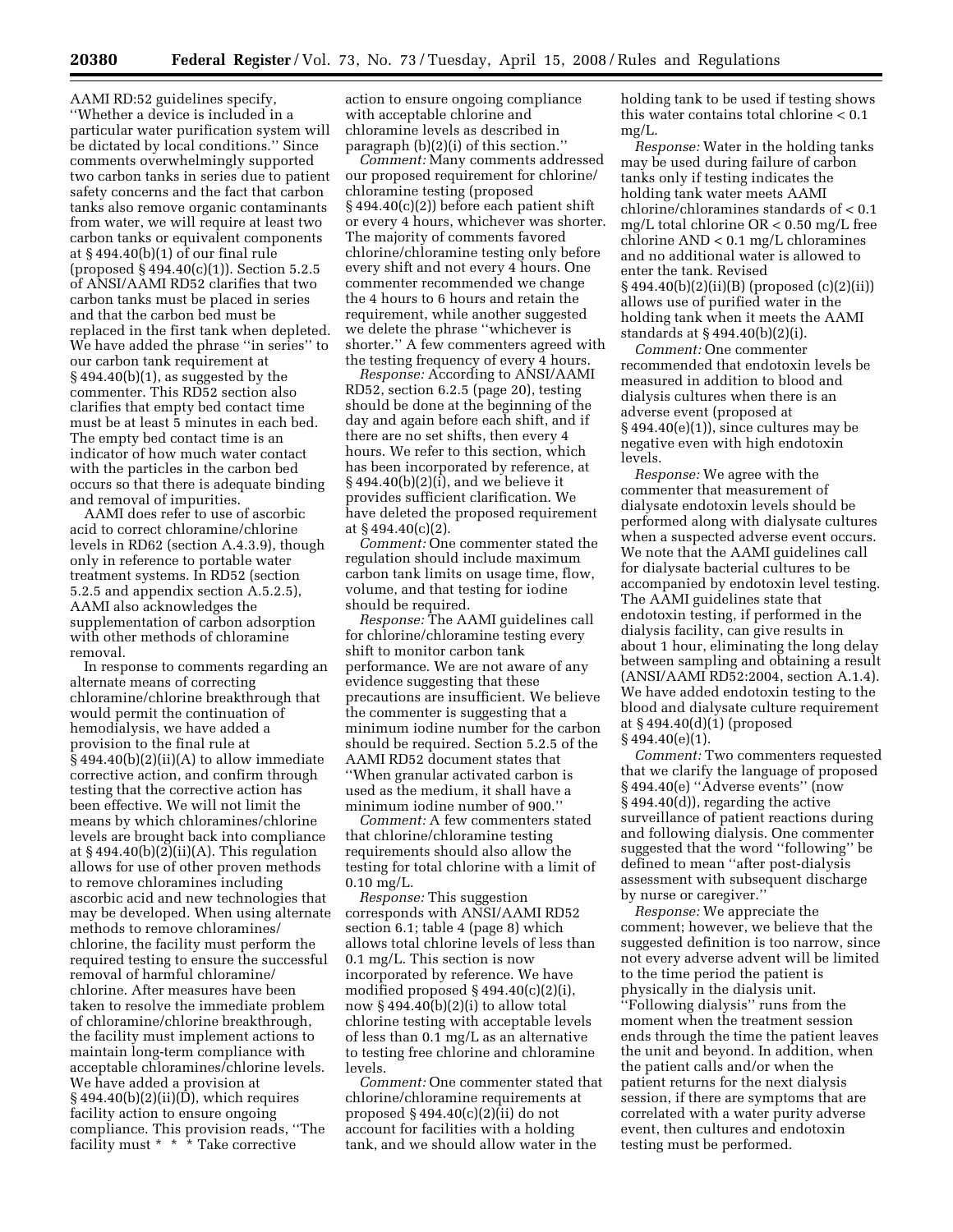*Comment:* Many comments reflected concern regarding the proposed requirement at § 494.40(f) that mixed bicarbonate concentrate be used within the timeframe specified by the manufacturer of the concentrate, and the accompanying preamble statement that fresh bicarbonate must not be mixed with other batches of fresh bicarbonate. Several commenters stated that mixing batches of bicarbonate concentrate may be unavoidable due to mixing processes and the use of holding tanks. Two commenters agreed with limiting use of bicarbonate to the time limit given by the manufacturer, while others stated that it was only necessary to use bicarbonate the same day it was mixed. Some commenters stated that bicarbonate is the most vulnerable part of dialysis solutions.

*Response:* AAMI addresses procedures for bicarbonate concentrate in ANSI/AAMI RD52, section 7.1 (page 24), stating, ''Storage times for bicarbonate concentrate should be minimized, as well as the mixing of fresh bicarbonate concentrate with unused portions of concentrate from a previous batch.'' Section 5.4.4.3 (page 15), also states, ''Once mixed, bicarbonate concentrate should be used within the time period recommended by the manufacturer of the concentrate. The concentrate shall be shown to routinely produce dialysate meeting the recommendations of 4.3.2.1.'' ANSI/ AAMI RD52 stipulates the use of bicarbonate concentrate within the time period recommended by the manufacturer and does not expressly prohibit the mixing of bicarbonate concentrate. If the first batch of bicarbonate concentrate has not yet expired, it could be mixed with a second batch, provided the first batch had not expired in accordance with the manufacturer's time limitations before it was used. We have removed the proposed water and dialysate quality standard at § 494.40(f), regarding unused bicarbonate, since we are instead incorporating ANSI/AAMI RD52 by reference.

*Comment:* We received many comments regarding whether we should include requirements related to ultrapure dialysate. Although two commenters (including a large patient organization) supported ultrapure dialysate requirements, a number of commenters opposed such requirements, citing a lack of evidence that supported the use of ultrapure dialysate. One commenter stated that in light of new findings showing that ultrapure dialysis could be beneficial to hemodialysis patients, ultrapure dialysate should be strongly

encouraged. Another commenter, who was a national expert in the area of dialysis water treatment systems, suggested that we require that all new water systems installed after publication of the final rule be capable of delivering ultrapure dialysate. This would allow facilities to provide ultrapure dialysate in the future should an evidentiary basis be solidified. A few comments suggested that if we require ultrapure dialysate, Medicare should provide corresponding reimbursement.

*Response:* We appreciate the comments; however, we are not requiring dialysis facilities to provide ultrapure dialysate in this final rule. Current information shows promise of ultrapure dialysate, but we believe that sufficient evidence is lacking. We will revisit this issue in the future when more evidence is available, recognizing that dialysis patients are in favor of a lower permissible level of bacterial contamination in the dialysate. If additional evidence supports the use of ultrapure dialysate, we may undertake the necessary rulemaking to incorporate the requirement at a later date. Facilities choosing to provide ultrapure dialysate must meet section 4.3.2.2 of the ANSI/ AAMI RD52 guidelines.

*Comment:* Some commenters suggested that we avoid codifying dates and values in the regulations, as these may change before the regulation changes.

*Response:* We believe that the avoidance of values and use of general language for Medicare patient safety requirements may create confusion and allow less than full compliance with these conditions for coverage. There are currently clear thresholds and standards for dialysis water purity, which we have included. Where necessary, we will consider updating specific dates and values via future rulemaking, as appropriate.

*Comment:* Two commenters pointed out that the AAMI guidelines for bacteria and bacterial toxin sample sites were misquoted in the proposed rule preamble bullets (70 FR 6195) as follows:

• Outlet of the water storage tanks if used

• Concentrate or from the bicarbonate concentrate mixing tank.

*Response:* The commenters are correct. The bullets above do not accurately reflect the guidelines. However, the language will not appear in this final rule since the issue is covered in ANSI/AAMI RD52; section 7.2.1 (page 25), incorporated by reference at § 494.40(a) in this final rule, which addresses collection sites for water/dialysate samples.

*Comment:* One commenter stated that the final rule should require a water quality technician who would be independent from the primary caregivers.

*Response:* Provisions regarding the water treatment system technicians are found at § 494.140(f); water treatment system technicians must complete a training program that has been approved by the medical director and governing body. Section 9 of AAMI RD52 calls for a training program that includes ''quality testing, the risks and hazards of improperly prepared concentrate, and bacterial issues.'' Section 9 also states, ''Operators should be trained in the use of the equipment by the manufacturer or should be trained using materials provided by the manufacturer. The training should be specific to the functions performed (that is, mixing, disinfection, maintenance, and repairs). Periodic audits of the operators' compliance with procedures should be performed. The user should establish an ongoing training program designed to maintain the operator's knowledge and skills.'' The dialysis facility has flexibility with staff assignments and the water quality technician may or may not be independent of the primary caregivers. As noted, we are incorporating these provisions by reference.

*Comment:* One commenter objected to the RO/deionization component requirement at § 494.40(b), which it believed could preclude use of new/ improved technologies.

*Response:* We have removed this language from § 494.40(b). At § 494.40(a), we have incorporated by reference ANSI/AAMI RD52, which states in section 5, ''Equipment'' (page 8):

Since feed water quality and product water requirements may vary from facility to facility, not all of the components described in the following clauses will be necessary in every purification and distribution system. Components must be included, which would allow product water and dialysate to meet the AAMI standards specified at 4.1.2, 4.2.1, and 4.3.2.1.

*Comment:* One commenter objected to the requirement to assay cultures within 24 hours since this may not be realistic on weekends. The commenter suggested allowing a 48-hour time period for cultures.

*Response:* The proposed rule did not prescribe culture assay timelines. However, the ANSI/AAMI RD52 guidelines at section 7.2.3 state that samples that cannot be cultured within 1–2 hours can be refrigerated for up to 24 hours. Samples that are held longer than 24 hours do not accurately measure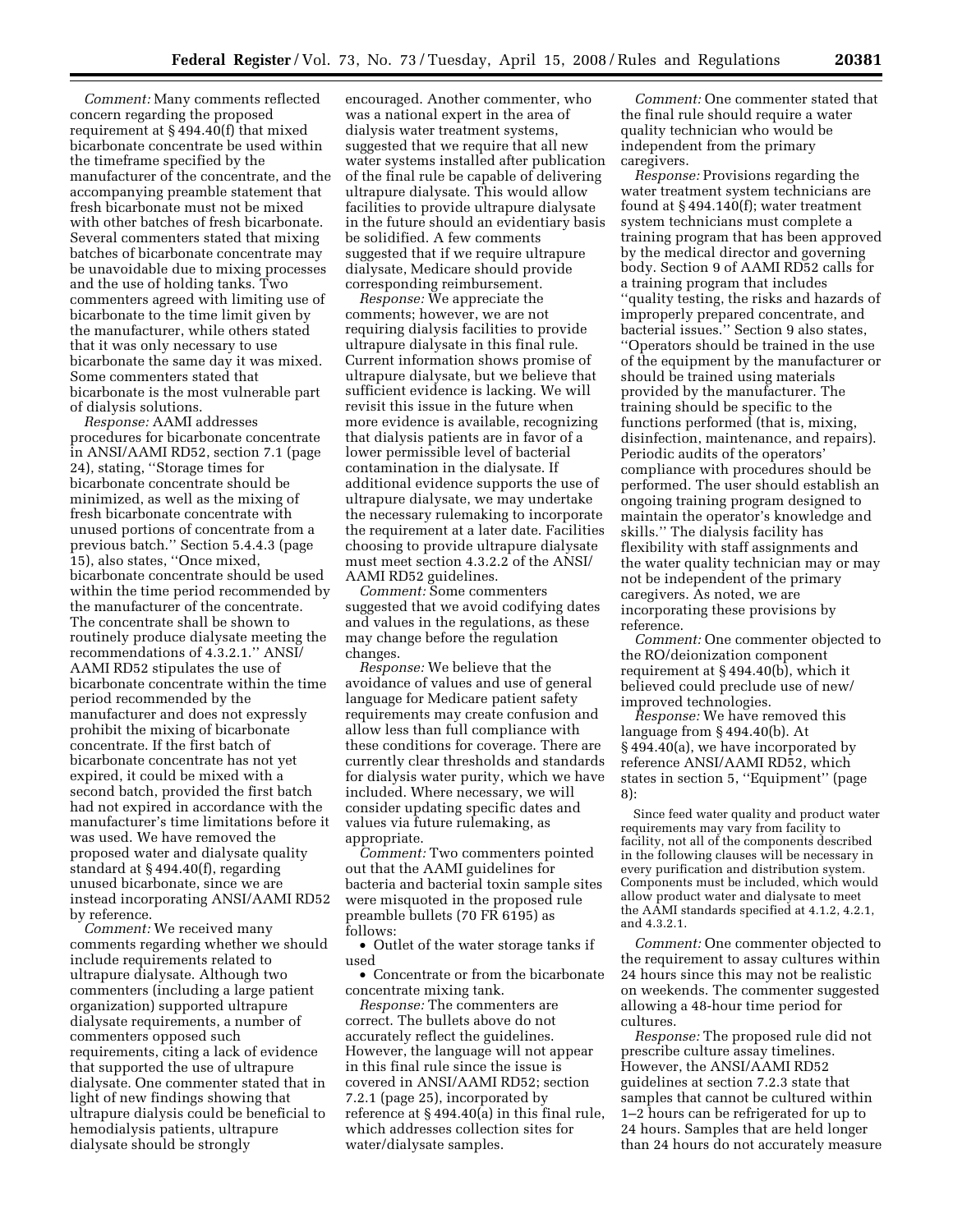the degree of contamination against the established AAMI standards. We have incorporated ANSI/AAMI RD52 standards into this final rule by reference at § 494.40(a).

*Comment:* One comment stated that facilities should be able to substitute a reuse water sample from the site where the dialyzer connects to the reuse system for a sample taken from the entrance to the reprocessing equipment (described at 70 FR 6195).

*Response:* AAMI specifies collection of water samples from the outlets supplying the reuse equipment (ANSI/ AAMI RD52 section 6.3.3, page 22). We will adhere to this AAMI guideline. We have incorporated ANSI/AAMI RD52 by reference at § 494.40(a) in this final rule.

*Comment:* One commenter suggested the requirement for a water sample at the outlet of the water storage tank be deleted, since this is only necessary initially and when trouble-shooting.

*Response:* The commenter refers to proposed rule preamble language (70 FR 6195) describing RD52 sample sites and is correct in observing that samples are taken from the outlet of the water storage only initially and when troubleshooting. This matter is addressed in section 7.2.1 of AAMI RD52, which we are incorporating into this final rule by reference.

*Comment:* One commenter stated that when referring to water samples from the distribution ''loop'' we should change our wording, as a ''loop'' has no ''beginning'' or ''end''.

*Response:* We refer the commenter to AAMI RD52 section 6.3.3 (page 22), which states that samples should be taken from the first and last outlets of the water distribution loop and the outlets supplying the reuse equipment and bicarbonate mixing tanks. We have incorporated ANSI/AAMI RD52 by reference at § 494.40(a) into this final rule. We believe that the AAMI language is generally understood.

*Comment:* We received comments regarding the quality of home hemodialysis water, recommending that there be separate water purity standards for home dialysis systems due to the availability of new technology and the cost burden associated with the proposed water quality requirements.

*Response:* We acknowledge that the AAMI RD52 water and dialysate purity guidelines were not intended by AAMI for home dialysis or portable systems. However, in the absence of water purity guidelines for home hemodialysis, we believe that the AAMI RD52 water and dialysate purity guidelines offer the best protection for use in preconfigured systems.

Therefore, the dialysis facility must monitor the quality of water and dialysate used by home hemodialysis patients, and conduct an onsite evaluation and testing of the water and dialysate system. The water and dialysate monitoring must be in accordance with the system's manufacturer instructions at  $\S 494.100(c)(1)(v)(A)$ , and the system's FDA approved labeling for preconfigured systems designed, tested, and validated to meet AAMI quality (which includes standards for chemical and chlorine/chloramine testing) water and dialysate. The facility must meet testing and other requirements of AAMI RD52:2004 for water and dialysate. In addition, bacteriological and endotoxin testing must be performed at least quarterly, or on a more frequent basis, as needed, to ensure that the water and dialysate are within AAMI standards at  $§ 494.100(c)(1)(v)(B).$ 

In cases where these new preconfigured hemodialysis machines are used in a dialysis facility, the home dialysis requirements do not apply. Therefore, we have added the following language at § 494.40(e) to address incenter use of these machines: ''When using a preconfigured, FDA-approved hemodialysis system designed, tested, and validated to yield AAMI-quality (which includes standards for chemical and chlorine/chloramine testing) water and dialysate, the system's FDAapproved labeling must be adhered to for machine use and monitoring of the water and dialysate quality. The facility must meet AAMI RD52:2004 requirements for water and dialysate. However, the facility must perform bacteriological and endotoxin testing on a quarterly or more frequent basis, as needed, to ensure that the water and dialysate are within AAMI limits.''

*Comment:* One commenter recommended that we require facilities to use only certified labs for analysis of bacteria growth and limulus amoebocyte lysate (LAL) testing.

*Response:* We are aware that many facilities do their own water and dialysate cultures and endotoxin testing on-site. The AAMI RD52 guidelines address the monitoring of water and dialysate systems for bacteria and endotoxin levels. Section 7.2.3 states that ''Dip samplers may be used for bacterial surveillance. However, they should be used only in conjunction with a quality assurance program designed to ensure their appropriate use.'' Section 7.2.4 addresses in-house testing for endotoxin levels. We have not modified the requirements as the RD52 document provides guidance regarding cultures and endotoxin testing.

c. Reuse of Hemodialyzers and Bloodlines (Proposed § 494.50)

We proposed to update our condition for coverage at § 405.2150, ''Reuse of hemodialyzers and other dialysis supplies'', by replacing it with a new condition for coverage at § 494.50. The ANSI/AAMI ''Reuse of Hemodialyzers'' guidelines (ANSI/AAMI RD47: 1993, second edition), incorporated by reference in 1995, were revised in 2002 and amended in 2003. We proposed incorporation by reference of the third edition of ''Reuse of Hemodialyzers'' (ANSI/AAMI RD47: 2002/A1: 2003). We proposed that only hemodialyzers and bloodlines labeled for reuse could be reprocessed and that reprocessing would have to meet the AAMI guidelines and adhere to the manufacturer's recommendations, unless an alternate method, documented to be safe and effective, was employed. The prohibition on reuse of hemodialyzers for hepatitis B patients was retained in the proposed rule, to protect staff from exposure to the hepatitis B virus. The requirement that the facility use only one germicide for each reprocessed hemodialyzer was retained in the proposed rule, to ensure integrity of the dialyzer membrane; we added a clarification that bleach would not be considered a germicide in this context. We proposed monitoring, evaluation, and reporting requirements to ensure surveillance for adverse patient reactions to reuse, and proposed that the facility suspend reuse when a problem was suspected or discovered. We also proposed that when required by law, adverse outcomes would have to be reported to the FDA and other Federal, State, or local government agencies.

We received more than two dozen comments on the Reuse condition. The comments support inclusion of the updated 2002/2003 AAMI ''Reuse of hemodialyzers'' guidelines.

*Comment:* Several commenters addressed the first provision of this condition, which states, ''The dialysis facility that reuses hemodialyzers or bloodlines must meet the requirements of this section. Failure to meet any of these requirements constitutes grounds for denial of payment for the dialysis treatment affected and termination from participation in the Medicare program.'' Some of the commenters suggested deletion of this statement, while others suggested stronger penalties. One commenter stated this statement merely repeated proposed § 488.604, while another suggested the penalty was too drastic.

*Response:* The language regarding penalties for failure to meet the reuse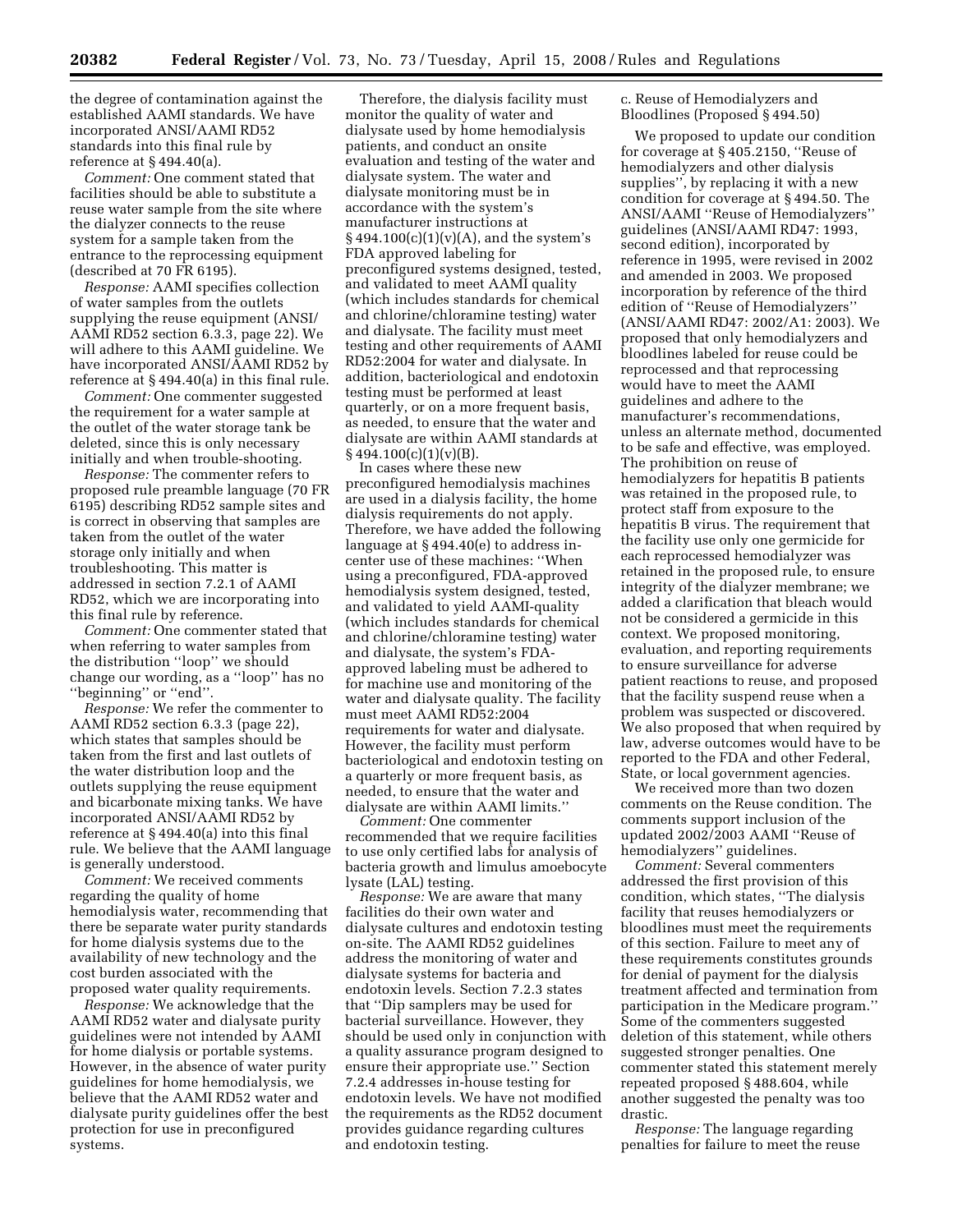requirements is consistent with section 1881(f)(7) of the Act, which directly addresses dialyzer filter reuse. However, denial of payment for discrete instances of reuse non-compliance, authorized by section  $1881(f)(7)(C)$  of the Act, has not been implemented, due to administrative difficulties associated with identifying which particular treatments would be associated with any specific denial of payment when there is a reuse problem. Currently, when a compliance problem is identified, the surveyor cites the facility and the facility must develop and implement a corrective action plan. If the facility does not make the necessary corrections then the facility is put on a termination track. This process has been effective in protecting patient health and safety when hemodialyzers are reused and will continue under this final rule. Therefore, we have removed the undesignated paragraph ''Failure to meet any of these requirements constitutes grounds for denial of payment for the dialysis treatment affected and termination from participation in the Medicare program'' from § 494.50.

We believe dialysis facility termination for reuse deficiencies and non-compliance fulfills the statutory requirement at section 1881(f)(7)(C) of the Act, that CMS deny payment for hemodialyzer reuse non-compliance. Under the current process, when a reuse problem is confirmed by a surveyor, we require immediate corrective action, which protects patient safety. If the reuse problem presented immediate jeopardy to patient safety, we would shut down the reuse program immediately until the facility could demonstrate that the problem had been corrected. CMS also has the authority to withhold payment from a facility when it has determined that there have been specific violations of this provision. If the facility were to continue to compromise patient safety, we would put the facility on a termination track. We believe that termination procedures provide more incentive to return to compliance than the denial of payment alternative sanction.

*Comment:* One commenter asked how the proposed rule ensures patient consent for dialyzer reuse.

*Response:* Our requirement for patient consent for dialysis reuse is located at § 494.70(a)(9), which states the patient has the right to be informed of facility policies regarding the reuse of dialysis supplies, including hemodialyzers. Patients may want to discuss this aspect of their medical treatment with their physician.

*Comment:* An organization representing kidney disease patients expressed concern regarding the large number of times a hemodialyzer is reused (up to 30 times), and requested that CMS convene a technical expert panel to examine all facets of reuse and make recommendations to improve current practice.

*Response:* We have added incorporation by reference the AAMI reuse guidelines, ANSI/AAMI RD47:2002 & RD47:2002/A1:2003 ''Reuse of hemodialyzers'' to this final rule at § 494.50(b)(1). The AAMI guidelines, which represent the consensus of technical experts, include dialyzer performance measurements (that is, total cell volume) that must be met in order for a dialyzer to be reused. Currently these parameters do not include a maximum number of allowable reuses. We may consider updates to this final rule through separate rulemaking when AAMI updates its reuse guidelines.

*Comment:* A few commenters disagreed with some of the AAMI hemodialyzer reuse guidelines. One commenter recommended that we require immediate disinfection of dialyzers and not allow the refrigeration of dialyzers; another commenter suggested that we ban the reuse of bloodlines, since AAMI is withdrawing the bloodline reuse guidelines. A third commenter recommended that dialyzer heat disinfection be prohibited.

*Response:* We defer to the AAMI guidelines on each of these reuse issues. Section 11 of the AAMI reuse guidelines, ANSI/AAMI RD47:2002 & RD47:2002/A1:2003 ''Reuse of hemodialyzers,'' incorporated into this final rule by reference, describes the approved processes for cleaning and disinfecting dialyzers, including heat disinfection. The guidelines also permit refrigeration of hemodialyzers that cannot be reprocessed within 2 hours, in order to inhibit bacterial growth. The AAMI guidelines allow disinfection procedures that have been shown to accomplish at least high-level disinfection when tested in dialyzers artificially contaminated with the relevant types of microorganisms. The guidelines also state that the disinfection process shall not adversely affect the integrity of the dialyzer. To date, AAMI has not rescinded the bloodline reuse guidelines and this final rule requires facilities that reuse bloodlines to follow them.

*Comment:* Two commenters recommended a further clarification of the requirement we proposed at § 494.50(b)(3), which stated that facilities will ''Not expose

hemodialyzers to more than one chemical germicide, other than bleach, during the life of the dialyzer.'' One suggestion was to insert a clarifying parenthetical phrase so that this requirement would read, ''Not expose hemodialyzers to more than one chemical germicide, other than bleach (used as a cleaner in this application), during the life of the dialyzer.'' This commenter suggested that without adding this phrase the statement would be misleading, as it implied that bleach could be used as a disinfectant, which could damage the dialyzer if used longterm in such a manner.

*Response:* We agree with the commenter. We have revised § 494.50(b)(3) to clarify that bleach is considered a ''cleaner'' and not a disinfectant in this context.

*Comment:* We received a few comments regarding § 494.50(c), ''Monitoring, evaluation, and reporting requirements for the reuse of hemodialyzers and bloodlines.'' Some commenters recommended clarifying the phrase ''cluster of adverse patient reactions'' and two commenters supported a requirement that a blood test be done whenever a febrile reaction occurs, not just when there is a cluster. Another commenter cited a 1987 study published in the Journal of the American Medical Association that established a direct relationship between endotoxin levels and febrile reactions caused by poor reuse reprocessing techniques and recommended that endotoxins be measured in addition to blood and dialysis cultures since cultures may be negative with high endotoxin levels.

*Response:* ''A cluster of adverse patient reactions'' means a set of undesirable events affecting the health of dialysis patients that could be clinically related to dialyzer reuse practices. In such cases, the physician responsible for the hemodialyzer reprocessing program must act in accordance with the AAMI guidelines found at ANSI/AAMI RD47:2002 & RD47:2002/A1:2003. If a single patient has a suspected adverse reaction, the physician should evaluate the incident and order testing as appropriate in his or her clinical judgment.

The requirements of section 494.50(c) (regarding obtaining blood and dialysate cultures and evaluation of dialyzer reprocessing and water purification systems) would apply if a group of patients (that is, a cluster) was suspected of having adverse reuse reactions. We agree with the commenter that facility personnel should perform dialysate endotoxin level tests along with dialysate cultures when a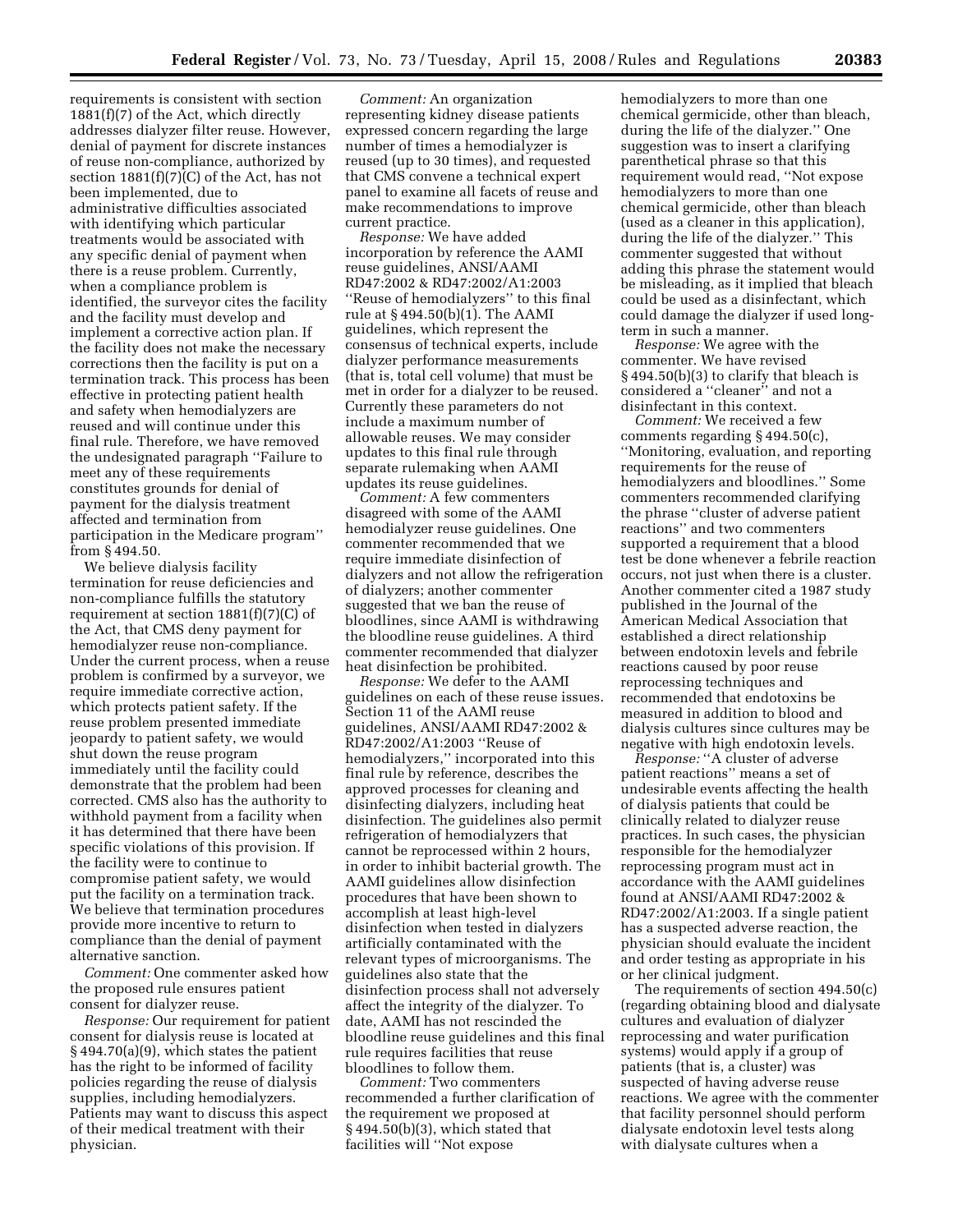suspected adverse event occurs; this is consistent with our requirement in the ''Adverse events'' standard in the ''Water and dialysate quality'' condition at § 494.40. Therefore we have added endotoxin testing requirements at  $\S$  494.40(d)(1) and  $\S$  494.50(c)(2)(i).

A dialysis facility that uses outside hemodialyzer reprocessing services is responsible for fully protecting patient health and safety and ensuring compliance with these conditions for coverage and AAMI reuse guidelines as well as carrying out appropriate testing and evaluation of reuse processing and water purification systems when a cluster of adverse events occurs.

# d. Physical Environment (Proposed § 494.60)

We proposed to update the § 405.2140 ''Physical environment'' requirements, which address facility building safety, equipment maintenance, the patient care environment, emergency preparedness, and fire safety, at new § 494.60. The proposed rule was consistent with part 405, subpart U provisions in requiring that a facility be constructed, equipped, and maintained to provide dialysis patients, staff, and the public a safe, functional, and comfortable environment. The proposed rule further addressed patient comfort by requiring that the facility temperature be comfortable for the majority of its patients or that reasonable accommodations be offered. We proposed that the dialysis facility implement processes and procedures to manage medical and nonmedical emergencies (including fire, equipment or power failures, care-related emergencies, water supply interruption, and natural disasters) that are likely to threaten the health or safety of the patients, the staff, or the public. The proposed rule would require emergency preparedness training for staff and patients, and would specify the emergency equipment that would have to be available in the dialysis facility (including oxygen, airways, suction, defibrillator, artificial resuscitator, and emergency drugs). The proposed fire safety requirements called for facility compliance with applicable provisions of the 2000 edition of the LSC of the National Fire Protection Association. The LSC waiver provisions were included in the proposed rule for those instances when, in the view of CMS, LSC compliance would result in unreasonable hardship and patient health and safety would not be adversely affected; or when a State had fire and safety codes that adequately protected dialysis patients. For a detailed discussion of our proposed

physical environment provisions at § 494.60, see the February 4, 2005 proposed rule (70 FR at 6197).

*Comment:* Under the ''Equipment maintenance'' standard at § 494.60(b), one commenter suggested that equipment be maintained according to a regular maintenance schedule rather than the manufacturer's recommendations. The commenter was concerned that the manufacturer might overstate the amount of maintenance required.

*Response:* Our intent was to ensure that all dialysis facility equipment was adequately maintained and working properly. We proposed that ''The dialysis facility must implement and maintain a program to ensure that all equipment (including emergency equipment, dialysis machines and equipment, and the water treatment system) is maintained and operated in accordance with the manufacturer's recommendations.'' It is expected that routine maintenance be performed so that the risk of equipment malfunction is small. The facility will need to use the manufacturer's recommendations as a reference and guide. We have retained § 494.60(b) as proposed.

*Comment:* While the majority of commenters support our proposed requirement at  $\S 494.60(c)(2)$  (that the facility maintain a room temperature that would be comfortable for patients, and make reasonable accommodations for the patients who might not be comfortable at the temperature that is comfortable for the majority), several commenters disagreed with this requirement. Some thought the proposal was too prescriptive, ignored the needs of staff (who are required to wear protective clothing), and allowed patients to dictate staff working conditions. Commenters noted that facilities already strive to keep patients comfortable, and stated that patients should be educated as to why body temperature drops during dialysis.

*Response:* Room temperature is a source of frequent tension in a hemodialysis facility. Generally, the sedentary patients undergoing treatment prefer a warmer room temperature, while staff who are engaged in activity and wearing protective coverings prefer a cooler room temperature. The proposed requirement would have tilted the room temperature in favor of the patients without consideration of the needs of the staff. In response to comments, we have modified the requirement to acknowledge the room temperature needs of staff. The intent of the new requirement is to have facilities arrive at a middle ground so that the room temperature is at least marginally

acceptable to both patients and staff. Patients who continue to feel cold could use coverings or blankets. Regardless of the room temperature, patients should not be deprived of the ability to use covers or blankets. The dialysis facility may allow patients to bring their own blanket or may opt to provide a cover. In either case, adequate infection control precautions must be taken considering the risk of blood spatter. Additionally, the access sites and line connections should remain uncovered to allow staff to visually monitor these areas to ensure patient safety. In response to comments, we have revised § 494.60(c)(2)(i) by removing the phrase ''that is comfortable for the majority of its patients'' and inserted the word ''comfortable'' earlier in the sentence. Section § 494.60(c)(2)(i) and § 494.60(c)(2)(ii) now requires a facility to maintain a comfortable temperature within the facility; and make reasonable accommodations for the patients who are not comfortable at this temperature.

*Comment:* Many commenters recommended that we add privacy requirements to allow facility staff to conduct confidential interviews with patients, and to ensure that facilities utilized physical barriers whenever body exposure necessitated usual privacy. Commenters who supported a confidential area for patient interviews cited the April 14, 2003 Health Insurance Portability and Accountability Act (HIPAA) fact sheet (*[http://www.hhs.gov/news/facts/](http://www.hhs.gov/news/facts/privacy.html)  privacy.html*) which outlines patient information privacy protections, including the patient's right to request confidential communications.

*Response:* HIPAA requirements protecting patient privacy apply to dialysis facilities. Two provisions of the proposed rule would support the patient's right to privacy. Proposed paragraph § 494.70(a)(3) stated that the patient would have the right to privacy and confidentiality in all aspects of treatment. Likewise, proposed § 494.70(a)(4), stated that the patient would have the right to privacy and confidentiality in personal medical records. Our preamble discussion of this requirement in the proposed rule (70 FR 6201) clearly stated our belief that any staff discussion with dialysis patients regarding treatment, the patient care plan, and medical conditions should be held in private and kept confidential, using reasonable precautions. We also pointed out that in situations when there was patient body exposure, the staff would be instructed to provide temporary screens, curtains, or blankets to protect patient privacy. To respond to these comments and to further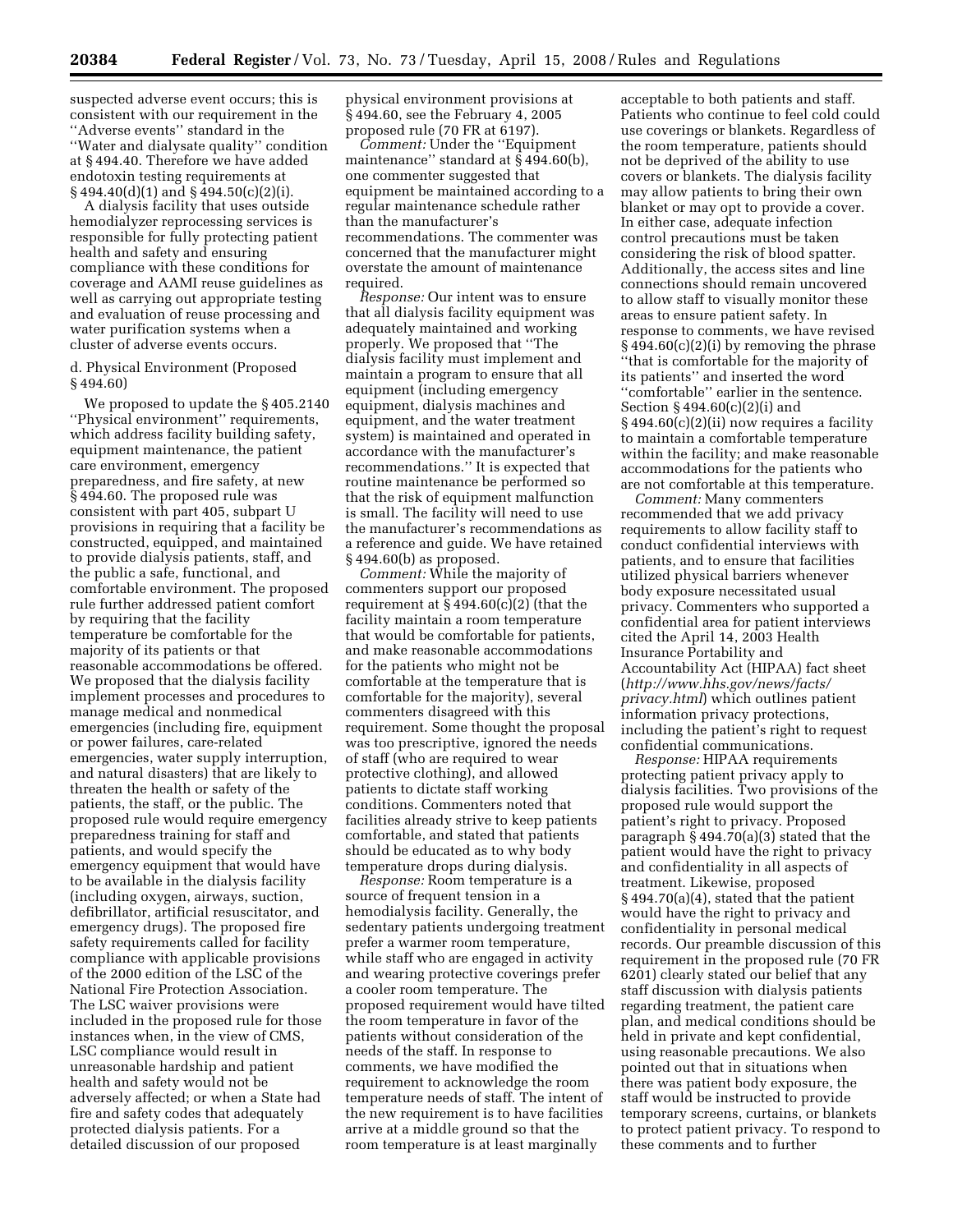strengthen the patient's right to physical privacy, we have added a new provision at  $§$  494.60(c)(3), stating that "The dialysis facility must make accommodations to provide for patient privacy when patients are examined or treated and body exposure is required.'' This provision also protects those patients who do not wish to intrude on another patient's privacy.

*Comment:* Several commenters objected to the deletion of the centralized nursing monitoring station requirement in the proposed rule, formerly at § 405.2140(b)(3), as they believe a monitoring station is needed to support adequate surveillance of patients receiving dialysis. One commenter suggested that patient call buttons be required. Another commenter suggested retaining the concept of the nursing station requirement by adding the language, ''Patients should be in view of staff at all times during treatment to ensure patient safety.''

*Response:* We had proposed deleting the centralized nursing station requirement in order to increase facility flexibility in designing the clinical area. Patients undergoing hemodialysis require surveillance and continuous monitoring. Without vigilant monitoring it is possible for a dialysis needle to become dislodged, which could result in patient death from blood loss in just minutes. The suggested call button would place responsibility on the patient to alert staff to a problem; however, we expect continual monitoring of the patient, which would make a call button unwarranted. We are not restoring the requirement for a ''nursing station'' to allow maximum facility flexibility, but will require staff surveillance of in-center hemodialysis patients during treatment. Therefore, we have added a new provision at § 494.60(c)(4), ''Patients must be in view of staff during hemodialysis treatment to ensure patient safety (video surveillance will not meet this requirement).''

*Comment:* We received several comments regarding ''Emergency preparedness'' at § 494.60(d). Two commenters objected to having specific types of emergencies ''spelled out'' in regulation while another commenter recommended that bioterrorism be added to the list of emergencies for which facilities would be required to be prepared.

*Response:* In the proposed rule, the list of emergencies at § 494.60(d) for which dialysis facilities must be prepared ''include, but are not limited to, fire, equipment or power failures, care-related emergencies, water supply interruption, and natural disasters likely to occur in the facility's geographic area.'' This list clarifies for facilities what types of emergencies must be addressed in the emergency plans. Facilities may prepare for many types of emergencies, including bioterrorism, which are identified as a risk after the performance of a facility risk assessment. We are retaining the proposed list of emergencies in this final rule.

*Comment:* Some commenters concurred with the standard as proposed. Two commenters advocated for a back-up generator requirement. Others requested clarification of proposed requirement for periodic training of staff and patients.

*Response:* The proposed emergency preparedness standard was designed to allow dialysis facilities maximum flexibility in meeting our requirements, which could include a back-up generator or other means of supplying needed power to the facility.

As for training, our final staff training requirements  $(\S 494.60(d)(1))$  state that the dialysis facility must ''provide appropriate training and orientation in emergency preparedness to the staff. Staff training must be provided and evaluated at least annually \* \* \*.'' The regulation goes on to specify what topics must be included in the training and the patients' instruction. The frequency of this training must be sufficient so that staff and patients are able to implement emergency procedures at any time. We are adopting § 494.60(d) introductory text and  $§$  494.60(d)(1) introductory text as proposed. We believe this addresses the commenter's concern.

*Comment:* After the tragic hurricane events of 2005 (Hurricanes Katrina, Rita, and Wilma) we received some additional comments and recommendations from the national ESRD disaster response workgroup related to natural disaster preparedness, as these experiences led to new ''lessons learned.'' One recommendation was to add a requirement that would enable patients to contact their dialysis facility during a disaster, such as requiring each facility to provide an emergency tollfree phone number where patients could obtain critical medical information. A second recommendation was to include evacuation procedures in the disaster plan. A third recommendation was to require not only a plan, but also to require facilities to have a procedure in place to obtain back-up utilities, including agreements with utility companies for water and energy. A fourth suggestion was to require dialysis facilities to contact local disaster management officials at least annually,

to ensure that local disaster aid agencies were aware of the dialysis facility's patients' needs in the event of an emergency.

*Response:* The final emergency preparedness standard includes requirements for the emergency preparedness of staff and patients and addresses instructions that are provided to dialysis patients. We have revised  $§ 494.60(d)(1)(i)(B)$  to require that staff inform patients of where to go during an emergency, including evacuation instructions for emergencies in which geographic area of the dialysis facility must be evacuated.

We believe it is reasonable for dialysis facilities to provide an alternate phone number if the phone is not being answered, and/or the facility is not functioning during a disaster. We have added this requirement at § 494.60  $(d)(1)(i)(C)$ . This additional requirement reads, ''This contact information must include an alternate emergency phone number for the facility for instances when the dialysis facility is unable to receive phone calls due to an emergency situation (unless the facility has the ability to forward calls to a working phone number under such emergency conditions) \* \* \*.''

A disaster plan must include procedures and processes for use in the event of power or water source loss, or a disaster that would make the dialysis facility inoperable. We believe that it is reasonable for a dialysis facility to establish at least annual contact with its local disaster management agency to ensure that the agency is aware of the dialysis facility's needs in the event of an emergency. This pre-emptive contact could facilitate the meeting of dialysis patient needs during a disaster. We have added a new provision, codified at § 494.60(d)(4)(iii), requiring the dialysis facility to, ''Contact its local disaster management agency at least annually to ensure that such agency is aware of dialysis facility needs in the event of an emergency.''

We did not modify the final rule in response to the disaster response workgroup's recommendation that we require facilities to have a procedure in place to obtain back-up utilities, including agreements with utility companies for water and energy. This final rules requires that dialysis facilities develop an emergency plan that addresses emergency situations that may occur. These emergencies include power failure and water supply problems. The dialysis facility has flexibility in designing an emergency plan for these types of emergencies. The plan may include agreements with utility companies or alternative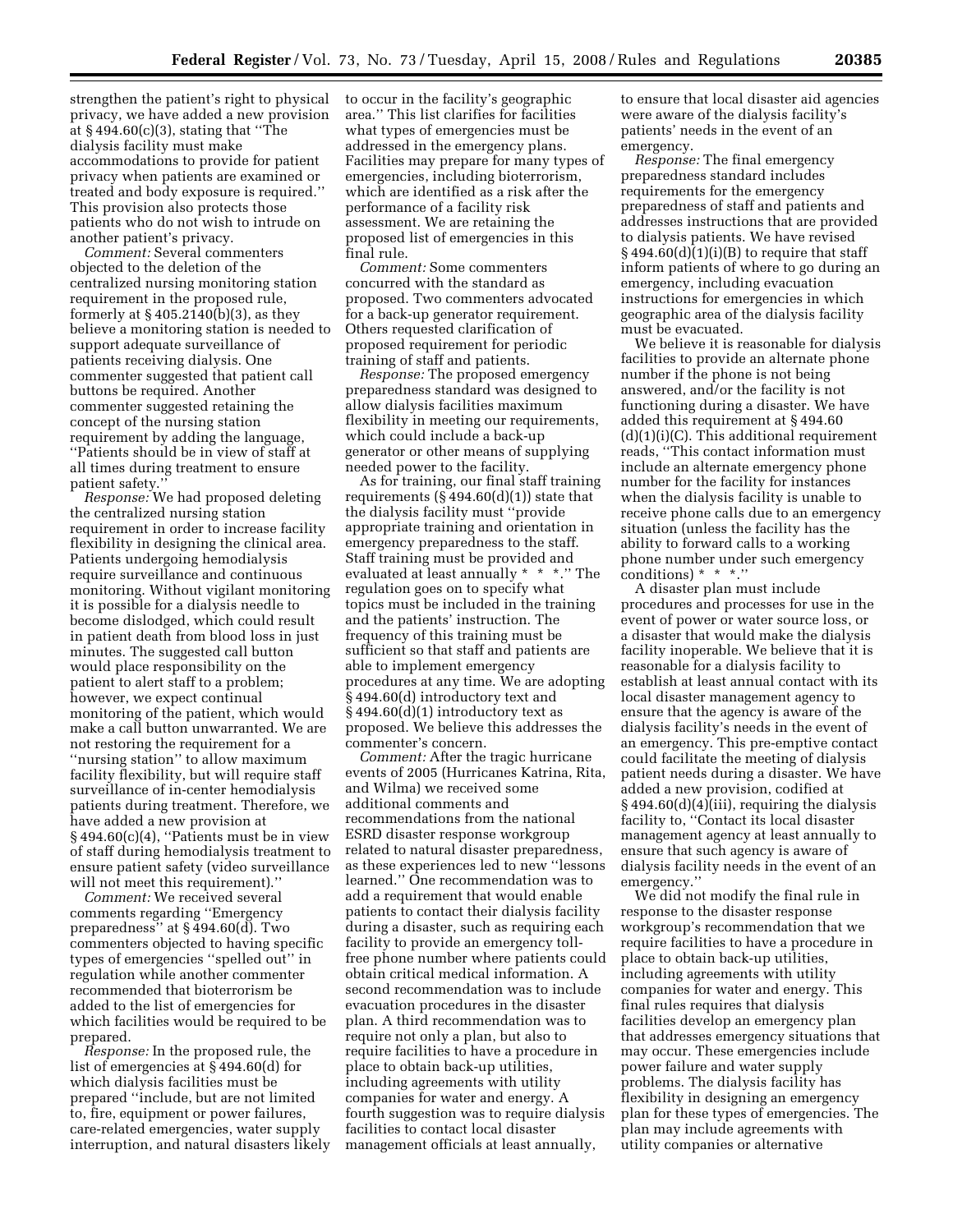interventions. We will not prescribe the methods that must be employed in responding to the various types of emergencies. The emergency plan must provide sufficient guidance to staff in preparing for emergencies and carrying out the plan.

*Comment:* A few comments were specific to proposed  $\S 494.60(d)(1)(iii)$ , requiring the facility to ensure that nursing staff are properly trained in the use of emergency equipment and emergency drugs. Two commenters objected to such nurse training, because it ''placed an emergency room-type burden on them.'' Other commenters suggested that the relevant emergency drugs be specified, and that suction devices be specifically excluded from the definition of ''emergency equipment.''

*Response:* We believe it is reasonable for dialysis facility nurses to be trained and prepared to handle emergencies that are likely to occur within the dialysis facility, and to require the facility to have equipment available for treating these emergencies. Suction machines are necessary medical devices used to clear a patient's airway of secretions or vomit. In the absence of these medical devices, it is possible that the patient's airway could not be cleared. Therefore, we are not deleting this requirement. The specific emergency drugs that are to be available should be determined by the medical director and described in the facility's policies and procedures. We are making no changes based on these comments.

*Comment:* We received many comments regarding the proposed defibrillator requirement at § 494.60(d)(3). The vast majority of commenters support inclusion of a defibrillator requirement, but recommended that an automated external defibrillator (AED) be an acceptable option. Commenters stated that AEDs were preferable because they are easy to use, more affordable, and do not require the extensive Advanced Cardiac Life Support (ACLS) training and certification that a non-automated defibrillator would require. Commenters did not support a defibrillator exception for small rural dialysis facilities, stating that these more remote facilities do not have nearby emergency medical services (EMS) and have a greater need for an inhouse AED. A few commenters objected to the defibrillator requirement because they saw this as an unfunded mandate. One commenter said defibrillators should only be required if Medicare funds them, while another dissenting commenter said the need for a defibrillator should be based on the facility's proximity to EMS. The

American Heart Association (AHA) commented on this issue and strongly supported a defibrillator requirement and AEDs in dialysis units, and suggested that AED training be combined with cardiopulmonary resuscitation training. The AHA pointed out that defibrillators have been shown to save lives in a variety of settings including office buildings, airplanes, and stadiums, where survival rates without AEDs are otherwise 1 percent. The AHA also noted that cardiac disease accounts for 43 percent of deaths in ESRD patients (United States Renal Data System 2003 Annual Data Report). The AHA recommended no exemptions for small, rural units but suggested a 1-year phase-in period for these types of dialysis facilities.

*Response:* We received substantial support from commenters for requiring a defibrillator, specifically an AED. In response to comments, we will require a defibrillator or an automated external defibrillator in our ''Emergency equipment'' standard at § 494.60(d)(3). However, we are not allowing a ''1-year phase-in period'' for small, rural units as suggested by one commenter. This is because we believe that a small, rural unit is likely to be further from emergency services and/or ambulance services, and as such, we believe that having a defibrillator or AED on hand would greatly increase the chance of survival for a dialysis patient in the event of a cardiac arrest. We believe that facilities will have sufficient time to purchase a defibrillator or AED and to train staff, since this regulation is effective 180 days after publication in the **Federal Register**.

*Comment:* We received many comments on proposed § 494.60(e) ''Fire safety.'' Several commenters concurred with the standard as proposed. We received many comments objecting to the proposed LSC provisions that require sprinklers and central monitoring systems in dialysis facilities. The commenters felt that LSC provisions should apply only to new facilities that are built after the effective date of the final rule. Several commenters felt that requiring the installation of sprinkler and a central monitoring system would be costly and burdensome. Some stated this could impose excessive burdens on leased dialysis facilities, building landlords, multi-story buildings and multi-tenant buildings, where sprinkler systems would need to be installed in a general retrofit for the entire structure. Commenters stated that since existing dialysis facilities occupied buildings that met the building codes in effect at the time of construction, they should be

grandfathered for the 2000 LSC requirements, as long as State codes were met.

*Response:* The proposed LSC requirements provide significantly greater protection to dialysis patients than the fire protection provisions of part 405, subpart U at § 405.2140(a) and § 405.2140(c). Commenters objected most strongly to the LSC requirement for a sprinkler system in certain existing buildings. The 2000 LSC only requires buildings with certain structural configurations to have sprinkler systems. Specifically, 2000 LSC requires that only Type II (000) and ordinary constructed Type III (200) buildings, and Type V (000) buildings of two or more stories must be protected throughout by an approved, supervised automatic sprinkler system (2000 LSC section 21.1.6.3). We acknowledged in the proposed rule preamble that for some existing dialysis facilities it could be overly burdensome to comply with certain LSC requirements, and provided the sprinkler requirement as an example (70 FR 6200). We indicated that this could be a situation where a waiver might be warranted. However, the January 10, 2003 final rule, ''Fire Safety Requirements for Certain Health Care Facilities,'' allowed the grandfathering of existing facilities for the sprinkler systems requirement (as long as the facility was not undergoing renovations), without the imposition of a waiver process (68 FR 1375). Likewise, we will only apply the sprinkler provisions called for in the 2000 LSC to new dialysis facilities and existing facilities that are undergoing extensive renovations. Therefore, in new § 494.60(e)(2), we are exempting dialysis facilities in operation on the effective date of this rule and utilizing facilities built before January 1, 2008 from installing sprinkler systems if State law so permits. However, no dialysis facility may open and/or move to a location without a sprinkler system after the effective date of this rule. All other 2000 LSC provisions found in chapters 20 and 21 (New and Existing Ambulatory Health Care Occupancies) will be applied to dialysis facilities, including the provisions regarding automatic notification-equipped fire detection and alarm systems. However, in recognition of the possible extra expense and time required to review current building leases and fire codes, and if necessary, to make changes in the building structure, we are allowing dialysis facilities 300 days after the publication of this final rule in the **Federal Register**  to comply with the requirements found at § 494.60(e)(1).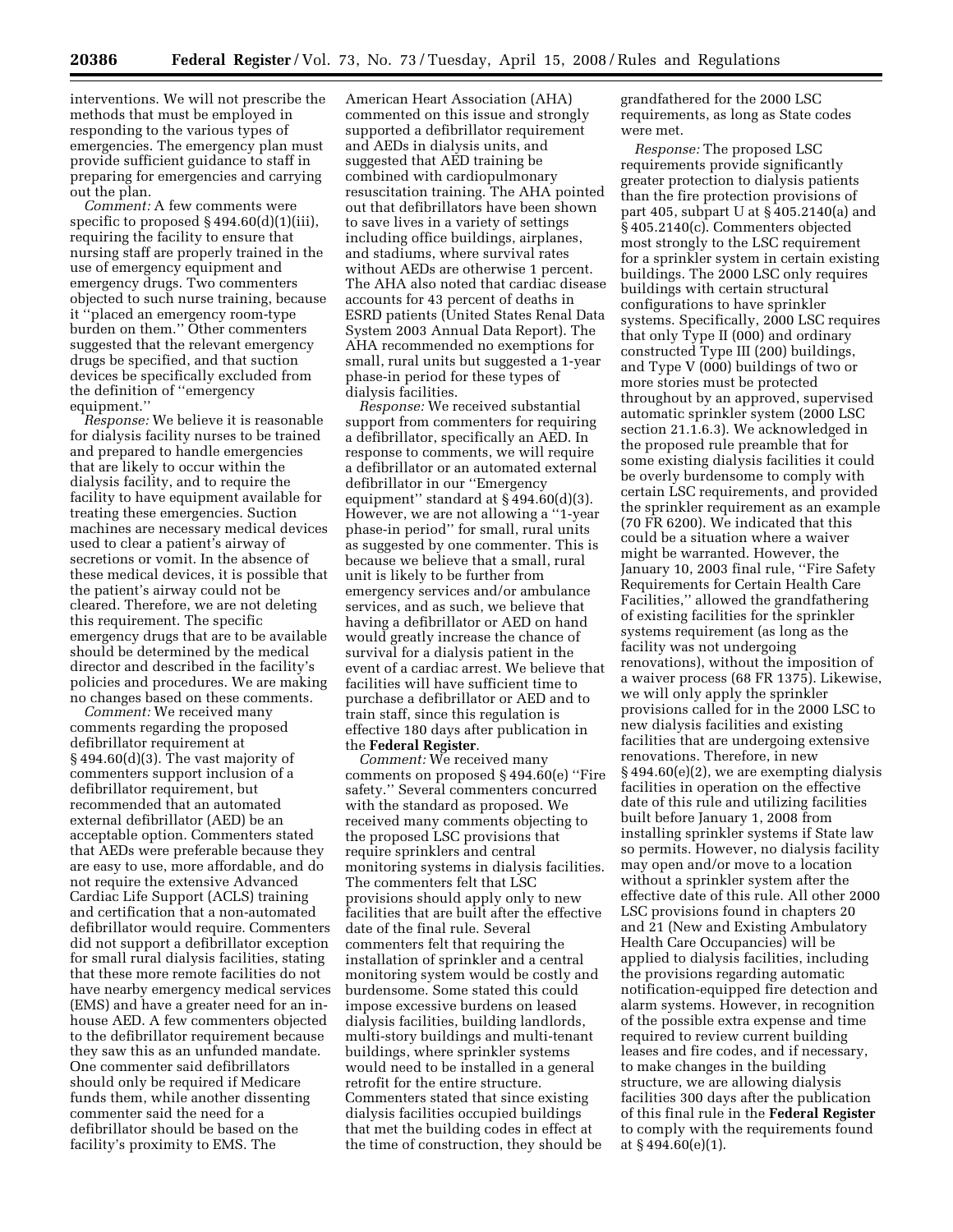The stipulation at § 494.60(e)(4) regarding the waiver process for other provisions of the LSC has been retained in this final rule. A dialysis facility may apply for a waiver after receiving a notice of deficiency resulting from a survey by the State agency. The State agency will review the request and may seek guidance from the State fire marshal to make recommendations to the appropriate CMS Regional office. Our regional office will review the request and all associated documentation and make a final decision on the waiver.

*Comment:* Several commenters asked why ESRD facilities would have to meet State and local fire codes along with Federal fire safety standards. Many commenters requested waivers or extensions of the implementation date and stated that if presented with an option, they would prefer to follow State and local fire codes in lieu of the Federal standards.

*Response:* This final rule provides for a statewide waiver of any provision of the LSC (see  $\S 494.60(e)(3)$  through § 494.60(e)(4)) that would not adversely affect patient health and safety, if endorsed by State survey authorities and approved by CMS. Any statewide waiver granted would apply to both new and existing facilities in the state. Individual waivers can be requested by both new and existing facilities. In States receiving a CMS-approved LSC waiver, dialysis facilities will only need to meet State fire safety provisions. Additionally, we have removed our proposed language at § 494.60(e)(2), which proposed that Chapter 5 of the 2000 edition of the LSC would not apply to a dialysis facility. Use of Chapter 5 of the LSC allows a dialysis facility a performance-based option for meeting the LSC occupant protection, structural integrity, and systems effectiveness goals and objectives. This change allows the design of a LSCcompliant dialysis facility building using a performance-based template that employs a computer-based methodology. This requirement is consistent with our LSC provisions for other provider-types and increases flexibility for dialysis facilities.

*Comment:* One commenter suggested that an emergency evacuation chair should be required for dialysis facilities in multi-level buildings.

*Response:* We appreciate the comment; however, we do not agree that an emergency evacuation chair should be required. We believe that LSC protections at § 494.60(e)(1) will provide an adequate level of safety. Dialysis facilities should develop a disaster preparedness plan as required at

§ 494.60(d) that includes evacuation procedures. Facilities may choose to have an emergency evacuation chair if necessary.

*Comment:* Many commenters objected to removing patients from dialysis equipment and evacuating them in order to comply with the fire drill requirement. It was felt that this exercise was unreasonable and medically unsafe. Many commenters preferred annual fire drills instead of quarterly fire drills.

*Response:* We agree with the commenters regarding removal of patients during fire drills. As we indicated in the preamble of the proposed ESRD conditions for coverage (70 FR 6200), we are not going to require that patients be physically removed during a fire drill. Fire drills may be conducted using simulated patients or empty wheelchairs. According to the LSC 2000, quarterly fire drills are not required. Instead, section 4.7.2 of the LSC—Drill Frequency states, ''Emergency egress and relocation drills, where required by chapters 11 through 42 or the authority having jurisdiction, shall be held with sufficient frequency to familiarize occupants with the drill procedure and to establish conduct of the drill as a matter of routine.''

#### 3. Subpart C—Patient Care

a. Patients' Rights (Proposed § 494.70)

We proposed to update the existing condition for coverage at § 405.2138, ''Patients' rights,'' by replacing it with a new condition for coverage at § 494.70. We proposed that patients or their designated representatives be informed of their rights and responsibilities when beginning treatment in the facility. The essence of the provisions in existing § 405.2138 was retained in the new condition for coverage under § 494.70(a), ''Patients' rights.'' In addition to these provisions, new § 494.70(a)(6) states that patients must be informed about their right to have advance directives. Patients must also be informed of all modality choices, including home hemodialysis. The provision that patients must be informed of facility policies regarding patient care, including, but not limited to, isolation of patients, was proposed at § 494.70(a)(7). We also proposed changes to the existing grievance mechanism requirements at § 405.2138(e). The proposed rule would require facilities to inform patients of internal and external grievance processes, including how to contact the ESRD Network and State survey agency.

Standard (a) also proposed that patients be informed that they could file

grievances personally, anonymously, or through a representative, and could do so without reprisal or denial of services. We also proposed a new standard at 494.70(b) to guarantee the patient's right to be informed regarding the facility's discharge, transfer, and discontinuation of services policies. This proposed standard also would have required facilities to provide a written notice to patients 30 days in advance of the facility terminating care, but would provide that in the case of immediate threats to the health and safety of others, an abbreviated discharge procedure could be allowed. We also proposed to require the facility to prominently display a copy of the patients' rights in the facility where patients could easily see and read it. We proposed that this posted information also include up-todate State agency and ESRD Network telephone complaint numbers.

The Children's Health Act amended the Public Health Service Act by (among other things) adding a new section 591 (Pub. L. 106–310, section 3207; 42 U.S.C. 290ii); this section requires health care facilities to protect and promote the rights of residents to be free from restraint and seclusion imposed for purposes of discipline or convenience. The law applies to any ''public or private general hospital, nursing facility, intermediate care facility, or any other health care facility that receive support in any form from any program supported in whole or in part with funds appropriated to any Federal department or agency \* \* \*.'' Section 591(d)(1) of the Public Health Service Act defines restraint as any mechanical or personal restriction that immobilizes or reduces the ability of an individual to move freely or a drug or medication that is used as a restraint to control behavior or restrict freedom of movement. Seclusion is defined as any behavior control technique involving locked isolation, not including a time out.

While we believe that section 591 of the Public Health Service Act applies to Medicare-participating dialysis facilities, this final rule does not address these specific restraint and seclusion provisions because these issues are being considered under a separate rulemaking. Therefore, the patient rights section does not contain any restraint or seclusion requirements at this time.

*Comment:* We received many public comments regarding the rights of patients. There was overall support for the condition as a whole, as well as many recommendations and suggestions.

Some commenters recommended that we mandate that facilities inform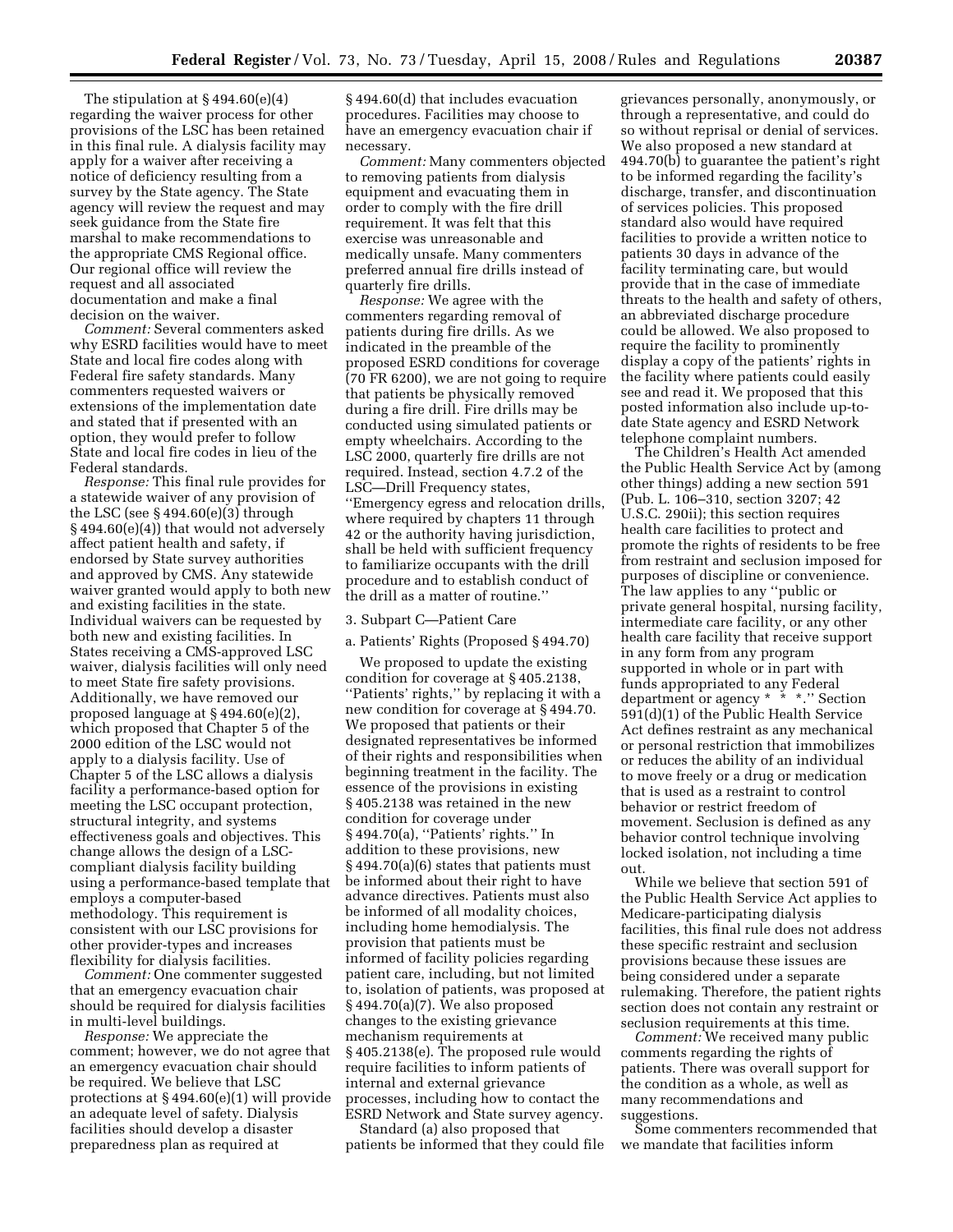patients of their rights at the start of care or within 30 days after the start of care. Others suggested that these rights be reviewed with the patient at least annually, or more frequently depending on patient need. One commenter suggested patient rights be reviewed during the first dialysis treatment and reviewed in detail by a social worker within the first month, while another suggested that a summary of patient rights would be sufficient. A number of commenters suggested the addition of language to mandate that facilities inform patients of facility policies, including discharge policies.

*Response:* Patients are entitled to be informed of their rights at the start of care, meaning within the first 3 treatments in the facility, which, we believe, will allow patients to exercise their rights and make choices regarding their care immediately. We are not prescribing the level of detail for a patient's rights review, nor which facility staff members must perform the review. The facility has flexibility in meeting the intent of this provision, so long as the facility sufficiently informs the patient so that he or she may exercise his or her rights early in dialysis care. The professionals at the dialysis facility should determine the most appropriate time for a more detailed review of patient's rights (including discharge policy information) according to individual patient's needs. Patients must also be informed of dialysis facility discharge policies as required at  $§$  494.70(b)(1), and we expect all information would be provided at one time. We believe requiring a facility to provide patient's rights information within 3 treatments is reasonable, given that dialysis is normally performed 3 times per week for approximately 3 to 4 hours per session.

*Comment:* We received several comments regarding possible misinterpretations by State surveyors as to what is meant by patients being ''informed'' of facility policies.

*Response:* The word ''inform'' simply means to communicate knowledge. We have not dictated the mode of communication. Patient rights information may be presented to patients in writing, orally, in audiovisual form, etc. Since the means by which information is communicated to the patient is not specified, facilities and their staff have the necessary flexibility to comply within the intent of the condition. Our interpretive guidelines for surveyors will reflect the intent of the final rule.

*Comment:* We received several comments regarding discrimination and harassment. Some commenters

specifically recommended that we add language that states patients have the right to be free from verbal, physical, sexual abuse, intimidation, and harassment.

*Response:* The ''Patients' rights'' condition specifies the patient's right to dignity and respect. Moreover, section 494.20 states that facilities and staff must comply with applicable Federal, State, and local laws, and these laws and protections apply to dialysis patients. Illegal acts must not be tolerated in dialysis facilities and should trigger notification of appropriate law enforcement officials. We have not expanded ''Patients' rights'' as suggested by the commenters; we believe sufficient safeguards, laws, and regulations are already in place.

*Comment:* Two commenters suggested additional language for the protection of patients' rights and dignity. The commenters explained that some patients are disconnected from a dialysis machine only after being made to sign a ''Leaving Against Medical Advice'' waiver of liability, for such activities as using the restroom, taking pain medications, or eating or drinking. The commenters suggested that the ''Patients' rights'' condition include protection for these patients whose rights and dignity are being violated.

*Response:* At § 494.70(a)(1) patients have the right to receive respect for their personal needs. The intent of this standard is that all facilities must respect patients and their individual characteristics or unique needs. For instance, facilities may want to develop policies for a variety of situations, such as patient restroom use during a dialysis session, to ensure that their patients' rights are protected. We do not expect that patient signatures on liability waivers are necessary or appropriate in most cases. When a patient needs to use the restroom, that time should not be deducted from the dialysis treatment session. Facilities should schedule patients in such a way so that patients are not forced to give up prescribed services for which Medicare provides payment. In addition, CMS considers facilities that fail to schedule patients appropriately and thus, force patients to give up prescribed services, to be a serious matter of program integrity.

*Comment:* Several commenters suggested that current subpart U regulatory language, requiring a facility to use translators where a significant number of patients exhibit language barriers, remain in the final rule. Two commenters suggested language be added to specify that a facility must make a clear, reasonable effort to provide information in a language the

patient can understand and to document such provision in the patient's record. Two commenters suggested that facilities be required to provide information in the appropriate language and in a culturally sensitive manner. Additionally, several commenters suggested that a facility confirm that patients understand the information they receive.

*Response:* The intent of the proposed rule language was to provide the facility with flexibility in meeting the requirement that it provide information in a way the patient understands. If a facility needs to obtain the use of a translator service to provide information to a patient and respond to questions, then we expect the facility to obtain that service. The suggestion to add language that requires information to be provided in a culturally sensitive manner, as well as in the appropriate language, would be redundant, since this is required as part of § 494.70(a)(2). The information required to be provided under § 494.70 would include all the information patients need to understand their rights and participate in their care if they choose (see § 494.70(a)(5)).

*Comment:* One commenter suggested that specific language be added to state that a social worker should have the ability to assess a patient's psychological needs in a private environment.

*Response:* The intention of § 494.70(a)(3) and § 494.70(a)(4) is that all facilities must respect privacy and confidentiality for all patients; therefore social worker-patient interactions that require privacy should be conducted in private.

*Comment:* A number of commenters stated that patient participation can optimize care. One commenter suggested language to specify that patients and their family members participate in their care and training. Several other commenters suggested we state that patients have some obligation to take part in, and be accountable for their care, and that patients must be fully aware of and engaged in their course of treatment.

*Response:* The ''Patients' rights'' condition requires that patients or their representatives be informed about patient rights and responsibilities. Section 494.70(a)(5) states that patients have the right to participate in all aspects of care. It may be desirable that patients participate fully in their care; however, neither CMS nor a facility can demand full patient participation. Additionally, we cannot mandate the involvement of patient representatives in the care of patients. We do require that patients have the opportunity to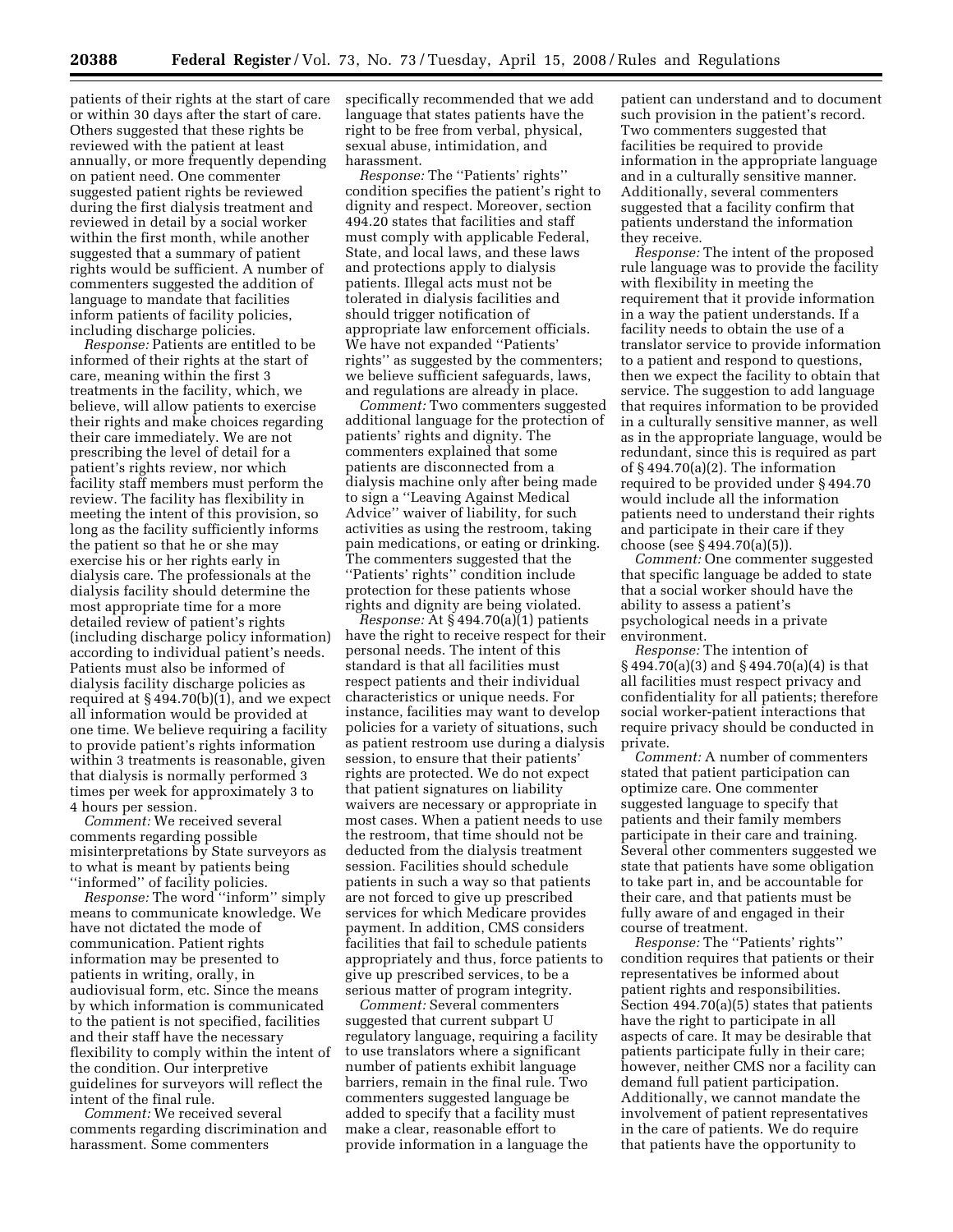participate in their care. Patients have the right to accept or decline to participate.

*Comment:* Two commenters suggested that we add language to specify that a patient has the right to attend care planning meetings and that a patient also has the right to request a care conference that would include his or her care team members. One commenter stated that there was no regulatory language that provides that a patient has the right to be involved in care planning, and that the language only required the patient to be informed of care planning.

*Response:* Patients have the right to be involved in their care planning as part of the interdisciplinary team, which is defined at § 494.80 and § 494.90. Because patients have the right to be part of the interdisciplinary team, they have the opportunity to participate in all aspects of care, which includes, but is not limited to, care planning. The language in the final rule allows for flexibility in the way a facility demonstrates that a patient has had sufficient opportunity to participate as part of the team. Care plan meetings or conference calls that allow the patient to call in from home would allow the patient to participate. The dialysis facility must encourage patient participation in care planning.

*Comment:* Some commenters, including patients, suggested language be added to state that a patient has the right to refuse cannulation by specific nurses or patient care technicians (PCTs) if problems cannulating his or her access site have occurred with that staff member. Some patients have experienced situations causing them fear and/or discomfort due to cannulation by specific members of a facility's staff.

*Response:* Patients have the right to be informed of the right to refuse treatment, as required at § 494.70(a)(5). However, this final regulation includes new minimum qualifications for PCTs, who frequently cannulate patients during in-center hemodialysis sessions. Dialysis facilities will now be required to employ trained and certified patient care technicians. We have added ''proper cannulation techniques'' as part of the technician training program at § 494.140(e)(3)(iii). We would anticipate patients having less difficulty with cannulation due to the more stringent technician training requirements required for certification. Additionally, ''Fistula First'' is a nationwide initiative that promotes the adoption of recommended ''best practices,'' including cannulation methods, in dialysis facilities. Facilities are

encouraged to implement these practices, including increased selfcannulation. The initiative encourages self-cannulation with the appropriate course of training, as part of an emphasis on broader patient involvement in care.

*Comment:* A number of comments reinforced the importance of advance directives. Many comments support the inclusion of providing advance directives information in the ''Patients' rights'' condition. A few comments requested that the proposed advance directives language be strengthened by adding discussion of ''end of life'' options. Another commenter suggested the intent of the regulation text could be clarified further by adding language to require that facilities provide an advance directive planning process. One commenter remarked that patients should not be required to have an advance directive on file. Additionally, a few comments suggested that patients be educated about advance directives rather than just informed.

*Response:* The large number of supportive comments regarding advance directives is appreciated. We believe that it is important to include this language in the final regulation for several reasons, not the least of which is that while ESRD treatment has prolonged life, the typical patient receiving dialysis treatment is often afflicted with multiple co-morbidities. We are not mandating that facilities discuss ''end of life'' options, requiring units to provide advance directives planning assistance, or requiring patients to complete advance directive documents. We are requiring in the final rule at § 494.70(a)(6) that facilities inform patients of their right to have advance directives and inform patients of the facility's policies regarding advance directives. While the actions suggested by commenters might assist in the planning process, we believe requirements such as these would extend beyond the scope of a facility's expertise and responsibility, as well as beyond the scope and intent of these regulations. Patients requiring assistance in advance directive preparation should look to the facilities' social workers for guidance, as social work professionals are trained to use their clinical judgment to evaluate, provide information and make referrals if necessary.

*Comment:* Several commenters suggested that we strengthen and clarify the advance directives language by adding specific requirements to the regulation text. One commenter suggested that patients be required to identify a preferred surrogate decisionmaker, complete an advance directive and durable power of attorney, as well as indicate the amount of leeway for their chosen surrogates. Another commenter suggested that the social worker be required to inform, encourage, and assist in completion of advance directives.

*Response:* We appreciate the comments; however, we will not require specific professionals to be responsible for encouraging patients to complete advance directives. The dialysis facility staff must assess individual patient needs, and determine if there is a need for further clarification or discussion. They may suggest referral to a resource, lawyer, or other appropriate professionals if indicated. Some patients may desire to execute very detailed directions and advance directives while other patients may not. We are not specifying patient advance directive execution requirements in this final rule.

*Comment:* Many commenters suggested that we require a facility to honor an advance directive, including ''do-not-resuscitate'' orders. Two commenters suggested that the rule state that, if a facility could not honor the wishes of an advance directive, the facility would have to notify the patient and transfer patient to a facility that was able to honor those wishes.

*Response:* The ''Patients' rights'' section of the proposed rule would allow patients the right to be informed of their ability to execute an advance directive. In response to comments, we have added a provision stating that patients have the right to be informed of the facility's policy regarding advance directives. The advance directive language at  $\S$  494.70(a)(5) in the proposed rule has been revised and relocated. We have redesignated proposed § 494.70(a)(6) through § 494.70(a)(16) as § 494.70(a)(7) through  $§ 494.70(a)(17)$  and have added a new § 494.70(a)(6) to require facilities to ensure that a patient is informed about his or her right to execute advance directives and the facility's policy regarding advance directives. We have also added language to the ''Medical records'' condition at § 494.170(b)(2) to require that facilities document in the patient's medical record whether or not an advance directive has been executed by the patient. The facility should address advance directives in their policies and procedures, which must be available to patients as required in the ''Patients' rights'' condition. We expect facilities to make patients aware of their policies regarding honoring properly executed advance directives. If a facility does not honor advance directives, we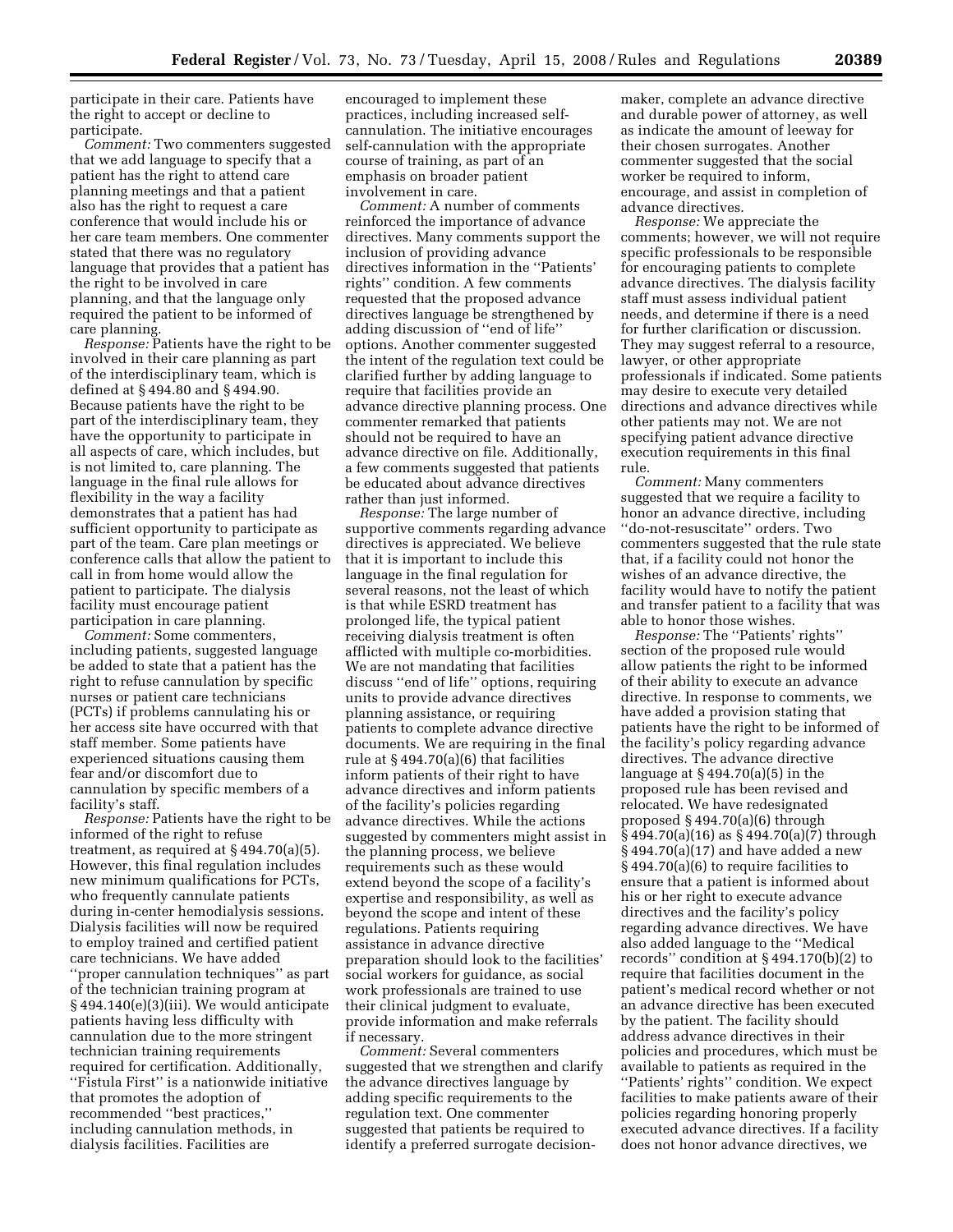expect it to make the patient aware of that policy. In addition, we believe that the facility should develop a protocol for patient transfer, if a facility does not intend to honor advance directives. Some patients will opt to be treated in a facility that will honor their advance directives.

*Comment:* One commenter suggested there is a need for national guidelines for advance directives specific to dialysis services.

*Response:* Advance directive guidelines developed by national organizations, such as the Renal Physicians Association (RPA) and the National Kidney Foundation (NKF) already exist. Although we will not require adherence to RPA and NKF advance directive guidelines, we encourage facilities to use these valuable resources.

*Comment:* Many commenters concurred that information on all modalities should be presented to all patients. One commenter remarked that family members should also be presented with information on all modalities. Another suggested we require facilities to inform patients about all modalities at least annually.

*Response:* The ''Patients' rights'' condition at  $§$  494.70(a)(7) requires that the patient or his or her representative be informed of patient rights, including information about treatment modalities and settings. Patients must decide what is in their best interest and they should have the flexibility to include family members in their decisions regarding dialysis modalities as they see fit. Patients are periodically reassessed, as required under the condition for patient assessment at § 494.80(d). The patient's suitability for various dialysis modalities and/or transplantation are assessed by the interdisciplinary team, which may include the patient if desired, and reviewed with the patient each year. Consequently, we believe it would be redundant to add the suggested language under the ''Patients' rights'' condition, since the requirement already exists elsewhere.

*Comment:* One commenter suggested that modality options be broader to allow for new modalities, and that the facility offer an option for ''no treatment.''

*Response:* Individual patients always have the choice to not seek treatment. As indicated at proposed § 494.70(a)(5), patients have the right to refuse treatment. If an individual is a patient of an ESRD facility, then he or she has likely made the decision to treat his or her illness. However, the patient's medical condition may change in later months or years and there could be a

time when the patient decides that dialysis treatment is no longer appropriate. Therefore, in response to this comment, we have modified our requirement so that a patient must be informed of the right to discontinue as well as refuse treatment.

*Comment:* One commenter suggested that the modality discussion include the offer of transplant information and home dialysis education.

*Response:* Transplant information and home dialysis education are addressed under the condition ''Patient plan of care.'' The standard for patient education and training at § 494.90(d) mandates that the plan of care include education and training in aspects of the dialysis experience, dialysis management and transplantation, among other things. Since transplant education for patients is captured as a standard level requirement, it would be redundant to include the language in the ''Patients' rights'' section.

*Comment:* One commenter suggested that all facilities be required to offer home dialysis.

*Response:* While it may be ideal for every dialysis facility to offer home dialysis, dialysis facilities have the flexibility to choose which modalities to offer. However, patients must be informed of all possible dialysis modalities, and where those modalities are offered. We have revised § 494.70(a)(7) to specify that facilities must provide resource information about those modalities not offered in their specific facilities. In addition, facilities must provide information about alternative scheduling options for working patients within and outside their own facility.

*Comment:* Many commenters suggested that facilities be required to provide information on where all modalities may be obtained, including home dialysis options. Some recommended that the regulation specify that alternate dialysis locations be located within 120 miles of the facility.

*Response:* As noted above, patients have the right to receive resource information for modalities not offered in their facilities. The facility may wish to create a resource information packet or provide patients with an existing list from Medicare's DFC Web site. This resource information may include giving the patient a handout, or the DFC Web site information. Doing any of these things would meet the requirement to provide the patient with resource information on where they may obtain alternate care options. Requiring a facility to identify dialysis options within a certain geographical limit

would be a burden without benefit, as the suggested 120 mile radius would likely be too far for many patients. Those patients living in rural areas might be more accustomed to traveling longer distances for services than those residing in more urban areas and as such, we expect rural dialysis facilities would consider this and make referrals as appropriate.

*Comment:* A few commenters suggested that language be added to state that a patient has the right to perform self-care after being trained. Additionally, a number of comments suggested that we add specific language to include self-cannulation and self-care to the list of modalities at § 494.70(a)(7).

*Response:* Some of the comments received on this issue were vague, but we assume they generally refer to selfcannulation as an example of self-care that may be performed by the patient in the dialysis facility following training. Patients currently are allowed to selfcannulate upon receiving the proper training and demonstrating competency. The patient's right to participate in aspects of his or her care is addressed at  $§$  494.70(a)(5), and as written, is flexible enough to include selfcannulation as well as other forms of incenter self-care and home dialysis.

*Comment:* Several commenters requested that language be added to require dialysis facilities to inform patients about their right to schedule treatments that can accommodate work and/or school schedules. Others suggested that we add language at proposed  $\S 494.70(a)(7)$  to specify that patients have a right to have access to a work-friendly dialysis modality or schedule that accommodates work and/ or school, and if a schedule cannot be accommodated within that facility, the facility must refer the patients to another facility that can meet the patients' needs. Additionally, another commenter remarked that CMS should not drop the existing requirement that a facility accommodate patients who work.

*Response:* We believe that facilities should inform patients about different modalities, and where to obtain them. This allows patients to make a choice about what type of dialysis treatment is most convenient for them. Working patients do have the option of home dialysis, which may be more attractive because of the more flexible treatment schedule. Facilities generally are willing to work with patients who have other medical appointments that may affect their dialysis schedule. Facilities with a full patient census may have limited ability to change the dialysis schedule but will try to switch dialysis session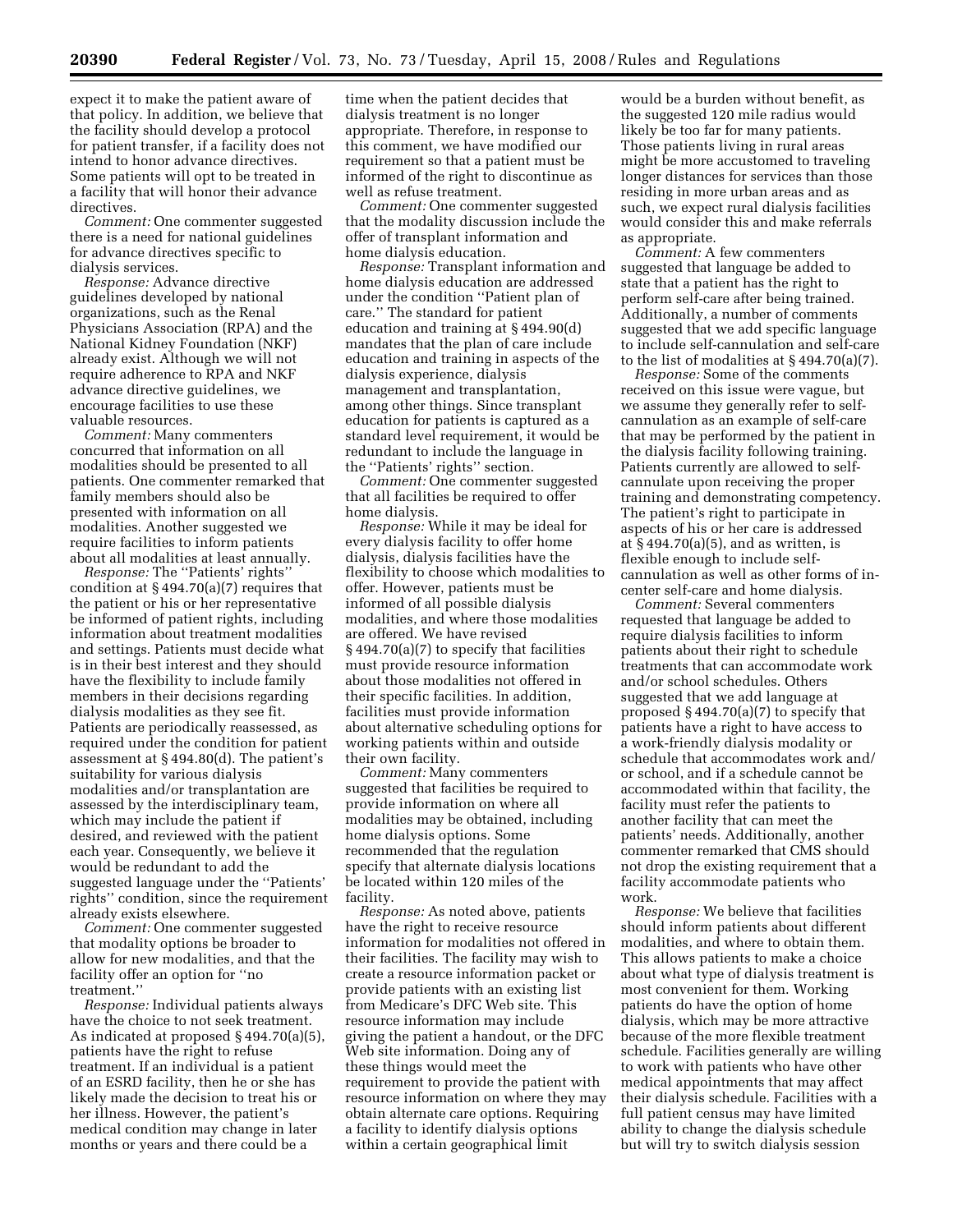appointments when other patients are agreeable. Dialysis patients who work or attend school should be encouraged to continue doing so and dialysis facilities should recommend the most appropriate modality and setting for dialysis. While we are not requiring a facility to provide every modality or schedule to accommodate patients' unique schedules, we are now requiring that facilities inform the patient where such accommodations may be obtained. We have added new language at § 494.70(a)(7), giving the patient the right to receive resource information about dialysis modalities not offered by that facility, including alternative scheduling options for working patients. Accommodations for working patients may include, for example, home hemodialysis, peritoneal dialysis, or extended facility hours.

*Comment:* One commenter objected to the proposal that facilities be required to fully inform all patients about isolation, stating that the regulation should ensure that patients have access to policies but not require all policies be provided to all patients.

*Response:* This requirement is not a new mandate, but has been retained from part 405, subpart U, the ESRD Conditions for Coverage. Open communication between the facility staff and the patient, as well as patient access to information, are both important for enhancing the patient's participation in his or her care; this requirement will remain in the final rule.

*Comment:* Two commenters recommended that the facility inform the patient about the health and safety risks involved in reusing dialyzers, provide accurate reuse data, provide the patient with treatment options other than reuse, and notify the patient that reuse is a patient choice. Another commenter stated that patients should have the right to decline reuse and receive single use dialyzers in a facility. One commenter questioned whether there should be a reuse consent form, while another asked how patient choice would be protected.

*Response:* Reuse is a safe practice when performed correctly. Reuse language at proposed § 494.50 was retained from existing regulation and now requires ESRD facilities reusing hemodialyzers to meet the new guidelines and standards adopted by AAMI. Additionally, section 1881(f)(7) of the Act directly addresses dialyzer reuse. Reuse is a care decision that is to be made between the patient and his or her physician. Patients also have the option to seek treatment in a facility that exclusively uses new dialyzers.

*Comment:* One commenter suggested deletion of the requirement that facilities inform patients of their own medical status. Another suggested that we add broader language in the regulation text, which would allow physicians, nephrologists, nurse practitioners or physician assistants to provide patients with their own medical information.

*Response:* Providing the patient with his or her medical information is an existing requirement and is found at § 405.2138(a)(3). The commenter provided no rationale for the deletion of this standard language and thus, the language has been retained. We have added the nurse practitioner, clinical nurse specialist and/or physician's assistant treating the patient for ESRD to the list of authorized personnel at  $\S 494.70(a)(10)$ , which now states that patients have the right to be informed by the physician, nurse practitioner, clinical nurse specialist, or physician's assistant treating the patient for ESRD of his or her own medical status as documented in his or her medical record, unless the medical record contains a documented contraindication. Individual facilities may determine policies and procedures, in accordance with the State Boards of Practice, regarding the practice of advance practice nurses and PAs in the facility.

*Comment:* A commenter objected to the requirement that facilities fully inform patients about charges not covered by Medicare. Another commenter suggested that trained and informed staff should explain noncovered charges.

*Response:* The intent of the existing subpart U language at § 405.2138(a)(2) was carried over into the proposed language at § 494.70(a)(10), now redesignated as  $§ 494.70(a)(11)$  in this final rule, which requires facilities to tell patients what services are available in the facility, and inform them of charges for services not covered under Medicare. Additionally, if a facility plans to bill a patient for items and/or services which are usually covered by Medicare, but which may not be considered reasonable and necessary for a particular situation (according to section 1862 of the Act), an advanced beneficiary notice must be given pursuant to section 1879 of the Act.

*Comment:* A few commenters suggested that regulatory language require that patients be given access to social work and psychological services, psychosocial counseling, and nutritional counseling. Some commenters suggested that language be added to the ''Patients' rights'' condition

that specifies that patients would have access to, and receive counseling from, a qualified social worker and a dietitian. Some commenters recommended that patients have the right to receive a referral for mental health services, physical or occupational therapy and/or vocational rehabilitation, as needed. Another commenter suggested the addition of language that would stipulate that patients would have the right to receive necessary services, as authorized by their insurance plan.

*Response:* The ''Patient assessment'' and the ''Patient plan of care'' conditions for coverage (§ 494.80 and § 494.90, respectively), require input by an interdisciplinary team. This team of professionals includes, at minimum, a registered nurse, physician, social worker and dietitian. The team is responsible for properly assessing and treating the patient, which would include identifying additional treatment needs, such as psychosocial counseling, etc. Therefore, we believe that expanding the language at § 494.70(a)(12) to include social work and psychological services, psychosocial counseling and nutritional counseling, as suggested by these public comments, would be redundant under the final rule. Under the final rule, following the comprehensive assessment required at § 494.80, a plan of care for each patient must be implemented, which must include care and services deemed necessary by the interdisciplinary team. The requirements for the provision of services under the ''Plan of care'' condition at § 494.90, do include nutritional and social services, such as psychosocial and nutritional counseling. Furthermore, the ''Patients' rights" condition at  $\S 494.70(a)(11)$ requires facilities to inform patients of their right to be informed of services available in the facility and the charges for services not covered under Medicare. At  $\S$  494.70(a)(12), patients have the right to receive the necessary services outlined in the patient plan of care. Therefore, we believe the concerns of commenters are adequately addressed at § 494.70, § 494.80 and § 494.90.

*Comment:* Some commenters suggested adding language to specify that facilities must inform patients of their responsibilities, including punctuality, following dietary/fluid restrictions, following treatment regimens, exhibiting appropriate personal behavior, informing the team of scheduling problems, and issues in filling prescriptions. Other commenters stated that facilities should inform patients that the patients have a responsibility to listen and ask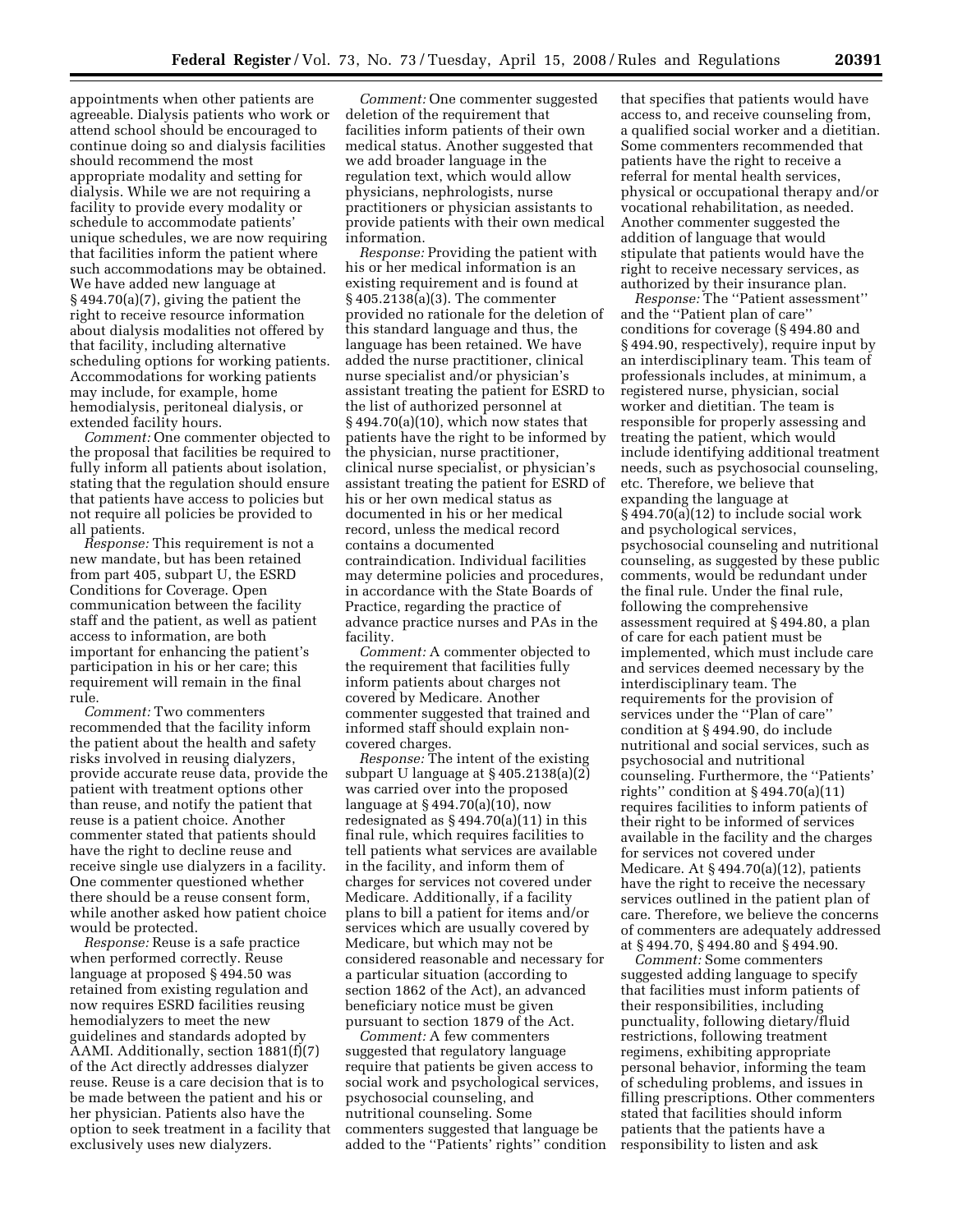questions when they do not fully understand their rights or responsibilities. Another commenter stated that CMS should clarify patient responsibilities in the standard for patient rights.

*Response:* Patient responsibilities are addressed at § 494.70(a)(13). We have retained the existing requirement found at  $§$  405.2138(a)(1), which states that patients must be informed of the rules and expectations of the facility regarding patient conduct and responsibilities. The proposed language has been retained in the final rule. It is essential to recognize that positive patient behavior may be encouraged but cannot be regulated.

*Comment:* One commenter suggested that we add regulatory language to clarify that there needs to be a balance between providers' duties and patient rights.

*Response:* Proposed section 494.70(a)(12), now § 494.70(a)(13) of this final rule, requires that the dialysis facility inform patients of their rights, including rules and expectations regarding patient conduct and responsibilities. Moreover, facilities must protect and provide for the exercise of patient rights. Informing patients of their responsibilities promotes and supports patient involvement in their care. We will not attempt to address unique individual situations in this regulation, but we expect that while facility staff informs patients of their rights and responsibilities, we also expect patients to try to adhere to facility rules and guidance from facility staff, which would help patients maintain optimal health while receiving facility services.

*Comment:* We received many comments in support of more patientprotection requirements regarding facility internal grievance processes. Commenters supported the proposed requirement for facilities to post information on how to file a grievance. Some commenters specifically supported requiring the posting of Network and State Agency phone numbers and/or mailing addresses.

*Response:* We agree that it would be in the best interest of patients that Network and State Agency mailing addresses and phone numbers be posted. Posting the additional patient rights information will not be a significant burden upon facilities. We have revised § 494.70(c) to include ''mailing addresses.''

*Comment:* One commenter suggested that CMS establish a separate definition of ''grievance.'' Another remarked that the term ''grievance'' should always be used carefully and with full

understanding of its seriousness. One commenter suggested that facilities be required to review the grievance process with patients on a regular basis. One commenter suggested adding language requiring a facility to ''attempt to resolve'' grievances.

*Response:* We appreciate the comment, as well as the suggestions regarding the grievance procedure. We believe the term ''grievance'' is a commonly understood term and we did not receive substantial public comment indicating this to be a particularly difficult concept to understand within the renal community. We disagree with the commenter and have not added a definition for the term ''grievance'' in the ''Patients' rights'' condition at § 494.70. Whether patients use the term ''complaint'' or ''grievance,'' they have the right to be informed of and use established internal and external grievance procedures. The proposed language was added to inform patients about external mechanisms for filing a grievance and how to contact the ESRD Network and State survey agency; the language strengthens the existing requirements. We believe that it is imperative that all patients be made aware of every grievance option available to them. Mandating regular review of patient rights information with patients, we believe, would be an unnecessary burden since patient rights information must be prominently displayed within the dialysis facility, as required at § 494.70(c), and is thus available for review at any time. We expect that the internal facility grievance procedures would aim to resolve patient grievances. The provision at § 494.180(e) requires facility-level internal grievance processes.

*Comment:* One commenter sought clarification of the phrase ''appropriateness of discharge.'' Another commenter suggested that the final rule clarify what we meant by stating that we would ''hold the facility responsible'' for ensuring that patients were notified about their rights.

*Response:* The phrase ''appropriateness of discharge'' did not appear in the proposed rule text; however, clarification may be found in the ''Governance'' condition at § 494.180, which does address the discharge procedure. This section specifies the acceptable circumstances for an involuntary discharge or transfer of a patient, as well as the required actions that must be completed by the interdisciplinary team prior to ceasing treatment within the facility. Regarding our intentions regarding the facility's involuntary discharge responsibilities at

§ 494.180(f), facilities are required to inform patients of their rights and protect patients' rights; in the event a facility fails to do so, the facility will be cited as being out of compliance during a survey. In addition to the provision at § 494.180(f), patients also have the ''right to be informed of the facility's policies for transfer, routine or involuntary discharge, and discontinuation of services to patients'' at § 494.70(b).

*Comment:* Some commenters recommended the addition of language that would require facilities to provide information on topical analgesics for needle pain.

*Response:* Facilities have the flexibility to inform patients about topical analgesics. We do not believe this should be a regulatory requirement. We are not adopting this recommendation.

*Comment:* A commenter remarked on the issue of disruptive and challenging dialysis patients and indicated that there is existing case law regarding this topic, illustrating the inability of the law to assist the abandoned patient who manifests extreme non-compliance. The commenter specifically cited *Payton* v. *Weaver,* 131 Cal. App. 3d 38, 182 Cal. Rptr. 225 (1982), and *Brown* v. *Bower,*  No. J86–0759(B) (S.D. Miss., Dec. 21, 1987). Another commenter suggested the addition of language to specify that patients have a right to receive counseling and support from the team in order to resolve behavioral issues and be informed of appropriate/ inappropriate behaviors, prior to being discharged from a dialysis facility. There were a large number of comments regarding discharge policies within the dialysis facility. Some comments supported a 30-day notice for involuntary discharge. Several other comments supported the proposed involuntary discharge guidelines regarding an immediate threat. Many commenters suggested the addition of language to specify that patients could not be involuntarily discharged for noncompliant behaviors/non-adherence to medical regimens. A few comments supported the waiver of discharge policies and procedures in the face of an ''immediate threat.''

*Response:* We appreciate the comments regarding involuntary discharge. While we appreciate the comment regarding *Payton* v. *Weaver*  and *Brown* v. *Bower,* the cases cited do not appear to be applicable to this rulemaking. Patients are to be reassessed by the interdisciplinary team, including a Master's degree social worker (MSW) at least monthly when a patient exhibits significant changes in psychosocial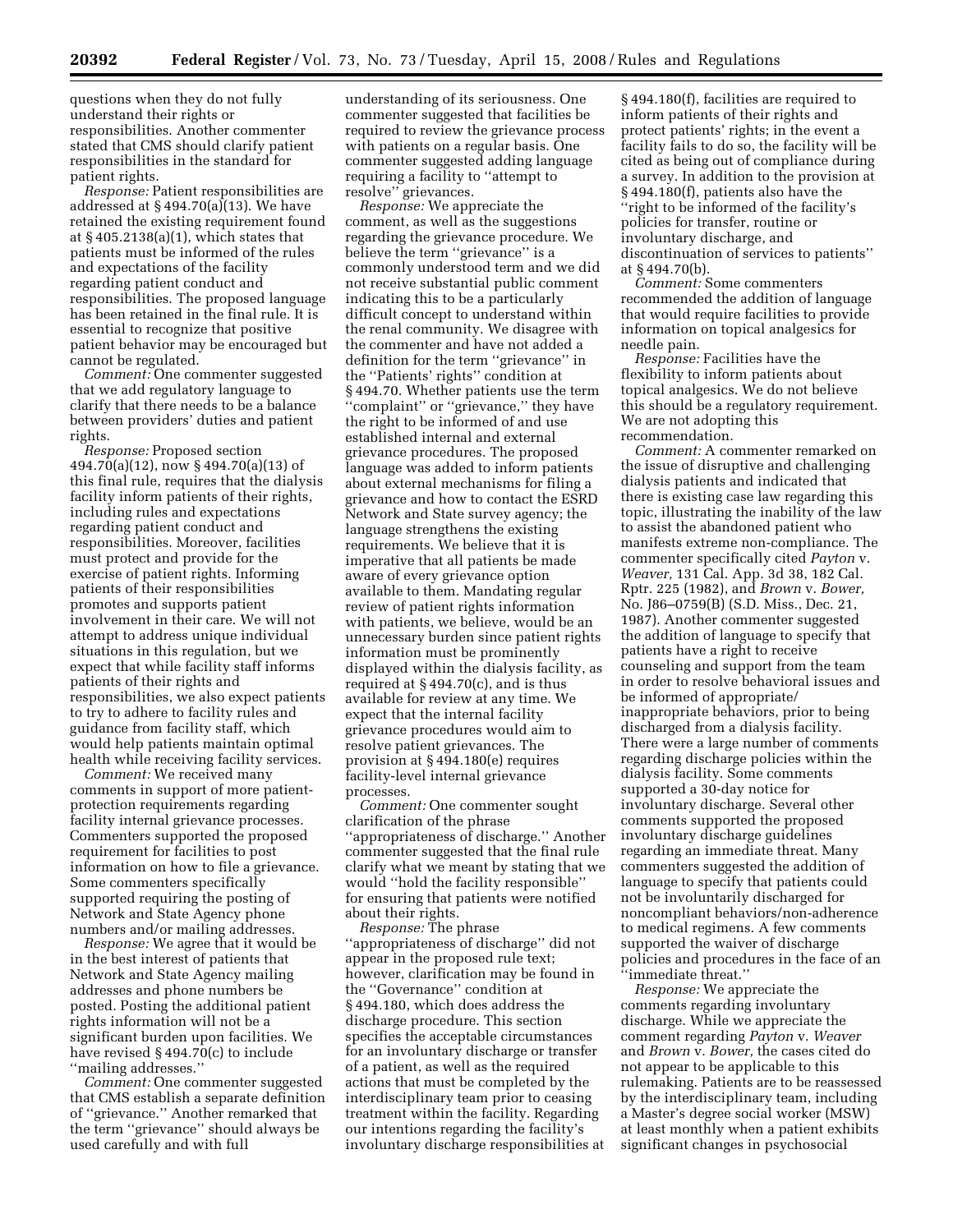needs (as required at  $\S 494.80(d)(2)(iii)$ ), manifested by, for example, issues such as disruptive behavior, that could result in discharge. In § 494.180(f), we are requiring facilities to have discharge policies and to manage involuntary discharge issues according to facility protocols. Language at § 494.180(f)(4)(i) through  $§$  494.180(f)(4)(v) responds to the ''disruptive'' or ''challenging'' patient issue. We have also added language to § 494.70(b)(1) in response to comments, to clarify that patients must be informed of routine as well as involuntary discharge policies. As stated in the proposed rule preamble, we do not expect that a patient should be involuntarily discharged from a dialysis facility merely for failure to follow the instructions of a facility staff member. However, we recognize it may be necessary to discharge a disruptive patient in order to protect the rights and safety of other patients and staff in the facility. If, for instance, a patient physically harms or threatens other patients and/or staff, brings weapons or illegal drugs into a facility, or verbally abuses and disrupts the facility to a degree that the facility is unable to operate effectively, then the 30-day discharge notice policy could be abbreviated pursuant to § 494.180(f)(5). This issue is further discussed later in this preamble under the ''Governance'' condition.

*Comment:* One commenter noted that some facilities already have policies in place regarding discharge and transfer policies as well as policies regarding patient conduct, and questioned whether federal requirements were needed.

*Response:* We are aware that some facilities already have policies in place regarding discharge and transfer of patients. Many of these facilities have established protocols regarding how staff must deal with patient conduct. It is not our intent to create more prescriptive requirements in this area, but to ensure that all dialysis facilities review any established documentation and policies to make certain they meet the minimum discharge and transfer requirements set forth at § 494.180(f).

*Comment:* Two commenters recommended that we delete the phrase ''reducing or terminating ongoing care.'' The concern was that the phrase was too indefinite.

*Response:* We agree that the wording in the proposed rule was unclear. Therefore we have modified § 494.70(b)(2) to require that patients receive written notice 30 days in advance of an involuntary discharge following the procedures described in § 494.180(f)(4)(i).

*Comment:* One commenter recommended that we require posted patient rights to be written in English at a 7th to 9th grade level and translated into a patient's native language if possible. Many other comments suggested that we require facilities to have an ''alternate method'' to inform patients who cannot read posted information.

*Response:* The concerns raised in these comments have already been addressed at § 494.70(a)(2). The ''Patients' rights'' condition requires that all patients receive information in a way they can understand. Facilities have the flexibility to provide information to patients in the most appropriate manner based upon patient needs. The qualified professionals at the facility are capable of evaluating an individual patient's level of understanding and making a determination regarding the needs of that patient. We have retained the proposed language.

*Comment:* One commenter suggested that the criteria for transplantation be posted at the dialysis facility along with a copy of the patient rights, which we proposed at 494.70(c).

*Response:* Dialysis facilities have the flexibility to post transplant criteria within the facility. At § 494.70(a)(7), it is required that patients be informed about transplantation as a modality. Additionally, the ''Plan of care'' condition at § 494.90(d) of this final rule requires that patients and caregivers be provided with education and training on several topics, including transplantation. These requirements will provide patients and their caregivers with increased awareness of transplantation.

*Comment:* A commenter suggested that we add language that would specifically state that patients have the right to know the identity of their facility caregivers and the nature of their credentials. Another commenter suggested that facility staff be required to wear nametags.

*Response:* The issue of staff nametags should be addressed in facility-level policies and procedures. While it is desirable for staff to wear nametags, we would like to allow flexibility within this health and safety regulation. We would expect that facility staff introduce themselves; however, we do not believe that it is necessary or appropriate to add this prescriptive requirement to this final rule.

*Comment:* One commenter recommended that CMS use an ombudsman to build relationships with ESRD patients and their families.

*Response:* Section 923 of the Medicare Prescription Drug Improvement and Modernization Act of 2003 (Pub.L. 108–173)(MMA), mandated the creation of the Medicare Beneficiary Ombudsman in section 1808(c) of the Act, to ensure that people with Medicare get the information and help they need to understand their Medicare options and to apply their rights and protections. A Medicare Beneficiary Ombudsman Open Door Forum has been established to provide an opportunity for beneficiaries, their caregivers and advocates, to publicly interact with the Medicare Beneficiary Ombudsman to discuss issues and concerns regarding ways to improve the systems and processes within the Medicare program. Information on the Office of the Medicare Ombudsman may be found at *[http://www.cms.hhs.gov/](http://www.cms.hhs.gov/center/ombudsman.asp)  center/ombudsman.asp*.

*Comment:* One commenter suggested that the language in the final rule include some mention of senile dementia and how it relates to consent forms.

*Response:* Dialysis facilities employ professionals who must assess whether a patient is competent to make medical decisions and assess patients' mental capacities in general. This issue is present across provider settings and we do not believe it is appropriate to implement a new provision of this nature within these conditions for coverage. Facilities may wish to address such issues and concerns in their own policies.

# b. Patient Assessment (Proposed § 494.80)

We proposed to add a ''Patient assessment'' condition for coverage at § 494.80 that would make the ESRD facility, through the patient's interdisciplinary team, responsible for providing each patient with an individualized and comprehensive assessment of his or her needs. This condition would define the interdisciplinary team to include, at minimum, the patient (or patient designee), a registered nurse, a physician, a qualified social worker, and a registered dietitian. The proposed rule would expand the existing requirements to specify the criteria that a facility must include in a comprehensive patient assessment. We believe that these criteria would be necessary in order to develop a specialized care plan that is based upon the nature of the patient's illness, the treatment prescribed, and patient needs. The frequency of patient assessment was also addressed in the proposed rule. We proposed that the facility conduct an initial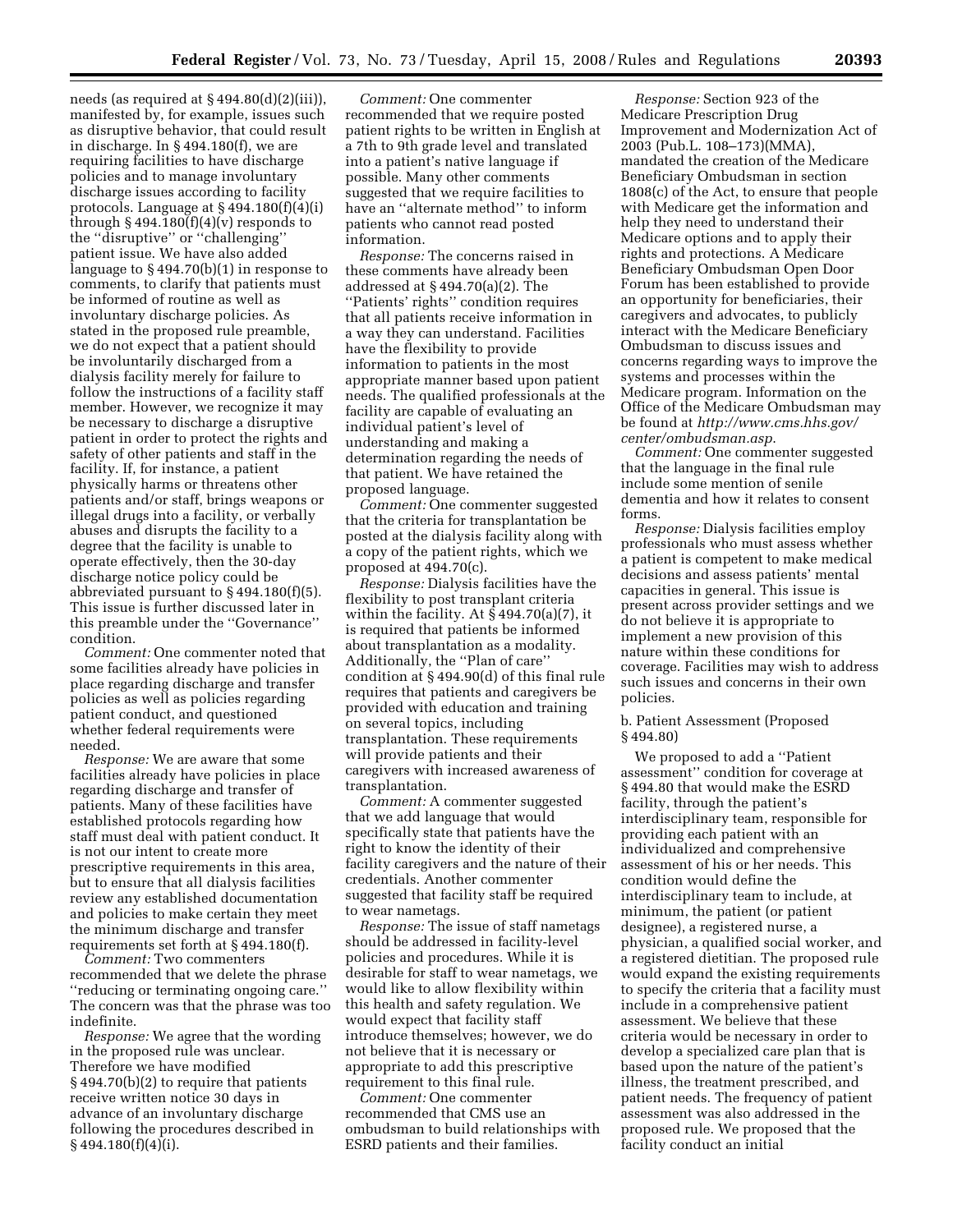comprehensive assessment within 20 calendar days of the first treatment and that the facility conduct a follow up comprehensive assessment within 3 months after the completion of the initial assessment. We also proposed that the facility assess the adequacy of the treatment prescription at least monthly for hemodialysis and at least every 4 months for peritoneal dialysis. Finally, we proposed patient reassessment timeframes for both stable and unstable patients. We proposed that the facility perform comprehensive assessments at least annually when the patient is stable; if unstable, the facility must reassess monthly. In addition, the proposed rule also added criteria to specify which patients would be considered to be unstable.

We received more than 100 comments regarding the ''Patient assessment'' condition at § 494.80. Many commenters supported the condition as proposed, while others supported the condition with minor revisions.

*Comment:* A few commenters recommended we subsume standards (b), (c) and (d) of proposed § 494.80 ''Patient assessment'' condition into the ''Patient plan of care'' condition at § 494.90 and delete the assessment criteria at § 494.80(a). Some commenters opposed the assessment criteria at standard (a), stating that it was unnecessary to require assessment criteria because assessments using such criteria are already being performed in their facilities.

*Response:* We appreciate the support for § 494.80 ''Patient assessment.'' We purposely linked the ''Patient assessment'' and ''Patient plan of care'' requirements, as evidenced by the inclusion of both under subpart C ''Patient care.'' The ''Patient assessment'' condition provides a set of criteria for the evaluation of all ESRD patients. The condition promotes an interdisciplinary approach to evaluating and treating patients in order to achieve better outcomes. Measuring patient outcomes of care is our goal, and outcome measures are inherently linked to patient assessment tools. It is possible that these dialysis patient assessment criteria will lead to the development of a standardized assessment tool, which we hope that facilities would use in the future to meet QAPI requirements. We expect that quality-oriented facilities already are performing comprehensive patient assessments that meet these new conditions.

We are retaining the proposed condition for coverage in the final rule. A large number of commenters agreed that a comprehensive patient assessment for each patient is critical to

developing an appropriate plan of care. The assessment criteria required at § 494.80(a) are necessary to ensure consistent assessments for all patients, ensuring that all important assessment areas are addressed for every patient. The comprehensive assessment is the tool used to develop a plan of care based upon patient needs. In addition, the comprehensive assessment criteria promote less fragmented care and will assist the facility's QAPI program as a clinical data source.

*Comment:* Two commenters suggested CMS mandate that a physician or an RN conduct the patient assessment. Other commenters suggested the final rule allow nurse practitioners and physician's assistants to conduct the physician portion of the assessment.

*Response:* The interdisciplinary team must include a physician and a registered nurse, and these individuals are responsible, along with other team members identified at § 494.80, for providing each patient with an individualized and comprehensive assessment. This final rule retains the proposed requirement at § 494.80 regarding the composition of the interdisciplinary team. We expect every patient to be assessed by the interdisciplinary team physician or ''physician extender'' (that is, a nurse practitioner, clinical nurse specialist, or a physician assistant (PA)), if a state practice act allows such physician extenders to conduct the physician portion of the patient assessment. Although a physician extender may conduct an assessment in some states, the physician providing ESRD care must participate in the assessment by reviewing and approving the assessment.

*Comment:* A few commenters recommended the addition of the term ''qualified,'' when referring to the social worker, and the term ''registered,'' when referring to the dietitian, who are members of the interdisciplinary team as required in the first paragraph at § 494.80.

*Response:* The dietitian and social worker specified under the ''Patient assessment'' and ''Patient plan of care'' conditions must possess the professional qualifications set forth at § 494.140(c) and § 494.140(d), respectively. We do not agree with the commenters that further clarification is necessary regarding the qualifications of the interdisciplinary team members. However, to further clarify the dietitian and social worker duties required in the ''Patient assessment'' condition, we have modified § 494.80(a)(6) to require that the assessment include evaluation of nutritional status by a dietitian, and

modified § 494.80(a)(7) to require the assessment to include evaluation of psychosocial needs by a social worker.

*Comment:* Two commenters suggested that we specify in the final rule that the interdisciplinary team's nephrologist must be the facility medical director or treating nephrologist. The commenters were concerned that the proposed phrase at § 494.80, which would require ''a nephrologist or the physician treating the patient for ESRD'' to be a member of the interdisciplinary team was unclear. Commenters suggested that this phrase could mean that any nephrologist, not necessarily a nephrologist treating the patient, could participate on the interdisciplinary team.

*Response:* Because the public may interpret the proposed language to mean that any nephrologist may participate on the interdisciplinary team, as opposed to the patient's treating nephrologist, we have modified the introductory paragraph at § 494.80 to include ''the physician treating the patient'' and removed our reference to the nephrologists, since the term ''physician'' includes nephrologists.

*Comment:* A few commenters suggested clarification regarding the patient participation on the interdisciplinary team. The suggested modification was ''the patient or the patient's designee (if the patient chooses)'' in order to clarify that the patient not only has the choice to participate, but also has the choice to have a designee participate as part of the interdisciplinary team. Another commenter suggested that facilities be required to document patient participation and the reasons patients do not participate on the interdisciplinary team.

*Response:* Patients have the right to be informed about and participate, if desired, in all aspects of care, as required in the ''Patients' Rights'' condition at § 494.70(a)(5). The ''Patient assessment'' condition at § 494.80 states that the interdisciplinary team includes the patient or a patient designee if chosen by the patient. Patients must have the option to participate in the facility's interdisciplinary team. Conversely, the patient has the right not to participate or to designate another individual to participate on his or her behalf on the interdisciplinary team. Although patient participation on the interdisciplinary team is important and should be encouraged, we do not want to mandate patient participation. We have modified the provision at § 494.80, which proposed to require that the facility provide every patient the opportunity to participate with the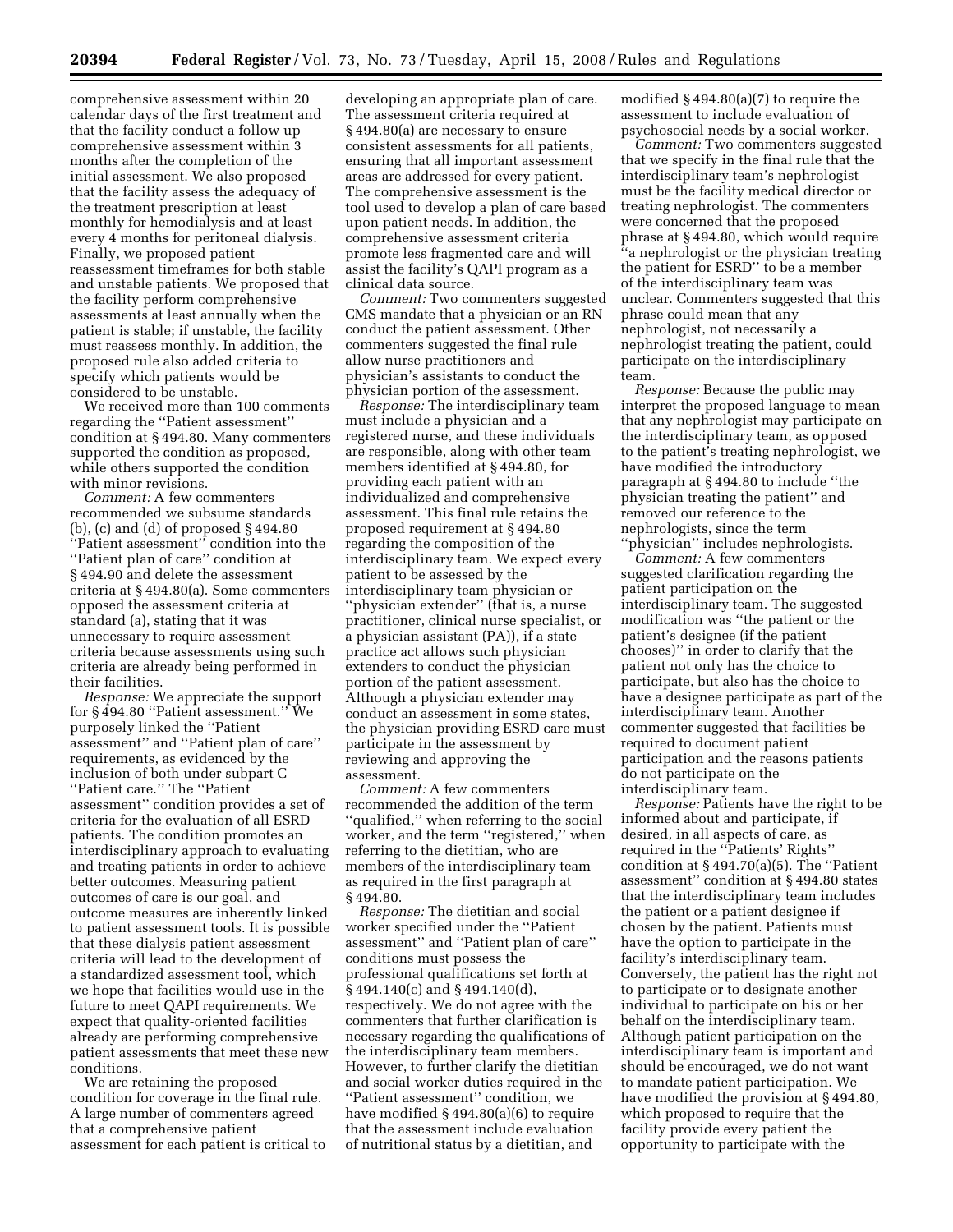interdisciplinary team. The modified language in the first paragraph of § 494.80 clarifies that the patient may choose whether he or she wants to identify a designee to participate in the interdisciplinary team.

We note that the facility must demonstrate that the patient has been provided the opportunity to participate in the interdisciplinary team. The facility may develop policies and procedures regarding standard documentation of patient participation and may document the reasons for patient non-participation. If, for instance, a facility has a low level of patient participation in the interdisciplinary team, the facility may choose to document and monitor reasons for patient non-participation as part of a quality assessment and performance improvement plan.

*Comment:* We received two comments that suggested that the final rule specify that individual assessments be conducted by all members of the interdisciplinary team. Additionally, the commenters requested that the final rule clarify that face-to-face meetings between the patient and the interdisciplinary team would be required. Another commenter recommended that we eliminate team assessment altogether and only require use of individual assessments by each discipline.

*Response:* The entire interdisciplinary team is responsible for ensuring that each patient is individually assessed and his or her needs identified, as required at § 494.80. We agree that in order to conduct a clinical assessment, the patient must have face-to-face contact with the other interdisciplinary team members. We expect all professional members of the interdisciplinary team to complete the portions of the comprehensive patient assessment that are within their respective scopes of practice. It is not necessary for each professional team member to individually complete the entire comprehensive assessment and thereby duplicate efforts. Professional interdisciplinary team members might choose to conduct one-on-one interviews with patients to complete the assessments. The team may also opt to set up team meetings, which would include the patient, in order to collect the appropriate assessment information. We expect facilities to determine the best way to manage this process, and create policies and procedures to accurately and effectively collect patient assessment information. The assessment information is used to develop the patient's treatment plan and expectations for care, and thus it is

critical for the members of the interdisciplinary team to participate.

*Comment:* One commenter recommended that the final rule be modified to include advance directive planning as part of the patient assessment at § 494.80(a).

*Response:* Patients are entitled to be informed about their right to have an advance directive, as required at § 494.70(a)(6). Additionally, if a patient has an advance directive, this information must be recorded in his or her medical record, as required at § 494.170(b)(2). In some cases, it may be appropriate for a patient to be assessed for advance directives and facilities should use their professional judgment to evaluate and determine if such an assessment is appropriate. We are not requiring advance directive planning as part of the patient assessment, but are allowing facilities the flexibility to include it in the patient assessment when deemed appropriate.

*Comment:* We received a comment recommending that language be added to the final rule to ''allow the Secretary to modify or update these 'elements' with new technology and knowledge.''

*Response:* We believe the commenter is referring to the assessment criteria found at § 494.80(a), and we also believe the commenter would like to see language that allows for updates without rulemaking. We have not modified this final rule to allow for automatic updates for assessment criteria because the Administrative Procedure Act (APA) requires rulemaking with public notice and comment if and when new regulatory requirements are proposed.

*Comment:* One commenter suggested the final rule at  $\S 494.80(a)(1)$  be modified specifically to include chest auscultation, visual observance, gastrointestinal evaluation, access site evaluation, and patient symptoms between treatments as part of the evaluation of current health status and medical condition.

*Response:* Professional standards of practice require clinicians to perform appropriate clinical assessments and use their clinical judgment when caring for patients. The expectation is that these standards of practice will be employed by all clinicians. We have retained the proposed language at § 494.80(a)(1). Evaluation of current health status and medical condition, including co-morbid conditions, would include the techniques, specific evaluations and symptoms recommended by the commenter.

*Comment:* A few commenters recommended that the final rule include an assessment criterion for cardiovascular disease.

*Response:* Dialysis patients are at risk for cardiovascular disease, which is affected not only by individual risk factors, but also by renal bone disease, blood pressure and fluid management. These patients may have a number of co-morbid conditions and this final rule requires the interdisciplinary team to assess the patient's medical history, including any co-morbid conditions (§ 494.80(a)(1)). Since cardiovascular disease is a co-morbid condition we expect it would be assessed as appropriate for individual patients in order to comply with § 494.80(a)(1).

*Comment:* It was recommended by one commenter that ''intradialytic symptom frequency, causes, prevention, and tracking symptoms'' be added to this condition as new assessment criteria. Another commenter suggested that dialysis adequacy be specifically referenced in the assessment criteria.

*Response:* Patients must be assessed for the appropriateness of the dialysis prescription, blood pressure and fluid management at  $\S$  494.80(a)(2), which encompasses intradialytic symptoms and issues, such as cramping, as well as dialysis adequacy.

*Comment:* Many commenters suggested minor edits to the ''Patient assessment'' condition, but concurred with the condition as a whole and agreed with our belief that systematic patient assessment is essential to improving quality of care and patient outcomes. We received a comment from the Safe and Timely Immunization Coalition (STIC), which is facilitated by the Southeastern Kidney Council, Inc. (ESRD Network 6). This comment presented the benefits of immunization including prevention of illness and hospitalizations. The commenter stated that immunization is one of the most cost effective strategies to prevent unnecessary hospitalizations and deaths, and that immunization is currently a Government Performance and Results Act of 1993 (Pub. L. 103– 62 (1993)) and Healthy People 2010 goal. According to the commenter, the current rates of immunizations for influenza, pneumococcal and hepatitis B immunizations nationwide are lower than 50 percent. STIC recommended adding influenza, pneumococcal, and hepatitis requirements to this final rule. The suggested requirements are consistent with the immunization requirements for long-term care facilities. The recommended provisions address: (1) The offering of influenza, pneumococcal and hepatitis B immunizations to the patient (or legal representative) at appropriate times and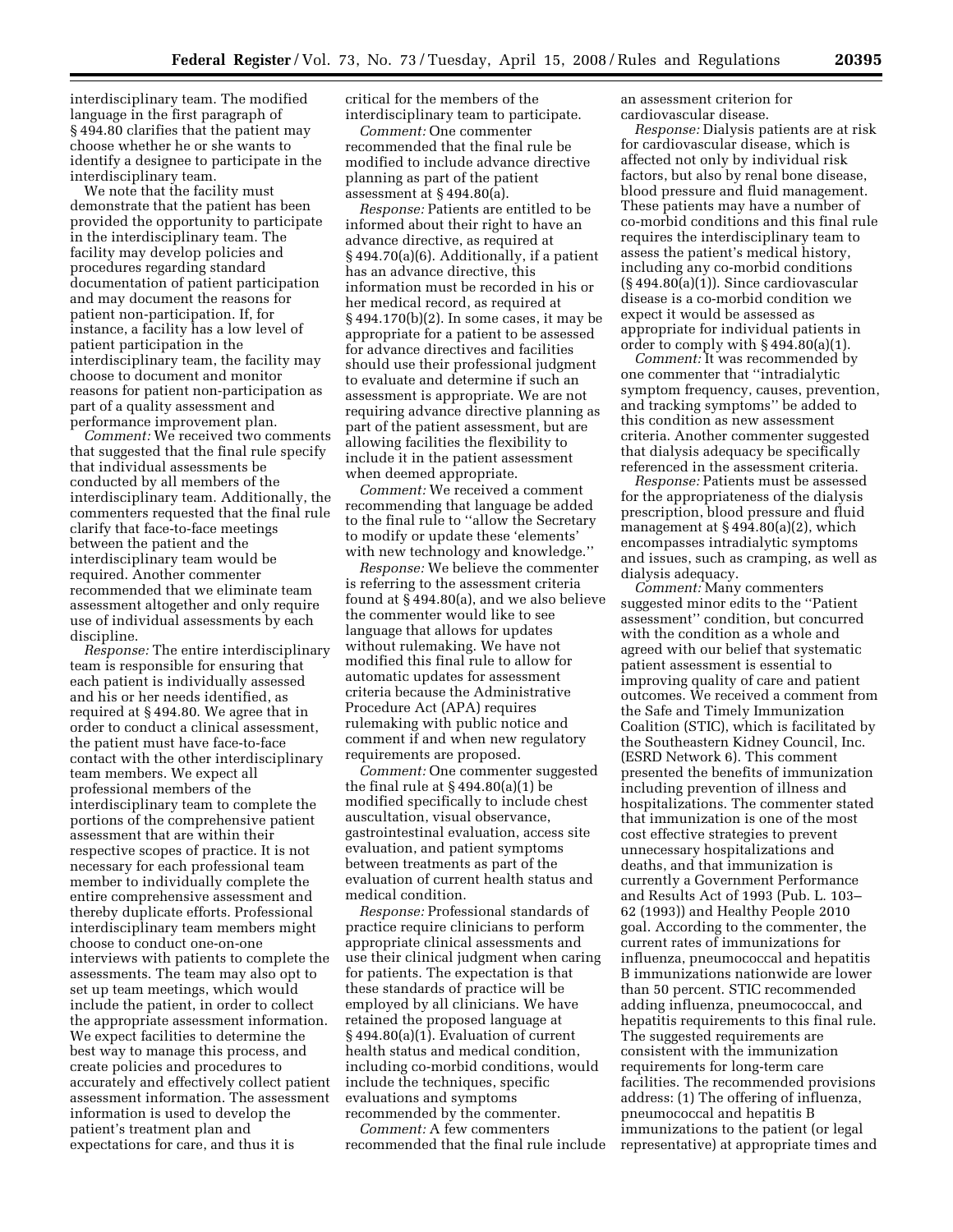frequencies; (2) a process for patient immunization refusal; and (3) documentation parameters.

*Response:* We agree with commenters that the systematic approach to patient assessment is essential for improving quality of care and patient outcomes.

We appreciate the work of STIC and their recommendations for specific immunization requirements. In order to promote the immunization initiative and the ongoing cooperative effort between CMS and the dialysis industry to screen patients for their immunization needs, we have modified the final rule at § 494.80(a)(3) to include immunization history as part of the assessment criteria. We believe it is reasonable for facilities to include immunization history as part of the comprehensive assessment at least annually so that immunization needs may be identified. However, we have not added the extensive provisions recommended by the commenter. If we determine that further immunization requirements are warranted, we will undertake rulemaking at a future date and provide the public the opportunity to comment on any new proposed provisions.

*Comment:* One commenter recommended that erythropoietin not be specifically referenced in the ''Patient assessment'' condition in the final rule, so as not to limit the use of other erythropoiesis-stimulating drugs.

*Response:* We agree with the commenter and in order to allow flexibility for other medications that stimulate erythropoietin, as well as new developments in the future, we have modified the final rule to eliminate specific references to erythropoietin, and instead will use the term erythropoiesis-stimulating agent(s).'' The new language at § 494.80(a)(4) reads: ''including administration of erythropoiesis-stimulating agent(s).''

*Comment:* We received several comments suggesting that bone disease be retained and added to the assessment criteria in the final rule.

*Response:* The proposed rule included bone disease as part of the assessment criteria. The final rule will retain the language at § 494.80(a)(5), which reads: ''Evaluation of factors associated with renal bone disease.''

*Comment:* We received several comments regarding the evaluation of nutritional status, which is required as part of the comprehensive patient assessment. Two commenters suggested we modify the final rule to add more specificity regarding nutritional status, suggesting the use of K/DOQI guidelines, to insure uniformity in assessment. One commenter suggested

that serum albumin not be used as a sole indicator and another commenter suggested specific nutritional parameters for growth assessment for pediatric patients be added to the final rule.

*Response:* The K/DOQI guidelines are clinical practice guidelines developed by the NKF via a technical expert workgroup and consensus process (*http://www.kidney.org/ [PROFESSIONALS/kdoqi/](http://www.kidney.org/PROFESSIONALS/kdoqi/guidelines.cfm)  guidelines.cfm*). In order to allow for flexibility and professional clinical judgment we are not adding specific criteria to the evaluation of nutritional status requirement in this final rule at § 494.80(a)(6). We discuss ''nutrition'' and nutritional indicators under the "Patient plan of care"  $(\S 494.90(a)(2))$ condition discussion in the preamble below.

*Comment:* We received many comments suggesting revisions to the final rule regarding the evaluation of psychosocial needs. Many commenters recommended the addition of a standardized survey tool to be used in assessing the psychosocial status of dialysis patients, namely the SF–36 or another instrument advocated by National Kidney Foundation Life Options subgroup. One commenter suggested the final rule be modified so that § 494.80(a)(7) would specifically require ''evaluation of psychosocial needs, functioning and well-being using the SF–36 or other standardized survey.'' Two commenters suggested the final rule specify a list of psychosocial needs to be assessed, such as mood changes and coping with chronic illness. We received suggestions regarding additional forms that could be used for assessing psychosocial status. One commenter suggested that ''depression'' be added as a separate assessment criterion.

*Response:* In response to concern regarding the psychosocial status of dialysis patients, we have modified the ''Patient assessment'' condition and strengthened the ''Patient plan of care'' condition. At  $\S 494.80(a)(7)$  we have added the phrase ''by a social worker'' to ensure that patients are being assessed by an MSW, as defined at § 494.140(d). Additionally, we are requiring at § 494.90(a)(6) that a standardized tool, chosen by the MSW, be used to monitor patient status, and that counseling be provided and referrals be made as appropriate. There is further discussion of the standardized tool under the ''Patient plan of care'' discussion below.

*Comment:* One commenter suggested that all patients be encouraged to first

consider home dialysis options when evaluating modality and setting.

*Response:* We have emphasized increasing patient awareness of home dialysis options in this final rule. In § 494.70 we require that the patient has the right to be informed about all treatment modalities and settings, including home dialysis. We expect facilities to encourage patients to consider home dialysis if it is a suitable choice. In addition, we encourage the use of home dialysis under the ''Patient plan of care'' condition at  $§ 494.90(a)(7)(i).$ 

*Comment:* A commenter suggested the comprehensive assessment include an evaluation of self-care activities the patient performs. Another commenter remarked that the evaluation of a patient's potential for self-cannulation should be part of the assessment, and that documentation in the patient record should be required if the patient chooses not to participate. One commenter made a general observation that patients are not treated as adults in the facility.

*Response:* All patients are to be encouraged to participate in their own care, as ability and interest allows. Some patients may be able to selfcannulate, while others may not. Some may be able to weigh themselves or they may be charged with holding their access site to stop bleeding after completion of a course of dialysis. Regardless of the patient's level of participation, an evaluation of self-care activities is encompassed within the comprehensive assessment requirement at § 494.80(a)(9), which requires ''Evaluation of the patient's abilities, interests, preferences, and goals, including the desired level of participation in the dialysis care process; the preferred modality (hemodialysis or peritoneal dialysis) and setting (for example, home dialysis), and the patient expectations for care outcomes.''

*Comment:* We received many comments regarding the responsibility and basis for transplantation referral of dialysis patients. Some commenters remarked that ESRD facilities should not be responsible for referring patients for transplantation. Commenters explained that often dialysis units must cooperate with multiple transplantation centers that may have varied criteria and some transplantation centers do not have any criteria available on which a dialysis facility could base a referral. Another commenter suggested that referral for transplantation is the nephrologist's and patient's responsibility.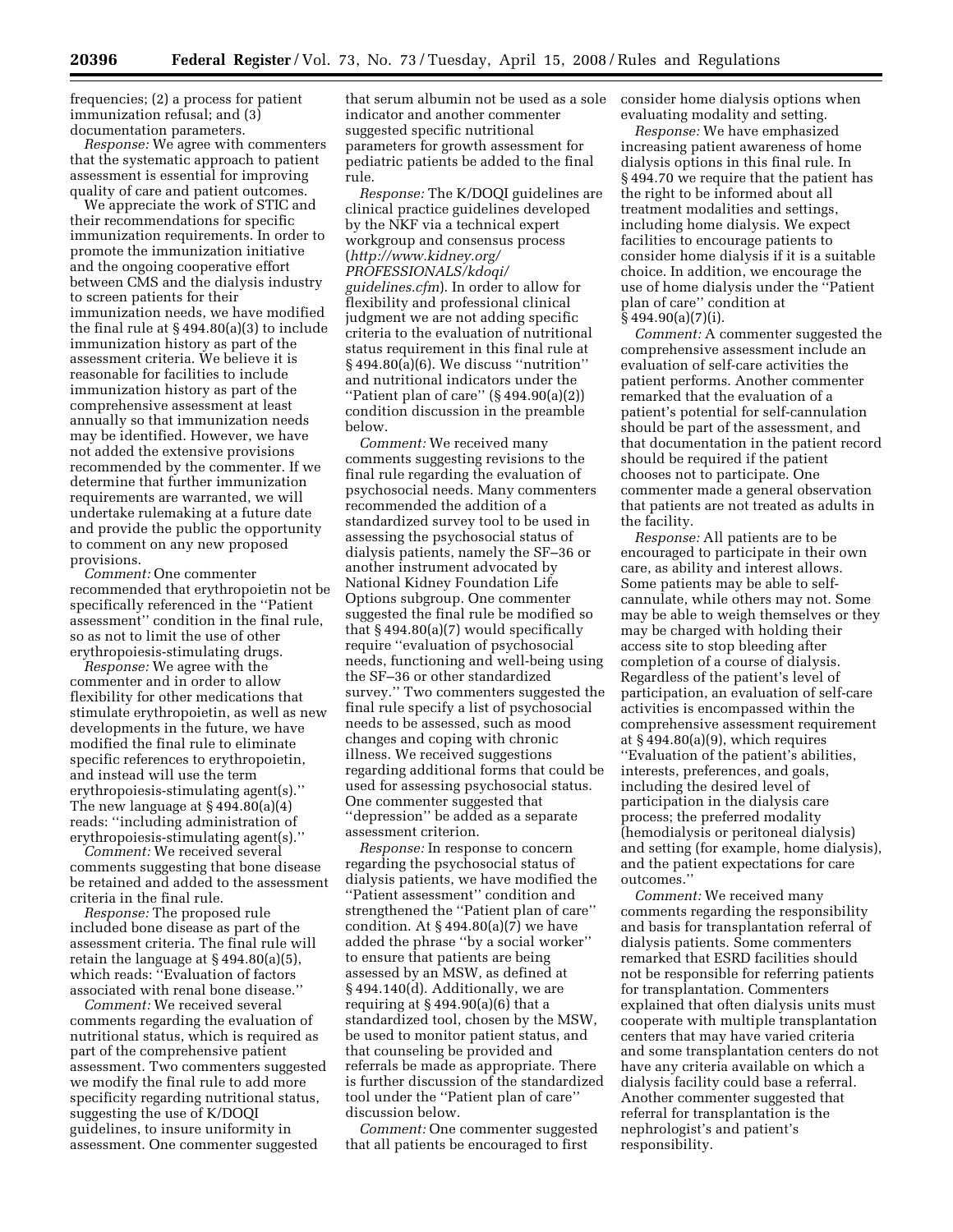*Response:* The part 405, subpart U ESRD conditions for coverage required facilities to evaluate patients for transplantation referral as part of the long-term care program planning process. This final rule does not require transplantation referral as an activity separate from the short-term care plan, but rather, it is now encompassed within the plan of care. Referrals will continue to be a facility-level responsibility. We recognize the role of the physician as the leader of the interdisciplinary team; however, these regulations apply to the facility, and the interdisciplinary team is responsible for patient referral for transplant.

It is important for dialysis facilities and transplantation centers to make a concerted effort to communicate and cooperate. Two-way communication is required not only in this final rule, but also within the recently published Medicare Transplant Center conditions of participation. The March 30, 2007 transplant center final rule (''Hospital Conditions of Participation: Requirements for Approval and Re-Approval of Transplant Centers to Perform Organ Transplants'' (72 FR 15276)) requires kidney transplant centers to make transplant referral criteria available to any requesting dialysis center (see § 482.90(a)(4)). The purpose of using transplant center criteria is to remove and reduce the chances of referral bias and transplant referral disparities.

*Comment:* One commenter suggested that the final rule require a written agreement between transplant centers and dialysis facilities and that such agreement contain the transplant center criteria for patient referral.

*Response:* If a dialysis facility finds it useful to have a written agreement with the transplant center regarding communication and responsibilities of each entity, as well as transplant criteria, the dialysis facility has the flexibility to do so, but we do not believe we have sufficient cause to require such an agreement of all facilities.

*Comment:* We received many comments regarding the proposed requirement that the assessment include an evaluation of patient physical activity level and rehabilitation status (§ 494.80(a)(12) and § 494.80(a)(13)). Some commenters agreed with the proposed assessment criteria here, while others suggested modifications to the final rule. Commenters remarked that the interdisciplinary team members are not qualified or trained to assess a patient's physical activity level or rehabilitation status. One commenter suggested we modify the final rule to

specify evaluation of developmental progress and educational needs as part of the rehabilitative assessment for pediatric patients.

*Response:* We agree with commenters that the proposed language at § 494.80(a)(13), which would require the facility to evaluate the vocational and physical rehabilitation status and potential of patients, is beyond the scope of a facility's responsibilities. The professionals who are part of the interdisciplinary team do not have complete knowledge and training necessary to accurately and fully assess physical activity level or physical rehabilitation status and potential. Therefore, we have modified the final rule at § 494.80(a)(13) to require the interdisciplinary team to evaluate the patient for referral to vocational and physical rehabilitation services. Facilities are expected to evaluate whether the patient should be referred for services as appropriate, not perform a complete physical therapy or rehabilitation assessment in the facility. Evaluation and referral of developmental progress and educational needs may be appropriate for some patients; however, the final rule will not be modified to require that these needs be evaluated for all patients. If, during the assessment process, either of these issues is identified by the interdisciplinary team, we expect the patient will be referred to the appropriate professional for further evaluation.

*Comment:* One commenter suggested that the final rule require the assessment elements laid out at § 494.80(a)(11) through § 494.80(a)(13) (support systems, physical activity level, and rehabilitation services) be completed by a social worker using a standardized assessment instrument that measures physical, social, and emotional status.

*Response:* Facilities have the flexibility to designate staff with the appropriate expertise to complete the comprehensive assessment. The social worker may possess the greatest expertise related to these areas; however, another team member might perform the physical activity level assessment. At § 494.80(a)(7), a social worker is required to assess the psychosocial needs of patients, and § 494.90(a)(6) of the final rule requires the plan of care to address psychosocial status using a standardized mental and physical assessment tool, chosen by the qualified social worker. As discussed previously, we are not requiring facilities to use any specific assessment tool.

*Comment:* A few commenters sought clarification on the meaning of the

phrase ''new patient'' at proposed § 494.80(b), ''Frequency of assessment for new patients.'' The commenters asked whether ''new patient'' meant a patient new to dialysis or a patient new to a particular dialysis unit. Another commenter asked if ''new patient'' referred to a patient receiving his or her first treatment in an outpatient dialysis unit.

*Response:* In order to clarify the meaning of ''new patient,'' we have modified the title of § 494.80(b), so that it now reads: ''Frequency of assessment for patients admitted to the dialysis facility.'' We intend for all dialysis patients new to any particular outpatient dialysis facility be categorized as ''new patients'' and have a comprehensive assessment within the specified 30-day timeframe even if they are transferring from another dialysis facility. This means a comprehensive assessment must be done on all transfer patients, as well as those new to dialysis, within the first 30 days.

*Comment:* We received more than 50 comments regarding the frequency of assessment and the timeframe for completion of patient assessments. A few commenters agreed with the proposed timeframe for completing the patient assessment; however, the majority of commenters were concerned that the 20-day proposed timeframe did not allow enough time to complete a thorough comprehensive assessment. Many commenters stated that completion of the patient assessment within 20 days would be ideal but is impractical for staff that often cover multiple units and/or cover large geographical areas; such a requirement would be particularly impractical in rural areas. Commenters also stated that the proposed timeframe is unrealistic for MSWs carrying large patient caseloads. Other commenters suggested 20 days would not be enough time for all team members to participate, specifically those who work in part-time positions. Other commenters were concerned that the 20-day timeframe was inadequate for complete evaluation of all assessment criteria, including nutritional status, physical activity level or vocational or physical rehabilitation status. Commenters offered many suggestions regarding the deadline to complete the assessment. Some suggested alternatives that included time periods ranging from 30 to 60 days, and assessment timelines based on the number of dialysis sessions ranging from 6 to 13 sessions. Other suggestions included a split assessment with part 1 completed within 20 to 30 days or 9 sessions, and part 2 at 3 months. Commenters also suggested completing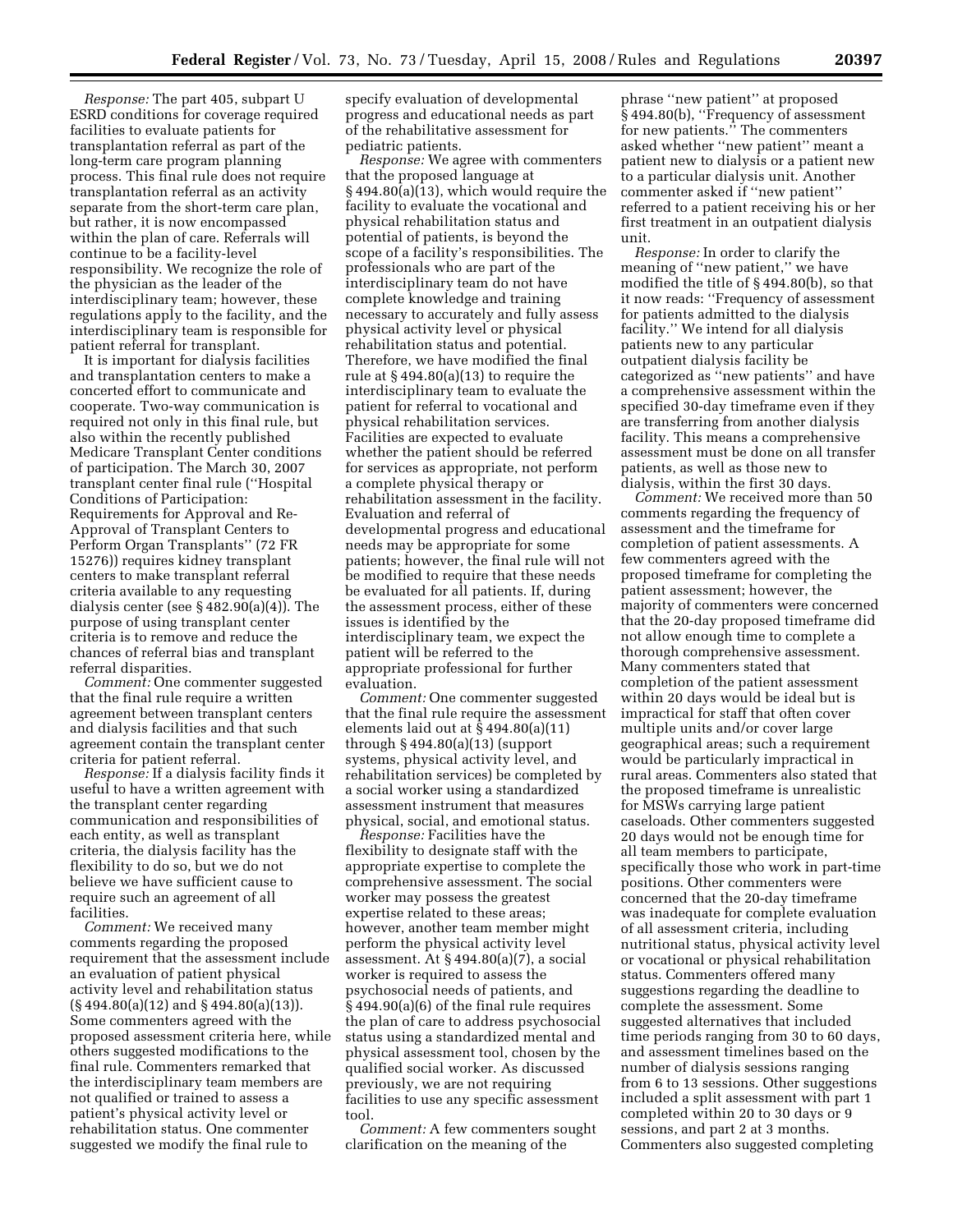the assessment and plan of care within 30 days, or allowing medical justification for the assessment time period to exceed 30 days.

*Response:* We agree with many of these commenters. A comprehensive initial assessment is the basis for an effective plan of care and for achieving desired patient outcomes. We also recognize dialysis facilities may have difficulties when conducting assessments on patients who face a wealth of challenges, including frequent hospitalizations; however, these difficulties should not outweigh the need to complete a comprehensive initial assessment within a reasonable period of time. If a patient has received dialysis for a 1-month period, or 13 hemodialysis treatments, that in-center patient has likely been physically present in the facility for at least 40 hours. We are therefore revising the deadline. We believe that, by allowing facilities 30 days or 13 hemodialysis treatments to complete the assessment (whichever is later), we are providing a reasonable timeframe for every member of the interdisciplinary team to assess the patient before developing the treatment plan. We have modified the final rule at  $\S 494.80(b)(1)$  "Patient" assessment'' and at § 494.90(b)(2) ''Patient plan of care'' so that the interdisciplinary team has a timeframe of 30 days or 13 outpatient hemodialysis sessions, whichever is later, for completion of the assessment and implementation of the plan of care. Because some assessment criteria may take a longer period of time to evaluate, such as nutritional status and vocational and physical rehabilitation status, we expect that these areas would be more fully covered during the follow-up comprehensive reassessment that we are requiring for stable patients within 3 months after the completion of the initial assessment, as required at § 494.80(b)(2) and discussed below.

*Comment:* We received more than 50 comments on the proposed 3-month follow up comprehensive reassessment for dialysis patients. Half of the commenters supported the requirement, arguing that a follow-up assessment is necessary in order to evaluate the level of patient adherence to the treatment plan, determine whether the care plan is effective, and track the patient's overall adjustment to dialysis. One commenter supported the 3-month timeframe, stating, ''many patients are too sick and/ or depressed to participate in lifealtering decisions regarding their care and treatment'' during the initial assessment. Two commenters supported the 3-month reassessment but suggested that it be a ''focused'' reassessment used

exclusively to determine whether changes would be needed in the plan of care.

The other half of the commenters opposed the proposed requirement, stating that the requirement was redundant, burdensome and of ''questionable value.'' Some commenters suggested that follow-up reassessments be completed after 6 months to relieve burden, especially in rural areas. Some commenters suggested the 3-month reassessment timeframe would be impractical because many new patients do not stabilize for the first 6 months of dialysis. Some commenters suggested that we modify the final rule to require a follow-up reassessment within 36 hemodialysis treatments rather than within the proposed 3 month timeframe. One commenter suggested that monthly progress notes would eliminate the need for the 3 month follow-up reassessment.

*Response:* We recognize that patients who are new to dialysis need time to adjust and adapt to the treatment. Initially, patients may experience anxiety while learning self-care skills, modifying their diet, changing their behavior, and perhaps dealing with access issues. The 3-month comprehensive reassessment enables the interdisciplinary team to evaluate, among other things, the patients' adherence to treatment plans; the accuracy of the patient's plan of care; and the patient's educational needs, rehabilitation needs, nutritional needs, quality of life and adjustment to the dialysis regimen. We recognize the burden this 3-month reassessment places on the interdisciplinary team. However, the burden has been significantly reduced in this final rule by eliminating the previous requirement that the team review the care plans and associated patient assessments of all *stable* patients every six months, which was previously required in part 405, subpart U. This rule does not preclude facilities from performing an assessment 6 months after the initial assessment, if they desire.

*Comment:* We received several comments regarding the assessment of the efficiency of the treatment prescription for hemodialysis and peritoneal dialysis. One commenter believed that proposed § 494.80(c) merely repeated § 494.90(a)(1) and recommended that the final rule combine the two.

*Response:* We disagree with the commenter regarding redundancy of the ''Patient assessment'' and ''Patient plan of care'' provisions. The requirement at § 494.80(c) mandates the frequency of assessment of the effectiveness of the

treatment prescription for both hemodialysis patients and peritoneal dialysis patients, while § 494.90(a)(1) requires the interdisciplinary team to develop a patient plan of care to address the dose of dialysis and provide the necessary care and services to achieve and sustain the prescribed dose of dialysis. These conditions are also in keeping with our payment regulations (Medicare Claims Processing Manual, Chapter 8, 50.1) (*http:// [www.cms.hhs.gov/manuals/IOM/](http://www.cms.hhs.gov/manuals/IOM/list.asp)  list.asp*).

*Comment:* One commenter suggested § 494.80(c), which addresses the frequency of dialysis adequacy monitoring, be modified to require facilities to ''monitor fluid status.'' The commenter cited a study that argued Kt/ V levels did not correlate with mortality or morbidity and that better methods of measuring intravascular volume and related blood pressure changes are needed.

*Response:* Proposed § 494.80(a)(2) would require the interdisciplinary team to evaluate fluid management needs. We have retained this provision in this final rule. We have also added, ''manage the patient's volume status'' at § 494.90(a)(1), under the ''Patient plan of care'' condition.

*Comment:* One commenter proposed that a Kt/V measurement should be done every 2 months and that urea reduction rate could be used in alternate months. The commenter argued that Kt/ V measurement was excessively burdensome for both patients and staff.

*Response:* Monthly monitoring of dialysis adequacy for hemodialysis patients is consistent with current dialysis facility practice and Medicare payment policies. We are not making any change to § 494.80(c) based on this comment.

*Comment:* One commenter suggested the final rule be reworded at § 494.80(d)(1) to clarify what kind of annual reassessment must be completed, as required in this condition.

*Response:* We appreciate the comment; however, § 494.80(d) states clearly that the reassessment must be completed in accordance with the standards specified in paragraphs 494.80(a)(1) through (a)(13). We do not believe that further clarification is needed. The proposed language has been retained in the final rule.

*Comment:* We received a comment that suggested the final rule require ''monthly reassessments for all stable patients using a simple tool.'' Another commenter remarked that annual assessments for stable patients are not enough and that co-morbid conditions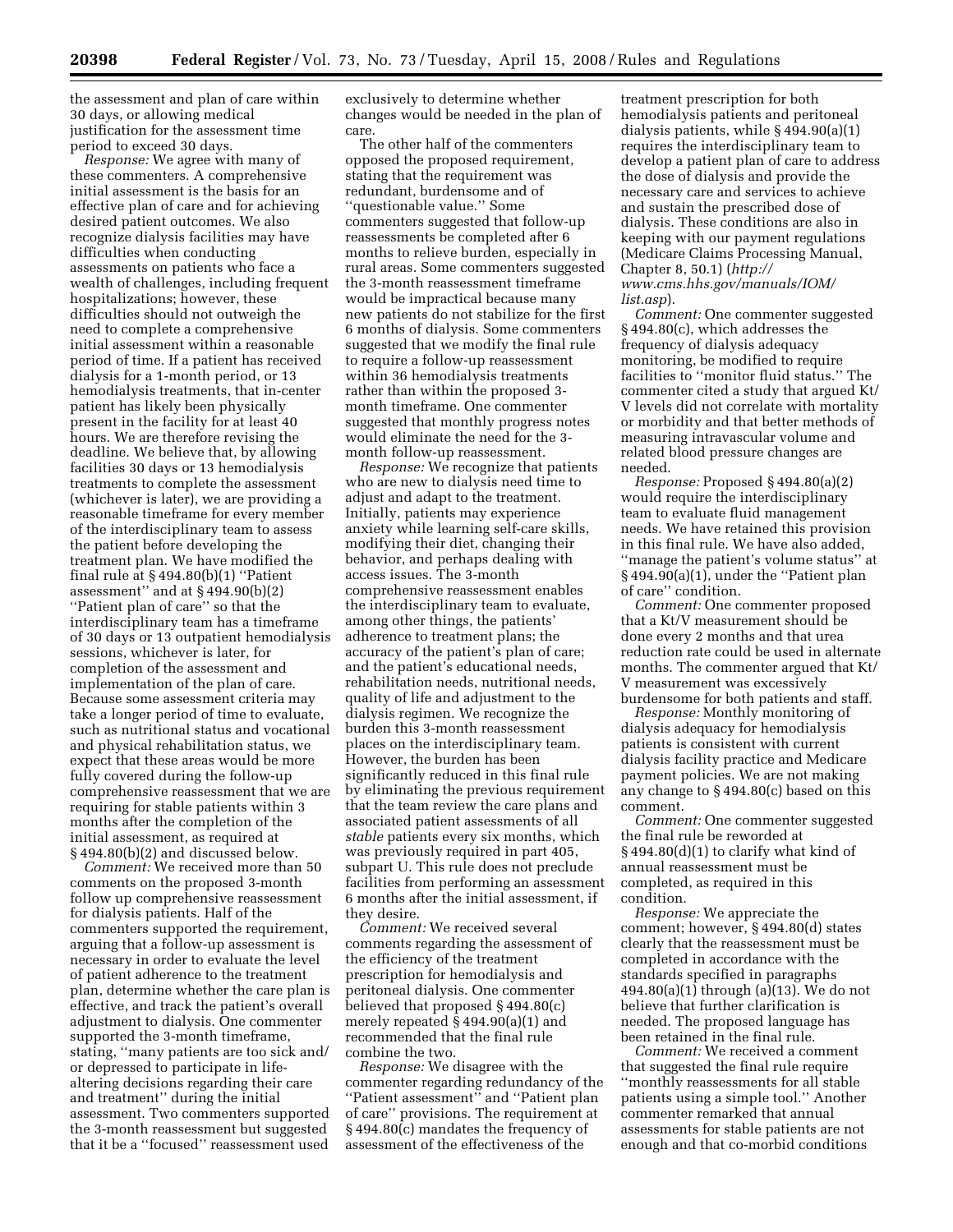may necessitate assessments that are more frequent.

*Response:* While we are requiring stable patients to be comprehensively reassessed at least annually, we recognize that appropriate monitoring of patients may require ongoing assessments in various areas. We expect that patients would be monitored on an ongoing basis and expect progress notes would be entered in the patient's medical record as needed. The interdisciplinary team has the flexibility to use its professional judgment regarding on-going monitoring methods as appropriate for their patients, as specified in the patient plan of care.

*Comment:* We received many comments regarding the monthly reassessments for unstable patients. Many commenters requested we clarify what we meant by ''unstable patients'' and provide a definition for ''unstable'' in the final rule, as well as identify what the reassessment for such patients would specifically need to include. A few commenters said ''unstable'' should be clarified to state that all four criteria listed at  $§$  494.80 $(d)(2)(i)$  through  $§$  494.80(d)(2)(iv) must be present at once in order for the patient to be considered ''unstable.'' Another commenter suggested § 494.80(d)(2)(iv) be modified to add ''and/or'' so that presence of any one of the three criteria listed in (iv) (poor nutritional status, unmanaged anemia, and inadequate dialysis) would deem the patient ''unstable.'' A couple of commenters recommended modifying the final rule to allow each facility to provide its own definition of ''unstable'' as part of their facility policies.

A few commenters recommended that nutritional status should not be linked with anemia management or dialysis adequacy at § 494.80(d)(2)(iv). One commenter suggested nutritional status should stand alone, as should unmanaged anemia. One commenter recommended the final rule clarify ''unmanaged anemia'' and defer to the most recent KDOQI anemia clinical practice guidelines. A couple of commenters asked whether the requirement at  $§$  494.80(d)(2)(iv) required all three criteria to be present simultaneously. Another commenter strongly recommended that the final rule clarify that all three parameters of (iv), poor nutritional status, unmanaged anemia, and inadequate dialysis be present to justify the determination that the patient was ''unstable.'' Another commenter suggested that ''poor nutrition'' should not be deemed a marker for instability, because facilities have minimal influence over poor

nutritional status, which is a chronic problem.

We received many comments from social workers suggesting additional assessment criteria which would indicate that patients were ''unstable,'' and therefore, trigger the requirement for monthly reassessments. These suggestions included hemoglobin less than 11 gm/dL for more than 8 weeks, frail patients, reduced physical and mental component summary scores, physical debilitation, diminished emotional well-being, loss of employment, intradialytic symptoms, blood pressure, use of certain types of hypertensive medications, dry weight changes, chronic heart failure admissions, depression, and significant change in psychosocial needs.

*Response:* The comprehensive reassessment process can be seen as part of a cycle. Through the use of patient assessment, accurate and timely patient information is reflected in the plan of care. As the assessment changes, the plan of care must be revised accordingly. Once the patient is determined to be unstable, a monthly reassessment is necessary to update the plan of care appropriately. Existing regulations at part 405, subpart U required the professional care team to review the plan of care for an unstable patient at least monthly. The proposed rule aimed to add clarification and guidance as to how to classify a patient as unstable, and we specified at § 494.80(d)(2) the minimum criteria necessary to consider a patient unstable. A patient is unstable if he or she has had extended or frequent hospitalizations, or a marked deterioration in health status, or a significant change in psychosocial needs. In addition, a patient is unstable when he or she is determined by the interdisciplinary team to have poor nutritional status, unmanaged anemia, and inadequate dialysis concurrently. Unstable patients must be reassessed in accordance with § 494.80(d), which specifies use of the assessment criteria at § 494.80(a)(1) through § 494.80(a)(13). While a comprehensive reassessment for patients classified as unstable is required, it is possible that patient status may not change in all parts of the assessment. Patient status, whether changed or unchanged, should be clearly reflected in the new assessment.

This final rule allows facilities the flexibility to use their professional judgment to develop more stringent policies regarding the definition of ''unstable'' patient based on their unique patient population and patient characteristics and to insert additional assessment criteria, such as those offered by the commenters.

*Comment:* One commenter was concerned that facilities have previously developed their own definitions of ''unstable patient'' that ultimately classify very few patients as unstable. The commenter suggested that this trend should be discouraged.

*Response:* The proposed rule at § 494.80(d)(2) aimed to specifically address these concerns by establishing minimum criteria by which to identify patients considered ''unstable.'' As stated above, facilities continue to have the flexibility to develop their own policies and procedures with regards to how they define ''unstable'' patient, as long as that definition meets the minimum requirements put forth in this final rule.

*Comment:* One commenter remarked that it is unclear how monthly reassessments of stable patients coordinate with the ''monthly unstable care plans.'' The commenter questioned if patients would be considered ''unstable'' if care plan goals were not met.

*Response:* Patients are considered unstable if they meet any of the criteria listed at § 494.80(d)(2). Implementation of the initial and revised plan of care is discussed in the ''Patient plan of care'' section of the preamble below. The implementation of an updated plan of care, which results from a new patient assessment, is addressed at  $§ 494.90(b)(2).$ 

c. Patient Plan of Care (Proposed § 494.90)

We proposed a new condition for coverage entitled ''Patient plan of care,'' which would require the interdisciplinary team to develop and implement a written, individualized comprehensive plan of care that specified the services necessary to address the patient's needs, as identified by the comprehensive assessment and changes in the patient's condition, and would have included measurable and expected outcomes and estimated timetables to achieve these outcomes. Proposed components of the patient plan of care included dose of dialysis, nutritional status, anemia, vascular access, transplantation status, and rehabilitation status. This proposed condition for coverage called for documentation of a plan for transplantation, or, in the alternative, the patient's decision not to accept transplant referral, or documentation of the reason for the patient's nonreferral. We proposed implementation of the plan of care within 10 days of completion of the initial or updated patient assessment. We would no longer require the separate short-term and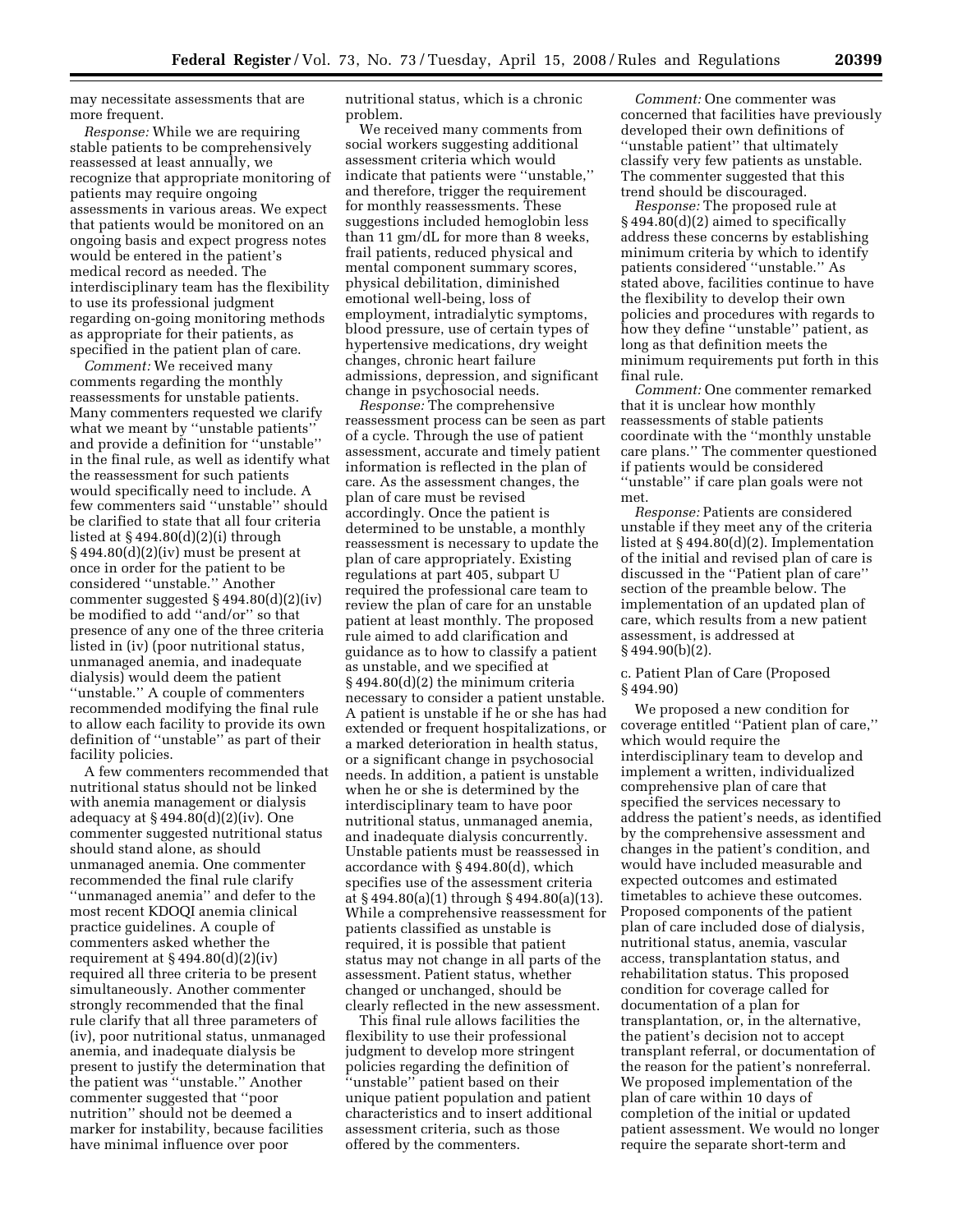long-term care plans required, biannually and annually, respectively, by part 405, subpart U of our rules. This proposed condition for coverage would also have required that the facility would have to adjust the plan of care if the expected outcome was not achieved. We proposed that the dialysis facility would have to ensure that all dialysis patients were seen by a physician providing the ESRD care at least monthly, that this visit was documented, and occurred periodically while the patient was receiving dialysis. Under the proposed rule, the interdisciplinary team would have been required to track the results of each kidney transplant center referral, monitor patient status, and communicate with the transplant center at least quarterly. The proposed ''Patient plan of care'' condition included a patient education and training standard, which would have required, as applicable, education and training for patients and facility members or caregivers on the aspects of the dialysis experience, dialysis management, quality of life, rehabilitation, and transplantation. Further discussion of § 494.90 provisions may be found in the proposed rule (70 FR 6205).

We received more than 100 comments regarding the ''Patient plan of care'' condition. The majority supported the proposed ''Patient plan of care'' condition.

*Comment:* Dozens of commenters made recommendations regarding the composition of the interdisciplinary team that would develop the plan of care. Several commenters agreed with the proposed interdisciplinary team definition and some suggested that the team definition wording at § 494.80 be carried over to § 494.90. Two commenters supported excluding the medical director from the interdisciplinary team, while others thought the medical director team role should be retained from part 405, subpart U, or changed to a team supervisory role. Commenters disagreed as to whether the home dialysis physician role on the interdisciplinary team should have been deleted in the proposed rule. One commenter stated that some patients need a physical therapist and psychiatrist on the interdisciplinary team. Another two commenters stated it would be ideal to have a vascular access coordinator on the interdisciplinary team, although this could be a cost issue. A number of commenters suggested that a pharmacist be included as a member of the interdisciplinary team.

*Response:* We are specifying the multidisciplinary team composition in

§ 494.90 of the final rule by crossreferencing the wording used at the beginning of § 494.80 (introductory text). The final rule language at § 494.80 reads as follows: ''The facility's interdisciplinary team consists of, at a minimum, the patient or the patient's designee (if the patient chooses), a registered nurse, a physician treating the patient for ESRD, a social worker, and a dietitian  $* * *$ .'' We do not agree there is a need to require that the medical director, the home dialysis physician or other professional staff be members of the interdisciplinary team. The medical director role has been strengthened at § 494.150 so that the medical director is responsible for the delivery of patient care and outcomes in the facility. In this role, the medical director may choose whether to be a member of the interdisciplinary team and participate in interdisciplinary team activities. The patient's right to be informed about home dialysis was strengthened both in the ''Patients'' rights' (§ 494.70(a)(7)) and ''Patient assessment'' (§ 494.80(a)(9)) conditions, so that the patient could be informed of home dialysis options whether or not a home dialysis physician was included in the multidisciplinary team.

Patients needing physical therapy or psychiatric services should be referred for these services, as we would not necessarily expect the dialysis facility to employ these professionals as staff members. Facilities may want to have a vascular access coordinator. While we encourage this, we will not mandate it, as dialysis facilities should have the flexibility to use other approaches and staff as interdisciplinary team members in ways that best meet the needs of their patient population.

We have addressed comments related to a pharmacist's role at § 494.140 ''Personnel qualifications'' discussion below. We have defined in regulation the minimum staff that must be part of the team in order to meet basic dialysis patient care needs. This regulation does not preclude the use of an expanded interdisciplinary team, and dialysis facilities always have the flexibility to add staff to the interdisciplinary team.

*Comment:* Many commenters agreed with the proposed modification to the provision specifying the role of the transplant surgeon in the development of the patient's plan of care. A few commenters opposed eliminating the requirement that the transplant surgeon's signature be part of the plan of care, while some of the comments supported transplant surgeon involvement via a designee.

*Response:* The previous ESRD conditions required a transplant surgeon

to participate in the long-term care program planning process. The interpretive guidelines used by surveyors provided that a transplant surgeon designee could be used, and this designee was often a transplant nurse or the attending dialysis nephrologist. We proposed that while the transplant surgeon would not be a required member of the interdisciplinary team, the team must use criteria from the transplant center to determine whether a patient was a transplant referral candidate. The majority of comments supported this approach; therefore, we will retain the proposed requirement, which does not include the transplant surgeon. We are requiring use of transplant center criteria for assessing potential transplant candidates (§ 494.80(a)(10)), including transplantation status, as a component of the patient plan of care (§ 494.90(a)(7)(ii)), and the transplantation referral tracking standard (§ 494.90(c)).

*Comment:* A few commenters recommended further clarification of the term ''current evidence-based community-accepted standards'' at proposed § 494.90, and some suggested that this be defined as the K/DOQI standards. Some felt that the use of the word ''community'' could allow wide variation throughout the country as different communities embraced different standards, some of which might not be evidence-based.

*Response:* The first provision of the proposed ''Patient plan of care'' condition required that the plan of care ''include measurable and expected outcomes and estimated timetables to achieve these outcomes.'' The outcomes specified in the ''Patient plan of care'' condition must allow the patient to achieve ''current evidence-based community-accepted standards.'' The phrase ''community-accepted standards'' was intended to mean nationally-accepted professional standards of practice accepted by the renal community at large. ''Community'' was not intended to mean small local geographic groups of people having standards unique to that group or area. We have modified § 494.90 to better clarify our meaning and have replaced the phrase with new wording, ''current evidence-based professionally-accepted clinical practice standards.''

*Comment:* One commenter recommended that a phrase be added to the first paragraph in § 494.90 of the ''Patient plan of care'' condition to clarify that community-accepted standards must reflect joint decisionmaking between the patient and the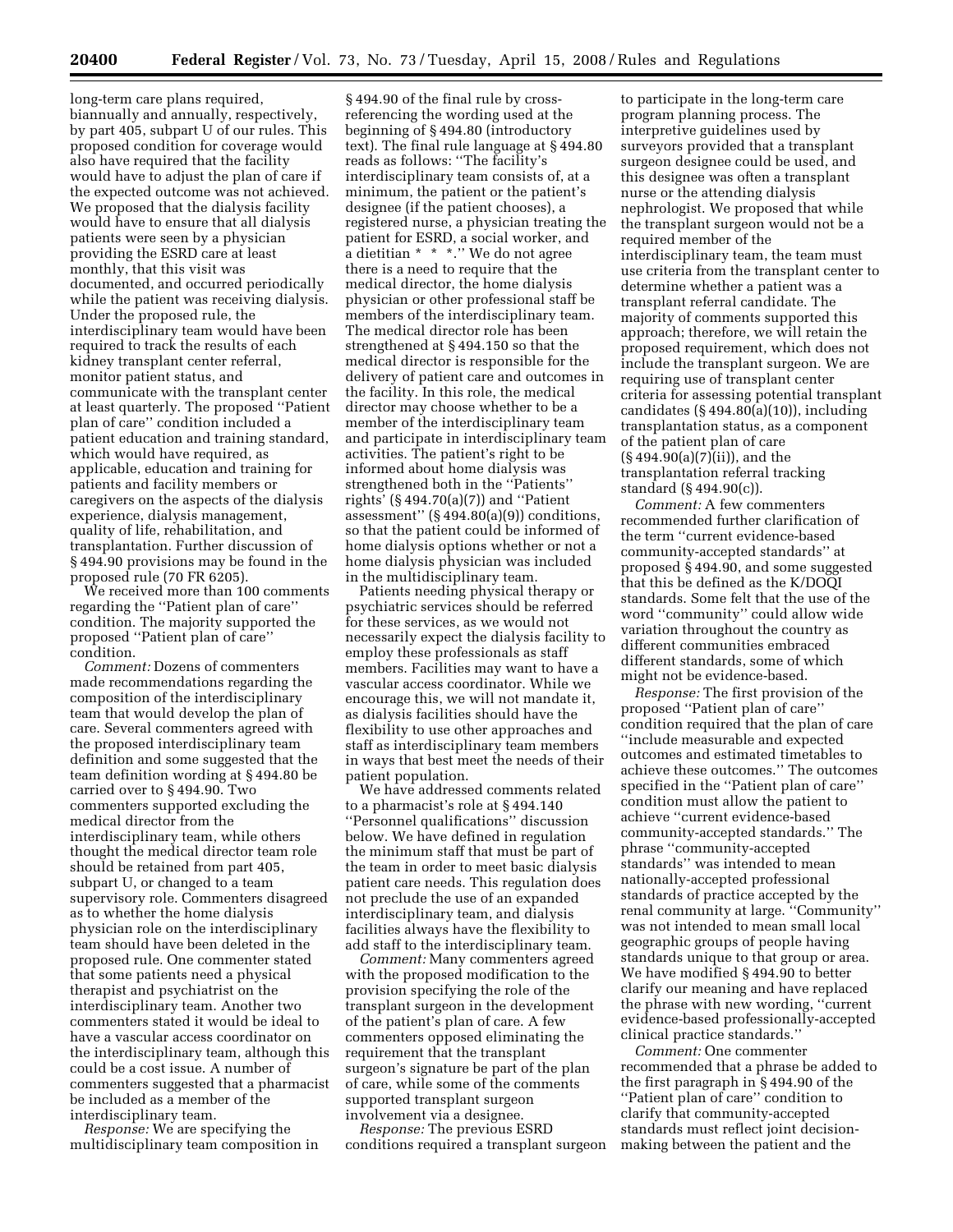interdisciplinary team to individualize optimal goals for patient.

*Response:* We have designated the patient as a member of the interdisciplinary team (if the patient desires) and expect that the patient would share in the goal-setting team decisions. We do not agree there is a need to modify the provision as suggested.

*Comment:* We received a few comments opposing the plan of care timetables in § 494.90 because commenters believed that the patient response to therapy would be impossible to predict. A commenter recommended that we clarify that the facility would not be responsible for setting and meeting timetables for meeting the patient's medical and psychosocial needs; the commenter argued that such policy would constitute micromanagement that added no value to patient care. The commenter stated there was no matrix (or method) in the literature that allowed prediction of a patient's response time. A commenter stated it was beyond the scope of practice for a dialysis center to set a timetable for patients to achieve ''measurable and expected outcomes,'' especially those with ESRD for more than 1 year, since problems are complex and professionals cannot predict how long they will take to solve.

*Response:* It is common practice for a plan of care to include the following elements for each patient problem or medical/nursing need identified: Goal, action plan, and target date to either meet the goal or check the patient's progress toward that goal. We recognize that patient outcomes are determined in part by factors outside of the dialysis facility's control, such as demographics, the systemic effects of the underlying renal disease, and patient preferences and adherence. Further, we recognize that health care delivery is dynamic and that not all patients may be achieving, for example, the expected delivered dose of dialysis at any specific point in time. If the patient is unable to achieve the desired health outcomes, the plan of care should be adjusted to reflect the patient's condition along with an explanation, and any opportunities for improvement in the patient's health should be identified. Care plans commonly include time frames and care plan goals are more meaningful when the facility identifies a target date to achieve a goal or reassess the patient's status. Therefore, we have adopted the provision as proposed.

*Comment:* A few commenters were concerned about the patient's ability to refuse to comply with the plan of care, which could nullify team efforts to meet the plan of care goals. One commenter suggested that CMS allow facilities to demonstrate that a patient's failure to comply with the treatment regimen justified failure to meet criteria within the plan of care. Another commenter recommended that the dialysis adequacy regulatory language be more flexible to account for patients who terminated treatment early, despite team intervention.

*Response:* These patient compliance concerns were discussed in the February 4, 2005 proposed rule (70 FR 6209). As noted above, we recognize that patient outcomes are determined in part by factors outside of the dialysis facility's control. If the patient is unable to achieve the desired health outcomes, the plan of care should be adjusted to reflect the patient's condition along with an explanation for the patient's inability to achieve the desired outcomes, and the team must identify any opportunities to improve the patient's health. This clarification has been added to the final rule at § 494.90(b)(3).

The patient is part of the team and should be working to meet the plan of care goals. We are requiring the interdisciplinary team to adjust the patient's plan of care to achieve revised goals if initial outcomes are not achieved. If a therapeutic goal is not met due to patient non-compliance, then interventions must be implemented to achieve better patient compliance. If reasonable measures have been taken and lack of patient compliance still prevents the goal from being met, the facility must document the interventions, the results of the interventions, and the plan to preserve patient health and safety within the limitations of poor patient compliance. Patient choices that create barriers to meeting the targets should be documented and addressed to a reasonable extent by the team. We are not requiring patients to meet plan of care goals as a condition for coverage of facility services.

*Comment:* We received several comments regarding § 494.90(a)(1), ''Dose of dialysis.'' Most commenters recommended using the K/DOQI adequacy standards for this requirement, and several, including the National Kidney Foundation, recommended that we add the specific K/DOQI guidelines as minimal standards to the plan of care requirements. Some commenters suggested we include patient volume status (that is, a measurement of body fluid removal) in the adequacy requirement. A few commenters opposed establishing specific targets in

the plan of care requirement because they stated that would be too prescriptive and rigid, future advances may outdate targets, facilities would have to risk-adjust, and not all patients would be able to achieve 100 percent of the targets. Commenters suggested alternatives, including using guidelines of practice or consensus standards (like AAMI and CDC guidelines), and encouraging, but not requiring, that specific targets be met.

*Response:* The majority of commenters supported adding language to  $\S 494.90(a)(1)$  to specify that the K/ DOQI dialysis adequacy guidelines must be targeted for all patients. We agree that the KDOQI adequacy guidelines are the current evidence-based professionally-accepted clinical practice standards. We have added to § 494.90(a)(1) a reference to the 2006 KDOQI targets (that is, Kt/V of 1.2 for hemodialysis or weekly 1.7 for peritoneal dialysis); we are also allowing dialysis facilities to meet ''an alternative equivalent professionallyaccepted clinical practice standard for adequacy of dialysis that would allow for future advances in dialysis adequacy measurement.

While there may be a need to riskadjust when measuring facility-wide performance, the ''Patient plan of care'' condition addresses individual patient care and allows for unique patient characteristics to be considered in the development of the plan of care goals, alleviating the need to risk-adjust. As discussed previously in this preamble, if a patient does not meet the plan of care goals, appropriate interventions must be employed and if the patient still cannot meet the goals, a proposed explanation of why goals were not met must be entered into the plan of care. The rule does not require patients to meet plan of care goals as a condition for coverage, but facilities must demonstrate that they are attempting to meet those goals to the extent possible.

Volume control, important to blood pressure management and cardiac health, is an essential component of dialysis care that requires ongoing attention from the care team. Therefore, we are incorporating it into the ''dose of dialysis'' plan of care element. We have modified  $\S$  494.90(a)(1) to read, "The interdisciplinary team must provide the necessary care and services to manage the patient's volume status; and achieve and sustain the prescribed dose of dialysis to meet a hemodialysis Kt/V of at least 1.2 and a peritoneal dialysis weekly Kt/V of at least 1.7 or meet an alternative equivalent professionallyaccepted clinical practice standard for adequacy of dialysis.''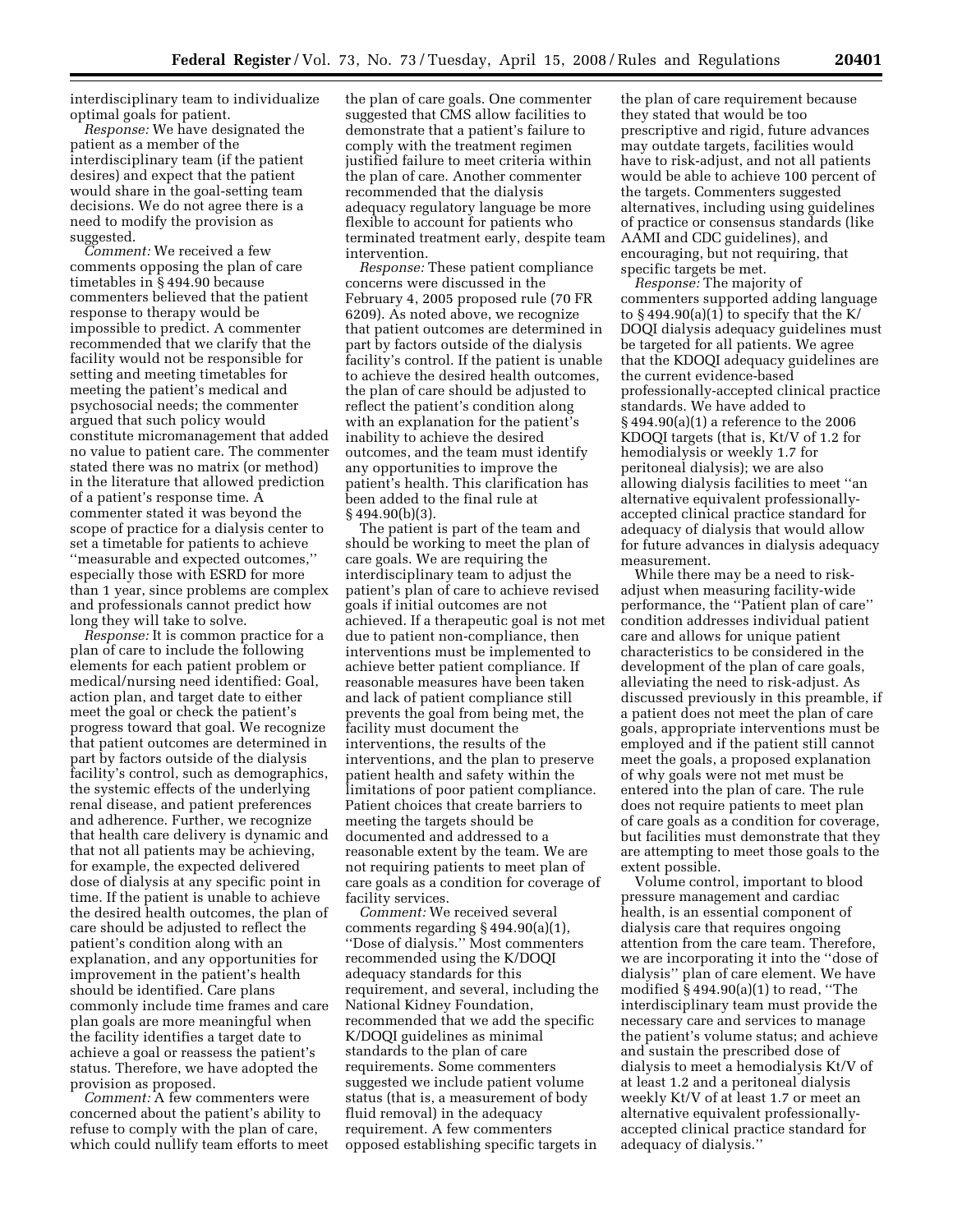*Comment:* We received many comments regarding § 494.90(a)(2), the nutrition component of the ''Patient plan of care'' condition. Several commenters supported the inclusion of nutrition as a plan of care element. Two commenters objected to the use of serum albumin as a marker of nutritional status, saying it was a poor indicator. Other nutritional indicators favored by commenters include subjective global assessment (SGA), normalized protein catabolic rate, weight, height and appetite, body mass index (BMI), body surface area, lab values, prealbumin and cholesterol, and the use of multiple nutrition measures, and urea kinetic modeling. One commenter recommended that the nutrition plan of care include target outcomes to meet/exceed the K/DOQI clinical practice guidelines. Another commenter stated that if the target albumin level was not met, alternate indicators (adequate dialysis and normalized protein catabolic rate) should be allowed, as albumin is affected by inflammation and chronic disease.

*Response:* Serum albumin levels are closely linked to morbidity and mortality. According to the K/DOQI clinical practice guidelines (CPG), serum albumin is a valid and clinically useful measure of protein-energy nutritional status in maintenance dialysis patients, even though it may fall in the presence of inflammation and stress. Several commenters supported inclusion of BMI or body weight as a required nutritional indicator. Dialysis patients are weighed at least 6 times per week and inclusion of body weight does not increase burden to facilities. A monthly assessment of body weight allows facilities to calculate BMI (when the height is known), and track changes in body mass.

We agree that the use of multiple markers is necessary to adequately assess nutritional status. For example, the KDOQI CPG encourages facilities to perform SGAs bi-annually as they are considered to be a valid and clinically useful measure of protein-energy nutritional status in dialysis patients (CPG 9). The CPGs also state that catabolic rate or protein equivalent of total nitrogen appearance are valid and clinically useful measures of net protein degradation and protein intake in maintenance dialysis patients (K/DOQI CPG 8). Serum cholesterol and serum prealbumin are valid and clinically useful markers of protein-energy nutritional status in hemodialysis patients (K/DOQI CPG #4 & 6). Facilities may use additional markers and assessments as deemed appropriate by

the registered dietitian and physician. We are retaining in § 494.90(a)(2) the requirement that the interdisciplinary team monitor serum albumin (a visceral protein) and body weight at least monthly as indicators of nutritional status. In addition, we are adding language to § 494.90(a)(2) to require that ''Additional evidence-based, professionally-accepted nutrition indicators may be monitored, as appropriate.''

*Comment:* Some commenters objected to the language in § 494.90(a)(2) that requires the interdisciplinary team to ''provide the necessary care and services to achieve and sustain an effective nutritional status,'' because Medicare does not cover nutritional supplements. One suggestion was to change the wording so that the facility ''monitors'' the patient's nutritional status. Another commenter suggested that facilities be allowed to give out supplements without being cited for providing beneficiaries with an impermissible ''enticement.''

*Response:* Facilities must provide nutrition assessment, counseling, and ongoing monitoring, and must review with the patient monthly laboratory blood test results relating to the dialysis patient's nutritional intake and nutritional status. The provision of nutritional supplements by the dialysis facility is not expected or required. To clarify this, we have revised the wording in  $\S 494.90(a)(2)$  to read, ''provide the necessary care and counseling services \* \* \*.'' Depending on the facts and circumstances of a particular case, a gift of nutritional supplements by a provider to a beneficiary of a federal health care program could violate the prohibition on beneficiary inducements (section 1128A (a)(7) of the Social Security Act), 42 U.S.C. § 1320a–7a(a)(7)) or the antikickback statute (1128B(b), 42 U.S.C. § 1320a–7b(b)). Questions regarding whether a particular arrangement may violate these statutes should be directed to the HHS Office of Inspector General.

*Comment:* We received many comments regarding the anemia management component of the ''Patient plan of care'' condition. While there was some support for  $\S 494.90(a)(3)$  (now  $\S$  494.90(a)(4)) as written, many commenters recommended that we require that the KDOQI anemia CPGs be plan of care targets. One commenter urged that we consider having the healthcare team consider the new 2006 KDOQI CPGs as they develop the plan of care. One commenter stated the hematocrit and hemoglobin targets of 33.0 percent and 11 g/dl were too low

and that a hematocrit of 36 percent should be the minimum target.

*Response:* The proposed rule included references to the KDOQI minimum target hemoglobin and hematocrit levels of 11 g/dL and 33 percent, respectively, at proposed § 494.90(a)(3) (now § 494.90(a)(4)). Although new 2006 KDOQI anemia CPGs modified the 2000 version, target hemoglobin and hematocrit CPGs continue to be evaluated as new scientific evidence emerges. We note that the FDA issued a November 16, 2006 alert to provide new safety information for erythropoiesisstimulating agents based on information reported in two clinical studies in patients with chronic renal failure treated with an unapproved regimen of erythropoiesis-stimulating agent(s). In addition, on March 9, 2007, the FDA issued a stronger warning, entitled a ''Black Box'' warning (see *http:// [www.fda.gov/bbs/topics/NEWS/2007/](http://www.fda.gov/bbs/topics/NEWS/2007/NEW01582.html)  NEW01582.html*). Clinical research data continue to emerge and the FDA continues to analyze this information.

In addition, the NKF convened a KDOQI workgroup in 2007 to review new anemia management information and develop an update to the NKF– KDOQI anemia management guidelines. The revised anemia management guidelines were published on September 10, 2007 (see *http:// [www.kidney.org/professionals/kdoqi/](http://www.kidney.org/professionals/kdoqi/pdf/KDOQI_finalPDF.pdf)  pdf/KDOQI*\_*finalPDF.pdf* or the *American Journal of Kidney Diseases*, *Vol. 50(3)*, *September 2007:* pp. 471– 530) and included one clinical practice recommendation and one clinical practice guideline for dialysis and nondialysis patients with chronic kidney disease receiving erythropoiesisstimulating agent(s) therapy. They are as follows:

1. ''The selected Hgb target should generally be in the range of 11.0 to 12.0 g/dL;'' (clinical practice recommendation) and

2. ''The Hgb target should not be greater than 13.0 g/dL'' (clinical practice guideline).

The KDOQI recommendation and guideline also discussed the ''need to maintain flexibility in medical decision making given the breadth of variability between patients' individual needs, values, functional status, disease burden, prognosis, and responsiveness to erythropoiesis-stimulating agent(s) therapy.''

As such, the appropriate minimum hemoglobin/hematocrit targets for dialysis patients may vary. Therefore, the interdisciplinary care team must assess each patient to identify his or her unique needs for anemia management,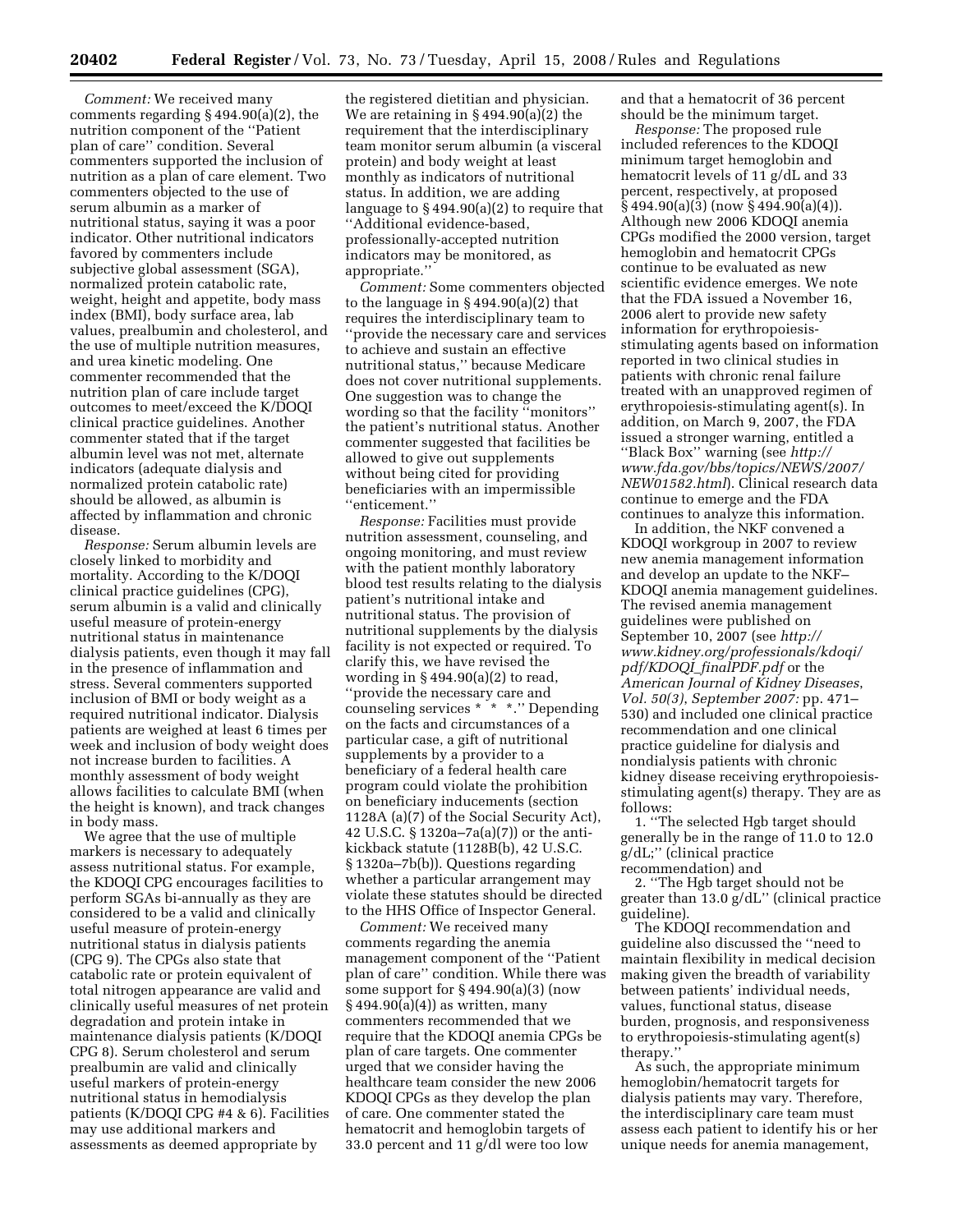considering renal community evidencebased professional standards of practice, such as those published by the FDA or the NKF's KDOQI guidelines.

Because the current science is evolving and it is probable that more information regarding dialysis patient anemia management needs and hemoglobin and hematocrit values will be forthcoming, we have not included hemoglobin/hematocrit target levels in the final rule. The plan of care must, however, reflect that individual patient anemia management is consistent with current renal community evidencebased professional standards of practice.

*Comment:* A few commenters stated that the proposed requirements for anemia management in § 494.90(a)(3) are not consistent with payment policy, since physicians could not start Epogen until hematocrit was below 30 percent. One commenter stated that the proposed requirement would push hematocrits above 36 percent and add to reimbursement problems (when the hematocrit goes above 37.5 percent). Another commenter noted that payment affects hemoglobin/hematocrit targets.

*Response:* The final rule does not specify a specific hemoglobin level. This change allows physicians and clinicians managing the patient to determine the hemoglobin/hematocrit level appropriate for each patient based upon the patient's comorbidities and clinical characteristics. We note that the FDA labeling for erythropoiesisstimulating agent(s) (*http:// [www.fda.gov/cder/foi/label/2007/](http://www.fda.gov/cder/foi/label/2007/103234s5122lbl.pdf)  103234s5122lbl.pdf*) does not specify specific target hemoglobin, but warns prescribers to use the lowest dose of erythropoiesis-stimulating agent(s) to gradually increase the hemoglobin levels sufficient to avoid the need for red blood cell transfusion. In addition, the anemia management section in the final regulation decreases the focus on erythropoiesis-stimulating agent(s) and instead, at § 494.90(a)(4), focuses on the patient's overall anemia management needs: ''The interdisciplinary team must provide the necessary care and services to achieve and sustain the clinically appropriate hemoglobin/hematocrit level. The dialysis facility must conduct an evaluation of the patient's anemia management needs.'' This evaluation would determine whether the patient would benefit from supplemental iron, erythropoiesis-stimulating agent(s), blood transfusions, or other medical interventions.

*Comment:* One commenter stated hemoglobin levels should be used, and not hematocrit levels, as the hemoglobin levels are more accurate and are not affected by blood volume.

*Response:* The KDOQI CPGs do include a preference for hemoglobin readings over hematocrit levels and many dialysis facilities have been focusing on hemoglobin levels when managing anemia, rather than hematocrit levels. Some facilities multiply the hemoglobin by three to arrive at a comparable hematocrit level. Currently, Medicare payment systems allow both hematocrit and/or hemoglobin levels to be reported. Therefore, to allow flexibility in this health and safety rule, we will allow use of either the hemoglobin or the hematocrit.

*Comment:* A commenter suggested that we remove specific references to ''erythropoietin'' to allow for possible future advances in technology. Another commenter recommended that anemia management be individualized without the use of a range of parameters (that is, a sliding scale) necessary for delivering medication.

*Response:* We agree with the commenter that a more general term should be used rather than ''erythropoietin.'' We have revised  $§$  494.90(a)(4) by removing the term 'erythropoietin'' and adding the term ''erythropoiesis-stimulating agents'' to allow for new technology developments.

Standing physician orders are used in some dialysis units to improve efficiency and responsiveness to changes in the patient's anemia markers. We do not agree that there is a need to prevent facilities from using these types of tools to manage anemia in dialysis patients, provided the medication dose administered and lab tests obtained are approved by the physician and are appropriate for the individual patient. The physician is responsible for ordering medications and laboratory tests and may or may not prescribe standing orders or the use of an algorithm. However, medication type and quantities billed to Medicare must be consistent with the physician's orders.

*Comment:* We received many comments regarding the vascular access component of the patient plan of care. While there was support for including a vascular access plan of care component, several commenters requested clarification of what type of vascular access monitoring would be required. Some noted that a clinical physical exam, which included observation, auscultation and palpation, would be different from mechanical surveillance that could include transonic flow measurements. The latter, according to commenters, would require a change in payment policy. One commenter recommended referencing K/DOQI

Vascular Access CPGs #10, 11, and 12 for specifics regarding monitoring, while the NKF suggested that monitoring include a clinical physical exam at least monthly to detect problems or persistent abnormalities that should prompt referral for access angiography. Another commenter asked what CMS meant by its proposed requirement that facilities ''provide necessary care and services to sustain vascular access,'' and stated that a facility could only evaluate, monitor, recommend, educate, and refer, but not provide all the services and care that might be needed.

*Response:* The vascular access monitoring that must be included in the patient plan of care is limited to a clinical physical exam, and we expect that persistent abnormalities should prompt a referral, which is in keeping with the K/DOQI Vascular Access CPGs. This physical monitoring includes clinical observation, auscultation, and palpation of the access. Additional information can be gained by comparing the patient's expected Kt/V (given the current dialysis prescription) to the actual Kt/V. When the actual Kt/V is significantly lower than the expected Kt/V, the facility should investigate reasons for the discrepancy, including the patency of the vascular access. The proposed ''necessary care and services'' provision in  $\S 494.90(a)(4)$  of our regulation would be limited to those vascular access actions that are reasonably expected within the dialysis facility, (generally, vascular access monitoring, and appropriate and timely referral). We have modified proposed § 494.90(a)(4), now § 494.90(a)(5), which now reads in part, ''The interdisciplinary team must provide vascular access monitoring and appropriate, timely referrals to achieve and sustain vascular access.'' The current composite payment includes payment for clinical access monitoring. When intervention is indicated, Medicare covers certain diagnostic procedures.

*Comment:* A commenter stated that the plan of care should address issues related to vascular access outcomes and the RN should be responsible for access, initiating treatments and monitoring care. The commenter also suggested that vascular access treatment should be restricted to RNs or trained LPNs, because surgeons often complain of vascular access problems in patients under their care, which they believe is related to inadequate vascular access training and care.

*Response:* We appreciate the comment, however, it is not practical to limit cannulation and all access care to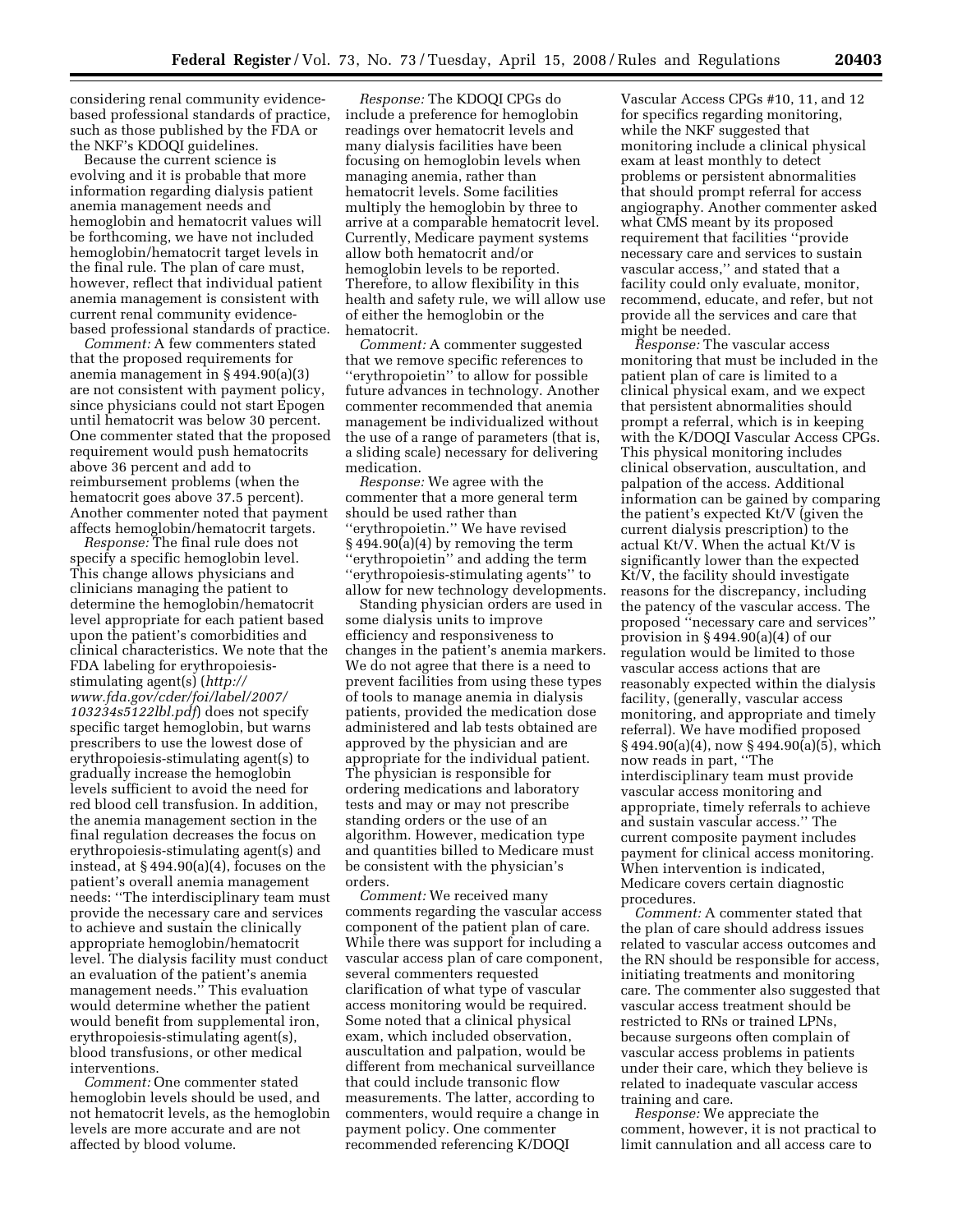RNs and trained LPNs. In many units, PCTs perform vascular access tasks under the direction of the licensed nursing personnel. We have strengthened patient care dialysis technician certification and training requirements at § 494.140(e). Only PCTs with proven cannulation competency should be inserting hemodialysis needles, under the direction of the RN.

*Comment:* Two commenters suggested that we require a facility to document the reason a fistula is not being used to provide vascular access, as well as when applicable, a plan to place an arteriovenous fistula in eligible patients.

*Response:* Current standards of practice recognize the health and economical benefits of arteriovenous fistulas over catheters or grafts used for hemodialysis. Vascular accesses must be patent over long periods of time and efforts should be directed towards obtaining and maintaining the most beneficial access type possible for each patient. While not all patients may be able to obtain a viable arteriovenous fistula, which generally lasts significantly longer than other access types, each hemodialysis patient should be assessed for possible arteriovenous fistula placement. To ensure adequate care planning for arteriovenous fistulas, we have added a phrase to the vascular access plan of care component at § 494.90(a)(5), to require the facility to evaluate ''whether the patient is a potential candidate for arteriovenous fistula placement.'' The interdisciplinary team must enter documentation into the medical record to demonstrate that this requirement has been met; this documentation may include reasons why a fistula is not being used in a particular patient's case.

*Comment:* A commenter recommended that evaluation of the hemodialysis patient for the appropriate vascular access type should be removed from the ''Patient plan of care'' condition, as this would be a nephrologist's responsibility. Another commenter asked whether the vascular surgeon's determination of what kind of access the patient needs (per K/DOQI Vascular Access CPG #10) would meet the patient plan of care requirement to evaluate the patient for the appropriate vascular access type.

*Response:* The interdisciplinary team, led by the nephrologist, must consider any vascular access determinations made by the vascular surgeon, but the team may not abdicate its role of promoting the placement of the safest access type possible for their patient.

*Comment:* Several commenters did not agree with the proposed role of the dialysis facility interdisciplinary team

as related to transplantation referral. One commenter stated that transplant referral should not be in the plan of care condition because it is a transplant center responsibility. Several commenters stated that accountability for transplant referral rests with the nephrologist. Two commenters stated that the plan of care should simply include documentation of the patient's transplant status. Another commenter stated that if an eligible patient declines a transplant referral, this should be documented in the plan of care as an informed decision.

*Response:* The proposed requirement regarding the role of the dialysis facility interdisciplinary team in the transplant referral process originated with the existing requirement in part 405, subpart U (§ 405.2137(a)) that required the completion of a long-term care program that addressed the selection of a suitable treatment modality (that is, dialysis or transplantation) and dialysis setting for each patient. The intent was to ensure each patient received the appropriate modality of care and the appropriate care within that modality. The professional team, not solely the nephrologist, has historically been accountable for developing a plan of care that addresses whether the patient was a transplant candidate.

We proposed to clarify what would have to be included in the plan of care to include the plan for transplantation if the patient accepted the referral, the patient's decision if an eligible patient declined the transplantation referral, or reasons that the patient was not being referred as a transplantation candidate, as determined during the assessment. Many long-term care programs across the country address these issues currently and it is reasonable that these topics be addressed in any valid plan of care.

Facilities may want to develop their own policy identifying the role of the interdisciplinary team members in performing the actual transplant referral. The team member may be the nephrologist or another team member. In any case, the facility will be held accountable for ensuring that appropriate modalities are employed in treating chronic kidney disease patients. We are adopting the proposed transplant referral requirements at § 494.90(a)(7)(ii) in this final rule.

*Comment:* We received many comments regarding the proposed rehabilitation component of the ''Patient plan of care'' condition at § 494.90(a)(6), which read, ''The interdisciplinary team must provide the necessary care and services for the patient to achieve and sustain an appropriate level of

productive activity, including vocational, as desired by the patient, including the educational needs of pediatric patients (patients under the age of 18 years).'' Many commenters supported inclusion of rehabilitation in the plan of care, while one commenter disagreed. Many commenters stated that the provision of necessary care and services for rehabilitation was beyond the scope of services offered by the dialysis facility. A few of these commenters stated that a requirement to provide rehabilitation services would constitute an unfunded mandate, and some commenters noted that social workers are not trained to do rehabilitation. One commenter recommended deletion of § 494.90(a)(6)  $(now \text{ } $494.90(a)(8))$  and suggested that rehabilitation referrals be addressed under social services. Many commenters suggested a rewording of the requirement to be more consistent with the capabilities of the dialysis facility, and provided this wording: ''The interdisciplinary team must assist the patient to achieve appropriate level of rehabilitation and refer the patient to necessary services.''

*Response:* We concur with comments that the provision of the necessary care and services for rehabilitation is beyond the range of services offered by the majority of dialysis facilities. Physical therapy, occupational therapy, and academic tutoring services (for example) cannot realistically be provided by the facility staff. Therefore, in response to comments, we have changed the wording of the ''rehabilitation status'' component, now at  $\S 494.90(a)(8)$ , to read, ''The interdisciplinary team must assist the patient in achieving and sustaining an appropriate level of productive activity, as desired by the patient, including the educational needs of pediatric patients (patients under the age of 18 years), and make rehabilitation and vocational rehabilitation referrals as appropriate.''

*Comment:* A few commenters suggested that a staff person be identified who would be responsible for rehabilitation. One commenter suggested that the social worker has a major role while another commenter recommended that the medical director be responsible for ensuring that the team assist patients in rehabilitation and in making referrals.

*Response:* This final rule makes the interdisciplinary team responsible for the patient plan of care, including rehabilitation. Referrals may be made by the appropriate team member, which may be the physician and/or the nurse or social worker. The role of the medical director, as described in § 494.150, is to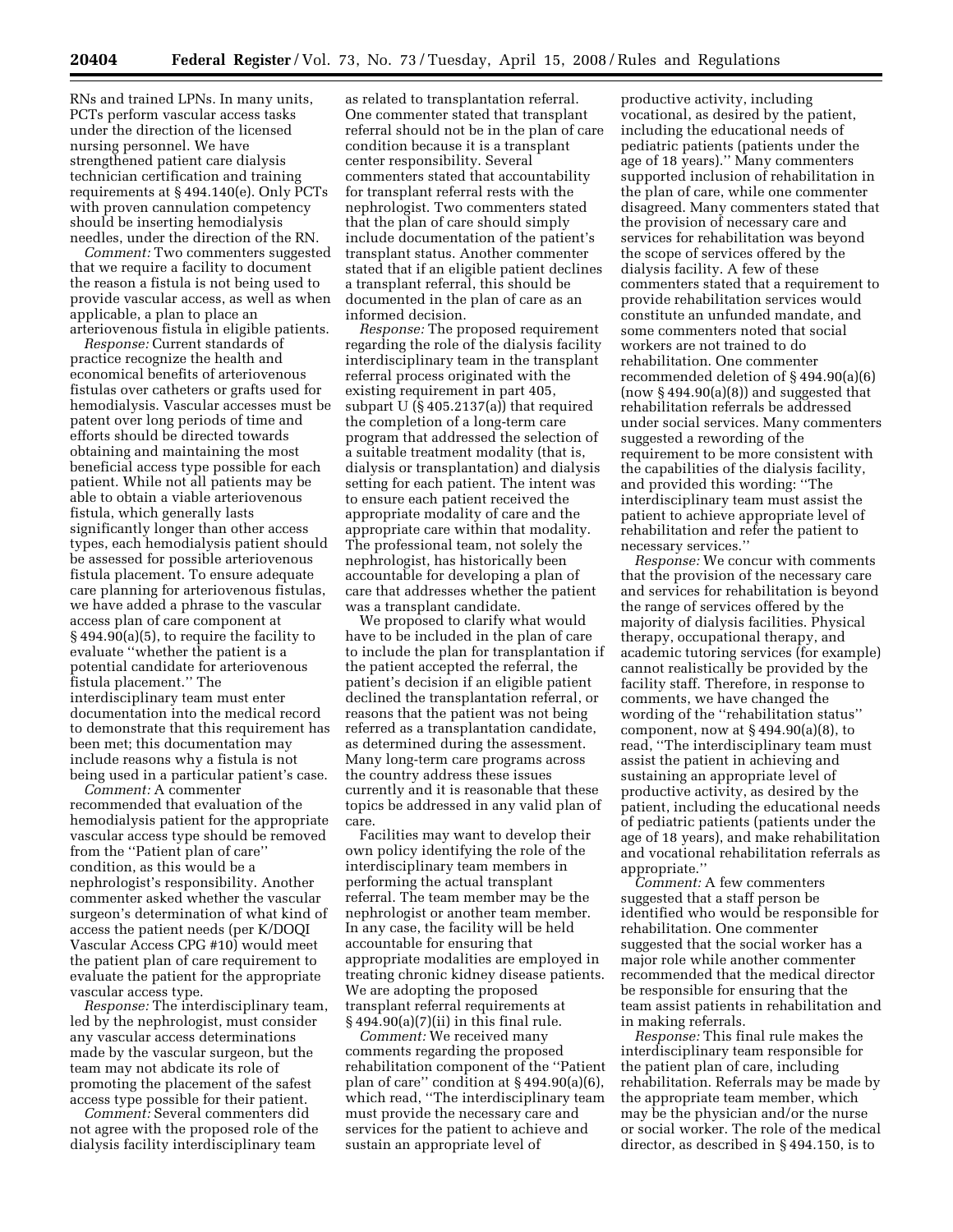be responsible for the delivery of patient care and outcomes in the facility; this would include rehabilitation outcomes.

*Comment:* One commenter suggested that rehabilitation referrals be made before starting dialysis, when there is the most potential for rehabilitation progress.

*Response:* While it may be desirable in some cases to provide a rehabilitation referral to the patient before the start of dialysis, this may not be possible because of patient illness associated with the symptoms of uremia, as well as issues related to payment for rehabilitation services.

*Comment:* A few commenters made suggestions regarding patient plan of care rehabilitation outcomes. One commenter stated that the final rule should clarify rehabilitation outcomes as broadly as possible, and success should be defined differently for each patient. Another commenter suggested adding sub-criteria for rehabilitation outcomes, since the proposed rehabilitation requirements were not measurable as written. A third commenter recommended that the optimum rehabilitation outcome would be to return the patient to his or her former occupation. Another commenter suggested that for pediatric patients, the rehabilitation goal should be to help the patients get a high school diploma/high school equivalency diploma (GED), and those interventions and any reasons for a decline in rehabilitation potential should be documented. A few commenters recommended that we add functional status to the rehabilitation section. One commenter stated that a shift in rehabilitation focus to functionality (activities of daily living) would be more appropriate, because the age of many patients would suggest that rehabilitation might not be realistic for them. Another commenter suggested that we make maximizing physical/mental functioning scores a rehabilitation goal, and aim to help patients maintain or improve vocational status as measured annually, using the employment categories on the CMS– [2728 Medical Evidence form at](http://www.cms.hhs.gov/cmsforms/downloads/cms2728.pdf) *http:// www.cms.hhs.gov/cmsforms/ downloads/cms2728.pdf*.

*Response:* The introductory language to the ''Patient plan of care'' condition calls for the establishment of ''measurable and expected outcomes and estimated timetables to achieve these outcomes.'' This requirement will allow for individualized plans that lead to desirable outcomes for patients in all care areas listed in the patient's plan of care, including rehabilitation. Outcomes listed in the plan of care could include such targets as the return of the patient

to a former occupation, attainment of a certification of education, return to normal activities within the patient's household, a certain level of functionality, or any another outcome that the team has determined is appropriate for the patient. Dialysis facilities have the flexibility to choose appropriate rehabilitation outcome targets, and we will not narrowly define them in this final rule.

*Comment:* Two commenters stated that any rehabilitation services to which a patient might be referred would be time-limited, and the patient may not reach his or her full rehabilitation level; they stated that the regulation would need to allow for this.

*Response:* If, while pursuing a rehabilitation goal, the team encountered limits on the patient's eligibility for services (for example, a limited number of physical therapy sessions), the plan, goals and timetables would need to be adjusted and the reason noted in the patient's record, as required at § 494.90(b)(3).

*Comment:* One commenter suggested that the care team be required to discuss with the patient whether to seek physical therapy, occupational therapy, counseling or vocational rehabilitation referrals.

*Response:* The patient is a member of the interdisciplinary team and, as such, should participate in team discussions regarding rehabilitation potential and goals.

*Comment:* A commenter recommended that we require a separate rehabilitation assessment initially and again every 3 to 6 months.

*Response:* The frequency of the rehabilitation assessment will be the same as the frequency of the comprehensive assessment, since this is a component of the assessment. (See § 494.80(b).)

*Comment:* We received many comments suggesting modifications to the components of the patient plan of care. Many commenters suggested that we add ''mineral metabolism/bone disease'' as a required component of the patient plan of care and referred to the NKF K/DOQI Clinical Practice Guidelines for Bone Metabolism and Disease in Chronic Kidney Disease (American Journal of Kidney Disease 42:S1–S202, 2003 (supplement 3)). Two commenters specifically suggested that we incorporate the K/DOQI CPGs for bone metabolism and disease in CKD patients.

*Response:* In response to comments and evidence supporting the importance of mineral metabolism management to the health of dialysis patients, we will add mineral metabolism to the list of

required components of the plan of care by inserting the following language at § 494.90(a)(3): ''Provide the necessary care to manage mineral metabolism and prevent or treat renal bone disease.'' Care and services are limited to those normally provided by the dialysis facility and would include appropriate referrals outside the dialysis facility when appropriate. Current professional practice standards include management of renal bone disease in dialysis patients, and we agree that mineral metabolism and bone disease management is well within the purview of the dialysis facility.

*Comment:* Many commenters supported adding a requirement for the interdisciplinary team to document in the medical record or plan of care the reasons a patient was not referred to home care, if applicable. Other commenters suggested adding medication therapy management and advance directives as additional plan of care components.

*Response:* The patient must be assessed at least annually for modality choice and level of participation in the dialysis care process. We agree with commenters that it is appropriate to have a plan of care component that corresponds with the treatment modality assessment required at § 494.80(a)(9) and § 494.80(a)(10), and it is appropriate to document the barriers to home dialysis. Therefore, we have added home dialysis to § 494.90(a)(7)(i), coupling home dialysis with transplantation status (proposed  $\S 494.90(a)(5)$ , now  $\S 494.90(a)(7)(ii)$ under a ''modality'' plan of care component. This new ''Modality'' plan of care provision reads, ''Modality: (i) *Home dialysis.* The interdisciplinary team must identify a plan for home dialysis or explain why the patient is not a candidate for home dialysis.'' This provision requires that, based on the most recent assessment, the plan of care must be revised to reflect modalities for which the patient is a candidate and the patient's preferences regarding modality.

Advance directives were added under the ''Patient's rights'' and ''Medical records'' conditions and therefore we will not require advance directives within the plan of care. Facilities have the flexibility to address advance directives within the plan of care when they deem it appropriate. Medication therapy management may be included within the action plan for various components of the plan of care.

*Comment:* A commenter suggested that the plan of care address cardiovascular health, and referred to the NKF K/DOQI Clinical Practice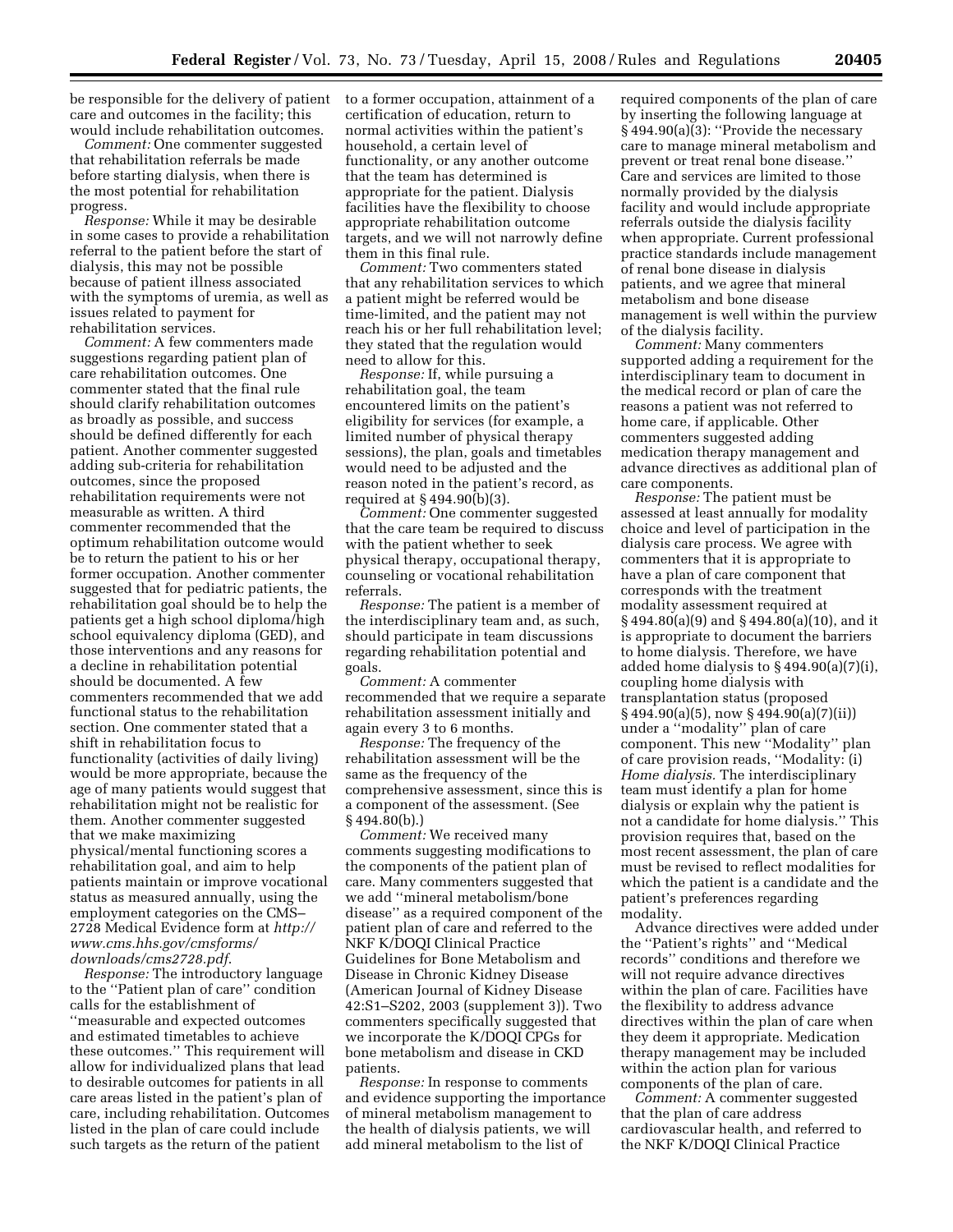Guidelines for Cardiovascular Disease in which would require that MSWs Chronic Kidney Disease (American Journal of Kidney Disease 45:S1–S154, 2005 (supplement 3)). The commenter stated that the NKF recommends that electrocardiograms be performed in all patients at the initiation of dialysis, once patients have achieved dry weight, and at 3 yearly intervals thereafter. In addition, appropriate blood pressure management is an important part of dialysis care and contributes directly to cardiovascular health.

*Response:* Cardiovascular disease is a concern for dialysis patients and is affected by renal bone disease, blood pressure, and fluid management as well as any other risk factors the patient may have. Dialysis patients often have a number of co-morbidities. The patient's medical history and co-morbidities are to be assessed as required at § 494.80(a)(1). Any problems identified by the comprehensive assessment are to be addressed in the patient plan of care as required at § 494.90. Since very little support came from commenters specifically to add a cardiovascular disease component to the plan of care, we have not added this requirement. However, dialysis-related cardiovascular health problems must be addressed in the plan of care whenever it is appropriate for an individual patient, as determined by the interdisciplinary team. Although core components of the plan of care are listed in this final rule, the interdisciplinary team has flexibility to add areas to the plan of care as identified in the comprehensive assessment.

*Comment:* We received many comments regarding whether a social services component should be required in the ''Patient plan of care'' condition. Most of the comments recommended that social services be part of the plan of care and referred to current research regarding social work services. Commenters stated that studies have shown that social work intervention improves patients' quality of life, their adherence to the ESRD treatment regimes and fluid restrictions, and improves medication compliance. Another example of improved outcomes provided by a commenter is that social work interventions can reduce patients' blood pressure and anxiety levels.

Commenters suggested including emotional and social well-being criteria in the final rule. Some commenters recommended including functional status measures that they believe correlate with better survival and hospitalization rates. Other commenters recommended requirements that would specify psychosocial criteria along with MSW tasks and responsibilities, and

provide information and training to patients. Some commenters suggested adding specific language that would address measurable improvement in physical, mental, and clinical health outcomes \* \* \*,'' ''psychosocial status and appropriate referral for services \* \* \*,'' and would ''provide the necessary care and services to achieve and sustain effective psychosocial status \* \* \*.'' Many commenters suggested that we require use of a tool to assist in measuring psychosocial status. Tools suggested include the Zung Self-Assessment Depression Scale or Hamilton Anxiety Scale, and a qualityof-life tool such as the SF–36, or SF–12 (version 2.0 tool), that commenters state are used to measure depression, functional status, and predict mortality and morbidity. Commenters cited research supporting social work interventions that they believe would contribute to meeting patient care team goals.

*Response:* In response to the large number of comments, and in light of current academic research supporting social service interventions to improve patient care, we are adding a social services component, called ''psychosocial status'' to the plan of care requirements at  $\S 494.90(a)(6)$ . We are requiring that a standardized tool, chosen by the social worker, be used to monitor patient status, and that counseling be provided and referrals be made as appropriate. This new requirement reads, ''The interdisciplinary team must provide the necessary monitoring and social work interventions, including counseling and referrals for social services, to assist the patient in achieving and sustaining an appropriate psychosocial status as measured by a standardized mental and physical assessment tool chosen by the social worker, at regular intervals, or more frequently on an as-needed basis.''

The standardized tool should be a professionally accepted, valid, reliable tool, such as the SF–36, and should relate to the patient's functional health and well-being. The tool must be used as a monitoring aid that assists in determining the patient's psychosocial status. The SF–36 model uses metrics that measure physical health as related to functional level and presence of pain, and mental health as related to social functioning, emotional and mental health. Reliability and validity studies have been performed for this instrument. More information about the SF–36 may be found in numerous articles or on the Web at *http:// [www.sf-36.org/tools/sf36.shtml.](http://www.sf-36.org/tools/sf36.shtml)* The SF– 12 survey form was derived from the

SF–36 form and scales the 36 question survey down to a 1-page, 2-minute version. However, we are not specifying which tool must be used in order to allow flexibility and to limit the amount of burden. The choice of which standardized tool to use is best left to the facility social worker.

*Comment:* Although most comments recommended that social services be part of the plan of care, two commenters disagreed, stating that social workers have too big a caseload and are not capable of providing professional counseling services. One commenter stated that until there is consensus on outcomes, CMS should not include an outcomes-based social service requirement in the plan of care. Commenters supporting social services in the plan of care submitted a lengthy list of references that highlight the importance of social services as related to improved patient outcomes.

*Response:* In the previous conditions (§ 405.2162) as well as in this final rule (§ 494.180(b)), dialysis facilities are required to have adequate staff available to meet the care needs of their dialysis patients. This requirement applies to the provision of social services as well. Facilities may want to assess the caseloads of social workers to ensure there are adequate staff to provide the appropriate level of social services, including counseling. Social workers who meet the qualifications at § 494.140(d) are capable of providing counseling services to dialysis patients. Furthermore, Medicare payment for social worker counseling services is included in the dialysis facility composite rate.

We are setting forth some process requirements within the ''Patient plan of care'' condition because measurable outcomes in all areas are not yet available. When evidence-based or consensus outcome measures and standards become available, we may consider whether some process requirements may be removed from the conditions for coverage in the future.

*Comment:* We received a comment recommending that consistent language be used for all plan of care elements so that for all care plan areas the dialysis facility ''must provide the necessary care and services to achieve and sustain an effective (treatment program).''

*Response:* Requiring the facility to provide all necessary care and services for all elements of the patient plan of care may overstep the facility's scope of practice in some areas, as pointed out by several commenters.

*Comment:* One commenter questioned the need to list components of the plan of care, since a qualified care team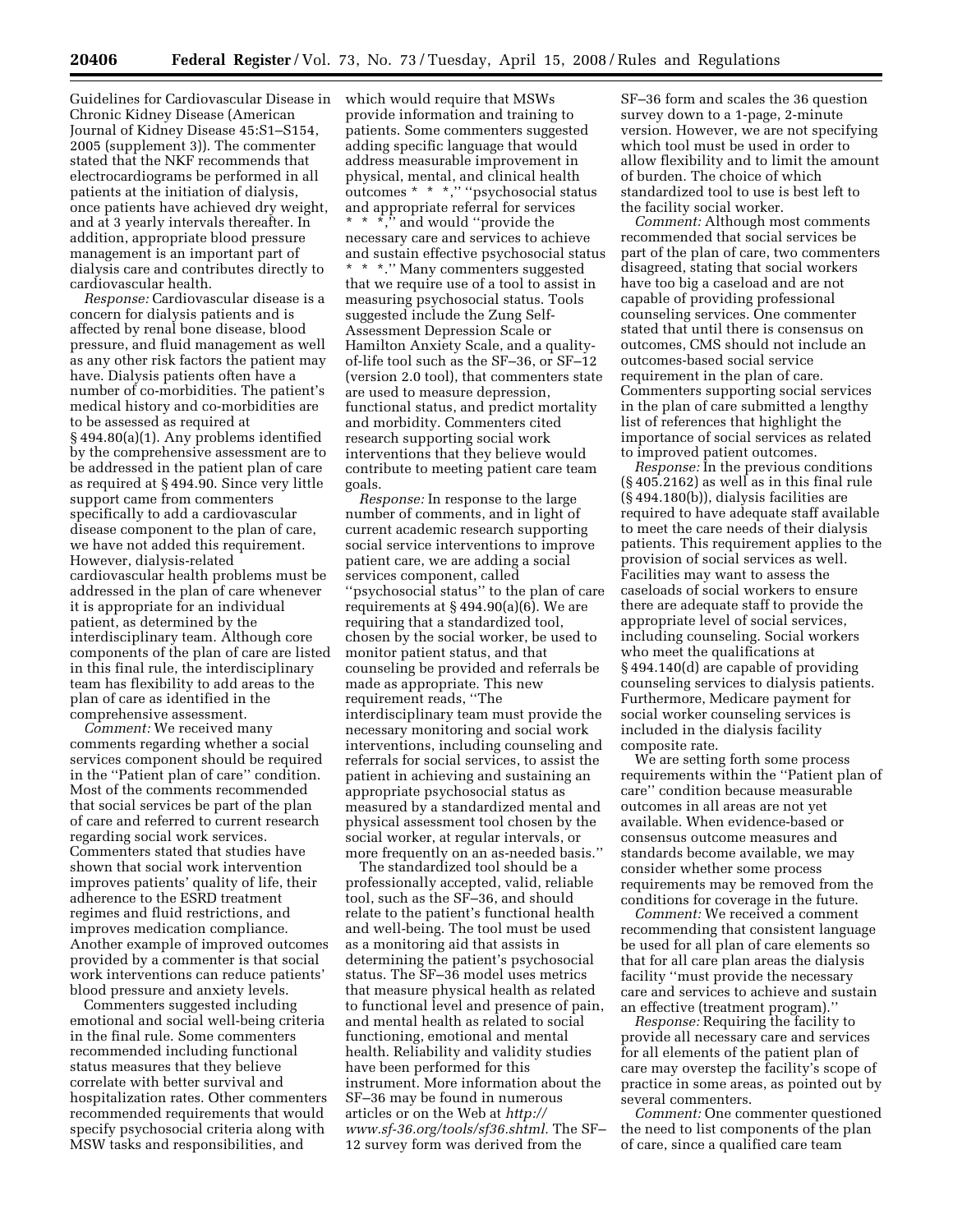would develop an appropriate plan, which would include measurable and expected patient outcomes conforming to community-accepted standards. The commenter stated this would not need to be mandated, nor should it.

*Response:* Although quality-oriented facilities may develop meaningful plans of care that include measurable outcomes, we do not agree that all facilities adequately develop and implement such a plan of care. This patient-centered condition serves to protect the health and safety of dialysis patients and to ensure that adequate patient care services are provided.

*Comment:* A commenter suggested that when referring to the interdisciplinary team implementing the plan of care at § 494.90(b)(1)(i) the phrase ''inclusive of the patient'' be added.

*Response:* The interdisciplinary team definition specifically includes the patient, and has been added to the first paragraph of this condition. We have added the phrase ''including the patient if the patient desires" to  $\S 494.90(b)(1)(i)$ to clarify that we expect that the patient will want to participate in devising the plan of care.

*Comment:* We received many comments regarding the proposed requirement at  $\S 494.90(b)(1)(ii)$ suggesting that the patient sign the plan of care. A few commenters recommended the plan of care be signed by the patient's attending physician as well as the patient.

*Response:* The patient plan of care must be completed by the interdisciplinary team (§ 494.90(b)(1)(i)). It is standard practice for all team members, including the treating physician, that develop the plan of care to sign it, as they would for any other entries into the medical record. Therefore, we are changing the wording at § 494.90(b)(1)(ii) to reflect that all team members must sign the plan of care.

*Comment:* Commenters agreed with the proposed rule requirement that the plan of care be signed by the patient or the patient's designee. One commenter stated that at least one facility, to his or her knowledge, limits patient involvement exclusively to signing the care plan; the staff orders the patient to sign and the RN on-duty becomes offended if the patient actually reads the care plan. The commenter further noted that patients should be able to indicate the date they signed the care plan. Another commenter noted that the proposed rule did not require the patient to be involved in the development of the care plan, but only to sign it. This commenter was

concerned that only paper compliance would be achieved with such a provision, and that enforcement regarding patient involvement would be difficult. One commenter recommended that facilities be required to conduct periodic patient care conferences. The commenter further stated that deleting survey tag V174 would be detrimental to quality of care and CMS should prevent a ''pass around the paper'' meaningless care plan development process.

*Response:* The role of the patient is central to providing quality dialysis care. Paper compliance without substantive compliance is unproductive. Specifically, the patient member of the interdisciplinary team has a role in converting the comprehensive assessment into a meaningful plan of care. Whenever possible, the patient (or designee) should assist in the identification of goals and in formulating the action plan to achieve these goals. The patient must be involved in care planning and actively participate in care plan development and review.

Survey tag V174, referred to by the commenter, required regularly scheduled conferences, with participation by the staff involved in the patient's care, to evaluate the progress each patient is making towards the goals in their long-term care program and patient care plan. However, this final rule also allows the facility flexibility to choose the methods to ensure patient participation. One means of providing an opportunity for participation is to have the patient attend the meeting in which the plan of care is developed and updated. This final rule makes very clear that the patient is part of the care team and can participate in the assessment and the plan of care activities if the patient desires to do so. While we have not required monthly care plan meetings specifically, the facility must demonstrate that there is an opportunity for patient involvement and participation. The facility has the flexibility to design a process. The patient signature on the plan of care is not sufficient to demonstrate patient participation. The new interpretive guidelines for this regulation will include direction to surveyors regarding enforcement of this provision.

*Comment:* A few commenters were concerned about dialysis facility responsibility for patient participation in cases where the patient chooses not to participate. Some commenters suggested that there be a provision in this final rule for situations in which the patient refused to sign the plan of care. The commenter suggested that in such cases, documentation provided by the

facility explain that the patient had refused to provide a signature.

*Response:* We agree that as long as the patient has been provided sufficient opportunity to participate with the interdisciplinary team, the dialysis facility should not receive a citation for non-compliance with these conditions when the patient has refused to participate or sign the plan of care. We have modified the language at § 494.90(b)(1)(ii) to indicate that the facility must document a patient's refusal to sign the plan of care, along with the reason the signature was not provided.

*Comment:* We received many comments regarding the time period for commencing implementation of the patient plan of care (§ 494.90(b)(2)). The proposed rule specified that the plan of care would have to be implemented within 10 days of any comprehensive assessment. While there was some agreement with this proposal, many commenters stated that 10 days was too short. Some commenters suggested that we combine the assessment and plan of care time period to 30 days. Commenters suggested a myriad of alternative timeframes for implementing the plan of care, such as requiring implementation within 15 days of assessment completion, within 90 days of starting dialysis, within a certain number of dialysis treatments (to allow for the possibility of patient hospitalizations), or at the first team meeting following completion of the assessment. The reasons facilities gave for needing a longer plan of care implementation time included the shortage of staff, needing time for referrals and schedule coordination, the need for interpreters, accommodating monthly care plan meetings, and the difficulties involved in bringing the multidisciplinary team together monthly.

*Response:* We believe we must balance the health and safety needs of the patient against the staffing limitations of the facilities. The case loads of staff and constraints of facility processes should not outweigh the need to develop and implement the plan of care within a reasonable period of time. If a patient has received in-center dialysis for a 1-month period or 13 (thrice-weekly) hemodialysis treatments, that patient has likely been physically present in the dialysis facility for at least 40 hours. We believe that this should provide sufficient time for the interdisciplinary team to have completed an assessment and developed a plan of care that is ready for implementation. Thirty days is a reasonable timeframe for the initial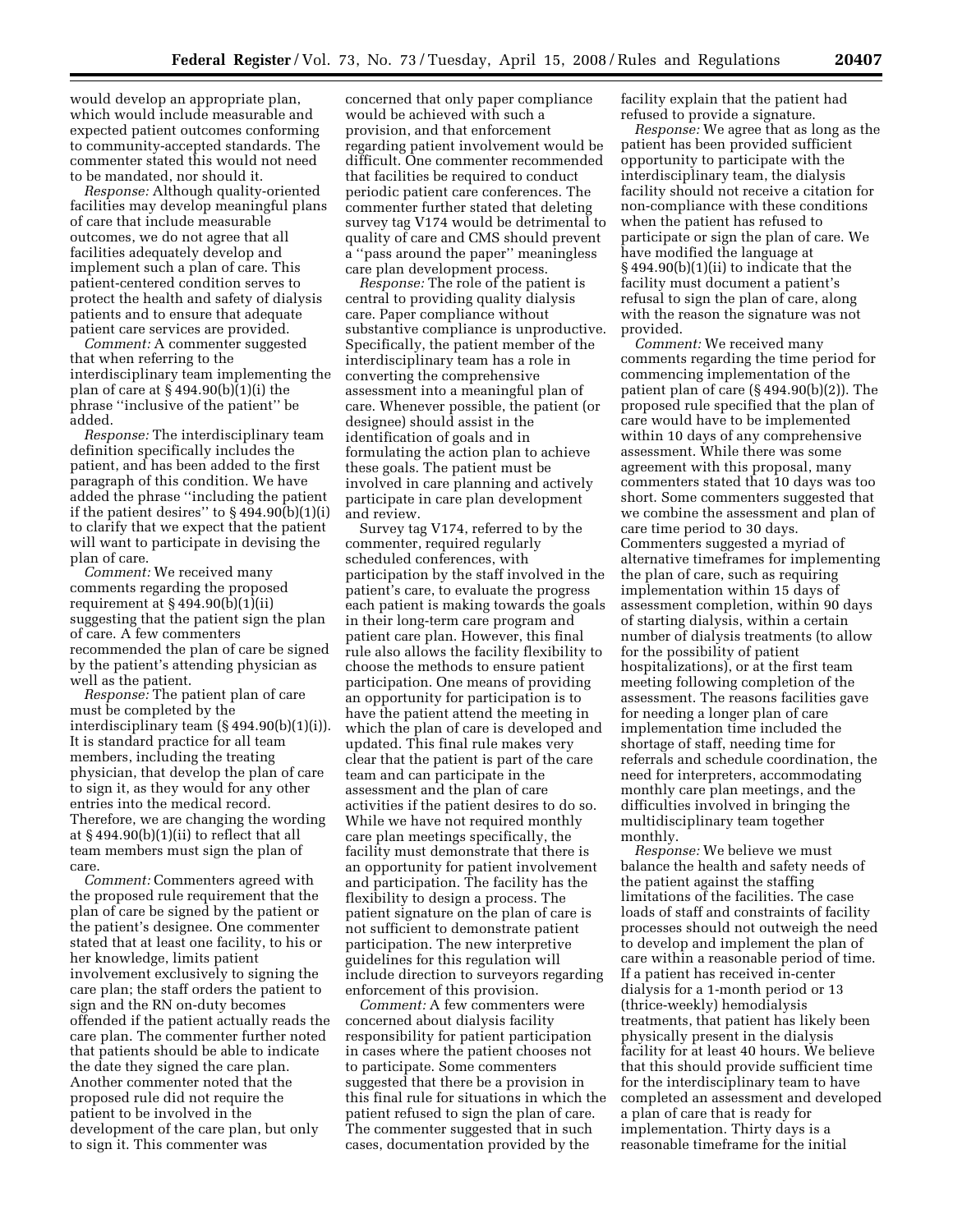assessment and implementation of the plan of care in order to protect the health and safety of patients and prevent harm. Facilities may want to reevaluate their processes, resources, and adequacy of staff if they find the 30-day deadline to be too difficult to meet. We have modified the requirement at § 494.90(b)(2), so that the interdisciplinary team has a timeframe of the latter of 30 days or 13 hemodialysis treatments from the date of admission to complete the assessment and implement the plan of care. This provision now addresses commenter concerns regarding time lapses when a patient is in the hospital. Referrals are considered to be a part of the implementation of the plan of care and would not be a reason to allow extended time periods to complete and implement the plan of care. In addition, we will allow a 15 day time period for the facility to implement any patient plan of care revision due to completion of a monthly assessment (done for unstable patients) or an annual assessment (completed for stable patients) (§ 494.90(b)(2)).

*Comment:* Many comments addressed proposed § 494.90(b)(4), which would require the dialysis facility to ensure that the patients are seen at least monthly by a physician providing ESRD care. Some commenters supported this provision and a few suggested that the visit could take place in the physician's office. Other commenters disagreed with the requirement but agreed with the intent, saying that physicians should see their dialysis patients at least monthly. Many commenters strongly disagreed with the provision, stating that the facility should not be accountable for physician visits. A few commenters stated that the payment G-codes provided enough incentive for facilities and that therefore this physician visit requirement was not needed. Other commenters suggested there was no evidence of any benefits that could be linked to monthly visits, and this would be especially burdensome for rural dialysis facilities. One commenter recommended that an exception be available for facilities in the Pacific Islands. Two commenters suggested that CMS had no authority to mandate these monthly physician visits according to section 1801 of the Social Security Act, which prohibits the federal government from exercising any supervision or control over the practice of medicine.

*Response:* We believe that it is in the best interest of the patient for dialysis facilities to ensure that a physician (or other practitioner, such as a PA, nurse practitioner, or clinical nurse specialist) visits each month. The Dialysis

Outcomes and Practice Patterns Study (DOPPS) data demonstrate that physician contact correlates with the quality of care. The G-codes, established in the final rule, ''Medicare Program; Revisions to Payment Policies under the Physician Fee Schedule for Calendar Year 2004'' published November 7, 2003 (68 FR 63196, 63216), provide payment to physicians in incremental amounts depending on whether the patient was seen 1, 2–3, or 4 times during a given month. Although the payment G-codes provide some incentive for attending physicians to see their dialysis patients more often, physicians may still choose not to see their patients for a month or more. In this case, the patient still receives dialysis for which the facility receives payment. We do not believe that requiring monthly visits infringes on how physicians practice medicine and note that physician organizations that provided comment on the proposed rule supported the provision. We are retaining the proposed provision at § 494.90(b)(4) to ensure that patients receive face-to-face physician (or, as discussed below, ''physician extender'') visits at least monthly.

*Comment:* A few commenters suggested that physician assistants be allowed to perform monthly visits, while one commenter favored allowing a nurse practitioner to perform monthly visits.

*Response:* In response to comments, we have added nurse practitioners, clinical nurse specialists, and physician assistants as options for compliance with the provision requiring monthly visits by a physician. CMS has previously issued instructions regarding physician visits and payment via Gcodes and these instructions clarify that a physician assistant, clinical nurse specialist, or a nurse practitioner may provide visits to dialysis patients instead of a physician. Physicians may use nurse practitioners, physician assistants, and clinical nurse specialists, who are able under the Medicare statute to furnish services that would be physician services if furnished by a physician and who are eligible to enroll in the Medicare program, to deliver some of the visits during the month.

*Comment:* We received many comments regarding proposed § 494.90(c), ''Transplantation referral tracking,'' which would require the interdisciplinary team to track the results of each kidney transplant center referral and monitor the status of any facility patients who are on the transplant wait list. In addition, this standard would require the team to communicate with the transplant center regarding patient transplant status at

least quarterly or more frequently if necessary. Some commenters supported this standard as proposed and many commenters stated the dialysis facility should not be accountable for transplantation referral tracking once the referral has been made. Commenters who disagreed with this proposed provision stated that other parties have this tracking responsibility, including the transplant center, the transplant candidate, and/or the physician. Two commenters stated that this requirement creates a burden for dialysis facilities.

Some commenters acknowledged that the proposed (now final) transplantation center conditions of participation, published on March 30, 2007, included a proposed requirement for transplant centers to communicate with dialysis centers regarding transplant candidate status. A few commenters suggested that dialysis facility responsibility be limited to maintaining a list of patients on the transplant wait list. Several commenters stated that some transplant centers did not communicate with the dialysis facility, or that it was difficult to get information from the transplant center. One commenter suggested penalties for transplant centers that did not communicate with dialysis facilities, while another commenter suggested that incentives be provided to transplant centers to share information monthly on transplant candidates' work-up and listing status.

*Response:* Our intent is to ensure that the interdisciplinary team is aware of where the patient is in the referral and transplant evaluation process so that patients do not get ''lost'' along the way. We do not expect that the transplant referral tracking responsibilities borne by the dialysis facilities would be redundant with the responsibilities of the transplant center. We would expect the interdisciplinary team to be aware of whether the patient has completed the evaluation process, is wait-listed, ineligible for wait listing, or is awaiting living donation. Moreover, the dialysis facility is expected to alert the transplant center about changes in the patient's condition that would affect whether a patient was able to receive kidney transplantation. The transplantation center conditions of participation published on March 30, 2007 (72 FR 15198) require kidney transplant centers to communicate transplant patient status to the dialysis facility at  $§$  482.94(c)(1) and  $§$  482.94(c)(2) so that there is two-way communication.

*Comment:* A few commenters who agreed that there was a need for dialysis facility and transplant center communication did not agree with the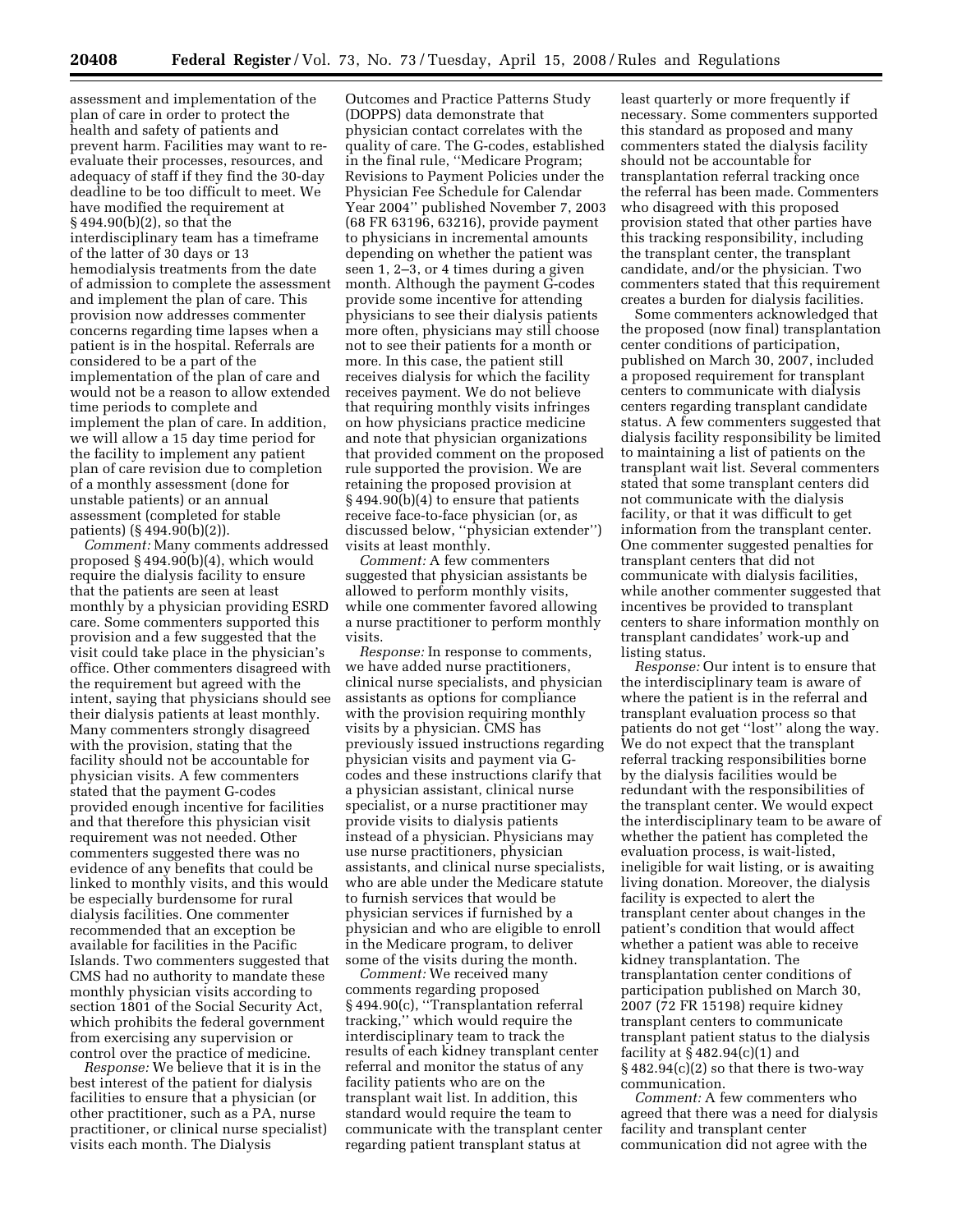proposed quarterly frequency of this communication. One suggestion was to remove the ''quarterly'' language and replace it with ''when there is a change.''

*Response:* We agree. In response to comments, we have changed the frequency of required communication with the transplant center at § 494.90(c)(3) so that the regulation will require the interdisciplinary team to contact the transplant center ''at least annually, and when there is a change in transplant candidate status.'' Although the proposed ESRD conditions for coverage called for quarterly communication with the transplantation center, the transplantation center final rule (at § 482.94(c)(1)and (2)) requires that the transplant center notify the dialysis facility of the patient's transplant status only when there are changes in such status (72 FR 15276). Our purpose here is to provide a means by which up-to-date information can be made available to the transplant team so that eligible patients are wait-listed and so that patients offered a donor kidney are in a position to accept the transplantation. The dialysis team also needs up-to-date information so that the team can choose the most appropriate ESRD modality and setting for the patient and assist the patient in understanding the process used to obtain kidney transplantation.

*Comment:* Commenters made several additional transplant recommendations. One commenter suggested that an RN with specific transplant related duties is needed to act as transplant coordinator.

*Response:* While dialysis facilities may find it beneficial to have an RN transplant coordinator assist in transplant referral tracking, we do not believe it should be a requirement. We are allowing flexibility so that the tracking may be done by staff members chosen by the dialysis facility.

*Comment:* One commenter suggested that the dialysis facility and the transplant center have a written agreement with each other.

*Response:* If a dialysis facility finds it useful to have a written agreement with the transplant center, the dialysis facility has the flexibility to pursue this, but we do not believe it is necessary and will not require it.

*Comment:* One commenter suggested that there should be an internet database to facilitate communication between transplant centers and dialysis facilities.

*Response:* While there may be some benefit in having an internet database to facilitate communication between transplant centers and dialysis facilities, we will not burden dialysis facilities with developing such an internet

database. We believe an active and ongoing communication and coordination process will suffice currently. As electronic health records become a reality in the future, there is the possibility that these records could facilitate dialysis facility and kidney transplant center communications and exchange of information.

*Comment:* One commenter suggested that the transplantation requirements should be consistent with the recommendations of the 2005 ESRD Network technical expert panel (TEP) that worked on developing transplant referral clinical performance measures. Another commenter stated that conditions for transplant center, physician and patient communications should be based on the study and endorsement of the American College of Physicians and physician organizations.

*Response:* The TEP referred to by the commenter was charged with developing dialysis facility-specific kidney transplant referral clinical performance measures. These measures would track steps in the transplant referral process. TEP membership included transplant surgeons, nephrologists, and dialysis facility representatives. The TEP recommended that this final rule include the proposed transplantation provisions at 494.90(c) in order to facilitate implementation of the kidney transplant referral CPMs they developed. We have adopted the proposed transplant provisions and believe this will alleviate the concerns of the commenters.

*Comment:* A few commenters responded to our query as to whether we should specify actions (that is, transplant referral activities and monthly blood draws for antigen/ antibody testing) that must be included in the transplantation action plan. Two commenters stated that monthly transplant blood drawing should not be the responsibility of the dialysis facility. One commenter supported the concept that facilities should support patients in the process of a work-up for a transplant, which would include tracking tests, communication with transplant coordinators/surgeons, etc.

*Response:* We will not specify actions that must be included in the patient plan of care under the transplantation component, but encourage dialysis facilities to assess the circumstances and include appropriate actions in the plan of care as needed.

*Comment:* We received several comments supporting inclusion of the ''Patient education and training'' standard at § 494.90(d). Some commenters recommended the addition of other training topics, including

patient education regarding arteriovenous fistulas, advance directives, and more. A commenter recommended that we require documentation in the medical record that patients were informed of the risks and benefits of various types of vascular access consistent with ''Fistula First'', and provide funding for this if needed.

*Response:* We agree that it is a reasonable expectation that dialysis patients be educated regarding the risks and benefits of various access types due to the impact of a vascular access on the patient's morbidity and mortality risks. Comments on this and other sections of these conditions strongly support adding a requirement ensuring that patients must be educated regarding the risks, benefits, and outcomes of various access types. These comments are in keeping with the National ''Fistula First'' quality initiative. Additionally, the Institute of Medicine (IOM) has encouraged the empowerment of patients to improve the quality of the healthcare system. Therefore, we have added new language to the ''Patient plan of care'' condition at § 494.90(d), Patient education and training, requiring that the plan of care include education and training on the benefits and risks of various vascular access types. We have also added infection prevention and personal care, and home dialysis and self-care training to this provision in response to comments as discussed under the ''Infection control'' and ''Care at home'' sections of the preamble.

*Comment:* One commenter believes that education for all life changes associated with dialysis is an unfunded mandate that will require additional personnel skilled in this training. The commenter also stated that patient education regarding employment, rehabilitation and transplantation is beyond the scope of the dialysis center nurses and technicians.

*Response:* Patient education is included in the Medicare composite rate paid for dialysis. We expect that the interdisciplinary team has the skills and expertise needed to educate dialysis patients about aspects of the dialysis experience, dialysis management, quality of life, rehabilitation, and transplantation.

## d. Care at Home (Proposed § 494.100)

We proposed a separate condition for coverage for care at home requirements, which were previously located in four existing sections of 42 CFR part 405, subpart U. The requirement that services to home patients be at least equivalent to those provided to incenter patients was retained from existing § 405.2163. We addressed home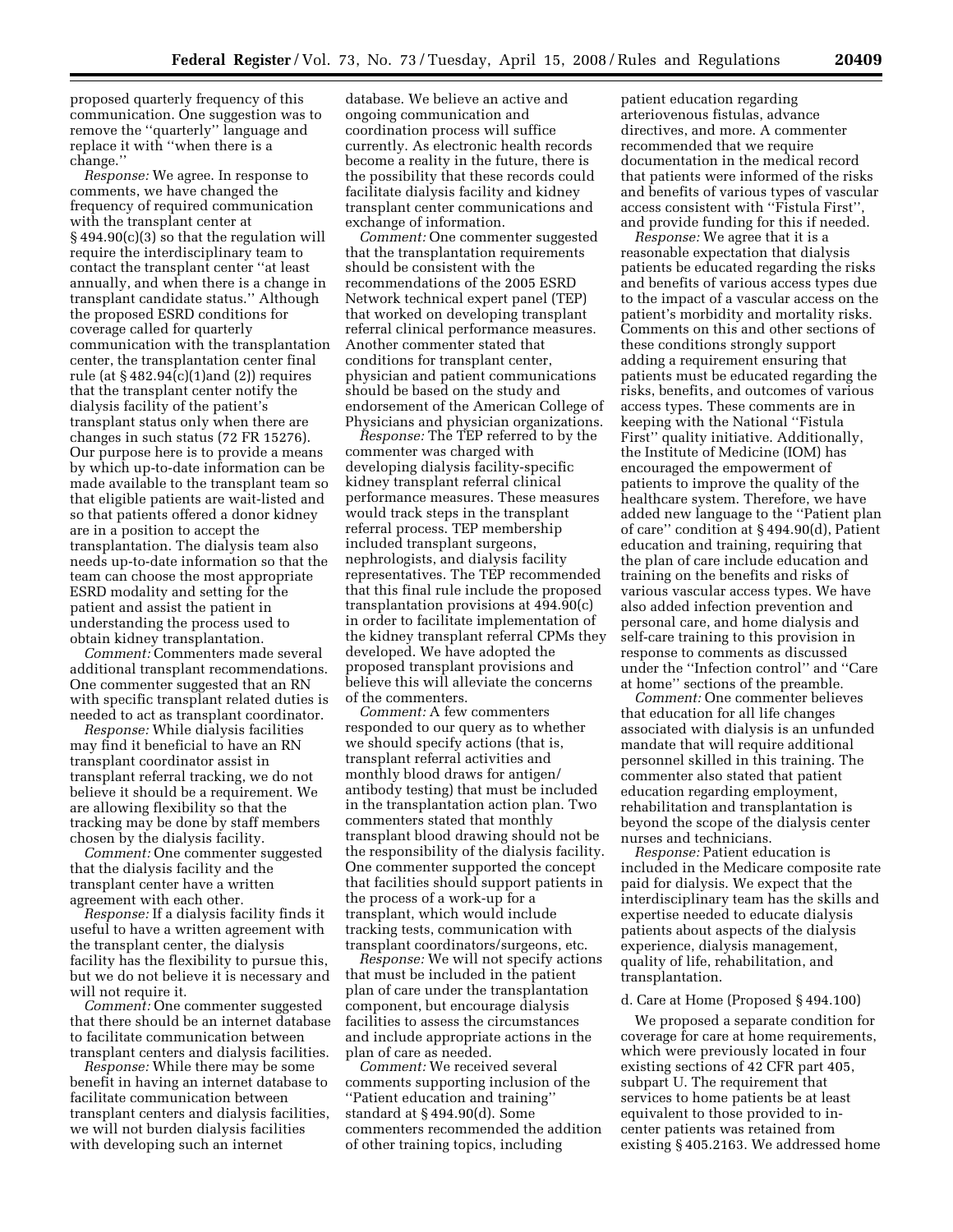dialysis training in the proposed rule and proposed requiring the interdisciplinary team to provide training to the patient and/or the designated caregiver before the initiation of home dialysis. We proposed that the home training be provided by a facility approved to provide home dialysis services and that home and self-care training would have to be conducted by an RN. The proposed training would have to address specific needs of patients in several subject areas, including the nature and management of ESRD, techniques associated with the treatment modality, nutritional care plans, emotional and social well-being, methods to detect, report and manage potential complications, how to access and use available resources, how to selfmonitor health status, how to handle emergencies, infection control precautions, and proper waste and disposal procedures. We also proposed a home dialysis-monitoring standard, which would have required the dialysis facility to document that the patient and/or caregiver received and demonstrated adequate comprehension of the training; retrieve and review selfmonitoring data and other information at least every two months; and maintain this information in the medical record. We proposed to retain many of the existing regulations regarding home dialysis support services; however, the proposed support services standard was strengthened by requiring home dialysis patient consultation with the interdisciplinary team. The team also would have been held responsible for the development and periodic review of the patient's plan of care based upon the comprehensive assessment, and for addressing the patient's needs and achieving the expected outcomes of care. The proposed rule also would have expanded existing requirements to monitor the quality of water used by home hemodialysis patients. The proposed rule specifically included onsite evaluation of the water system, as well as adherence to applicable AAMI guidelines and immediate correction of any problems with the water treatment system. If problems could not be immediately corrected the facility would have to arrange for backup dialysis until the home dialysis water quality could be restored. At  $§ 494.100(c)(1)(vi)$ , the proposed rule would retain existing requirements that the dialysis facility be responsible for ''Purchasing, delivering, installing, repairing and maintaining medically necessary home dialysis supplies and equipment (including supportive

equipment) prescribed by the attending physician.'' The proposed rule also would have required facilities to plan for and arrange for emergency back-up dialysis services when needed. We also proposed that the facility maintain record-keeping systems that ensured continuity of care; this would have also been retained from existing provisions found at § 405.2163(e)(3).

*Comment:* Many commenters strongly supported the requirement that home dialysis patients receive services that are at least equivalent to those provided to patients in facilities. One patient remarked he felt his peritoneal dialysis care was not equivalent to in-center hemodialysis. Another commenter said home dialysis needs more attention in the final rule.

*Response:* We appreciate the positive response from commenters. All the ESRD conditions for coverage must be met regardless of whether the setting is in-center or at home. We have added language to clarify this in the first paragraph of § 494.100, to require that dialysis facilities meet all applicable conditions of this part. We would expect that under these new regulations, dialysis facilities would make any necessary changes to ensure that all patients receive the same quality of care regardless of the location of the service. We have increased the home dialysis focus of these conditions by making ''Care at home'' a separate condition for coverage.

*Comment:* A few commenters recommended that a new section be added to our regulation, to address patients performing self-care dialysis in the facility, and address policies and procedures for self-care in the facility. These commenters believed that stringent regulation and oversight was needed for self-care. One commenter suggested there should be requirements for self-care training for both patients and facility staff and that self-dialysis training should include treatment monitoring, machine monitoring, needle procedures, and infection control.

*Response:* We encourage self-care, both at home and within the facility, whenever the patient has the ability. Self-care can be supported in-center by Medicare-certified outpatient dialysis facilities. Dialysis facilities that provide self-care must meet these conditions for coverage and protect patient safety. We do not agree that additional regulations are needed regarding self-care.

*Comment:* One commenter remarked that the requirements as written would require all patient training to be completed before the initiation of home dialysis, and the commenter suggested that this was not practical because

patients would lose interest in performing home dialysis before the instruction was complete.

*Response:* As required at § 494.100(a), the interdisciplinary team must oversee the training provided to the home dialysis patient and the designated caregiver before the initiation of home dialysis. Patients should not begin home dialysis before adequate training is complete and competency has been determined. We have maintained the language of the proposed rule.

*Comment:* One commenter agreed that initial home training should be conducted by a qualified RN. Some commenters remarked that the requirement for an RN to train home dialysis patients was excessively stringent and that an LPN was qualified to train these patients. Another suggested that an RN be responsible for home training but still have the ability to delegate parts of the training program to a trained LPN or PCT. Two commenters suggested the final rule allow PCTs, under the supervision of an RN, to provide patients with some or all home care training, with a final review and evaluation done by an RN. One commenter strongly opposed the provision at § 494.100(a), which required that the interdisciplinary team be responsible for providing selfdialysis training to home patients.

*Response:* The existing requirement at § 405.2162(c) mandates that an RN be in charge of self-care training. We believe that an RN, as an experienced health professional, fully understands the complexity and rationale for the dialysis process, and is the best-suited expert to conduct self-care training to patients. The requirement serves to protect the health and safety of the patient. Therefore, we have retained the proposed RN requirement in the final rule at § 494.100(a)(2), which stipulates that the RN must conduct the home training. The RN may use other members of the clinical dialysis staff to assist in providing the home training. However, the RN is responsible to ensure that the training is in accordance with the requirements at § 494.100.

In addition, we have modified the provision at proposed § 494.100(a), which would have required that the interdisciplinary team be responsible for providing the self-dialysis training to home patients, to clarify that the role of the interdisciplinary team is to oversee the home dialysis training.

*Comment:* Several commenters suggested that training topics should be determined by the facility rather than regulation. Some commenters suggested removing at least two of the proposed training topics (proposed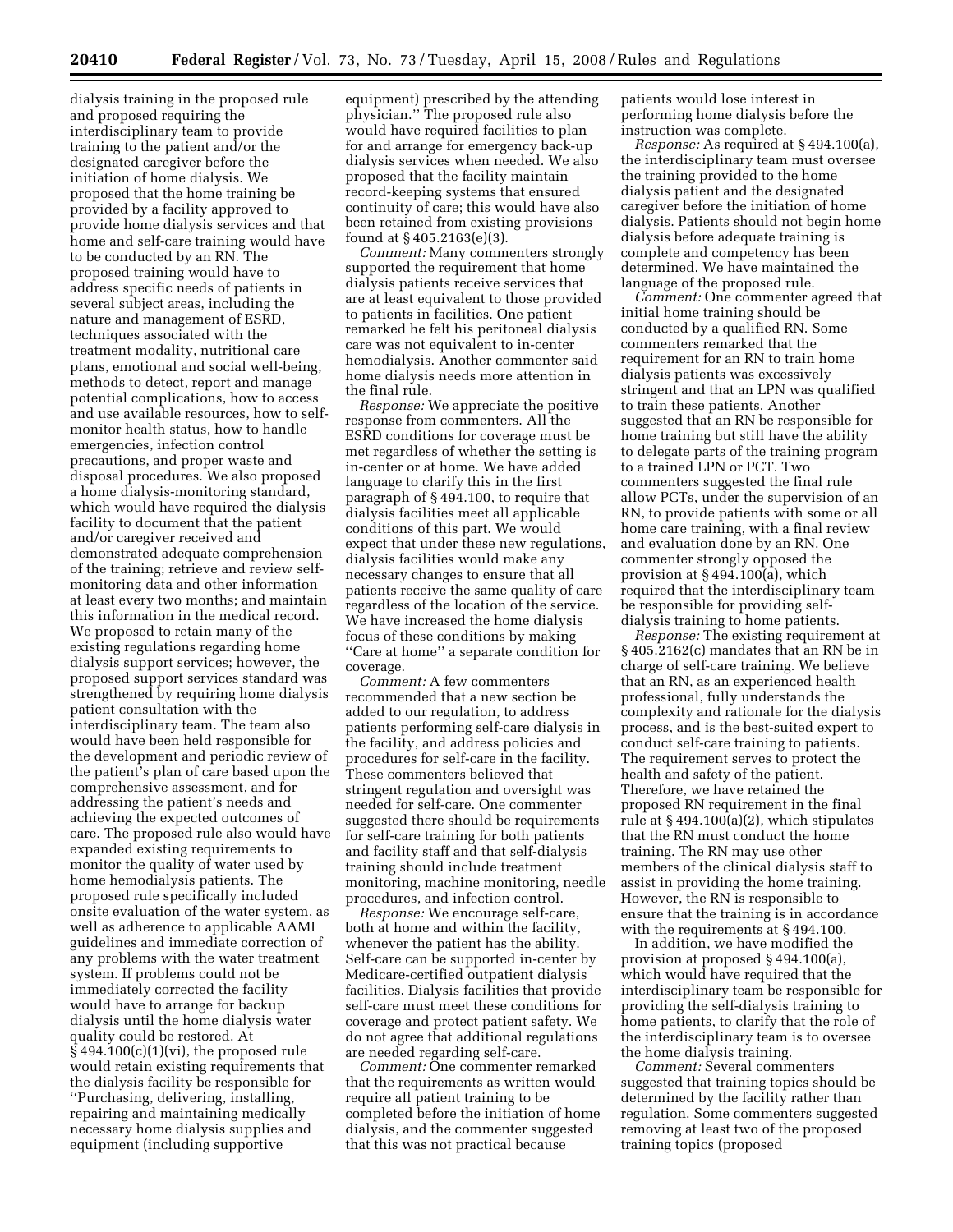§ 494.100(a)(3)(iii), implementation of a nutritional care plan, and § 494.100(a)(3)(iv), how to achieve and maintain emotional and social wellbeing), since these topics are proposed to be covered in the ''Patient plan of care'' condition.

*Response:* Patient education and training are addressed in the ''Patient plan of care'' condition, which now requires that the care plan include education and training regarding home dialysis and self care, as appropriate, at § 494.90(d). All dialysis patients, whether home or in-center, are to receive counseling regarding nutrition and psychosocial well-being (§ 494.90(a)(2) and (6), respectively). We concur with the comments and believe it is redundant to include these topics under the self-care training standard at § 494.100(a). Therefore, we have removed ''implementation of a nutritional care plan'' at proposed  $§ 494.100(a)(3)(iii)$  and "how to achieve and maintain emotional and social wellbeing'' at proposed § 494.100(a)(3)(iv).

*Comment:* One commenter suggested removing the specific level of hemoglobin and hematocrit and replacing it with reference to evidencebased standards.

*Response:* We have modified the final rule at  $§ 494.100(a)(3)(ii)$  because the proposed language was redundant. The ''Patient plan of care'' condition at § 494.90(a)(4) requires that the interdisciplinary team develop a plan of care that addresses anemia, and specifies the hemoglobin and hematocrit targets. In the final rule at § 494.100(a)(3)(ii), we have eliminated specific numerical values for hematocrit and hemoglobin but require that the patient be instructed on how to administer erythropoiesis-stimulating agent(s) in order to achieve and maintain a target level hemoglobin or hematocrit, as written in the patient's plan of care at § 494.90.

*Comment:* A few commenters suggested that the 2-month timeframe for monitoring home patients was excessively rigid and burdensome. Two of those commenters suggested a quarterly reporting timeframe that would coincide with monitoring. Two commenters suggested we change the timeframe to require monthly reporting.

*Response:* The goal of the standard at § 494.100(b)(2) is to have facilities effectively monitor the care of home dialysis patients to achieve desired outcomes. Monitoring patient records allows dialysis facility staff to compare the prescribed regimen to actual dialysis results. Home patients do not see facility staff as frequently as in-facility patients do and so we believe the 2month monitoring schedule is reasonable.

*Comment:* One commenter agreed with the proposed rule but pointed out that home patients do not always provide documentation regarding their care at home. Another commenter remarked that non-compliant patients may not provide the required data and other information necessary for staff to carry out the mandatory review. This commenter suggested we add language that would enable staff to be in compliance on the basis of having made a ''good faith effort.''

*Response:* The home dialysis patient is part of the interdisciplinary team and should be working to meet the home dialysis plan of care goals. If home dialysis patients exhibit non-compliant behavior and/or their care plan goals are not met, then facilities must intervene. If facilities take reasonable measures and lack of patient compliance remains a problem, then the interdisciplinary team must document the interventions to address patient non-compliance, the results of the interventions, and the plan to protect patient health and safety within the limitations of poor patient compliance.

*Comment:* Several commenters remarked on the differences between hemodialysis and peritoneal dialysis modalities in the home setting. The commenters suggested that peritoneal dialysis visits only be required when medically indicated, since the water treatment issues associated with hemodialysis do not exist for these patients. Two commenters suggested that home monitoring visits be at the discretion of the interdisciplinary team. One commenter suggested that the proposal be revised to allow home visits ''as appropriate.'' Another commenter suggested that the final rule state whether the interdisciplinary team would be required to perform an assessment at a team meeting. Another commenter asked for clarification on whether the staff must visit a patient's home periodically. A commenter suggested that a physician be required to visit home patients only as medically indicated, while another commenter asked whether the physician would be required to see the home patient monthly. One commenter suggested we add a requirement that the home consultation be with ''all'' of the team members as needed. Two commenters suggested that ''periodic monitoring'' include ''at least annually.'' Other commenters suggested that the final rule specifically state that all home patients must be visited in the home at least periodically after home training is completed.

*Response:* Many of these concerns from commenters would be addressed in the patient's plan of care at § 494.90, which requires an appropriate plan of care based upon medically indicated needs, treatment, and services. Patient needs identified in the plan of care should drive the frequency of home visits of the interdisciplinary team members, including the physician. Regular contact with facility staff offers the patient an ongoing support service and an avenue for communicating questions and concerns. Our regulations require periodic monitoring and home visits by a team member as part of the patient plan of care; they are necessary in order to protect patient health and safety. We would expect that each home care patient, in addition to being visited, would have regular contact with dialysis facility staff. The initial home visit allows dialysis facility staff to ensure that the home patient has an acceptable environment in which to perform safe dialysis, and ensure there is adequate storage of supplies, etc. The dialysis facility should ensure that care being provided to home-care patients be equivalent to care provided to other facility patients.

*Comment:* A commenter suggested that we require at  $§ 494.100(c)(1)(i)$  that home patient monitoring be completed as needed and only if geographically feasible, in accordance with the patient's plan of care. Another commenter remarked that facility staff should not be required to make home visits if patients live in dangerous areas or if it is unsafe for staff.

*Response:* Support services at standard (c) are required for all home patients, regardless of the setting or geographical location. At  $\S 494.100(c)(1)(i)$ , dialysis facility staff are required to periodically monitor the patient's home adaptation and visit the patient's home setting in accordance with the plan of care. All patients have the right to receive equal care that protects their health and safety, and CMS cannot establish a mandate that would allow discrimination in any form.

*Comment:* Two commenters remarked that while the proposed rule provides a new level of protection for the patient, the requirements would make home dialysis more expensive, which could be a deterrent for dialysis facilities to offer home dialysis. One commenter noted that weekly home hemodialysis water testing for new systems was too expensive, as was monthly bacteria testing. The commenter remarked that the final rule should recognize differences between hemodialysis and peritoneal dialysis, and that it is not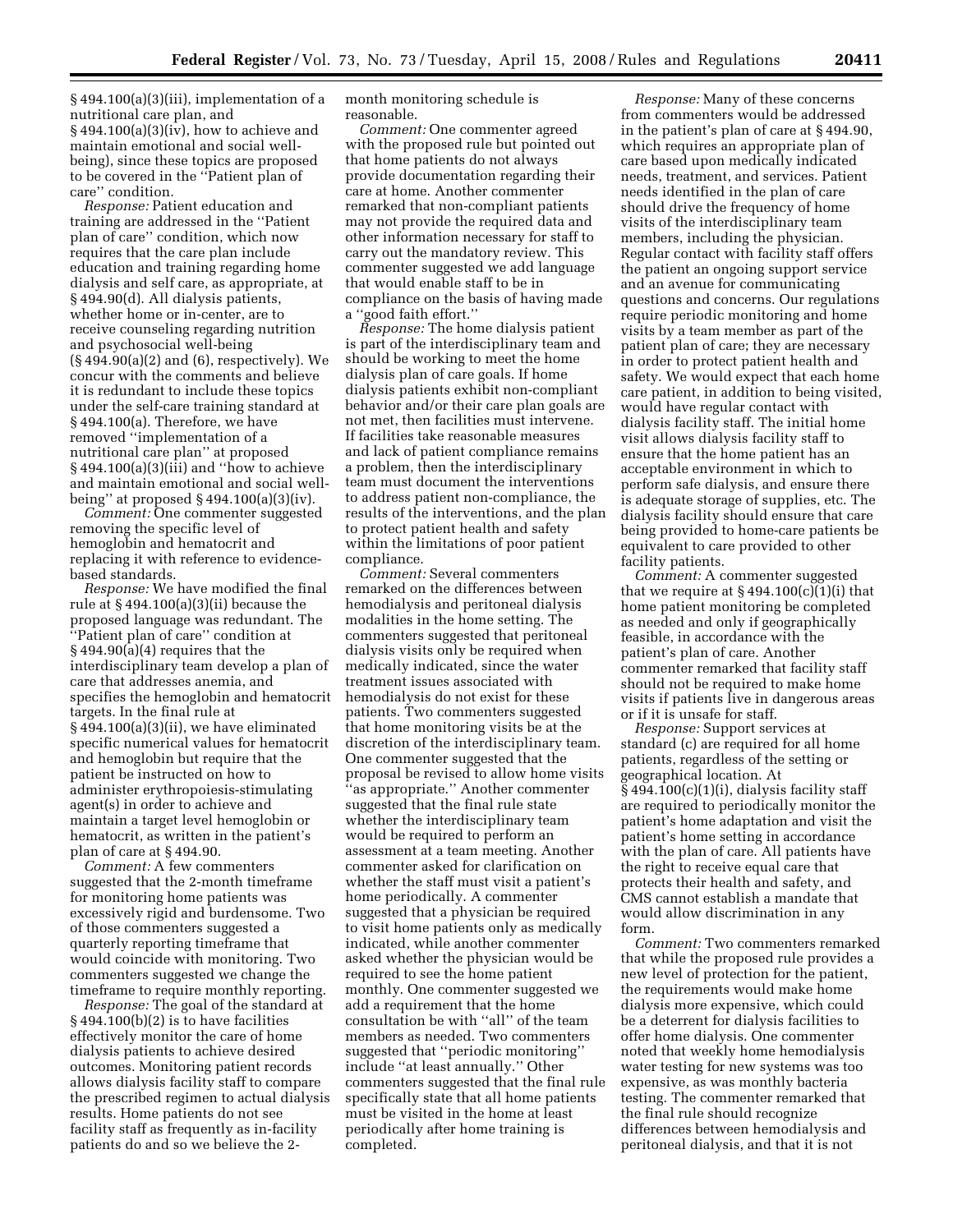necessary to monitor water quality/ dialyzer reuse with certain new home dialysis technologies. One commenter suggested that for preconfigured, 510(k) cleared systems designed, tested and validated to yield AAMI quality water and dialysate, that we should merely require the facility to monitor water quality in accordance with the systems' FDA-approved labeling under  $§$  494.100(c)(1)(v). Another commenter remarked that AAMI recommendations were never intended for home hemodialysis, stating that home water quality should be monitored but not with the same frequency as in a facility setting. One commenter also asked how the conditions would stay current if the referenced guidelines were changed or updated.

*Response:* The subject of water quality was addressed in our discussion under § 494.40, where all related issues, including home dialysis issues, were thoroughly discussed. In accordance with that discussion, we have revised the final rule at  $\S 494.100(c)(1)(v)(A)$ and  $§$  494.100(c)(1)(v)(B), to require that the facility monitor the quality of water and dialysate used by home hemodialysis patients and conduct onsite evaluations and testing of the water system in accordance with the recommendations specified in the manufacturers instructions and the system's FDA-approved labeling for preconfigured systems designed, tested and validated to yield AAMI quality water and dialysate. Bacteriologic and endotoxin testing must be performed at least quarterly, or on a more frequent basis as needed, to ensure that the water and dialysate are within AAMI limits. We are requiring at least quarterly cultures and endotoxin testing to ensure that as new technologies come into use, the facility monitors home hemodialysis water systems so that patient safety is protected. As data and information become available regarding the longterm use and safety of new technologies, we may, in the future, re-evaluate the required frequency of water testing for these systems based on the scientific evidence.

*Comment:* One commenter agreed with the proposed rule that the dialysis facility should provide all support services regardless of whether or not any durable medical equipment is provided by that facility. Another commenter suggested adding the following language to the final rule at § 494.100(c) for Method I patients: ''The dialysis facility must purchase or lease and deliver the necessary home dialysis supplies and equipment.'' Two commenters remarked that equipment rental should be included in the

proposed list of requirements at  $§ 494.100(c)(2)(iii)$ , as some providers rent dialysis equipment.

*Response:* We appreciate the positive comments regarding the need for facilities to provide support services for the home patient. Home dialysis patients who receive all equipment, supplies and support services from their ESRD facility are considered ''Home Dialysis Method I.'' Under ''Method II,'' a durable medical supply company provides all necessary equipment and supplies to the home dialysis patient, and a dialysis facility provides support services to the patient. In order to be responsive to commenters, we have added the terms ''renting'' and ''leasing'' to the final rule at  $\S 494.100(c)(1)(vi)$ , which now requires services provided by the facility to include, ''Purchasing, leasing, renting, delivering, installing, repairing and maintaining medically necessary home dialysis supplies and equipment (including supportive equipment) prescribed by the attending physician.''

*Comment:* One commenter suggested that we add a requirement that a home dialysis provider have its own in-center facility within 35–50 miles of the patient's home, or an agreement with a designated backup in-center provider, including on-call availability of a nurse to permit a home patient to have access to care when equipment fails or in an emergency.

*Response:* In the proposed rule at  $§ 494.100(c)(1)(vii)$ , facilities are required to identify a plan and arrange for emergency back-up dialysis services in the event that they may be needed. We believe this requirement addresses the commenter's concern, while providing flexibility for facilities. Emergency preparedness is also addressed in the final rule at § 494.60(d), which requires facilities to implement processes and procedures to manage medical and non-medical emergencies that are likely to threaten the health or safety of the patients, the staff, or the public.

*Comment:* One commenter stated that requiring facilities to deliver supplies and equipment to home patients would give an unfair advantage to Method II suppliers, especially for a clinic serving a large geographic area. Another commenter recommended that we consider allowing facilities to ''arrange'' for installation and maintenance of supplies and equipment, as it is standard industry practice for the manufacturer to install dialysis equipment.

*Response:* It appears these commenters may have misinterpreted some of the proposed rule language at

§ 494.100(c). The part 405, subpart U requires self-dialysis support services to be furnished either directly, under agreement or by arrangement with another ESRD facility (§ 405.2163(e)). We have added language to  $\S$  494.100(c)(1) of the final rule to clarify that, ''A home dialysis training facility must furnish (either directly, under agreement or by arrangement with another ESRD facility) home dialysis support services regardless of whether dialysis supplies are provided by the dialysis facility or a durable medical equipment company.''

As noted above, home dialysis patients who receive all equipment, and supplies from one durable medical equipment supplier and all other support services from their dialysis facility have opted for ''Home Dialysis Method II.'' Facilities are accountable for arranging and providing services and supplies to their patients as required. To allow maximum flexibility for facilities to carry out this requirement, facilities are permitted to determine the most effective and efficient way for them to operate within the context of the final rule.

*Comment:* One commenter suggested the proposed rule at  $\S 494.100(c)(1)(vii)$ (identifying a plan and arranging for emergency backup) be modified to require that emergency backup dialysis services must be at a location convenient to the patient's home.

*Response:* We do not believe it would be beneficial to mandate emergency back up dialysis services that are convenient to the patient's home. The term ''convenient'' may have a wide range of interpretations and depending on how it is interpreted, could become an access to care barrier that reduces the availability of home dialysis. Some patients choose home dialysis because they live in a remote area where incenter dialysis is not available. If we required that back up dialysis for all home patients must be ''convenient'', this may cause dialysis facilities to discontinue home dialysis for patients who live in these remote areas for whom there is no convenient dialysis facility. We expect providers to work with patients, other providers and ESRD Networks to best meet the needs of patients. Facilities must have a reasonable emergency plan to deal with patients in need of backup dialysis services.

*Comment:* Two commenters suggested we delete proposed  $\S 494.100(c)(1)(iii)$ through  $\S$  494.100(c)(1)(vii) because most of the requirements are already required of the facility with respect to all patients receiving care and services through the facility.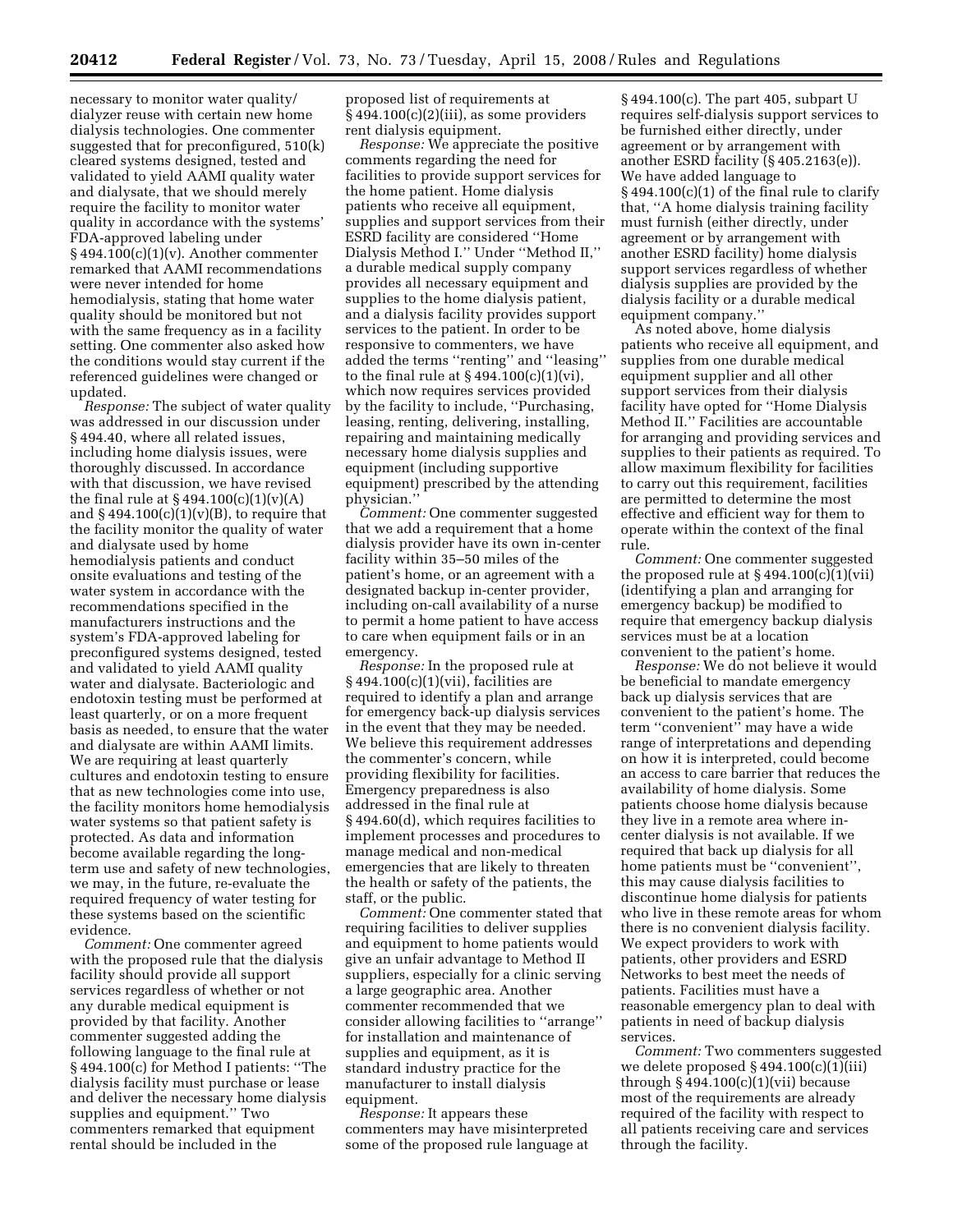*Response:* The support services provision in the proposed rule at § 494.100(c)(1)(i) through § 494.100 (c)(1)(vi) would retain and expand existing part 405, subpart U requirements, as discussed in the ESRD proposed preamble (70 FR 6212). We also proposed the addition of § 494.100(c)(1)(vii), which would require the facility to plan for and arrange for emergency backup dialysis services when needed. Support services for home care patients are required by section 1881 of the Act and are necessary to ensure proper care and support. We have added a clarification to  $\S 494.100(c)(1)$  to state that any home dialysis training facility must also ''furnish either directly, under agreement, or by arrangement with another ESRD facility.''

*Comment:* Some commenters suggested that separate sections were needed for home hemodialysis and peritoneal dialysis. One commenter remarked that this was necessary due to water quality issues. Another suggested that hemodialysis was more complex and that the proposed rule, as written, would impose an undue burden on peritoneal dialysis care.

*Response:* Hemodialysis water quality was addressed in the ''Care at home'' condition at  $\S 494.100(c)(1)(v)$  in the proposed rule. The language in the final rule has been modified and is now consistent with the requirements in the ''Water and dialysate quality'' condition at § 494.40. The language at  $§$  494.100(c)(1)(v)(A) and  $§ 494.100(c)(1)(v)(B)$  requires that services include, ''Monitoring of the quality of water and dialysate used by home hemodialysis patients, including conducting an onsite evaluation and testing of the water and dialysate system in accordance with: (A) The recommendations specified in the manufacturers' instructions; and (B) the system's FDA-approved labeling for preconfigured systems designed, tested, and validated to yield AAMI quality water and dialysate; in addition, bacteriological and endotoxin testing must be performed on a quarterly, or more frequent basis as needed, to ensure that the water and dialysate are within the AAMI limits.'' We have added a reference to dialysate in our final rule to be consistent with the AAMI RD52 guidelines that we have incorporated by reference. The interdisciplinary team is required to educate the patients or caregivers about water quality problems as required by  $\S$  494.100(a)(3)(iii).

*Comment:* One commenter remarked that Medicare should ''cover separately billable medication and biologicals for home patients, as it does for in-center

patients, to improve their clinical outcomes.''

*Response:* This regulation does not address payment issues. The matter has been referred to the appropriate CMS coverage staff for consideration.

*Comment:* One commenter recommended that CMS contract with a Network to form a TEP to study current guidance for care at home and make recommendations.

*Response:* A TEP was convened in Baltimore on January 20 and 21, 2006, after the close of the proposed rule's comment period, to assist ESRD Network 9/10 in developing recommendations for providing staffassisted dialysis in a long-term care facility. TEP members, including patients and professionals, represented various ESRD stakeholders involved in or impacted by dialysis in the LTC facility. The TEP's final recommendation to CMS was to suggest creation of a new model of care for staffassisted dialysis in long-term care facilities, as the current method of home dialysis in such facilities did not appropriately meet the need. The final report ''Delivery of Dialysis Treatment Within the Long Term Care Facility'' can be found on The Renal Network Web site at *http:// [www.therenalnetwork.org/PF/](http://www.therenalnetwork.org/PF/LTC_feedback.html)  LTC*\_*feedback.html*.

*Comment:* We received many public comments regarding the issue of institutional dialysis or dialysis in a nursing home setting, which was discussed in the proposed rule preamble. Dozens of members from the renal, hospital, and nursing home industries commented and many were opposed to the current existing (2004) nursing home dialysis policy, which can be viewed at *http://www.cms.hhs.gov/ [SurveyCertificationGenInfo/downloads/](http://www.cms.hhs.gov/SurveyCertificationGenInfo/downloads/SCLetter04-24.pdf)  [SCLetter04-24.pdf](http://www.cms.hhs.gov/SurveyCertificationGenInfo/downloads/SCLetter04-24.pdf)* and *[http://](http://www.cms.hhs.gov/SurveyCertificationGenInfo/downloads/SCLetter04-37.pdf)  www.cms.hhs.gov/ [SurveyCertificationGenInfo/downloads/](http://www.cms.hhs.gov/SurveyCertificationGenInfo/downloads/SCLetter04-37.pdf)* 

*SCLetter04-37.pdf*. The majority of commenters had major concerns with this issue and expressed frustrations with existing payment systems. Commenters were concerned with the financial feasibility of providing dialysis to these patients at a certified dialysis facility within the nursing home or under the home dialysis model. Commenters believe that the reimbursement system should be adjusted for care provided in this setting. Accountability is another concern, as commenters were not clear regarding the division of responsibilities between the skilled nursing facility and the ESRD facility. Still other commenters stated that these patients should not be categorized as home-care

patients because the majority are frail and often elderly, cannot participate in their own care, and cannot be trained. Many commenters suggested that CMS convene a Technical Expert Panel to address the issue of dialysis for nursing home residents and craft a separate rule following publication of this final rule.

*Response:* The proposed rule solicited comment regarding ''whether the current dialysis regulations need to be modified to protect this vulnerable (nursing home) population \* \* \*'' (70 FR 6213). Commenters clearly believe that current regulations pertaining to the provision of dialysis to nursing home patients need to be revised. However, it is not clear now how we could best improve our health and safety regulations to meet our goal of providing safe, high quality, efficient dialysis care to vulnerable nursing home patients. Therefore, we are not issuing nursing home dialysis regulations in this final rule. Given the complex programmatic and fiscal issues associated with a new nursing home dialysis model, we intend to consider rulemaking as well as alternative actions in the future. Until that time the current policy (S&C–04–24 and S&C–04–37) will remain in effect.

e. Quality Assessment and Performance Improvement (Proposed § 494.110)

The February 4, 2005 proposed rule included a new condition that would require dialysis facilities to develop, implement, maintain, and evaluate an effective, data-driven, interdisciplinary QAPI program. This ongoing internal quality oversight program would focus on indicators related to improved health outcomes and the prevention and reduction of medical errors. The QAPI program would include adequacy of dialysis, nutritional status, anemia management, vascular access, medical injuries and medical errors identification, hemodialyzer reuse, (if applicable), and patient satisfaction and grievances. The dialysis facility would be required, not only to monitor its performance, but also to take actions that would result in sustained performance improvements. Priorities would have to be set for performance improvement activities, taking into consideration the prevalence and severity of identified problems and affect on clinical outcomes or patient safety. We proposed that any identified problems that threatened the health and safety of patients would be immediately corrected. We also proposed retaining the part 405, subpart U requirement that dialysis facilities participate in ESRD Network activities and pursue Network goals.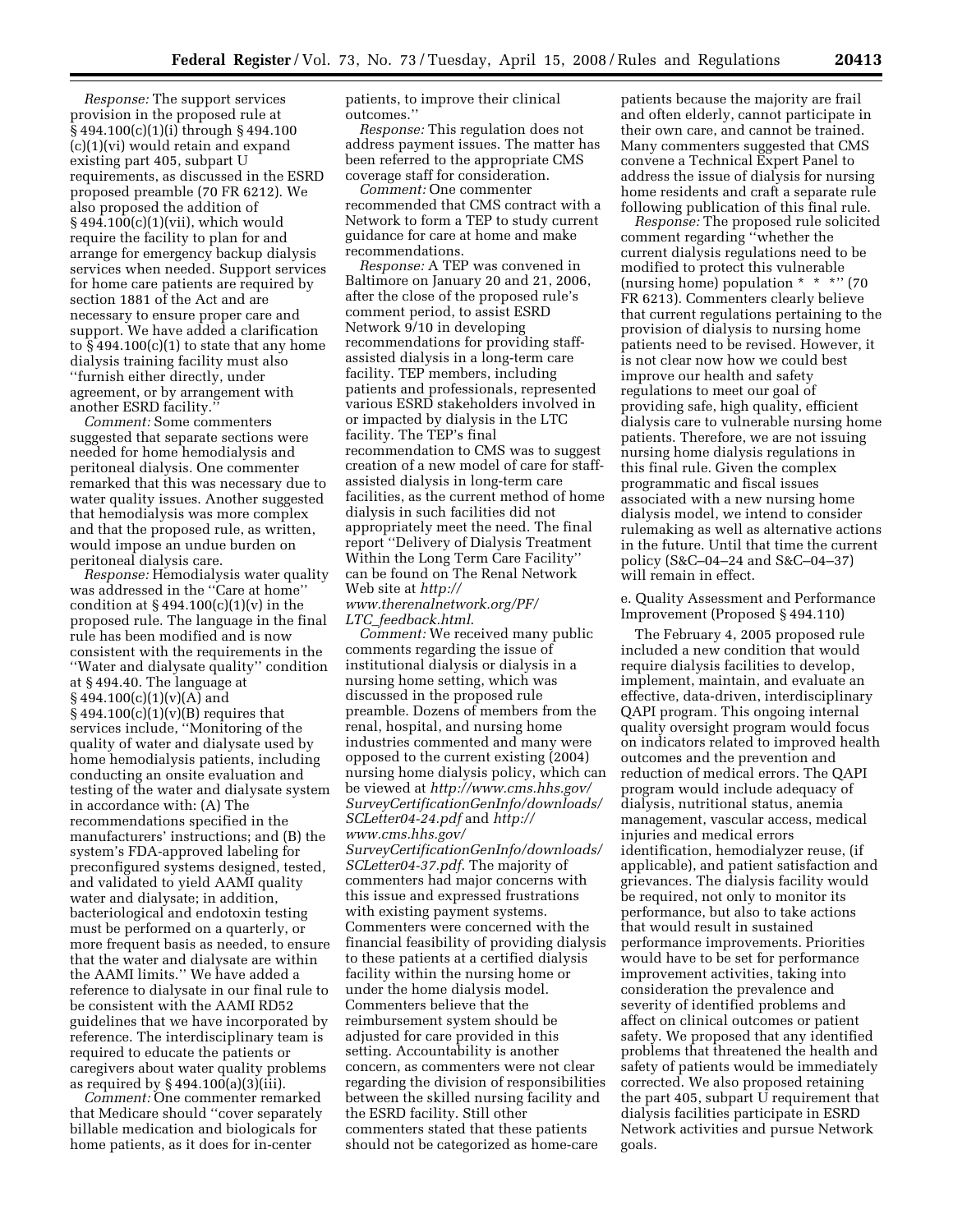We received a large number of comments on the QAPI condition. The comments generally supported a QAPI condition. One commenter applauded the proposed requirement for prioritizing QAPI improvement activities and requiring facilities to have a plan for immediate correction of problems that might jeopardize patient health and safety.

*Comment:* A few commenters requested clarification of the term ''interdisciplinary team'' as used in subpart C.

*Response:* As stated earlier, we have clarified the meaning of ''interdisciplinary team'' under the ''Patient assessment'' (§ 494.80) and ''Plan of care'' (§ 494.90) conditions. The first sentence of the QAPI condition in the proposed rule required an ''interdisciplinary'' QAPI program. We have modified this requirement in the final rule to make clear that the professional members of the interdisciplinary team (physician, RN, social worker, and dietitian) must participate in the QAPI program. The facility has the option of including facility patients when appropriate. The first sentence of § 494.110 now reads, ''The dialysis facility must develop, implement, maintain, and evaluate an effective, data-driven quality assessment and performance improvement program with participation by the professional members of the interdisciplinary team.''

*Comment:* Two commenters were concerned that there was no mechanism to update QAPI measures, and suggested that CMS develop such a mechanism.

*Response:* QAPI measures were not proposed; however, QAPI topics were proposed at § 494.110(a)(2). Facilities may use indicators and measures of their choice as appropriate and necessary to implement the data driven QAPI program. We may update the QAPI topics as needed in future revisions of the ESRD conditions for coverage. Facilities may add topics to their QAPI program as needed to meet the unique needs of their facility.

*Comment:* A commenter suggested that if face-to-face QAPI meetings are expected, this should be specifically required in the regulation.

*Response:* The facility has the flexibility to develop and implement QAPI via processes of their own choosing, as long as the efforts result in a multidisciplinary, data-driven QAPI program that achieves improvement and meets the criteria stated in § 494.110. This might include face-to-face meetings or additional and alternate activities. We have not modified the regulatory language to specify processes or face-toface meetings.

*Comment:* Two commenters suggested that we consider increasing the Network role in QAPI oversight.

*Response:* The Network role regarding the quality of ESRD care is defined at section 1881(c) of the Act, and implemented at 42 CFR 405.2112 and in the ESRD Network contract. We expect the ESRD Networks and the facilities to work collaboratively for the benefit of the patients that are being served. These conditions for coverage do not affect the ESRD Network role or requirements. The requirements regarding dialysis facility cooperation with its ESRD Network have been consolidated at § 494.180(i), as discussed under that section of this preamble.

*Comment:* A commenter stated that standard facility continuous quality improvement programs should satisfy QAPI requirements.

*Response:* We expect that some quality-oriented dialysis facilities already have in place effective full-scale quality improvement programs that would meet QAPI requirements.

*Comment:* Many commenters suggested additional QAPI topics that should be required, including: Infection control, renal bone disease, psychosocial status, transplantation, mortality reviews, staffing policy, errors, fluid status, staff education, home dialysis, surveillance of water treatment, venous catheter use reduction, fistula use, depression, hospitalizations, cardiovascular health, patient suggestions for QI and safety, and growth and development for pediatric patients under the age of 18. A large number of the comments supported inclusion of infection control and renal bone disease. Two commenters suggested that we omit the specific QAPI elements because while they are currently appropriate, they should not be codified.

*Response:* The proposed QAPI elements included adequacy of dialysis, nutritional status, anemia management, vascular access, medical injuries and medical errors identification, hemodialyzer reuse program, and patient satisfaction and grievances. The majority of comments strongly supported the QAPI topics that we proposed to be included in the facility QAPI program. We have added ''mineral metabolism and renal bone disease'' to the list of QAPI topics in this final rule at § 494.110(a)(2)(iii) due to its importance to quality dialysis care, its association with cardiac health, and the strong support received from commenters. Renal bone disease and mineral metabolism are routine components of dialysis facility QI programs and are easily monitored via

lab values. CMS has recently pilot tested mineral metabolism/bone disease clinical performance measures and has added these as new ESRD clinical performance measures. We have also added ''infection control'' at  $\S 494.110(a)(2)(ix)$ , as discussed above in connection with § 494.30 ''Infection control'' condition. This QAPI component retains the same specificity and detail provided in the proposed rule under § 494.30. We believe that infection control is crucial to protecting patient health and safety. We do not intend to understate the importance of this issue simply because it was relocated in this final rule.

Fistula use and reduction in venous catheter use is encompassed by the vascular access topic, which is already included in the QAPI required topics. Therefore, we are not making any additional changes. Dialysis facilities should focus on the vascular access problems that have been identified as a priority for their facility.

Surveillance of the water system is already required by this final rule; the ANSI/AAMI RD 52 water purity guidelines, incorporated by reference in the ''Water and dialysate quality'' condition for coverage at § 494.40(a), specify surveillance and quality assurance procedures.

We encourage dialysis facilities to include social services and other suggested QAPI topics in their program when appropriate, but are not requiring these additional topics. The facility should identify additional QAPI components when it prioritizes improvement activities in accordance with standard § 494.110(c). We expect the dialysis facility to devote the needed resources to its QAPI program, which will be based on such prioritization of facility needs.

*Comment:* We received several comments on various aspects of proposed § 494.110(b), which includes monitoring performance improvement, taking actions that result in performance improvements, and tracking performance to sustain improvements. One commenter stated that when evaluating performance, new patients should be excluded for the first 3 months. Another commenter suggested that the facility be examined before requiring an improvement plan, in order for the surveyor to evaluate patient characteristics and to decrease risk of facilities ''cherry picking'' the healthiest patients. A commenter stated that patients will not be able to meet targets for albumin and anemia, and certain categories of patients should be excluded from the quality measure patient population. One commenter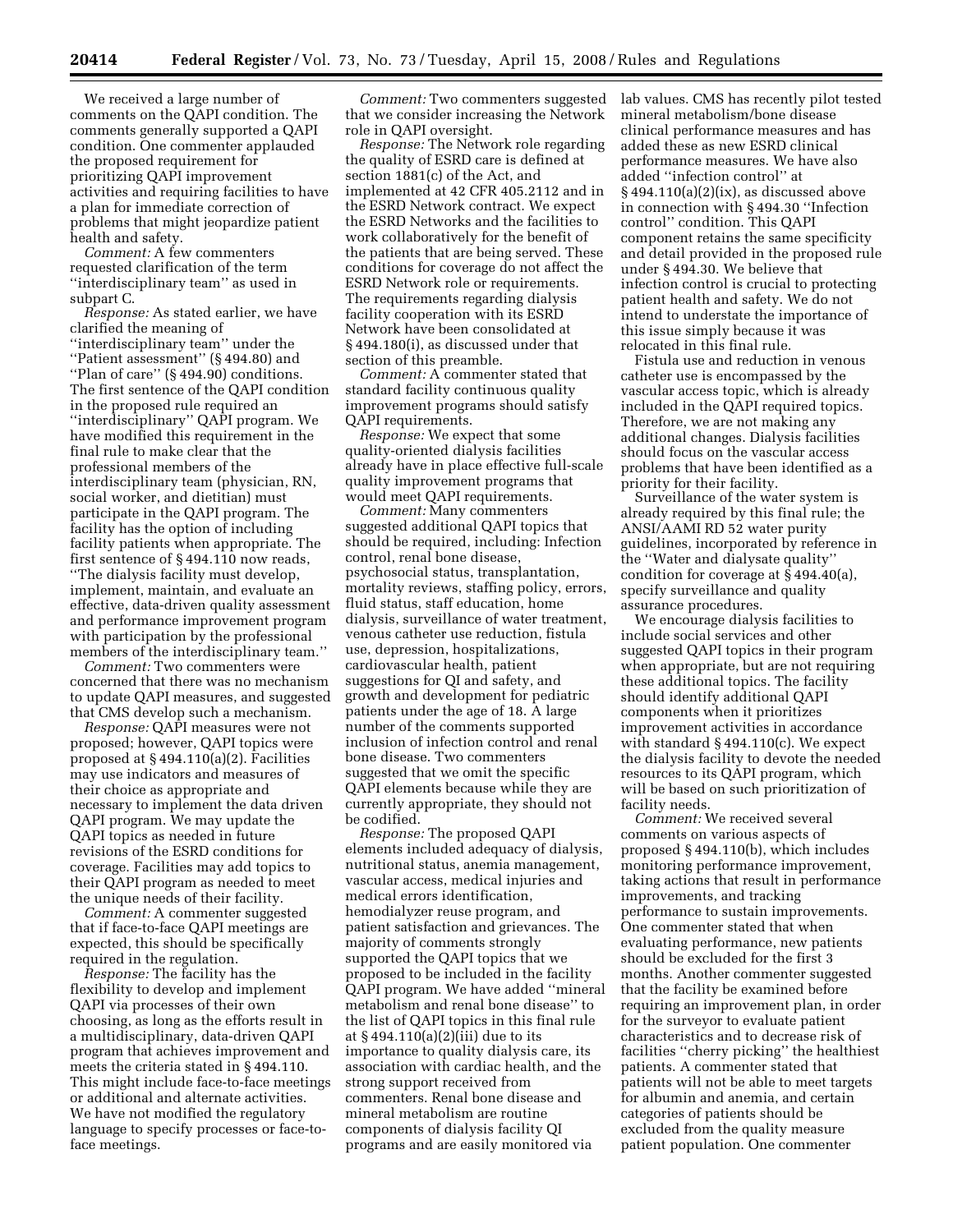suggested that it should be sufficient that facilities address the quality issues, while another stated that the facility can only address actionable issues. Some commenters said a risk adjustment is needed, but one commenter disagreed with a need for risk adjustment. Other commenters stated that patient noncompliance is a factor in meeting QAPI goals.

*Response:* The intent of § 494.110(b) was explained in the preamble of the proposed rule (70 FR 6217) where we stated, ''We will specifically expect a facility whose treatment outcomes vary significantly from accepted standards to identify the reasons for poor outcomes and implement improvement projects to achieve expected outcomes.'' The QAPI program is meant to have a facility-wide scope that seeks opportunities for improvement, whereas the ''Patient plan of care'' condition focuses on individual patient care. Since the QAPI program is an internal facility function, facilities may use their own risk adjustors and incident or prevalent patient designators within their QAPI programs as needed. However, both adjusted and unadjusted QAPI data must be available for our review. This QAPI condition does not require facilities to report QAPI data, although information about quality measurement and improvements would need to be available to the surveyor who assesses whether the QAPI program met the requirements of this condition. The risk adjustment aspect is discussed under the ''minimum facility-wide standards'' discussion below.

The QAPI requirement provides the facility with flexibility in identifying the QAPI goals and actions to undertake. We would expect the facility to undertake activities that are expected to improve health outcomes, and prevent and reduce medical errors.

We recognize that patient adherence to the treatment plan can be a factor in meeting facility QAPI goals. The issue of patient compliance was discussed earlier in this document under the ''Patient plan of care'' condition portion of the preamble. We addressed the need for interventions when the plan of care goals are not met and the required documentation of any barriers preventing the goals from being met. It is possible that some facilities may find during their prioritization of improvement activities that patient compliance trends need to be addressed within the QAPI program.

*Comment:* Several commenters supported a requirement for dialysis facilities to use a common patient experience of care or satisfaction tool. They stated that this would allow comparable information and spur

improved performance, although one commenter stated this could be costly and burdensome. Two commenters support the use of a common tool that allows facilities to add unique facilitychosen questions. A few commenters supported a patient satisfaction survey, but not use of a common tool. While there was predominant support for the inclusion of patient satisfaction in the QAPI program requirement, few commenters specified their position on whether CMS should mandate the use of a common survey tool (that is, In-Center Hemodialysis Consumer Assessment of Healthcare Providers and Systems (ICH CAHPS)).

One commenter said that CMS should only specify that a survey be done and within specified intervals. Another commenter, opposing a common patient satisfaction tool requirement, stated regional differences may skew results. A large dialysis organization (LDO) stated they preferred their own patient satisfaction tool, which is used to benchmark and allows modifications to the questions over time. The LDO further stated that ICH CAHPS is not operational, and that pilot tests need to be reviewed. A few commenters recommended that a ''quality of life'' aspect be included in a patient survey.

*Response:* We are requiring that dialysis facilities include patient satisfaction as a component of their QAPI program. At this point in time we are strongly encouraging facilities to use the standardized ICH CAHPS tool to assess in-center hemodialysis patient experience of care, but we are not requiring use of this instrument. As the renal community becomes more experienced with using the ICH CAHPS instrument and recognizes benefits associated with its use, we would expect to see widespread voluntary use.

Providing patient experience-of-care information to beneficiaries is a priority for CMS as a component of our transparency initiative. Many of the questions in the Core ICH CAHPS Instrument are questions that were taken directly from existing surveys used by dialysis facilities that responded to our call for measures. A rigorously tested instrument, based on input from stakeholders and facilities, would supply valuable feedback to facilities for improving quality of dialysis care.

Creation of a standardized patient experience-of-care survey for dialysis patients is directly responsive to calls for CMS and the Secretary to collect this type of information in a variety of reports. The Office of the Inspector General (OIG) Report, entitled ''External Review of Dialysis Facilities'' (June

2000), recommended that CMS ''require dialysis facilities to monitor patient satisfaction'' particularly, as a way of bringing forth patient concerns that may not be captured by the current complaint systems. Likewise, in a Report to the Congress entitled ''Improving Payment for End-Stage Renal Disease Services'' (March 2000), the Medicare Payment Advisory Commission (MedPAC) recommended that CMS collect and analyze information on a regular basis on ESRD patients' satisfaction with the quality of and access to care. This recommendation was reiterated in MedPAC's report to the Congress ''Modernizing the Outpatient Dialysis Payment System'' (October 2003), which recommends that, ''The Secretary should also monitor patient satisfaction with care and other access indicators to determine whether patients face obstacles in obtaining needed care.'' Furthermore, the importance of a patient focus in the provision of healthcare services was emphasized in the IOM 2001 report, ''Crossing the Quality Chasm,'' that established patient-centered care as one of the industry's six aims for quality improvement. The IOM dimensions of patient-centered care include respect for patients' values, preferences, and expressed needs; coordination and integration of care; information, communication, and education; physical comfort; emotional support; involvement of family and friends; continuity and transition; and access to care. The ICH CAHPS survey instrument addresses all these areas in either the Core Instrument or supplemental questions.

Consumer testing of the DFC Web site, conducted on behalf of CMS by the Research Triangle Institute during 2002 and 2003, revealed that consumers most frequently requested patient satisfaction information or patient opinions about the care given in dialysis facilities to gauge the quality of care provided in a dialysis facility. The data collected from the core items in a common tool will allow consumers to make ''apples to apples'' comparisons among dialysis facilities. In addition, such information would allow dialysis facilities to benchmark their performance at local, regional, and national levels.

The ICH CAHPS core instrument and supplemental questions have been placed in the public domain. Any hemodialysis facility interested in using the survey should contact Charles Darby at *[Charles.Darby@ahrq.hhs.gov.](mailto:Charles.Darby@ahrq.hhs.gov)* The Agency for Healthcare Research and Quality welcomes input on experiences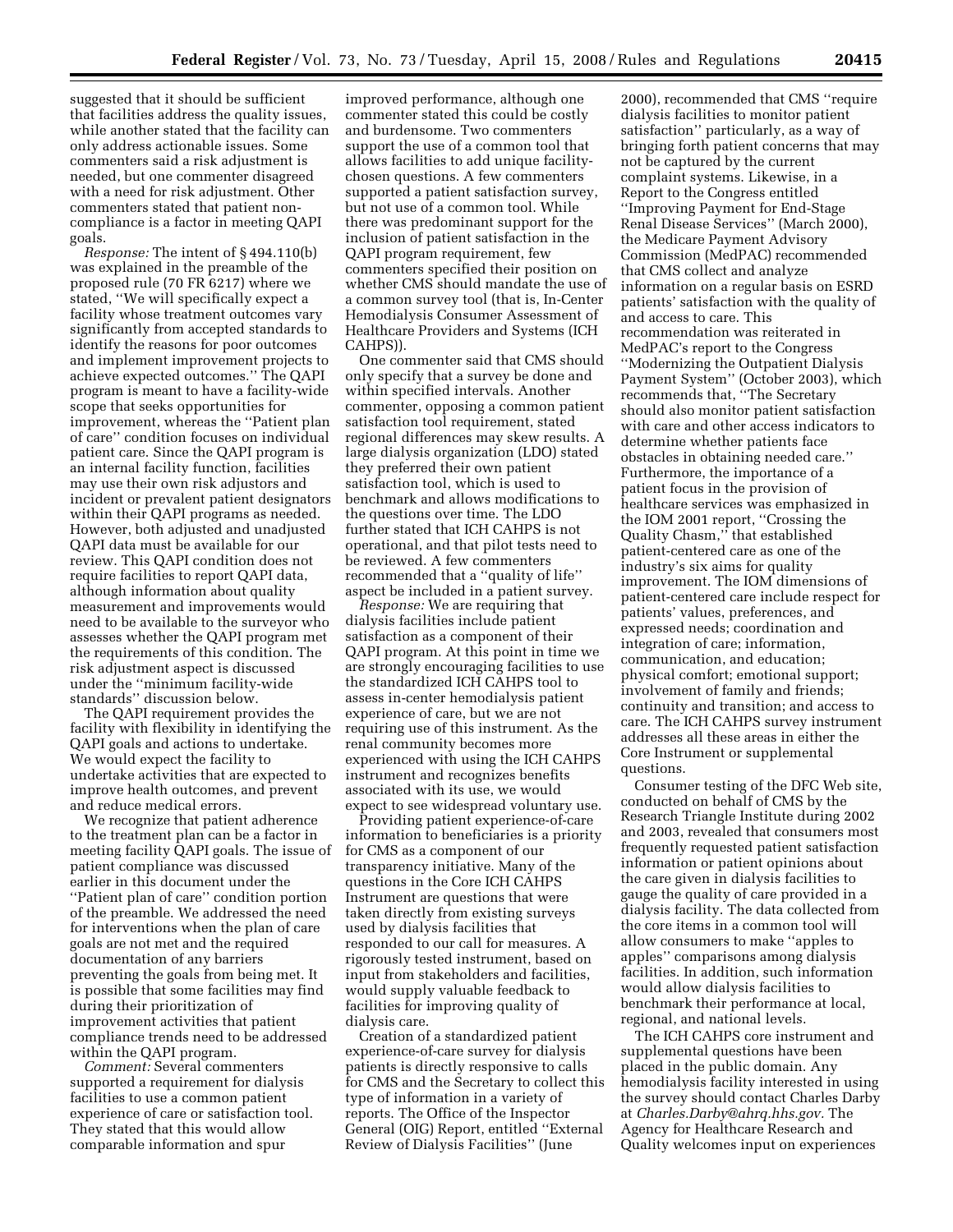that dialysis facilities may have in implementing the survey.

*Comment:* We received many comments regarding CMS use of facilityspecific standards for enforcement of the conditions for coverage. While commenters supported CMS regulations that would hold facilities accountable for their performance via clinical data, there was much disagreement regarding the implementation approach.

Several commenters responded to our proposed rule preamble discussion (70 FR 6218) regarding the use of NKF K/ DOQI clinical practice guidelines as the facility-specific minimum standards to be used for enforcement. One commenter recommended that CMS adopt evidence-based NKF–K/DOQI clinical practice guidelines for adequacy, anemia, and vascular access as facility-wide targets for enforcement. The commenter suggested that if problems were found, facilities could be required to provide a plan to improve care with active Network involvement. Two commenters supported minimum clinical standards using K/DOQI, stating that this could provide a basis for quality improvement and patient education on expected outcomes or goals. One commenter supported facility-wide measures without risk adjusters, arguing that no patient should be exempt from the coverage of evidence-based minimum threshold values, and pointing out that the purpose of QAPI is to identify and solve problems.

Most of the comments submitted on this minimum standards issue did not support immediate implementation of facility-level standards and thresholds in this final rule. The NKF communicated concerns about CMS use of their K/DOQI guidelines for enforcement without addressing factors such as case mix, effects of patient noncompliance, biologic variability, third party reimbursement, large numbers of outliers, and the inflexibility of the CMS regulation process. Another commenter suggested that CMS should be careful to avoid overly prescriptive language, requirements that create new indirect costs, and requirements that hold units accountable for things they cannot control. A commenter stated that some K/DOQI clinical practice guidelines are opinion-based, and some requirements apply to non-reimbursable practices and that only evidence-based criteria covered by Medicare should be considered for inclusion in the conditions for coverage.

A few commenters stated that not all patients would be able to meet the numerical outcome targets and should not be expected to meet them. Other

commenters were concerned about unintended consequences. A commenter suggested that ''cherrypicking'' and other inadvertent consequences will result without an effective case-mix adjuster to avoid disadvantaging facilities that have a challenging case mix. The commenter further stated that the current Medicare Modernization Act case-mix adjuster (used to determine Medicare payment) is inadequate, disadvantages frail elderly patients, and that minimum standards should not be considered until an effective case-mix adjuster has been developed. Many commenters objected to implementation of facilitylevel performance standards without the use of case-mix adjusters and objected to using clinical practice guidelines written for individual patient care as facility-wide standards.

Some commenters noted that the NKF workgroups that developed the K/DOQI clinical practice guidelines never intended that they would be used for enforcement and pointed to the K/DOQI disclaimer regarding appropriate use of the clinical practice guidelines. A commenter stated that more study is needed to link existing evidence to intended outcomes. Another commenter stated that CMS needs to differentiate between standards and clinical guidelines. A commenter suggested that ''dynamic'' numerical standards do not belong in ''static'' federal regulations. The commenter also noted that no methodology exists to update numerical values, that serum albumin should not be a target marker, and that these values are often out of the facility's control for the majority of ESRD patients.

Commenters urged CMS to avoid direct extrapolation of standards from existing guidelines until voluntary consensus organizations develop real evidence-based standards and link a standard to a desired outcome. Many commenters supported minimum facility-level clinical performance standards development via a voluntary consensus process that allowed input from the renal community at large. Several commenters specifically supported the National Technology Transfer and Advancement Act of 1995 (NTTAA) process proposed at  $§ 494.180(h)(3)(iv)$  as the voluntary consensus process to use. A commenter urged CMS to develop flexible, evidence-based standards with a methodology for periodic review. Another commenter endorsed the concept of using commonly agreed upon clinical standards, but was very concerned that frequent rulemaking would be required. One commenter questioned the need for minimum

standards in these conditions given the difficulty of updating the conditions for coverage. Another commenter also stated that CMS should not link QAPI expectations to ''static standards.''

One commenter stated that the minimum facility standards proposal is focused totally on lab-based outcomes and this focus ignores more important clinical issues such as blood pressure treatment and cardiovascular disease risks that are not tied intimately to information technology systems and laboratory test outcomes. While multiple laboratory results may be available, other important factors such as the percentage of patients on ACE (angiotensin converting enzymes) inhibitors or beta-blockers are not readily available. Another commenter stated that there is an overdependence on K/DOQI in the proposal.

Although commenters agreed that CMS should hold dialysis facilities accountable for clinical outcomes and performance, the majority did not agree with implementing facility-level clinical performance standards based on the NKF K/DOQI clinical practice guidelines without a case-mix adjuster and without recognition of other factors that affect clinical outcomes.

*Response:* These conditions for coverage are an important component of the overall CMS quality improvement strategy. We intend to hold dialysis facilities accountable for the quality of care provided to patients using performance measures and clinical data. Commenters pointed out some factors that may impact a facility's ability to meet K/DOQI targets for 100 percent of their patients. While certain dialysis patient populations may have some unique characteristics, efforts should be made by dialysis facilities to meet clinical practice guidelines or come as close as possible to meeting those guidelines for all patients. This is required by the ''Patient plan of care'' condition at § 494.90. We do not intend for the implementation of facility-level clinical performance standards to negatively impact access to dialysis care and we do not hold facilities accountable for outcomes beyond their control. Currently we do not have a case-mix adjuster or other analytical means to ensure comparability between facility performance levels. We would like to address the concerns voiced by commenters before facility-level minimum standards are implemented. In response to comments, we will develop facility-level clinical performance standards via a voluntary consensus standards process indicated at § 494.180(h)(3)(iv). Once developed, these facility-level clinical performance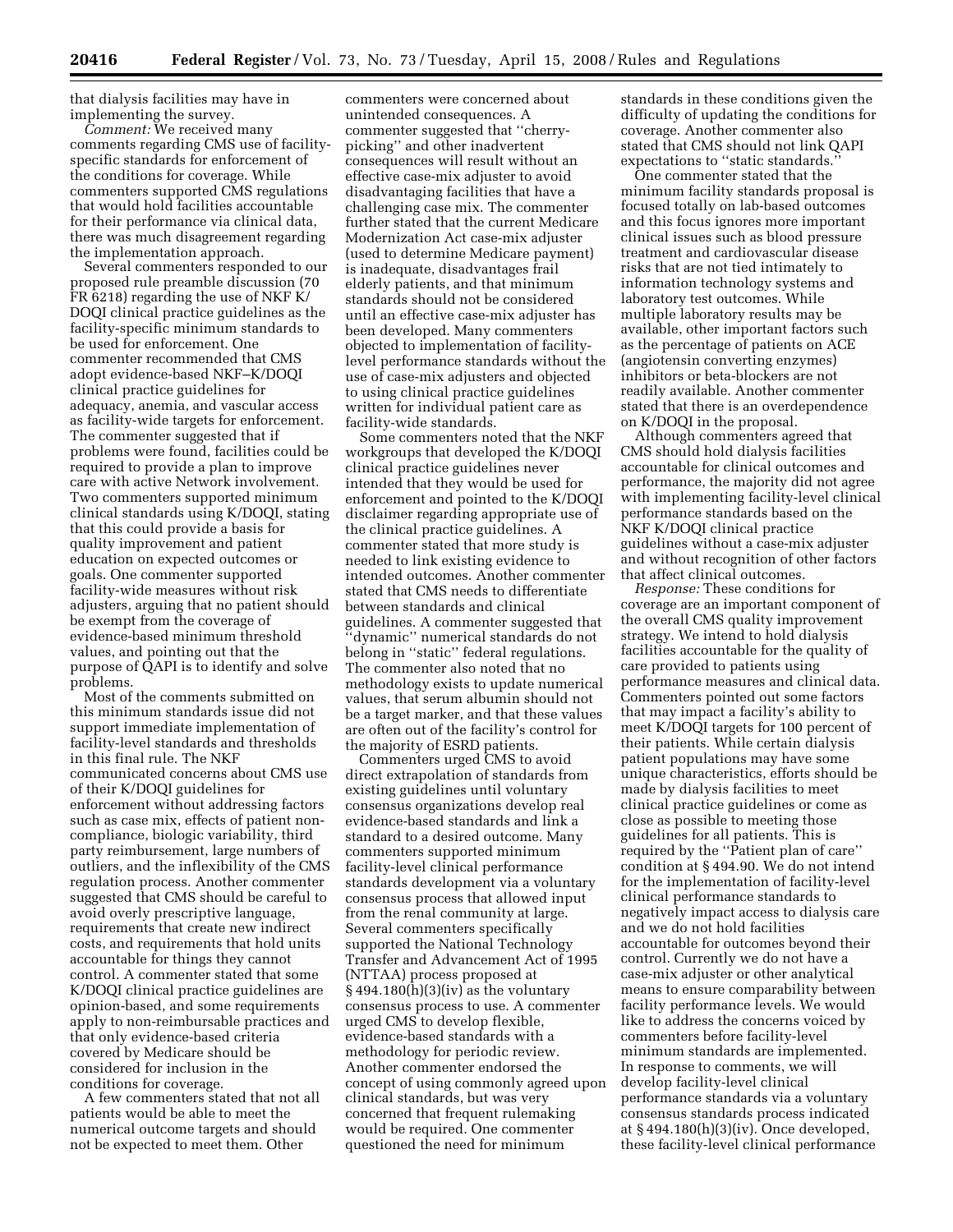standards will be published in the **Federal Register** as a proposed rule.

*Comment:* A few commenters responded to our preamble discussion (70 FR 6218) regarding how current NKF–K/DOQI clinical practice guidelines could be used as minimum standards and what statistically-based thresholds could be employed.

One commenter who was not in favor of using the K/DOQI guidelines as minimum facility-level standards provided suggestions for possible statistical methodologies: using 2 standard deviations below the mean; or, using the 25th percentile for skewed distributions or alternatively using percentiles; however, using a set percentage cut-off as a standard would be arbitrary with no basis in science or evidence. Another commenter suggested that facility-specific ''clinical care measures should never appear on the oversight radar unless a certain percentage of patients fail to meet a particular measure.'' Another commenter recommended that facilityspecific standards using K/DOQI be identified as goals and expectations ''for more than 80 percent'' of all patients. This commenter related concern about how minimum standards would be applied when facilities are surveyed and stated that the final rule must acknowledge that 100 percent of patients cannot achieve K/DOQI target minimums.

One commenter suggested that CMS set minimum outcome goals, then move up the thresholds incrementally, with annual readjustments. Another commenter suggested that facilities could develop a corrective action plan when a pre-determined portion of patients failed to meet selected clinical standards. This could be percentilebased or some other methodology but would have to be developed in collaboration with the dialysis industry.

Another commenter recommended a focused review by the servicing Network's Medical Review Board prior to implementation of a corrective action plan, to determine whether there may have been reasonable justification for poor performance. The focused review should be consistent with population studies, which are statistically sound, and not on percentile thresholds. A commenter suggested that K/DOQI clinical practice guidelines were developed only to ''inform and enhance decision-making,'' and believed that any process should include a review by Network Medical Review Boards prior to CMS taking enforcement action.

One commenter had a number of concerns. The first concern was that it would be impossible to predict if

patients could achieve clinical outcomes. Another concern was that the proposal could create a potential paperwork burden. A third concern was that no improvement plan should apply unless a significant number of patients were involved. Another concern was that the proposal ignored issues like missed sessions and patient noncompliance. The commenter also suggested that an improvement plan could not guarantee better outcomes, and that the renal community should develop clinical standards and CMS should then incorporate them by reference into its regulations.

A commenter stated that the minimum standards proposal confuses process with outcomes. While a facility can order adequate dialysis, Epogen, iron, etc., it could not guarantee that numerical targets would be met. Documenting interventions and why goals were not met should be sufficient, not the mandatory requirements proposed.

*Response:* According to the 2006 Annual Report, End-Stage Renal Disease Clinical Performance Measures Project (*<http://www.cms.hhs.gov/CPMProject>*), which is based on data from October 2005 through December 2005 for hemodialysis patients and October 2005 through March 2006 for peritoneal dialysis patients, reports national rates of meeting K/DOQI based performance measures using a representative sample, 91 percent of hemodialysis patients are meeting the dialysis adequacy target, and 81–84 percent of dialysis patients have a hemoglobin of 11 g/dL or better are meeting the anemia targets. In determining facility-level minimum standards, we would not want to set our thresholds well below established performance levels that could serve to undercut current performance levels.

We have not included minimum facility-level clinical standards in this final rule. We intend to develop minimum facility-level clinical standards for enforcement using a voluntary consensus standards process, as proposed at § 494.180(h)(3)(iv).

f. Special Purpose Renal Dialysis Facilities (Proposed § 494.120)

We proposed to retain with modifications the ''Special purpose renal dialysis facilities'' condition from § 405.2164. This condition addresses the needs of patients who need dialysis on a short-term basis because of emergency conditions, or because they are staying at remote vacation camps. We proposed that such dialysis facilities would be approved to furnish dialysis services at special locations and that such vacation camps would have to be operated under

the direction of a certified renal dialysis facility that would assume full responsibility for the care provided to patients. The proposed rule retained the limited 8-month approval period and the service limitation found at § 405.2164. We proposed that a special purpose facility would be approved as a vacation camp by demonstrating compliance with proposed § 494.30, most provisions of § 494.40, § 494.50, § 494.70(a) and § 494.70(c),  $\S$  494.100(c)(1)(v),  $\S$  494.130, § 494.150(c) and § 494.150(d), and § 494.170. We also proposed that a special purpose facility certified due to emergency circumstances could provide services only to those patients who would otherwise be unable to obtain treatments in the geographical areas served by the facility and was approved by demonstrating compliance with specified proposed conditions for coverage that included § 494.20, § 494.30, § 494.40, § 494.50, § 494.60, § 494.70(a) through § 494.70(c), § 494.130, § 494.140, and § 494.150, § 494.170, and § 494.180. The part 405, subpart U requirement, that a special purpose unit consult with the patient's physician, was retained; we added a provision that this consultation must occur before initiation of dialysis in a special purpose unit. Additionally, we proposed to require the special purpose unit to document care provided to the patient and forward that documentation to the patient's regular dialysis facility within 30 days.

*Comment:* Many commenters submitted suggestions and recommendations regarding requirements and/or certification for special purpose dialysis facilities, and several commenters made positive remarks regarding the proposed requirements and inclusion of vacation camps within this condition, including the 8-month approval period for special purpose facilities, as required at § 494.120(a). A commenter applauded the specific mention of vacation camps in this regulation, but advised that these vacation camps should be certified as ''safe environments'' for campers, while another commenter suggested the deletion of vacation camps from the final rule. One commenter suggested that the personnel requirements for the ESRD facility medical director, for those furnishing nursing services, and for patient care and water treatment technicians be met by the special purpose dialysis facility vacation camp if on-site dialysis is performed.

Another commenter suggested that the final rule requirements also address backup emergency care, and further suggested that the closest hospital and/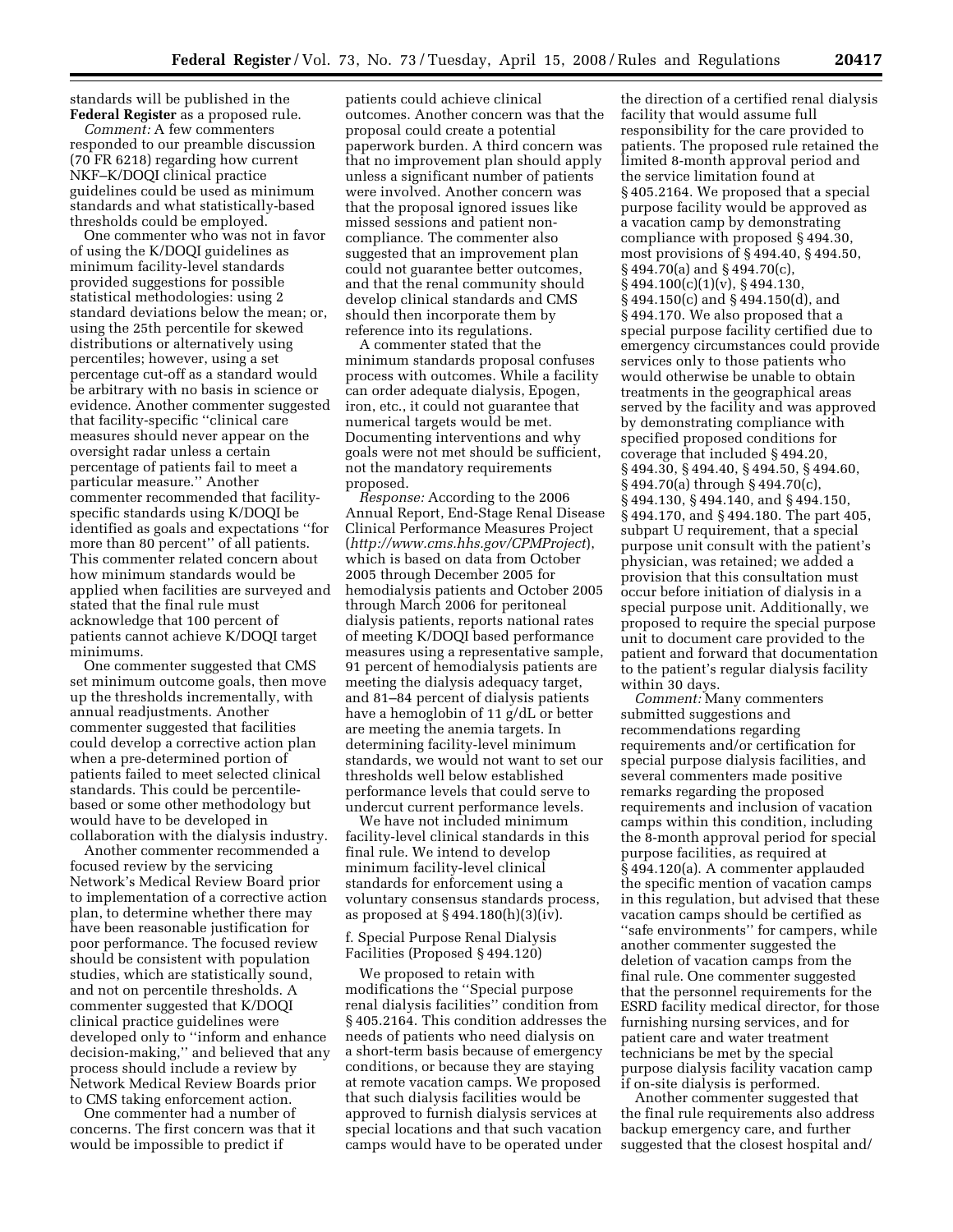or children's hospital be notified and a process for emergency transportation be identified. One commenter suggested that ''certified facilities not be held accountable for services provided outside their domain.''

*Response:* We appreciate the positive comments on the proposed language regarding special purpose dialysis facility vacation camps. While we received a suggestion to delete vacation camps in the final rule, the majority of comments regarding vacation camps were positive. Thus, we will adopt vacation camp requirements in the final rule at § 494.120. We also received some positive remarks regarding the approval period of 8 months, discussed at proposed § 494.120(a), which will also be adopted in the final rule. We agree with the commenter that vacation camps should be a safe environment for campers. The facilities must comply with the conditions for coverage set out at § 494.120(c) to ensure that the vacation camp environment protects the health and safety of campers.

This condition addresses the possible needs of patients who, because of emergency conditions, or because they are staying at a remote vacation camp providing such services, need dialysis on a short-term basis. The commenters' concerns regarding certain personnel requirements, as well as responsibility and accountability for vacation camps, is addressed at § 494.120(c)(1). This standard mandates that special purpose dialysis services, provided at a vacation camp facility, be operated under the direction of a certified renal dialysis facility. The certified renal dialysis facility assumes full responsibility for the care provided to patients. Vacation camps must demonstrate compliance with the conditions for coverage set out at § 494.120(c)(1)(i) through § 494.120(c)(1)(viii), including infection control, water and dialysate quality, reuse of hemodialyzers, patients' rights, laboratory services, medical director responsibilities, medical records, and home monitoring of water quality. We agree with the commenter that it is important to take into consideration emergency backup care in vacation camps. Vacation camps will be held responsible for the care of their patients under § 494.120(c)(1), including emergency care when required; however, we will not specifically mandate that vacation camps notify hospitals and develop emergency transportation plans in this final rule. We believe that the requirement at § 494.120(c)(1) provides adequate protection for patients at vacation camps.

*Comment:* A commenter supported the requirements for emergency circumstance facilities, noting that recent natural disasters underscored the necessity for such facilities. Another commenter agreed with changes in the proposed rule that would make access to care for a patient in a disaster situation more readily available. One commenter suggested the proposed language at  $\S 494.120(c)(2)$  was too restrictive and that the final rule should be revised by requiring such facilities to comply with the specified conditions ''where feasible.'' The commenter suggested that adding ''where feasible'' would be necessary in the event of a large emergency affecting a broad geographical area.

Another commenter suggested the requirement at  $§$  494.120(c)(2)(i) regarding compliance with Federal, State, and local laws and regulations would be redundant for a facility that is quickly converted to a special purpose facility under emergent circumstances. The commenter suggested the adoption of State and local codes, as well as the International Code Council (ICC) requirements, in lieu of the LSC, would eliminate this problem of redundancy in many states. The ICC is an association dedicated to building safety and fire prevention, and they develop the codes used to construct residential and commercial buildings, such as health care facilities. Most U.S. cities, counties and states that adopt codes choose those codes developed by the ICC.

*Response:* In the event of a large disaster, section 1135 of the Act gives the Secretary the authority to waive regulatory requirements during national emergencies. During natural or manmade disasters, the proposed regulation at  $\S 494.120(c)(2)$  allows for more flexibility than part 405, subpart U of our previous regulations in managing emergent circumstances. These facilities must comply with a condensed number of conditions, which include: § 494.20, compliance with Federal, State and local laws and regulations; § 494.60, physical environment; abbreviated sections of § 494.70, patient's rights; § 494.140, personnel qualifications; § 494.150, medical director; and § 494.180, governance. While we expect that special purpose facilities will comply with these requirements, we understand that there may be instances where this may not be possible and a waiver might need to be granted; however, we do not agree that the suggested language ''where feasible'' should be added to the final rule.

*Comment:* Two commenters agreed that physician contact during a disaster is ideal; however, they stated it may be

impossible. These commenters recommended the addition of a provision to allow another physician to provide emergency care in extenuating circumstances at § 494.120(d). One commenter suggested we modify the requirement in the final rule to indicate, ''Standing orders or the patient's current orders may be followed until the time a physician may be reached.'' Another commenter suggested the wording in the final rule be changed to require ''nephrologist contact'' as opposed to ''physician contact.''

*Response:* We agree that it may not be possible to consult with the patient's physician during a disaster. To allow greater flexibility, in the event of disasters or emergencies, we have modified the wording in the final rule at § 494.120(d) to indicate that the facility must contact the patient's physician ''if possible'' prior to initiating dialysis in the special purpose renal dialysis facility. Additionally, we will retain the requirement for ''physician contact'' as proposed, because we believe this language will allow more flexibility for facilities.

*Comment:* It was suggested by a commenter that we modify the final rule to require forwarding of documentation of care at the special purpose facility to the patient's regular facility within 1 day of the last scheduled treatment, as opposed to 30 days as proposed at § 494.120(e). The rationale given was that hospitals as well as transient dialysis clinics must transfer patient care records within one day.

*Response:* It is the responsibility of the special purpose facility to communicate to the patient's permanent dialysis facility regarding the patient's status, and we recognize that it would be most desirable for this information to be forwarded in less than 30 days. However, we must also keep in mind that some circumstances may prevent such communication timeframes. For example, we have learned through recent events, such as Hurricane Katrina in 2005, that 30 days may not allow enough time for special purpose facilities to forward all documentation to the patient's permanent facility. Because we recognize this possible limitation, we have added language to allow greater flexibility for facilities. At § 494.120(e) the language has been modified in the final rule to require information be forwarded ''if possible'' within 30 days.

# g. Laboratory Services (Proposed § 494.130)

We proposed to retain the existing requirements governing laboratory services previously set out at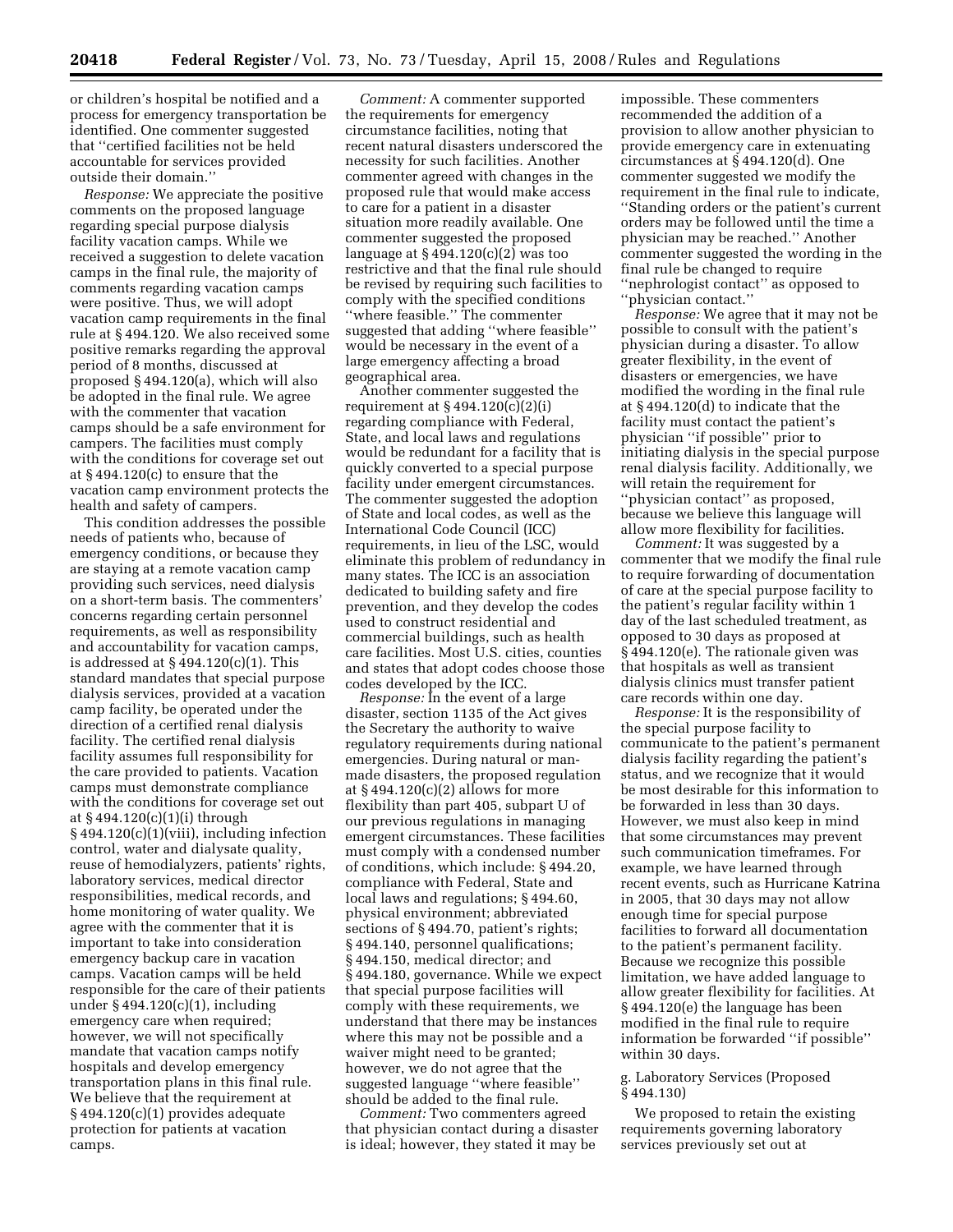§ 405.2163(b), with minor revisions. The dialysis facility must provide or make available laboratory services to meet the needs of their patients, and these services must be furnished by or obtained from a facility that meets the requirements for laboratory services in accordance with 42 CFR part 493.

*Comment:* One commenter recommended that we add language in the final rule to specify that facilities must have an agreement with a primary or secondary laboratory that meets the Certified Laboratory Improvement Amendments of 1988 (CLIA) requirement.

*Response:* CLIA certification is addressed at § 494.130 by reference to part 493. It states that all Medicarecertified laboratories performing laboratory tests be certified under CLIA. Therefore, we have adopted the language as proposed.

*Comment:* One commenter suggested the addition of language to the final rule saying that to ''ensure that composite rate lab tests for each ESRD beneficiary are accounted for in a single, centralized database for proper application of ESRD laboratory billing rules, composite rate lab tests performed by any other laboratory must be billed through the primary laboratory.'' Another commenter suggested adding language to specify that in the event a facility uses a secondary laboratory, it must enter into an agreement with the facility or the facility's primary laboratory to bill the facility or the primary laboratory for laboratory tests that are subject to ESRD laboratory billing rules. One commenter suggested we require a facility's primary laboratory to be the single laboratory permitted to bill Medicare for tests listed as composite rate laboratory tests. Another commenter suggested that local laboratories (in close proximity to an ESRD facility) should be able to bill for tests through a ''primary laboratory.'' One commenter remarked that the final regulation should address problems with Health Maintenance Organizations (HMOs) and mandate that required testing be conducted in laboratories equipped to do such testing. The commenter stated that HMOs often refuse referrals to properly equipped laboratories affiliated with the patient's ESRD unit.

*Response:* The commenters' concerns are related to Medicare payment for services and are therefore outside the scope of this rule. The commenters' concerns have been forwarded to the appropriate officials within CMS for consideration.

*Comment:* One commenter suggested the regulation require that primary

laboratories agree to furnish the dialysis facility with laboratory test data electronically upon request so that the data can be submitted to ESRD Networks.

*Response:* The ESRD Conditions for Coverage cover dialysis facilities and do not extend to testing laboratories. Facilities must provide for or make available laboratory services to meet the needs of the ESRD patient. Laboratory services must be furnished by or obtained from, a facility that meets the requirements for laboratory services specified in part 493 of this chapter (§ 494.130). However, dialysis facilities may enter into business agreements with laboratories willing to provide requested data electronically.

*Comment:* One commenter stated ''convenience'' lab draws need to be addressed in the final rule.

*Response:* We believe the commenter is referring to those laboratory tests, such as histocompatability tests, ordered by a patient's outside physician, which could be drawn in the ESRD facility while a patient is undergoing dialysis treatment. Drawing additional laboratory tests while the patient is undergoing treatment is convenient for the patient; individual facilities have the flexibility to determine if this is a service they wish to offer.

4. Subpart D (Administration)

a. Personnel Qualifications (Proposed § 494.140)

To avoid placing substantive requirements within the definitions section as written in part 405, subpart U (at § 405.2102), we proposed a separate condition to set forth requirements for dialysis facility staff qualifications. We proposed that the dialysis facility medical director be a physician who has completed a board approved training program in nephrology and has at least 12 months experience providing care to patients receiving dialysis. We did not retain transplantation experience as a qualification, which was previously set out at § 405.2102(d), because this rule applies to dialysis centers and not to transplantation centers. We proposed to carry forward the part 405, subpart U waiver provision for instances when a physician meeting the medical director qualifications is not available. We proposed that the facility nurse manager be an RN and a full time employee, as required under part 405, subpart U, and have at least 12 months of clinical nursing experience and an additional 6 months of dialysis experience. We proposed that the self-care home dialysis training nurse be an RN with at

least 12 months of nursing experience and an additional 3 months of dialysis experience in the modality for which he or she would provide training. We proposed new qualifications for the charge nurse, who would be required to be an RN or licensed practical nurse (LPN) with 12 months of nursing experience, including 3 months of dialysis experience. We also proposed new qualifications for the staff nurse, who would have to be an RN or LPN and meet the State practice requirements. The proposed qualifications for the facility dietitian included the registered dietitian (RD) credential and at least one year of professional work experience as a RD. We proposed social worker qualifications that would require the social worker to have a master's degree in social work from a school of social work accredited by the Council on Social Work Education. Our proposed social worker qualifications did not include the grandfather clause (see § 405.2102, "Qualified personnel" paragraph (f)(2)), which allowed nonmaster's prepared social workers who were employed for at least two-years as of September 1976 to hold dialysis facility social worker positions when there was a consultative relationship with a master's prepared social worker. We proposed to recognize patient care dialysis technicians for the first time in the proposed conditions for coverage, and set forth proposed qualifications. We proposed that patient care dialysis technicians have a high school diploma or equivalency and at least 3 months experience under the direct supervision of an RN, and that they complete a training program that would include specified topics and be approved by the medical director and governing body. We proposed that the clinical staff meet State practice requirements (§ 494.140) and be licensed according to State provisions (§ 494.20 and § 494.140(e)(1)). We proposed new qualifications for the water treatment system technicians, who would complete a training program approved by the medical director and governing body. Personnel qualifications that were not carried forward from part 405, subpart U, included those for the chief executive officer, medical record practitioner, and the transplantation surgeon.

We received more comments (more than 150) on the proposed ''Personnel qualifications'' condition for coverage at § 494.140 than on any other condition.

*Comment:* A large number of commenters suggested that the title of this condition be changed to ''Personnel qualifications and responsibilities'' and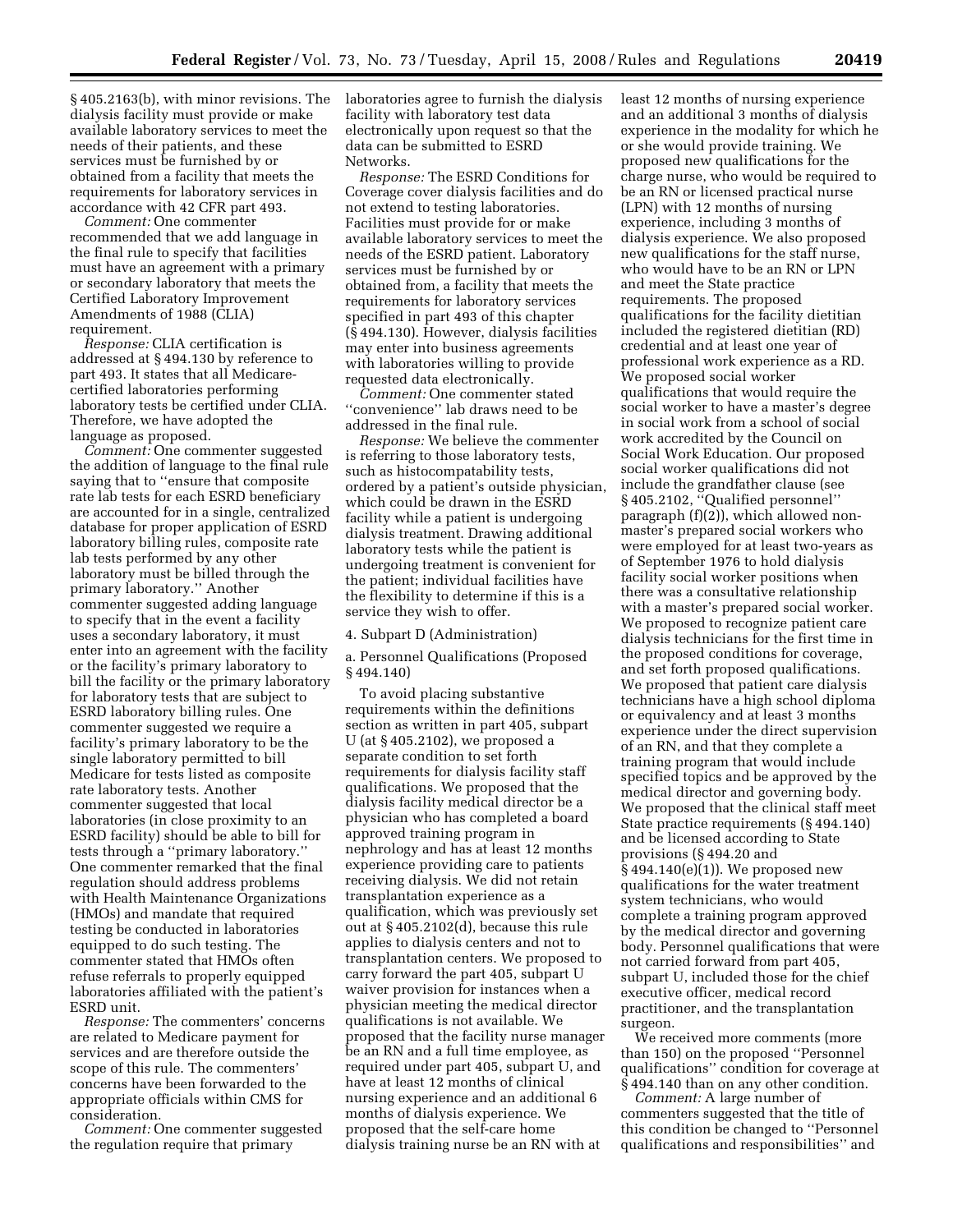that the specific responsibilities of all members of the interdisciplinary team be included. Commenters suggested that the medical director and patient be excluded from assignment of responsibilities under the ''Personnel qualifications'' condition. Some commenters said that since medical director responsibilities were included at § 494.150, other team member responsibilities should be listed in the regulation as well. Some commenters stated that it would be helpful if clinical social worker responsibilities were listed in regulation; they state that social workers are unable to provide clinical social services to patients because they are often tasked with clerical work that fills the majority of their time.

*Response:* We have sought to be less prescriptive in this rule in order to allow dialysis facilities flexibility in meeting Medicare requirements. We expect that as professional caregivers, members of the interdisciplinary team are aware of their discipline's professional standards of practice and provide quality care to their patients in keeping with those standards. Under the ''Patient assessment'' and ''Patient plan of care'' conditions (§ 494.80 and § 494.90), we require that members of the interdisciplinary team complete a comprehensive assessment followed by a plan of care that identifies goals for patient care and the services that will be provided in order to meet those goals. This includes psychosocial and nutrition services to be provided by the social worker and the registered dietitian. The assessment and plan of care requirements necessitate that the RN, social worker, and dietitian provide appropriate professional care to each patient. Specifically, the dialysis facility must ensure that the social worker provides timely psychosocial assessments and social work interventions in accordance with the plan of care in order to meet these conditions for coverage. We are also requiring at § 494.140 that the interdisciplinary team, which includes the RN, social worker, and dietitian, play an active role in the QAPI program. This final rule requires that the interdisciplinary team provide appropriate care to dialysis patients and improve patient care on an ongoing basis. We do not agree that all the responsibilities of the entire interdisciplinary team need to be enumerated in regulation.

*Comment:* Many commenters objected to the change in medical director qualifications, as proposed in standard § 494.140(a), and recommended that the medical director be board-eligible or board-certified, as previously required

at § 405.2102(e). These commenters included patient organizations, dialysis organizations, as well as physicians. One commenter stated that nephrology is a recognized sub-specialty, which requires specialized knowledge and training and that removing the ''board eligible or board-certified'' requirement could affect the continued existence of this sub-specialty. Another commenter said this ''board-certified'' requirement is the accepted industry standard for evidence of proficiency in a specialty. A commenter stated that to lower standards could jeopardize patient care across the nation and that board eligibility and certification needs to be recognized. Other commenters object to lowering of standards for this important position, except on a case-by-case basis. One commenter recommended that the medical director be required to be a nephrologist. Two commenters supported our proposed medical director qualifications.

*Response:* Many commenters communicated quality-of-care concerns regarding our proposed deletion of the requirement under former § 405.2102 that the facility medical director be ''board-eligible'' or ''board-certified'' in internal medicine or pediatrics. Our goal is to improve quality of care via this final rule and to ensure that the medical director has the appropriate qualifications. Therefore, in response to comments, we have revised the proposed requirement in the final rule, so that the medical director must be ''board-certified'' in internal medicine or pediatrics by a nationally recognized professional board at § 494.140(a). We are not including the term boardeligible,'' as it is no longer used, defined, or recognized by the American [Board of Internal Medicine \(](http://www.abim.org/cert/policies_ssneph.shtm)*http:// www.abim.org/cert/ policies*\_*ssneph.shtm*). We have retained the proposed requirement that the medical director complete a boardapproved training program in nephrology.

*Comment:* A commenter recommended that the time period during which a physician is in a training program and providing care to dialysis patients should satisfy the 12 month experience requirement for medical directors. Another commenter requested clarification of whether or not experience gained during a training program could count towards the 12 months of experience for medical director qualifications. The commenter noted that if this time were not counted, then nephrologists completing their training programs could not become a medical director for at least 12 months.

*Response:* The required 12 months of experience caring for dialysis patients may include experience gained while a physician is enrolled in a nephrologytraining program. This will be reflected in the interpretive guidelines for this regulation.

*Comment:* A commenter requested further clarification of the process that would allow a physician who does not meet the medical director requirements at  $\S 494.140(a)(1)$  to serve as the medical director as permitted at § 494.140(a)(2).

*Response:* A physician who does not meet § 494.140(a)(1) requirements may only serve as the medical director when a qualified physician is not available, and when approved by the Secretary as required at  $§$  494.140(a)(2). This provision was retained from part 405, subpart U. A dialysis facility seeking to place an alternate physician in the role of the medical director must contact their CMS Regional Office to make a request for the Secretary's approval.

*Comment:* While most commenters supported the proposed RN qualifications at § 494.140(b), one commenter suggested an increase in RN experience requirement, to 2 years of clinical and 1 year of dialysis experience. Another suggested that the RN experience qualification be reduced to 6 months. One commenter asked whether one RN could fulfill all four roles listed under nursing services (§ 494.140(b)) if he or she met all the qualifications.

*Response:* Very few commenters disagreed with the proposed experience qualifications for RNs; therefore, we will adopt the requirement for 12 months of nursing experience and 3 to 6 months of dialysis experience (depending on the role of the RN) in this final rule. A single RN may fulfill multiple nursing roles in the dialysis facility if he or she possesses the appropriate qualifications for each role and if this does not jeopardize the facility's ability to meet the staff requirement at  $\S 494.180(b)(1)$ .

*Comment:* A few commenters suggested a revision of the qualifications for the charge nurse. A commenter suggested that 12 months of experience for charge nurses be changed to 6 months because the nursing shortage necessitates not eliminating new nursing graduates from the hiring pool. Another commenter stated that 3 months of dialysis experience should not include ''orientation time,'' as 3 months of experience is barely adequate. Two commenters stated that they believe the 3 months of dialysis experience to be inadequate and recommended that the requirement be changed to at least 6 months, since some States, such as California, have no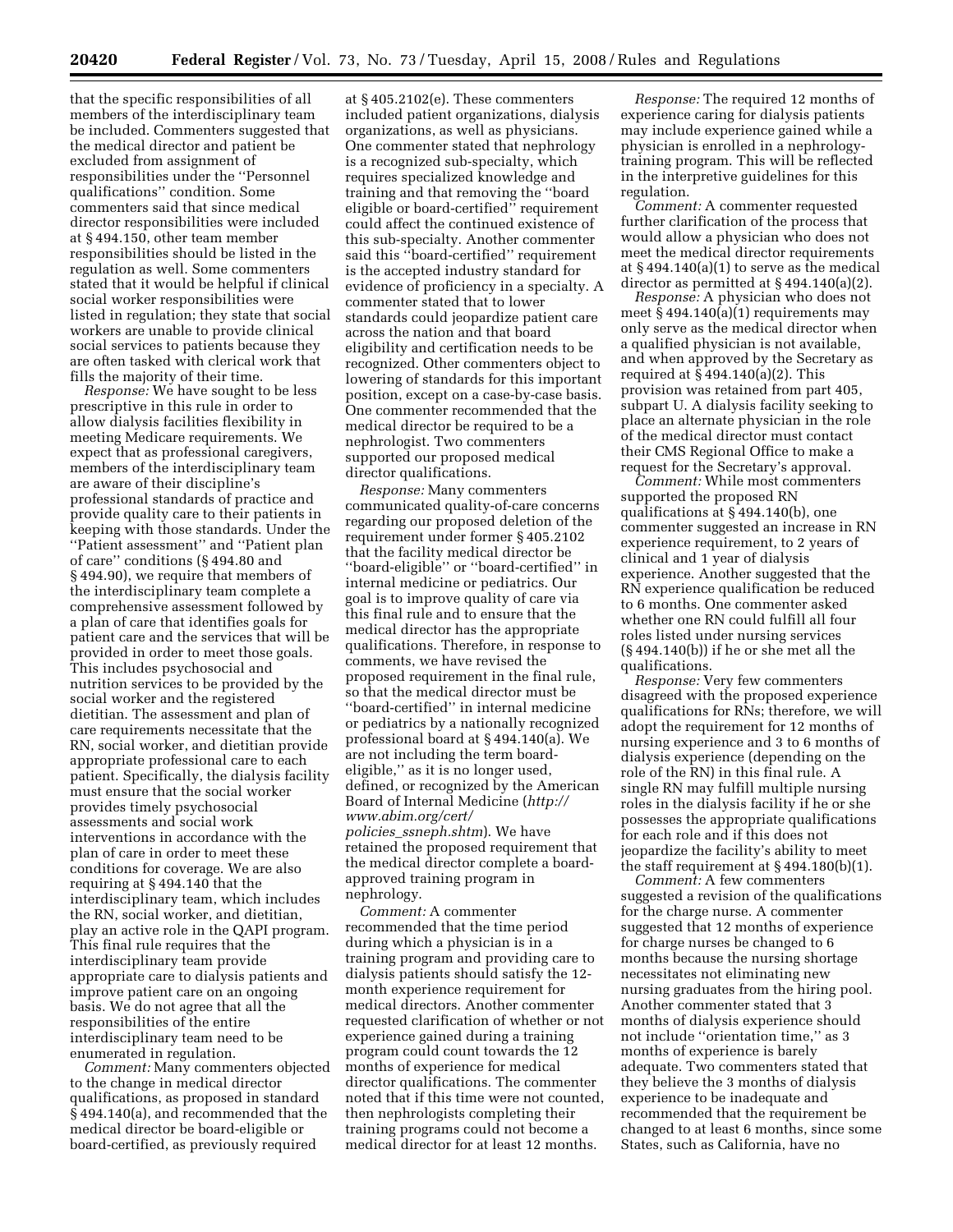minimum training requirements; the commenters believe that this endangered patients.

*Response:* There was disagreement among commenters regarding the proposed qualifications for charge nurses, with some commenters advocating longer experience requirements and others suggesting shorter experience requirements. Our goal for this provision is to ensure that a qualified nurse who can adequately protect patient safety acts as the charge nurse. We believe that the level of experience for charge nurses as stated in the proposed rule (12 months experience in providing nursing care, including 3 months of dialysis nursing care) is reasonable. Given that there is disagreement among commenters and no evidence was presented supporting a modification, we have adopted the charge nurse experience requirements as proposed at  $\S 494.140(b)(3)(ii)$ .

*Comment:* Many commenters objected to the proposed charge nurse qualifications, which commenters state would allow a licensed practical nurse to serve as a charge nurse, because state practice boards generally do not allow an LPN to supervise an RN. Some commenters stated that the level of responsibility for the charge nurse requires an RN, and LPNs are not qualified for this position. Other commenters stated that experienced dialysis LPNs are very capable individuals. Two commenters stated that due to the nursing shortage, an LPN should be allowed to act as the charge nurse only when an RN is not available. Another commenter stated that the nursing shortage should not be used to justify use of unqualified personnel. One commenter stated that LPNs could function as charge nurses without any RN supervision on-site, and another stated that the LPNs at her facility have more experience than the RNs. One commenter noted that LPNs are used more frequently by LDOs.

*Response:* We have revised the requirement formerly found at subpart U (§ 405.2162), so that an RN must be present in the facility, and an LPN could still act as a charge nurse if he or she met the proposed qualifications. We did not intend for a LPN to supervise an RN, as suggested by the commenters.

The RN must be present in the facility when patients are being treated, as required at § 494.180(b)(2). An LPN might act as the charge nurse but would not necessarily be supervising an RN. All dialysis nurses must adhere to their state practice requirements. We have modified § 494.140(b)(3)(iii) to clarify this by adding language to indicate that, if the charge nurse is a licensed

practical nurse or licensed vocational nurse, that he/she must work under the supervision of a registered nurse when required by the State nursing practice act provisions.

*Comment:* A few commenters objected to proposed § 494.140(b)(1)(i), which requires the nurse manager RN to be a full-time employee of the facility, and recommended deletion of this requirement. Two commenters said it was unrealistic to require the nurse manager to be employed full-time because small rural units are only open part-time. Some units share the same nurse manager. A commenter stated that requiring a full-time employee as nurse manager would not be a good use of a scarce resource.

*Response:* The full-time requirement is not a new provision (refer to former § 405.2162(a)). Dialysis facilities should already be fully compliant with this provision. In the case of small dialysis facilities that are not open for at least 40 hours per week the ''full-time nurse'' would be employed at all times the facility is open. For example, a dialysis facility that is only open for 24 hours per week would only need to employ the nurse manager for 24 hours per week to satisfy this requirement. We have retained this requirement as proposed.

*Comment:* We received a few comments regarding the qualifications of the self-care training nurse.

*Response:* Please refer to the earlier discussion of self-care training nurse qualifications found under the discussion of § 494.100 in this preamble.

*Comment:* A commenter suggested that we change the position title ''selfcare training nurse'' to ''self-care or home training nurse'' in order to specify that self-care nurses can train patients for in-home or in-facility dialysis.

*Response:* We agree, and have modified the position title at § 494.140(b)(2) to clarify that ''self-care'' includes home dialysis. The new position title is ''self-care and home dialysis training nurse.''

*Comment:* A commenter suggested that staff nurse requirements be the same as those proposed for PCTs, which are at least 3 months experience, following a training program that is approved by the governing body.

*Response:* We agree that the requirements should be similar. We have eliminated the experience requirements for both staff nurses (§ 494.140(b)(4)) and PCTs (§ 494.140(e)). Each professional, however, will be required to meet the training requirements appropriate to their specialty.

*Comment:* One commenter suggested that a statement be added to the final rule that would mandate that there could be no contract nurse(s) filling the roles of the nurse manager, self-care training nurse, or the charge nurse.

*Response:* We agree, and are adopting the proposed requirement at § 494.140(b)(1)(i) that the nurse manager be a full-time employee of the facility, which means this position cannot be filled by a contracted nurse. The selfcare and home dialysis training nurse and the charge nurse positions do not have this restriction and may be either employees or contractors. Employees are subject to the following directions of an employer relative to what needs to be done and how it should be done. Contractors, on the other hand, are generally not held to how a job is done and the methods that are used. A nurse manager fills a critical role and it is important that his or her actions meet the needs of the facility's governing body. If a nurse under contract fills these roles, he or she must have the proper qualifications and complete the orientation for the position as required in this final rule at § 494.180(b)(3).

*Comment:* A commenter suggested we specify that RNs have training in the care of patients with chronic disease and physical, emotional, and psychosocial issues.

*Response:* We would expect that RNs have received training in each of these areas as part of their nursing curriculum. We do not agree there is a need to specify this training in regulation.

*Comment:* One commenter suggested that advance practice nurses should serve as ''case managers'' and be reimbursed for this role.

*Response:* This rule does not preclude the use of advance practice nurses in dialysis facilities, but we do not feel we should be this prescriptive because of the degree of regulatory burden imposed upon facilities. In addition, this final rule does not address reimbursement issues.

*Comment:* We received more than 15 comments on dietitian qualifications at § 494.140(c). The majority of commenters agreed and supported our proposal to require a ''minimum of one year's professional work experience in clinical nutrition as a registered dietitian''. One commenter suggested that the American Dietetic Association (ADA) registration is not enough and minimum experience criteria are needed.

The ADA agreed with the proposed qualifications for dietitians. The ADA noted that registered dietitians (RDs) also possess clinical knowledge and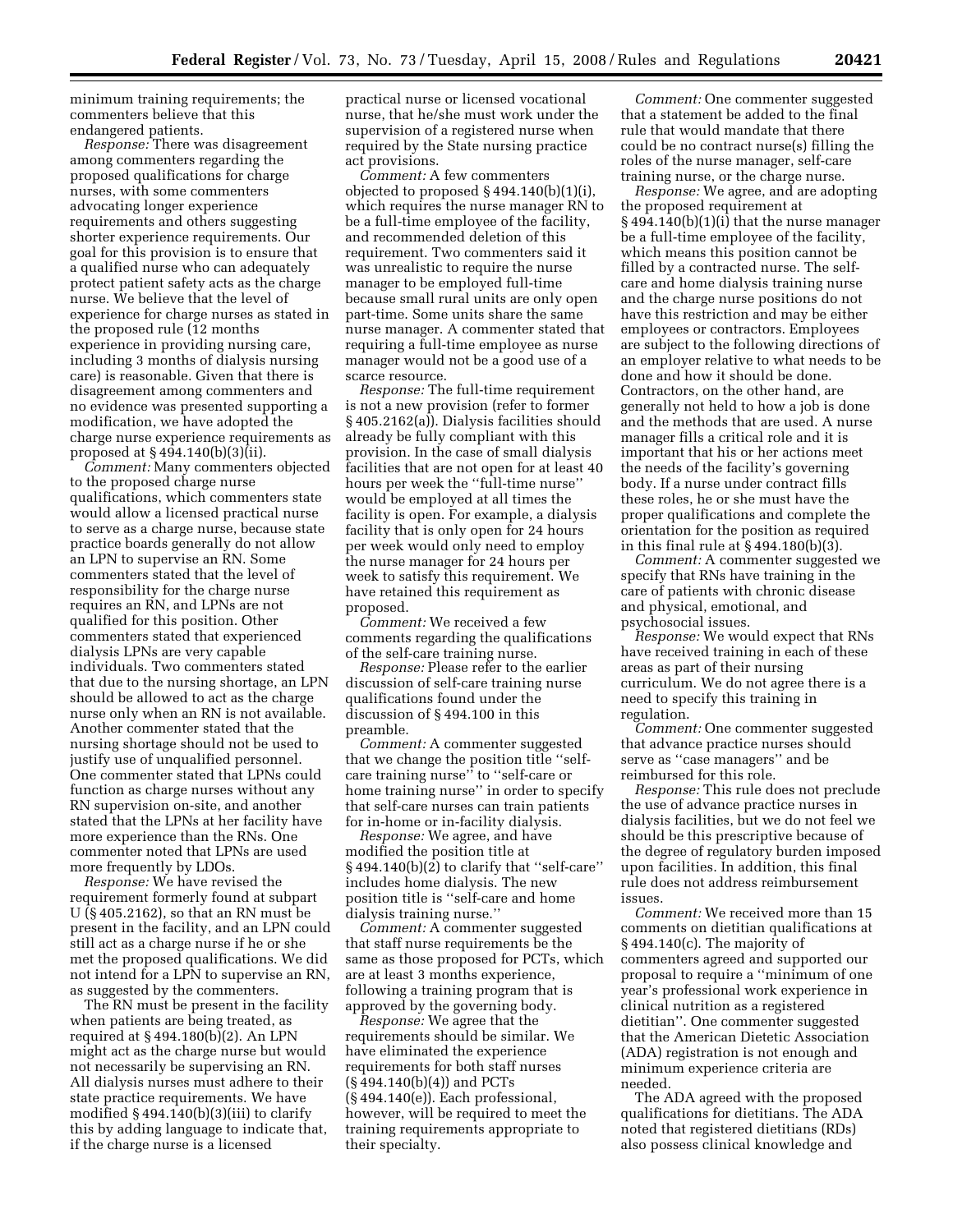skills to manage anemia and bone disease and to conduct urea kinetic analysis. The ADA stated that according to the Commission on Dietetic Registration, there are more than 72,000 RDs nationwide, and the supply of RDs is well established.

One commenter stated that 1 year of registered dietitian professional work experience in clinical nutrition is acceptable, but 2 years would be ideal. Newly hired RDs without renal experience should have a training period of at least 2 weeks with an experienced renal dietitian. This commenter also noted that the role of the dietitian has expanded and recommended that the responsibilities of dietitians include monitoring adherence and response to diet, and recommending interventions for improving nutritional status. The commenter provided examples of the expanded role of the dietitian, which included anemia manager, and bone and urea kinetic modeling manager, to improve clinical outcomes.

One commenter agreed with the proposed 1-year experience requirement since quality care depends on renal training and specialization, but said facility managers point to the difficulty of finding sufficient numbers of experienced dietitians. This commenter suggested that the one year of experience be preferred but not required.

Three commenters disagreed with the proposed 1-year professional experience requirement. One commenter stated the 1 year of professional work experience is unnecessary; only registration with the Commission on Dietetic Registration is needed. This commenter stated that instead, mentoring and direction from an experienced renal dietitian is needed. The commenter stated that the experience requirement would diminish the pool of qualified dietitians. Another commenter also stated that adding a year of experience as a requirement for RDs would create even more of a RD shortage and is not necessary given their extensive education.

Another commenter suggested that we delete ''as a registered dietitian'' from regulations text, so that experience obtained prior to becoming a registered dietitian could be counted, and professional work experience gained during an internship would apply. This commenter further suggested that all dialysis dietitians be required to participate in training from experienced dietitians.

Three commenters recommended that the dietitian qualifications match the medical nutrition therapy (MNT) regulation requirements, which call for

a bachelor of arts degree or higher, an academic program in nutrition or dietetics, 900 hours of supervised dietetics practice, and being licensed or certified as a dietitian or nutritional professional by the State in which the professional is practicing. One of these commenters agreed with requiring a minimum of 1 year's professional work experience as a registered dietitian.

*Response:* The dietitian qualifications in subpart U at § 405.2102(b) specify at least 1-year experience in clinical nutrition. In this final rule, we redesignated proposed § 494.140(c)(3) as  $§$  494.140(c)(2), which requires 1 year of professional work experience in clinical nutrition as a registered dietitian. Renal nutrition is a specialized area within the practice of dietetics. The dialysis facility dietitian must be able to perform independently complex nutritional assessments, evaluate laboratory results, and assist the interdisciplinary team in managing anemia, renal bone disease, and performing kinetic modeling. A typical therapeutic diet for a hemodialysis patient has multiple restrictions and is limited in sodium, phosphorus, potassium, fluid, and includes specified amounts of protein. Many patients must follow additional dietary restrictions such as low cholesterol or diabetic limitations. We believe that a registered dietitian would need at least one year of experience to perform this specialized work. The majority of commenters recognized the specialized work of a RD in the dialysis setting.

The MNT dietitian qualifications at 42 CFR 410.134 require the MNT provider to be a registered dietitian with the Commission on Dietetic Registration or to have a bachelor's degree or higher in nutrition or dietetics, 900 hours of supervised experience and state licensure, if applicable. The MNT dietitian qualifications allow a nutritionist who is not a registered dietitian to provide medical nutrition therapy. By contrast, dialysis dietitians must be registered dietitians under both the previous ESRD regulations and the proposed rule. We have not removed the registered dietitian qualification requirement, as we find no reason to do so.

We do not have evidence that there is a shortage of registered dietitians that necessitates deletion of the clinical experience requirement. While mentoring programs are desirable, we did not propose them and have not added this requirement to the final rule. Registered dietitians must be oriented to the facility and their work responsibilities (§ 494.180(b)(3)) and have an opportunity for continuing

education and related development activities (§ 494.180(b)(4)).

*Comment:* Two commenters suggested including the word ''clinical'' in the ''professional work experience'' phrase so that foodservice experience does not apply.

*Response:* The proposed rule at  $\S 494.140(c)(3)$ , (now  $\S 494.140(c)(2)$ ), requires dietitians ''have a minimum of one year's professional work experience in clinical nutrition as a registered dietitian.'' This wording would preclude a dietitian who only has foodservice professional experience from qualifying for a position as a dialysis dietitian. We do not agree that a change in wording is needed here because clearly, the experience must be in ''clinical nutrition.''

*Comment:* One commenter recommended that dietitian-to-patient caseloads be limited to 90–100 patients per dietitian.

*Response:* We address adequate staffing under the ''Governance'' condition for coverage at § 494.180(b). Some States have implemented staff-todialysis patient ratios, and we defer to State provisions on this issue. Dialysis dietitian caseloads must not prevent RDs from providing care consistent with national standards of practice for dietitians. National standards have been published by the ADA entitled ''Standards of Practice in Nutrition Care and Updated Standards of Professional Performance'' in April 2005 (Kieselhorst, K.J., Journal of the American Dietetic Association, Vol. 105, No. 4, April 2005).

*Comment:* One commenter suggested that dietetic technicians be included in the final rule. The commenter stated that she strongly supported the use of dietetic technicians, registered (DTRs) under RD supervision and that DTRs are nationally certified and have education requirements similar to the RDs.

*Response:* We do not agree that RDs and DTRs have similar education requirements. According to the ADA, DTRs must complete at least a 2-year associate's degree while an RD must complete a minimum of a bachelor's degree at a U.S. regionally accredited college or university. A DTR must complete a dietetic technician program accredited and approved by the Commission on Accreditation for Dietetics Education (CADE), including 450 hours of supervised practice experience. An RD must complete a CADE accredited supervised practice program that typically runs 6 to 12 months in length. RDs and DTRs also have different continuing education requirements.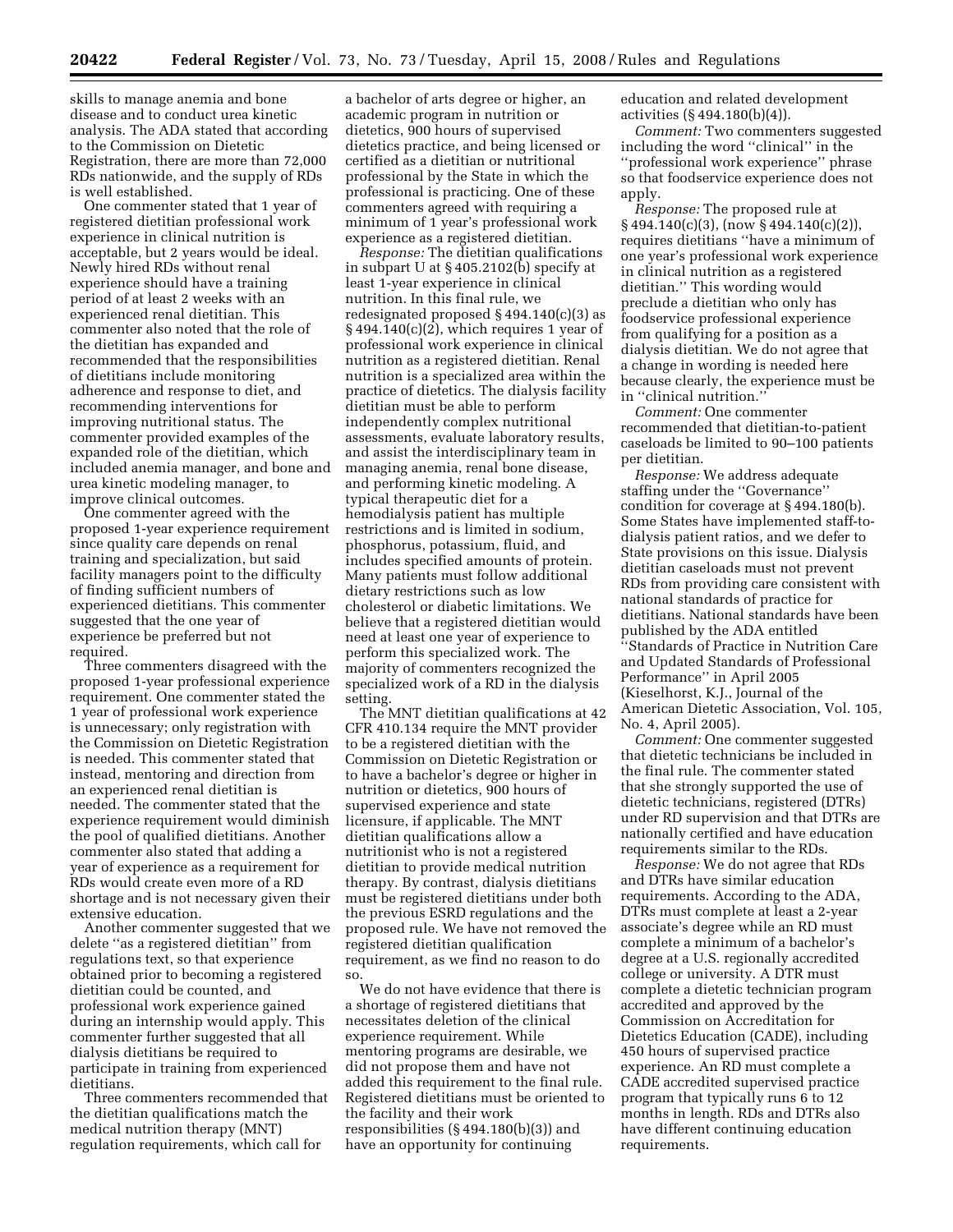This final rule requires an RD to be a member of the dialysis facility interdisciplinary team, perform patient assessments, and participate in patient care planning and the QAPI program. The RD may use a DTR to provide assistance under RD supervision, but it is the RD who must meet these conditions for coverage. Therefore, we have not added DTRs to the ''Personnel qualifications'' condition.

*Comment:* We received more than 70 comments regarding social worker qualifications. The vast majority of commenters supported the proposed social worker qualifications, which require a master's degree in social work from a school of social work accredited by the Council on Social Work Education.

Commenters stated that dialysis patients have highly complex needs and require care from an MSW who has a ''specialization in clinical practice'' education. Commenters made the following statements in support of an MSW with a specialization in clinical practice. They stated that the nephrology social workers must be skilled in assessing for psychosocial influences and their interrelatedness in predicting treatment outcomes, and must be able to design interventions with the patient, the family, the medical team, and community systems at large to maximize the effectiveness of ESRD treatment. The additional training received by MSWs enables them to perform these complex professional tasks and ensure effective outcomes that have a direct relationship to morbidity and mortality. Masters-prepared social workers are trained to use validated tools, such as the SF36 (the Medical Outcomes Study 36-item short-form health survey) and the KDQOL (Kidney Disease Quality of Life), to improve care and to monitor the outcomes of directed interventions. Most nephrology social workers provide psychosocial services autonomously as primary providers without social work supervision or consultation, using highly developed social work intervention skills obtained in a master's level curriculum. The masters in social work degree provides an additional 900 hours of specialized training beyond a baccalaureate degree in social work. An MSW curriculum is the only curriculum that offers additional specialization in the Bio-Psycho-Social-Cultural, Person-in-Environment model of understanding human behavior. Undergraduate degrees or other mental health credentials do not offer this specialized and comprehensive training. The National Association of Social Workers Standards of Classification considers the

baccalaureate degree as a basic level of practice, while the masters degree is considered a specialized level of professional practice and requires a demonstration of skill or competency in performance. These commenters provided references and citations along with these comments.

A few commenters suggested that the master's degree qualification be eliminated because it is difficult to recruit MSWs in some rural areas. A commenter stated that in California a licensed clinical social worker requires 2 years of supervision and two examinations, which makes it difficult to get a licensed clinical social worker license. Another commenter suggested that we keep the MSW requirement but include an ''exceptions process'' for units that cannot hire an MSW. Some commenters stated that bachelor's prepared social workers are competent as long as they are supervised by an MSW.

*Response:* We appreciate the large degree of support for the MSW qualification for social workers. We have revised the MSW requirement in § 494.140(d)(1) by adding 'specialization in clinical practice," as specified in part 405, subpart U, as the majority of comments supported this. The consensus among the commenters is that this level of knowledge and skill is needed to deal with an increasingly older, sicker, more complex dialysis patient population.

*Comment:* One commenter recommended that we delete § 494.140(d) in its entirety or delete any preamble references to MSWs performing counseling, long-term behavioral and adaptation therapy, and grieving therapy. The commenter stated that such counseling exceeds the expertise of MSWs, and that patients should be referred outside the units for this service. The commenter also claimed that an ''expansion'' of counseling requirements represents a potential \$18 million burden to his large dialysis organization.

*Response:* The ''Personnel qualifications'' condition for coverage at § 494.140 does not specify tasks or responsibilities for dialysis facility social workers, but only their education and qualifications. The proposed rule preamble discussion provided examples of social worker services that facilities might offer, including counseling services, long-term behavioral and adaptation therapy, and grieving therapy (70 FR 6222) that would require the education and training of an MSW. The proposed rule's preamble discussion is consistent with part 405, subpart U social worker requirements at

§ 405.2163(c), which state that ''Social services are provided to patients and their families and are directed at supporting and maximizing the social functioning and adjustment of the patient.'' Social services needed for each patient should be determined during the assessment and identified in the plan of care.

Only one commenter suggested § 494.140(d) be deleted in its entirety, while a very large number of comments supported this requirement, and the consensus was to retain MSWs in dialysis units. MSWs are trained and competent to counsel patients. The social worker professional standards of practice (*http://www.socialworkers.org/ practice/standards/* 

*[NASWHealthCareStandards.pdf](http://www.socialworkers.org/practice/standards/NASWHealthCareStandards.pdf)*) do include patient and family counseling within the scope of services provided by a social worker. MSW services, which include counseling, is incorporated into the Medicare composite payment rate and should not be outsourced or separately billed.

*Comment:* We received a large number of comments regarding our proposed deletion of the master's degree ''grandfather clause'' for social workers. Many commenters agreed with eliminating the ''grandfather clause'' because ''30 years was more than enough time for dialysis social workers to obtain masters degree.'' Commenters stated that MSW and BSW tasks could be broken out into separate job descriptions so that BSWs may assist MSWs. Commenters said that there was no MSW shortage.

A larger number of commenters suggested that we retain the ''grandfather clause'' for non-MSWs so that currently employed non-MSWs working as dialysis social workers do not lose their jobs. Some commenters suggested that experienced non-MSW social workers were competent and had much to offer dialysis patients. A few commenters recommended that we continue the grandfather clause until the year 2015 to allow current non-MSWs who met the subpart U requirements to finish out their careers.

*Response:* According to the definition of ''Qualified personnel'' at § 405.2102, a non-masters degree social worker may serve as an ESRD social worker (under § 405.2102(f)(2), qualified personnel) when he or she ''has served for at least 2 years as a social worker, 1 year of which was in a dialysis unit or transplantation program prior to September 1, 1976, and has established a consultative relationship with a social worker who qualifies under paragraph (f)(1) of this definition'' (that is, has completed a course of study with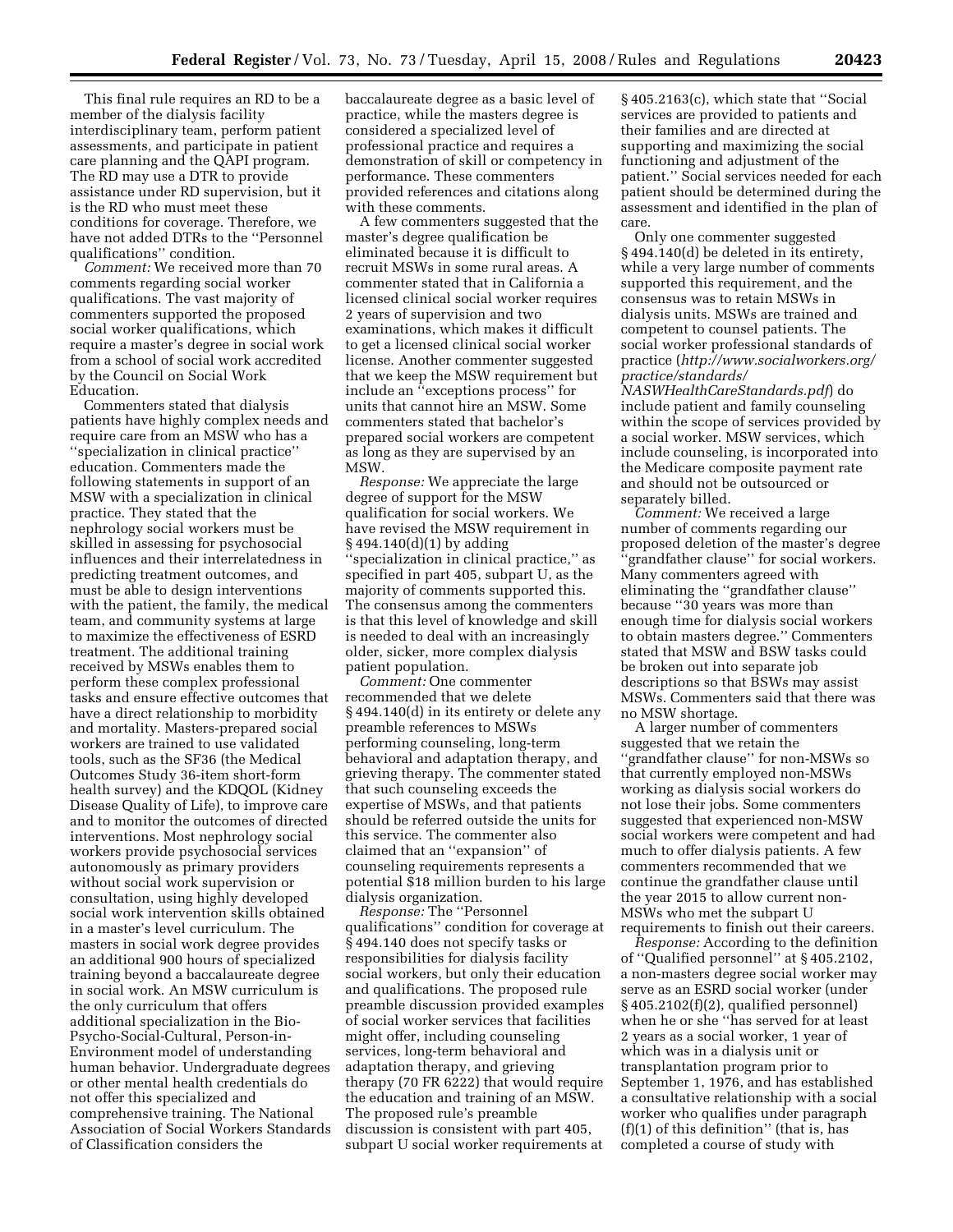specialization in clinical practice at, and holds a masters degree from a graduate school of social work). This subpart U grandfather clause only applies to non-MSWs who have been practicing social work since 1974, and any ESRD social workers who do not have 2 years of experience prior 1976 must have a masters degree.

While we believe the number of nonmasters-degree social workers still practicing over the past 32 years is small, we do not intend that these longtime employees should become unqualified for their jobs because of deletion of the ''grandfather clause.'' In response to comments we will adopt the proposed ''grandfather clause'' and add the existing provision from subpart U to the final rule at § 494.140(d)(2) to read as follows: ''Has served at least 2 years as a social worker, 1 year of which was in a dialysis unit or transplantation program prior to September 1, 1976, and has established a consultative relationship with a social worker who qualifies under  $\S 494.140(d)(1)$  of this part.'' The grandfather clause may not be applied to social workers who do not meet the 1976 experience criterion. Bachelors-prepared social workers may function as assistants to the MSW. The MSW is the staff member who must satisfy these conditions for coverage.

*Comment:* A few commenters suggested that we eliminate the proposed § 494.140(d)(2) requirement, ''Meets the practice requirements for social services in the State in which he or she is employed.''

*Response:* Adherence to State scopeof-practice requirements is an appropriate minimum requirement for a federal health and safety regulation. This final rule supports compliance with State regulations. The final rule provision for meeting applicable scopeof-practice board and licensure requirements for dialysis facility personnel has been moved to the beginning of § 494.140 to avoid redundancy within the standards for each of the dialysis facility staff members.

*Comment:* Several commenters suggested that we add a social worker licensure requirement to § 494.140(d)(2).

*Response:* The proposed rule at § 494.20 required licensure for all staff. To prevent confusion regarding whether licensure is required under personnel qualifications, we have moved the requirement to the beginning of § 494.140, to read: ''All dialysis facility staff must meet the applicable scope of practice board and licensure requirements in effect in the State in which they are employed.''

*Comment:* Many social workers as well as some commenters who are not social workers suggested that a new social worker aide personnel standard be added to the final rule. The rationale given was that this new staff member could perform many of the clerical tasks (admissions, billing, transportation, transient patient paperwork, determining insurance coverage) often assigned to social workers, so that the social worker would be freed up to perform clinical social services, such as counseling, that would result in improved patient care and better outcomes. Many commenters stated this position should be required for dialysis facilities with more than 75 patients.

*Response:* This final rule requires each facility to have adequate staff to meet patient needs. Paragraph § 494.180(b)(1) applies to all dialysis staff, including social workers. The use of ancillary staff is not precluded by this regulation. Some dialysis facilities do employ staff to assist the social worker with clerical tasks, while other facilities may employ more than one social worker. Each facility should assess their staffing needs and determine appropriate staffing levels. While we agree that using an MSW to perform clerical tasks and manage patient financial information may not be the most effective or efficient use of trained and licensed professional clinical staff, we are not requiring that dialysis facilities employ social worker aides. We encourage dialysis facilities to use staff resources in the most effective and efficient manner to provide quality care to dialysis patients.

*Comment:* Many commenters suggested that the final rule state that MSWs could not be assigned non-MSW tasks. These commenters object to the number of clerical tasks that are assigned to social workers.

*Response:* Dialysis facilities have the flexibility to assess facility-staffing needs and use staff as necessary. This final rule requires social workers to provide appropriate clinical services to dialysis patients under the ''Patient assessment'' and ''Patient plan of care'' conditions for coverage (§ 494.80 and § 494.90 respectively). The social worker must also participate in the facility QAPI program (§ 494.110). The facility must have a sufficient social services staff to meet dialysis patient needs as required at § 494.180(b)(1), which applies to all dialysis staff, including social workers. We would expect that any tasks assigned to the social worker would not compromise the social worker's ability to meet his or her obligations to patients and these conditions for coverage. We have not

added restrictions regarding staff assignments to this final rule.

*Comment:* Many commenters recommended that we specify a maximum MSW caseload or an MSWto-patient ratio.

*Response:* As discussed above, adequate staffing is addressed under the ''Governance'' condition for coverage at § 494.180(b). Some states have implemented staff-to-dialysis patient ratios, and we defer to State provisions on this issue.

Nephrology social workers should adhere to the professional standards of practice for social workers. The National Association of Social Workers published ''NASW Standards for Social Work Practice in Health Care Settings'' in 2005. These professional practice standards may be found at *http:// [www.socialworkers.org/practice/](http://www.socialworkers.org/practice/standards/NASWHealthCareStandards.pdf)  standards/* 

*NASWHealthCareStandards.pdf*. The National Association of Social Workers and Council of Nephrology Social Workers jointly published ''NASW/NKF Clinical Indicators for Social Work and Psychosocial Service in Nephrology Settings'' in October 1994, which may be found at *http://* 

*www.socialworkers.org/practice/ [standards/nephrologysettings.asp](http://www.socialworkers.org/practice/standards/nephrologysettings.asp)*. In addition, the NKF has published the 2003 Council of Nephrology Social Workers ''Standards of Practice for Nephrology Social Work.'' These standards of practice include guidelines for clinical practice, a description of the nephrology social work role, as well as staffing information.

*Comment:* A commenter suggested that the final rule state that different facilities can share the same renal dietitian or social worker.

*Response:* Neither part 405, subpart U nor the proposed rule precludes facility sharing of renal dietitians and social workers, as long as each facility has adequate staff and staff hours to meet patient needs and provide care consistent with professional practice standards. Please refer to § 494.180(b)(1), which applies to all dialysis staff.

*Comment:* We received a very large number of comments on § 494.140(e), addressing patient care dialysis technician qualifications. Commenters generally supported the addition of technician qualifications and training requirements to the conditions for coverage.

More than 20 commenters, including the National Kidney Foundation, American Association of Kidney Patients, American Kidney Fund, CNSW, some of the ESRD Networks, the National Association of Nephrology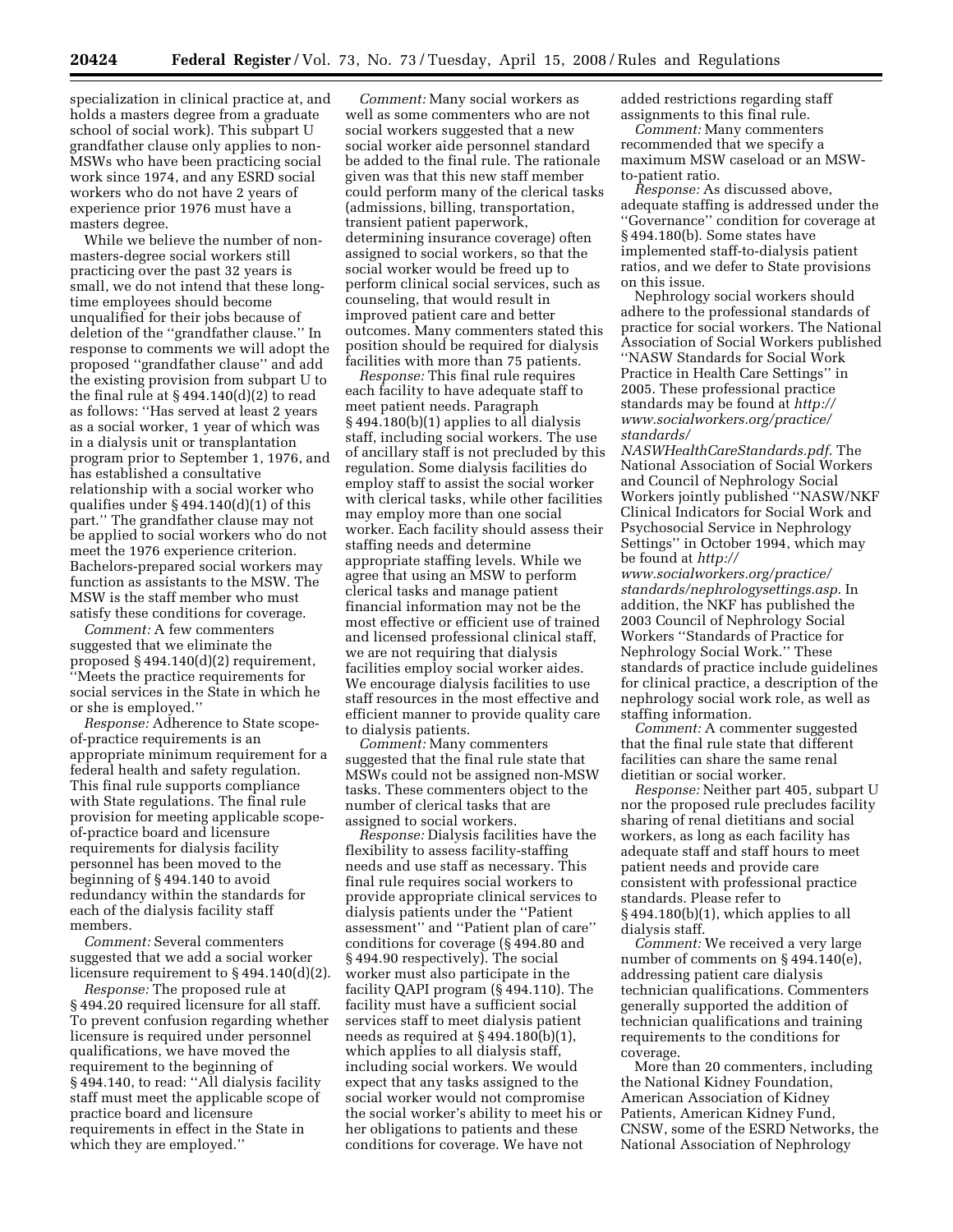Technicians/Technologists, the Renal Support Network, and various ESRD suppliers and professionals, recommended that we require PCTs to be certified. Commenters stated that PCTs are now the predominant caregivers in ESRD facilities. Certification is necessary to protect patient health and safety in view of the ongoing nursing shortage. Commenters stated that certification is the first step towards minimal competency, and is the national trend; California, Arizona, Oregon, and Ohio now require PCT certification. Commenters state that a standardized curriculum and examination is desirable to improve quality of care.

Kidney Care Partners (KCP), which represents a coalition of renal stakeholders, including the large dialysis organizations; renal physician, nurse, and administrator organizations; and pharmaceutical companies, stated that it supported more consistent training and certification for patient care dialysis technicians. In the 109th Congress, they noted that S. 635 and H.R. 1298 introduced by Sens. Rick Santorum (R–PA) and Kent Conrad (D– ND) in the Senate and Reps. Dave Camp (R–MI) and William Jefferson (D–LA) in the House, would have required that patient care dialysis technicians receive uniform training and become certified, indicating at least a minimum level of competency to provide dialysis-related services. These technicians would have been required to repeat training or become recertified if 24 consecutive months had passed during which they had not performed dialysis-related services. Service providers and renal dialysis facilities would have been required to provide performance reviews and in-service education to assure ongoing competency. Although KCP recognized the importance of deferring to the States to regulate health care workers, they noted that the Medicare program had already established similar training requirements for unlicensed personnel in skilled nursing facilities. They urged us to incorporate these substantive requirements from the legislation (which expired without action at the end of the 109th Congress) into our final rule.

A commenter suggested that on-thejob training was only equal to an orientation and recommended national certification for PCTs. Another commenter advocating certification stated that dialysis patients have been asking for assurances of technician competency and certification would help assure such minimal competency.

One state surveyor opposed any language permitting the use of unlicensed personnel for the practice of nursing or medicine, and stated that our requirement should not conflict with State nursing and medicine practice acts. The commenter also argued that the use of unlicensed staff was dangerous.

One commenter opposed PCT certification, stating that it would not be prudent to add this requirement, pointing to the ''pro and con'' certification discussion in the proposed rule (70 FR 6223).

*Response:* PCTs perform a variety of clinical tasks (subject to the limitations of State law), that include preparing dialysis apparatus, performing equipment safety checks, initiating dialysis (including cannulation and venipucture with large gauge needles), intravenous administration of heparin and sodium chloride solutions, subcutaneous or topical administration of local anesthetics in conjunction with placement of dialysis needles, monitoring patients during dialysis, taking vital signs, documenting tasks and patient observations, and more. The proposed rule preamble discussed PCT certification, but recognized some barriers to national certification (70 FR 6223). The large majority of commenters did not agree that these potential barriers (state control, lack of renal community consensus at that time, burden and costs) outweighed the patient safety benefits of PCT certification.

Therefore, we have revised § 494.140(e) ''Patient care dialysis technicians'' by adding paragraph (e)(4), which requires that PCTs, ''Be certified under a State certification program or a national commercially available certification program as follows: (i) For newly employed patient care technicians, within 18 months of being hired as a dialysis patient care technician, or (ii) For patient care technicians employed on October 14, 2008, within 18 months after such date. We are allowing an 18-month time period for certification to ensure that a sufficient time period is available for PCTs to schedule a date to sit for the certification exam. Because we are allowing a lengthy time period to become certified, we are retaining the proposed rule's training program topics to ensure that non-certified PCTs have appropriate training before they begin to provide patient care as a PCT trainee.

National commercially available certification programs include those of the Nephrology Nursing Certification Commission (NNCC), the Board of Nephrology Examiners Nursing and

Technology (BONENT), and the National Nephrology Certification Organization (NNCO). Dialysis facilities or dialysis corporations may conduct their own in-house certification programs and testing but it must be in addition to a certification program made available by an external body. The NNCC offers the Certified Clinical Hemodialysis Technician (CCHT) examination, which is offered as a valid measure of basic competency for hemodialysis PCTs. Technicians are eligible to take the CCHT examination with a suggested minimum of six months experience in nephrology technology. The CCHT examination measures performance in four dialysis practice areas: clinical (50 percent), technical (23 percent), environmental (15 percent), and role (12 percent). Information on the CCHT examination, a schedule of test sites and dates, and [applications is available at](http://www.nncc-exam.org) *http:// www.nncc-exam.org*. If the State has a certification and competency-testing program in place that is specific to dialysis PCTs, then State certification also satisfies this requirement.

We will be reviewing any new national commercially available certification programs that emerge in the future to determine whether a program meets the intent of these conditions for coverage. Based on these reviews, we will determine whether further rulemaking is necessary to ensure the competency of PCTs and to protect patient safety.

*Comment:* A small number of commenters did not agree that PCTs should have 3 months of experience following a training program under the ''direct'' supervision of an RN. While commenters agreed there should be PCT training, they did not agree that 3 months of experience should be under the ''direct'' supervision of an RN. Some of the commenters stated that the 3 months was too long a time period, and others said this would demand too much RN time. A few commenters stated the training program and 3 months of experience should be allowed to occur simultaneously. Some commenters sought clarification of the term ''direct supervision'', since RNs could supervise without constant oneon-one contact. Some commenters stated this was not good use of RN time and that other staff, for example, PCTs and LPNs, could mentor new PCTs. Two commenters agreed with the 3-month experience provision. One commenter stated that some State nurse practice acts delineate delegation of training by RNs.

*Response:* Since we are requiring that new PCTs complete an initial training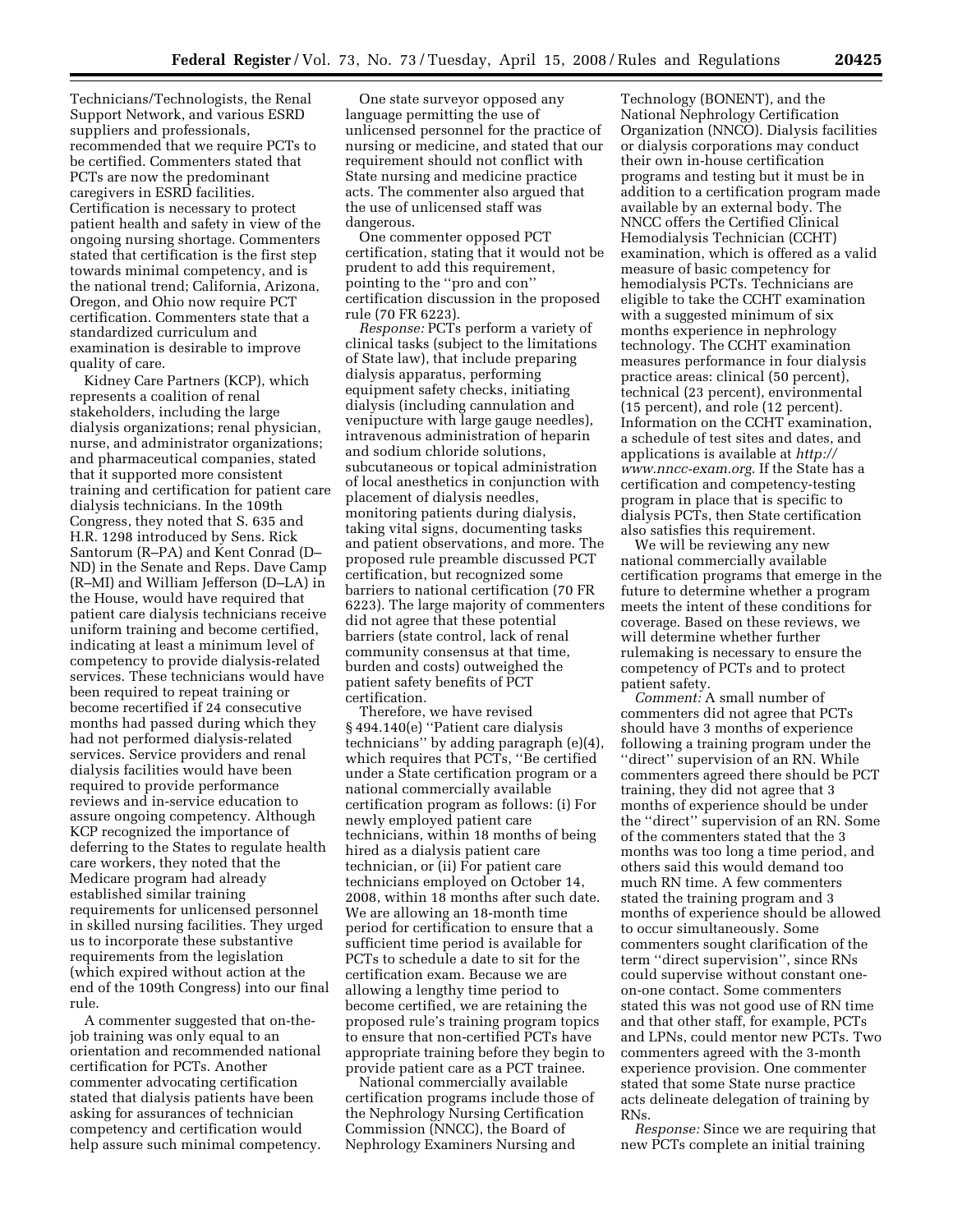program and become certified within 18 months of beginning PCT employment, we are not finalizing the requirement that the PCT have at least 3 months of experience that was proposed at § 494.140(e)(3). In addition, this training program includes on-the-job training and experience that must be under the general supervision of a registered nurse. We agree with some commenters that PCT trainees may gain patient care experience during the up to 18-month period under the supervision of an RN with mentoring by LPNs, licensed vocational nurses (LVNs), and certified PCTs. Therefore, we have revised  $§ 494.140(e)(3)$  to provide this clarification. This new wording allows new PCTs to be mentored by LPNs, LVNs, and certified PCTs under the guidance of an RN. Also, once certified, PCTs work ''under the direction of a registered nurse,'' instead of ''under the direct supervision of a registered nurse.''

We have moved the description of the PCT training program from proposed § 494.180(b)(5) to § 494.140(e)(3) in this final rule so that the PCT training requirements may be located in one section of the final rule.

*Comment:* One commenter suggested that we strengthen the training requirement so that training must be provided under the direct supervision of an ''RN with at least 6 months of experience of providing care in dialysis.''

*Response:* We do not agree with this comment. As stated in the previous response, PCT trainees may gain patient care experience during the up to 18 month period under the supervision of an RN with mentoring by LPNs, LVNs, and certified PCTs. We have revised § 494.140(e)(3) to provide this clarification. This new wording allows new PCTs to be mentored by LPNs, LVNs, and certified PCTs under the guidance of an RN. Once certified, PCTs work under a nurse's direction.

In addition, for nurse manager and charge nurse experience in this final rule we require all registered nurses to have 12 months experience in providing nursing care, including 3 months of experience in providing nursing care to patients on maintenance dialysis. We believe that this level of experience is sufficient for a nurse manager or charge nurse to be able to provide or oversee training to a PCT.

*Comment:* A commenter suggested that we revise proposed § 494.140(e)(3) and replace ''patient sensitivity training and care of difficult patients'' with ''conflict management and patient centered care.''

*Response:* We do not agree that the suggested more general wording adds clarification. Therefore, we have retained the proposed language.

*Comment:* Several commenters supported inclusion of § 494.140(f) ''Water treatment system technicians,'' as proposed. A few commenters suggested that we revise or expand § 494.140(f) to make the educational requirements the same as those proposed for PCTs. Another commenter recommended that water treatment training be required for all staff who work on the water treatment system.

*Response:* We have incorporated the AAMI RD52 2004 ''Dialysate for hemodialysis'' guidelines into this final rule at § 494.40(a). Section 9 of the guidelines entitled ''Personnel'' includes requirements for water treatment staff as follows:

Policies and procedures that are understandable and accessible are mandatory, along with a training program that includes quality testing, the risks and hazards of improperly prepared concentrate, and bacterial issues. Operators should be trained in the use of the equipment by the manufacturer or should be trained using materials provided by the manufacturer. The training should be specific to the functions performed (that is, mixing, disinfection, maintenance, and repairs). Periodic audits of the operators' compliance with procedures should be performed. The user should establish an ongoing training program designed to maintain the operator's knowledge and skills.

Any staff who operate the water treatment system must complete a training program that has been approved by the medical director and the governing body as required at § 494.140(f).

*Comment:* A few commenters suggested that advanced practice nurses and physician assistants be recognized in the final rule as ''physician extenders'' (that is, NPs, CNs, PAs (Nurse Practitioners, Clinical Nurse Specialists, and Physician Assistants)). Some commenters were concerned that excluding these professionals from the final rule might affect reimbursement.

*Response:* We recognize the contributions of physician extenders in dialysis facilities in providing quality dialysis care and note that the Medicare payment system recognizes the role of physician extenders. While we will not require dialysis facilities to have NPs, CNs, or PAs, they are subject to our requirement at § 494.140, which requires that ''all dialysis facility staff meet the applicable scope of practice board and licensure requirements in

effect in the State in which they are employed.'' The provisions of this section will not affect reimbursement of physician extenders.

*Comment:* We received a very large number of comments regarding the proposed rule preamble discussion (70 FR 6224) regarding what role, if any, the pharmacist should play within a dialysis facility and what a dialysis facility's appropriate responsibility is for pharmaceutical services and the efficient use of medication.

More than 40 pharmacists recommended that we include a pharmacist on the facility interdisciplinary team, and submitted comments containing references and journal articles. According to the commenters, the DOPPS data showed that ESRD patients take 9–12 medications on average, per patient, and that there are complex interactions between many of these medications. Pharmacists receive specialized training for renal patient care; and pharmacists with such training should prepare facility protocols and policies to manage medications. Pharmacists believe they will be able to coordinate medication administered within facilities with medications administered outside the facility and over-the-counter drugs. The commenters stated that dialysis patients need comprehensive medication reviews at appropriate intervals, similar to the CMS-required monthly medication reviews in SNFs and ICFs. The pharmacists believed they could train other staff regarding various medications' relationships, which would improve quality of care and treatment plans. Pharmacist-consultants could work with patients and caregivers to coordinate medication use and dietary supplements. They observed that the Department of Veterans Affairs has assigned pharmacists to its dialysis clinics. They argued that comprehensive medication plans and reviews would increase patient safety and reduce overall program (Medicare) costs by preventing adverse ''medication events'' and reducing medication costs. They noted that expert knowledge of the new Part D formulary will be an important part of treating dialysis patients.

One commenter suggested dialysis patients should be recipients of dialysisprovided Medication Therapy Management Services for third-party payers that participate in Part D. In addition, the commenter indicated that Dialysis pharmacists would like to be able to bill for ESRD patient consultation using these codes.

Several commenters did not support including pharmacists on the dialysis facility interdisciplinary team. These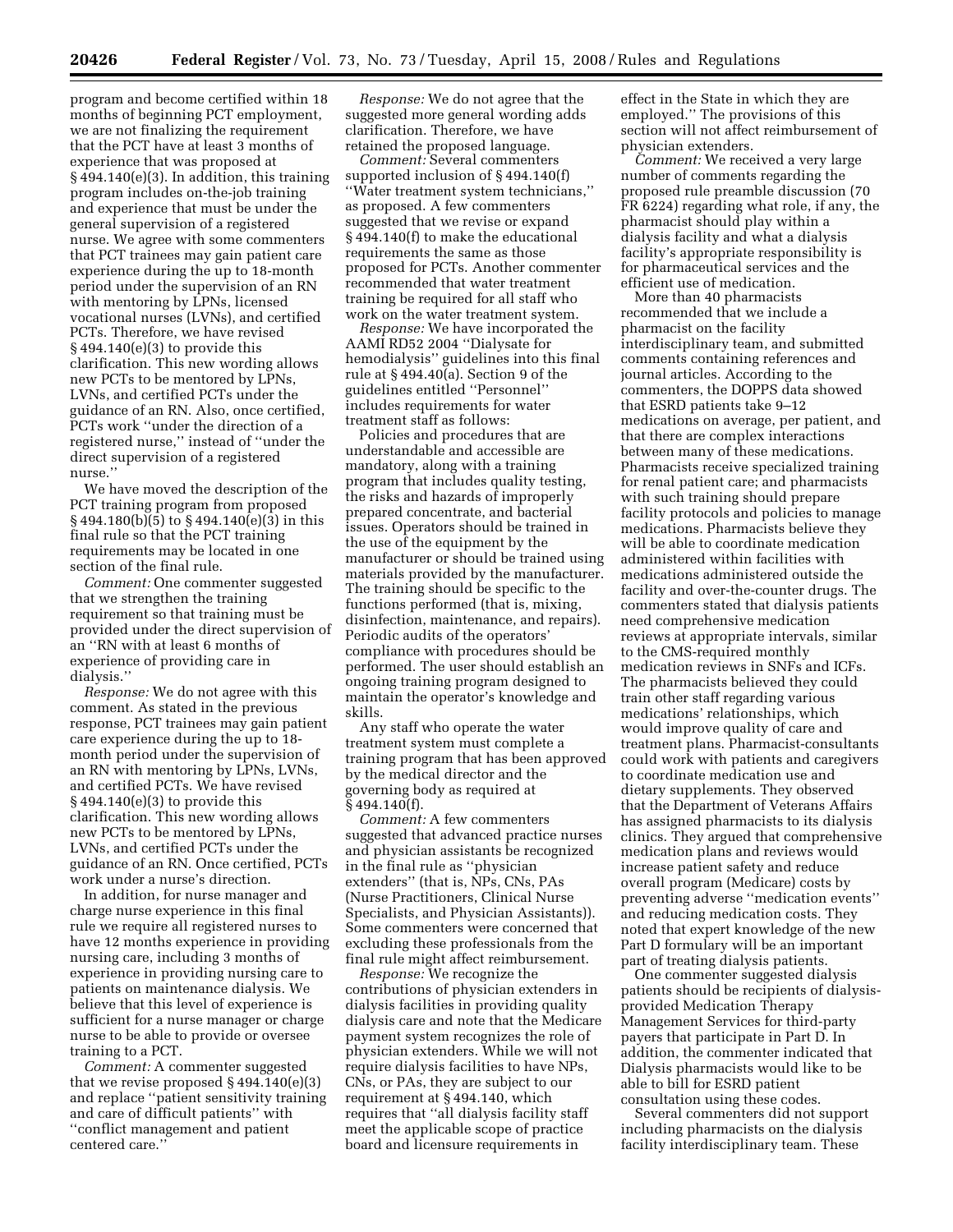commenters suggested that pharmacist consultation should remain an option, not a requirement. One commenter stated there was no need for pharmacist participation. Other commenters stated that routine assessment of medications should not be required unless it was Medicare reimbursable. A commenter stated that this would be an unnecessary, burdensome requirement without benefit, since nephrologists have the necessary dosing and medication interaction knowledge; the average pharmacist salary is \$73,000 annually, which was cost-prohibitive for his organization's 1,200 dialysis facilities. Another commenter said that RNs were the appropriate professionals to monitor patients' medications and to do patient teaching, and believes it could be confusing to the patient to further fragment care by introducing another discipline into the patient care scenario. This commenter did not believe there was a need for clinical pharmaceutical services beyond continuing staff education on new products for dialysis patients; the commenter stated that technology would improve medication management and safety. One commenter said that dialysis facilities lacked the expertise to manage a pharmacist properly. Another commenter suggested that since Medicare did not cover the cost of providing treatments and pharmaceuticals to patients, this suggestion was fiscally unrealistic.

Several commenters stated that pharmacist participation was desirable but not practical absent funding. A commenter stated that a routine pharmacist assessment for patient medications would be desirable and Medicare payment should be revised to allow direct reimbursement outside the composite rate. A few commenters suggested that we add a requirement for routine consultations with pharmacists to review policies on medication acquisitions, storage, administration, and medical record reviews.

*Response:* Pharmacists fully support a role for the pharmacist on the interdisciplinary team, while other commenters support an optional role for pharmacists in dialysis facilities.

The Medicare Part D reimbursement for pharmacists suggested by one commenter is limited, as pharmacist charges are paid on a case-by-case basis if an individual pharmacy plan has agreed to reimburse Medicare for this service under Part D.

Due to a lack of consensus among commenters, we are not requiring dialysis facilities to include pharmacists as members of the dialysis interdisciplinary team. We do, however,

encourage dialysis facilities to use pharmacist expertise as appropriate. The facility policies and procedures referred to at  $\S 494.150(c)(1)$  must include medication policies and procedures that adequately protect patient safety.

b. Responsibilities of the Medical Director (Proposed § 494.150)

We proposed to retain the condition addressing the facility's medical director (§ 405.2161) as a separate condition and strengthen the role of the medical director, at § 494.150. The medical director would be required to meet the qualifications for the position at proposed § 494.140(a) and would be responsible for the delivery of patient care and patient outcomes in the facility. The medical director would be responsible for operational responsibility for the facility's QAPI program. We proposed to retain the existing requirement at § 405.2161 for the medical director to ensure that staff in the facility are adequately trained. The existing requirement at § 405.2161 was modified in the proposed rule to require that the medical director participate in the development, periodic review, and approval of the patient care policies and procedures manual. We also proposed that the medical director be responsible to ensure these patient care policies and procedures are adhered to by staff who treat patients in the dialysis facility, including attending physicians and non-physician staff. The proposed rule also would require that the medical director be responsible for ensuring that the interdisciplinary team follows the facility's discharge and transfer policies and procedures.

*Comment:* Many commenters supported the proposed condition for the medical director, including the responsibilities laid out in the new condition. Commenters remarked that this condition assigned more accountability to the medical director for the overall care of patients.

Several other commenters suggested additional language in or revisions to the final rule. One commenter remarked that there should be a direct line of responsibility from the medical director to the care provided. One commenter suggested clearly delineating responsibilities by deleting the phrase ''but are not limited to'' in the last phrase of the proposed condition stem statement.

Another commenter recommended that we clarify that facilities should have only one medical director. The commenter went on to state that some facilities have multiple medical directors. Another commenter however, suggested it may be advantageous for the same individual to hold the medical director position for a defined number of facilities.

*Response:* We appreciate the comments regarding the proposed medical director condition for coverage. In response to comments, we have added language at § 494.150 to state explicitly that ''The medical director is accountable to the governing body for the quality of medical care provided to patients.'' In addition, the medical director has the responsibility of ensuring that all policies and procedures relative to patient care and safety are followed by all who treat the patient, as required at  $\S 494.150(c)(2)$ . This modification clearly holds the medical director responsible for the care that is furnished. Each facility must have a single medical director to carry out the responsibilities of this position.

We have retained the language in the final rule making the medical director responsible for matters that are related to health and safety standards for patient care. Individual dialysis centers may have individual needs that surpass these minimum requirements. Therefore, we are allowing facilities to have flexibility in their dealings with their medical directors. Regarding the number of facilities for which a physician may act as the medical director, this regulation requires that the medical director meet all conditions and responsibilities, regardless of whether he or she directs one facility or multiple facilities. However, each facility must have exactly one specific individual to be fully responsible for all matters under § 494.150.

*Comment:* Several commenters supported assigning responsibility for QAPI program to the medical director.

*Response:* We appreciate the supportive comments to retain the proposed language regarding responsibility for QAPI. Language at § 494.150(a) has been adopted in the final rule.

*Comment:* One commenter remarked that the wording at § 494.150 needs to be clarified. The commenter stated that ''the medical director is acting in an administrative leadership capacity'' and thus the final rule needs to take into account that responsibilities of the medical director should be performed in that context. One commenter suggested that the medical director undergo management training, as staff needs ''leadership from the top'' to effect necessary changes needed in quality control situations.

*Response:* The medical director is responsible for care provided by the facility. The governing body has the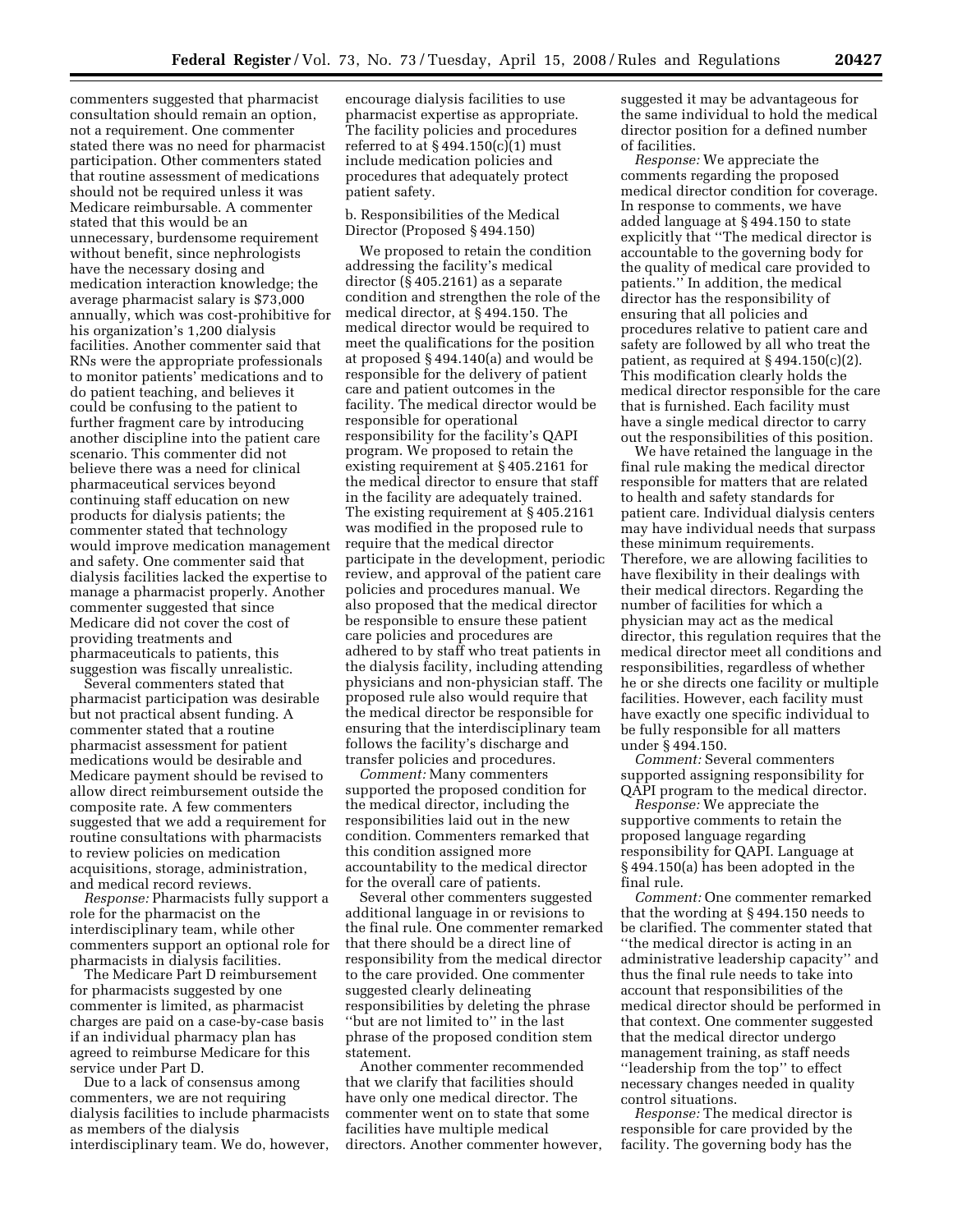flexibility to use the medical director in an administrative capacity as long as this does not prevent the medical director from performing the responsibilities required by this final rule. The final rule at § 494.180(b)(3) requires that the governing body ensure that all staff have appropriate orientation regarding their employment responsibilities, including medical directors employed by the facility. This requirement does not preclude the governing body from requiring that the medical director receive additional training deemed necessary to perform the duties of his or her position. The proposed language has been retained in the final rule.

*Comment:* One commenter suggested we add record-keeping to the list of responsibilities for which the medical director is ultimately held responsible.

*Response:* Record-keeping is a responsibility that falls under policies and procedures relative to patient care, and thus is covered under the purview of the medical director at  $\S 494.150(c)(2)(i)$ . In addition, there is a condition for Medical records, found at § 494.170, which stipulates what is required of the dialysis facility with respect to record-keeping. Therefore, we are not making the suggested additions to the final rule.

*Comment:* Another commenter suggested we add language to require the medical director to be present in the facility at least once a month.

*Response:* Dialysis facilities have the flexibility to address this issue in their agreement with their medical director. The medical director's presence must be frequent enough to perform his or her responsibilities as required by these conditions.

*Comment:* One commenter suggested that we add language stating that the medical director has the responsibility for assuring that pediatric patients have regular access to care from a nephrologist, dietitian, and a social worker with pediatric expertise.

*Response:* Dialysis facilities are required by this final rule to provide quality care and services that meet the needs of the patient, as identified during the comprehensive assessment and addressed in the plan of care. The patient assessment and patient plan of care required at § 494.80 and § 494.90 respectively, should accurately reflect the needs of all patients, including pediatric patients, and the proper resources should be obtained and used as necessary.

*Comment:* Some commenters remarked that the medical director should bear primary responsibility for infection control oversight in the dialysis unit, as opposed to a nurse.

*Response:* We determined that it would be practical to hold the medical director accountable for oversight of infection control as the leader of the quality improvement committee. We also proposed that the medical director be responsible for assessment and performance policies and procedures relative to patient care and safety at § 494.150(c)(2)(i). Upon consideration of comments, we have added infection control to the list of policies and procedures for which the medical director exercises oversight at § 494.150(c)(2)(i). In addition to this new requirement at  $\S 494.150(c)(2)(i)$ , we have also added ''patient admissions'' to the list of policies for which the medical director is responsible. This modification is in response to comments received on the ''Governance'' condition. Please see the ''Governance'' preamble discussion below for more information.

*Comment:* Some commenters expressed concern regarding oversight of the medical director's performance of his or her duties under § 494.150. The commenters remarked that the only mechanism to deal with a poorly performing medical director would be to dismiss him/her. Commenters went on to explain that it could be difficult to fill a vacant medical director position, which would be required to be done quickly in order to continue to be reimbursed by Medicare. It was recommended that CMS consider mechanisms by which medical directors who failed to fulfill their responsibilities as outlined in the conditions for coverage, could be disciplined by the facility. Commenters suggested perhaps there was a role for Network Medical Advisory Boards, State Licensing Boards or State Professional Boards to assist facilities in evaluating medical director performance and determining disciplinary action.

*Response:* The medical director is accountable to the governing body. The governing body is responsible for communicating expectations to the medical staff regarding their participation in improving the quality of medical care provided to facility patients, as required at  $\S 494.180(c)(3)$ . The governing body could develop a process to improve the medical director's performance. A facility's governing body could also contact the appropriate authorities, such as the Network Medical Advisory Boards, State Licensing Boards, State Professional Boards, and any other suitable agencies or organizations. We feel that this matter is best left to the

governing body's discretion. We are making no changes based on this comment.

*Comment:* One commenter concurred with the language regarding the medical director's responsibility for managing problem nephrologists, but suggested that there be some reasonable basis for protecting the medical director from lawsuits related to this management activity. Another commenter asked for clarification regarding the legal liabilities for medical directors employed by large dialysis organizations (LDOs). The commenter questioned what recourse a medical director would have when he or she disagreed with the LDO.

*Response:* We do not have authority through this vehicle to provide legal protection for the medical director, moreover, these issues are generally matters of state law. Medical directors employed under a contract may negotiate the terms of that contract with business owners/center management within the state practice limitations, including issues such as legal liability, but such matters are not under the purview of this regulation.

*Comment:* Some commenters recommended that the medical director should have responsibility for ensuring that the ESRD facility supports the goals of the ESRD Network.

*Response:* The Medicare statute specifies that facilities must meet Network goals (section 1881 of the Act) in order to participate in Medicare. We do not agree it is necessary to add language to the medical director condition regarding responsibility for Network relationships. As stipulated at § 494.180(i), dialysis facilities must cooperate with the ESRD Network in fulfilling the terms of the Network's current statement of work. Section 494.180(a)(3) mandates that the chief executive officer or the administrator be responsible for the relationship with the ESRD Networks.

*Comment:* One commenter believed that the proposed new responsibilities for the medical director were overly burdensome with respect to very small dialysis units, where the medical director might be the only attending physician with an internal medicine practice. Another commenter disagreed with the proposed language, remarking that it was too restrictive and confusing for multi-facility organizations to have the medical director responsibilities assigned at the unit level. This commenter remarked further that policies were made at the corporate level and recommended that this requirement be removed entirely.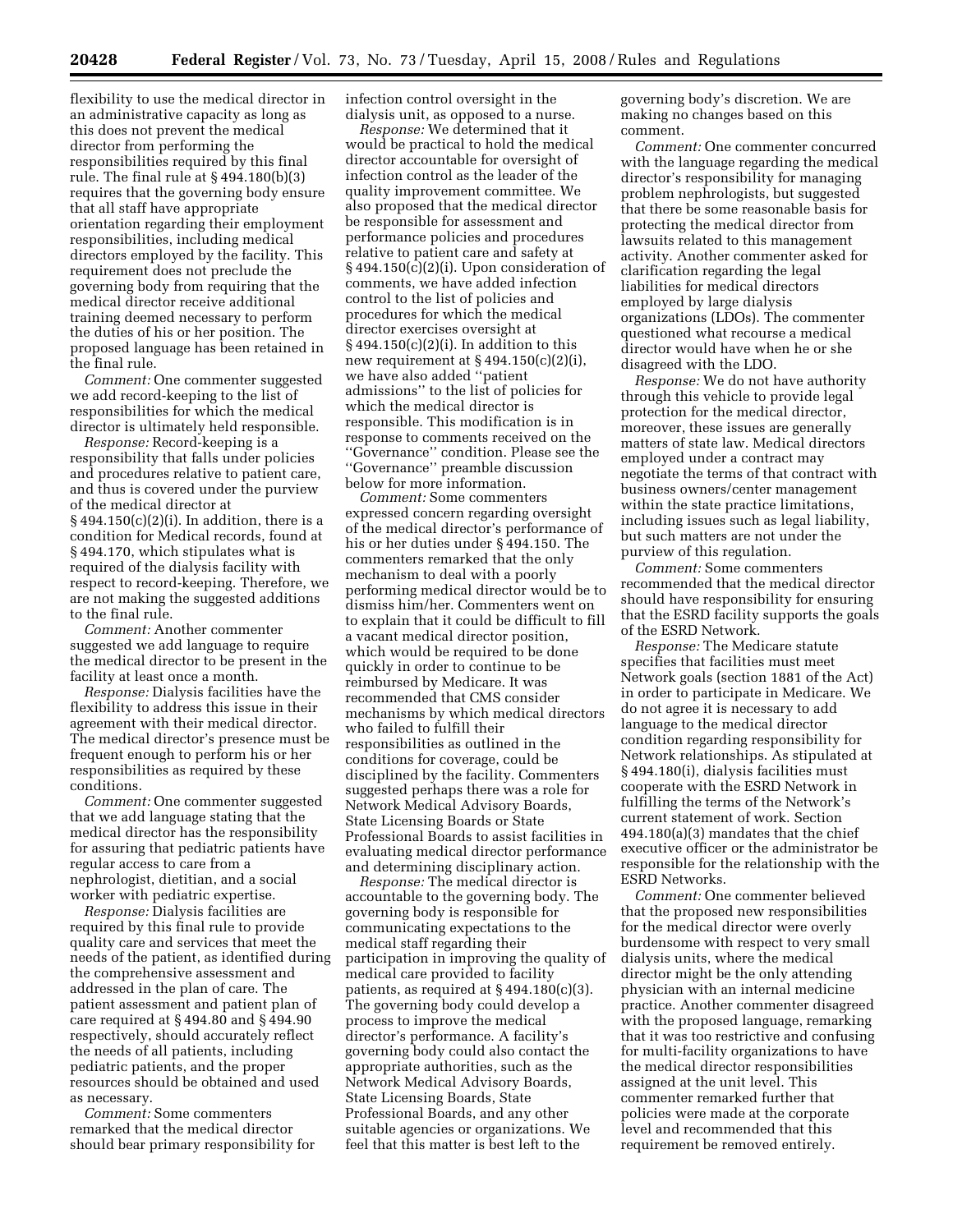*Response:* As stated earlier, the majority of commenters supported the ''Medical director'' condition for coverage. No evidence was submitted to support removing the condition for coverage from the final rule. Several responsibilities addressed in the proposed condition are included in existing regulation at § 405.2161(b), and thus medical directors have previously been expected to ensure that the needs of the patient are properly addressed. We do not believe that the duties of the medical director are too burdensome, therefore, the proposed language will be retained in the final rule.

*Comment:* A commenter recommended that we add language in the final rule that would allow the medical director to have a major role in the appointment and selection process for hiring individuals who would have admitting privileges in the facility (specifically physicians, physician's assistants, and nurse practitioners).

*Response:* The medical staff appointments standard at § 494.180(c) places responsibility for medical staff appointments with the governing body. The governing body would address the question of whether medical directors would be included in medical staff appointment decisions. Regulatory language does not preclude the medical director from participating in the selection process; however, we are not going to require that medical directors participate in these decisions.

*Comment:* One commenter suggested changing the language of the final rule to reflect that most medical directors would normally not participate in developing policies and procedures for an ESRD facility. A commenter noted that policies and procedures are most often developed by the large dialysis organizations; however, medical directors may assist or be asked to assist in revisions. The commenter suggested we add ''participate in the development or refinement (of policies and procedures)  $* * *$ ." in the final rule language. Another commenter suggested we change the language at  $§ 494.150(c)(2)$  to indicate that the medical director would ''participate with the facility staff to ensure'' that the conditions of that paragraph were met. Another commenter remarked that the medical director could oversee and support the facility but could not ''ensure'' policies and procedures were adhered to by facility staff, as often the owner/chain refused to support their own policies and procedures.

*Response:* Regardless of whether policies and procedures are developed within the facility or via a corporate process, the medical director is

responsible for ensuring that appropriate patient care polices are developed and implemented. The majority of commenters supported the proposed requirement without modification. The medical director is responsible for the clinical care provided in an ESRD facility and thus should be held accountable for that care. We expect the medical director would work with the governing body to ensure that appropriate patient care policies are developed and implemented within the facility.

*Comment:* We received many comments regarding the medical director's scope of authority within a facility. Some commenters recommended that the final rule mandate that medical directors be given the ability and the authority to monitor and improve the care provided by attending physicians, as well as the entire patient care team, including nurses, physician's assistants, dietitians, social workers and other staff; these commenters thought there ought to be more accountability for poor performers in the facility. Another commenter remarked that if attending physicians were uncooperative, then the medical director should assume responsibility for patient care. The commenter further remarked that the final rule language needs to be ''grounded in a realistic approach'' by which medical directors could influence attending physicians with competing goals. Some commenters suggested that  $§ 494.150(c)(2)(i)$  be expanded to allow medical directors the ability and authority to monitor and improve care in the facility, including the care provided by attending nephrologists. Other commenters supported the idea that the unit's attending physicians be subject to peer review, under the direction of the medical director, and potentially subject to discipline (within the framework of due process procedures). One commenter remarked that governing bodies should be required, as part of their policies and procedures, to specify the extent of the medical director's authority to manage inadequately performing staff and attending physicians.

*Response:* The medical director is responsible for the delivery of patient care and outcomes in the facility, which includes responsibility for the QAPI program, staff education, training and performance as well as policies and procedures of the ESRD facility. To strengthen the ''Responsibilities of the medical director'' condition for coverage, we have added language to the first paragraph of § 494.150, reading ''The medical director is accountable to

the governing body for the quality of medical care provided to patients.'' The role of the medical director is also strengthened in the final rule at  $§ 494.150(c)(2)(i)$ , to include patient admissions and infection control. Section  $494.150(c)(2)(i)$  now requires the medical director to ensure that all policies and procedures relative to patient admissions, patient care, infection control, and safety are adhered to by all individuals who treat patients in the facility, including attending physicians and non-physician providers. We believe that the facility governing bodies will provide medical directors with adequate institutional authority to permit the medical directors to perform these duties effectively.

If the medical director is unsuccessful in achieving staff compliance or managing disciplinary issues involving attending physicians and has exhausted all options, we expect that the matter would be referred to the governing body, the ESRD Network or other appropriate authorities, such as the state agency and state licensing boards.

*Comment:* One commenter suggested the addition of a new  $\S 494.150(c)(2)(iii)$ to require the medical director to ensure that ''staffing is sufficient to meet the acuity of patients treated in the facility.''

*Response:* We have not added the suggested language to the ''Responsibilities of the medical director'' condition. Staffing concerns are addressed under § 494.180(b), which pertains to adequate and trained staff in an ESRD facility. We also note that the medical director may not have the organizational authority to determine staffing levels within the facility.

*Comment:* One commenter suggested we add language in the final rule to read, ''the medical director will have direct communication with the patient's other physicians when new or existing co-morbid conditions arise during the course of dialysis treatment.''

*Response:* We have not added the suggested language in the final rule. We encourage communication and coordination of care among all parties involved in the patient's care and we expect this would be an effort of the attending physician in order to decrease fragmentation of patient care and to ensure proper care for each patient.

*Comment:* One commenter recommended increased cooperation between nephrologists and dialysis facilities, via the medical director, to assist patients with transplant eligibility.

*Response:* We have added language throughout the final rule, such as in § 494.70, § 494.80, and § 494.90, to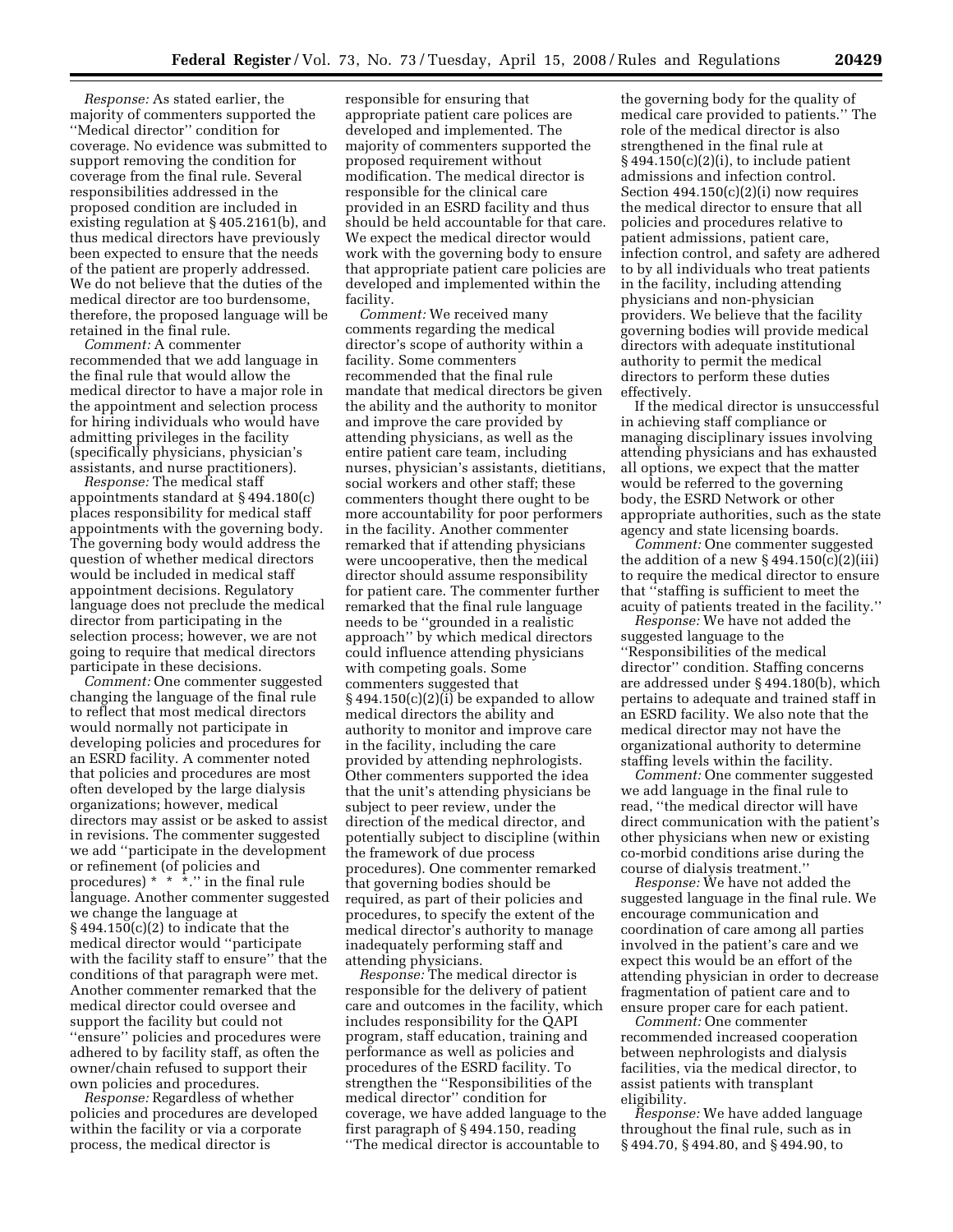ensure that patients are aware of their modality choices, including transplant options. Additionally, the medical director is responsible to ensure that all policies and procedures affecting patient care are adhered to by all individuals who treat patients in the facility, including attending physicians and non-physician providers, as required at § 494.150(c)(2)(i).

### c. Relationship With the ESRD Network (Proposed § 494.160)

Requirements found in existing § 405.2110 through § 405.2113, related to the designation of ESRD Networks, the functions of ESRD Networks, and the role of the medical review boards will remain unchanged in subpart U. These provisions focus primarily on the role and responsibilities of the Networks rather than dialysis facilities. We proposed to require that each facility cooperate with the ESRD Network serving its designated area in fulfilling the terms of the Network's scope of work contract with CMS, consistent with the requirement at § 405.2134.

*Comment:* Several commenters suggested we replace ''statement of work'' with ''goals and objectives.'' Another commenter suggested we expand the requirements beyond the contract scope of work to include explicit references to local projects. A couple commenters recommended we retain language from subpart U at § 405.2134 that states that facilities must ''participate in network activities.''

*Response:* We appreciate the positive comments. The final rule at § 494.180(i) requires that each facility cooperate with the ESRD Network serving its designated area in fulfilling the terms of the Network scope of work contract with CMS, which is similar to the requirement under existing § 405.2134 concerning participation in network activities. The ESRD Network scope of work includes goals, objectives, and local projects. Therefore, it is unnecessary to modify the requirements as suggested by the commenter. Facilities must continue to share information with the Networks as necessary to support Network goals and objectives.

*Comment:* One commenter recommended that we require random audits by the ESRD Networks to validate the accuracy of self-reported dialysis facility data.

*Response:* Random audits by ESRD Networks are outside the scope of this regulation. We are not revising our ESRD network regulations at this time.

*Comment:* One commenter agreed with the proposed language, remarking that roles and responsibilities of the

Network should not be part of the conditions for coverage. Two commenters supported the requirement that mandates each ESRD facility to cooperate with its own Network to fulfill the terms of the Network contract scope of work. A commenter remarked that the scope of work should emphasize the coordination of Network activities across all Networks as well as a limited number of local and national initiatives. Another commenter recommended we require Networks to share more information with the State agency, especially during a state survey of ESRD facilities.

*Response:* As noted above, the ESRD Network Scope of Work (SOW) is outside the scope of this regulation.

*Comment:* One commenter recommended we expand the language in this regulation to include transplant centers, as well as dialysis centers, using the rationale that ESRD Networks provide oversight to both.

*Response:* A separate transplant center health and safety regulation was published on March 30, 2007 (72 FR 15198), which requires transplant centers to participate in Network activities. This requirement can be found at § 482.104(c). Therefore we are not modifying language at proposed § 494.160 to include the suggested language in the final rule. We note, that for reasons described in that section, we have moved the substance of proposed § 494.160 to § 494.180, and removed and reserved § 494.160.

#### d. Medical Records (Proposed § 494.170)

In keeping with our goals to eliminate unnecessary requirements and to reduce burden on dialysis facilities, we proposed a modified version of existing § 405.2139. The proposed rule emphasized that a facility must maintain complete medical records for all patients under its supervision, including home patients. We proposed not to prescribe the elements facilities would have to include in the patient medical record, as was required in subpart U. We proposed to retain with modifications a previous requirement at § 405.2139 that requires a facility to protect its patients' medical records against loss, destruction, or unauthorized use, and proposed to eliminate the requirement that the facility must have written policies and procedures for recordkeeping. We proposed an expansion of the existing requirements regarding medical record release. Medical records could be released when the patient transferred to another facility; under certain exceptions provided for in law; under a third party payment contract; subject to

approval by the patient, or in the course of an inspection by authorized agents of the Secretary, and as required by the Medicare program. We proposed to retain with modifications the previous requirement at § 405.2139(d) that current medical records and those of discharged patients be completed promptly and that all clinical information pertaining to a patient be centralized. We proposed that the dialysis facility be responsible for completing, maintaining and monitoring medical records for its Method II home dialysis patients and its other home patients. Minor revisions were proposed to § 405.2139(e) regarding medical record retention. We proposed that medical records be retained for a period of time not less than that determined by the applicable State statutes governing records retention or the State's statute of limitations. In the absence of State statutes, records would be required to be retained for 5 years from the date of discharge for an adult; or for a minor, 3 years from date of discharge or until the patient becomes of age under State law, whichever was longer. We proposed the elimination of the prescriptive requirements in existing § 405.2139(f) regarding medical record accessibility. We proposed to retain the existing requirement at § 405.2139(g) to require the facility to provide prompt transfer of medical information between treatment facilities. We also proposed a modification of § 405.2137(b)(4) to require that the facility exchange all medical record information within one working day. Finally, we proposed the elimination of the existing requirement for the designation of a medical records supervisor.

*Comment:* One commenter fully supported the less prescriptive approach in the proposed condition, while another commenter remarked that the proposed reduction of regulatory requirements in this condition for coverage was too broad. Some commenters concurred with the deletion of the medical records supervisor, while others disagreed with the elimination of this position, citing that a designated staff member for this task is essential to ensure an adequate recordkeeping process.

*Response:* We appreciate the positive comments regarding the elimination of the medical records supervisor requirement in § 494.170. Eliminating process-type requirements is in keeping with our overall goals. Additionally, we believe that the deletion of the medical records supervisor requirement would result in a cost savings for facilities. There is no evidence that removing this requirement would result in poor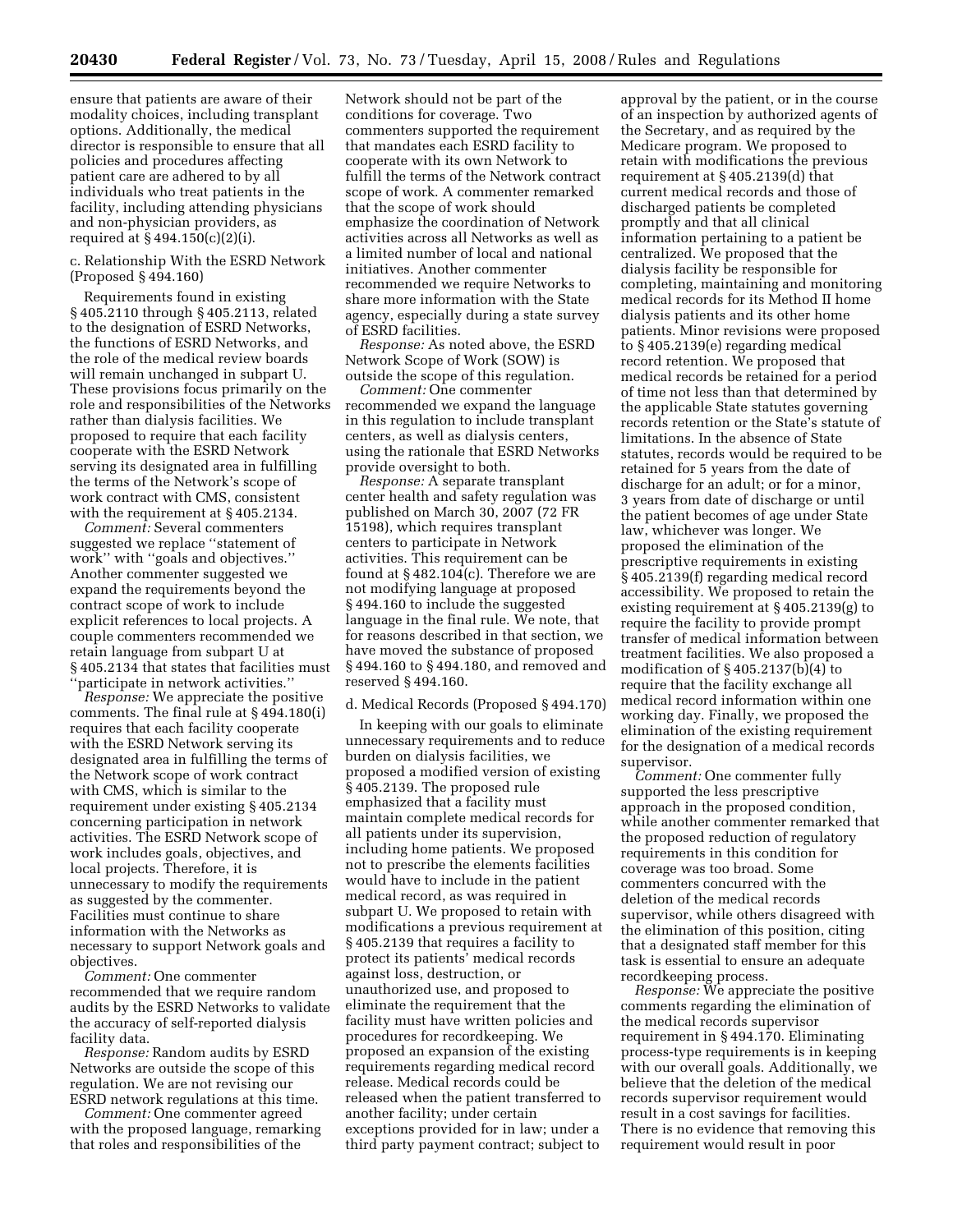outcomes. Therefore, the medical records supervisor requirement has not been included in the final rule.

*Comment:* Several commenters disagreed with the proposed elimination of the requirement that facilities have written policies and procedures regarding record-keeping. One commenter argued that a facility must have written policies and procedures for record-keeping in order for required outcomes to be achieved. This commenter argued that allowing facilities the flexibility to decide what information to include in the medical record would not assure that outcomes were achieved.

*Response:* We have decided not to carry over the language from part 405, subpart U, in order to decrease prescriptive, non-outcome oriented requirements and to increase dialysis facility flexibility. As long as there is a system in place to achieve that outcome, we do not believe it is necessary to dictate prescriptive requirements. Facilities are still required to protect medical record information and keep all patient records confidential and demonstrate that all of these conditions for coverage have been met. We do not, however, preclude a facility from having record-keeping policies and procedures as they see fit.

*Comment:* Two commenters suggested that a reference be added to the final rule to state that a medical record could always be released to a patient, guardian or other legally appointed patient representative.

*Response:* Patients have the right to look at their own medical record. We proposed at § 494.170(a)(2) that all patient medical record information be kept confidential, except when released to an authorized person approved by the patient. Furthermore, patients have the right to be informed of their medical status as documented in the medical record unless the medical record contains a documented contraindication to do so, as required at  $\S 494.70(a)(10)$ . The proposed language will be retained in the final rule, as it protects the patient's medical record information, while allowing for the release of confidential information to the patient or the patient's representative. We also note that many of our protections correspond to more general protections under HIPAA, found at 45 CFR parts 160 and 164.

*Comment:* One commenter suggested proposed language at § 494.170(a)(2) and  $\S 494.170(a)(3)$  was unnecessary because of HIPAA protections already in place. The commenter suggested we retain existing language at § 405.2139(b).

*Response:* The proposed language was carried through from part 405, subpart U, and we believe the language at § 494.170(a)(2) and § 494.170(a)(3) adds clarification regarding the circumstances under which a patient's medical record may be released and any appropriate authorizations that are needed for that release. As noted above, the proposed language was consistent with the HIPAA privacy regulations at 45 CFR parts 160 and 164 and remains in the final rule.

*Comment:* A commenter suggested adding language at § 494.170(b) to require that when records are stored electronically, the facility must have procedures to protect in-center and home dialysis patient information, and must back up data daily.

*Response:* The concern of this commenter is addressed at § 494.170(a)(1), which mandates patient records be safeguarded against loss, destruction or unauthorized use. This requirement must be followed regardless of whether a facility uses written or electronic medical records. Additionally, § 494.170(b)(3) charges dialysis facilities with responsibility for completing, maintaining and monitoring medical records for its home patients.

*Comment:* Many commenters made remarks regarding what information should be required in the patient's medical record. One commenter was concerned that the proposed condition was reduced too much, stating that medical records of ESRD patients were even now often incomplete, inaccurate and not in accordance with identified medical records standards. Two commenters suggested that the day-today events should be documented by the end of each shift in which they occurred, and another commenter suggested we retain existing language from § 405.2139, which specified the information that must be kept in the active patients' chart and readily available. Other commenters suggested a requirement specifying inclusion of treatment information, the treatment settings, safety checks, medical events, pre/post-patient assessments, medications, etc. Another commenter recommended that the final rule include a requirement for documentation of medical injuries and accidents, medication changes, as well as patient phone numbers and emergency contact numbers, which should be entered immediately in the patient's record and be updated if they changed. One commenter suggested a requirement that unusual events during treatment be documented.

*Response:* The existing part 405, subpart U language was removed from the proposed rule because we believe facilities should have the flexibility to decide what information would be included in the medical record, as long as the patient's medical needs were being addressed and these conditions for coverage were met. Medical professionals are expected to accurately record complete and pertinent information in their patients' medical records, including many of the issues identified by the commenters. Many of the topics identified by the commenters would have to be included in the patient's record in order to comply with the ''Patient assessment'' and ''Patient plan of care'' conditions at § 494.80 and § 494.90. All clinical information pertaining to a patient must be centralized in the medical record (§ 494.170(b)(2)). If a facility kept incomplete, inaccurate medical records, as suggested by the first commenter, this ''Medical records'' condition for coverage would not be met and would be cited during a facility survey.

*Comment:* One commenter suggested we add language to allow use of electronic medical records and recognize them as a satisfactory and secure system for keeping and protecting patient medical records.

*Response:* The proposed language at § 494.170(b) does not specify that medical records must be in ''hard-copy'' form only, and thus we see no need to make this suggested change in the final rule. We allow electronic health records, and in fact encourage them. In 2004, the President issued an executive order calling for the widespread adoption of interoperable health records within ten years, and the Department of Health and Human Services has been leading the nation's efforts in advancing the nationwide health IT agenda.

*Comment:* We received several comments regarding the timeframe for completion of medical records. One commenter supported a requirement that records be up-to-date and accurate. Some commenters suggested we specify a 30-day timeframe for completion of the medical record, while another remarked that the medical record should be updated within 2–4 days after any event so that the information would be available by the next dialysis treatment. One commenter remarked that the proposed language regarding prompt completion of medical records was sufficient. Another commenter suggested that we require all assessments to be placed in the front of the chart to improve availability.

*Response:* To ensure a comprehensive and accurate medical record, we feel that it is vital that charting be completed promptly. The language at proposed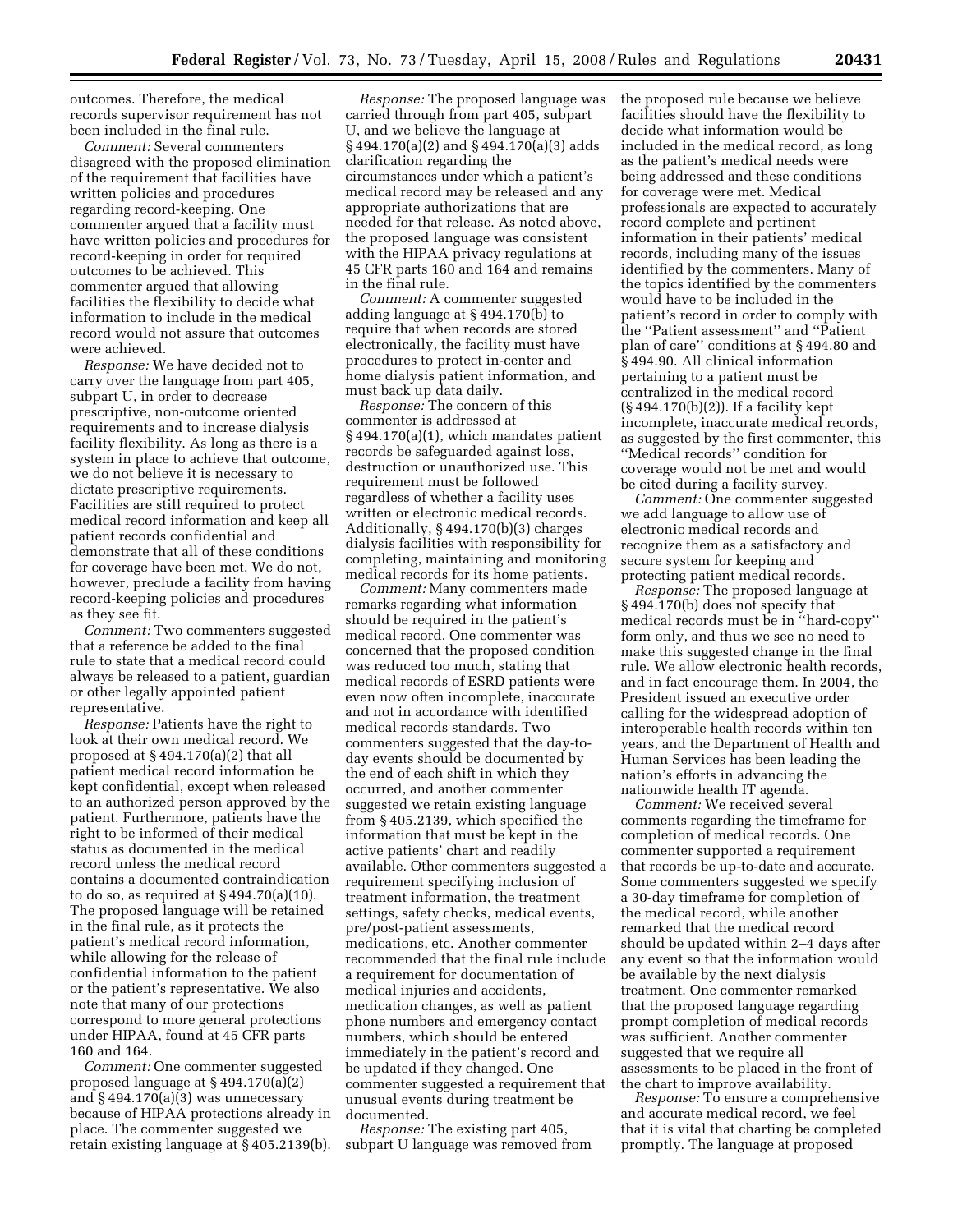§ 494.170(b) was retained from existing language in subpart U at § 405.2139(d), and we are codifying it in the final rule. Each member of the interdisciplinary team must have access to the most recent information on the patient's condition and prescribed treatment. It is a ''best practice'' to complete charting without delay to ensure patient health and safety during each treatment. Facilities may choose to establish policies regarding the method in which patient medical records are organized, but we will not mandate such a requirement in this regulation.

*Comment:* Some commenters pointed out that according to HIPAA regulation at 45 CFR § 164.530(j), documentation must be retained for 6 years.

*Response:* According to the HIPAA Privacy Rule at 45 CFR § 164.530(j)(2), certain written communications, policies and procedures must be retained for 6 years. Therefore, we agree with the commenters and we have modified standard (c) to stipulate that medical record documentation must be retained for 6 years for both adults and children. Standard (c) now reads as follows: ''In accordance with 45 CFR 164.530(j)(2), all patient records must be retained for 6 years from the date of the patient's discharge, transfer, or death.'' Note, proposed  $\S 494.170(c)(1)$  has been redesignated to standard (c) and  $§$  494.170(c)(2) has been removed.

*Comment:* Several commenters argued that transferring all medical records within one day was unreasonable, burdensome, and unnecessary, while other commenters supported the requirement. Another commenter remarked that discharged patient records, including mortality reviews, should be completed within 30 days. This commenter also stated 30 days was plenty of time to collect necessary data and was within the timeframe of one cycle of required monthly patient blood work from which thresholds were evaluated. One commenter remarked that the transfer of medical records information should be defined clearly to include at least the care plan, the three most recent dialysis flow sheets, the patient's medication list, lab reports, the comprehensive assessment, and any physician order(s). Still another commenter suggested the addition of language in the final rule to require information such as nutritional status, psychosocial status, and rehabilitation status be transferred within one working day. Another commenter suggested that it would be helpful to have standard criteria and a form for patients to use when traveling to another unit, in order to ensure that appropriate and consistent information is transferred.

*Response:* The proposed language at § 494.170(d) required the transfer of all medical record and other necessary information within one working day. We maintain that the requirement should apply not only to the care plan, but also to all medical record information. However, we recognize the commenters' concerns that there may be a substantial amount of documentation that may require more time for transfer. We have therefore revised the language at § 494.170(d), which now reads, ''When a dialysis patient is transferred, the dialysis facility releasing the patient must send all requested medical record information to the receiving facility within 1 working day of the transfer.'' Our goal is to minimize the potential for communication breakdown between facilities and ensure that patients continue to receive the necessary care and services. We are therefore requiring only that the minimum amount of medical information be forwarded as appropriate. Some information, such as recent lab results, may not be readily available within 1 day. This minimum information would likely include the physician orders, the patient assessment, and the patient plan of care, insurance information, the last three recent dialysis run sheets, and other pertinent information as necessary. Facilities may wish to create a standard medical record information transfer form as part of their policies and procedures regarding the transfer of patients, but we are not mandating it.

*Comment:* One commenter suggested we add the following language: ''Patients must have physician orders for all treatment parameters and these orders must be followed.''

*Response:* We expect that the facility is following physician orders for all of its patients, as required by State Practice Acts and in accordance with Federal, State and local laws and regulations, as required at § 494.20. Therefore, there is no need to add the suggested language in the medical records condition for coverage of this final rule.

*Comment:* Two commenters remarked that facilities need a centralized medication administration record in order to identify and track medication errors. Another commenter recommended that facilities be required to work towards a system to improve documentation of medication administration and decrease the incidence of potential medication errors. The commenter further suggested that the success or failure of these systems be followed by a quality assessment and performance improvement program within the facility.

*Response:* Under the final QAPI condition at  $\S 494.110(a)(2)(vi)$ , facilities must measure, analyze, and track medical injuries and medical errors. We believe this requirement addresses the commenters' concerns. Some facilities may choose to put into practice a specialized centralized medication administration record or some alternative process to assist in easier detection of medical errors.

#### e. Governance (Proposed § 494.180)

We proposed an updated version of § 405.2136 to modernize the requirements and delete unnecessary processes where possible. Consistent with § 405.2136, we proposed that the ESRD facility be under the control of an identifiable governing body, or designated person, with full legal authority and responsibility for the governance and operation of the facility. The proposed rule retained the requirement that a CEO or administrator be identified. Proposed administrator responsibilities would include management of staff appointments, fiscal operations, ESRD Network relationships, and allocation of staff and resources for the QAPI program. We proposed a standard similar to  $\S$  405.2162(b)(2) that would require that the governing body or designated person ensure that there was an adequate number of qualified and trained staff to provide a level of dialysis care to meet the needs of patients. The proposed licensed person on duty when patients were undergoing dialysis would be an RN who would be available in the event of a patient emergency. We proposed, consistent with part 405, subpart U, that dialysis facility employees have an opportunity for continuing education and related development activities. A new proposed provision specified a governing-body-approved, written patient care technician-training program that included eight mandatory topics. We proposed that the governing body be responsible for medical staff appointments and credentialing, and ensuring that all medical staff providing care in the facility were informed of facility policies and procedures and the QAPI program.

We proposed that the governing body ensure that the dialysis facility furnished directly services on its main premises or on other premises that were at least contiguous with the main premises. A new standard was proposed that would require the dialysis facility to implement an internal grievance process that included a procedure for the submission of grievances, facility timeframes for grievance review, and a description of how the patient (or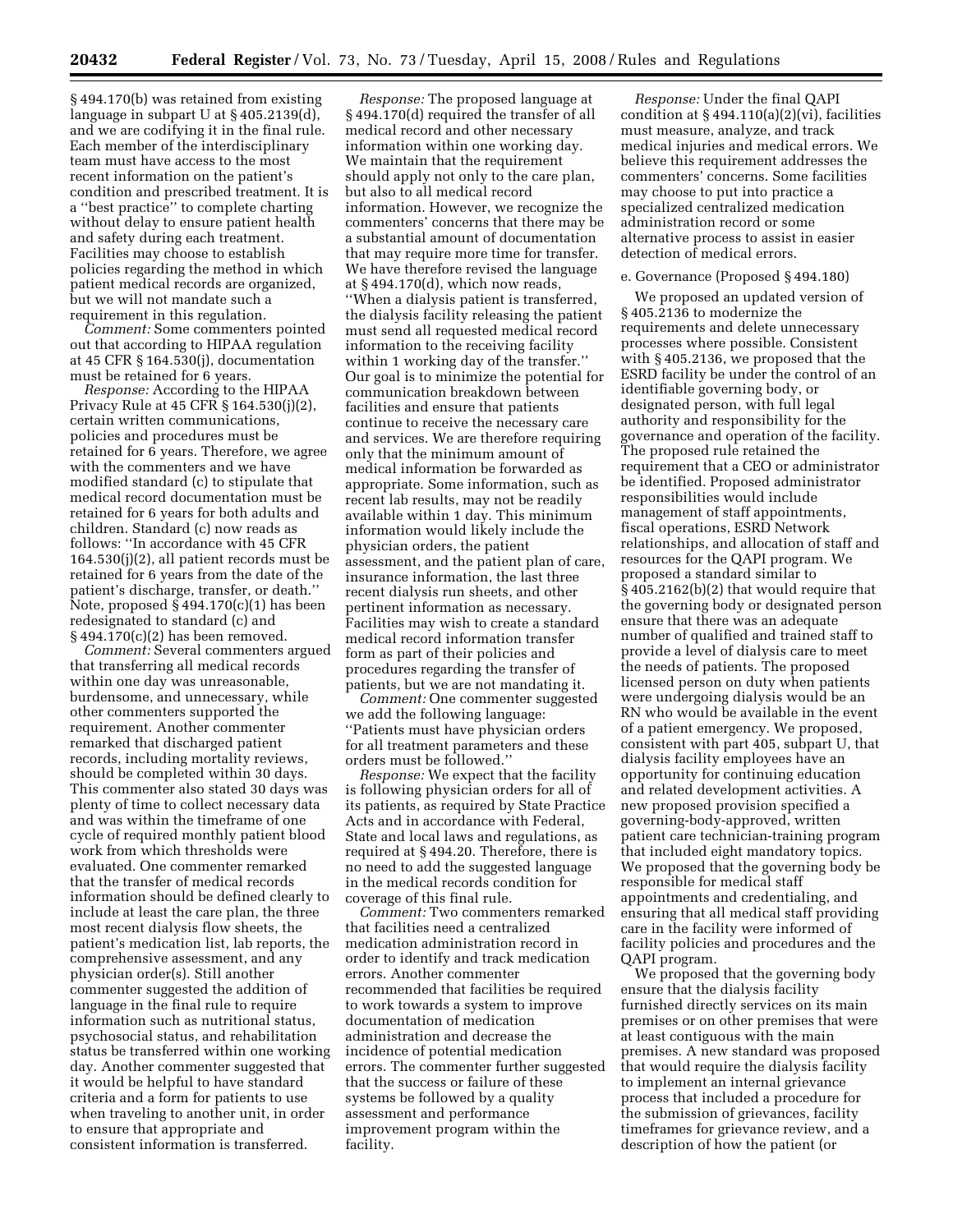representative) would be informed of steps taken to resolve the grievance. The proposed rule also addressed a procedure that would have to be followed before a patient could be discharged involuntarily. We proposed to retain the § 405.2138(b)(2) provisions that allowed patient transfer or discharge because of non-payment, or because of facility inability to meet the patient's medical needs. We also proposed that a patient could be discharged or transferred because of disruptive patient behavior that seriously impaired the facility's ability to operate effectively. We proposed a process for involuntarily discharging or transferring a patient. These steps included reassessing the patient, documenting the problem and ongoing efforts to resolve the problem, obtaining a written discharge or transfer order signed by the attending physician and the medical director, documenting efforts to place the patient in another facility, and notifying the State survey agency and the ESRD Network.

The proposed rule included emergency coverage provisions at § 494.180(g) that were similar to those at § 405.2136(g)(2) and § 405.2160(a). This proposed standard would task the governing body with ensuring that patients and staff received written instructions for obtaining emergency medical care, that there was a roster with the names of physicians to be called for emergencies and their contact information, and that there was an agreement with a hospital capable of providing emergency medical care to dialysis patients at any time.

We specified in the February 4, 2005 proposed rule at § 494.180(h) that dialysis facilities would continue to be required to provide to CMS data and information for ESRD program administration, however, this data would be required to be sent electronically in a format and at a frequency specified by the Secretary. We added to the proposed requirements, a proposal that facilities submit data necessary for existing ESRD clinical performance measures, currently only collected on a sample of dialysis patients, and any future clinical performance standards developed in accordance with the National Technology Transfer and Advancement Act of 1995 process adopted by the Secretary. The final subsection of proposed § 494.180 would update § 405.2136(a)(1) to require the governing body to report ownership interests of 5 percent or more to the State survey agency, consistent with § 420.200 through § 420.206. We received more than 100 comments on § 494.180

''Governance'' condition. Some commenters concurred with the condition as proposed, and many commenters suggested modifications.

*Comment:* Two commenters suggested that the final rule (at  $\S$  494.180(a)) limit the number of facilities a single CEO may serve, as it is not unusual for one CEO to cover 4 or more units.

*Response:* A facility CEO or administrator must have available sufficient time to carry out his or her responsibilities and requirements to allow the facility to fully comply with § 494.180. Although the CEO of a large facility may not have adequate availability to serve multiple dialysis facilities, it is possible that a CEO could adequately serve more than one small facility. We have not added a restriction to limit the number of dialysis facilities a CEO may serve, but require the CEO to satisfactorily fulfill the CEO responsibilities listed at § 494.180(a).

*Comment:* One commenter suggested that we not use the terms ''CEO'' and ''administrator'' interchangeably in the final rule. A second commenter recommended that we delete the term ''CEO'' from the final rule and use the term ''administrator.'' The rationale given by one commenter is that the terms imply different things; for example, an administrator manages a unit and a CEO has ultimate authority in the organization.

*Response:* The proposed rule specified that the CEO or administrator would exercise responsibility for the management of a specific facility and the provision of all dialysis services including, but not limited to, staff appointments, fiscal operations, the ESRD Network relationship, and allocation of resources. The term specifically does not refer to the CEO of a parent company or entity that owns or controls several facilities. We do not expect that there will be confusion about the use of the terms ''CEO'' or ''administrator,'' as the responsibilities are clearly specified in the final rule.

*Comment:* One commenter suggested that the CEO or administrator be responsible for addressing those financial collections issues with patients that affect the functioning of the facility or jeopardize the continuance of provision of dialysis services to the patient.

*Response:* As stated in the response above, the CEO or administrator is responsible for the fiscal operations of the facility. We are not detailing the tasks associated with this function in this regulation because financial issues are normally a component of the facility's business practices and are therefore not within the scope of this

rule. Discharges of facility patients for non-payment are allowed as stated in  $§ 494.180(f)(1)$ , and we believe that facilities generally make every effort to collect payment for dialysis services.

*Comment:* We received more than 70 comments regarding our proposed requirement at  $\S 494.180(b)(1)$ , that the governing body ensures that there is an ''adequate number of trained and qualified staff.'' A few commenters concurred with standard (b) as proposed. One commenter stated that the term ''adequate staff'' is ''too open to interpretation'' and should be clearer.

More than 60 commenters recommended placing staffing ratios for various patient care staff in the final rule. Many commenters stated that huge case loads are affecting the quality of care, and that Medicare should designate at least an enforceable upper limit on the number of patients for each staff member. A commenter stated that ''California does not have any (staffing ratios) for dialysis facilities'' and she has ''seen as much as 1 RN for 21 patients in facilities by one corporate provider.'' This commenter stated that adequate staffing provisions are difficult to enforce and she has found facility staffing policies that allowed unsafe staffing levels. The commenter argued that to ensure the safety of the patients, minimum staffing ratios are necessary, and should be included in the CMS regulations. Commenters suggested staff-to-patient ratios for various dialysis staff; one commenter stated the RN-topatient ratio should not exceed 1:10, and other commenters suggested PCTto-patient ratios of 1:4.

Many commenters suggested a 1:75 MSW-to-patient ratio, and stated that it was impossible for MSWs to do case review and counseling with high patient ratios. Commenters stated that MSWs were assigned large caseloads of between 125 and 300 patients each, and cited a 2005 study (Bogatz, Colasanto, and Sweeney) in support of this contention. Some commenters recommended that we require use of a standardized acuity-based formula for adequate staff, such as the NKF Council of Nephrology Social Workers' ''Professional Advocacy for the Nephrology Social Worker, First Edition 2002'' (pages 9–11). One social worker stated she had 150 patients in 3 units and could therefore only triage and ''put out fires.''

The American Dietetic Association voiced concern that inadequate staffing would affect the quality of care and was aware of many situations where RD-topatient staffing ratios was 1:200. The ADA further stated that if CMS did not at least reference an optimum RD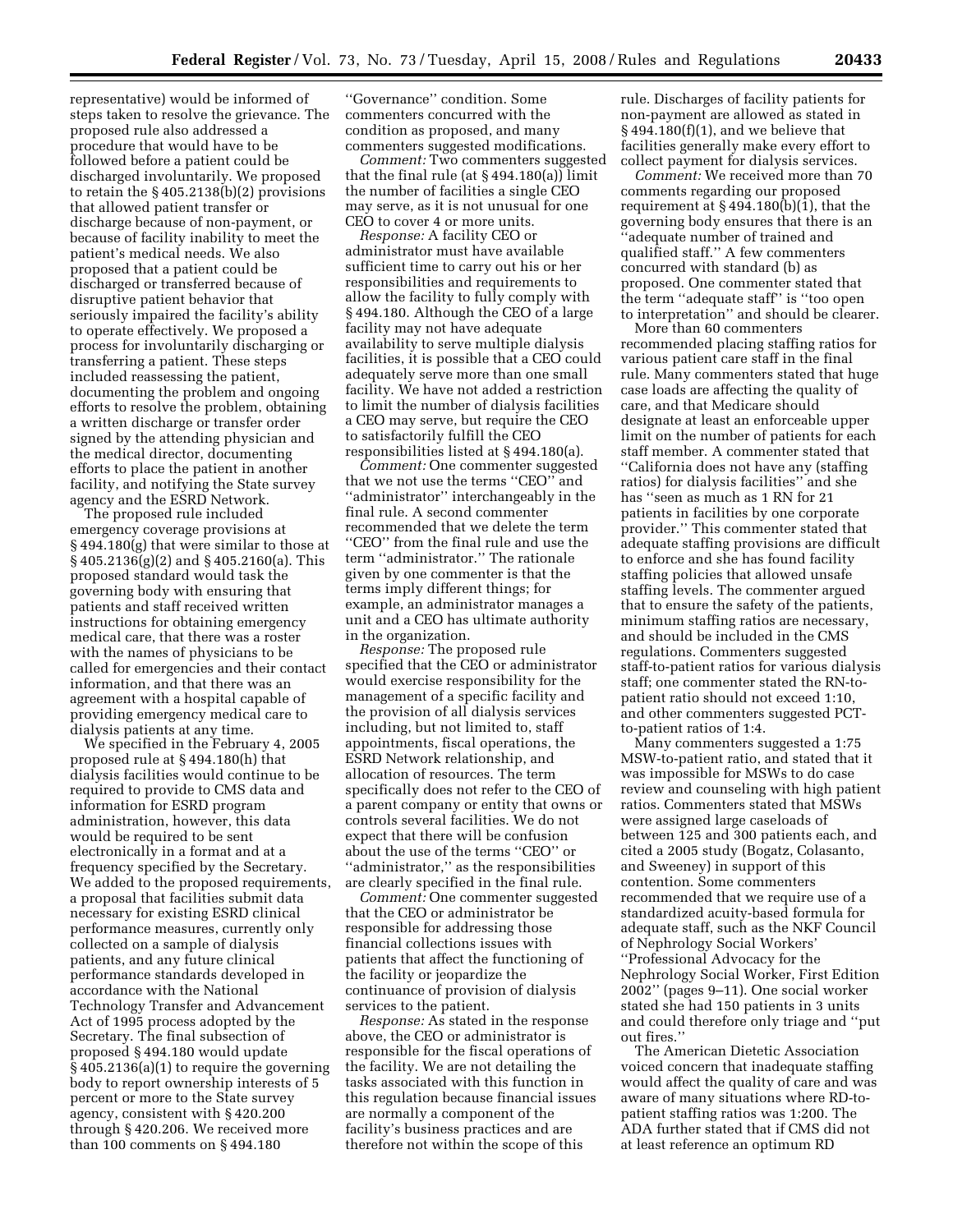national staffing ratio, facilities ''will demonstrate a lack of restraint for large case loads'' and the positive expectations for the new conditions for coverage will not be seen and may even negatively impact patient-focused quality care. Some commenters suggested a RD-to-patient ratio of 1:100 to 125. Some commenters stated that K/ DOQI recommends a RD-to-patient ratio of 1:100 and no more than 1:150. A commenter stated that Texas has implemented a RD to patient ratio of 1:125, and that RDs are increasingly directed to do non-RD work that reduces the time available for care of patients who are older and sicker. Some commenters pointed out that dietitians and social workers are often shared between multiple facilities.

Several commenters recommended adding a new requirement for use of an acuity-based staffing model. A commenter stated that software was available to help establish staff to patient ratios based on patient acuity. One commenter stated that acuity-based staffing would reduce facilities ''cherry picking'' patients that would likely occur if minimum facility-level standards were implemented. Some commenters would like to see staffing ratios included in acuity-based staffing plans. One commenter suggested convening an acuity-based staffing plan technical expert panel, and another, an acuity-based staffing plan demonstration. One commenter suggested that we require policies and procedures for staffing that identify numbers of patients, acuity levels, and patient-to-staff ratios.

Several commenters were opposed to both ratios and acuity-based staffing models, stating the current proposal provided necessary flexibility, and that facilities could assign adequate staff based on patient acuity. One commenter stated that CMS should not lock dialysis facilities into a ratio system in regulation, because regulations could take too long (as much as 20 years) to change. Another commenter stated there were no data to support mandated staffto-patient ratios, and a case mix adjustment formula was needed to avoid facilities ''cherry picking'' patients. One commenter stated that acuity-based staffing ratios would foster confusion, ''up-coding,'' and additional paperwork burdens. The commenter further stated that if acuity-based ratios were adopted, then payment should be adjusted to allow providers to accommodate acuitybased staffing needs. A commenter stated that acuity-based staffing plans have been unsatisfactory and that the nursing shortage exacerbated problems. Another commenter stated that a federal

acuity-based system was a bad idea, as there were too many variations from facility to facility, there would be conflicts with many State requirements, and this approach was very subjective.

*Response:* We solicited public comment in the proposed rule regarding whether we should include a requirement for an acuity-based staffing plan. The public comments were split on the acuity-based staffing plan issue. Clearly staffing is of concern to many commenters. While commenters agreed with the intent of the proposed adequate staff provision at § 494.180(b)(1), there was discontent related to how this provision would be interpreted and enforced. First, we would like to clarify that the adequate staff standard applies to all clinical patient care staff, including nurses, technicians, social workers, and dietitians who provide services to the dialysis patients. Appropriate staffing ratios are affected by a number of factors. These factors include patient acuity, level of staff expertise and skill mix, presence or absence of support staff/unlicensed personnel, available technology, distances between groups of patients served, efficiency of systems in place, scope of staff duties, degree of team work, State requirements, practice board-imposed limitations, number of meetings in which staff participation is required, paperwork demands, etc. We do not have a method available to identify and account for all of these types of characteristics in determining staff ratios that balance staff time to provide quality care and meet patient needs with the economic factors associated with dialysis facility labor costs. We are also concerned that any mandated minimum staffing ratios would be interpreted as the ''maximum ceiling'' that must be complied with which could lead to a decline in the number of patient care staff available.

'Adequate staff'' means staffing must be sufficient so that quality care is provided to dialysis patients that is consistent with the patient plan of care and professional practice standards. We are requiring under the ''Patient assessment'' and ''Patient plan of care'' conditions (§ 494.80 and § 494.90 respectively) that members of the interdisciplinary team complete a comprehensive assessment, followed by a plan of care that identifies goals for patient care and the services that will be provided in order to meet those goals. This includes psychosocial and nutrition services to be provided by the social worker and the dietitian. The assessment and plan of care requirements necessitate that the RN, social worker, and dietitian provide

appropriate professional care to each patient. We are also requiring at § 494.110 that the interdisciplinary team, which includes the RN, social worker, and dietitian, play an active role in the QAPI program. This final rule requires that the interdisciplinary team provide appropriate care to dialysis patients and improve patient care on an ongoing basis. The dialysis facility may need to evaluate staffing levels as part of their action plan for the QAPI program. In order to clarify that the adequate staffing standard applies to all clinical staff, we have added language to the requirement at  $\S 494.180(b)(1)$ , requiring that the RN, social worker and the dietitian be available to meet patient clinical needs.

*Comment:* Two commenters suggested that we hold the medical director accountable for adequate staffing.

*Response:* We proposed that the governing body or designated person responsible must ensure adequate staffing. The medical director would generally not be responsible for hiring and firing, and replacing vacant positions, or developing the work schedules for dialysis facility. The final rule will continue to hold the governing body or designated person responsible for ensuring an adequate number of trained and qualified staff.

*Comment:* More than 15 commenters supported the proposal that an RN be present in the facility during dialysis (§ 494.180(b)(2)). Two commenters requested that this provision be limited to hemodialysis because 24-hour RN coverage for peritoneal dialysis patients would be too burdensome. A few commenters recommended that the final rule prescribe more than one RN in large units. One commenter suggested that the final rule state that the RN must not be merely ''available'' but ''a directed patient care giver that provides direct supervision of care.''

A few providers opposed the proposal that requires the presence of an RN, stating that an LPN would be sufficient. They suggested that the nursing shortage would make this provision difficult to meet, especially in rural locations, and the LPN was capable of fulfilling this role. They further stated that this provision could force dialysis facilities to close.

*Response:* We do not agree with these commenters that the RN shortages would create an access to care problem. Therefore, we are retaining the requirement that an RN be present in the facility at all times that patients were being treated so that a nurse would be available who had the experience and training to react to patient care emergencies that could occur in this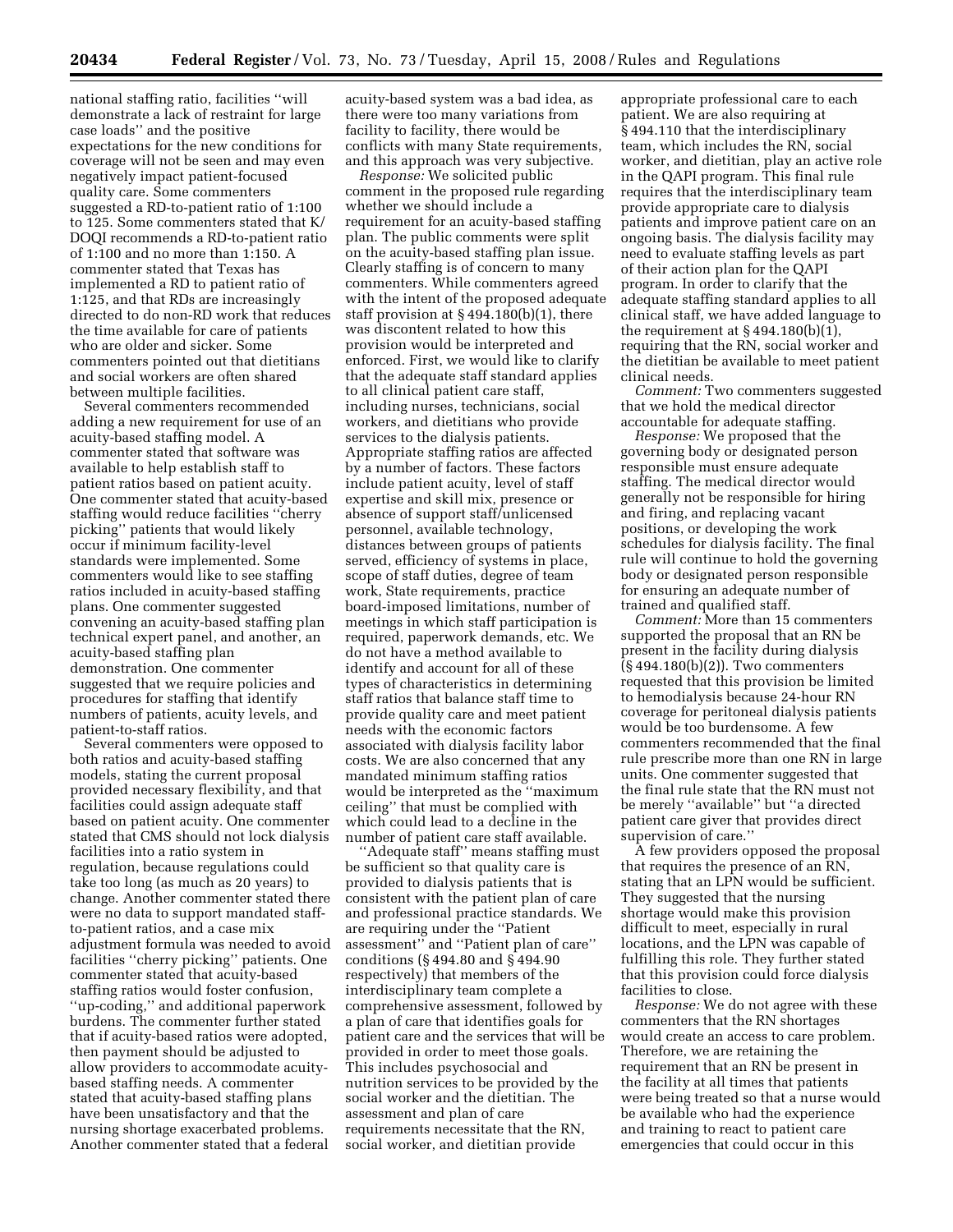increasingly older and medicallycomplex patient population. We believe that the RN has a key role in patient assessment and supervising LPNs, LVNs, and PCTs, and is the appropriate staff member to be responsible for the nursing care provided. An RN may also be needed to answer clinical questions from patients and caregivers. The rapidly changing demographics of the dialysis patient population has resulted in an older, sicker patient population with more serious co-morbid conditions and elevated potential for medical emergencies. An RN has the professional training and expertise to properly react to emergencies. Therefore, we believe that having an RN on the premises when treatment is being provided is a necessary health and safety measure for all patients.

We agree with commenters that large dialysis facilities caring for large numbers of dialysis patients simultaneously could require the presence of more than one RN; however, we are not mandating more than one RN. The presence of one RN is a minimum requirement and large dialysis facilities have the flexibility to schedule more than one RN if patient acuity and the number of patients dialyzing at one time necessitates it.

The provision at § 494.180(b)(2) regarding RN presence during dialysis is applicable to in-center dialysis and does not apply to times when peritoneal dialysis patients are self-dialyzing at home. While an RN may not be available at the dialysis center at all times that a patient is performing home dialysis, there must be an emergency plan for when home patients have an urgent situation, as required at § 494.180(g). We have clarified the RN presence requirement by modifying § 494.180(b)(2)(i), to require a registered nurse must be present in the facility at all times that ''in-center dialysis patients'' are being treated. We have also added the phrase ''responsible for the nursing care provided'' to further clarify the role of the RN on duty.

*Comment:* One commenter asked whether an ESRD facility within a larger facility needs to have an RN present during dialysis if other RNs are in the larger facility.

*Response:* This provision requires the RN to be present in the dialysis unit regardless of where the facility is located.

*Comment:* A few commenters suggested that we require medical director training so that the medical director is fully informed of the expectations associated with her/his role. One commenter suggested adding a requirement to properly orient, train, and inform the medical director.

*Response:* We agree that the proposed orientation requirement at § 494.180(b)(3) should apply not only to employees, but also to the medical director and all dialysis facility staff, regardless of employee or contractual status. In this final rule, we have modified this provision to read as follows: ''All staff, including the medical director, have appropriate orientation to the facility and their work responsibilities.'' This requirement now applies to all dialysis facility staff.

*Comment:* We received several comments regarding the proposed requirement at § 494.180(b)(4), that ''All employees have an opportunity for continuing education and related development activities.''

One commenter suggested deletion of this requirement because facilities should not be ''obligated'' to provide developmental activities without funding.

*Response:* This continuing education provision was previously found at part 405, subpart  $U($ § 405.2136(c)(3)(viii)), and we are retaining it in the final rule. This requirement does not represent a new cost to dialysis facilities, since a normal cost of doing business is training and developing employees.

*Comment:* A commenter suggested that  $\S 494.180(b)(4)$  be revised to read, ''all employees are provided continuing education and related developmental activities.'' Another commenter recommended the wording be modified to state that all employees ''must'' have opportunities for continuing education. A commenter suggested that we require mandatory training on quality improvement, quality standards, and the ESRD Network role. One commenter stated that § 494.180(b)(4) is vague and should include a requirement for mandatory continuing education for PCTs.

*Response:* We do not agree that inserting the word ''must'' after the word ''employees'' adds clarity. This provision requires the governing body or designated person responsible to ensure that employees have the opportunity for continuing education and development activities, which include education that is provided by the facility as well as education that is available outside the facility. We have not modified the wording to more narrowly define the continuing education opportunities as only those ''provided'' by the facility, nor have we added prescriptive language to define the areas in which the continuing education and development activities must occur. The facility has the

flexibility to identify areas on which to focus educational efforts. Some areas might be identified via the QAPI program. Licensed, registered, or certified dialysis facility staff must meet certain ongoing educational requirements to maintain their licensures, registrations, and/or certifications, which are required under the ''Personnel qualifications'' condition.

*Comment:* Two commenters suggested that we require mandatory staff education on the patients' right to be free of verbal abuse by staff, as there have been ''numerous allegations'' of staff verbally abusing patients in the absence of such a requirement, and there was a need to maintain ''professionalism'' in facilities. The commenters stated that the line of professionalism was often crossed by staff in dialysis facilities.

*Response:* We are alarmed about allegations of dialysis patient abuse by facility staff. Any allegations of abuse should be immediately reported to the State survey agency and appropriate local authorities. We agree with the commenter regarding the need for staff to be knowledgeable about patient rights. A dialysis facility must inform patients of their rights and the facility must protect and provide for the exercise of those rights as required under the ''Patients' rights'' condition for coverage at § 494.70. These rights include the right to respect and dignity (§ 494.70(a)(1)). Dialysis facilities must ensure that patient rights are recognized and protected by all staff and would therefore need to educate staff regarding patient rights in order to achieve compliance with the conditions for coverage. Patient rights must be posted prominently in the facility. In addition, the medical director at  $\S 494.150(c)(2)(i)$ must ensure all patient care staff adhere to all patient care policies. These policies would include protection of patient rights. We require, at § 494.180(b)(3), that all staff receive appropriate orientation to the facility and work responsibilities, which would include patients' rights training. However, we are not going to mandate that the facility provide training to staff on this matter because we do not want to prescribe or limit the orientation topics. Facilities must provide adequate staff training to ensure that they meet these conditions for coverage.

*Comment:* Several commenters concurred with the written PCT training program proposal at § 494.180(b)(5). One commenter was concerned that dialysis facilities would be allowed to ''police'' their own PCT training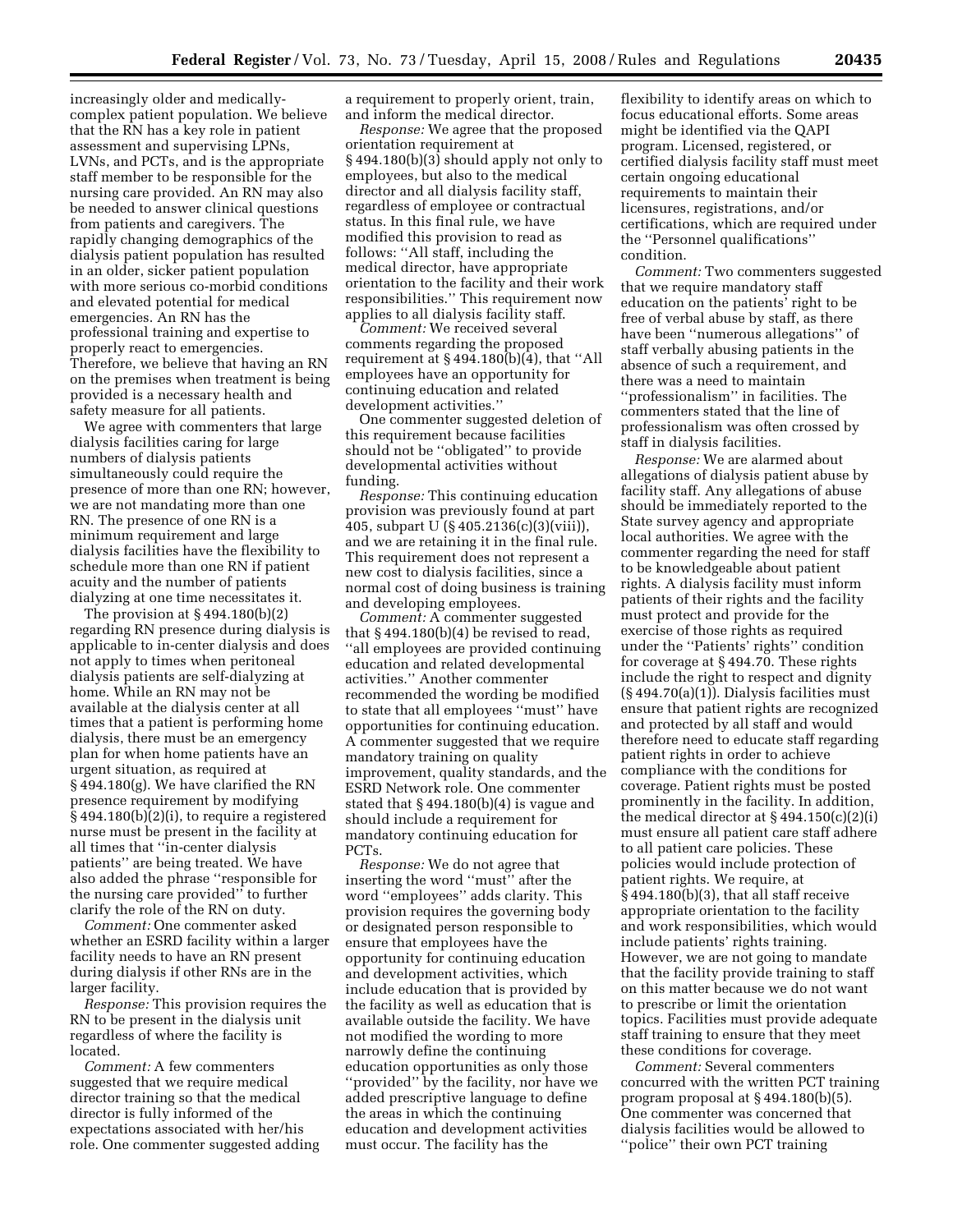programs, which could lead to a lack of consistency and validity.

*Response:* We appreciate the support for the PCT training requirements. We discussed PCT qualifications earlier in this preamble under ''Personnel qualifications.'' We have relocated the PCT training requirements from § 494.180(b)(5) and § 494.180(b)(6), to § 494.140(e)(3) and § 494.140(e)(4) so that all of the PCT qualifications may be found in one section of these conditions. We are requiring national PCT certification in this final rule. The certification exam would serve as a measure of PCT competency, and facilities would not be in the position of instituting their own certification programs.

*Comment:* We received many comments suggesting revisions to the content of the PCT training program. A large number of commenters recommended that we add a PCT training topic regarding patient psychosocial needs related to ESRD and its treatment regimens, and that this training be provided by the MSW. A commenter suggested adding ''communication and interpersonal skills, including patient sensitivity training and care of difficult patients.'' Another commenter suggested adding training on ethics and professionalism, and dealing with conflicts and challenging situations. A few commenters suggested PCT training on patient nutrition and psychosocial needs. One commenter recommended PCT training regarding possible symptoms and complications of dialysis, the potential for patients to live long and active lives on dialysis, and patient expectations.

*Response:* We do not agree that there is a need to expand the PCT training subject matter list. The proposed PCT training program (proposed at § 494.180(b)(5)) included the ''care of patients with kidney failure, including interpersonal skills'' and ''possible complications of dialysis.'' ''Care of patients with kidney failure'' (proposed § 494.180(b)(5)(ii)) would include psychosocial and nutritional aspects of care. The ''interpersonal skills'' training would include professional conduct and interactions during challenging situations. The ''complications of dialysis" (proposed  $\S 494.180(b)(5)(iv)$ ) was already addressed in the proposed training topics list.

As discussed in the ''Personnel qualifications'' section of this preamble, we have moved the training list to § 494.140(e)(3). The training program must be approved by the medical director and the governing body. We are requiring certification of PCTs to ensure competency.

*Comment:* A commenter suggested that we retain all or part of existing § 405.2136(d) and § 405.2136(g).

*Response:* Standard 405.2136(d) required written personnel policies and procedures; and standard (g) addressed medical supervision and emergency coverage. Section 405.2136, standard (d) required that facility policies and procedures ensure the following: That all staff members are qualified to perform their duties; that a safe and sanitary environment exists for patients and staff; that trainees are directly supervised; that complete personnel records are maintained; that personnel policies including grievance policies are written and available; that all facility personnel are oriented and have continuing in-service training that is documented, and; that personnel manuals are maintained, updated, and available.

This final rule addresses staff qualifications at § 494.140, and a safe and sanitary facility environment is addressed throughout part 494, subpart B. Facility staff training and educational requirements are set out at § 494.180(b). In keeping with our goal of removing process requirements, we are not including personnel policy provisions in the final rule. Personnel policies and procedures are maintained as a usual business practice and do not need to be required by this regulation.

As for former § 405.2136(g), issues of emergency preparedness and emergency coverage are addressed in this final rule at § 494.60(d) and § 494.180(g), respectively. The substantive elements of medical supervision are encompassed within the ''Patient assessment'' (§ 494.80), ''Patient plan of care'' (§ 494.90), and ''Medical director'' (§ 494.150) conditions.

*Comment:* One commenter suggested adding a requirement for facilities to notify the State agency when there are changes in the governing body make-up, facility location, or medical staff.

*Response:* We do not believe that these specific procedural requirements should be included in the final rule. Communications of this type will be addressed via program instructions or interpretative guidelines as needed.

*Comment:* A commenter suggested that we require facilities to report all unusual incidents to the State agency.

*Response:* The condition at §494.20 requires compliance with relevant Federal, State and local laws, some of which may include reporting requirements. We did not propose that facilities report unusual incidents to the state agency, although we are requiring

that the State and ESRD Network complaint phone numbers be prominently posted (§ 494.70(c)). Dialysis facilities must report certain diseases to the state health department and must report certain incidents related to equipment failure to the FDA. We have not added any further reporting requirements to the ''Governance'' condition.

*Comment:* One commenter suggested that patients be able to nominate an individual to serve on the facility governing body.

*Response:* The governing body is an entity with full legal responsibility and accountability to operate the facility. Dialysis facilities have the option of having patient representation on their governing bodies if they choose. We support patient participation and encourage facilities to include patients in quality assessment and performance improvement efforts, and as representatives on facility committees and boards whenever appropriate.

*Comment:* Several commenters suggested that we add other staff (physician assistants, nurse practitioners, and clinical nurse specialists) to the § 494.180(c) list of medical staff that the dialysis facility would appoint and credential. One commenter stated that we should only refer to physician credentialing unless State law allows other professionals to be credentialed.

*Response:* The proposed rule addressed credentialing for physicians, physician assistants, and nurse practitioners. We have modified the language at  $§$  494.180(c)(1) to include clinical nurse specialists since some dialysis facilities use these professionals. We agree with the commenter regarding congruency with State law. We have also added the phrase ''in accordance with State law'' at  $\S 494.180(c)(1)$  to indicate that these credentialing requirements do not supersede State law regarding such ''physician extenders.''

*Comment:* A few commenters agreed that the governing body should support medical staff appointments. Two commenters stated the governing body should authorize and require the medical director to monitor and improve performance of attending nephrologists.

*Response:* The proposed language at § 494.180(c)(2) would require the governing body to ensure that all medical staff who provided care in the facility were informed of all facility policies and procedures, including the facility's quality assessment and performance improvement program. The medical director is accountable to the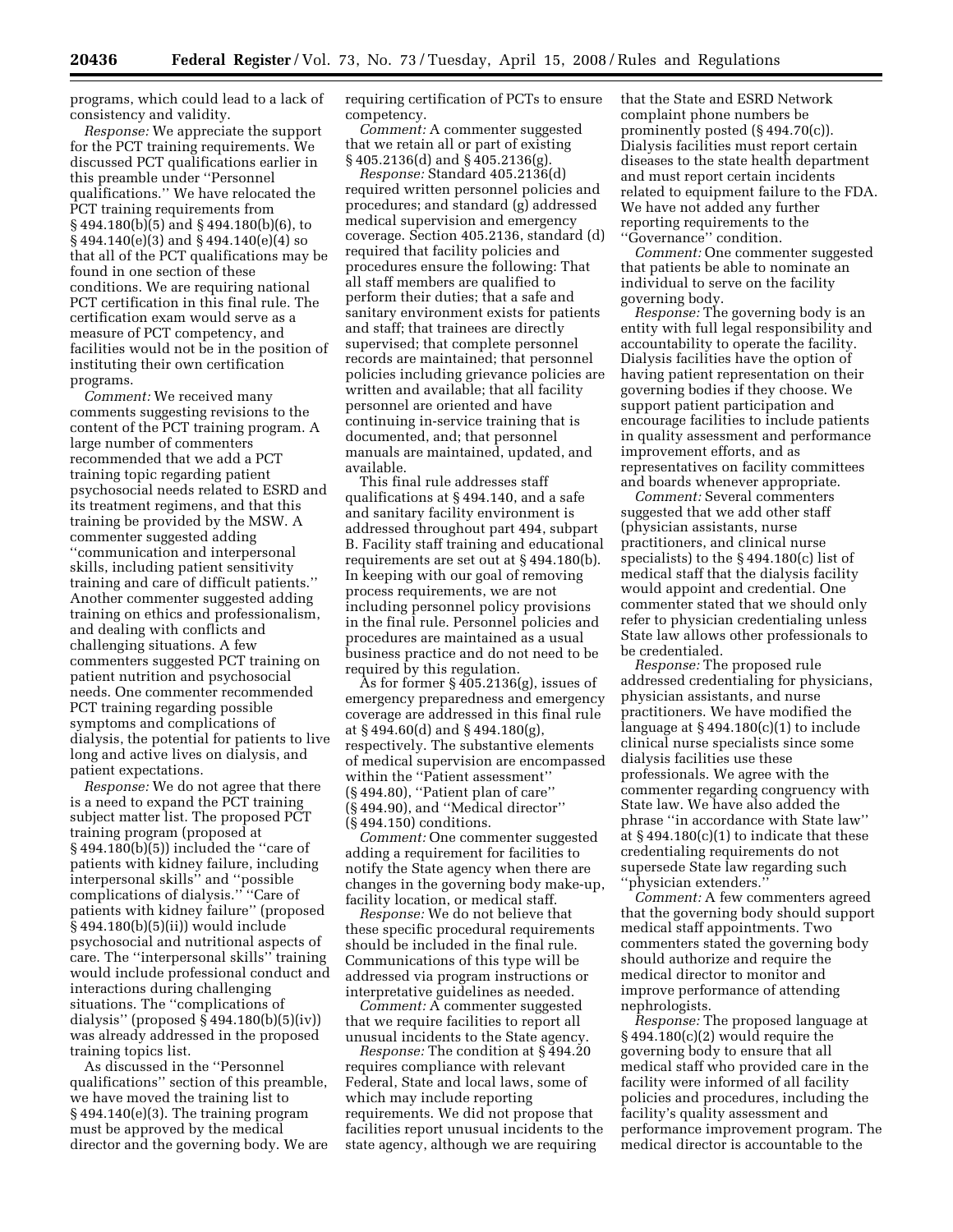governing body for the quality of care provided. As discussed earlier in this preamble we have modified the language at § 494.150 to include, ''The medical director is accountable to the governing body for the quality of medical care provided to patients.'' In recognition of the role of medical staff in providing quality care we have also added language at § 494.180(c)(3) to require the governing body to communicate expectations to the medical staff regarding staff participation in improving the quality of medical care provided to facility patients. The governing body must ensure that adequate resources are available to provide quality care. The medical director is responsible for patient outcomes and must ensure adequate cooperation from anyone who treats patients in the facility  $(\S 494.150(c)(2))$ . If the medical director is unable to secure cooperation from individuals providing treatment, including attending physicians, the problem should be referred to the governing body. If the governing body is unable to remedy the problem, the medical director should notify the state medical board and/or the ESRD Network.

*Comment:* One commenter suggested that more physician accountability could be achieved through periodic recredentialing. Another commenter stated that facilities had little control over physicians, and suggested use of hospital credentialing as required by the Medicare hospital conditions of participation, as a model. The commenter also stated that if physicians did not participate in QAPI, they should lose their credentialing.

*Response:* The hospital conditions of participation at § 482.22 require that the medical staff operate under bylaws approved by the governing body, be responsible for the quality of medical care provided to patients, be composed of doctors of medicine or osteopathy and in accordance with State law, may be composed of other practitioners appointed by the governing body, conduct periodic appraisals of its members, examine credentials of candidates and make recommendations to the governing body based on qualifications established in the medical staff bylaws, be well organized and accountable to the governing body for the quality of care.

We believe that the proposed rule has been strengthened via language in the final rule at § 494.150, ''Responsibilities of the medical director'' that states, ''The medical director is accountable to the governing body for the quality of the medical care provided to patients.'' This

is consistent with the hospital conditions of participation. We have also added language to § 494.180(c) that states not only is medical staff informed of facility policies and procedures and the QAPI program, but that the governing body must communicate to all medical staff the expectations for the role of the medical staff and required participation in improving the quality of medical patient care. The governing body has the flexibility to perform annual credentialing or to choose another credentialing frequency. During initial credentialing, the governing body should review previous medical staff positions and whether a physician or physician extender has had privileges revoked in any other facilities.

*Comment:* We received two comments regarding § 494.180(d) ''Furnishing services.'' One commenter suggested that we define the phrase ''(the facility's) main premises'' so as to include home dialysis, while another commenter would like a loosening of the ''on-the-premises'' provision to allow ''across the street'' units.

*Response:* The provision at § 494.180(d) that the governing body ensure that services are furnished directly on its ''main premises'' or on other premises that are ''contiguous'' with (that is, not physically separate from) the main premises, facilitates dialysis facility accountability for the patient care provided. Therefore, an ''across the street'' dialysis facility is not considered to be part of another dialysis facility but an independent facility. As such, it must meet all these conditions for coverage and be certified to receive Medicare payment.

Home dialysis services must be provided in the certified dialysis facility or at the patient's home, unless the patient requests an alternate location. Home dialysis by definition includes the patient's home as an acceptable location for the performance of dialysis, and therefore is an acceptable site for the provision of support services.

*Comment:* One commenter suggested the final rule state (at § 494.180(e)) that the facility must accept a grievance in any form (oral or written) presented.

*Response:* We agree that facilities should not limit acceptance of grievances to written grievances, and therefore, we have added the words ''oral or written'' at § 494.180(e) to allow patients more flexibility in how they communicate a grievance. The sentence now reads, ''The facility's internal grievance process must be implemented so that the patient may file an oral or written grievance with the facility without reprisal or denial of services.''

*Comment:* Two commenters suggested we require the internal grievance process to be posted. Another commenter recommended patient involvement in the design and administration of internal grievance process.

*Response:* We are not prescribing the manner in which a facility must make its grievance process known. The facility has the flexibility to inform patients of the grievance process as required under the ''Patients' rights'' condition at  $\S 494.70(a)(14)$ , using the methods of its choice.

*Comment:* One commenter recommended that we require routine reporting to the ESRD Network on the number and topics of complaints. A second commenter supported the concept of an internal grievance process, but suggested the addition of an expectation of timely investigation, documentation, and resolution, along with a quality assurance requirement to prevent any recurrences.

*Response:* Grievances resolved at the facility level might not need to be escalated to the ESRD Network level. Grievances are to be addressed in a reasonable fashion in a reasonable period of time. The grievance process must include a clearly explained procedure for the submission of grievances, timeframes for reviewing the grievance, and a description of how the patient or the patient's designated representative will be informed of steps taken to resolve the grievance. Dialysis facilities must track grievances and patient satisfaction as part of the QAPI program in which trending and quality improvement efforts are expected  $(\S 494.110(a)(2)(viii)).$ 

*Comment:* We received many comments supporting proposed § 494.180(f), ''Discharge and transfer policies and procedures.'' Several commenters endorsed the preamble language regarding the inappropriateness of patient discharges for non-compliance and recommended that we add language to the final rule stating that a patient cannot be discharged for non-compliance. A commenter stated that non-compliance could be due to lack of education on the effects of non-compliance. A few commenters suggested that recommendations from ''Decreasing Dialysis Patient-Provider Conflict National Task Force Position Statement on Involuntary Discharge'' developed by a national consensus conference held in October of 2003, be included. The report stated that patient non-adherence to the medical regimen was not an appropriate reason to discharge a patient, primarily because this type of behavior mainly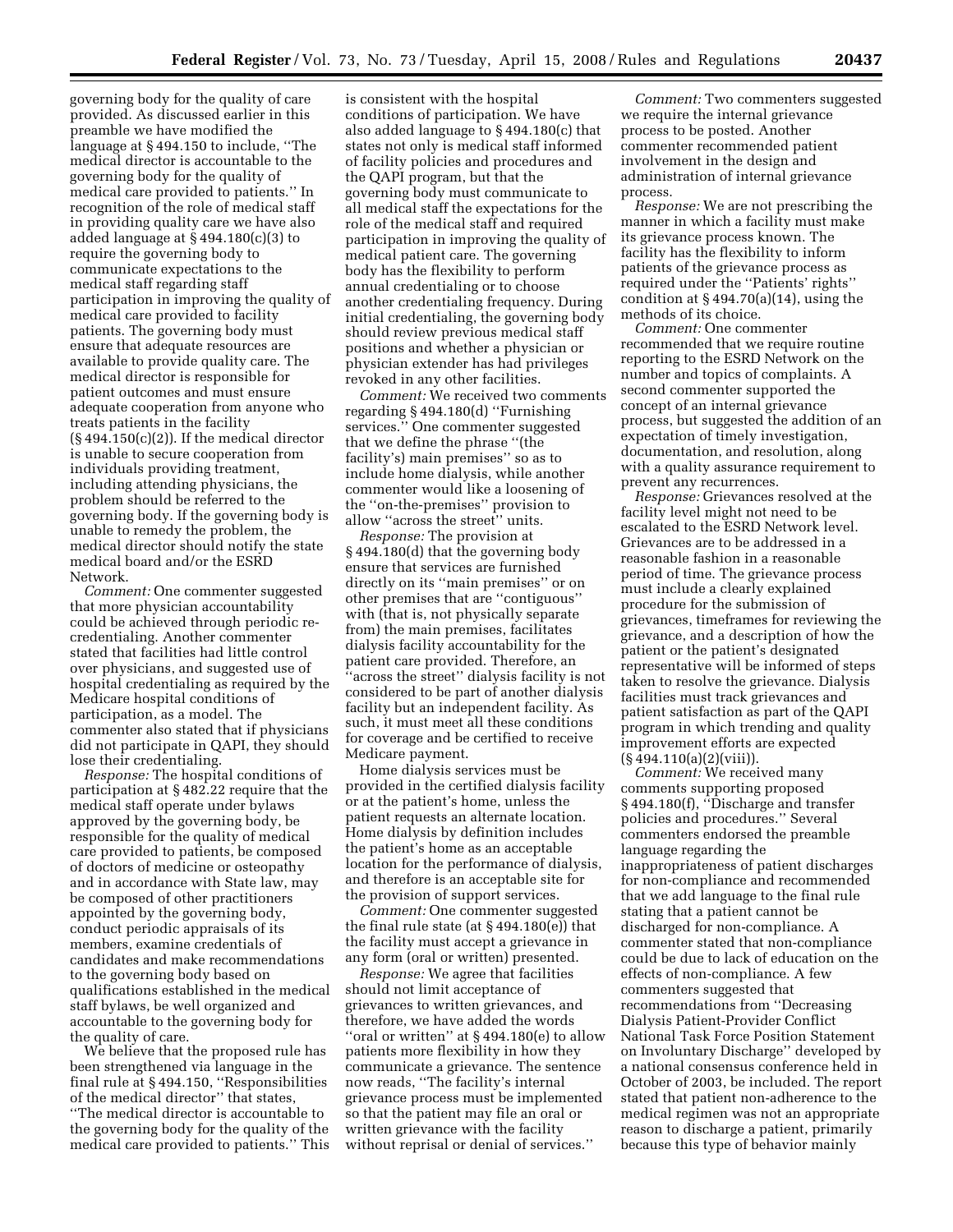harmed the patient himself and not others, and because the patient could exercise his right to non-adhere to instructions. One commenter recommended that we include in the final rule the key elements from this report, which include the facility's right to refuse to treat violent, physically abusive patients; a physician right to terminate care only after taking ethical steps; and the recognition that both the unit and physician have legal obligations.

Some commenters stated that when an attending physician discharges a patient from care and another physician is not found to take over the patient's medical care, the dialysis facility has no choice but to discharge the patient. One commenter stated discharge should be allowed for patients whose behavior interferes with the plan of care, including non-compliance.

*Response:* The background section of the ''Decreasing Dialysis Patient-Provider Conflict National Task Force Position Statement on Involuntary Discharge'' (*http://* 

*[www.esrdnetwork8.org/assets/pdf/](http://www.esrdnetwork8.org/assets/pdf/DPCPositionStatement06.pdf)  DPCPositionStatement06.pdf*), adopted by the task force in January 2005, provides data on involuntary discharges. The number of involuntary discharges in 70 percent of dialysis facilities in 2002 was 458 (0.2 percent of 285,982 patients). ''Treatment nonadherence was the leading reason for discharge nationally at 25.5 percent (117 patients), followed by verbal threat at 8.5 percent (39 patients). Other reasons for discharge were lack of payment at 5.2 percent (35 patients), combinations of verbal abuse, verbal threat and physical threats at 5.2 percent (24 patients) and verbal abuse at 5 percent (23 patients).'' The report also stated that discharged patients were at high risk for morbidity and mortality and an unknown number of deaths have occurred due to lack of access to dialysis.

Patients may be involuntarily discharged for non-compliance by their physician because physicians have a right to end an established care relationship with a patient after providing the patient adequate notice (30 days) of the termination of the medical care and reasonable assistance in obtaining care elsewhere. If a physician discharges a patient from his or her personal care, the dialysis facility should locate another attending physician in the facility to provide ESRD care, or discharge the patient from the facility following the process required at § 494.180(f)(4).

The proposed rule preamble (70 FR 6202) stated, ''We would not expect a

patient to be involuntarily discharged from a dialysis facility for failure to follow the instructions of a facility staff member.'' Facilities are expected to make ''good faith'' efforts to mitigate problems and prevent an involuntary discharge. The proposed circumstances under which involuntary discharge would be permissible, laid out at § 494.180(f)(1) through § 494.180(f)(4) were: Lack of payment; facility closes; the transfer is necessary for the patient's welfare because the facility can no longer meet the patient's documented medical needs; or the facility has reassessed the patient and determined that the patient's behavior is disruptive and abusive to the extent that the delivery of care to the patient or the ability of the facility to operate effectively has been seriously impaired.

The previous conditions for coverage at § 405.2138(b)(2), stated that patients could be transferred or discharged only for medical reasons or for the patient's welfare or that of other patients, or for nonpayment of fees (except as prohibited by title XVIII of the Act) and that facilities would have to provide the patients with advance notice to ensure orderly transfer or discharge. Neither the proposed rule nor subpart U encouraged the involuntary discharge of patients because of patient noncompliance. Aside from a minor grammatical change we have not modified the proposed language regarding the permissible conditions for an involuntary patient discharge in this final rule. This final rule requires that if there is a problem with noncompliance, the problem must be addressed in the plan of care and facility staff must take appropriate actions. Patient education and social work interventions may be appropriate. The facility must weigh the ethical issues regarding the discharge of a patient from a life-saving therapy against the gravity and consequences of any non-adherence problem.

Immediate discharge is addressed under ''Patients' rights'' in this final rule at § 494.70(b)(2) and at § 494.180(f)(4) and § 494.180(f)(5). Under § 494.70(b)(2) the patient has the right to receive written notice 30 days in advance of the facility terminating care after following the procedure described in § 494.180(f). Moreover, in the case of immediate threats to the health and safety of others, an abbreviated discharge procedure may be allowed. There may be situations where a patient's behavior is so egregious that a facility must discharge a patient with less than 30 days notice or even immediately. The facility must weigh the safety and care of other patients and staff against the

consequences of continuing to provide dialysis care or conducting an expedited discharge of the patient from a lifesaving therapy. We proposed a process, which is retained in this final rule, that must be adhered to before a patient with disruptive or abusive behavior may be discharged.

We encourage facilities to use the materials and tool kit developed by the ''Decreasing Dialysis Patient-Provider Conflict National Task Force'' to proactively prevent conflicts and disruptive situations and to undertake appropriate actions when involuntary discharge is being considered. This kit is available from the ESRD Networks.

*Comment:* One commenter suggested revising proposed § 494.180(f)(3) to permit transfer under that paragraph when the transfer is necessary for the patient's welfare because the facility can no longer meet the patient's medical needs and goals as documented in the patient's plan of care as specified in § 494.90.

*Response:* The suggested additional phrase defines the medical needs as those specified in the plan of care and would therefore permit a facility to involuntarily discharge a patient if he/ she did not meet care plan goals. We believe that the term ''medical needs'' is commonly understood and do not believe that failure to meet the plan of care goals should result in discharge of a patient. We are making no changes to this provision based on this comment.

*Comment:* A commenter recommended revising § 494.180(f)(4)(iii) to read, ''The governing body of facilities approached to accept the patient must ensure that the patient is not summarily declined a transfer without following the individual facility's policies and procedures for patient admission (including patient interview and medical records review, if applicable).''

Another commenter recommended the addition of a requirement for a facility admission policy that discourages discrimination. The commenter asked that our regulations address admission restrictions and discharges of patients who require a higher level of skilled care (ventilator, bed-bound, morbidly obese) since some current practices have caused access-tocare problems.

*Response:* Dialysis facilities should not deny admission to their facilities because they ''heard'' the patient was a ''problem'' without assessing the patient. Patient privacy rules must be observed and the admission review should include medical record information and not ''hearsay.''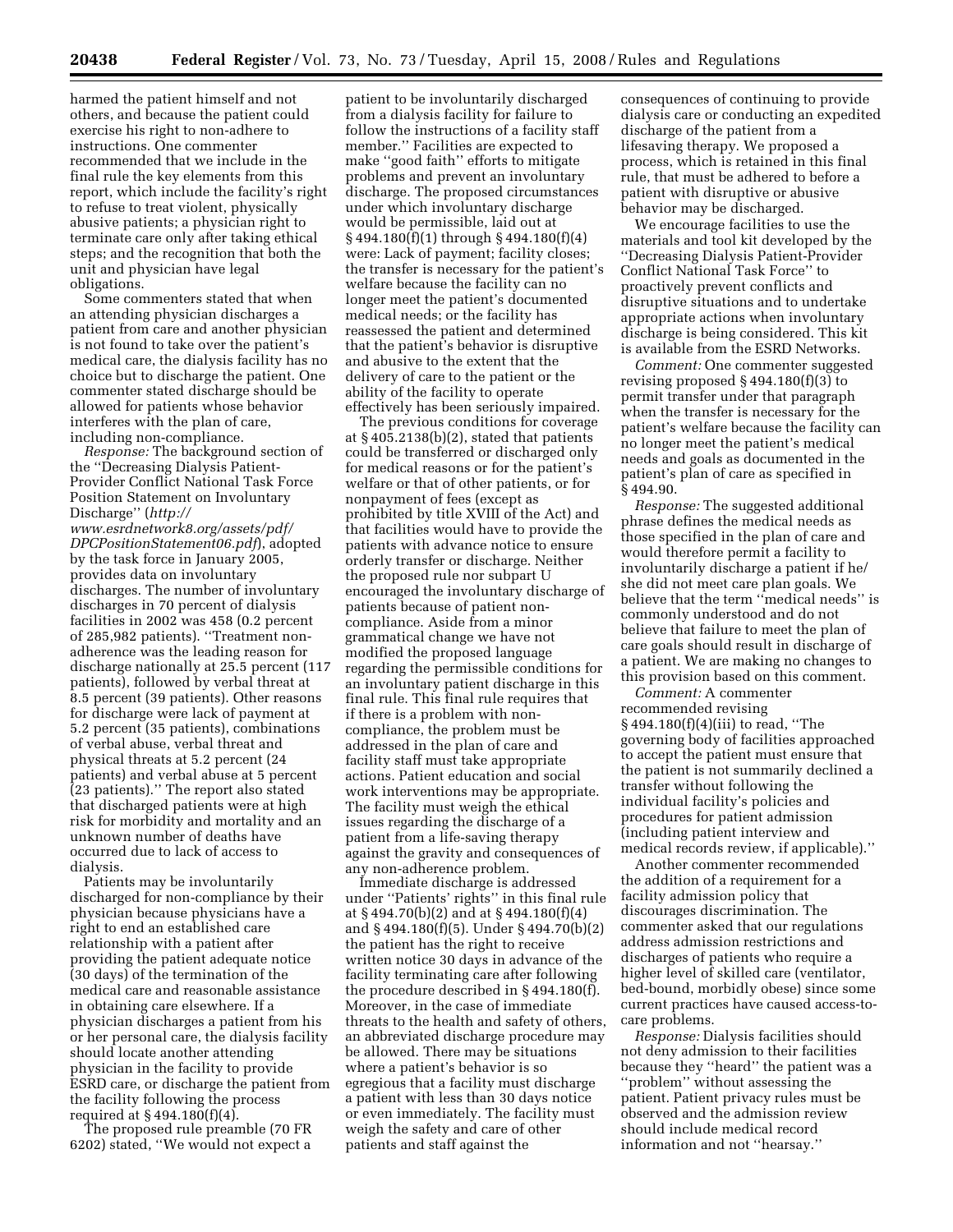Facilities should assess the medical needs of patients and the facility's ability to meet these medical needs. Facilities must comply with federal civil rights and anti-discrimination laws as required in § 494.20. Under our previous regulation, the facility was required to have admission criteria that insured equitable access to services, and to make such criteria readily available to the public (§ 405.2136(b)(3)). While we did not carry forward this provision in the proposed rule, in the final rule, we are holding the medical director responsible for the development, review, approval, and staff adherence to facility policies and procedures (§ 494.150(c)). Because facility admission policies would fall under the responsibilities of the medical director, we have added ''patient admissions'' to the list of policies and procedure categories for which the medical director is responsible  $(\S 494.150(c)(2)(i))$ . Dialysis facilities should offer equitable patient access to their facility and should have well defined ethical and legal admission policies. Facilities will be expected to adhere to their written admission policies.

*Comment:* One commenter agreed that both the governing body and the medical director should be responsible for ensuring that the facility complies with the involuntary patient discharge process. Another commenter suggested that only the governing body should be responsible.

*Response:* We believe that both the medical director and the governing body have an obligation to ensure that the facility appropriately conducts involuntary patient discharges.

*Comment:* Two commenters suggested adding ''patient choice'' to reasons for discharge so that when a dialysis patient voluntarily leaves, the facility does not have to implement the involuntary discharge procedure.

*Response:* We have renamed § 494.180(f) to include the word ''involuntary.'' The new title is ''Involuntary discharge and transfer policies and procedures.'' This clarifies that these provisions specifically apply to involuntary discharges, not all dialysis facility discharges.

*Comment:* A few commenters supported our proposal at § 494.180(f)(4)(ii), which would require both the attending physician and the medical director to sign an involuntary discharge order. One of the commenters stated that some patients have been involuntarily discharged from a dialysis facility without the attending physician's knowledge. A few other commenters suggested that one, not two

physicians (attending physician and medical director), provide the discharge signature. Another commenter suggested that we only require the medical director's signature for involuntary discharges only.

*Response:* An involuntary discharge of a patient from dialysis, a life-saving therapy, is a last-resort action that can have grave consequences. We believe the responsibility for, and obligations to, the patient, are shared between the attending physician and the dialysis facility. In this situation, the medical director represents the dialysis facility. The medical director and the attending physician should concur that the last resort approach is needed before discharging the patient; otherwise, the involuntary discharge should not occur.

We agree that the medical director's discharge signature is only necessary when the discharge is involuntary. We have renamed standard (f) ''Involuntary discharge and transfer policies and procedures.'' This clarifies that these provisions apply to involuntary discharges, and not all dialysis facility discharges. The signature requirement has been redesignated in the final rule as  $§$  494.180 $(f)(4)(ii)$ .

*Comment:* Commenters offered varying interpretations of how facilities may satisfy the requirement at § 494.180(f)(4)(iii) regarding attempts to place the patient in another facility and documentation of that effort. One commenter stated that a ''good faith effort'' in finding a new facility should be enough, and the facility should not be held accountable for a patient's bad choices. Another commenter agreed, saying that facilities should document their attempt to place the patient in a new facility, and in some cases, difficult patients should make his or her own arrangements. Two commenters requested clarification of what would be required, and stated their belief that the responsibility for finding an alternate facility rested with the patient. Some commenters stated the facility should be required to provide a list of other nearby dialysis facilities and assistance with the transfer.

A few commenters suggested that the facility demonstrate its attempt to find an alternate placement ''by direct contact with the other facility.'' This suggestion is consistent with the ''Decreasing Dialysis Patient-Provider Conflict National Task Force'' recommendations. Another commenter recommended inclusion of a requirement for the discharging facility to make arrangements and pay for treatment at a hospital for the services they are refusing to provide, until a hearing is held.

*Response:* In response to comments, we have revised the provision to require that the facility must contact an alternate dialysis facility to attempt to place the patient who is involuntarily discharged and must document that effort.

*Comment:* We received several comments regarding the requirement at proposed  $§$  494.180(f)(4)(iv) that the facility notify the State survey agency and the ESRD Network of an involuntary discharge. Several commenters suggested that we require ESRD Network involvement or a mandatory ESRD Network referral before an involuntary discharge. Two commenters said there should be Network notification 48 hours prior to an involuntary discharge. A commenter stated that notifying the State agency and the Network after the fact was too late; community human services agencies should be notified earlier in the process, in order to provide resource support to help prevent an involuntary discharge.

*Response:* We agree that the ESRD Network could be of more assistance in acting as a resource and resolving problems leading up to an involuntary discharge if notification were provided prior to the discharge. The proposed rule required notification of the State survey agency and the ESRD Network of the involuntary transfer or discharge without specifying when notice would be given. We have modified standard (f) to include a new requirement, now at  $\S 494.180(f)(4)(ii)$  in this final rule, so that the facility must now notify its ESRD Network within the same time frame in which the patient is given written notice of the involuntary discharge (that is, 30 days). The proposed provisions at § 494.180(f)(4)(ii) through  $\S 494.180(f)(4)(iv)$  have been renumbered in this final rule to reflect the insertion of the new paragraph (ii).

*Comment:* A few commenters suggested that the ESRD Network be involved in performing audits, patient placement, arbitration, and in finding alternate solutions related to dialysis facility grievances related to involuntary discharges.

*Response:* The extent of the role of the ESRD Network in involuntary discharges is defined by the ESRD Network scope of work. It would be inappropriate in these conditions for coverage to address Network authority or responsibilities.

*Comment:* One commenter stated the ESRD Network should be allowed to notify the State survey agency so the facility does not have to call both entities. Another commenter stated that notification of both State and Network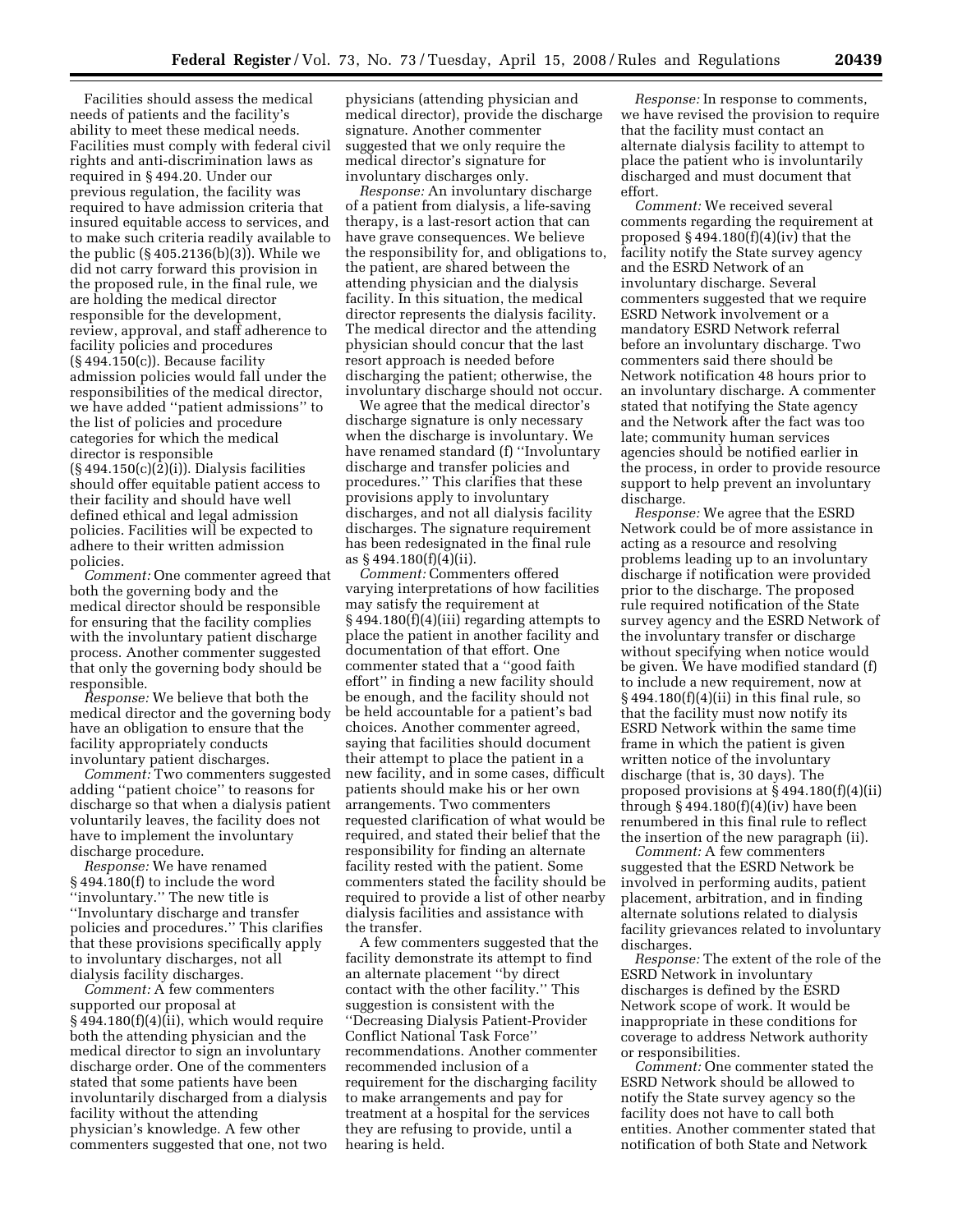is too burdensome, and one (the ESRD Network) should be enough.

*Response:* We believe the burden of notifying both the ESRD Network and the State survey agency represents an acceptable level of burden. We have retained ESRD Network and State agency notification of an involuntary patient discharge in the final rule.

*Comment:* A commenter suggested facilities be encouraged to develop and share discharge criteria with patients to ensure they are fully informed of expectations, policies, and procedures.

*Response:* We refer the commenter to the ''Patients' rights'' condition. Patients have the right to be informed regarding the facility's discharge and transfer policies as required at § 494.70(b). Facilities must also inform patients of the rules and expectations of the facility regarding patient conduct and responsibilities  $(\S 494.70(a)(13))$ .

*Comment:* A few commenters recommended the addition of a final rule provision that would allow immediate patient discharge when an immediate serious physical threat to staff or patients exists. Two commenters noted that in these cases, there must be thorough documentation and a police report is normally filed.

*Response:* The proposed rule preamble (70 FR 6202) discussion recognized that there may be occasions when an immediate or an abbreviated patient discharge process may be appropriate in order to protect other patients and staff. We agree that it is reasonable to add language under the discharge standard in § 494.180. We also note that there may be instances when local law enforcement officials must be notified of questionable behavior. Therefore, in response to comments we have modified § 494.180(f) by adding, at (5) ''In the case of immediate severe threats to the health and safety of others, the facility may utilize an abbreviated involuntary discharge procedure.'' This abbreviated procedure allows less than a 30-day time period for the discharge notice. The facility must still provide patient assessment, interventions, and an effort for resolution to the extent possible based on the unique situation. Documentation in the medical record of the events leading up to the involuntary discharge is required in every case.

*Comment:* Two commenters suggested the addition of language to  $§ 494.180(f)(4)(i)$  that would require counseling and support from the team to resolve patient behavioral issues and also require that the team inform patients of behaviors that could lead staff to notify police or referral for evaluation of risk to self or others. Some commenters stated there should be

social worker involvement before a patient is involuntarily discharged. Another commenter suggested that we add a condition that no patient be involuntarily discharged except in an emergency situation without documentation that a program was implemented to resolve inappropriate behavior.

*Response:* The involuntary patient discharge requirements at § 494.180(f)(4)(i) address reassessments, ongoing problems, efforts made to resolve the problem, and documentation in the patient's medical record. These ''efforts made to resolve the problem'' may include counseling and support from the team to resolve behavioral issues. We are not narrowly defining or specifying what the ''efforts made to resolve the problem'' must encompass, as patient needs vary. The team must assess the patient and use appropriate interventions that address the patient's individual issues.

As stated above, patients have the right to be informed regarding the facility's discharge and transfer policies as required at § 494.70(b), which include policies regarding notification and referrals.

*Comment:* We received a few comments regarding  $\S$  494.180(g)(3), ''Emergency coverage.'' Some commenters supported our proposed requirement that each ESRD facility have an agreement with a hospital. One commenter suggested including a provision requiring that the agreement address psychiatric emergencies. Two commenters recommended requiring the facility to make an agreement only with hospitals that had the ability to provide inpatient dialysis, which the commenter argued was especially important in rural areas. One commenter stated that patients needed to know about the nature of the relationship between the dialysis unit and the hospital under agreement to provide emergency services.

A commenter stated that this provision should require the dialysis facility and hospital to agree to provide mutual aid in the event of a large disaster and suggested that each unit have one or more ''mutual aid agreements'' with other facilities both near and far. The commenter stated that the issues facing ESRD patients in the event of a disaster are not often considered by emergency planners.

Another commenter questioned the need for an agreement with a hospital, stating that hospitals were reluctant to enter into such agreements and that such agreements were not required of hospitals in their conditions of participation.

*Response:* The proposed provision regarding the hospital agreement is less prescriptive than part 405, subpart U requirement formerly found at § 405.2160. Instead of including process-oriented requirements, we proposed a requirement that was aligned with our intent to ensure access to suitable inpatient care for dialysis patients. We agree with the commenter that dialysis care should be available in any hospital with which an agreement is made. We have revised the final rule to require that dialysis facilities must have an agreement with a hospital that can provide routine and emergency dialysis services, and to specify this in the agreement. The provision at  $§ 494.180(g)(3)$  now reads, "The dialysis" facility must have an agreement with a hospital that can provide inpatient care, routine and emergency dialysis and other hospital services, and emergency medical care which is available 24 hours a day, 7 days a week \* \* \*.''

One commenter (a state survey agency) noted that hospitals were often reluctant to enter into agreements with dialysis facilities, but no dialysis facilities related any difficulties in this regard in their comments. Therefore, we do not believe that this is a barrier to dialysis facility compliance with this provision.

Our final rule at  $§$  494.60(d)(4)(iii) requires a dialysis facility to contact its local disaster management agency to make the agency aware of dialysis facility needs in the event of an emergency. This provision will ensure at least annual communication between the dialysis facility and the local disaster management program. We believe this addresses the commenter's concern about lack of contact with emergency planners.

Facilities also have the flexibility to include any of the additional commenter suggestions when writing their agreements and to communicate emergency services arrangements with patients as appropriate. We are not mandating these processes in this final rule.

*Comment:* We received many comments regarding proposed § 494.180(h), ''Furnishing data and information for ESRD program administration,'' which would require a dialysis facility participating in Medicare to furnish data and information electronically and in intervals specified by the Secretary. These data would include cost reports, administrative forms, patient survival data, ESRD clinical performance measures and any future standards developed in accordance with the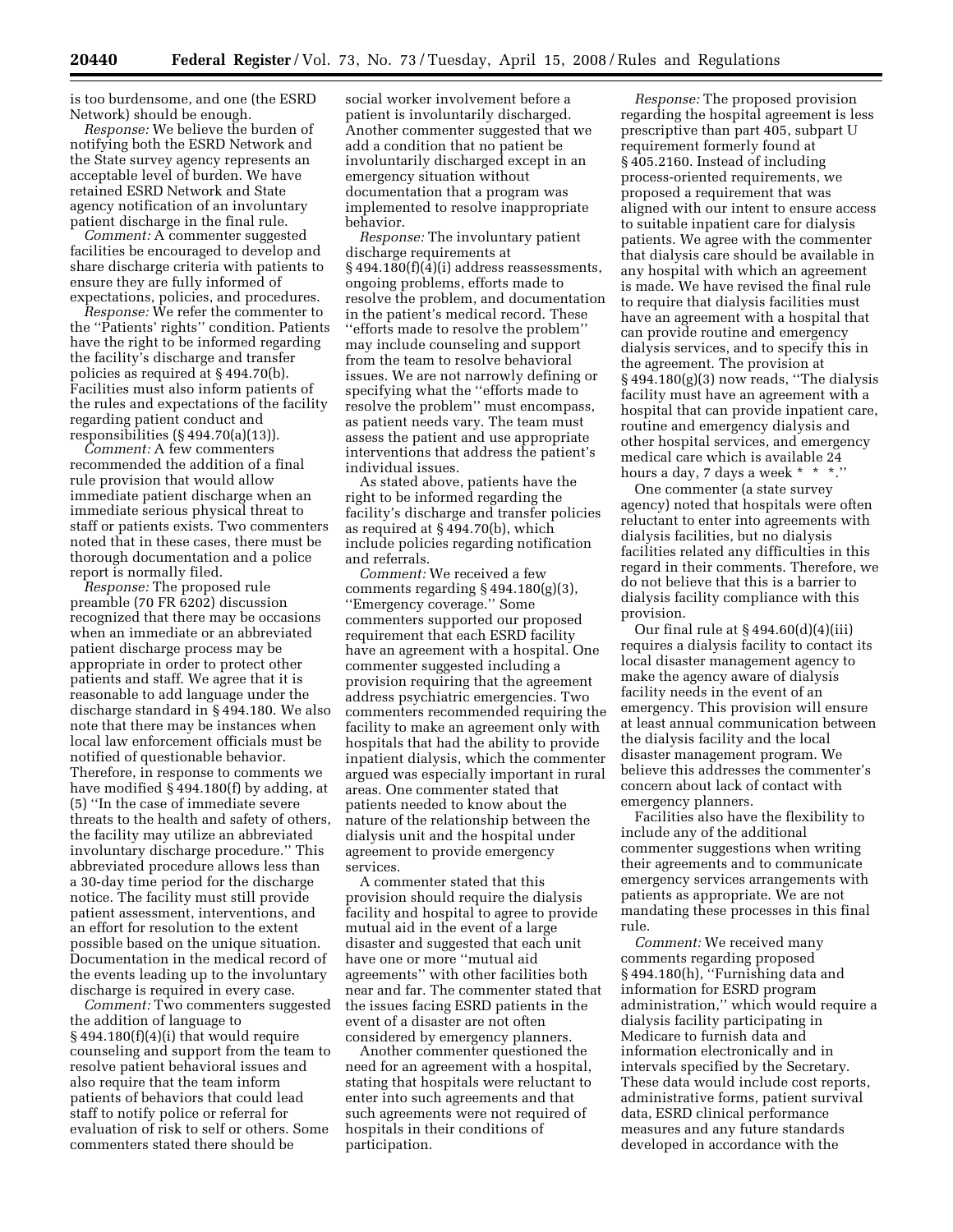NTTAA process adopted by the Secretary.

Many commenters expressed support for the proposed electronic data collection. Some commenters recommended expansion of the ''Dialysis Facility Compare'' Web site at *[http://www.cms.hhs.gov/](http://www.cms.hhs.gov/dialysisfacilitycompare/)  dialysisfacilitycompare/* to include all data collected, home dialysis data, measurements of patient satisfaction, other relevant lab data, and facility aggregate functioning and/or well-being data.

Several commenters had concerns regarding the burden associated with electronic data collection. Two commenters stated that VISION (Vital Information System to Improve Outcomes in Nephrology) is not ready for full implementation and may not be universally applicable, and therefore a data collection requirement should be delayed.

One commenter stated that electronic reporting would duplicate the information collected by large dialysis organization information technology systems. A few commenters recommended that only one of electronic or paper data collection should be required, as both would be too burdensome. One commenter suggested that a timeline was needed to implement electronic reporting.

One commenter stated that providers should have the opportunity to provide input when CMS defines data collection efforts.

*Response:* The proposed rule would require the electronic submission of data necessary for CMS administration of the Medicare ESRD program. These electronic data specifically include administrative data (including, but not limited to the CMS–2728, Medical Evidence/Medicare entitlement form data and CMS–2746, ESRD death notification data, and the United States Renal Data System data) and the existing ESRD Clinical Performance Measures (CPM) data (CMS–820 and CMS–821), and any data necessary for future performance measures developed in accordance with a voluntary consensus standards process identified by the Secretary.

This final regulation requires facilities to provide data and other information that are necessary to support administration of the ESRD program. In order to increase efficiencies and improve the usefulness of these data, we are requiring electronic submission of necessary administrative data as well as specified data for calculation of ESRD CPMs.

This electronic data collection is consistent with the IOM's

recommendation that ''\* \* \* the Department of Health and Human Services should move forward expeditiously with the establishment of monitoring and tracking processes for use in evaluating the progress of the health system in pursuit of the abovecited aims'' (IOM 2001). It is also consistent with White House Executive Order 13410, *Promoting Quality and Efficient Health Care in Federal Government Administered or Sponsored Health Care Programs,* issued on August 22, 2006, which states:

''Each agency shall implement programs measuring the quality of services supplied by health care providers to the beneficiaries or enrollees of a Federal health care program. Such programs shall be based upon standards established by multi-stakeholder entities identified by the Secretary or by another agency subject to this order. Each agency shall develop its quality measurements in collaboration with similar initiatives in the private and non-Federal public sectors.''

# (*[http://www.whitehouse.gov/news/](http://www.whitehouse.gov/news/releases/2006/08/print/20060822-2.html)  releases/2006/08/print/20060822- 2.html*) (71 FR 51089.)

Finally, it is consistent with recommendations from various governmental bodies that provide oversight of the Medicare program. For example, in a recent report (OEI–05–05– 00300) titled ''Availability of Quality of Care Data in the Medicare End-Stage Renal Disease Program,'' the Department of Health and Human Services' Office of the Inspector General (OIG) recommended that CMS ''increase its efforts towards regularly collecting data from all patients and all facilities on all clinical performance measures identified by CMS to address quality of care issues in the ESRD program'' (HHS/ OIG 2006). We have received recommendations to require facilities participating in Medicare to report on performance measures to stimulate improvements in the quality of care and to achieve a greater degree of accountability for performance. These recommendations come from the OIG in its reports ''External Quality Review of Dialysis Facilities/A Call For Greater Accountability'' and ''Availability of Quality of Care Data in the Medicare End-Stage Renal Disease Program'' (DHHS/OIG, 1999, 2006); from the IOM in its report ''Crossing the Quality Chasm, 2001'' (IOM, 2001); from the Medicare Payment Advisory Commission (MedPAC) in its report ''Improving Quality Assurance for Institutional Providers'' (MedPAC, 2000); and from the Government Accountability Office (GAO) in its report ''Dialysis Facilities: Problems Remain in Ensuring Compliance with Medicare Quality Standards'' (GAO,

2004). The requirement to submit data necessary to calculate specified CPMs is an important step in moving in this direction.

The electronic data provided to CMS will be used to monitor the performance of the public health system and dialysis facilities certified to care for Medicare beneficiaries with ESRD. The data will also be used to provide information to individuals who have or may develop ESRD and their caregivers to assist them in making health care decisions; to allow the identification of opportunities for quality improvement at a national, regional, or dialysis-facility level; and to help align our payment system with high-quality care through improvements in case-mix adjustment and the potential future use of payment for performance.

CMS, the ESRD Networks, dialysis facilities, and other interested stakeholders have used the ESRD CPMs to assess the care of a representative sample of individuals with ESRD in the areas of adequacy of dialysis, anemia management, nutrition (serum albumin), and more recently, vascular access (Centers for Medicare & Medicaid Services. 2005 Annual Report, End-Stage Renal Disease Clinical Performance Measures Project. Am J Kidney Dis 48:S1–106, 2006 (supp. 2)). CMS developed the ESRD CPMs to implement section 4558(b) of the Balanced Budget Act of 1997 (Pub. L. 105–33), which required the Secretary to develop and implement a method to measure and report on the quality of renal dialysis services provided under Medicare no later than January 1, 2000. These measures were developed based on widely accepted, evidence-based clinical practice guidelines and were subsequently used to guide national, regional, and facility based quality improvement efforts.

Beginning in the mid-1990s, the National Kidney Foundation's (NKF's) Dialysis Outcomes Quality Initiative (DOQI) development process released guidelines to help shape the development of clinical measures based on strength of evidence, clinical importance and feasibility. The NKF has since expanded and updated their early efforts and their Kidney Disease Outcomes Quality Initiative (K/DOQI) guidelines are widely accepted among the renal community. These may be a source of potential future CPMs that can be developed and supported by a broad cross-section of stakeholders, including clinical practitioners, industry representatives, professional associations, and others interested in assessment and improvement of the care provided to individuals with ESRD.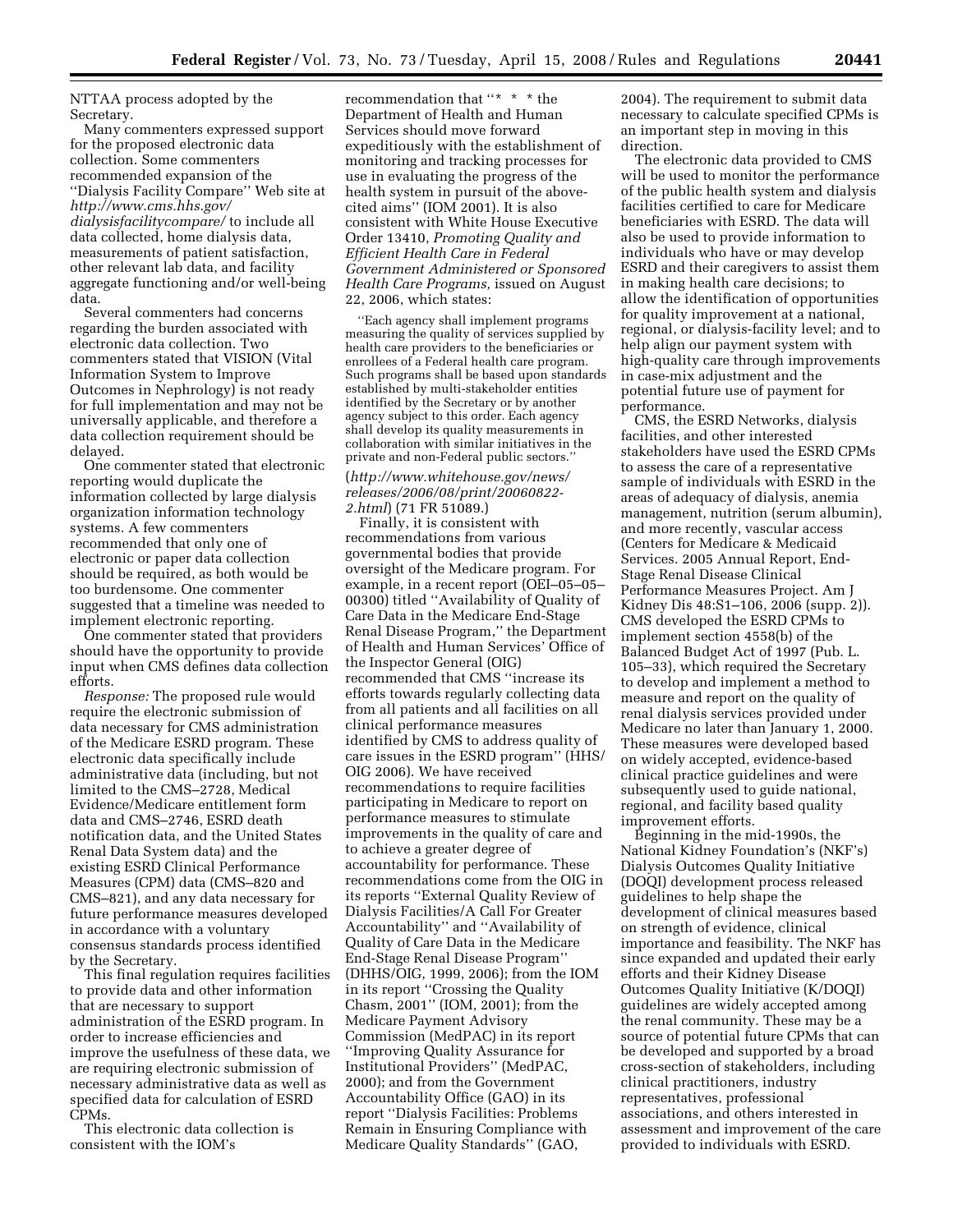We proposed using the VISION application for the provision of electronic data but based on technological advances and public comments, we are implementing a new Web-based system, Consolidated Renal Operations in a Web-enabled Network (CROWNWeb), for this purpose. VISION was a patient-specific, stand-alone, facility-based information system with software that resides on facility computers, which presents challenges for updating the software. We agree with commenters that VISION did not represent the best technology for widespread collection of data from dialysis facilities and large dialysis organizations.

Use of the CROWNWeb system will increase the efficiency of data collection both for CMS and for facilities, improve data quality, and provide a more stable and accessible platform for continual improvements in functionality. It will also complement the advanced information infrastructure used by many dialysis facilities.1 We believe that CROWNWeb will not duplicate information technology systems in large dialysis organizations, but will facilitate data reporting and provide efficiencies.

We believe that the collection and reporting of ESRD CPMs has been an effective tool to facilitate ESRD quality improvement, and has allowed us to track positive improvements in several intermediate outcomes for individuals with ESRD. Therefore, we are requiring under the ''Governance'' condition for coverage (§ 494.180(h)), that the ESRD CPMs in effect on the date of the Final Rule's publication be included as the initial set of CPMs that all ESRD facilities are required to collect for all individuals with ESRD and submit to us electronically. We will carefully evaluate any revisions to current CPMs as well as any future CPMs developed in accordance with a voluntary consensus standards process for possible inclusion in these electronic reporting requirements. The Secretary will provide notice and an opportunity for comment in the **Federal Register**  before any changes to the electronic reporting requirements based on the CPMs are enacted.

We recognize that electronic data reporting may result in some additional facility burden. However, the availability of batch data reporting will reduce the level of burden. We believe that there is a return on this investment for all primary stakeholders, including

patients, dialysis facilities, and the public. CROWNWeb will allow for the more timely, accurate, and efficient use of data to support administration of the ESRD program by replacing the current predominately paper process with an electronic process that considers the capabilities of providers, which has tangible benefits for dialysis facilities, individuals who have or may develop ESRD, and other stakeholders. CROWNWeb provides facilities with the ability to submit the required data directly from their electronic health records, thus reducing burden and freeing facility personnel to concentrate on patient care. Another expectation is that claims payment will be improved due to improved quality and timeliness of patient eligibility and enrollment information. Finally, we expect that the new system will provide reports that will allow facilities to compare themselves with their peers.

CROWNWeb will also increase the transparency of the health care system for patients and thus, help empower patients to find better health care value and better health care quality as well as help assure appropriate patient access to care. For ESRD Networks, CROWNWeb will provide more timely, accurate, and complete information to inform quality improvement, and it would reduce Network resource use for data collection activities. For example, CROWNWeb will be able to recreate the data included on the current CMS 2744 Annual Facility Survey more timely as opposed to on the last day of the year and it would free up Network resources that currently perform a four-month manual reconciliation process. In addition, for all primary stakeholders, we expect that the new system will provide more timely report capabilities that will allow them to compare individual facilities and facility groups with various peer groups, national, and local benchmarks.

In February 2007, CMS' Quality Infrastructure Support (QIS) contractor held its first CROWNWeb CPM technical expert panel, which represented initial CROWNWeb users, including large and small dialysis organizations, dialysis professional societies, ESRD Networks, CMS, and associated Federal contractors, to survey primary stakeholders about desired/ expected performance attributes of CROWNWeb relative to the CPMs, including feedback reporting. Based on the input received from members of the panel as well as ongoing input from the community at large through either publicized monthly calls and/or e-mail (*[craft@nw7.esrd.net](mailto:craft@nw7.esrd.net)*), CMS' QIS contractor developed draft business

requirements, which CMS evaluated, approved, and forwarded to its IT contractor for incorporation into CROWNWeb.

CROWNWeb will also facilitate greater transparency for patients through more timely, accurate, and complete reporting. In September 2002, CMS contracted with the Research Triangle Institute to conduct an evaluation of the content of DFC. The Final Report of the Evaluation of the Content Dialysis Facility Compare as submitted to CMS in March of 2004 (*http://www.cms.hhs.gov/ DialysisFacilityCompare/ 03*\_*[Evaluation%20of%20DFC.asp.](http://www.cms.hhs.gov/DialysisFacilityCompare/03_Evaluation%20of%20DFC.asp)*) A revised version of the Web site, based on findings from the evaluation and integrating more user-friendly ''next generation compare'' software, was posted in June 2004 and CROWNWeb will provide the infrastructure so that DFC can provide additional value for

persons who have or may develop ESRD and the caregivers who assist them in making health care decisions. The electronic collection and

reporting of CPM data via CROWNWeb for all individuals with ESRD will add significant value for facilities and individuals who have or may develop ESRD in three ways:

1. Validation and comparative reports can be viewed more timely once the data submission is complete since the CPM data are electronically available.

2. There is no claims time lag because the CPM measures are computed using clinical as opposed to administrative and claims information.

3. Facilities can see facility-specific information that compares themselves to various peer groups because the CPM data cover all Medicare-certified dialysis facilities and will include all patients.

While submission of data and information is an existing requirement in § 405.2133 and electronic submission of cost report data and information is an existing requirement in § 413.24, the requirement to provide CPM data is new. Additionally, the requirement to provide necessary administrative data in electronic format is a change from the paper-based process that has historically been used to support the ESRD program.

Initially, the data will consist of information necessary to calculate the ESRD CPMs and administrative data elements from existing data collections in effect as of publication of this final rule. In response to community input requesting time to get their information systems aligned with this new requirement as well as train necessary resources, we will delay the requirement for reporting the data

<sup>1</sup>This advanced information capability is detailed in the 2002 OIG series, ''Clinical Performance Measures for Dialysis Facilities,'' OEI–01–99– 00052.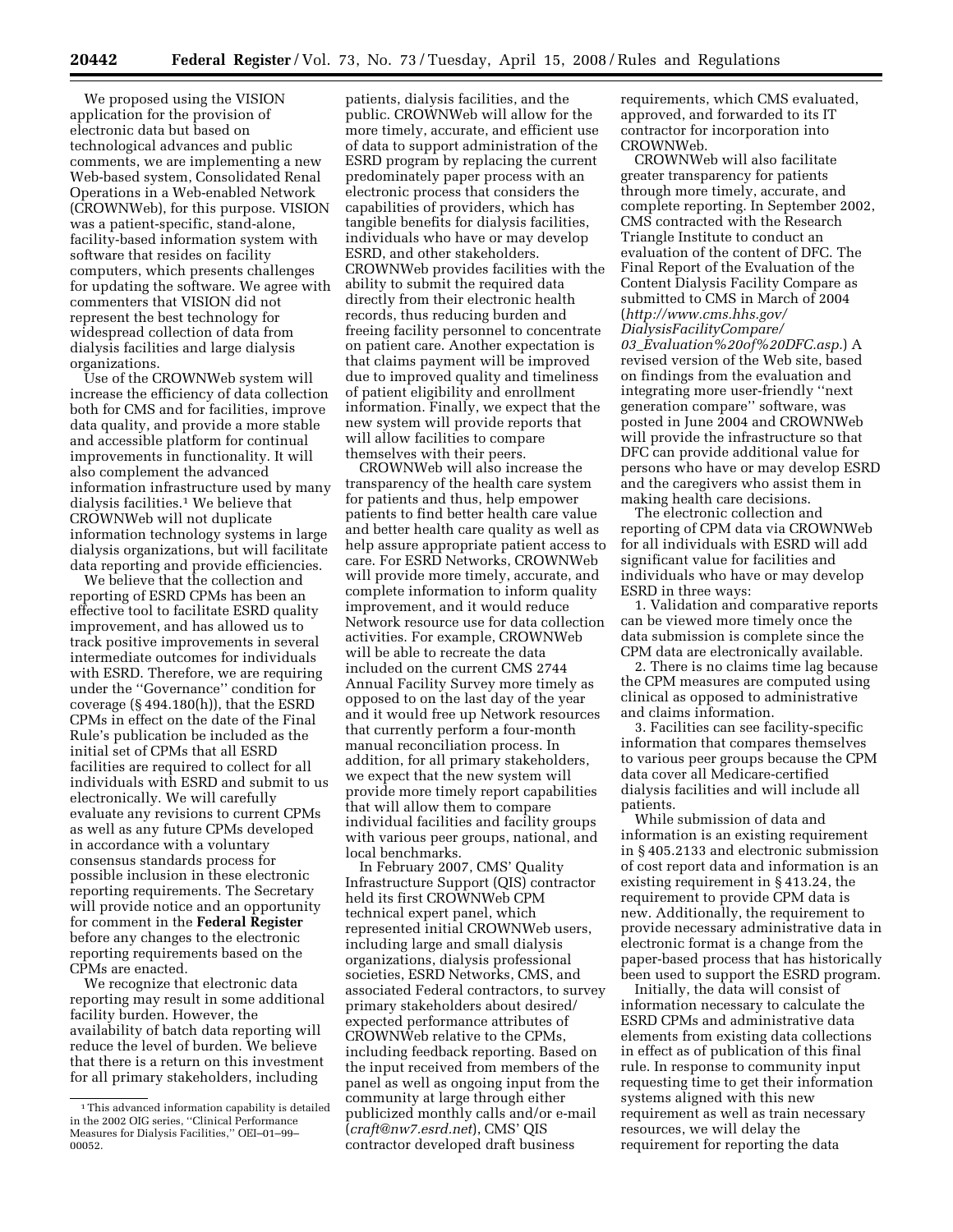necessary to calculate the specified CPMs and other administrative data using the CROWNWeb system until February 1, 2009. Thereafter, all facilities must collect and report on an ongoing basis the necessary administrative data, and the CPM data at least annually for all eligible ESRD patients via CROWNWeb as specified by CMS. In the interim, dialysis facilities will use existing processes to collect and report necessary administrative data and data necessary to calculate ESRD CPMs for individuals with ESRD that are included in the national ESRD CPM sample. Thus, 2008 will be the last year we will collect data to calculate the existing ESRD CPMs on a 5 percent representative sample to fulfill section 4558(b) of the Balanced Budget Act of 1997 (Pub. L. 105–33). In 2009, we will be requiring facilities to collect and report CPM data on all ESRD patients in their facilities.

In order to provide support for facility-based quality assurance and performance improvement as specified in § 494.110, facilities may voluntarily submit specified CPM data via CROWNWeb more frequently than annually. In order to support national quality improvement efforts (for example, the Fistula First Breakthrough Initiative) as specified in the Relationship with the ESRD Network condition at § 494.180(i), facilities may be required to submit data for a subset of specified CPMs more frequently than on an annual basis. Thus, facilities may provide a more frequent subset of data either voluntarily or as required as part of a national quality initiative, but we will only require the submission of the complete set of data necessary to calculate specified CPMs on an annual basis in this final rule.

In response to the comment regarding including providers' input as we define data collection efforts, CMS and the ESRD Networks have a history of collaboratively working with the ESRD community on improving data quality. Between 2003 and 2005, CMS and the ESRD Networks partnered with the ESRD community to develop the Core Data Set, which created a common ''kidney data dictionary'' complete with standardized data elements, data definitions, and integrity constraints necessary for ESRD Networks to conduct quality improvement oversight activities and for CMS to conduct ESRD Program oversight activities.

In 2006, CMS funded a Quality Infrastructure Support (QIS) contractor to solidify the early work of the Core Data Set by soliciting ongoing input from the ESRD Networks and other stakeholders and summarizing it in

recommended business requirements to CMS for the new information system. The process the QIS contractor used for incorporation of community input is referred to as CRAFT (CROWN Responsiveness and Feedback Tree) and includes public presentations (available at *http://www.esrdnetworks.org/ [2007CMSForumAMpresentations.htm](http://www.esrdnetworks.org/2007CMSForumAMpresentations.htm)*), monthly calls, technical expert panels, an e-mail suggestion box, focus groups, and site visits.

CROWNWeb supports the following existing systems, all of which will be integrated by CROWN, thus reducing the federal cost of administering the ESRD program.

• The ESRD Standard Information Management System (SIMS). SIMS supports the business processes of the ESRD Network Organizations and allows data exchange among the Networks, the facilities and CMS via a secure, web-enabled environment called the ''QualityNet Exchange.''

• The Renal Management Information System (REMIS). REMIS determines the Medicare coverage periods for ESRD patients and serves as the primary mechanism to store and access information in the ESRD program Management and Medical Information System Database. REMIS includes an operational interface to the SIMS Central Repository. (REMIS replaces REBUS, the mainframe Renal Beneficiary and Utilization System.)

CROWNWeb uses an encryption technology that assures privacy, confidentiality, and security for electronic communications and is consistent with applicable HIPAA and Privacy Act statutes and related regulations and would be available freeof-charge to all dialysis facilities with Internet access. CROWNWeb also meets applicable security criteria included in the CMS Information Security Acceptable Risk Safeguards (ARS) policy (*http://www.cms.hhs.gov/ InformationSecurity/* 

*[14standards.asp#TopOfPage](http://www.cms.hhs.gov/InformationSecurity/14standards.asp#TopOfPage)*) which contains a broad set of CMS security controls based upon National Institute of Standards and Technology (NIST) requirements. We have further improved CROWNWeb's efficiency, functionality, and timeliness by working with dialysis organizations to develop a mechanism for accepting batch data submittals.

*Comment:* Two commenters stated that large dialysis organizations should not have to subsidize the small independent dialysis facility electronic data collections.

*Response:* We assume the commenters are referring to the proposed rule preamble discussion (70 FR 6231 and 70 FR 6241). The VISION software was intended to be available to all dialysis facilities. If an LDO opted not to use VISION, then file specifications would be developed and this approach might result in costs to those dialysis facilities. We are no longer planning to use the VISION software and our approach does not call for LDOs to ''subsidize'' small independent facilities.

*Comment:* We received several comments regarding the content of the clinical performance measures. One commenter stated support for using the same CPMs for home patients and incenter patients. Another commenter suggested that special consideration be given to small rural units and that we consider case-mix when developing new measures.

Some commenters suggested the addition of one of the following indicators for use as CPMs: Depression scale scores, infection control measures, K/DOQI Bone metabolism and renal bone disease, patient functioning and well being, and ESRD Network 9/10 technical expert panel recommended transplant referral measures.

*Response:* The development of new CPMs is not carried out via the conditions for coverage. Historically, we have funded the development of measures by contracting with an organization that possesses the technical knowledge and skills and who convenes a TEP to assist them in the development of the measures or in the review of the science or guidelines to determine when existing measures need to be updated. Facility-level measures that would be enforced under the conditions for coverage would be developed in compliance with the National Technology Transfer and Advancement Act of 1995 (NTTAA) by a voluntary consensus standards body  $(\S 494.180(h)(3)(iv))$ . This process allows transparency as the facility-level measures and thresholds are developed. The implementation of new facilitylevel measures adopted by the Secretary will be done via a future rulemaking process, which will allow for public comment.

*Comment:* One commenter stated that an outcomes approach requires measures and standards. Several commenters supported the proposal to develop federal standards using a voluntary consensus standards body as described by the NTTAA. Another commenter suggested that any changes in the CPMs should be done in partnership with nephrologists and key stakeholders in the renal community. One commenter stated voluntary consensus standards and quality thresholds should be defined by actual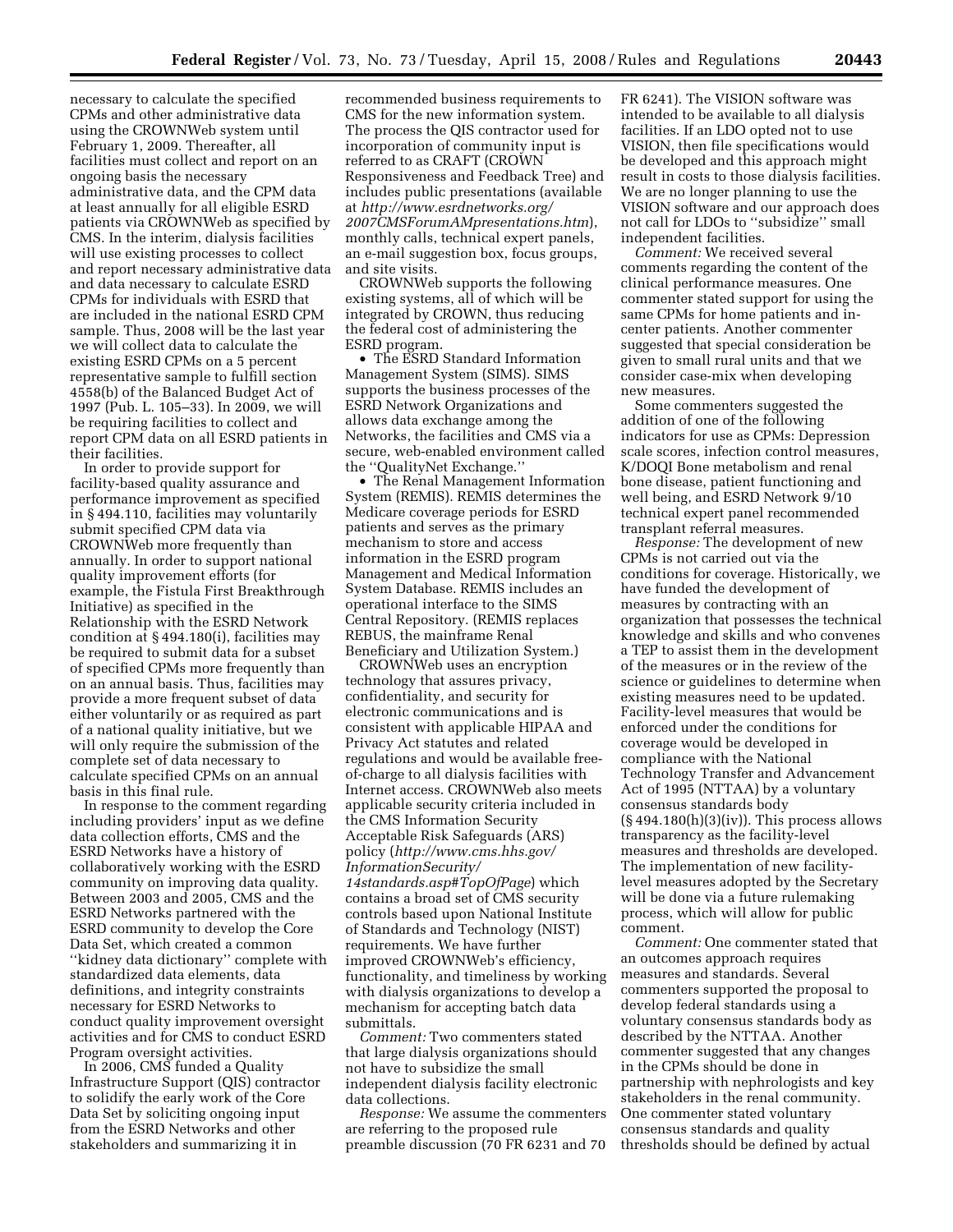data distributions of outcomes of each parameter, denoting thresholds at one and two standard deviations. The commenter stated clinicians would support this approach.

*Response:* We agree that an outcomes approach requires measures and standards. The proposed process of using a voluntary consensus standards body to arrive at facility-level standards has been retained in the final rule. Nephrology experts and stakeholders should participate in the voluntary consensus standards process in which the development of facility-level thresholds would occur. Public comment will also be invited during the rulemaking process that implements the facility-level measures that are adopted by the Secretary.

*Comment:* One commenter suggested that ownership information be available to any member of the public upon request.

*Response:* The proposed requirement at § 494.180(i) has been moved to now § 494.180(j), regarding disclosure of ownership, which is consistent with § 420.200 through § 420.206. Information subject to public disclosure is addressed at § 420.206(a). The public may request current dialysis facility ownership information from the State survey agency. We also refer the commenter to 42 CFR 431.115(e)(4) and § 455.104 which describe Medicaid and State Children's Health Insurance Program ownership disclosure provisions, respectively.

As stated previously in this section, we will delay the requirement for reporting the data necessary to calculate the specified CPMs and other administrative data using the CROWNWeb system until February 1, 2009. The delay affects the specific standard found at § 494.180(h). We are delaying this requirement in response to dialysis facility community input requesting time to align their information systems with this new requirement, as well as train necessary staff.

#### *D. Other Proposed Changes and Issues*

#### 1. Proposed Cross-Reference Changes

We proposed to make technical changes in the following sections of the regulations to correct cross-references to the sections in part 405, subpart U that have been relocated or deleted: § 410.5, § 410.50, § 410.52, § 410.152, § 410.170, § 413.170, § 413.172, § 413.198, and § 414.330.

2. Proposed Additions to Part 488

We proposed to add a new subpart H to part 488. Proposed subpart H would

consist of the existing sanction provisions in part 405 subpart U. The existing sanction provisions are in § 405.2180, § 405.2181, § 405.2182, and § 405.2184 and are summarized as follows:

• Section 405.2180 specifies the basic sanction, which is termination of Medicare coverage, and the basis for reinstatement of coverage after termination.

• Section 405.2181 specifies the alternative sanctions denial of payment of any patients accepted for care after the effective date of the sanction, and gradual reduction of payments for all patients) and the circumstances under which they might be imposed.

• Section 405.2182 specifies the notice procedures that we will follow and the appeal rights of sanctioned suppliers.

• Section 405.2184 specifies (in greater detail) the rights of suppliers that appeal proposed imposition of an alternative sanction.

We proposed to redesignate these provisions (with technical and crossreference changes) as § 488.604, § 488.606, § 488.608, and § 488.610 respectively.

We did not receive any comments on these proposed changes. Therefore, we are finalizing these proposals without change.

### *E. Survey & Certification Comments*

*Comment:* There were several comments, including comments from many national organizations, which recommended that CMS convene a panel of experts, with a broad representation of dialysis providers including nephrology health care professionals and patients, to contribute to the development of the Interpretive Guidelines for the ESRD conditions for coverage. Commenters remarked that there is a wealth of expertise available in the renal community, which would be of great value to CMS. Commenters also strongly recommended that CMS ensure ''consistency in enforcement through the state survey process,'' stating that there is a need for clear, specific interpretations so that national consistency can be achieved.

*Response:* We have used and will continue to solicit input from experts from the renal community as well as the general public in developing the Interpretive Guidelines.

*Comment:* Two commenters stated that ESRD surveys are not completed frequently enough to ensure ongoing compliance with the ESRD Conditions for Coverage. One national organization expressed concern about having effective surveillance and enforcement

of the conditions for coverage. Two State health departments suggested CMS mandate ESRD facilities be surveyed at least every 3 years with follow-up surveys for 2 years when a facility has been noncompliant with one or more conditions. Commenters also recommended funding be increased for this activity.

*Response:* We issue a Mission and Priority Document (MPD) each year, which prioritizes the survey goals for the upcoming fiscal year. Budget restrictions, statutorily mandated surveys, and CMS initiatives influence the survey priorities of the MPD. In Fiscal Year 2006, ESRD surveys were moved up in priority because safety and health can be positively influenced by compliance with the conditions for coverage. Changes in funding for surveys and/or survey mandates would likely require Congressional action.

*Comment:* Two commenters remarked on the redundancies in the format of the CMS survey report, Statement of Deficiencies. It was pointed out that the report is difficult to read and one commenter urged that state surveyors be instructed to list deficiencies only once in the Statement of Deficiencies report for corrective action.

*Response:* We are working on limiting the repetitive citing of a deficient practice to egregious cases where serious problems must be cited under several survey tags. We are aware that the format of the survey report, Statement of Deficiencies, could be improved and are considering the best ways to improve it.

*Comment:* One commenter asked if State laws could only be cited during a Federal survey after the law has been cited by the appropriate State authority.

*Response:* In the CMS Federal survey process, citations for a lack of compliance with State laws occur after the State authority has made a final determination regarding compliance with State law.

#### *F. Impact Analysis Comments*

*Comment:* Many commenters stated that the new conditions for coverage need to be consistent with payment rules.

*Response:* Specific commenter concerns about proposed rule requirements that were perceived to be inconsistent with Medicare payment policy were addressed in earlier sections of this preamble as each provision was discussed. We have modified requirements to more accurately reflect the dialysis facility's role in cases where the proposed requirement arguably exceeded the scope of services that dialysis facilities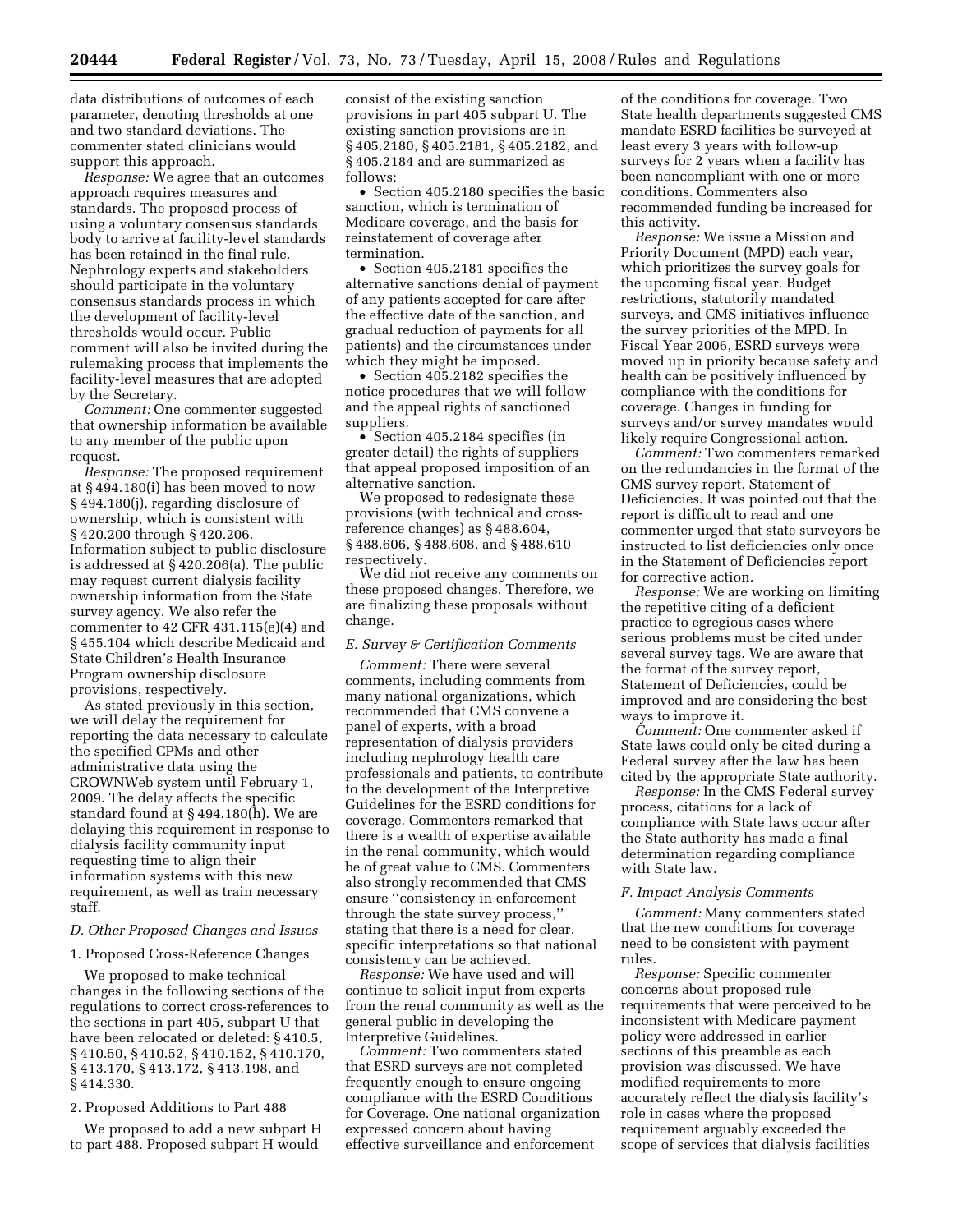provide. For example, in response to comments, we revised the patient rehabilitation services requirement (§ 494.90(a)(8)) so that dialysis facilities would provide rehabilitation assistance and referral as appropriate, but would not be required to provide the actual rehabilitation services. Payment concerns regarding erythropoietin were addressed under the Patient plan of care preamble discussion (proposed § 494.90(a)(3)). Physician visit payment comments were addressed under the proposed § 494.90(b)(4) preamble discussion, and the monthly physician visit provision was deleted. We provided clarification of vascular access ''monitoring'' in our earlier preamble discussion (proposed § 494.90(a)(4)) so that our requirement is clearly aligned with payment policy. Concerns regarding the costs of LSC compliance were addressed under the ''Physical environment'' condition at (§ 494.60) and the small number of existing dialysis facilities that would have been required to retrofit sprinkler systems are now exempted from this provision if such retrofitting is not required by the facility's State law and CMS finds that State law adequately protects facility patients.

*Comment:* Some commenters recommended that Medicare payment be adjusted to provide reimbursement for dialysis facility costs resulting from implementation of the final rule.

*Response:* The Medicare reimbursement rates for dialysis facilities are divided into distinct categories. The first category is the composite rate that covers the provision of dialysis and associated services that are enumerated in the Medicare renal dialysis facility payment manual. The composite rate is set by the Congress, and may be influenced by the recommendations of MedPAC, which performs cost analysis and provides annual reports to the Congress. The MedPAC analysis includes a review of the dialysis facility cost report data, which will encompass any new costs facilities bear due to compliance with the new conditions for coverage, including some categories of overhead costs. We expect that the MedPAC analysis and recommendations will reflect any new across-the-board dialysis facility costs that are associated with this final rule. The second reimbursement category focuses on separately billable drugs and biologicals. The Medicare Modernization Act of 2003 (amending sections 1842(o) and 1847A of the Act) included provisions regarding medication and biologicals reimbursement rates. The new

provisions call for the calculation of the drug average sales price plus an add-on payment that is adjusted on a quarterly basis. Dialysis payment adjustments for 2007 implemented by Medicare were published on December 1, 2006 in the Physician Fee Schedule rule (71 FR 69623) and established calendar year 2007 reimbursement rates. We are not making any changes to our payment methodologies based on the issuance of these conditions for coverage.

*Comment:* One commenter requested a reimbursement change to allow advanced practice nurses to be identified and Medicare reimbursed in the final rule.

*Response:* Services that would be provided by advanced practice nurses would be included either in the physician monthly charges or under the dialysis facility composite payment rate, depending on the role of the individual. Insofar as the commenter is advocating a pass-through for APNs, this is not being considered in this rule; however, we will take the commenter's suggestion under advisement.

*Comment:* A few commenters suggested that Medicare provide funding for the purchase of automated external defibrillators (AEDs) if they are required in the final rule.

*Response:* AEDs would be included under ''capital costs'' in the dialysis facility cost report. MedPAC reviews all costs and makes recommendations to the Congress regarding the appropriate dialysis facility payment update. Medicare does not pay separately for specific dialysis facility capital expenditures.

*Comment:* Several commenters included general remarks regarding the overall Medicare payment system. Commenters stated that Medicare does not appropriately fund the ESRD program and that dialysis facilities must ''subsidize'' the cost of care provided to Medicare beneficiaries. They also referred to the ESRD composite rate as the only Medicare prospective payment system without an annual update mechanism to adjust for changes in input prices and inflation. Commenters discouraged CMS from implementing new conditions for coverage that would add significant costs to providing care without directly providing benefits to patients, unless an annual update mechanism is established for the ESRD composite rate.

*Response:* Although an annual composite rate update mechanism has not been established by Congress, we note that the Tax Relief and Health Care Act of 2006 (Pub. L. 109–432, Division B, Title I, section 103(a)) provided an update of 1.6 percent to the composite

rate component of the basic case-mix adjusted prospective payment system for dialysis services effective April 1, 2007. However, the issue of payment updates to dialysis facilities is determined by Congress and is outside the scope of these conditions for coverage. We have addressed specific concerns of commenters earlier in this preamble and have modified proposed requirements in several instances so that the provisions of this final rule do not exceed the scope of services that we could expect from Medicare-certified dialysis facilities.

#### **III. Provisions of the Final Rule**

In this final rule we are adopting the proposed provisions as set forth in the February 4, 2005, proposed rule, subject to the following revisions:

• Amend § 405.2102 "Definitions" by removing the definitions for ''Histocompatibility testing,'' ''Organ procurement,'' ''Renal transplantation center,'' ''Transplantation service,'' and ''Transplantation surgeon,'' leaving ''Network requirements'' the only remaining substantive component of the subpart.

• Amend §405.2180 through § 405.2184 ''Termination of Medicare coverage'' and ''Alternative sanctions'' by recodifying these sections at § 488.604 through § 488.610 under Subpart H—Termination of Medicare Coverage and Alternative Sanctions for End-Stage Renal Disease (ESRD) Facilities.

• Amend § 414.330 ''Payment for home dialysis equipment, suppliers, and support services'' by revising paragraph (a)(2)(iii)(C) to change the reporting timeframe from every 30 days to at least every 45 days.

• Amend §494.1 "Basis and scope" by—

+ Removing paragraph (a)(2).

+ Redesignating paragraphs (a)(3) through  $(a)(7)$  as  $(a)(2)$  through  $(a)(6)$ , respectively.

+ Replacing the phrase ''recombinant epoetin alpha (EPO)'' with ''erythropoiesis-stimulating agent(s)'', in

paragraph (a)(5). + Revising paragraph (a)(6) to read ''Section 12(d) of the National Technology Transfer and Advancement Act of 1995 (Pub. L. 104–113), which requires Federal agencies to use technical standards that are developed or adopted by voluntary consensus standards bodies, unless their use would be inconsistent with applicable

law or otherwise impractical.'' • Amend §494.10 "Definitions" by—

+ Revising the definition for ''discharge'' to read ''means the termination of patient care services by a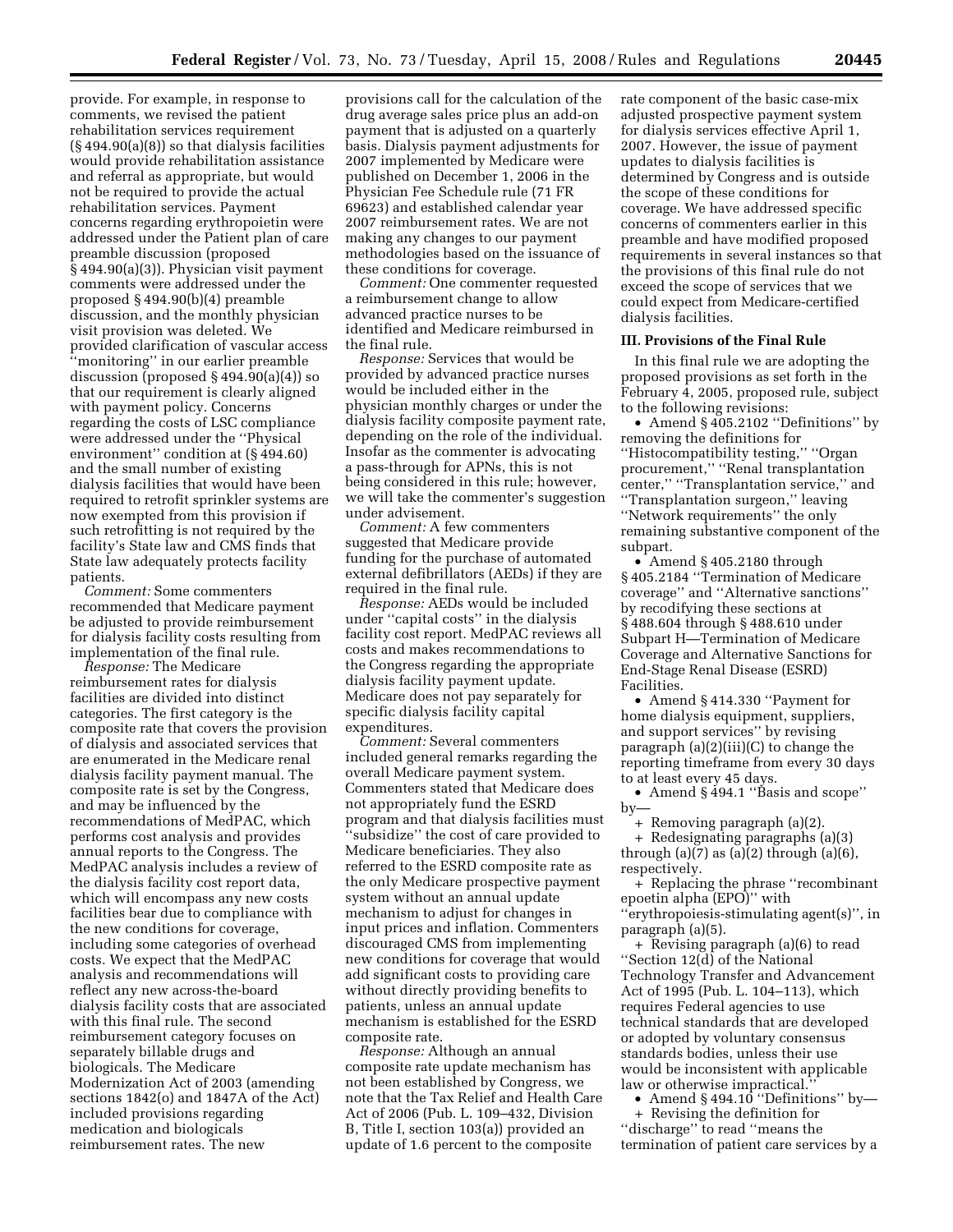dialysis facility or the patient voluntarily terminating dialysis when he or she no longer wants to be dialyzed by that facility.''

+ Removing the definition for the term ''interdisciplinary team.''

• Amend §494.20 "Compliance with Federal, State, and local laws and regulations'' by removing the phrase ''staff licensure and other personnel staff qualifications, fire safety, equipment, building codes, drugs and medical device usage.''

• Amend § 494.30 ''Infection Control'' by—

+ Expanding our incorporation by reference section (pages 20–21) of the CDC ''Recommended Infection Control Practices for Hemodialysis Units at a Glance,'' to include the corresponding narrative section (pages 18–28) with the exception of the hepatitis C screening found in ''Recommendations for Preventing Transmission of Infections Among Chronic Hemodialysis Patients,'' Morbidity and Mortality Weekly Report, volume 50, number RR05, April 27, 2001. The recommendation found on pages 27 and 28 under the ''HBV-Infected Patient'' header section of RR05 requires a separate isolation room. Therefore, we are allowing dialysis facilities 300 days after the publication of the final rule in the **Federal Register**  to comply with the requirements of this provision at (a)(1)(i). Specifically, this provision must be complied with by February 9, 2009.

+ Adding a dialysis isolation room waiver provision at (a)(1)(ii), which allows a new dialysis facility to request a waiver of the isolation room requirement, subject to the Secretary's approval, when dialysis isolation rooms are available locally that sufficiently serve the needs of patients in the geographic area.

+ Redesignating proposed paragraph  $(a)(2)$  as paragraph  $(a)(3)$ .

+ Redesignating proposed paragraph  $(a)(3)$  as paragraph  $(a)(4)$ .

+ Adding a new paragraph (a)(2) incorporation by reference for the ''Guidelines for the Prevention of Intravascular Catheter-Related Infections'' sections entitled ''Recommendations for Placement of Intravascular Catheters in Adults and Children'' parts I–IV; and ''Central Venous Catheters, Including PICCs, Hemodialysis, and Pulmonary Artery Catheters, in Adult and Pediatric Patients'' (Morbidity and Mortality Weekly Report, volume 51 number RR– 10, pages 16 through 18, August 9, 2002, developed by the HICPAC).

+ Removing the requirement in paragraph (b)(2) that an infection control officer that is a registered nurse

be designated as the infection control or safety officer, and adding infection control as a component of the quality assessment and performance improvement program required at  $§ 494.110(a)(2)(ix).$ 

+ Revising the proposed requirement at paragraph (b)(2) to clarify that clinical staff in a dialysis facility must demonstrate compliance with current aseptic techniques when dispensing and administering intravenous medications from vials and ampules.

+ Redesignating paragraph (b)(2)(ii) as paragraph (b)(3) and revising to read as follows: ''Require all clinical staff to report infection control issues to the dialysis facility's medical director (see § 494.150 of this part) and the quality improvement committee.''

+ Removing and moving the monitoring standard paragraph (c) to the QAPI condition for coverage at § 494.110(a)(2)(ix).

+ Redesignating paragraph (d) as paragraph (c).

• Amend § 494.40 ''Water quality'' by—

+ Revising the title to read ''Water and dialysate quality.''

+ Revising paragraph (a) to read, Water and equipment used for dialysis meets the water and dialysate quality standards and equipment requirements found in the Association for the Advancement of Medical Instrumentation (AAMI) publication, ''Dialysate for hemodialysis,'' ANSI/ AAMI RD52:2004, which are incorporated by reference. Incorporation by reference of the AAMI ''Dialysate for hemodialysis'' has been approved by the Director of the Federal Register in accordance with 5 U.S.C. 552(a) and 1 CFR part 51.''

+ Removing from paragraph (a)(2) the requirements for frequency of water purity testing.

+ Removing the proposed requirement at paragraph (b).

+ Redesignating paragraphs (c) through (e) as paragraphs (b) through (d), respectively.

+ Removing the stem statement from proposed paragraph (c), now paragraph (b), chlorine/chloramines.

+ Removing language from proposed paragraph (a)(2)(i)(B).

+ Removing redundant language at proposed paragraphs (a)(2)(ii)(C) and  $(a)(2)(ii)(D)$ .

+ Clarifying the carbon tank requirement at proposed paragraph  $(c)(1)$ , now paragraph  $(b)(1)$ , so that the water treatment system must include a component or carbon tank which removes chlorine/chloramine, and that the backup component or second carbon tank must be ''in series'' with the first component.

+ Adding at redesignated paragraph  $(b)(2)(i)$  (proposed paragraph  $(c)(2)(i)$ ) an alternative to permit the facility to test total chlorine for acceptable levels of less than 0.1mg/L as an alternative to testing free chlorine and chloramines levels, and adding a reference to the frequency of water testing specified in our incorporation by reference of ANSI/ AAM RD52:2004.

+ Revising redesignated paragraph (b)(2)(ii)(A) (proposed paragraph (c)(2)(ii)(A)) to allow an alternate action to terminating dialysis treatments when chlorine/chloramines testing reveals high levels. We have added, ''Immediately take corrective action to bring chlorine or chloramine levels into compliance with paragraph (b)(2)(i) of this section and confirm through testing that the corrective action has been effective \* \* \*.''

+ Redesignating proposed paragraph  $(c)(2)(ii)(B)$  as paragraph  $(b)(2)(ii)(C)$ .

+ Revising redesignated paragraph (b)(2)(ii) (proposed paragraph (c)(2)(ii)) with new language. The provision reads ''Only allow use of purified water in a holding tank, if appropriate, and if testing shows water chlorine or chloramine levels that are in compliance with paragraph (b)(2)(i) of this section above \* \* \*.''

+ Clarifying at redesignated paragraph (b)(2)(ii)(D) that corrective action taken must ensure ongoing compliance with acceptable chlorine and chloramines levels.

+ Adding ''endotoxin levels'' to the testing that must be done (when clinically indicated) at redesignated paragraph (d)(1), (proposed paragraph (e)(1)).

+ Adding a new standard at paragraph (e) that addresses in-center use of preconfigured hemodialysis systems. The standard requires that when facilities use a preconfigured, FDA-approved hemodialysis system designed, tested and validated to yield AAMI quality (which includes standards for chemical and chlorine/ chloramine testing) water and dialysate, the system's FDA-approved labeling must be adhered to for machine use and monitoring of the water and dialysate quality. The facility must meet all AAMI RD52:2004 requirements for water and dialysate. Moreover, the facility must perform bacteriological and endotoxin testing on a quarterly, or more frequent basis, as needed, to ensure that the water and dialysate are within AAMI limits.

+ Removing proposed standard at paragraph (f) regarding unused mixed bicarbonate; use of mixed bicarbonate is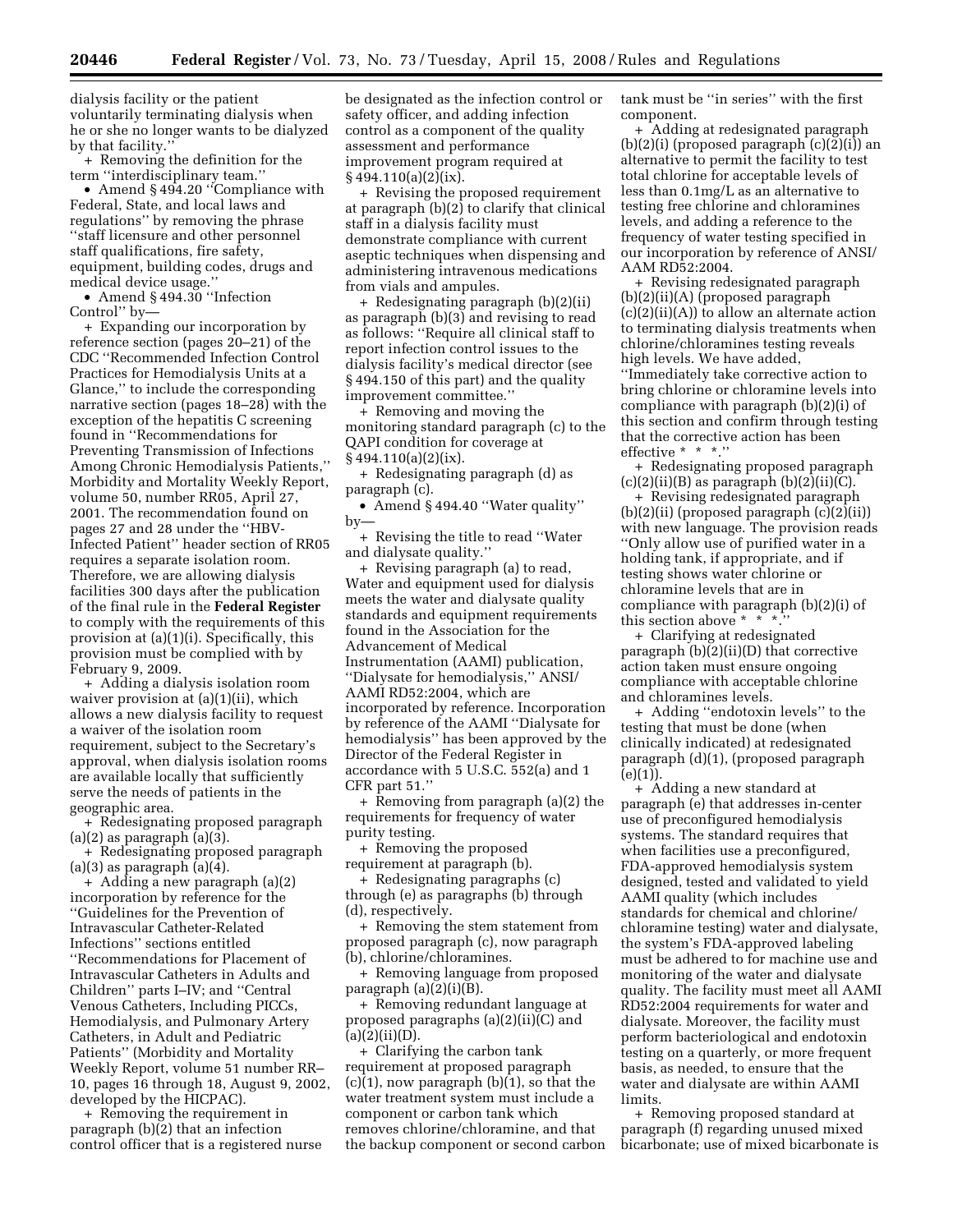addressed in the ANSI/AAM RD52:2004 document, which is incorporated by reference.

• Amend §494.50 "Condition: Reuse of hemodialyzers and bloodlines'' by—

+ Removing the undesignated paragraph that states, ''The dialysis facility that reuses hemodialyzers or bloodlines must meet the requirements of this section. Failure to meet any of these requirements constitutes grounds for denial of payment for the dialysis treatment affected and termination from participation in the Medicare program.''

+ Incorporating by reference the AAMI reuse guidelines, ''Reuse of hemodialyzers,'' ANSI/AAMI RD47:2002/AL:2003 at paragraph (b)(1).

+ Clarifying at paragraph (b)(3) that bleach used on hemodialyzers is considered to be a ''cleaner'' in this application.

+ Adding endotoxin levels to the blood and dialysate culture testing that must be done when clinically indicated at paragraph(c)(2)(i).

• Amend § 494.60 "Physical environment'' by—

+ Modifying the room temperature requirement at paragraph (c)(2) by removing the phrase ''that is comfortable for the majority of its patients'', so that the facility must ''Maintain a comfortable temperature within the facility and make reasonable accommodations for the patients who are not comfortable at this temperature.''

+ Adding a privacy provision at paragraph (c)(3), which reads, ''The dialysis facility must make accommodations to provide for patient privacy when patients are examined or treated and body exposure is required.''

+ Adding a new monitoring requirement at paragraph (c)(4) that states, ''Patients must be in view of staff during hemodialysis treatment to ensure patient safety (video surveillance will not meet this requirement).''

+ Revising paragraph (d)(1)(i)(B) to read, ''Where to go, including instructions for occasions when the geographic area of the dialysis facility must be evacuated.''

+ Revising the requirement at paragraph  $(d)(1)(i)(C)$  that the dialysis facility contact information must include an alternate emergency phone number for instances when the dialysis facility is unable to receive phone calls due to emergency, unless the facility has the ability to forward calls to a working phone number under such emergency conditions.

+ Revising paragraph (d)(3) by adding an automated external defibrillator as an alternative to the defibrillator.

+ Redesignating proposed paragraphs (d)(3)(i) and (d)(3)(ii) as paragraphs  $(d)(4)(i)$  and  $(d)(4)(ii)$ .

+ Adding a new requirement at paragraph (d)(4)(iii) that the facility must, ''Contact its local disaster management agency at least annually to ensure that such agency is aware of dialysis facility needs in the event of an emergency.''

+ Revising paragraph (e)(1) to indicate that it is effective February 9, 2009.

+ Removing proposed paragraph (e)(2).

+ Adding a new paragraph (e)(2), to state that sprinkler systems are not required for dialysis providers using facilities built before 2008 on the rule's effective date, if their State law so permits.

+ Adding a clarifying phrase ''for individual dialysis facilities'' at paragraph (e)(4).

• Amend §494.70 "Patients' rights" by—

+ Revising proposed paragraph (a)(5) to add the patients ''right to discontinue treatment'' as an option.

+ Revising proposed paragraph (a)(5) by redesignating the ''advance directive'' policy as paragraph (a)(6), and adding the phrase ''and the facility's policy regarding advance directives.''

+ Redesignating proposed paragraphs  $(a)(6)$  through  $(a)(16)$  as paragraphs  $(a)(7)$  through  $(a)(17)$ , respectively.

+ Revising newly redesignated paragraph (a)(7), (formerly paragraph (a)(6)) to specify that patients have the right to receive resource information about dialysis modalities and options not offered by the facility, including alternative scheduling options for working patients.

+ Revising newly redesignated (a)(10) (formerly (a)(9)) to clarify that the patient has the right to be informed of his or her medical status by not only the physician, but the ''nurse practitioner, clinical nurse specialist or physician's assistant treating the patient for ESRD.''

+ Adding at paragraph (b)(1) a phrase, ''routine or involuntary'' to clarify that patients must be informed of both routine and involuntary discharge policies.

+ Removing the words ''reducing or'' and ''ongoing'' at paragraph (b)(2), and changing the word ''shortened'' to ''abbreviated.''

+ Adding ESRD Network ''mailing addresses'' to the list of information that must be posted in the dialysis facility at subsection (c).

• Amend § 494.80 ''Patient Assessment'' by—

+ Clarifying in the introductory paragraph that the patient may choose whether he or she wants to identify a designee to participate in the interdisciplinary team.

+ Clarifying the introductory paragraph to include ''a physician treating the patient for ESRD'' and removing our reference to the nephrologists.

+ Adding immunization history to the assessment criteria at paragraph  $(a)(3)$ 

+ Modifying our reference to erythropoietin at paragraph (a)(4), by using the term ''erythropoiesisstimulating agent(s).''

+ Clarifying at paragraph (a)(6) that the evaluation of patient nutritional status must be performed by a dietitian.

+ Clarifying at paragraph (a)(7) that the evaluation of patient psychosocial needs must be performed by a social worker.

+ Modifying the requirement in paragraph (a)(13) for evaluation of vocational and physical rehabilitation status and potential, so that the interdisciplinary team need only evaluate the patient for referral to vocational and rehabilitation services.

+ Modifying the title of paragraph (b), to clarify the meaning of ''new patient.'' It now reads ''Frequency of assessment for patients admitted to the dialysis facility.''

+ Modifying the time allowed to complete the initial patient assessment at paragraph (b)(1) from 20 days to 30 days, which corresponds to the implementation time for the plan of care. An alternate method of determining when the assessment must be completed (and plan of care implemented) was added; 13 outpatient hemodialysis sessions beginning with the first outpatient dialysis session to allow for occasions (such as hospitalizations) when the patient may be away from the unit. The assessment now must be completed within the latter of 30 days or 13 dialysis sessions.

+ Adding at paragraph (d)(2)(iv) the

word ''concurrent'' and deleting ''with''. • Amend §494.90 "Patient plan of care'' by—

+ Adding to the introductory text, ''The interdisciplinary team as defined at § 494.80 must develop and implement  $*$  \* \*

+ Removing the term ''community accepted'', from the introductory statement, and substituting ''professionally-accepted clinical practice,'' so that the ''outcomes'' specified in the patient plan of care may be ''consistent with current evidencebased professionally-accepted clinical practice standards.''

+ Adding ''manage the patient's volume status'' at paragraph (a)(1). We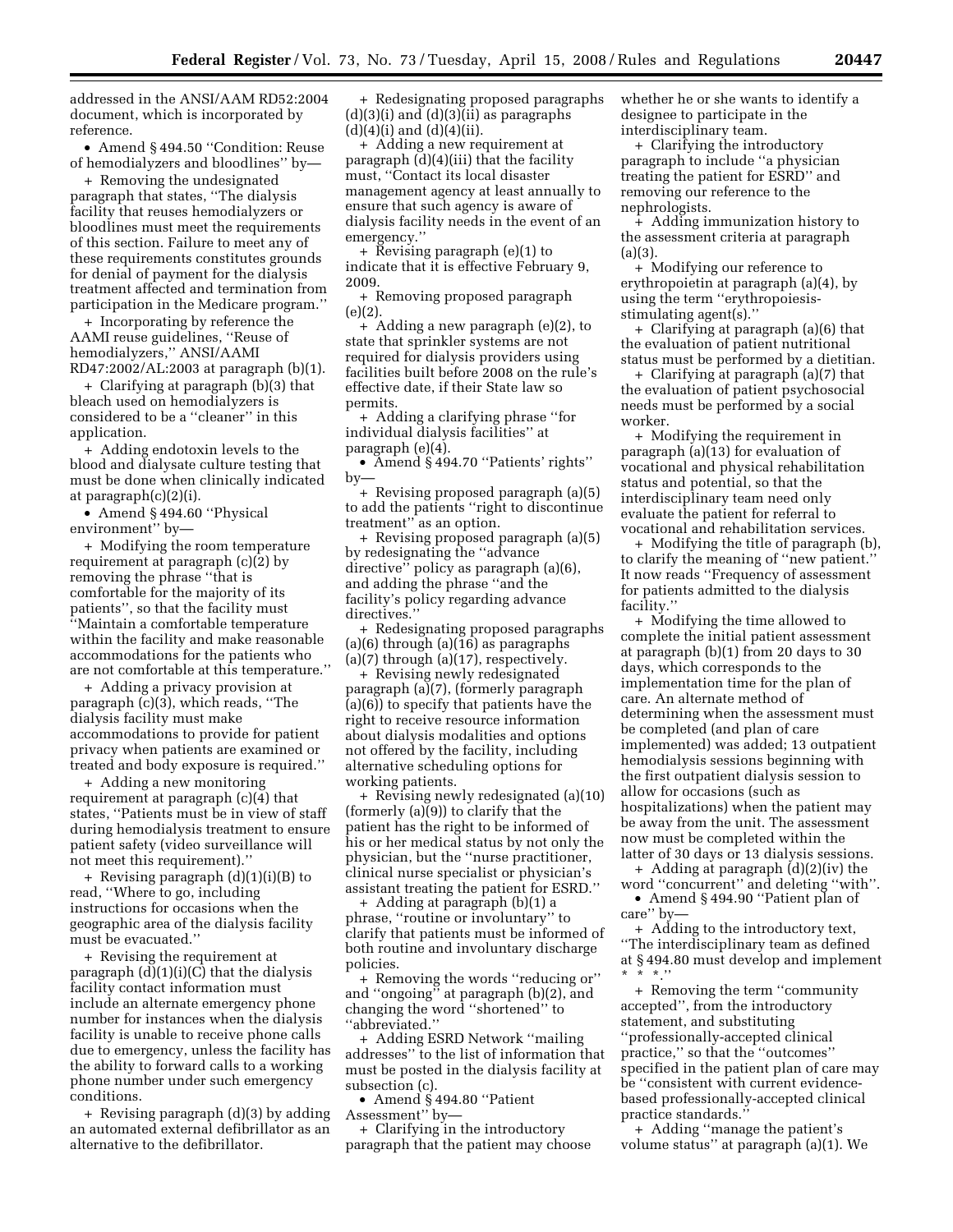are also adding the current NKF–KDOQI clinical practice guideline targets for dialysis adequacy (Kt/V of 1.2 for hemodialysis, and a weekly Kt/V of 1.7 for peritoneal dialysis), as well as an alternative equivalent of professionallyaccepted clinical practice standards for adequacy of dialysis.

+ Revising paragraph (a)(2) to read, ''The interdisciplinary team must provide the necessary care and counseling services to achieve and sustain an effective nutritional status. A patient's albumin level and body weight must be measured at least monthly. Additional evidence-based professionally-accepted clinical nutrition indicators may be monitored, as appropriate.''

+ Adding new paragraph (a)(3), requiring the interdisciplinary team to provide the necessary care to manage mineral metabolism and prevent or treat renal bone disease. The remaining plan of care components are renumbered to reflect the addition of a new paragraph  $(a)(3)$ 

+ Revising proposed paragraph (a)(3) (now paragraph (a)(4)), to read in part, ''The interdisciplinary team must provide the necessary care and services to achieve and sustain the clinically appropriate hemoglobin/hematocrit level. The patient's hemoglobin/ hematocrit must be measured at least monthly. The dialysis facility must conduct an evaluation of the patient's anemia management needs.''

+ Modifying the vascular access plan of care component at proposed paragraph (a)(4), now paragraph (a)(5), so that instead of providing the necessary care and services to achieve and sustain the vascular access, the interdisciplinary team must provide vascular access monitoring and appropriate, timely referrals to achieve and sustain vascular access. The interdisciplinary team must also evaluate whether the patient is a potential candidate for arteriovenous fistula placement.

+ Adding a new psychosocial status requirement at paragraph (a)(6), requiring the interdisciplinary team to provide the necessary monitoring and social work interventions, including counseling and referrals for social services, to assist the patient in achieving and sustaining an appropriate psychosocial status as measured by a standardized mental and physical assessment tool chosen by the social worker, at regular intervals, or more frequently on an as-needed basis.

+ Revising and redesignating proposed paragraph (a)(5) (now located at paragraph (a)(7)(i)), to require the interdisciplinary team to plan for home dialysis or explain why the patient is not a candidate for home dialysis.

+ Modifying the rehabilitation plan of care requirement, now at paragraph (a)(8), to require that the interdisciplinary team assist the patient in achieving and sustaining an appropriate level of productive activity, and make rehabilitation and vocational rehabilitation referrals as appropriate.

+ Clarifying at paragraph (b)(i) that the patient is to be included (if he or she desires) when the interdisciplinary team is completing the plan of care.

+ Clarifying the patient plan of care signature requirement (paragraph (b)(1)(ii)) to indicate that team members must sign the plan of care and, if applicable, the facility must document a patient's refusal to sign the plan of care, along with the reason the signature was not provided.

+ Modifying the plan of care implementation requirements (paragraph (b)(2)) so that the implementation of the initial plan of care must begin within the latter of 30 calendar days after admission to the dialysis facility or 13 outpatient hemodialysis sessions beginning with the first outpatient dialysis session. Implementation of monthly or annual updates of the plan of care must be performed within 15 days of the completion of the additional patient assessments specified in § 494.80 of this part.

+ Adding language to paragraph (b)(3) that requires the plan of care to be adjusted when the plan of care outcome targets are not met to reflect the patient's condition along with an explanation, and that the team must identify opportunities for improvement.

+ Adding ''nurse practitioner, clinical nurse specialist, or physician's assistant'' as the types of professionals who can meet the monthly visit requirement at paragraph (b)(4).

+ Modifying the transplantation referral-tracking standard at paragraph (c)(3), by requiring that the interdisciplinary team communicate with the transplant center regarding patient transplant status ''at least annually, and when there is a change in transplant candidate status.''

+ Revising the standard at subsection (d), ''Patient education and training,'' to require that the care plan include training in infection prevention and personal care, home dialysis and selfcare, and benefits and risks of various vascular access types.

• Amend §494.100 "Care at home" by—

+ Clarifying in the introductory text that care at home services must meet all applicable conditions of this part.

+ Replacing the word ''provide'' with ''oversee'' at paragraph (a).

+ Replacing ''hematocrit level of at least 33 percent or a hemoglobin of at least 11 gm/dL'' at paragraph (a)(3)(ii) with the phrase ''target level hemoglobin or hematocrit as written in the patient's plan of care.'' We are also replacing ''erythropoietin administration'' with ''administration of erythropoiesis-stimulating agent(s).''

+ Deleting ''implementation of a nutritional care plan'' at proposed paragraph (a)(3)(iii). We are also deleting ''how to achieve and maintain emotional and social well being'' from paragraph (a)(3)(iv). The remaining paragraphs have been renumbered to reflect these revisions.

+ Adding that potential dialysis complication training includes addressing ''water treatment problems'' (new paragraph (a)(3)(iii)).

+ Clarifying at paragraph (c)(1) that a home dialysis training facility must furnish home dialysis support services either directly, under agreement, or by arrangement with another ESRD facility.

+ Modifying paragraph (c)(1)(v) to specify that the facility must monitor the quality of water and dialysate used by home hemodialysis patients and conduct onsite evaluations and testing of the water and dialysate system in accordance with (A) the recommendations specified in the manufacturer's instructions; and (B) the system's FDA-approved labeling for preconfigured systems designed, tested, and validated to meet AAMI quality (which includes standards for chemical and chlorine/chloramine testing) water and dialysate. The facility must meet testing and other requirements of AAMI RD52:2004. In addition, bacteriological and endotoxin testing must be performed on a quarterly, or more frequent basis as needed, to ensure that the water and dialysate are within the AAMI limits.

+ Revising paragraph (c)(1)(v) (revised as paragraph  $(c)(1)(v)(C)$ ) to change ''the water quality'' to ''any water and dialysate quality problem.''

+ Adding ''and dialysate'' at paragraphs (c)(1) and (c)(2).

+ Clarifying at paragraph (c)(2)(vi) that the dialysis facility may not only purchase, but may also lease or rent medically necessary home dialysis supplies and equipment.

• Amend § 494.110 "Quality assessment and performance improvement'' by—

+ Clarifying in the introductory paragraph, that the QAPI program requires participation by the professional members of the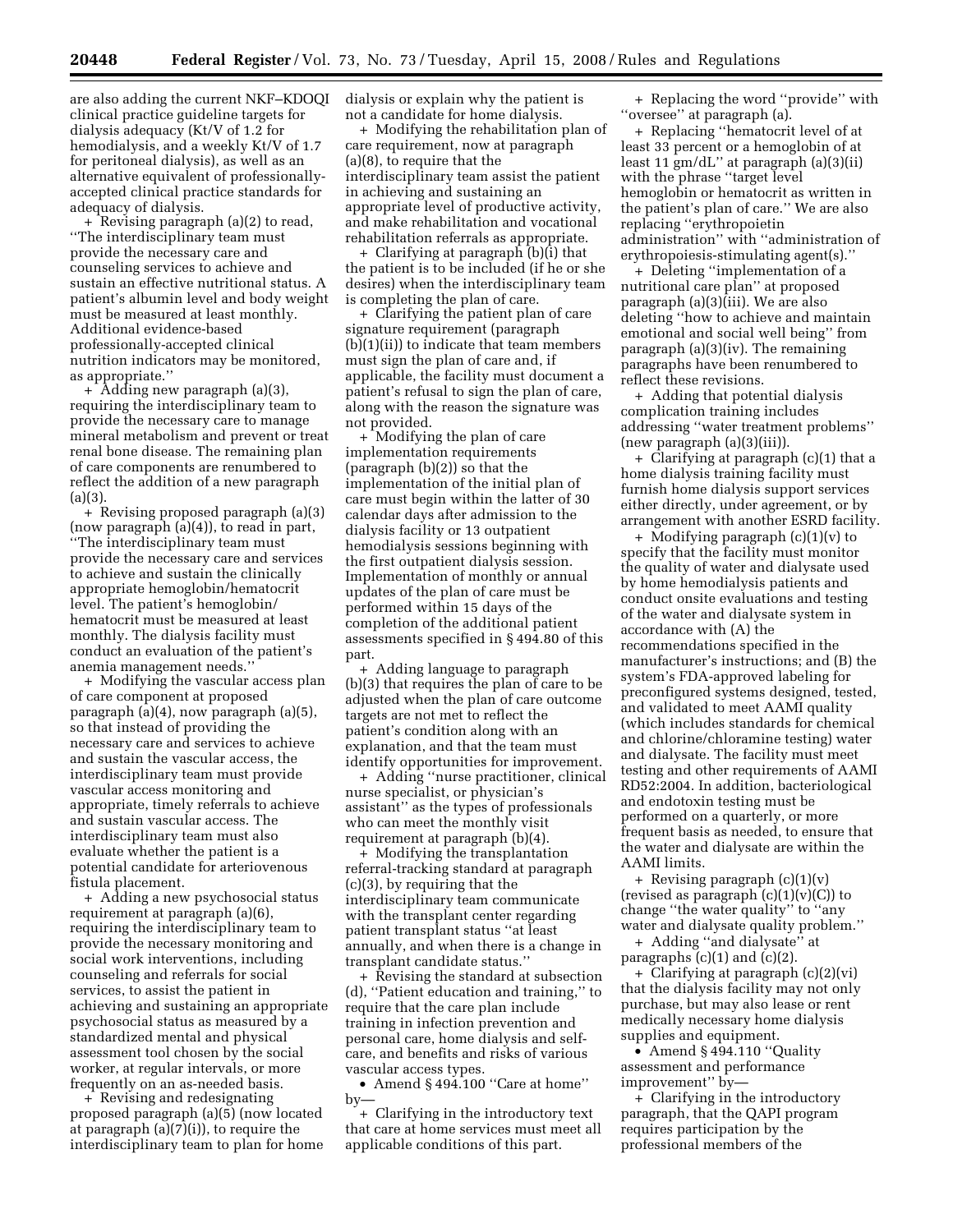interdisciplinary team to meet these conditions for coverage.

+ Adding mineral metabolism and renal bone disease to the list of QAPI program components at paragraph (a)(2)(iii). The subsequent QAPI program components have been renumbered accordingly.

+ Adding infection control to the list of QAPI program components at paragraph (a)(2)(ix).

• Amend § 494.120 ''Special purpose renal dialysis facilities'' by—

+ Revising standard (d), to require the special purpose facility to contact the patient's physician ''if possible'' prior to initiating dialysis.

+ Revising standard (e), to require the special purpose facility patient documentation to be forwarded to the patient's usual dialysis facility, if possible within 30 days of the last scheduled treatment.

• Amend § 494.140 ''Personnel qualifications'' by—

+ Adding a requirement to the introductory text to read, ''All dialysis facility staff must meet the applicable scope of practice board and licensure requirements in effect in the State in which they are employed.'' References to State licensure and board of practice compliance for dialysis facility staff have been removed, where appropriate, in the later sections of § 494.140.

+ Revising paragraph (a)(1), to require the medical director be a board-certified physician in internal medicine or pediatrics by a professional board.

+ Revising the title of paragraph (b)(2) to read, ''Self-care and home dialysis training nurse.''

+ Adding a new provision at paragraph (b)(3)(iii) so that a charge nurse who is a licensed practical nurse or licensed vocational nurse, must work under the supervision of a registered nurse in accordance with State nursing practice act provisions.

+ Deleting proposed paragraph (c)(2). + Redesignating proposed

 $\S$ 494.140(c)(3) as  $\S$ 494.140(c)(2).

+ Adding a ''specialization in clinical practice'' requirement to the social worker's master's degree provisions at paragraph (d)(1).

+ Adding the grandfather provision from part 405, subpart U for nonmaster's prepared social workers to paragraph (d)(2), to allow a dialysis social worker to qualify for this position if he or she has ''served at least 2 years as a social worker, 1 year of which was in a dialysis unit or transplantation program prior to September 1, 1976, and has established a consultative relationship with a social worker who qualifies under  $\S 494.140(d)(2)$  of this part.''

+ Revising the patient care technician (PCT) qualifications at paragraph (e)(3), to remove the proposed requirement that the PCT have at least 3 months experience, and to require that the training program be only ''under the direction'' of a registered nurse, rather than ''under the direct supervision of a registered nurse.''

+ Revising paragraph (e)(3), to include the training program requirements from proposed  $§ 494.180([b][5].$ 

+ Adding ''proper cannulation techniques'' to the training program subjects redesignated at paragraph (e)(3)(iii).

+ Adding ''and dialysate preparation'' to redesignated paragraph  $(e)(3)(v)$ .

+ Adding a new requirement at paragraph (e)(4) that patient care dialysis technicians be certified under a State certification program or a national commercially available certification program. At paragraphs (e)(4)(i) and (e)(4)(ii), we are adding that newly employed patient care dialysis technicians must be certified within 18 months of being hired as a dialysis patient care technician and for dialysis patient care technician employed on the effective date of this rule within 18 months of such date.

• Amend § 494.150 ''Responsibilities of the medical director'' by—

+ Adding to the introductory paragraph, ''The medical director is accountable to the governing body for the quality of medical care provided to patients.''

+ Revising the requirement at paragraph  $(c)(2)(i)$  to read, "All policies and procedures relative to patient admissions, patient care, infection control, and safety are adhered to by all individuals who treat patients in the facility, including attending physicians and nonphysician providers.''

• Amend § 494.160 ''Condition: Relationship with the ESRD Network'' by—

+ Redesignating the ''Relationship with the ERSD Network'' condition (at § 494.160) as § 494.180(i). The language for the ESRD Network requirements has been retained from the proposed rule.

+ Reserving section 494.160 without requirements.

• Amend § 494.170 ''Medical records'' by—

+ Adding at paragraph (b)(2) that the patient's record must indicate ''whether the patient has executed an advance directive.''

+ Revising language in standard (c) to read, ''In accordance with 45 CFR 164.530(j)(2), all patient records must be retained for 6 years from the date of the patient's discharge, transfer, or death.''

+ Revising language at paragraph (d), to require the dialysis transferring a patient to send to the receiving facility only ''all requested medical record information.''

• Amend § 494.180 ''Governance'' by—

+ Removing the sentence, ''The governing body receives and acts upon recommendations from the ESRD Network'' from the introductory paragraph.

+ Adding language at paragraph (b)(1), to require that the RN, social worker and dietitian members of the interdisciplinary team must be available to meet patient clinical needs.

+ Revising paragraph (b)(2) to read, ''A registered nurse, who is responsible for the nursing care provided, is present in the facility at all times that in-center dialysis patients are being treated.''

+ Revising paragraph (b)(3) to read, ''All staff, including the medical director, have appropriate orientation to the facility and work responsibilities.''

+ Removing the written training program requirements specific to dialysis patient care technicians from paragraphs (b)(5) and (b)(6) and adding them to paragraphs  $(e)(3)$  and  $(e)(4)$ .

+ Revising paragraph (c), to indicate that the governing body is responsible for all medical staff appointments and credentialing in accordance with State law, including clinical nurse specialists.

+ Adding a new paragraph (c)(3), which requires the governing body to communicate ''expectations to the medical staff regarding staff participation in improving the quality of medical care provided to facility patients.''

+ Clarifying the standard at subsection (e) that patients may file ''an oral or written'' grievance with the facility.

+ Revising the title of standard (f), to read ''Involuntary discharge and transfer policies and procedures.''

+ Modifying paragraph (f)(4), to clarify the sequence of procedures when a patient is involuntarily discharged, and to require ESRD Network notification at the time the patient is provided 30 days advance notice of the discharge, instead of at the time of discharge or later. New paragraph (f)(4)(ii) now requires that the interdisciplinary team provides the patient with a 30 day notice of the planned discharge, and also notifies the ESRD Network of the planned discharge. The proposed provisions at proposed paragraphs (f)(4)(ii) through (f)(4)(iv) are renumbered to reflect insertion of a new paragraph (ii).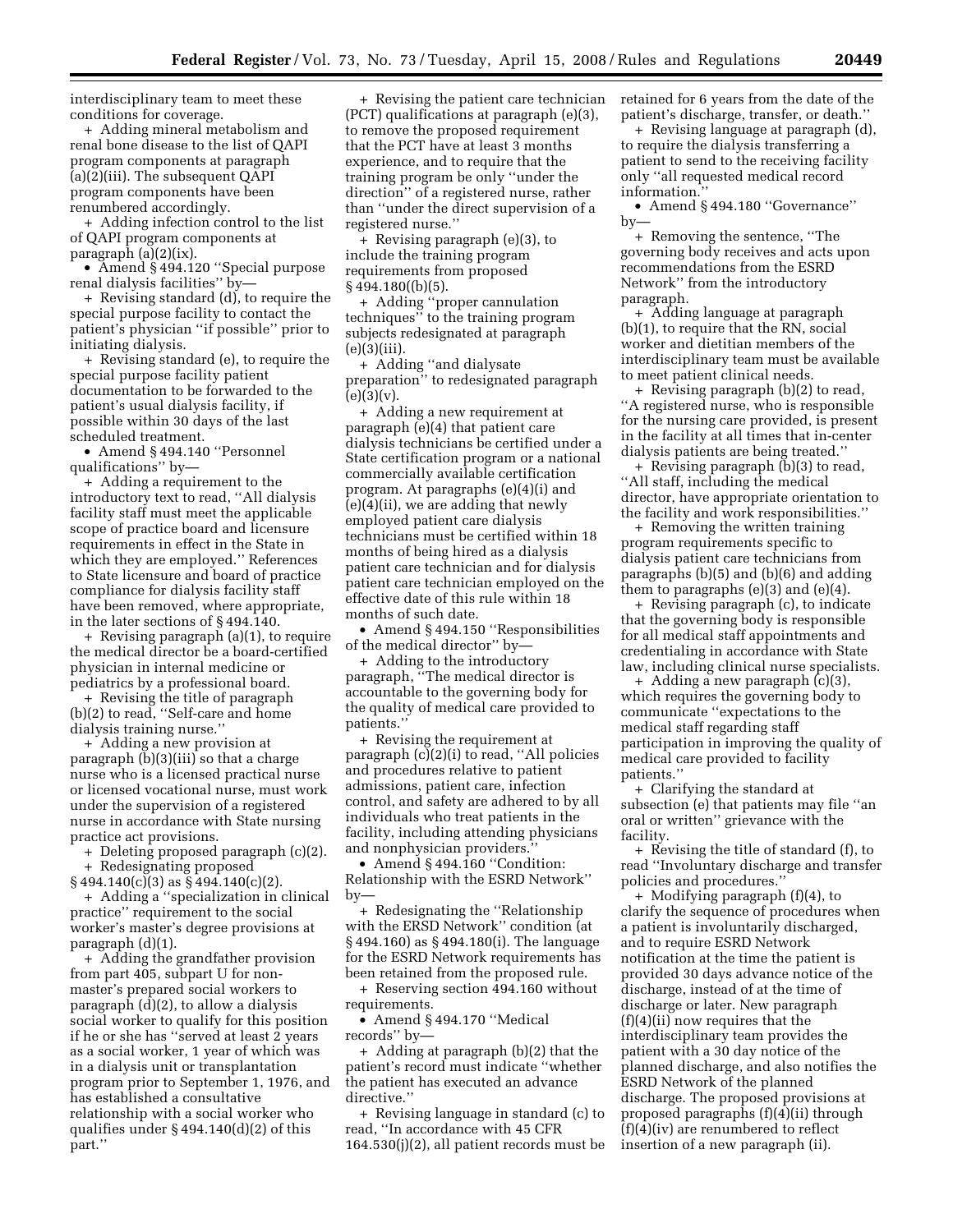+ Revising new paragraph (f)(4)(iv), to require a facility contemplating an involuntary discharge to contact and attempt to place the patient in another facility, and to document that effort.

+ Adding a new provision at paragraph (f)(5), which reads, ''In the case of immediate severe threats to the health and safety of others, the facility may utilize an abbreviated involuntary discharge procedure.''

+ Adding ''routine and emergency dialysis'' to the services a hospital agrees to provide in an agreement with a dialysis facility at paragraph (g)(3).

+ Revising the proposed paragraph (h) introductory text to reflect an effective date of February 1, 2009 in the **Federal Register**.

+ Redesignating proposed paragraph (i) as paragraph (j).

+ Relocating the proposed ESRD Network-related requirements (proposed § 494.160) for dialysis facilities at new paragraph (i).

#### **IV. Effective Dates for the Final Rule**

The Administrative Procedure Act (APA) does not require that a final rule become effective within a certain maximum timeframe after publication in the **Federal Register**. However, under the APA, the effective date of a substantive rule must be no less than 30 days after its publication date, unless there is good cause for an earlier effective date (5 U.S.C. 553(b)). This final rule will be effective 180 days after its publication in the **Federal Register**. We are allowing dialysis facilities additional time beyond 180 days to come into compliance with three specific provisions of this final rule.

This final rule modernizes the existing ESRD dialysis facility conditions for coverage originally promulgated in 1976, which have not been revised in their entirety in 31 years. The ESRD conditions for coverage proposed rule (published on February 5, 2005 (70 FR 6184)) emphasized a patient-centered approach to care, thereby decreasing dialysis facility structure and process requirements while moving to an outcome-based orientation. This final rule will implement those proposed changes, while reflecting current professional standards of practice. In addition, they will update patient safety standards, provide a structure for internal facility quality improvement, and add a framework for external oversight. Because we are changing from a process-oriented to patient-centered approach, we believe that ESRD facility providers will need additional time to come into full compliance with the requirements of this final rule.

Under section 494.30(a)(1)(i), ''Infection control,'' certain facilities could be required to build isolation rooms as set out in ''HBV-Infected Patients'' found on pages 27 and 28 of RR05 (''Recommendations for Preventing Transmission of Infections Among Chronic Hemodialysis Patients,'') which has been incorporated by reference into our regulations. Some facilities would need additional time to implement this requirement, since construction of isolation rooms would require time for project development, construction approvals, architectural design, contractor bids and obtaining

building permits. Therefore, we are allowing dialysis facilities 300 days after publication of this final rule to comply with the requirements found at § 494.30(a)(1)(i).

Under section 494.60(e)(1), ''Physical environment,'' facilities will be required to be in compliance with the 2000 edition of the Life Safety Code. If changes are required in the building structure, facilities will need time to make the appropriate changes. Therefore, we are allowing dialysis facilities 300 days after publication of this final rule time to comply with the requirements found at § 494.60(e)(1).

Under section 494.180(h), ''Governance,'' we are requiring facilities to submit certain data to CMS in an electronic format. Facilities may have to develop programs or obtain software that can be used to provide the data to CMS. This requirement may have a financial impact on some facilities and may also require them to make changes to their data systems to capture the data that they will be required to submit. We are allowing dialysis facilities until February 1, 2009 to comply with the requirements at  $§$  494.180(h).

#### **V. Reference Materials**

#### *A. Provisions of Part 494*

This final rule contains a number of requirements that are not included in the existing regulations. For information and ease of reference, outlined below is a list of the new provisions, grouped by condition:

| Condition | New provisions                                                                                                                                                                                                                                                                                                                                                                   |
|-----------|----------------------------------------------------------------------------------------------------------------------------------------------------------------------------------------------------------------------------------------------------------------------------------------------------------------------------------------------------------------------------------|
|           | Infection control procedures (including the Recommended Infection Control Practices for<br>Hemodialysis Units At A Glance CDC quidelines).                                                                                                                                                                                                                                       |
|           | §494.30(a)(1)(i)—Patient isolation procedures.<br>Incorporates by reference the updated 2001 American National Standard/Association for<br>the Advancement of Medical Instrumentation quidelines for water purity.                                                                                                                                                               |
|           | $$494.60(e)$ -Fire safety.                                                                                                                                                                                                                                                                                                                                                       |
|           | $§$ 494.70(a)(6)—Advance directives.<br>§494.70(a)(14)-Complaint systems.<br>$§$ 494.70(a)(15)—Complaint systems.<br>§494.70(b)-Discharge and transfer policies.<br>$§$ 494.70(c)—Posting of rights.                                                                                                                                                                             |
|           | §494.80(a)(2)-Appropriateness of dialysis prescription.<br>$§$ 494.80(a)(5)-Renal bone disease.<br>§494.80(a)(8)—Dialysis access type and maintenance.<br>-Suitability for transplantation referral, including basis for referral or nonreferral.<br>§494.80(b)-Frequency of assessment.<br>§494.80(c)-Assessment of treatment prescription.<br>§494.80(d)-Patient reassessment. |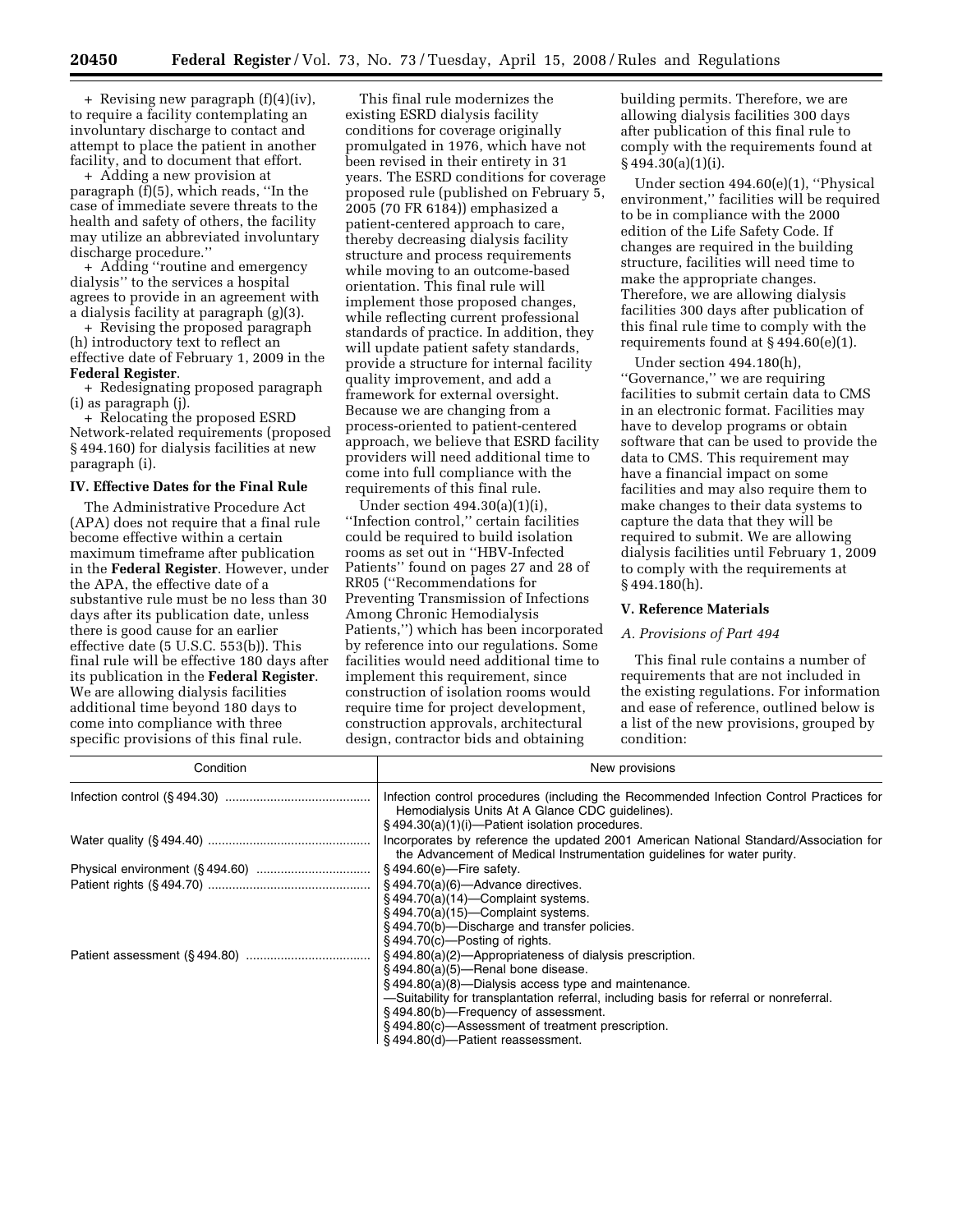| ິ                                                                                |  |  |
|----------------------------------------------------------------------------------|--|--|
| ,我们也不会有什么?""我们的人,我们也不会有什么?""我们的人,我们也不会有什么?""我们的人,我们也不会有什么?""我们的人,我们也不会有什么?""我们的人 |  |  |
|                                                                                  |  |  |
|                                                                                  |  |  |
|                                                                                  |  |  |

| Condition                                                         | New provisions                                                                                                                                                                                                                                                                                                                                                                                                                                                                                                                                                                                      |
|-------------------------------------------------------------------|-----------------------------------------------------------------------------------------------------------------------------------------------------------------------------------------------------------------------------------------------------------------------------------------------------------------------------------------------------------------------------------------------------------------------------------------------------------------------------------------------------------------------------------------------------------------------------------------------------|
|                                                                   | $\S$ 494.90(a)(1)—Dose of dialysis.<br>§494.90(a)(2)-Nutritional status.<br>$$494.90(a)(4)$ -Anemia.<br>$\S$ 494.90(a)(5)-Vascular access.<br>§494.90(a)(7)—Home dialysis and transplantation status.<br>§494.90(a)(8)-Rehabilitation status.<br>§494.90(b)—Implementation of patient plan of care.<br>§ 494.90(b)(4)-Direct physician/patient interaction.<br>§494.90(c)-Transplantation referral tracking.                                                                                                                                                                                        |
|                                                                   | §494.100(a)-Training.<br>§494.100(b)-Home dialysis monitoring.<br>§494.100(c)-Support services.                                                                                                                                                                                                                                                                                                                                                                                                                                                                                                     |
| Quality assessment and performance improvement<br>$(S.494.110)$ . | $§$ 494.110(a)-Program scope.<br>$\S$ 494.110(a)(2)(i)—Adequacy of dialysis.<br>$\S$ 494.110(a)(2)(ii)—Nutritional status.<br>§494.110(a)(2)(iii)—Mineral metabolism and renal bone disease.<br>$\S$ 494.110(a)(2)(iv)—Anemia management.<br>$\S$ 494.110(a)(2)(v)—Vascular access.<br>$\S$ 494.110(a)(2)(vi)—Medical injuries and medical error identification.<br>§494.110(a)(2)(vii)-Hemodialyzer reuse.<br>§494.110(a)(viii)-Patient satisfaction.<br>§494.110(a)(ix)-Infection control.<br>§494.110(b)—Monitoring performance improvement.<br>§494.110(c)-Prioritizing improvement activities. |
| Special purpose renal dialysis facilities (§494.120)              | §494.120-Definition.<br>§494.140(b)-Nursing services.<br>§494.140(e)-Dialysis technicians.                                                                                                                                                                                                                                                                                                                                                                                                                                                                                                          |
| Responsibilities of the medical director (§494.150)               | Quality assessment and performance improvement program.<br>§494.150(b)-Staff education, training, and performance.<br>§494.150(c)—Patient care policies and procedures.                                                                                                                                                                                                                                                                                                                                                                                                                             |
|                                                                   | §494.180(c)-Medical staff appointments.<br>§494.180(d)-Furnishing services.<br>§494.180(e)-Internal grievance process.<br>§494.180(f)—Involuntary discharge and transfer policies and procedures.<br>Emergency coverage.<br>Furnishing data and information for ESRD program administration.<br>Relationship with the ESRD Network.                                                                                                                                                                                                                                                                 |

# *B. ESRD Crosswalk (Cross Refers Existing Requirements to Final Requirements)*

| Existing conditions (Part 405, Subpart U)   | Existing citation          | Final conditions (Part 494)                   | Final citation               |
|---------------------------------------------|----------------------------|-----------------------------------------------|------------------------------|
|                                             | 405.2100(a)<br>405.2100(b) | Statutory basis                               | $494.1(a)$ .<br>$494.1(b)$ . |
|                                             | 405.2101                   | Deleted.                                      |                              |
|                                             | 405.2102                   |                                               | 494.10.                      |
|                                             |                            | Deleted.                                      |                              |
|                                             |                            | Deleted.                                      |                              |
|                                             |                            | Deleted.                                      |                              |
|                                             |                            | Deleted.                                      | $406.13(b)$ .                |
| ESRD facility (introductory text)           |                            | Deleted.                                      |                              |
|                                             |                            | Deleted.                                      |                              |
| (b) Renal dialysis facility                 |                            | Definitions                                   | 494.10.                      |
|                                             |                            | Deleted.                                      |                              |
| (d) Special purpose renal dialysis facility |                            | Special purpose renal dialysis<br>facilities. | 494.120.                     |
| ESRD service (introductory text)            |                            | Deleted.                                      |                              |
|                                             |                            | Deleted.                                      |                              |
|                                             |                            | Deleted.                                      |                              |
|                                             |                            | Deleted.                                      |                              |
| (i) Staff-assisted dialysis                 |                            | Deleted.                                      |                              |
|                                             |                            |                                               | 494.10.                      |
|                                             |                            |                                               | 494.10.                      |
| (b) Self-dialysis and home dialysis         |                            | Deleted.                                      |                              |
|                                             |                            |                                               | 494.10.                      |
|                                             |                            | Deleted.                                      | 494.180(d).                  |
|                                             |                            | Deleted.                                      |                              |
|                                             |                            | Deleted.                                      |                              |
|                                             |                            | Deleted.                                      |                              |
|                                             |                            | Deleted.                                      |                              |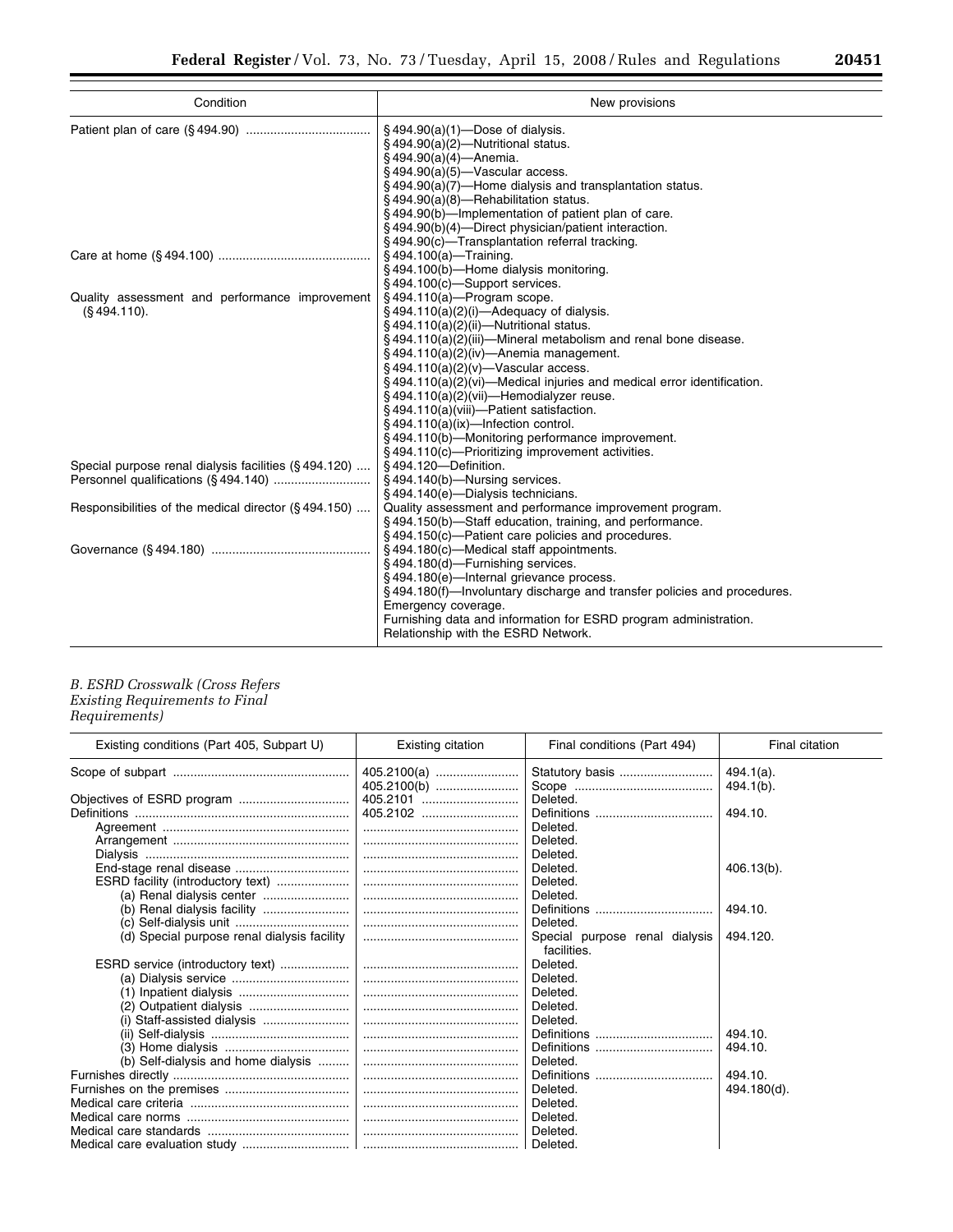▀

| Existing conditions (Part 405, Subpart U)        | Existing citation            | Final conditions (Part 494)                          | Final citation                  |
|--------------------------------------------------|------------------------------|------------------------------------------------------|---------------------------------|
|                                                  |                              | Retained in 405, Subpart U.                          | 405.2102.                       |
|                                                  |                              | ESRD Network organization                            | 405.2102.                       |
|                                                  |                              | Deleted.                                             |                                 |
|                                                  |                              | Personnel qualifications                             | 494.140(c).                     |
|                                                  |                              | Deleted.                                             |                                 |
|                                                  |                              |                                                      |                                 |
| (d) Nurse responsible for nursing services       |                              | Personnel qualifications<br>Personnel qualifications | 494.140(b).<br>494.140(a).      |
|                                                  |                              | Personnel qualifications                             | 494.140(d).                     |
| Designation of ESRD networks                     | 405.2110                     | Retained in 405, Subpart U.                          |                                 |
|                                                  | 405.2111                     | Reserved in Part 405 Subpart                         |                                 |
|                                                  |                              | U.                                                   |                                 |
|                                                  | 405.2112                     | Retained in 405, Subpart U.                          |                                 |
|                                                  | 405.2113                     | Retained in 405, Subpart U.                          |                                 |
|                                                  | 405.2114                     | Reserved in Part 405 Subpart                         |                                 |
|                                                  |                              | U.                                                   |                                 |
| Provider status: renal transplantation center or | 405.2131                     | Deleted.                                             |                                 |
| renal dialysis center.                           |                              |                                                      |                                 |
|                                                  | 405.2132                     | Deleted.                                             |                                 |
| Furnishing data and information for ESRD pro-    | 405.2133                     | Furnishing data and information                      | 494.180(h).                     |
| gram administration.                             |                              | for ESRD program adminis-                            |                                 |
|                                                  |                              | tration.                                             |                                 |
|                                                  | 405.2134                     | Relationship with ESRD network                       | 494.180(i).                     |
| Compliance with Federal, State, and local laws   | 405.2135                     | Compliance with Federal, State,                      | 494.20.                         |
| and regulations.                                 |                              | and local laws and regula-                           |                                 |
|                                                  |                              | tions.                                               |                                 |
| Governing body and management (introductory      | 405.2136                     | Governance (introductory text)                       | 494.180 (introductory text).    |
| text).                                           |                              |                                                      |                                 |
|                                                  | 405.2136(a)                  |                                                      | 494.180(j).                     |
|                                                  | 405.2136(b)                  | Deleted.                                             |                                 |
|                                                  | 405.2136(c)                  | Designating a chief executive                        | 494.180(a).                     |
|                                                  |                              | office or administrator.                             |                                 |
| (d) Personnel policies and procedures            | 405.2136(d)(1)               |                                                      | $494.180(b)(3)$ and (b)(4).     |
|                                                  | 405.2136(d) $(3-5, 7)$       | Deleted.                                             |                                 |
| (d)(2) Infection control/Incident reports        | 405.2136(d)(2)               | Infection control and Quality as-                    | $494.30(a)$ and                 |
|                                                  |                              | sessment and performance<br>improvement.             | 494.110(a)(ix).                 |
| (d)(6) Facility personnel educational pro-       |                              | Personnel qualifications                             | 494.140(e).                     |
| grams.                                           |                              | Governance                                           | 494.180(b)(3) and (b)(4).       |
|                                                  |                              | Infection Control                                    | $494.30(a)$ .                   |
|                                                  | 405.2136(e)                  | Deleted.                                             |                                 |
|                                                  | 405.2136(f)                  | Policies and procedures                              | $494.150(c)$ .                  |
| (g) Medical supervision and emergency cov-       |                              | Furnishing services                                  | 494.180(d).                     |
| erage.                                           |                              |                                                      |                                 |
|                                                  | $405.2136(g)(1)$             | Patient plan of care                                 | 494.90 (introductory text).     |
|                                                  | $405.2136(g)(2)$             | Emergency Coverage                                   | $494.180(q)$ .                  |
|                                                  | 405.2136(h)                  | Medical staff appointments                           | $494.180(c)$ .                  |
| Patient long-term program and patient care plan  | 405.2137 (introductory text) | Patient plan of care                                 | 494.90 (introductory text).     |
| (a) Patient long-term program                    | 405.2137(a)                  | Deleted.                                             |                                 |
|                                                  | 405.2137(b)                  | Patient plan of care                                 | 494.90 (introductory text).     |
|                                                  | $405.2137(b)(1)$             | Patient plan of care                                 | 494.90 (introductory text).     |
| $(b)(2)$ Developed by a professional team        | $405.2137(b)(2)$             | Patient plan of care                                 | 494.90 (introductory text).     |
|                                                  | $405.2137(b)(3)$             | Patient plan of care                                 | $494.90(b)(1)$ .                |
| (b)(4) Frequency of care plan review             | $405.2137(b)(4)$             | Patient plan of care                                 | 494.70(a)(5).<br>494.90(b)(2).  |
|                                                  |                              |                                                      |                                 |
| (b)(5) Transfer of care plan                     | $405.2137(b)(5)$             | Patient reassessment<br>Medical records              | 494.80(d).<br>494.170(d).       |
| (b)(6) Care plan for the home dialysis patient   | $405.2137(b)(6)$             | Development of patient plan of                       | 494.90(a)(4).                   |
|                                                  |                              | care.                                                | 494.100(c)(1).                  |
|                                                  |                              |                                                      |                                 |
| (b)(7) Erythropoietin for the home dialysis pa-  | $405.2137(b)(7)$             | Patient plan of care                                 | $494.90(a)(4)$ .                |
| tient.                                           |                              |                                                      |                                 |
| Patients' rights and responsibilities            | $405.2138(a)$ - (d)          |                                                      | 494.70(a).                      |
|                                                  |                              | Medical records                                      | 494.170(a).                     |
|                                                  |                              |                                                      | 494.70(c).                      |
|                                                  | 405.2138(e).                 | Internal grievance process                           | 494.180(e).                     |
|                                                  |                              | Patients' rights                                     | $494.70(a)(14)$ and $(a)(15)$ . |
|                                                  |                              |                                                      | 494.70(c).                      |
|                                                  | 405.2139                     | Medical records                                      | 494.170 (introductory text).    |
|                                                  | 405.2139(a)                  | Medical records                                      | 494.170(b).                     |
| (b) Protection of medical record information     | 405.2139(b)                  | Protection of patient's record                       | 494.170(a).                     |
|                                                  | 405.2139(c)                  | Deleted.                                             |                                 |
| (d) Completion and centralization                | 405.2139(d)                  | Completion of patient records                        | 494.170(b).                     |
|                                                  |                              | and centralization of clinical                       |                                 |
|                                                  |                              | information.                                         |                                 |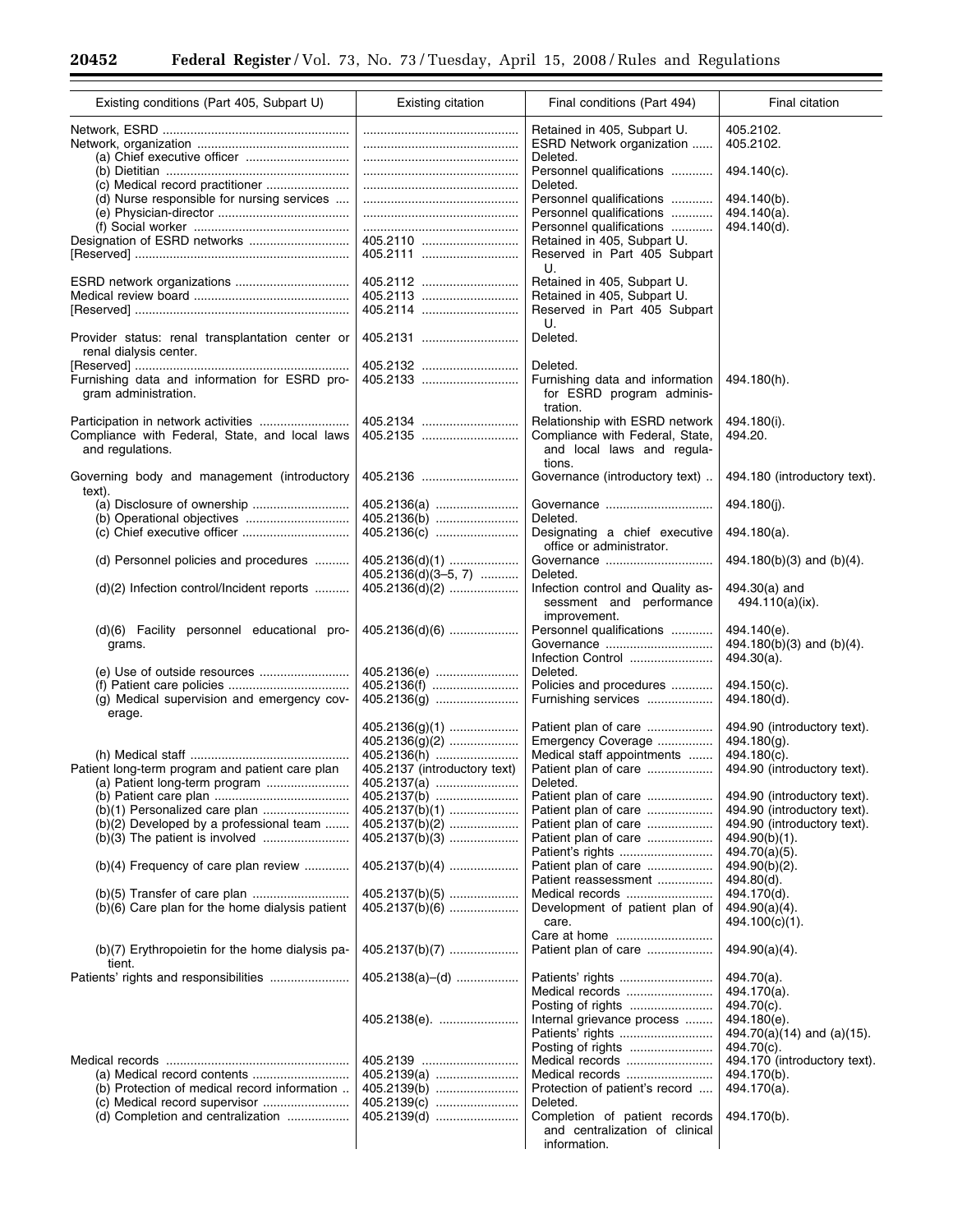2

| Existing conditions (Part 405, Subpart U)                                   | Existing citation                                     | Final conditions (Part 494)                                                                   | Final citation                                              |
|-----------------------------------------------------------------------------|-------------------------------------------------------|-----------------------------------------------------------------------------------------------|-------------------------------------------------------------|
|                                                                             | 405.2139(e)                                           | Record retention and preserva-<br>tion.                                                       | 494.170(c).                                                 |
| (g) Transfer of medical information                                         | 405.2139(f)                                           | Deleted.<br>Transfer of patient record infor-<br>mation.                                      | 494.170(d).                                                 |
|                                                                             | 405.2140(a) (introductory<br>text).                   | Physical environment                                                                          | 494.60 (introductory text).                                 |
|                                                                             | 405.2140(a)(1)                                        |                                                                                               | $494.60(a)$ and (b).                                        |
|                                                                             | $405.2140(a)(2), (3)$                                 |                                                                                               | 494.60(e).                                                  |
| (a)(2), (3) Equipment and areas are hazard<br>free.                         | $405.2140(a)(2), (3)$                                 | Equipment maintenance                                                                         | 494.60(b).                                                  |
| (a)(5) Water quality requirements<br>(b) Favorable environment for patients | 405.2140(a)(5)<br>405.2140(b) (introductory<br>text). | Water and dialysate quality<br>Patient care environment                                       | 494.40(a).<br>$494.60(c)$ .                                 |
| $(b)(2)$ and $(b)(4)$ Adequate treatment areas/                             | 405.2140(b)(1)<br>405.2140(b)(2) and (b)(4)           | Procedures for infection control<br>Physical environment                                      | 494.30.<br>494.60 (introductory text)                       |
| Heating and ventilation systems.                                            |                                                       |                                                                                               | and $(c)$ .                                                 |
|                                                                             | $405.2140(b)(3)$                                      | Governance<br>Deleted.                                                                        | 494.180(g)(2).                                              |
| (b)(5) Special dialysis solutions                                           | $405.2140(b)(5)$<br>405.2140(c)                       | Infection control<br>Reuse of hemodialyzers                                                   | $494.30(a)$ .<br>494.50.                                    |
| (d) Emergency preparedness                                                  |                                                       |                                                                                               |                                                             |
| Reuse of hemodialyzers and other dialysis sup-<br>plies.                    | 405.2140(d)<br>405.2150 (introductory text)           | Emergency preparedness<br>Reuse of hemodialyzers and<br>bloodlines.                           | $494.60(d)$ .<br>494.50 (introduction).                     |
|                                                                             | $405.2150(a)(1)$ and $(a)(2)$                         | Reprocessing requirements for<br>the reuse of hemodialyzers                                   | 494.50(b).                                                  |
|                                                                             | $405.2150(a)(3)$                                      | and bloodlines.<br>Monitoring, evaluation, and re-                                            | $494.50(c)$ .                                               |
|                                                                             |                                                       | porting requirements for the<br>reuse of hemodialyzers and<br>bloodlines.                     |                                                             |
|                                                                             | 405.2150(b)<br>405.2150(c)                            | Deleted.<br>General requirements for the<br>reuse of hemodialyzers and                        | $494.50(a)$ .                                               |
|                                                                             |                                                       | bloodlines.<br>Reprocessing requirements for<br>the reuse of hemodialyzers<br>and bloodlines. | 494.50(b).                                                  |
| Affiliation agreement or arrangement                                        | $405.2160(a)$ , (b)(1), (b)(3)                        | Transfer of patient record infor-                                                             | $494.180(q)(3)$ .<br>494.170(d).                            |
|                                                                             |                                                       | mation.                                                                                       |                                                             |
| Director of a renal dialysis facility or renal dialysis<br>center.          | 405.2161                                              | Personnel qualifications<br>Responsibilities of the medical                                   | 494.140 (introductory text).<br>494.140(a).<br>494.150.     |
|                                                                             |                                                       | director.                                                                                     |                                                             |
| Staff of a renal dialysis facility or renal dialysis<br>center.             | 405.2162 (introductory text)                          | Governance                                                                                    | 494.180(b).                                                 |
|                                                                             | 405.2162(a)                                           | Governance                                                                                    | 494.180(b)(2).                                              |
|                                                                             |                                                       | Personnel qualifications                                                                      | 494.140(b)(1).                                              |
|                                                                             | 405.2162(b)                                           |                                                                                               | 494.180(b)(1).                                              |
| (c) Self-care dialysis training personnel                                   | 405.2162(c)                                           |                                                                                               | 494.100(a)(2).                                              |
| Minimal service requirements for a renal dialysis                           | 405.2163                                              | Personnel qualifications<br>Patient plan of care                                              | 494.140(b)(2).<br>494.90 (introductory text).               |
| facility or renal dialysis center.<br>(a) Outpatient dialysis services      | 405.2163(a)(1)                                        | Patient plan of care                                                                          | 494.90 (introductory text).                                 |
|                                                                             | $405.2163(a)(2)$                                      | Patient plan of care                                                                          | 494.90 (introductory text).<br>494.100 (introductory text). |
|                                                                             | 405.2163(b)                                           | Laboratory services                                                                           | 494.130.                                                    |
|                                                                             | 405.2163(c)                                           | Assessment criteria                                                                           | 494.80(a)(7).                                               |
|                                                                             |                                                       | Support services                                                                              | $494.100(c)$ .                                              |
|                                                                             |                                                       | Psychosocial services                                                                         | $494.90(a)(6)$ .                                            |
|                                                                             | 405.2163(d)                                           | Assessment criteria                                                                           | $494.80(a)(5)$ and $(a)(6)$ .                               |
|                                                                             |                                                       | Patient plan of care                                                                          | $494.90(a)(2)$ and $(a)(3)$ .                               |
| (e) Self-dialysis support services                                          | 405.2163(e)                                           | Support services                                                                              | 494.100(c).                                                 |
| (f) Participation in recipient registry                                     | 405.2163(f)                                           | Deleted.                                                                                      |                                                             |
| (g) Use of erythropoietin at home                                           |                                                       | Patient assessment                                                                            | $494.80(a)(2)$ , (4).                                       |
|                                                                             |                                                       | Patient plan of care                                                                          | $494.90(a)(4)$ .<br>494.100(a).                             |
| (h) Responsibilities of the physician/facility                              | 405.2163(h)                                           |                                                                                               | 494.100(b) and (c).                                         |
| for use of erythropoietin at home.                                          |                                                       |                                                                                               |                                                             |
| Conditions for coverage of special purpose renal<br>dialysis facilities.    | 405.2164                                              | Special purpose renal dialysis<br>facilities.                                                 | 494.120.                                                    |
| (a) Special purpose renal renal dialysis facili-<br>ties.                   | 405.2164(a)                                           | Special purpose dialysis facili-<br>ties.                                                     | 494.120.                                                    |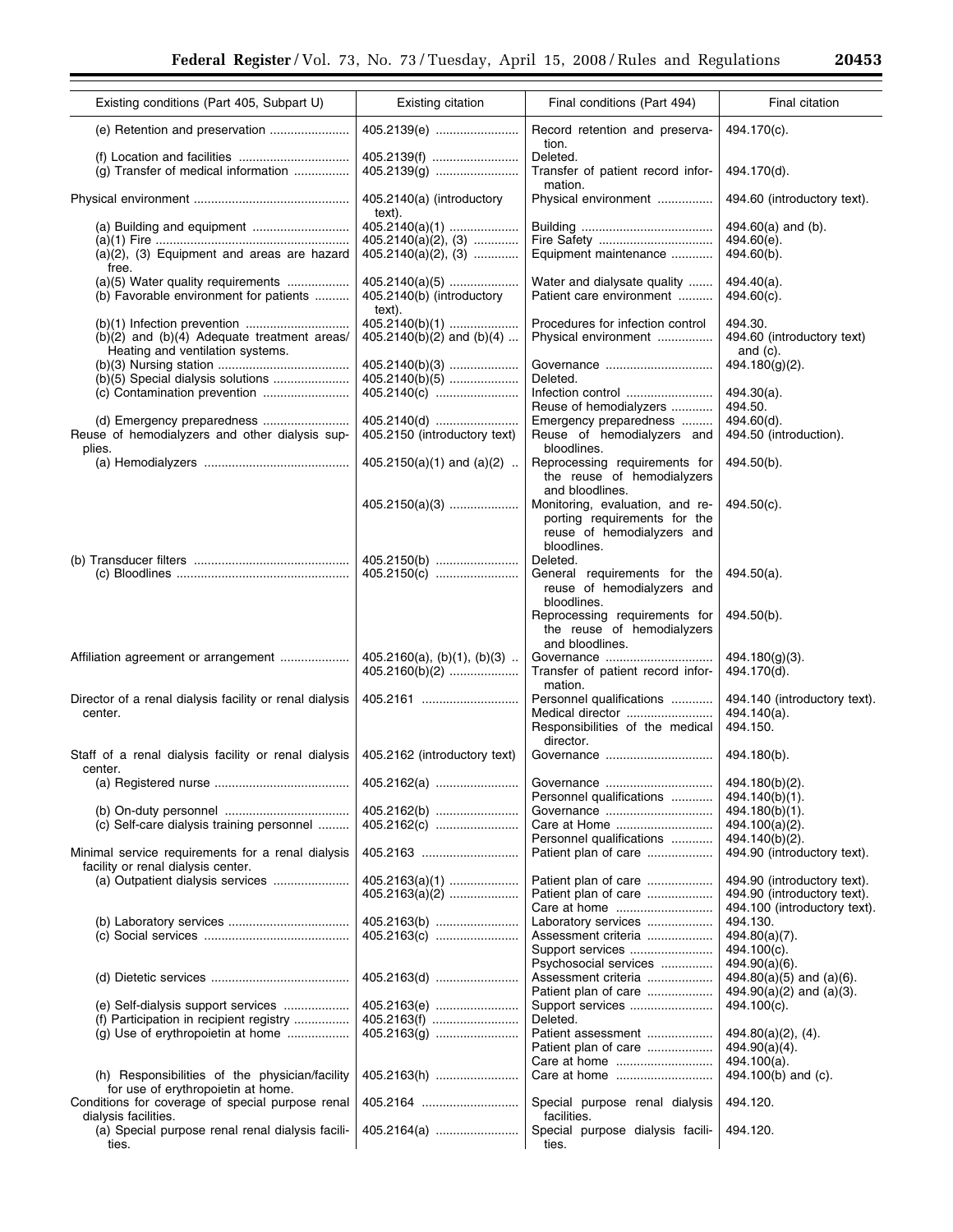| Existing conditions (Part 405, Subpart U)                           | Existing citation | Final conditions (Part 494)                               | Final citation |
|---------------------------------------------------------------------|-------------------|-----------------------------------------------------------|----------------|
|                                                                     | $405.2164(b)$     |                                                           | 494.120(d).    |
|                                                                     |                   |                                                           | 494.120(a).    |
|                                                                     |                   |                                                           | 494.120(b).    |
|                                                                     | 405.2180          | Termination of Medicare cov-                              | 488.604.       |
|                                                                     |                   | erage and alternative sanc-<br>tions for ESRD facilities. |                |
|                                                                     | 405.2181          |                                                           | 488.606.       |
| Notice of sanction and appeal rights: Termination  <br>of coverage. | 405.2182          | Notice of appeal rights: Termi-<br>nation of coverage.    | 488.608.       |
| Notice of appeal rights: Alternative sanctions    405.2184          |                   | Notice of appeal rights: Alter-<br>native sanctions.      | 488.610.       |

# **VI. Collection of Information Requirement**

Under the Paperwork Reduction Act of 1995, we are required to provide 30 day notice in the **Federal Register** and solicit public comment before a collection of information requirement is submitted to the Office of Management and Budget (OMB) for review and approval. In order to fairly evaluate whether an information collection should be approved by OMB, section 3506(c)(2)(A) of the Paperwork Reduction Act of 1995 requires that we solicit comment on the following issues:

• The need for the information collection and its usefulness in carrying out the proper functions of our agency.

• The accuracy of our estimate of the information collection burden.

• The quality, utility, and clarity of the information to be collected.

• Recommendations to minimize the information collection burden on the affected public, including automated collection techniques.

We are soliciting public comment on each of these issues for the following sections of this document that contain information collection requirements:

# *A. ICRs Regarding Payment for Home Dialysis Equipment, Supplies and Support Services (§ 414.330)*

Section 414.330 states that suppliers must report to the ESRD facility providing support services, at least every 45 days, all data for each patient regarding services and items furnished to the patient in accordance with § 494.100(c)(2) of this chapter.

The burden to ESRD facilities associated with this requirement is the time and effort necessary to collect all data for each patient receiving home dialysis care with respect to services and items furnished. We estimate that there are approximately 24,657 patients receiving home dialysis care (approximately 5 percent of all dialysis patients), and that it would take a dialysis facility 1.5 hours annually to collect data for each patient. Therefore,

we estimate a total annual burden of 36,986 hours.

# *B. ICRs Regarding Special Procedures for Approving End-Stage Renal Disease Facilities (§ 488.60)*

Section 488.60 states that an ESRD facility wishing to be approved, or wishing to be approved for an expansion of dialysis services, for Medicare coverage, in accordance with part 494 of this chapter, must submit the documents and data as outlined in  $§ 488.60(a)(1)$  through  $(a)(4)$ .

As of the spring of 2007, there were 4,746 Medicare approved dialysis facilities (*http://www.medicare.gov/ [Download/DownloadDB.asp](http://www.medicare.gov/Download/DownloadDB.asp)*). From 1998 to 2004, the average yearly growth (using USRDS data) in dialysis facilities seeking approval was 4.4 percent. We anticipate a similar rate of growth in dialysis facilities over the next few years. Thus, we believe that 218 new and renovated dialysis facilities will request Medicare approval in 2009 and that over the five-year period from 2009 to 2013 a total of 1,191 new and renovated dialysis facilities will request Medicare approval. We estimate the average number of new facilities per year requesting approval would be 238 facilities per year, over 5 five years. Since we are requiring compliance with the provisions of this rule 180–300 days after publication of this final rule, we are using 2009 estimates of the numbers for new and renovated dialysis facilities for one-time burdens.

We estimate that it will take 40 hours for each of the 238 new and renovated facilities to gather and submit the necessary documentation for consideration by the Secretary. The estimated annual burden is 9520 annual hours.

# *C. ICRs Regarding Infection Control (§ 494.30)*

Section 494.30 discusses the conditions for infection control programs. Specifically, § 494.30(a)(1)(ii) states that when dialysis isolation rooms as required by  $\S 494.30(a)(1)(i)$  are available locally that sufficiently serve

the needs of patients in the geographic area, a new facility may request a waiver of the isolation requirement. The burden associated with this requirement is the time and effort necessary to draft and submit a waiver request to the Secretary. We estimate that 90 percent (about 214 per year) of new dialysis facilities would request a waiver. We estimate that it will take each facility approximately 1 hour to comply with this information collection request. The total estimated annual burden is 214 hours.

Section 494.30(b) outlines the standards for infection control program oversight. Section 494.30(b)(1) states that a facility must monitor and implement biohazard and infection control policies and activities within the dialysis unit. The burden associated with this requirement is the time and effort necessary to develop, draft, implement, and monitor the biohazard and infection control policies. This requirement is subject to the PRA; the burden is currently approved under OMB #0938–0386, with an expiration date of March 31, 2010.

Section 494.30(b)(3) states that a facility must require all clinical staff to report infection control issues to the dialysis facility's medical director and the quality improvement committee. We estimate that it would take staff 5 minutes per incident to notify the medical director and the quality improvement committee. Such infection control issues are rare, and so we estimate that only 1 percent of facilities would experience an incident annually. Therefore, for 54 facilities, we estimate a total annual burden of 4.5 hours.

Section 494.30(c) contains a reporting requirement. The facility must report incidences of communicable diseases as required by Federal, State, and local regulations. The burden associated with this requirement is the time and effort necessary to report incidences of communicable diseases to the appropriate Federal, State, or local agency. While this requirement is subject to the PRA, we believe the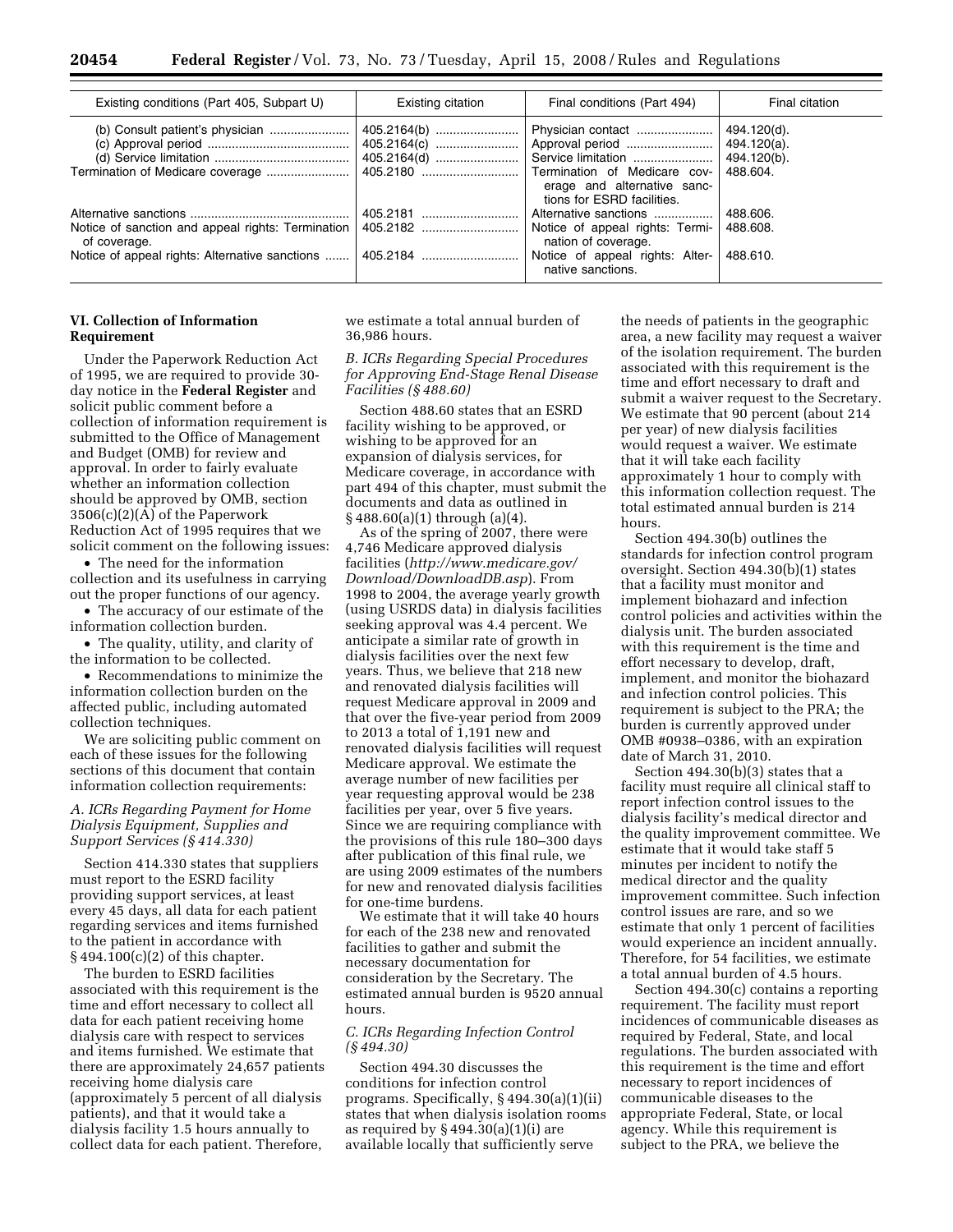burden is exempt as stated in 5 CFR 1320.3(b)(3). Facilities must report as required by Federal, State, and local regulations. The burden associated with this reporting requirement would exist in the absence of the Federal requirement contained in this regulation. Consequently, the burden is exempt from the PRA.

# *D. ICRs Regarding Water and Dialysate Quality (§ 494.40)*

Section 494.40(b)(1) states that a facility's water treatment system must include a component or carbon tank which removes chlorine/chloramines along with a backup component or second carbon tank in series for chlorine/chloramines removal. Section 494.40(b)(1)(ii) further specifies the required course of action if the test results from the last component or carbon tank are greater than the parameters for chlorine or chloramine specified in paragraph (b)(2)(i) of this section. As stated in § 494.40(b)(1)(ii)(c), the facility must immediately notify the medical director. We estimate that it would take staff 5 minutes per incident to notify the medical director. Such incidents are rare, and so we estimate that only 1 percent of facilities would experience an incident annually. Therefore, for 54 facilities, we estimate a total annual burden of 4.5 hours.

Additionally, § 494.40(c) requires a facility to create a corrective action plan that ensures patient safety. Specifically, when water testing results, including but not limited to chemical, microbial, and endotoxin levels which meet AAMI levels or deviate from the AAMI standards, the dialysis facility must develop a corrective action plan. The burden associated with this requirement is the time and effort necessary to develop and implement a corrective action plan. We estimate that it would take 54 facilities 30 minutes each to develop and implement a corrective action plan that ensures patient safety. Therefore, we estimate a total annual burden of 27 hours.

Section 494.40(d) states that a dialysis facility must maintain active surveillance of patient reactions during and following dialysis. When clinically indicated, the facility must perform the tasks listed in § 494.40(d)(1)–(3). The burden associated with these requirements is the time and effort required to maintain active surveillance of patient reactions during and following dialysis. In addition, there is burden associated with the tasks listed in § 494.40(d)(1)–(3). While all of the requirements in § 494.40(d) are subject to the PRA, they are exempt as stated under 5 CFR 1320.3(h)(5); facts or

opinions obtained initially or in followon requests, from individuals under treatment or clinical examination in connection with research on or prophylaxis to prevent a clinical disorder, direct treatment of that disorder, or the interpretation of biological analyses of body fluids, tissues, or other specimens, or the identification or classification of such specimens are not subject to the PRA.

# *E. ICRs Regarding the Reuse of Hemodialyzers and Bloodlines (§ 494.50)*

Section  $494.50(c)(1)$  states that a dialysis facility must monitor patient reactions during and following dialysis. As stated in  $\S$  494.50(c)(2), a facility must obtain blood and dialysate cultures and endotoxin levels, and undertake evaluation of its dialyzer reprocessing and water purification system. The burden associated with these requirements is the time and effort necessary to monitor and record patient reactions and to perform the tasks listed in  $§ 494.50(c)(2)(i)–(ii)$ . While these requirements are subject to the PRA, they are exempt as stated under 5 CFR 1320.3(h)(5); facts or opinions obtained initially or in follow-on requests, from individuals under treatment or clinical examination in connection with research on or prophylaxis to prevent a clinical disorder, direct treatment of that disorder, or the interpretation of biological analyses of body fluids, tissues, or other specimens, or the identification or classification of such specimens are not subject to the PRA.

Section  $494.50(c)(2)(iii)$  requires a facility to report any adverse outcomes to FDA and other Federal, State, or local government agencies as required by law. The burden associated with this requirement is the time and effort necessary to report the adverse outcomes to the FDA and other Federal, State, or local government agencies as required by law. While this requirement is subject to the PRA, the burden is exempt as stated in 5 CFR 1320.3(b)(3). Facilities must report as required by law to Federal, State, and local government agencies. The burden associated with this reporting requirement would exist in the absence of the Federal requirement contained in this regulation. Consequently, the burden is exempt from the PRA.

# *F. ICRs Regarding Physical Environment (§ 494.60)*

As required by § 494.60(b), a dialysis facility must implement and maintain a program to ensure that all equipment (including emergency equipment, dialysis machines and equipment, and

the water treatment system) are maintained and operated in accordance with the manufacturer's recommendations. The burden associated with this requirement is the time and effort necessary to develop, implement, and maintain a program to ensure that all equipment (including emergency equipment, dialysis machines and equipment, and the water treatment system) are maintained and operated in accordance with the manufacturer's recommendations. This requirement is subject to the PRA; the burden is currently approved under OMB #0938–0386, with an expiration date of March 31, 2010.

Section 494.60(d) contains the standard for emergency preparedness. Specifically, § 494.60(d)(1) states that a facility must provide appropriate training and orientation in emergency preparedness to the staff as specified in this section. Staff training must be provided and evaluated at least annually. Section § 494.60(d)(2) states that a facility must provide appropriate training and orientation in emergency preparedness to patients as specified in this section. The burden associated with this requirement is the time and effort necessary to provide emergency preparedness training and orientation to the staff and patients. This requirement is subject to the PRA; the burden is currently approved under OMB #0938– 0386, with an expiration date of March 31, 2010.

Section  $494.60(d)(4)(i)$ –(iii) lists the facility requirements for emergency plans. Section 494.60(d)(4)(i) states that a facility must have a plan to obtain emergency medical system assistance when needed. Section 494.60(d)(4)(ii) requires a facility to, at least annually, evaluate the effectiveness of emergency and disaster plans and update them as necessary. Section  $494.60(d)(4)(iii)$ states that a facility must contact its local disaster management agency at least annually to ensure that such agency is aware of the dialysis facility's needs in the event of an emergency. The burden associated with the requirements in § 494.60(d) is the time and effort necessary to develop, maintain, and annually evaluate emergency and disaster plans. In addition, there is also burden associated with contacting its local disaster management agency on an annual basis. We estimate that it will take each of the 238 new facilities 5 hours to comply with the requirements in this section. We estimate that it will take 1 hour each for 5,415 existing facilities (estimated number of existing facilities per year, over five years, assuming 4.4 percent growth) to annually comply with the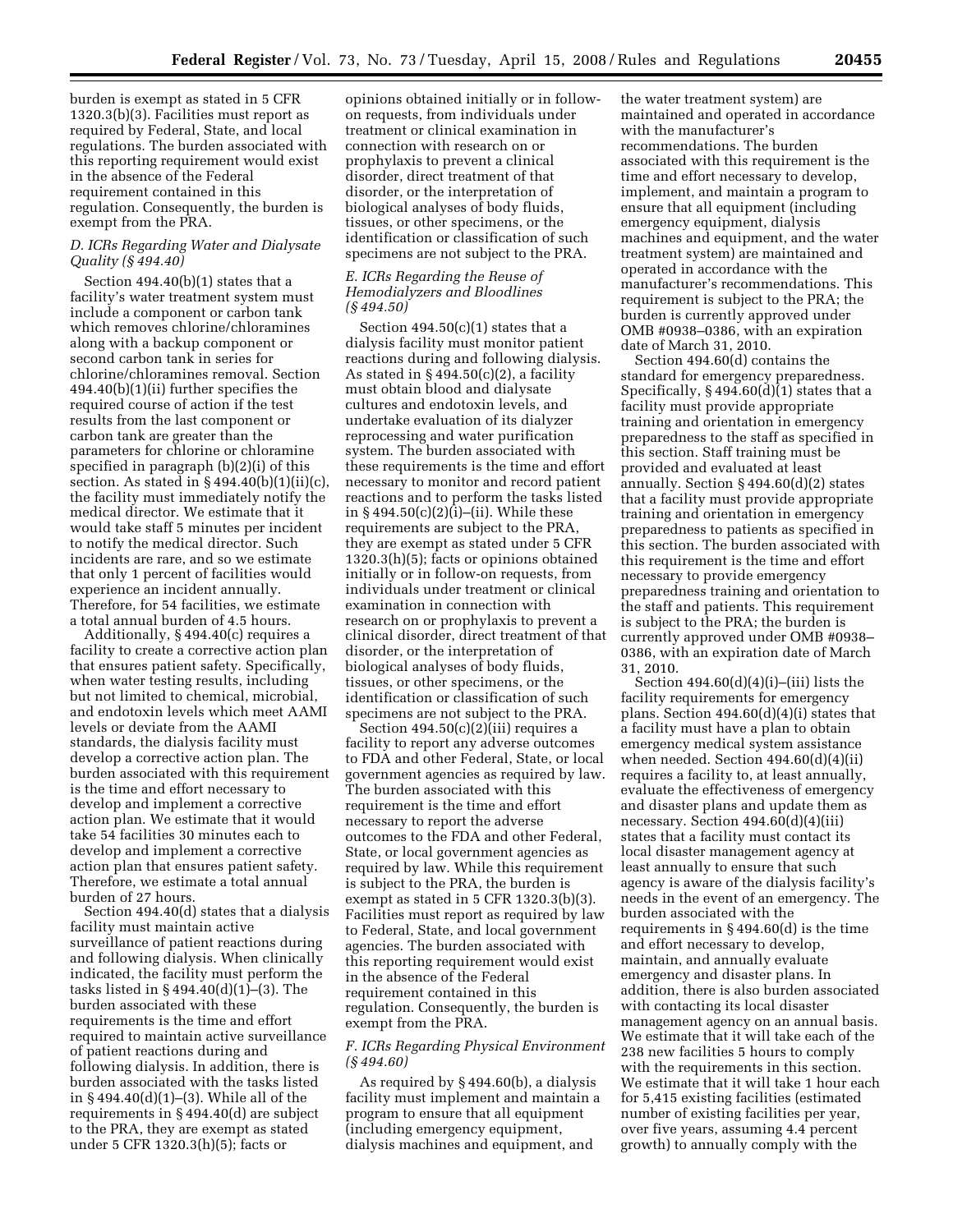requirements in this section. The total estimated annual burden for new and existing facilities is 6,605 hours.

### *G. ICRs Regarding Patients' Rights (§ 494.70)*

Section 494.70 states that a dialysis facility must inform patients (or their representatives) of their rights and responsibilities when they begin their treatment. In addition, the dialysis facility must prominently display a copy of the patients' rights in the facility, including the current State agency and ESRD Network mailing addresses and telephone complaint numbers, where it can be easily seen and read by patients.

We estimate that it will take 5,415 facilities (estimated number of existing facilities per year, over five years, assuming 4.4 percent growth) 1.5 hours each on an annual basis to update their patient rights materials to comply with this requirement. While this requirement is subject to the PRA, the burden is currently is approved under OMB control number 0938–0386 with an expiration date of March 31, 2010.

### *H. ICRs Regarding Patient Assessment (§ 494.80)*

Section 494.80 states that a facility's interdisciplinary team is responsible for providing each patient with an individualized and comprehensive patient assessment of his or her needs. Sections 494.80(a) through 494.80(d) discuss the standards for the components of the patient assessment. In addition to meeting the aforementioned standards, the comprehensive patient assessment must be documented and maintained in the patient's medical record.

The burden associated with the requirements in § 494.80 is the time and effort necessary for the interdisciplinary team to develop and implement an individual assessment for each patient and maintaining the assessment in the patient's medical record. This requirement is subject to the PRA; the burden is currently approved under OMB #0938–0386, with an expiration date of March 31, 2010.

# *I. ICRs Regarding Patient Plan of Care (§ 494.90)*

Section 494.90(a) states that a facility's interdisciplinary team must develop and implement a written, individualized comprehensive plan of care that meets the all of the requirements of § 494.90. The burden associated with this requirement is approved under OMB #0938–0386, with an expiration date of March 31, 2010.

# *J. ICRs Regarding Care at Home (§ 494.100)*

Section 494.100 details the conditions for care at home. Specifically, a facility's interdisciplinary team must provide training to the home dialysis patient, the designated caregiver, or the self-dialysis patient before the initiation of home dialysis or self-dialysis (as defined in § 494.10 of this part) and when the home dialysis caregiver or home dialysis mortality changes. Section 494.100(a) outlines the standards for training. As a requirement of the standards for home dialysis monitoring discussed in § 494.100(b), the dialysis facility must document in the medical record that the patient, the caregiver, or both received and demonstrated adequate comprehension of the training. In addition, the facility must retrieve and review complete self monitoring data and other information from selfcare patients or their designated caregiver(s) at least every 2 months and maintain this information in the patient's medical record. While these requirements are subject to the PRA, they are exempt as stated under 5 CFR 1320.3(h)(5); facts or opinions obtained initially or in follow-on requests, from individuals under treatment or clinical examination in connection with research on or prophylaxis to prevent a clinical disorder, direct treatment of that disorder, or the interpretation of biological analyses of body fluids, tissues, or other specimens, or the identification or classification of such specimens are not subject to the PRA. In addition, facilities are required to meet these requirements as stated under Federal, State, and local laws and thereby exempt under 5 CFR 1320.3(b)(3).

Section 494.100(c) contains the standards for support services. As required by  $\S 494.100(c)(1)(i)$ , a facility must periodically monitor the patient's home adaptation. Section  $494.100(c)(1)(ii)$  requires a member of the facilities interdisciplinary team to coordinate the home patient's care. Section  $494.100(c)(1)(iii)$  requires a facility to develop and periodically review each patient's plan of care. Section  $494.100(c)(1)(v)$  requires that the facility must monitor the quality of water and dialysate used by home hemodialysis patients. The monitoring must include onsite evaluations and tests of the water and dialysate system. We estimate that facilities would have to meet these requirements for 24,657 care at home patients, and that it would take them approximately 6 hours per patient, per year. We estimate a total annual burden of 147,942 hours.

Section  $494.100(c)(2)$  states that the dialysis facility must maintain a recordkeeping system that ensures continuity of care and patient privacy. The burden associated with this requirement is the time and effort necessary to develop a recordkeeping system and to maintain the records to ensure continuity of care and patient privacy. This requirement is subject to the PRA; the burden is currently approved under OMB #0938–0386, with an expiration date of March 31, 2010.

# *K. ICRs Regarding Quality Assessment and Performance Improvement (§ 494.110)*

Section 494.110 discusses the conditions for quality assessment and performance improvement. The dialysis facility must develop, implement, maintain, and evaluate an effective, data-driven quality assessment and performance improvement program that reflects the complexity of the dialysis facility's organization and services. The dialysis facility must maintain and demonstrate evidence of its quality improvement and performance improvement program for review by CMS.

Specifically, as part of the program scope in § 494.110(a)(2), a dialysis facility must measure, analyze, and track quality indicators or other aspects of performance that the facility adopts or develops that reflect processes of care and facility operations. The standard for monitoring performance improvement, § 494.110(b), states that a facility must continuously monitor its performance, take actions that result in performance improvement, and track performance to ensure improvements are sustained over time.

The burden associated with all of the requirements of this section is the time and effort necessary to develop, implement, maintain, evaluate, and demonstrate evidence of a quality assessment and performance improvement program. We believe that an overwhelming majority of dialysis facilities already have established and sustained QAPI programs. We estimate that only 10 percent of dialysis facilities need to develop and implement QAPI programs. It would take 517 facilities (10 percent of the estimated number of existing facilities in 2009 of 5,173, assuming 4.4 percent annual growth) each approximately 48 hours to meet these requirements. The one-time burden associated with this requirement is estimated to be 20,016 hours.

Additionally, all facilities would be subject to an annual burden to maintain, evaluate, and demonstrate evidence of a quality assessment and performance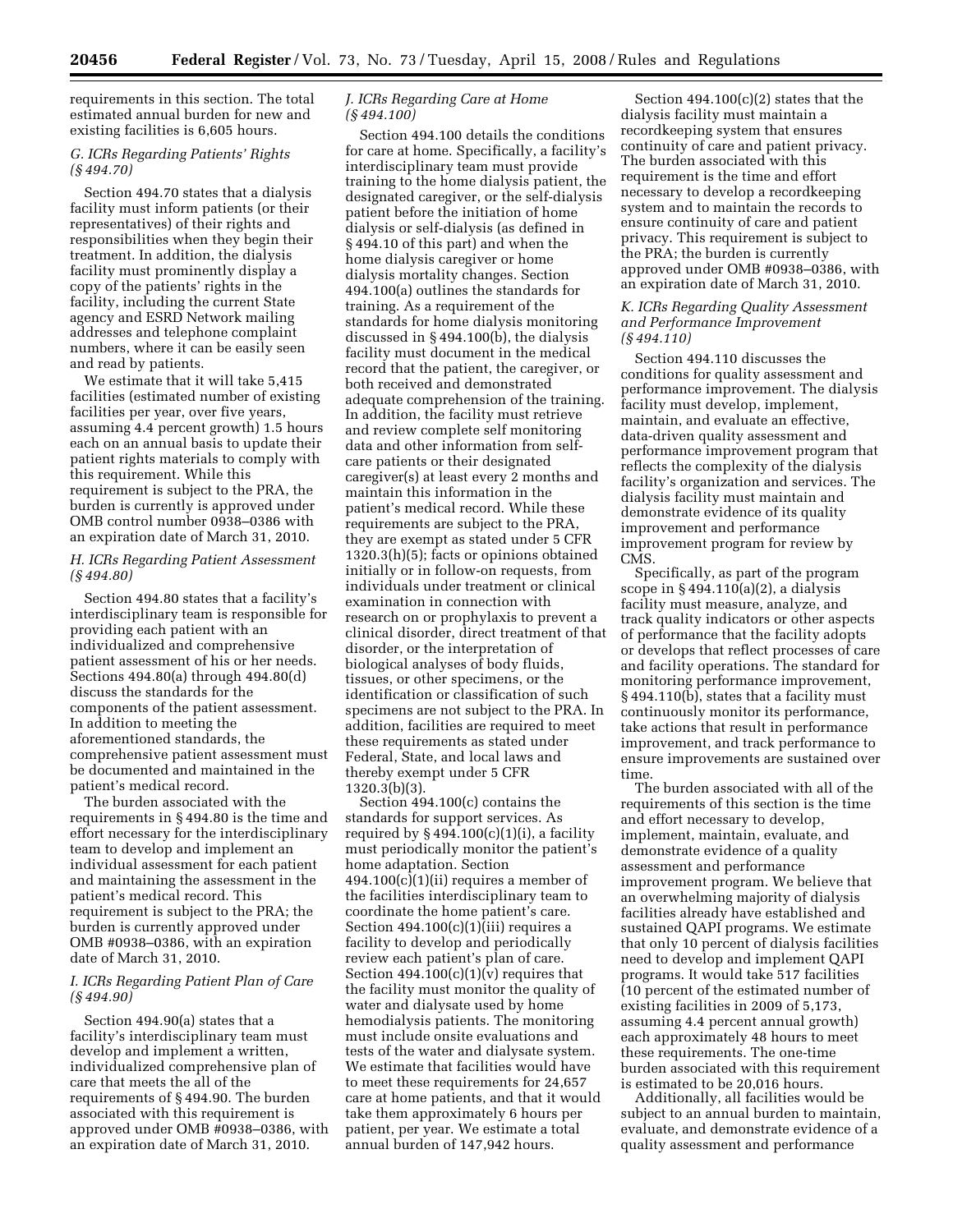improvement program. The facility must burden associated with information analyze and document the incidence of infection and identify trends and establish baseline information on infection incidence; and develop recommendations and an action plan to minimize infection transmission, promote immunization, and take actions to reduce future incidents. The burden associated with this requirement is the time and effort it would take for a facility to document the incidence of infection and develop recommendations and an action plan to reduce future incidents. We estimate it would take 5,415 facilities 12 hours annually each to meet this requirement, for a total annual burden of 64,980 hours.

# *L. ICRs Regarding Special Purpose Renal Dialysis Facilities (§ 494.120)*

As required by § 494.120(d), a facility must contact the patient's physician, if possible, prior to initiating dialysis in the special purpose renal dialysis facility, to discuss the patient's current condition to assure care provided in the special purpose renal dialysis facility is consistent with the plan of care (described in § 494.90 of this part). The burden associated with this requirement is the time and effort necessary to contact the patient's physician to discuss the patient's current condition and to ensure that the care provided by the special purpose renal dialysis facility is consistent with the patient plan of care. This requirement is subject to the PRA; the burden is currently approved under OMB #0938–0386, with an expiration date of March 31, 2010.

Section 494.120(e) requires that a facility document all patient care provided in the special purpose facility and forward the documentation to the patient's dialysis facility, if possible, within 30 days of the last scheduled treatment in the special purpose renal dialysis facility. The burden associated with this requirement is the time and effort necessary to document the patient care and to forward the documentation to the patient's dialysis facility. The burden associated with this requirement is approved under OMB #0938–0386, with an expiration date of March 31, 2010.

### *M. ICRs Regarding Responsibilities of the Medical Director (§ 494.150)*

In the proposed rule that published February 4, 2005 (70 FR 6184) we discussed the responsibilities of the medical director. However, we erroneously reported that the requirements were previously approved under OMB control number 0938–0086. This section does not impose any

collection requirements.

## *N. ICRs Regarding Medical Records (§ 494.170)*

Section 494.170 requires that a dialysis facility maintain complete, accurate, and accessible records on all patients, including home patients who elect to receive dialysis supplies and equipment from a supplier that is not a provider of ESRD services, and on all other home dialysis patients whose care is under the supervision of the facility. The burden associated with this requirement is the time and effort necessary to maintain the required documentation in the medical record. This requirement is subject to the PRA; the burden is currently approved under OMB #0938–0386, with an expiration date of March 31, 2010.

Section 494.170(a)(3) requires that a dialysis facility obtain written authorization from the patient or legal representative before releasing information that is not authorized by law. The burden associated with this requirement is the time and effort necessary to draft the authorization form and to obtain the signature of the patient or the patient's legal representative. This requirement is subject to the PRA; the burden is currently approved under OMB #0938–0386, with an expiration date of March 31, 2010.

Section 494.170(c) contains a recordkeeping requirement. Facilities must maintain all patient records on file for 6 years from the date of the patient's discharge, transfer, or death. The burden associated with this requirement is the time and effort necessary to maintain the patient records for 6 years. While the burden associated with this requirement is approved under OMB #0938–0386, this information must be maintained in accordance with other Federal, State, and local laws. We believe this requirement is exempt under 5 CFR 1320.3(b)(3); the burden would exist in the absence of the Federal requirement contained in this regulation.

Section 494.170(d) states that when a dialysis patient is transferred, the dialysis facility releasing the patient must send all requested medical record information to the receiving facility within 1 working day of the transfer. The burden associated with this requirement is the time and effort necessary to disclose all requested medical record information to the receiving facility. This requirement is subject to the PRA; the burden is currently approved under OMB #0938– 0386, with an expiration date of March 31, 2010.

## *O. ICRs Regarding Governance (§ 494.180)*

Section 494.180(e) discusses the standard for a facility's internal grievance process. This section requires that the facility's internal grievance process be implemented so that the patient may file an oral or written grievance with the facility without reprisal or denial of services. In addition, § 494.180(e)(1)–(3) details the required contents of the process. The burden associated with this requirement is the time and effort necessary to develop and implement the internal grievance process. There is also burden associated with making patients aware of the process. We believe that all existing facilities already have internal grievance processes, as they are already required in conjunction with participation in ESRD Network activities. We acknowledge that there may be a very small number of facilities that do not have grievance processes in place, so we estimate that it would take 2 facilities 1.5 hours each to develop grievance processes and inform patients about them. Therefore, we estimate a total one time burden of 3 hours.

As required by § 494.180(f)(4), the interdisciplinary team must document the patient reassessments, ongoing problem(s), and efforts made to resolve the problem(s) and enter the information into the patient's medical record. In addition, the facility must notify the patient with a 30-day written notice of planned involuntary discharge, and also notify the ESRD Network that services the area and the State agency of the discharge.

The burden associated with this requirement is the time and effort necessary to document the reassessments in the medical records and the time and effort necessary to notify the patient and ESRD Network 30 days prior to the involuntary discharge and the State agency at the time of involuntary discharge. We estimate it would take 10 minutes per incident to record the documentation and provide such notification.

While this requirement is subject to the PRA, we have no way to accurately quantify the number of affected individuals. Our best estimate is that each facility would have less than one patient involuntarily discharged on a yearly basis. We estimate that the total annual burden for 5,415 facilities would be 903 hours.

The interdisciplinary team must obtain a written physician's order that must be signed by both the medical director and the patient's attending physician concurring with the patient's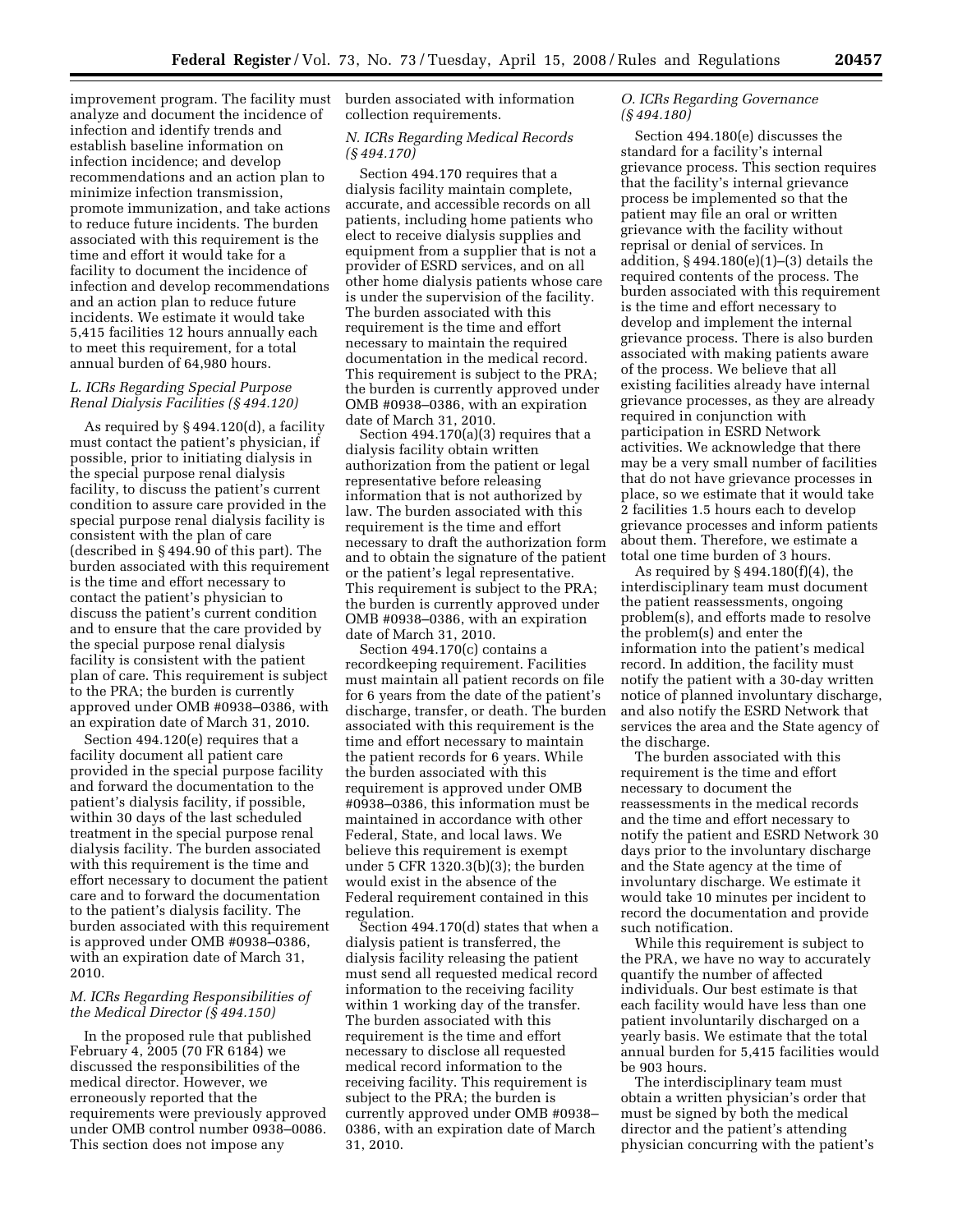discharge or transfer from the facility. They must also document any attempts to place the patient in another facility and notify the State survey agency of the involuntary transfer or discharge.

The burden associated with this requirement is approved under OMB #0938–0386, with an expiration date of March 31, 2010. However, the requirement for the second signature from the medical director is new. We estimate that it would take 5 minutes for the medical director to sign the discharge order. While this requirement is subject to the PRA, we have no way to accurately quantify the burden. Our best estimate is that each facility would have less than one patient involuntarily discharged on a yearly basis. We estimate that the total annual additional

burden for 5,415 facilities would be 451 hours.

Section 494.180(g) discusses the standard for emergency coverage. As required by  $\S 494.180(g)(2)$ , the dialysis facility must have available at the nursing/monitoring station, a roster with the names of physicians to be called for emergencies, when they can be called, and how they can be reached. We estimate that it would take 5,415 facilities 10 minutes each to develop such a roster. We estimate that the total one-time burden would be 903 hours.

Section 494.180(g)(3) contains the requirement that a dialysis facility must have an agreement with a hospital that can provide inpatient care, routine and emergency dialysis, and other hospital services, and emergency medical care

that is available 24 hours a day, 7 days a week. The burden associated with this requirement is the time and effort necessary for the dialysis facility to draft the agreement and to finalize the agreement with hospital. This requirement is subject to the PRA; the burden is currently approved under OMB #0938–0386, with an expiration date of March 31, 2010.

Section 494.180(h) states that a dialysis facility must furnish data and information electronically to CMS at intervals specified by the Secretary, which meet the requirements referenced in this section. The information collection activities discussed in this section are approved under the following OMB control numbers:

| OMB control No.                | Collection title                                                                                                                                                                                                               | <b>Expiration date</b>   |
|--------------------------------|--------------------------------------------------------------------------------------------------------------------------------------------------------------------------------------------------------------------------------|--------------------------|
| $0938 - 0046$                  | End-Stage Renal Disease Medical Evidence Report Medicare Entitlement and/or Patient Registration<br>Conditions for Coverage of Suppliers of End-Stage Renal Disease (ESRD) Services & Suppt Regs.<br>at 42 CFR 405.2100-.2171. | 09/30/2010<br>03/31/2010 |
| $0938 - 0657$<br>$0938 - 0658$ |                                                                                                                                                                                                                                | 12/31/2009<br>02/28/2010 |

These requirements are subject to the PRA, and are currently approved under the following OMB approval numbers: 0938–0046, 0938–0360, 0938–0386, 0938–0657, and 0938–0658.

Section 494.180(j) contains the standard for disclosure of ownership. In

accordance with §§ 420.200 through 420.206 of this chapter, the governing body must report ownership interests of 5 percent or more to its State survey agency. The burden associated with this requirement is the time and effort

necessary to disclose ownership interests to CMS. This requirement is subject to the PRA; the burden is currently approved under OMB control number 0938–0086 with an expiration date of December 31, 2008.

# ESTIMATED ANNUAL REPORTING AND RECORDKEEPING BURDEN

| Regulation section(s) | OMB control<br>number | Respondents | Responses | Burden per<br>response<br>(hours) | <b>Total annual</b><br>burden<br>(hours) |
|-----------------------|-----------------------|-------------|-----------|-----------------------------------|------------------------------------------|
|                       | 0938-New              | 24,657      | 24,657    | 1.5                               | 36,986                                   |
|                       | 0938-New              | 238         | 238       | 40                                | 9520                                     |
|                       | 0938-New              | 214         | 214       |                                   | 214                                      |
|                       | 0938-0386             | .           |           |                                   |                                          |
|                       | 0938-New              | 54          | 54        | .05                               | 4.5                                      |
|                       | 0938-New              | 54          | 54        | .50                               | 27                                       |
|                       | 0938-0386             |             |           |                                   |                                          |
|                       | 0938-0386             |             |           |                                   |                                          |
|                       | 0938-New              | 238/5.415   | 238/5.415 | 5/1                               | 6.605                                    |
|                       | 0938-0386             |             |           |                                   |                                          |
|                       | 0938-0386             |             |           |                                   |                                          |
|                       | 0938-0386             |             |           |                                   |                                          |
|                       | 0938-New              | 24.657      | 24.657    | 6                                 | 147.942                                  |
|                       | 0938-0386             |             |           |                                   |                                          |
|                       | 0938-New              | 5.415       | 5.415     | 12                                | 64.980                                   |
|                       | 0938-0386             |             |           |                                   |                                          |
|                       | 0938-0386             |             |           |                                   |                                          |
|                       | 0938-0386             |             |           |                                   |                                          |
|                       | 0938-0386             |             |           |                                   |                                          |
|                       | 0938-0386             |             |           |                                   |                                          |
|                       | 0938-0386             |             |           |                                   |                                          |
|                       | 0938-New              |             | 2         | 1.5                               | 3                                        |
|                       | 0938-New              | 5.415       | 5,415     | .10                               | 903                                      |
|                       | 0938-New              | 5.415       | 5.415     | .10                               | 451                                      |
|                       | 0938-0386             |             |           |                                   |                                          |
|                       | 0938-0046             | 100.000     | 100.000   | .75                               | 75,000                                   |
|                       | 0938-0657             | 18          | 36        | 3                                 | 108                                      |
|                       | 0938-0658             | 18          | 36        | 30                                | 1080                                     |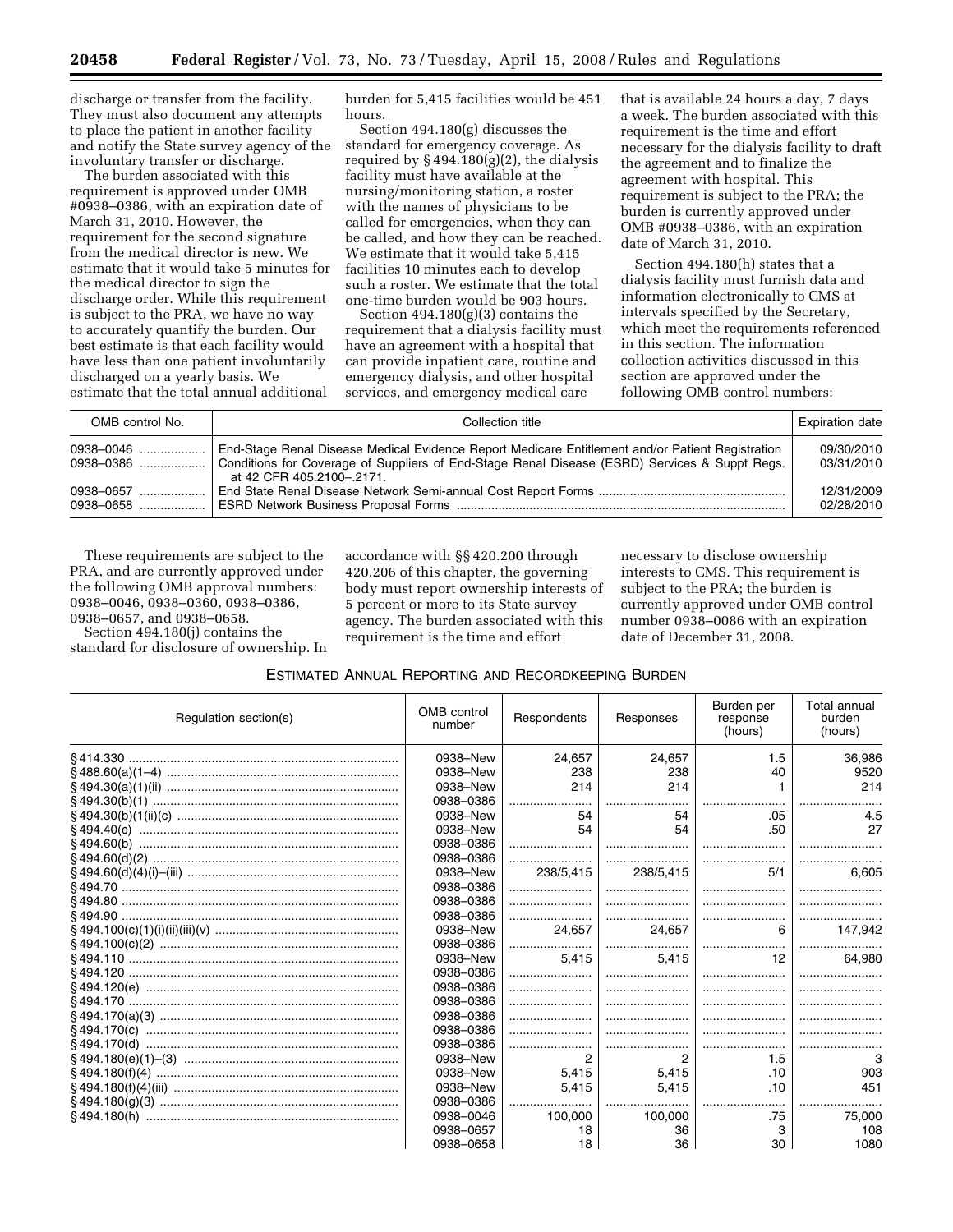# ESTIMATED ANNUAL REPORTING AND RECORDKEEPING BURDEN—Continued

| Regulation section(s) | OMB control<br>number | Respondents | Responses | Burden per<br>response<br>(hours) | Total annual<br>burden<br>(hours) |
|-----------------------|-----------------------|-------------|-----------|-----------------------------------|-----------------------------------|
| $§$ 494.180(j)        | 0938-0086             | 125,000     | 125,000   |                                   | 62,500                            |
| Total                 |                       |             |           |                                   | 336,803                           |

\*\* There are multiple regulation sections approved under this OMB control number. There is uniform burden per response.

We have submitted a copy of this final rule to OMB for its review of the information collection requirements. These requirements are not effective until they have been approved by OMB. In addition, any burden requirements previously approved under an OMB control number will be re-examined and updated during the next OMB PRA review cycle.

#### **VII. Regulatory Impact Analysis**

## *A. Overall Impact*

We have examined the impacts of this rule as required by Executive Order 12866 (September 1993, Regulatory Planning and Review), the Regulatory Flexibility Act (RFA) (September 19, 1980, Pub. L. 96–354), section 1102(b) of the Social Security Act, the Unfunded Mandates Reform Act of 1995 (Pub. L. 104–4), and Executive Order 13132 on Federalism, and the Congressional Review Act (5 U.S.C. 804(2)).

Executive Order 12866 (as amended by Executive Order 13258, which merely reassigns responsibility of duties) directs agencies to assess all costs and benefits of available regulatory alternatives and, if regulation is necessary, to select regulatory approaches that maximize net benefits (including potential economic, environmental, public health and safety effects, distributive impacts, and equity). A regulatory impact analysis (RIA) must be prepared for major rules with economically significant effects (\$100 million or more in any 1 year).

This rule is a revision of the Medicare conditions for coverage for end-stage renal disease (ESRD) dialysis facilities. The conditions for coverage are the basic health and safety requirements that an ESRD supplier of services must meet in order to receive payment from the Medicare program. This final rule incorporates new scientific advances and current medical practices utilized in treating ESRD while removing numerous burdensome process and procedural requirements contained in the 42 CFR part 405, subpart U conditions for coverage. While it is not possible at this point to determine definitively the additional costs and cost savings to the Medicare program

resulting from this rule, we do not believe that the impact will be above the \$100 million economically significant threshold; and therefore, believe that this final rule is not a major rule.

The RFA requires agencies to analyze options for regulatory relief of small entities. For purposes of the RFA, small entities include small businesses, nonprofit organizations, and small governmental jurisdictions. Most hospitals and most other providers and suppliers are small entities, either by nonprofit status or by having revenues of \$6.5 million to \$31.5 million in any 1 year. Kidney dialysis centers with revenues at or below \$31.5 million are small entities *[http://sba.gov/idc/groups/](http://sba.gov/idc/groups/public/documents/sba_homepage/serv_sstd_tablepdf.pdf)  public/documents/sba*\_*homepage/ serv*\_*sstd*\_*tablepdf.pdf,* see Sector 62). According to 2004 revenue data, nearly 163 dialysis facilities (5.2 percent of all establishments) could be considered to be small entities. This rule will not have a significant economic impact on small entities. This regulation could cost these small facilities an average of \$2,392 (about 2.4 percent of \$100,000) for upgrades and improvements, and save small facilities up to \$5,043 in the first year, resulting in an average net firstyear cost savings of up to \$2,651. The Secretary certifies that this final rule will not have a significant economic impact on a substantial number of small entities.

In addition, section 1102(b) of the Act requires us to prepare a regulatory impact analysis if a rule may have a significant impact on the operations of a substantial number of small rural hospitals. This analysis must conform to the provisions of section 604 of the RFA. Since this final rule applies only to dialysis facilities, it has no impact on small rural hospitals. The Secretary certifies that this final rule will not have a significant impact on the operations of a substantial number of small rural hospitals.

Section 202 of the Unfunded Mandates Reform Act of 1995 also requires that agencies assess anticipated costs and benefits before issuing any rule whose mandates require spending in any 1 year of \$100 million in 1995 dollars, updated annually for inflation.

That threshold level is currently approximately \$130 million. This rule has no impact on the expenditures of State, local or tribal governments, and the impact on private sector expenditures is estimated to be less than \$130 million.

Executive Order 13132 establishes certain requirements that an agency must meet when it promulgates a final rule that imposes substantial direct requirement costs on State and local governments, preempts State law, or otherwise has Federalism implications. This rule will not have a substantial effect on State and local governments.

#### *B. Anticipated Effects*

#### 1. Subpart A—General Provisions

Subpart A ''General Provisions,'' addresses the basis and scope (§ 494.1) of this regulation, definitions used in the new conditions for coverage (§ 494.10), as well as compliance with Federal, State, and local laws and regulations (§ 494.20). These provisions do not result in any new economic impact as the definitions do not include any new requirements and facility compliance with laws and regulations is consistent with the existing requirements at § 405.2135. We have removed the requirements found in 42 CFR part 405, subpart U, which specify qualifications that the dialysis facility CEO must have. This change may relieve a degree of burden for small businesses, as a greater number of candidates would qualify for this position, thereby affording facilities greater hiring flexibility. We have also removed the 42 CFR part 405, subpart U, medical record practitioner requirement (§ 405.2102, definition of ''Qualified Personnel'' at (c)). This may provide some burden relief specifically for small businesses. The medical record practitioner cost savings is computed in this impact analysis under the medical record condition for coverage.

## 2. Subpart B—Patient Safety

a. § 494.30 Infection Control

This final rule requires (at § 494.30(a)) compliance with the CDC

''Recommendations for Preventing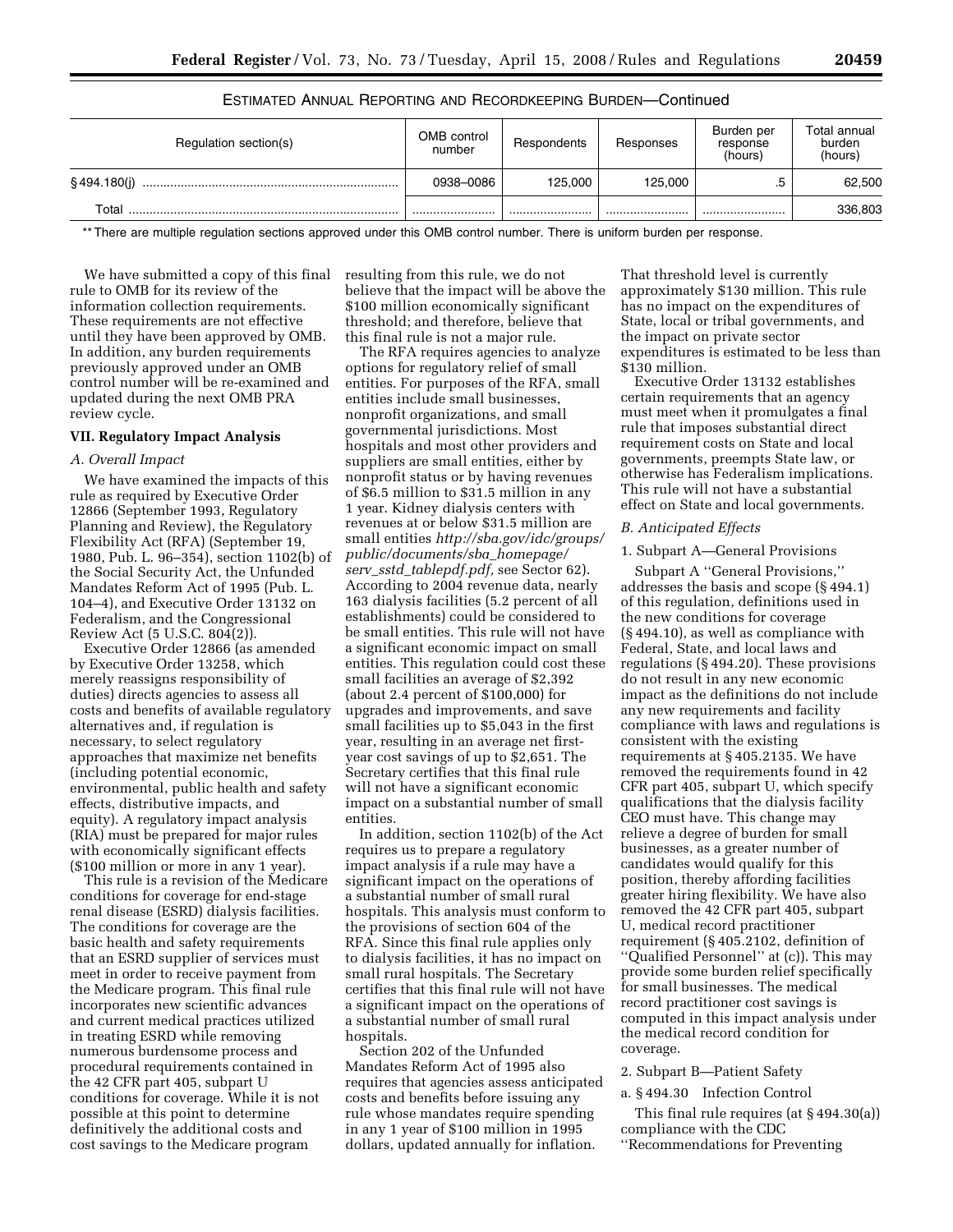Transmission of Infections Among Chronic Hemodialysis Patients.'' Many of these infection control precautions are standard care practices and do not present any additional burden for dialysis facilities. We did receive a comment regarding the infection control precaution that calls for the use of disposables or dedication to single patient use those items that cannot be cleaned and disinfected. This commenter stated that use of disposable blood pressure cuffs is impractical, as is dedication of blood pressure cuffs for single patient use, and that disposable blood pressure cuff covers are not currently available.

However, according to information available on the Internet, disposable blood pressure cuffs are available (at a cost of approximately \$6 each), as are disposable blood pressure cuff covers. A blood pressure cuff sleeve is available for 12 cents. In addition, easy-to-clean, one-piece, nylon latex-free blood pressure cuffs that are universally compatible with all blood pressure monitors, are available for about \$7.00. The estimated burden for complying with the CDC infection precautions would be \$7.00 per dialysis station with the cost varying depending on the size of the facility. Smaller dialysis facilities would have a smaller burden than large dialysis facilities. Since the CDC ''Recommendations for Preventing Transmission of Infections Among Chronic Hemodialysis Patients'' were published in 2001, some dialysis facilities have already updated their practices and are adhering to the CDC guidelines regarding dedicated use of non-cleanable items or use of disposables. We estimate that 75 percent of dialysis facilities still need to change their blood pressure cuff use practices to comply with the 2001 CDC infection control precautions. We estimate that in 2008 there will be 70,892 dialysis stations (based on an annual growth rate of 4.4 percent and USRDS data showing 79,567 dialysis stations in 2004) that need to be upgraded with a cleanable reusable blood pressure cuff. The associated first year cost is estimated to be  $$496,244$  ( $$7.00 \times 70,892$  stations). The annual cost thereafter is estimated to be \$49,624, to account for up to 10 percent of the blood pressure cuffs that may need to be replaced annually due to extreme contamination or damage.

One commenter stated that the CDC precautions regarding separate staff to care for HBV positive and HBV negative/susceptible patients will produce unintended adverse implications for smaller facilities and/or

smaller dialysis shifts. This commenter further stated that this requirement may make it cost prohibitive for small facilities (< 9 stations) to admit HBV positive patients. The CDC ''Recommendations for Preventing Transmission of Infections Among Chronic Hemodialysis Patients,'' incorporated by reference in this final rule, state that staff members caring for HBsAG-positive patients should not care for HBV susceptible patients at the same time. This means a staff member could care for HBV protected dialysis patients who have been vaccinated and have developed sufficient antibodies to HBV while caring for an HBsAGpositive patient. The prevalence of HBsAG positivity and incidence of HBV infection in hemodialysis patients was 1.0 and 0.12 percent, respectively, in 2002 and had not changed substantially during the previous 10 years (Finelli, *et al.,* ''National Surveillance of Dialysis-Associated Diseases in the United States, 2002, Seminars in Dialysis—Vol. 18, No. 1 (January–February) 2005, pp. 52–61). We note that the hepatitis B vaccination is now administered universally in the U.S. as part of standard childhood immunizations. Dialysis facilities also offer the HBV vaccination and the number of patients immunized approaches 32 percent in hemodialysis patients age 65 and older (2004 USRDS data). Therefore, the number of dialysis patient acute hepatitis B cases is not expected to be great and the number of HBV immunized patients is expected to grow. We believe that when there is appropriate patient scheduling, the separate staff requirement will present minimal burden to dialysis facilities.

This final rule calls for adherence to the pertinent sections of the Healthcare Infection Control Practices Advisory Committee (HICPAC) guidelines for catheter-related infection prevention at § 494.30(a)(2). We heard from nephrology nurses in their comments that their organization ''has recognized the 'Guideline for Preventing Intravascular Device-Related Infections' as the appropriate standard of care. We encourage CMS to do likewise in the Final Rule.'' We believe that these HICPAC catheter infection prevention guidelines are the professional nursing standard of practice and no additional burden is imposed by this requirement.

We are requiring at  $\S 494.30(a)$  that new dialysis facilities have an isolation room unless a waiver is requested and approved by the Secretary. Section 494.30(a)(1)(ii) states that when dialysis isolation rooms are available locally that

sufficiently serve the needs of patients in the geographic area, a new dialysis facility may request a waiver of the isolation room requirement, subject to the approval of the Secretary. According to CDC data, the 2004 reported U.S. rate of viral hepatitis B cases was 2.1 per 100,000 population, and has decreased almost every year since a high of 11.5 per 100,000 in 1985 (*http:// [www.cdc.gov/hepatitis](http://www.cdc.gov/hepatitis)*). The prevalence of HBsAG positivity and incidence of HBV infection in hemodialysis patients was 1.0 and 0.12 percent respectively in 2002 and had not changed substantially during the previous 10 years (Finelli, *et al.,* ''National Surveillance of Dialysis-Associated Diseases in the United States, 2002, Seminars in Dialysis—Vol. 18, No. 1 (January–February) 2005, pp. 52–61). As stated earlier, the hepatitis B vaccination is now administered universally as part of standard childhood immunizations in the U.S. Therefore, the number of dialysis patient acute hepatitis B cases is expected to be small, and we believe that a large number of new dialysis facilities will request an isolation room waiver. We also believe that this process allows for variation in geographic isolation room needs that may present as the local population changes. We expect that the development and submission of this waiver will require the involvement of the facility administrator. This individual will need to determine the number of dialysis isolation rooms available in the facility's geographic area that could sufficiently serve its patients, prepare the waiver request, and submit the request to us. We believe that these tasks will require about 1 hour and should cost about \$54.81 (*<http://www.swz.salary.com>*).

As of the spring of 2007, there were 4,746 Medicare approved dialysis facilities (DFC data: *http:// [www.medicare.gov/Download/](http://www.medicare.gov/Download/DownloadDB.asp)  DownloadDB.asp*). From 1998 to 2004, the average yearly growth (using USRDS data) in dialysis facilities was 4.4 percent. We anticipate a similar rate of growth in dialysis facilities over the next few years. Thus, we believe that 218 new dialysis facilities will request Medicare approval in 2009 and that over the five-year period from 2009 to 2013 a total of 1,191 new dialysis facilities will request Medicare approval. Since we are requiring compliance with this isolation room requirement 300 days after publication of this final rule, we are using 2009 estimates of the numbers for new and renovated dialysis facilities.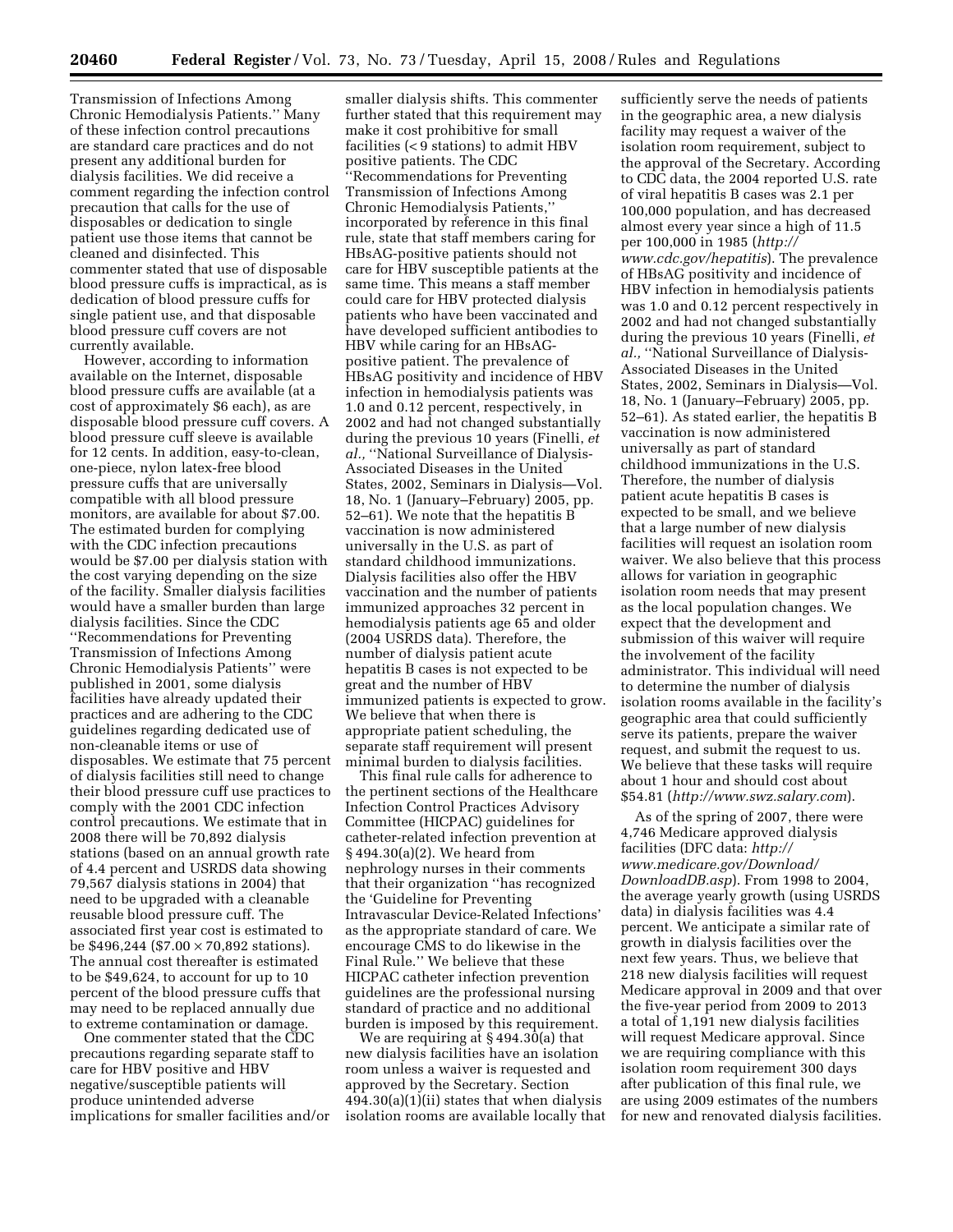| COST OF ISOLATION ROOM WAIVER REQUESTS |
|----------------------------------------|
|----------------------------------------|

| Year  | facilities<br>.4% annual<br>increase) | Ninety percent<br>of new dialysis<br>facilities | Estimated total<br>cost for waiver re-<br>quests (\$54.81 $\times$<br>waiver requests<br>from 90% of new<br>facilities) |
|-------|---------------------------------------|-------------------------------------------------|-------------------------------------------------------------------------------------------------------------------------|
| 2009  | 218                                   | 196                                             | \$10,743                                                                                                                |
| 2010  | 228                                   | 205                                             | 11,236                                                                                                                  |
| 2011  | 238                                   | 214                                             | 11,729                                                                                                                  |
| 2012  | 248                                   | 223                                             | 12.223                                                                                                                  |
| 2013  | 259                                   | 233                                             | 12.771                                                                                                                  |
| ⊺otal | 1,191                                 | 1.071                                           | 58.702                                                                                                                  |

1 5-year cost.

We believe that approximately 90 percent of the new dialysis facilities will request a waiver of the isolation room requirement. Thus, the estimated first year cost of complying with this waiver requirement is \$10,743, and the estimated total five-year implementation cost for this requirement is \$58,702.

Isolation room waivers may be granted at the discretion of, and subject to, additional qualifications as may be deemed necessary by the Secretary. We do not have data that shows the current percentage of dialysis providers that open new dialysis facilities with isolation rooms under the 42 CFR part 405, subpart U, requirements, nor do we currently have data that show whether there is a shortage of isolation rooms in some areas. The CMS regional offices will monitor and evaluate local dialysis isolation room needs. Since existing facilities may use a separate area, rather than an isolation room, it is likely that some HBsAg-positive patients dialyze in units without isolation rooms. Commenters shared concerns about the costs involved in converting existing dialysis facilities to include an isolation room. Some commenters questioned the need for an expense of an isolation room in all new dialysis units as specified in the CDC infection control precautions incorporated by reference. We have responded to isolation room comments by requiring existing facilities only to have a separate demarcated area, consistent with CDC recommendations, and allowing new dialysis facilities to request an isolation room waiver.

We believe the infection control provisions at  $\S 494.30(a)(3)$  and  $(4)$  are consistent with the requirements at § 405.2140(c) and do not produce additional burden. In addition, we have moved some of the infection control requirements to the QAPI provisions at § 494.110(a)(ix). We have also removed the requirement at proposed § 494.30(b)(2) regarding the designation of an RN to act as an infection control

officer. Several commenters stated that this proposed requirement would be unnecessarily burdensome. One commenter stated a burden of \$67,000 in compensation for an additional fulltime RN. We have modified the oversight requirements and removed the RN infection control officer provision; therefore, no additional burden is imposed. Infection control issues must be reported to the facility medical director and the quality improvement committee. We believe that it is standard practice to track incidents and identify problems related to infection control and that this requirement will not produce any additional burden. Dialysis facilities must also report incidences of communicable diseases as required by Federal, State, and local regulations. We expect that facilities are already compliant with communicable disease reporting requirements and that this provision does not represent any additional burden.

#### b. § 494.40 Water Quality

The water quality condition for coverage requires compliance with the ANSI/AAMI RD:52:2004 ''Dialysate for hemodialysis.'' These guidelines developed for dialysis facilities are the professional standard of practice and have been available for about 3 years. A facility's water treatment equipment, equipment maintenance and monitoring processes, and water testing procedures need to be consistent with the RD52 guidelines to provide sufficiently pure dialysate. We believe dialysis facilities strive to deliver dialysate for use in hemodialysis and in the reuse process that meets the AAMI water purity guidelines. The American Nephrology Nurses Association stated that they believe most facilities in the U.S. have already implemented a two carbon tank water treatment system with a minimum of 10 minutes empty bed contact time to prevent the exposure of patents to chloramines. We received several

comments regarding the burden associated with the proposed frequency of chlorine/chloramine testing. We have modified the proposed water quality requirements and the frequency of chlorine/chloramines testing and require compliance with the AAMI RD:52 guidelines in this final rule. Since we believe that the vast majority of dialysis facilities adhere to the AAMI RD52 guidelines, this requirement would result in little additional burden.

# c. § 494.50 Reuse of Hemodialyzers and Bloodlines

The Reuse of hemodialyzers condition for coverage requires compliance with the AAMI guidelines published in ''Reuse of Hemodialyzers'', third edition, ANSI/AAMI RD47:2002/ A1:2003, which is incorporated by reference. These 2003 guidelines update RD47, second edition, published in 1993, which is incorporated by reference in 42 CFR part 405, subpart U. The majority of dialysis facilities choosing to perform hemodialyzer reuse likely have already updated their procedures and practices to conform to the current professional standard of practice in the area of reuse.

At § 494.50(c)(2) we require that blood and dialysate cultures and endotoxin levels be obtained when clinically indicated, while the former requirement at § 405.2150(a)(3) requires ''appropriate blood cultures'' and system evaluation. The dialysate cultures and endotoxin levels to be obtained when an adverse patient reaction to reuse is suspected may present a small additional burden to facilities. A colony count (culture) costs approximately \$6, while the LAL endotoxin test costs about \$10 to \$35 per test, depending on the method utilized. We expect that since dialysis facilities must adhere to the new AAMI RD47 guidelines, adverse reactions related to hemodialyzer reuse occur infrequently and the cost burden is small. The remaining provisions of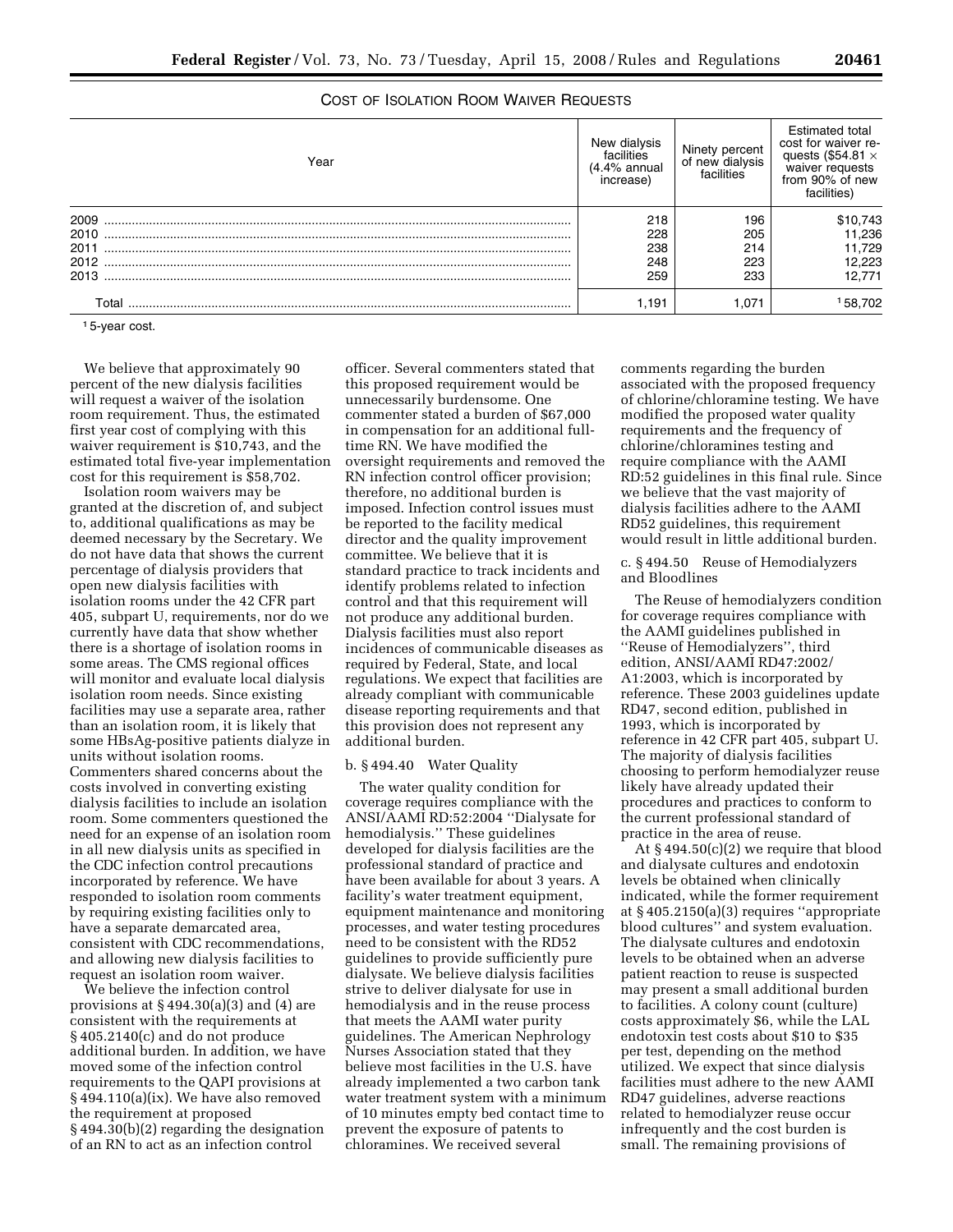§ 494.50 primarily provide clarifications that do not add burden. We did not receive any comments related to burden imposed by this condition for coverage.

# d. § 494.60 Physical Environment

The ''Building'' and ''Equipment maintenance'' standards at § 494.60(a) and (b) contain requirements similar to some of the provisions at § 405.2140(a), and we believe do not impose any additional burden. Standard (c) ''Patient care environment'' is consistent with requirements at § 405.2140(b)(2). The provision regarding a comfortable room temperature closely resembles § 405.2140(b)(2). However, the requirement to ''make reasonable accommodations for the patients who are not comfortable at this temperature'' is new. Facilities could meet this requirement by providing blankets to patients as many other healthcare providers do, which could entail added burden, or the facility could simply allow patients to bring a clean blanket or cover to the dialysis facility. Although a facility would be required to adhere to infection control precautions if a patient's blanket became soiled during the dialysis session, we do not believe this second option would add any significant burden for the dialysis facility.

We are requiring, similar to § 405.2140(b)(2), that the dialysis facility make accommodations to provide for patient privacy when patients are examined or treated and body exposure is required. We believe that the vast majority of dialysis facilities are equipped with the movable privacy screens, partitions, or curtains that would be needed in order to meet this requirement.

Emergency preparedness requirements are found at § 494.60(d) in this final rule and correspond with the provisions at § 405.2140(d). The existing 42 CFR part 405, subpart U regulations require dialysis facilities to have written policies and procedures for handling emergencies with annual reviews, testing, and revisions, and staff training to handle any emergency or disaster. This final rule requires that the staff be able to demonstrate the ability to manage emergencies that are likely to occur in the facility's geographic area. Although an annual review will be required, the final rule does not require the involvement of the CEO in this activity. We estimate that a typical facility will expend 4 hours less of administrator's time for this activity at \$51.93 per hour (*http:// [www.swz.salary.com](http://www.swz.salary.com)*), with a net savings of \$207.72 per year per facility

for an overall savings for 4955 facilities of \$1,029,253.

We added a clarification to the 42 CFR part 405, subpart U requirement that the staff inform patients of where to go during an emergency. Thus, this final rule requires that these instructions include direction for when the geographic area of the dialysis facility is evacuated. Some dialysis facilities may already include this level of detail in their emergency preparedness instructional materials; however, we expect that many facilities do not include this information. Adding these instructions to the patient educational materials may present a small burden for some dialysis facilities. A staff member would need to develop the instructions and materials. We estimate that it would take 2 to 3 hours to develop the instructions and material needed. Assuming that 90 percent of the dialysis facilities need to add this patient training to their program, we estimate a first year cost (using \$39.14 [per hour compensation \(](http://www.swz.salary.com)*http:// www.swz.salary.com*) for a RN staff nurse) of \$523,634 (4955  $\times$  0.90  $\times$  $$117.42$ 

The final rule also adds a requirement to the 42 CFR part 405, subpart U provision that the dialysis staff must instruct the patients about who to contact during an emergency, so that when the dialysis facility is not operational, there is an alternate emergency telephone number (unless the facility has the ability to forward calls to another working phone number). Some facilities already may have a second emergency phone number or call forwarding for their patients to use in an emergency. Many phone service packages include call forwarding as a feature. In addition, some facilities may have obtained call forwarding or a second telephone line following the 2005 hurricane season in the south. Nevertheless, we believe many facilities may need to establish a communication system that would meet the intent of this rule, by for example, obtaining call forwarding service or an alternate number. Utilizing business phone services pricing figures available on the Internet, we estimate a monthly fee of \$6.00 for remote access call forwarding services added onto a business phone service package. Alternately, we estimate the cost of an additional separate business phone number at less than \$50 per month. If 25 percent of all dialysis facilities need to set up new remote call forwarding and another 25 percent initiate a new separate emergency phone number, we estimate the cost of this requirement to be

approximately  $$69,384$  (1239  $\times$  \$6, plus  $1239 \times $50$ ).

This final rule requires at § 494.60(d)(1)(ii) that dialysis facility patient care staff maintain current cardiopulmonary resuscitation (CPR) certification. We believe that CPR training is provided for direct patient care staff in dialysis facilities in the U.S. and some units also offer CPR training and certification to staff that do not care directly for patients. One commenter stated that while many providers may certify patient care staff in CPR annually or every 2 years, there are also many who conduct CPR training without the expense of actual certification. The commenter further stated that CPR certification is too onerous and costly (\$67,600 per dialysis facility to cover the cost of one full-time RN) as it may require a CPR instructor on staff. The commenter also stated that there is an American Heart Association (AHA) fee of \$25 per person for certification. A search on the Internet reveals that AHAcertified CPR classes for healthcare professionals cost an average of \$25 per person with group discounts available. The cost for the class members to become certified CPR instructors averages about \$200 with a certification period of up to 2 years. We did not find a \$25 AHA CPR certification fee that is separate from the class fees that are charged. Thus, if a dialysis facility chose to have a staff RN certified as an instructor, it would likely require only two to four half-day group CPR classes per year. We believe that CPR training provided to dialysis facility direct care staff should meet AHA standards and that CPR training with certification is the standard of practice among health care providers. We do not have data on any dialysis facilities that offer CPR training without AHA CPR certification, nor did the commenter provide data. No other commenters stated concerns about CPR certification costs for patient care staff. We believe the vast majority of dialysis facilities provide AHA certified CPR training to protect patient safety and to mitigate liability risk, and we believe that the costs associated with this training and certification are part of the usual and customary costs assumed by healthcare providers.

We are requiring that facilities have available a defibrillator or an automated external defibrillator (AED). Several commenters stated that an AED was more desirable and less burdensome than a traditional non-automated defibrillator, because the staff training and certification costs are much lower when an AED is used. Some commenters stated that use of nonautomated defibrillators require staff to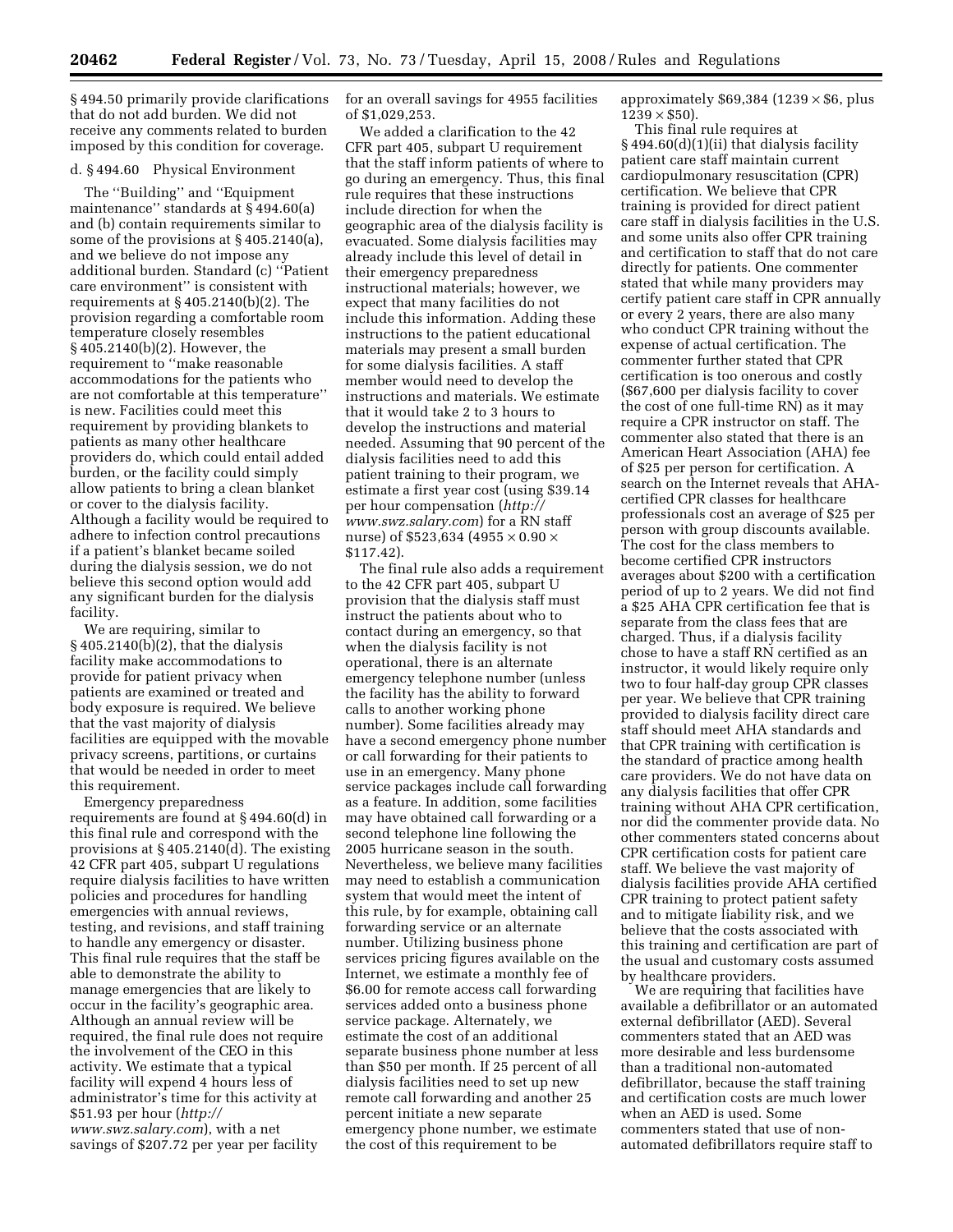be certified in Advanced Cardiac Life Support (ACLS) and that ACLS courses are not readily available to dialysis facilities, and are time consuming and costly. Commenters pointed out that AED training can be accomplished along with the usual CPR staff training. We have responded to commenters who were concerned about the burdensome costs of ACLS certification and training costs associated with the use of nonautomated defibrillators by including AEDs as an acceptable alternative device in this final rule.

We are also requiring that certain emergency equipment be immediately available in the facility including oxygen, airways, suction, defibrillator or AED. The comparable 42 CFR part 405, subpart U requirement  $(\S 405.2140(d)(3))$  is less specific and calls for an on-the-premises emergency tray, including emergency drugs, medical supplies, and equipment. We received comment that all 190 of the dialysis facilities owned by Dialysis Clinic, Inc. (DCI), a non-profit dialysis organization, are equipped with AEDs. Comments from Gambro noted that more than a third of their facilities are equipped with AEDs. According to USRDS data, in 2004 there were 585 Gambro dialysis facilities (34 percent equals 198 facilities equipped with AEDs). If we use 34 percent as our AED equipped estimate for the remaining dialysis facilities (1118 Fresenius, 626 DaVita, 417 Renal Care Group, 27 National Nephrology Associates, 934 independent—using 2004 USRDS data) the total number of dialysis facilities equipped with AEDs would be 1061. We presume that the 837 hospital based dialysis facilities (2004 USRDS data) already may have met the requirement, since they likely have immediate access to an in-hospital defibrillator. Based on the above figures we would expect that 2,286 dialysis facilities already are equipped with AEDs or defibrillators (DCI—190, Gambro—198, hospitalbased—837, and 34 percent of all others—1061). We estimate that the remaining 2,669 dialysis facilities would need to purchase an AED or traditional defibrillator to comply with this final rule.

Commenters suggest that the cost of an AED is approximately \$2,500. Our research shows that the sales price of an AED ranges from \$900 to \$2,600. Using a \$2,000 price, we estimate that it will cost \$5,338,000 for 2,669 dialysis facilities to purchase AEDs. One commenter stated that we should recognize the costs of maintaining an AED. The American Heart Association Web site suggests that, in general, AEDs require fairly low upkeep, but regular

maintenance will ensure their readiness in the event of an emergency. AED maintenance includes preventive maintenance checks according to the manufacturer's recommendations and verifying battery installation and expiration, checking the status/service indicator light, inspecting exterior components and sockets for cracks or other damage, and checking AED related supplies (*http://* 

*[www.americanheart.org/downloadable/](http://www.americanheart.org/downloadable/heart/110262192170770-2272%20ImplementGuide.pdf)  heart/110262192170770-* 

*2272%20ImplementGuide.pdf*). We believe these visual checks will take about 5 minutes and can be done by a biomedical or patient care technician. Using an hourly compensation rate of \$20.45 (*<http://www.swz.salary.com>*), this 5 minute task will cost \$1.70 each month, times 12 months to equal \$20.45 annually. If we multiply \$20.45 times the 2,669 facilities that will need to purchase AEDs, the cost will be \$54,581 per year.

Two commenters stated that suction machines are costly to maintain and are seldom used. However, suction machines are necessary emergency medical devices that are used to clear the airway of secretions or vomit. To comply with 42 CFR part 405, subpart U, the huge majority of dialysis facilities are equipped with suction machines and have the tubing and suction catheter available in the packaging available for use.

This final rule requires the facility to have a plan to obtain emergency medical system assistance when needed and to evaluate at least annually the effectiveness of emergency and disaster plans and update them as necessary, consistent with § 405.2140(d) requirements. A new provision calls for the facility to contact the local disaster management official at least annually to ensure that the agency is aware of dialysis facility needs in the event of an emergency. We believe this task will require one hour of time from either the administrator or the nurse manager. If we estimate the total compensation (wages plus benefits) for each as \$54.81 [and \\$51.93 respectively \(](http://www.swz.salary.com)*http:// www.swz.salary.com*), and average them, we arrive at a cost of \$53.37 per hour. Since there would be 4,955 dialysis facilities that need to comply, we estimate the burden associated with this requirement to be \$264,448 during the first year.

This final rule requires that the facility meet the 2000 edition of Life Safety Code (LSC) requirements of the National Fire Protection Association. Most dialysis facilities currently meet most of the provisions required in Chapter 21 of the LSC, ''Existing

Ambulatory Health Care Occupancies,'' because of state and local building codes as well as facilities' interest in liability mitigation. Commenters were most concerned about the cost of retrofitting sprinkler systems in existing dialysis facilities and the implications for facilities housed in a multi-tenant building. Commenters were also concerned with the effort and expense incurred in submitting a request for a LSC sprinkler waiver to the Secretary. In response to comments, we are defining compliance with the 2000 LSC to include ''grandfathering'' existing facilities without sprinkler systems that would have needed to comply with the LSC sprinkler provision or request a waiver. New dialysis facilities or facilities undergoing extensive renovation would need to install a sprinkler system, depending on the type of construction materials and facility location within the building. An example of a dialysis facility that would likely require a sprinkler system would be one housed in a wooden construction three-story building, or in a high rise building. High rise buildings are generally built with sprinkler systems to satisfy State and local regulations. We estimate that few newly constructed dialysis facilities would be burdened by the 2000 LSC sprinkler requirements in this final rule because current local and state fire safety building requirements must be met. However, there may be some burden for existing facilities with regard to the installation and maintenance of the fire department alarm connection. Based on information we received from the dialysis industry, we estimate that approximately 10 percent of dialysis facilities (496) will need to be upgraded to meet this requirement. In the proposed rule we estimated that the one-time cost to install a fire department or central monitoring station connection was \$1,000 per facility and that the monthly fee for the monitoring station and telephone cost was about \$80. We received a comment that the installation cost of an automated notification system in the Orlando, Florida area would exceed \$3,000 and the monthly monitoring costs would be approximately \$186 per month. The commenter stated that the CMS calculation was too low because it did not include the required back-up phone line, which would itself cost about \$106 per month. Another commenter stated that the monthly monitoring cost would be about \$180. Another provider informed us that the monthly monitoring cost was about \$30 and the cost of installing a monitoring and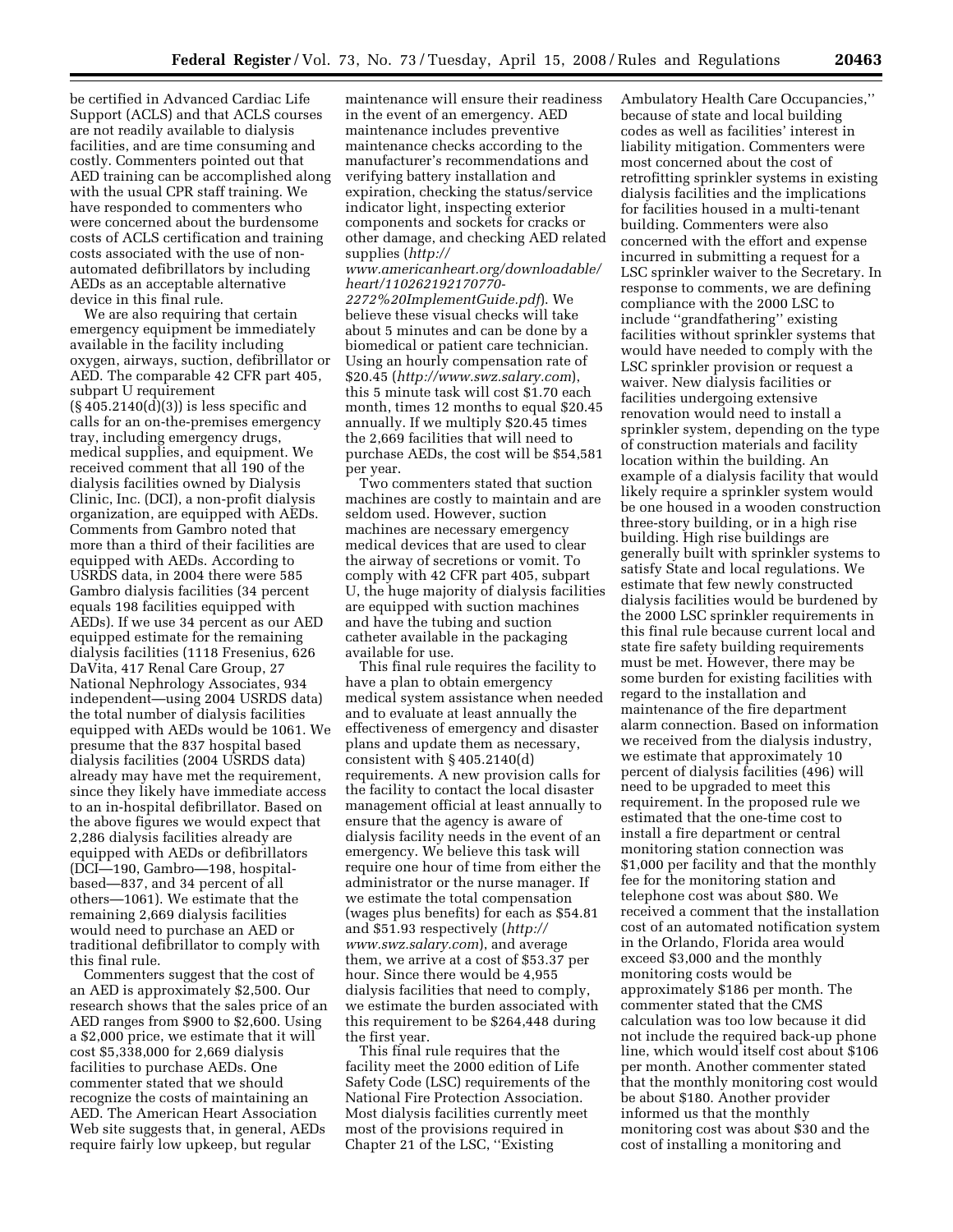automatic notification system ranges from \$10,000 to \$25,000 depending on the building characteristics. We will use \$136 as our estimated monthly cost of automatic notification system monitoring (\$106 phone line fee plus \$30 monitoring fee), and \$5,000 as our estimated installation cost. Thus, we estimate the additional overall cost of compliance for 496 facilities that would need to perform upgrades in the first year will be \$3,289,472 (\$2,480,000 installation cost plus \$809,472 monitoring costs), with the annual cost thereafter being \$809,472 (\$136 per month  $\times$  12 months  $\times$  496 facilities).

This estimate does not take into account any specific waivers or acceptance of a State code in lieu of the LSC that may decrease the burden. Some commenters were concerned about the cost of installing smoke barriers in buildings that are over 5000 square feet, which could be a significant cost because air ducts for heating and air conditioning would have to be updated with smoke partitions. If the health and safety of patients and staff are not adversely affected, this final rule would permit us to waive specific provisions of the LSC, which, if rigidly applied, would result in an unreasonable hardship on the facility. In addition, the proposed rule specifies that the Secretary may accept a State code in lieu of the LSC, if it adequately protects patients. We cannot estimate how many dialysis facilities will request a LSC waiver as many facilities already meet the 2000 LSC due to State and local regulations and liability mitigation efforts. Additionally, facilities would only consider applying for a waiver after a LSC inspection found that LSC provisions were not adequately implemented.

# e. § 494.70 Patients' Rights

The 42 CFR part 405, subpart U regulations require dialysis facilities to have written patients' rights policies and procedures and sets out a list of persons to whom such patient rights policies must be made available. This final rule details basic information that must be provided to patients (to include for example, information regarding advance directives, how to contact entities in regard to complaints, and dialysis modalities not offered by the facility including scheduling options for working patients) and requires that patients' rights be prominently displayed. Some commenters stated that their facilities have already developed advance directive procedures that would help the facilities comply to the

provision as stated in the proposed rule. One commenter recognized that many facilities are already informing patients of their right to have advance directives. Requiring minimum contents in the patients' rights condition, and requiring only that these rights be posted, will limit the administrative burden. We estimate that this will save the typical facility about 2 hours of staff (social worker) time at \$34.52 per hour (*<http://www.swz.salary.com>*), that is, \$69.04 annually, for an overall savings of \$342,093 (4,955 facilities times \$69.04).

The 42 CFR part 405, subpart U regulations required the facility to use translators when a significant number of patients exhibit language barriers. This final rule modifies this requirement and specifies that information be given to patients in a manner that assures their understanding. However, translators could still be used and facilities will have more flexibility in overcoming language barriers in lieu of hiring translators. This may result in a net reduction in facility costs.

The previous regulations required that advance notice be given to patients who are being terminated from a dialysis facility. This final rule is more specific and requires that written notice be given 30 days in advance. However, since involuntary terminations are a relatively infrequent occurrence and we are only adding a requirement regarding when the advance notice of involuntary discharge must be given, we consider the financial impact on dialysis facilities to be negligible.

We expect that each facility must update their patient rights materials to meet the requirements of this final rule. If this task required 1 hour of social worker time at \$34.52 per hour compensation, this provision would cost \$171,047 (4,955 facilities times \$34.52).

# f. § 494.80 Patient Assessment

The ''Patient assessment'' condition for coverage includes assessment criteria that must be included in each comprehensive patient assessment. The frequency of assessment is identified as initial, 3 months after the initial assessment, and annually for stable patients and monthly for patients who are not stable. The adequacy of the patient's dialysis prescription must be assessed at least monthly for dialysis patients and every four months for peritoneal patients. Commenters agreed that quality oriented dialysis facilities meet these new requirements already and that the patient assessment

condition for coverage should not present any new burden to most dialysis facilities.

### g. § 494.90 Patient Plan of Care

The ''Patient plan of care'' condition for coverage requires that the facility write and implement a plan of care after performing the comprehensive assessment. The facility must address eight clinical areas in the plan of care, utilizing standards that are consistent with accepted professional standards of practice. In this final rule, we have included a ''psychosocial status'' care plan component that requires that professional social work services be provided and that a standardized mental and physical assessment tool be utilized. The 42 CFR part 405, subpart U requirements were similar and included a provision requiring that the qualified social worker be responsible for conducting psychosocial evaluation, and that the social services provided maximize the social functioning and adjustment of the patient (§ 405.2163(c)). We do not believe that this final rule requirement adds new burden.

Title 42 CFR part 405, subpart U provisions call for an initial short term care plan, an initial long term care plan, an updated short term plan of care every 6 months for stable patients or monthly for unstable patients, and an annual review of the long-term care plan. The short term patient care plan is developed by a professional team consisting of at least the ESRD physician, an RN, the social worker, and the dietitian. The annual long-term program must be developed by a team which includes the dialysis facility physician-director, a physician-director of a self-care center, a transplant surgeon, an RN, a social worker, and a dietitian. This final rule removes the requirement for a separate long-term care program and reduces the frequency of formal care planning (after the first six months that a patient is on dialysis) from biannually to annually and reduced the burden of facility staff. We estimate that the burden associated with formal full interdisciplinary team care planning will be lessened by more than 50 percent starting in the seventh month that a stable patient is on dialysis. Assuming the team meets formally to review and update the plan of care and spends at least 15 minutes on each care plan we estimate an annual cost savings of about \$57.11 per patient per year for stable patients after the first year of dialysis.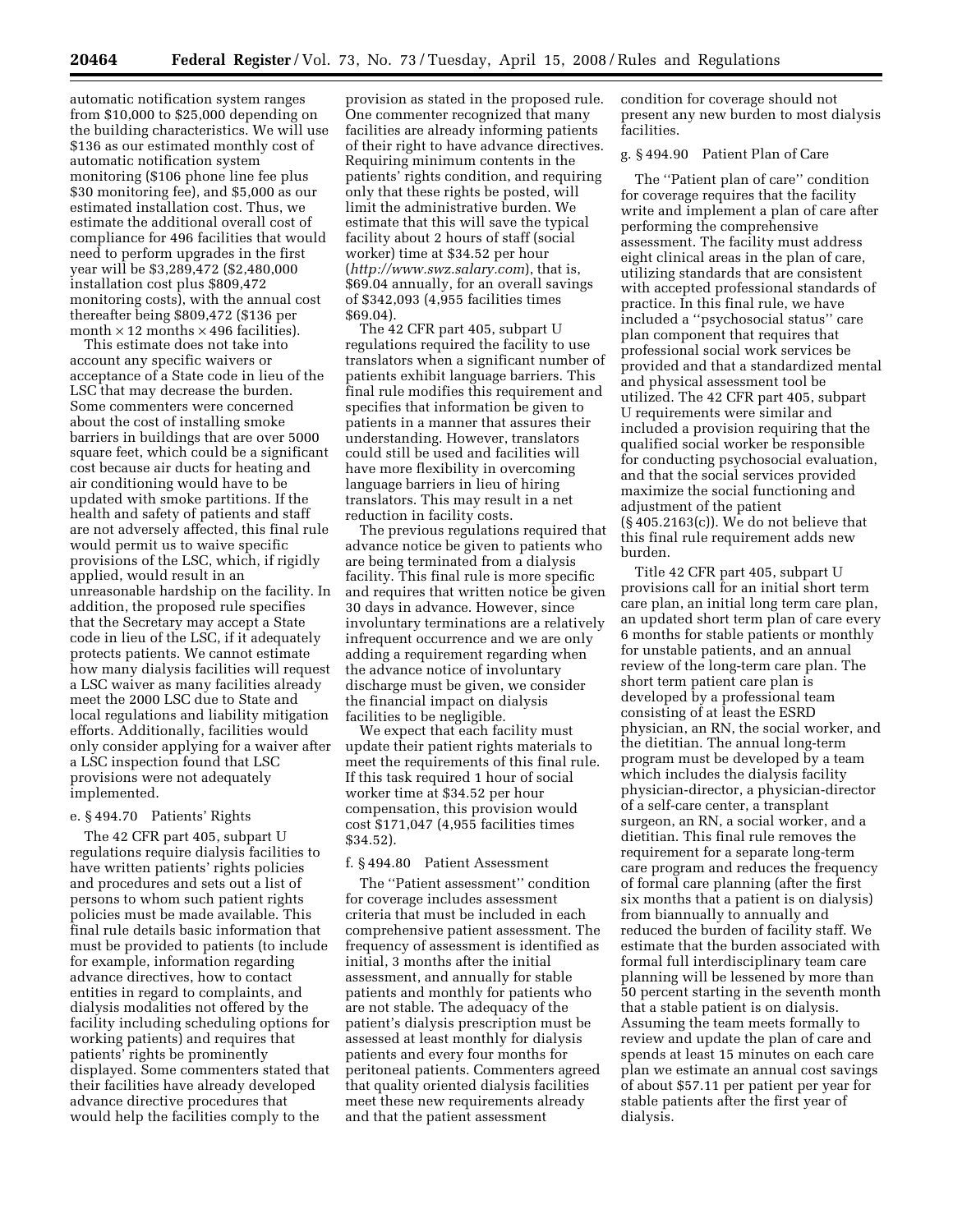|                     | compensation<br>(swz.salary.com)    |                                                                                                |
|---------------------|-------------------------------------|------------------------------------------------------------------------------------------------|
| Attending Physician | \$39.14<br>36.74<br>34.52<br>118.05 |                                                                                                |
|                     | per hour                            | 228.45   Cost of 15 minutes<br>of team time for 1<br>care plan for 1 pa-<br>tient = $$57.11$ . |

# INTERDISCIPLINARY TEAM SHORT TERM CARE PLANNING COSTS UNDER PREVIOUS REGULATION

According to the USRDS, in 2004 there were 335,963 dialysis patients. If we add a 3 percent annual growth rate, our 2008 estimate of patients would be 378,129. We will assume that about 90 percent of dialysis patients are stable  $(378,129 \times 0.90 = 340,316$  stable patients). If we multiply the cost savings of \$57.11 times the estimated number of stable point prevalent dialysis patients we find an annual costs savings estimate of \$19,435,447. If we divide this total savings by the number of dialysis facilities (4,955) we see an average cost savings of \$3,922 for each dialysis facility annually. There are further savings not shown here associated with the new patient plan of care requirements because the self-care dialysis physician-director, medical director, and the transplant surgeon do not need to participate in routine longterm care planning, as was previously required. One commenter stated that this change ''will be beneficial to transform the current paper shuffling process into a practical course of action.'' Another commenter stated that deletion of care plan review by the transplant surgeon is a positive change and allows more efficiency. This reduction in burden may be particularly helpful for small businesses, as process is reduced as well as the amount of staff time required for care planning, allowing more time for direct patient care.

This final rule includes transplantation referral tracking, at least annual communication with the transplant center, and patient education and training. In response to comments regarding the burden of quarterly communications, we are requiring at least annual communication with the transplant center, rather than quarterly contact as in the proposed rule. We believe that many dialysis facilities do track the status of their transplant referred patients and also provide patient education on a regular basis. We believe these requirements fall within the scope of reasonable services that a

dialysis facility should provide and do not represent new burden. We received comment that the new patient assessment and patient plan of care provisions would increase burden because dialysis facilities would need to redesign their standards and procedures, modify their electronic medical record systems, develop processes for implementing these requirements across all facilities, and retrain all employees. We expect that quality oriented dialysis facilities already meet the majority of requirements contained in this final rule. Dialysis facilities must update systems, processes, and staff training on a regular basis as part of their usual business practices, in order to stay current and respond to new technology and new medical information that becomes available. Our goal is to provide a burden analysis of costs that are newly required by this final rule. Facilities may choose to make additional changes to systems, processes, and staff's training that go beyond what is specifically required by this final rule. These additional costs cannot be predicted, and we have not included usual or optional facility activities and their associated costs in this burden analysis.

# h. 494.100 Care at Home

Many of the requirements in the ''Care at home'' condition for coverage are consistent with 42 CFR part 405, subpart U requirements and statutory provisions and do not represent new burdens. New requirements in this final rule include the retrieval and review of self-monitoring patient data at least every 2 months and inclusion of services furnished by a durable medical equipment supplier in the recordkeeping system. We believe that this task would present a minimal burden to home dialysis facilities.

We received comments that the economic impact of this condition for coverage would be moderate to significant because it requires that self-

care training be conducted by a RN, and according to the commenter, facilities would likely have to hire additional personnel. We do not agree with this comment that additional burden is imposed by this final rule. The 42 CFR part 405, subpart U regulations required at  $§$  405.2162 $(c)$  that "if the facility offers self-care training, a qualified nurse is in charge of such training (see § 405.2102)." Section 405.2102 requires that an RN who is in charge of self-care dialysis training must have at least 3 months of the total required (18 months) ESRD experience in training patients in self-care. This final rule requires at § 494.140(b)(2) that the self-care training nurse be an RN with at least 12 months experience in providing nursing care and an additional 3 months of experience in the specific modality for which the nurse will provide self-care training (15 months experience in total). The requirement at § 494.100 provides that self-care training must be conducted by a registered nurse who meets the requirements of § 494.140(b)(2). In both the previous regulations and this final rule, self-care dialysis training must be ''conducted,'' that is, led, guided, and managed by an RN with the specified dialysis experience.

i. § 494.110 Quality Assessment and Performance Improvement

This final rule requires dialysis facilities to develop, implement, maintain, and evaluate an effective, data-driven, quality assessment and performance improvement program. Facilities will use quality data internally, in a formal Quality Assessment and Performance Improvement (QAPI) program that each facility has the flexibility to develop in accordance with its own priorities. The two-thirds of dialysis facilities that are part of large dialysis organizations are likely already complying with this requirement and many other facilities also use quality data as part of their standard practices. We estimate that the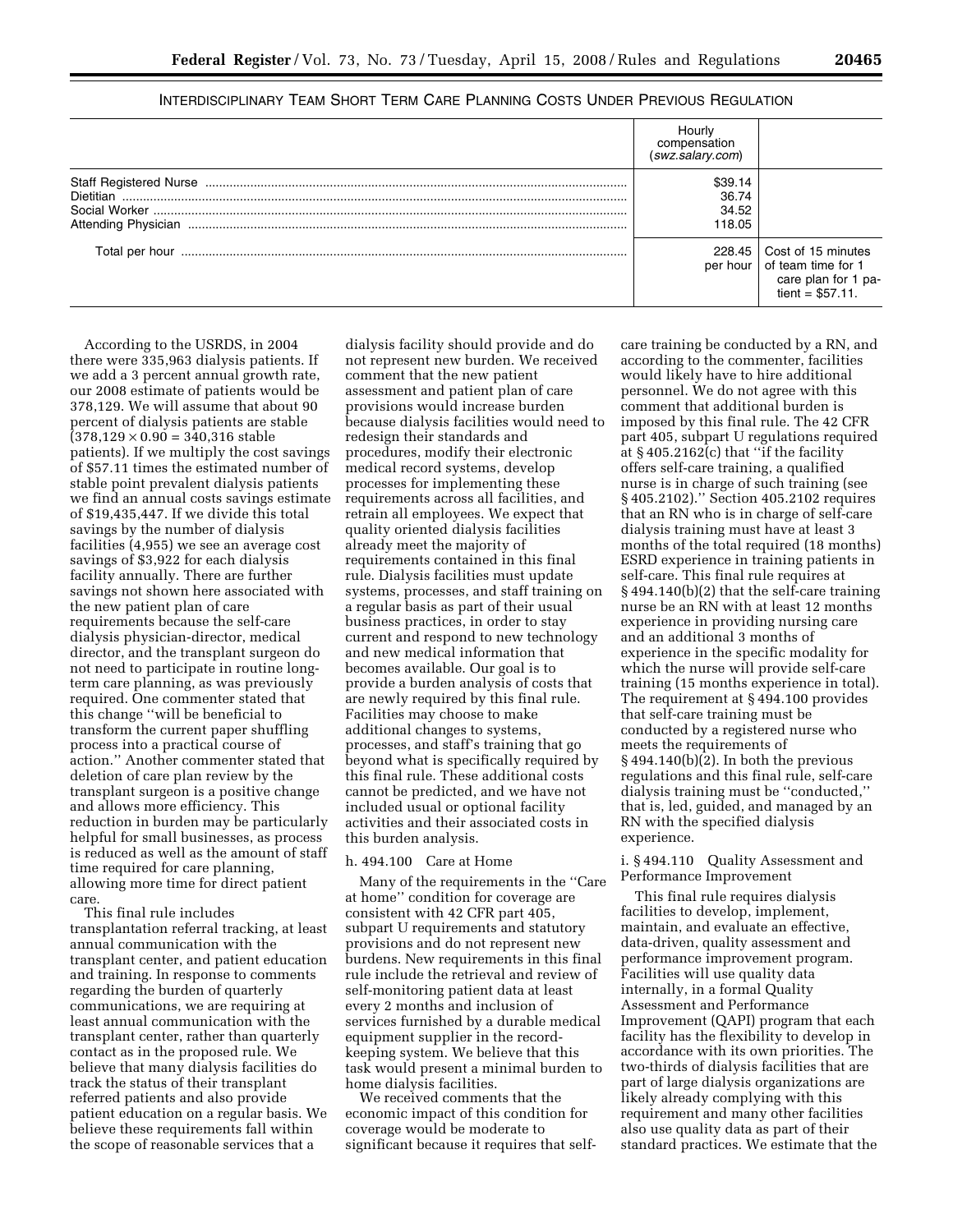QAPI requirements would impose a new burden on no more than 10 percent of the dialysis facilities.

Assuming that a facility was initiating a QAPI program only as a result of this final rule, this may entail a one-hour meeting of four staff persons monthly, that is, 48 staff hours of meeting time. Assuming a staff cost of \$234.83 per hour (combined costs using hourly compensation figures as follows; nurse manager—\$41.58, social worker— \$34.52, dietitian—\$36.74 and medical director—\$121.99 per hour), the total additional cost to the facility would be \$2,817.96 annually. The total cost for 496 facilities would be \$1,397,708.

j. § 494.120 Special Purpose Renal Dialysis Facilities

We do not believe that this condition for coverage imposes any new burdens.

#### k. § 494.130 Laboratory Services

We do not believe that this condition for coverage imposes any new burdens.

#### l. § 494.140 Personnel Qualifications

This condition for coverage delineates the qualifications personnel must have to provide care in a Medicare certified dialysis facility. We do not believe any additional burden is imposed by the qualification provisions for medical directors, nurses, dietitians, or social workers. The final rule patient care technician qualifications include new requirements including a high school diploma or equivalency, completion of a training program, and state certification within 18 months of being hired or within 18 months of the effective date of this final rule.

This final rule adds new technician qualification requirements, including completion of a training program for water treatment system technicians and a written training program for dialysis patient care technicians that addresses operation of kidney dialysis equipment and machines and the provision of patient care. The training programs would be developed or adopted by the facility and must be approved by the medical director and the governing body of the facility. The training program may include written, audiovisual, and computer based instruction. Since the major dialysis organizations all have training programs for their dialysis patient care technicians and water treatment technicians, and the majority of dialysis facilities are affiliated with these chains, a large portion of facilities already meet this requirement. In addition, at least 11 States already have some form of credentialing (training; competency exam; certification) requirements for dialysis patient care

technicians. Even facilities that are not affiliated with major dialysis organizations and are in a State where there are no credentialing requirements for dialysis technicians are not likely to be burdened with the requirement to develop a dialysis training program, since they can request medical director and governing body approval to use a packaged curriculum, which has been developed by organizations in the renal field and is currently available to any dialysis facility without cost.

During the comment period, many commenters voiced concerns related to the proposed rule provision that required 3 months of dialysis patient care technician experience following a training program must be under the ''direct supervision of a registered nurse.'' Commenters asserted that this requirement presented a large burden, as RNs do not have time to constantly directly oversee technicians in training and recommended that LPNs and experienced technicians be allowed to assist with directing patient care technician trainees. In response to comments, we revised this requirement in this final rule, so that the patient care technician training program must be under the direction of an RN and constant one-on-one RN supervision is not required (unless mandated by state provisions). This would allow other staff to act as preceptors under the supervision of an RN. State board of practice provisions must be adhered to so that technicians in training as well as experienced technicians function under the auspices of licensed nurses.

Patient care technician certification under a state certification program or a nationally recognized certification program is required in this final rule, in response to commenter concerns of patient safety and increased risks associated with the prevalent and increasing use of uncertified personnel providing clinical patient care. Hemodialysis technicians, who may be uncertified and unlicensed, commonly perform clinical duties, which include dialysis machine setup, clinical observations and assessments of patients, cannulation, and administering local anesthetics, drugs including heparin, and saline solutions (subject to state nursing board of practice provisions). Several states already require certification of dialysis patient care technicians including California, Connecticut, Kentucky, New Mexico, Ohio, Oregon, Virginia, and West Virginia. According to the Nephrology Nursing Certification Commission (NNCC) ''2005–2006 Annual Report Certification: Your Commitment to Quality'' (*[www.nncc-exam.org/about/](http://www.nncc-exam.org/about/annualReport2007.pdf)* 

*[annualReport2007.pdf](http://www.nncc-exam.org/about/annualReport2007.pdf)*) as of December 2005, there were 1,425 Certified Clinical Hemodialysis Technicians (CCHT), while the Board of Nephrology Examiners Nursing and Technology (BONENT) states in a private communication there are 2,445 BONENT certified hemodialysis technicians. We do not have data on the number of National Nephrology Certification Organization (NNCO) certified nephrology technicians. Although there are three different certification exams available nationally, only one, the Certified Clinical Hemodialysis Technician (CCHT) examination, is specifically geared towards entry level dialysis technicians. Eligibility to take the CCHT exam includes a recommended six months (1,000 hours) of experience in nephrology technology, while the other two exams (given by BONENT and NNCO) require 12 months of experience prior to the exam. We would expect that the majority of dialysis patient care technicians seeking certification to meet our requirement would take the CCHT examination offered by the NNCC.

Hemodialysis technicians applying to take the CCHT examination must be high school graduates or have GEDs, successfully complete a training program for hemodialysis patient care technicians that includes both classroom instruction and supervised clinical experience, and meet state experience requirements. Currently, the examination application fee is \$125 and the certification maintenance fee is \$50 every 2 years. The exam is offered at hosting ANNA chapters and dialysis facilities around the country, as well as in unison with dialysis conferences. A dialysis facility may host an examination when there are at least five participants, and, if there are at least 10 participants, the NNCC exam manager fee of \$150 is refunded. We believe that the flexibility of CCHT examination scheduling will alleviate the need for dialysis technicians to travel or incur overnight costs in order to become certified. We are allowing an 18-month time period so that patient care technicians have sufficient time to successfully complete the certification examination. The cost of taking the certification examination and maintaining certification would likely be borne by the technician, just as nurses, dietitians, and social workers frequently bear the costs of professional examination, registration, and licensing fees. Dialysis patient care technicians will need to complete a training program before taking the exam and would likely be employed by a dialysis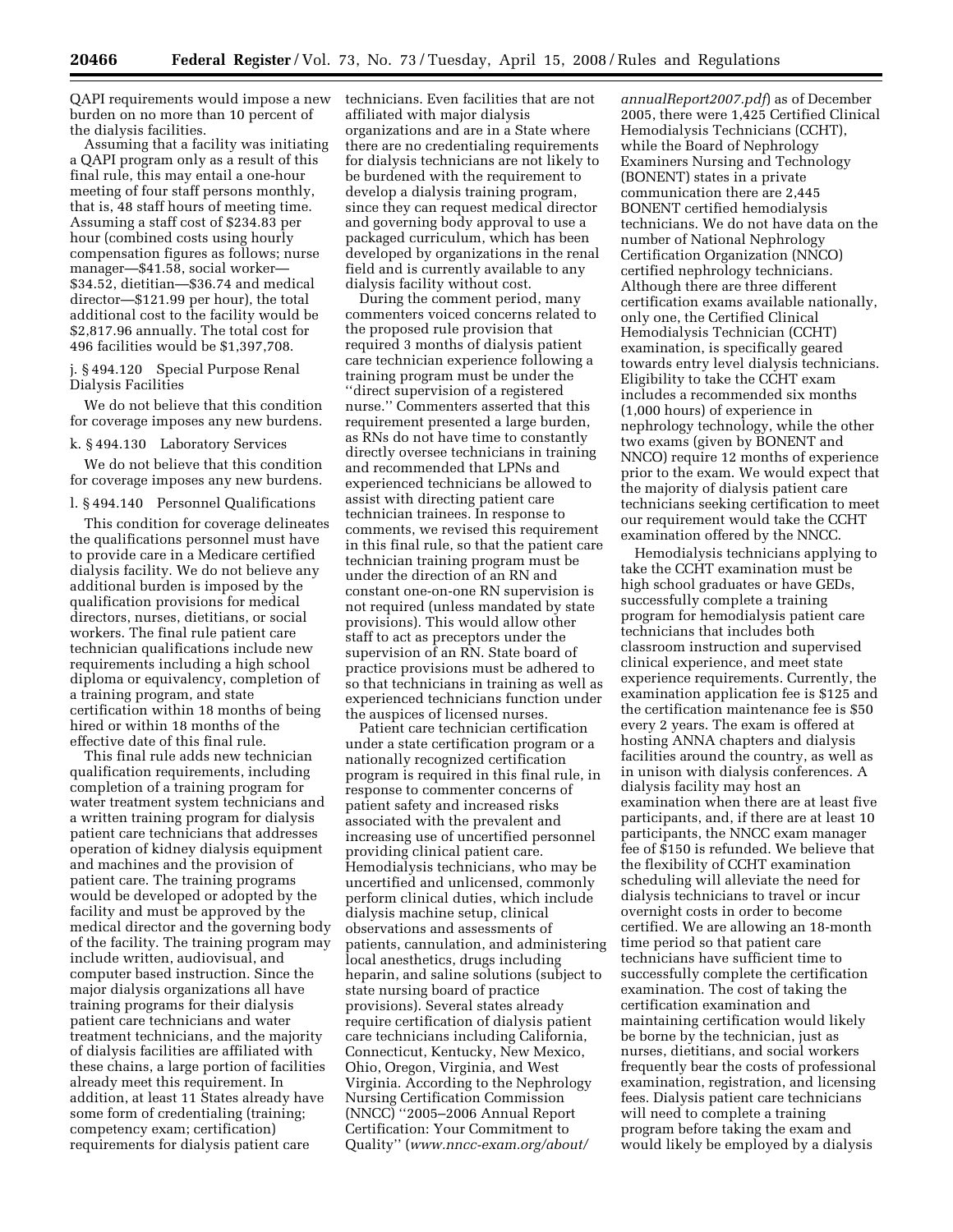center at the time when taking the examination and so would have an income from which to pay the necessary fee. Dialysis facilities have the option of whether to provide a certification fee benefit.

We have retained the proposed requirement that water treatment system technicians complete a training program that has been approved by the medical director and the governing body. This requirement is in keeping with 42 CFR part 405, subpart U requirements (§§ 405.2136(c)(3)(viii), 405.2136(d)(6), 405.2161(b)(2), and 405.2162), which specify governing body and medical director responsibilities related to proper orientation and training of staff, and we do not believe that this training requirement will result in new burdens.

m. § 494.150 Responsibilities of the medical director

We have revised and clarified the responsibilities (found at §§ 405.2161, 405.2136(f), and 405.2137(a)(1)) and accountability of the medical director in this final rule. We do not believe that these requirements add new burdens.

#### n. § 494.170 Medical Records

In this final rule, essential requirements in regard to retention, preservation, and transfer of medical records are retained. However, the existing regulations are highly prescriptive in not only requiring the designation of a medical records supervisor, but in detailing that person's duties, specifying categories of information to be included in the medical record, requiring written policies and procedures to protect medical records information, and even addressing spatial issues in regard to the maintenance and processing of medical records. This final rule deletes many of these requirements, giving the facility flexibility in deciding how the medical records are to be maintained and what is to be in them, as long as they facilitate positive patient outcomes. This reduces burden on the dialysis facilities. We estimate that this will save the typical facility about 40 hours of a medical records professional's time, at \$21.09 per hour (*<http://www.swz.salary.com>*), that is, \$844 annually, for an overall savings of \$4,180,038.

# o. § 494.180 Governance

This condition for coverage updates § 405.2136, entitled ''Governing body and management'' and deletes several of the process requirements (for example, those under standard (b), ''operational objectives,'' and (d) ''personnel policies and procedures''). We believe the updated standards related to the CEO or

administrator, adequate number of qualified and trained staff, medical staff appointments, furnishing services, emergency coverage, and disclosure of ownership do not produce any additional burdens over previous 42 CFR part 405, subpart U requirements. We do note that 42 CFR part 405, subpart U requires the presence of a licensed physician, RN, or LPN when patients are being dialyzed, and our final rule specifies an RN presence. We believe that the majority of dialysis facilities strive to maintain a RN presence in the facility whenever patients are being dialyzed and expect that this modification would produce little additional burden.

Standard (e) of the Governance condition for coverage requires a facility to implement an internal grievance process. The previous requirement at § 405.2138(e) stated that all patients would be encouraged and assisted to understand and exercise their rights, and that grievances and recommended changes in policies and services could be addressed to facility staff, administration, the network organization, etc. We believe that many dialysis facilities have implemented an in-house grievance process; however, it is likely that approximately 15 percent of dialysis facilities may not have processes that would meet our new requirements. We estimate that it would take eight hours for a nurse manager (at \$41.58 per hour) to develop and implement an appropriate grievance process at a cost of \$333 per facility. The estimated total cost for 15 percent (743) of facilities to meet this requirement is \$247,152.

This final rule implements a discharge process that must be used if facilities must discharge patients against their will. We expect that this process would be needed infrequently (less than once per year) and only be used as a last resort.

Furnishing Data and Information for the ESRD Program

This final rule requires that all dialysis facilities furnish data and information electronically and in intervals specified by the Secretary, including cost reports, administrative forms, patient survival data, ESRD Clinical Performance Measures (CPMs) data, and any future standards developed in accordance with a voluntary consensus standards process identified by the Secretary. While submission of data and information is an existing requirement in § 405.2133 and electronic submission of cost report data and information is an existing requirement in § 413.24, the

requirement to provide CPM data above the national statistical sample is new. Additionally, the requirement to provide necessary administrative and CPM data in electronic format is a change from the paper-based process that has historically been used to support the ESRD program.

We previously proposed using the VISION application as the electronic medium for the data collection required by the new conditions for coverage (70 FR 6231). VISION was a patientspecific, stand-alone, facility-based information system with software that would reside on facility computers, which presented challenges for updating the software. We agree with commenters that VISION did not represent the best technology for widespread collection of data from dialysis organizations. As discussed earlier in this preamble (under section § 494.180(h)), we are now implementing a new web-based application, CROWNWeb, for this purpose. This new approach is superior to the VISION application in that it will increase the efficiency of data collection, improve data quality, provide a more stable and accessible platform for continual improvements in functionality, and complement existing information infrastructures used by many dialysis facilities. We have recalculated the burden and cost savings related to electronic data reporting using CROWNWeb.

The collection and reporting of ESRD CPMs has, to date, been an effort among CMS, the ESRD Networks, dialysis facilities, and other interested stakeholders to assess the care of a representative statistical sample of individuals receiving dialysis, and all pediatric, and Veteran's Administration dialysis patients, in the areas of adequacy of dialysis, anemia management, nutrition (serum albumin), and more recently, vascular access (Centers for Medicare & Medicaid Services. 2006 Annual Report, ESRD Clinical Performance Measures Project, *<http://www.cms.hhs.gov/CPMProject>*). The ESRD CPMs were developed to implement section 4558(b) of the Balanced Budget Act (BBA) of 1997 (Pub. L. 105–33). This provision required the Secretary to develop and implement a method to measure and report on the quality of renal dialysis services provided under Medicare no later than January 1, 2000.

The collection and reporting of ESRD CPMs has been an effective tool to facilitate ESRD quality improvement, and has allowed us to track overall positive improvements in several intermediate outcomes for individuals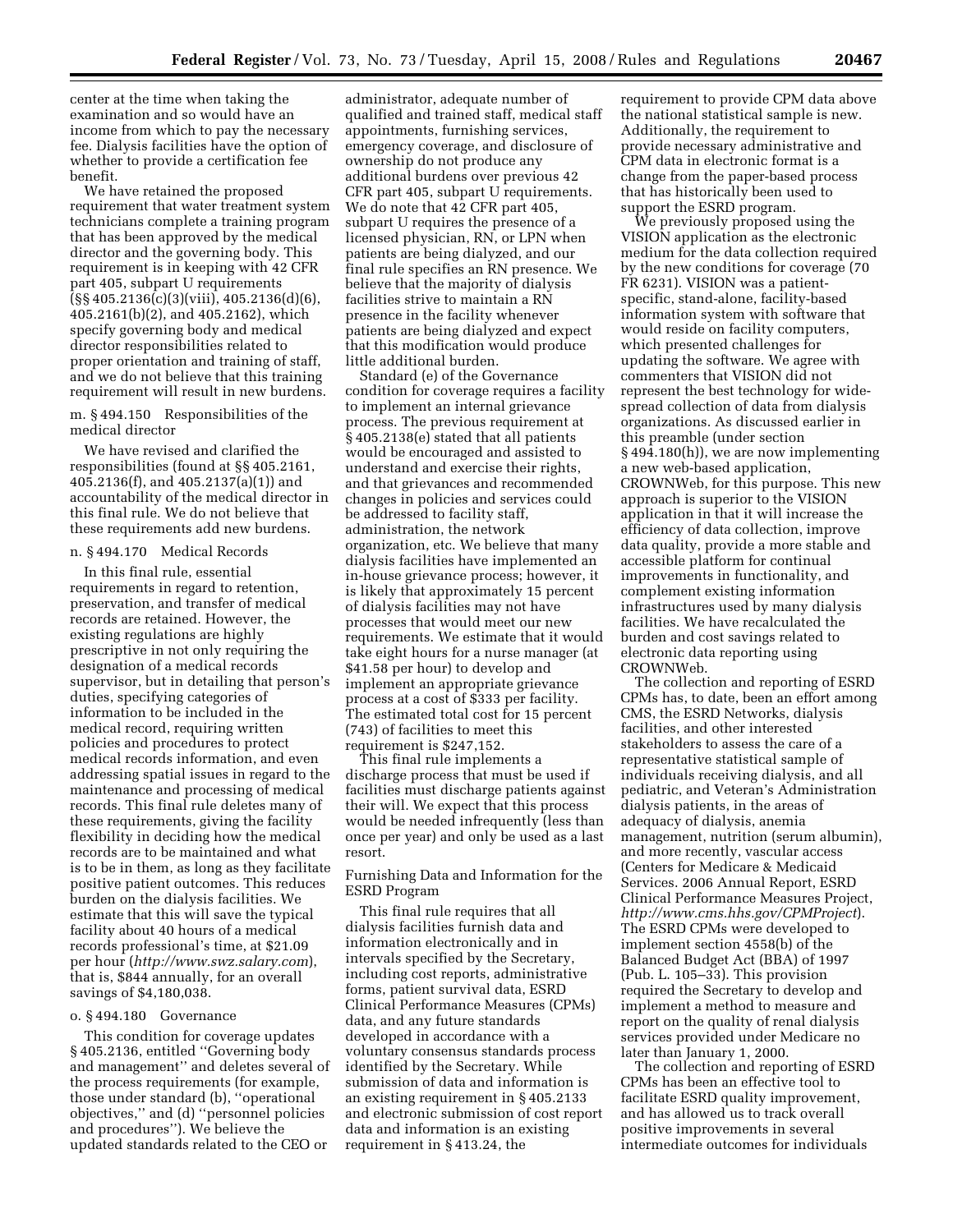receiving dialysis. We believe an expansion of the CPMs from the statistical sample of about five percent to all individuals with ESRD and receiving dialysis will create minimal additional burden. During the last 3 years, over 70 percent of dialysis facilities have demonstrated an ability to successfully submit data to CMS that could be used to compute all 13 of the existing CPMs for all their patients.2 Two of the primary reasons provided by the large dialysis organizations for their participating in this activity included:

1. They believed it was less of a burden to electronically submit data for all of their patients than for facility staff to spend 30 minutes to fill out each entire CPM form for the sample of about five percent.

2. They believed more transparency in the ESRD Program would allow favorable quality of care comparisons to other dialysis organizations.

We received a comment that this electronic data submission requirement would produce a burden to dialysis facilities due to the need to perform information technology enhancements for increased data transmission. Two commenters stated that the software necessary to report data and information electronically in the specified format should be made available to all dialysis providers free of charge. Commenters further stated that CMS should also provide funding for travel related to training and financial relief for the abstracting and key-entry of CPM data and internet service provider (ISP) costs. Some commenters recommended that software implementation should not require duplicate data entry into multiple systems. Commenters did not provide data or dollar figures that would assist us in determining the cost of our electronic data reporting requirement.

We believe that because of the streamlining of data submissions with the CROWNWeb application, these new requirements for additional electronic data will actually result in less overall facility burden compared to existing data submissions. We also believe this activity will lead to a substantial longterm return on investment for all stakeholders-patients, facilities, and the public. We have invested the necessary time and resources to develop a stable and accessible platform, CROWNWeb, for the submission of electronic data. CROWNWeb includes two methods for electronically submitting data, a singleuser interface (SUI) and electronic data

interchange (EDI). With the SUI, users can log-on to CROWNWeb and enter required data through the interface while with EDI, technologically advanced users can submit required data in batches from their own clinical information systems and thus greatly reduce any facility burden necessary to meet these new requirements.

CROWNWeb enables the protection of the privacy, confidentiality, and security of information transmitted electronically. It uses Web-based technology and is available free-ofcharge to all facilities with Internet access and has little to no impact on facility computer systems. CROWNWeb meets all applicable security criteria included in the CMS Information Security Acceptable Risk Safeguards (ARS) policy (*[http://www.cms.hhs.gov/](http://www.cms.hhs.gov/InformationSecurity/14_standards.asp)  InformationSecurity/14*\_*standards.asp*), which contains a broad set of CMS security controls based upon National Institute of Standards and Technology (NIST) requirements. Additionally, CROWNWeb does not leave persistent files on a facility's computer because temporary files stored locally during a CROWNWeb session are purged when the user exits CROWNWeb. The only persistent files that will be left on the facility's computer are related to the installation of Adobe Acrobat Reader, which is a free, universal tool that is necessary to view some reports generated by CROWNWeb. Also, CROWNWeb currently requires a Windows XP service pack 2 or greater, and Internet Explorer 6 or greater.

Any potential facility burden related to electronic data reporting falls into three main categories: (1) Technology hardware and enhancements, (2) personnel time and travel for training, and (3) personnel time for submitting the additional data. We believe very few dialysis facilities would have to purchase computer hardware to implement this requirement, possibly no more than 155 (3 percent of total number of facilities projected in 2009; when electronic data submission will be required). Our estimate on the number of facilities required to purchase computer hardware is derived from data revealing that a majority of dialysis facilities currently submit some kind of electronic data to CMS and thus, have the necessary computer hardware to support CROWNWeb. We estimate the cost, with installation to be \$1,000. Thus, the total cost for purchasing hardware would be \$155,000, and this cost would only apply in the initial year of implementation. We estimate new ISP costs for a minimal broadband connection to be \$360 annually (\$360  $\times$ 155 facilities =  $$55,800$ , and this would

be an on-going annual cost. Facilities without access to a broadband connection might have an interruption of other services while using CROWNWeb, and they may choose instead to contract with a third party to submit data on their behalf.

Based on feedback we have received from facilities involved in CROWNWeb testing, we do not believe dialysis facilities will need more than the basic training that CMS will provide free-ofcharge over the internet in order to use CROWNWeb. CMS will provide geographically representative in-person training sessions that will be available for those facilities who would like to receive their training in-person, but we do not believe this type of training is required in order to use CROWNWeb. Additionally, we expect that ESRD Networks will play a valuable role in educating facilities and that the ESRD Networks as well as our IT contractor will provide technical assistance to facilities. For personnel time, we estimate that each of the 5,173 facilities (the number of facilities projected in 2009, using 4.4 percent annual growth rate) will have at least one person at the level of nurse manager (\$41.58) or higher that will take the Web-based training in order for the facility to meet the new requirement. Thus, we estimate the cost of training in the initial year to be at least \$430,187 (5,173 users×2 hours×\$41.58). Many facilities will also want to train the unit secretary; therefore, we are also adding the training costs of \$227,612 for secretaries who are compensated at approximately \$22.00 per hour (5,173 facilities×2 hours×\$22.00). Therefore, our total training cost estimate is \$657,799.

Table 1 shows the estimated 2009 costs of the data submissions from dialysis facilities, utilizing 2006 methods. In 2006 data were submitted to CMS and the ESRD Networks under the following categories: laboratory data, Fistula First vascular access data, CPMs, quarterly patient rosters, network patient activity report (NPAR), the medical evidence form (CMS–2728), and the death notification form (CMS– 2746). For each category, the table shows the associated factors for all the 2006 methods of submitting data, which include paper submissions, EDI submissions, and a hybrid combination submission method that includes both EDI and paper. Column A shows the number of dialysis facilities estimated to participate in 2009 data submissions, while column B shows the number of forms submitted for each year. Column C reveals the annual frequency of data submission. Column D shows the estimated number of labor minutes that

<sup>2</sup>These organizations collect data on all 13 CPMs and their advanced information capability is detailed in the 2002 OIG series, ''Clinical Performance Measures for Dialysis Facilities,'' OEI– 01–99–00052.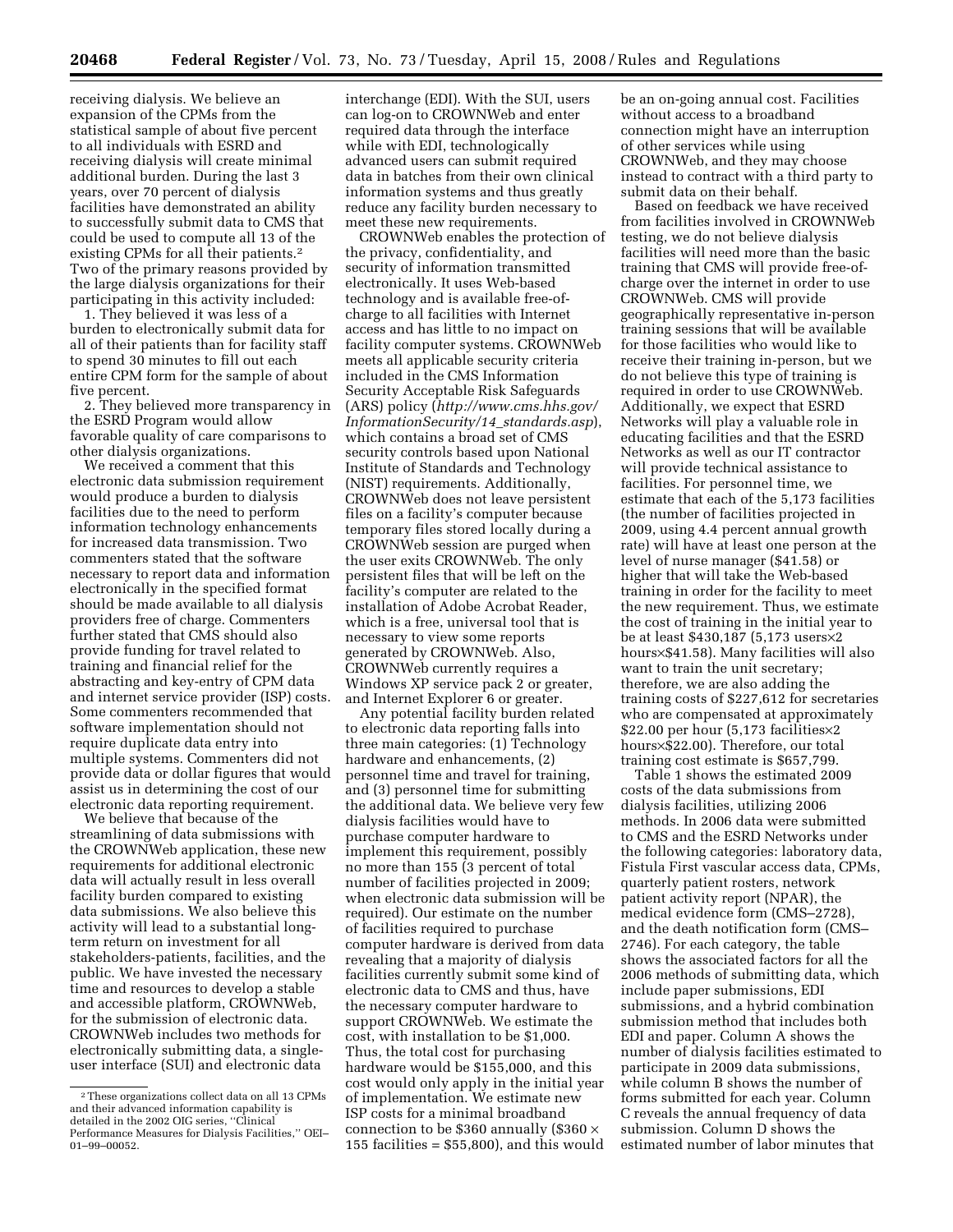would be required for the submission of a single form. The number of forms; times the annual frequency; times the number of labor minutes, is totaled and converted to hours in column E. Other additional facility data reporting costs,

such as mailing costs, are shown in column F. The total dollar figures shown in column G reflect the sum of the hours shown in column E times \$22.00 in labor costs; plus the costs shown in column F. The \$3,966,601

total at the bottom of table 1 reflects the estimated dialysis facility costs of submitting data to CMS and the ESRD Networks in 2008, using the data submission methods available prior to implementation of this final rule.

# TABLE 1.—ESTIMATED 2009 ANNUAL FACILITY DATA BURDEN UNDER EXISTING DATA SUBMISSION METHODS

| Project (level of data)             | Method | A. Number<br>of facilities | <b>B.</b> Number<br>of forms | C. Data<br>frequency | D. Time to<br>collect/enter<br>data<br>(minus)/<br>each | E. Total<br>labor time<br>(approxi-<br>mate hours) | F. Other fa-<br>cility costs | G. Total fa-<br>cility costs |
|-------------------------------------|--------|----------------------------|------------------------------|----------------------|---------------------------------------------------------|----------------------------------------------------|------------------------------|------------------------------|
| Lab Data (patient)                  | paper  | 542                        | 41192                        | annual               | 25                                                      | 17163                                              | $*$ \$1,512                  | \$379,098                    |
|                                     | EDI    | 3622                       | 275272                       | annual               |                                                         |                                                    |                              |                              |
| Fistula First (summary)             | paper  | 1551                       | 1551                         | monthly              | 10                                                      | 3102                                               |                              | 68,244                       |
|                                     | EDI    | 3622                       | 3622                         | monthly              |                                                         |                                                    |                              |                              |
| CPM <5 percent (patient) $\ddagger$ | paper  | 1551                       | 3655                         | annual               | 30                                                      | 1828                                               | ** 5.099                     | 45,315                       |
|                                     | hybrid | 3622                       | 8531                         | annual               | 15                                                      | 2133                                               | ** 5,927                     | 52,853                       |
| NPAR (patient) ##                   | paper  | 5173                       | 5173                         | monthly              | 30                                                      | 31038                                              |                              | 682,836                      |
|                                     | EDI    | 0                          |                              | monthly              |                                                         |                                                    |                              |                              |
| Quarterly Roster (pt) ##            | paper  | 5173                       | 5173                         | quarterly            | 120                                                     | 41384                                              |                              | 910,448                      |
|                                     | EDI    |                            |                              | quarterly            |                                                         |                                                    |                              |                              |
| 2728 (patient)                      | paper  | 5173                       | 111705                       | once                 | 15                                                      | 27926                                              | ** 623,314                   | 1,237,686                    |
|                                     | EDI    | 0                          |                              | once                 |                                                         |                                                    |                              |                              |
| 2746 (patient)                      | paper  | 5173                       | 91396                        | once                 | 10                                                      | 15233                                              | ** 254,995                   | 590,121                      |
|                                     | EDI    |                            |                              | once $\ldots$        |                                                         |                                                    |                              | 0                            |
| Total                               |        |                            |                              |                      |                                                         |                                                    |                              | 3,966,601                    |

**Note:** For ease of interpretation and since the number of users is very small, this table does not include any consideration of facility-use of CROWNWeb's predecessor software, VISION.

EDI: Electronic Data Interchange.

B: For patient-level data, assumes the average facility size of 76 patients.

E: Total Time (hours) =  $B * C * D * 60$ .

F: Includes mailing costs but not long-distance fax charges or paper/printing costs. Note: certified mailing is in the process of being required for all communications involving personal health information.

G: Total Costs  $(\$) = E^*$  (\$22 dollars per hour wage for medical secretary) + F.

\* Assumes first class certified mailing of \$2.79 for every facility.

\*\* Assumes first class certified mailing of \$2.79 for each patient and for the 2728, a second mailing to the Social Security Administration (SSA).

‡ CPM sample has been stable at about 12,000 each year.

‡‡ With the Network Patient Activity Report (NPAR), facilities notify networks of incremental changes whereas with the Quarterly roster, facilities verify all patients.

We recreated Table 1 to estimate the burden of data submission under this final rule using the CROWNWeb process

(shown in Table 2). Using the new process, the personnel time necessary to submit data to meet the new

requirements (columns D and E) is markedly decreased.

TABLE 2.—ANNUAL FACILITY DATA BURDEN UNDER FINAL RULE § 494.180(H)

| Project (level of data)           | Method     | A. Number<br>of facilities | <b>B.</b> Number<br>of forms | C. Data<br>frequency | D. Time to<br>collect/enter<br>data<br>(minus)/<br>each | E. total time<br>(approxi-<br>mate hours) | F. Other<br>facility costs | G. Total<br>facility costs |
|-----------------------------------|------------|----------------------------|------------------------------|----------------------|---------------------------------------------------------|-------------------------------------------|----------------------------|----------------------------|
| ClinicalPART (patient) $\ddagger$ | paper      | 0                          |                              | annual               | 30                                                      |                                           | \$0                        | \$0                        |
|                                   | <b>SUI</b> | 1035                       | 78660                        | annual               | 25                                                      | 32775                                     |                            | 721,050                    |
|                                   | EDI        | 4138                       | 314488                       | annual $*$           |                                                         |                                           |                            |                            |
| AdminPART (patient) ##            | paper      | O                          |                              | monthly              | 70                                                      |                                           |                            | 0                          |
|                                   | <b>SUI</b> | 1035                       | 1035                         | monthly              | 70                                                      | 14490                                     |                            | 318,780                    |
|                                   | EDI        | 4138                       | 4138                         | monthly              |                                                         |                                           |                            |                            |
| 2728 (patient)                    | paper      | 0                          |                              | annual               | 15                                                      |                                           |                            | 0                          |
|                                   | hybrid     | 5173                       | 111705                       | annual               | 15                                                      | 27926                                     | *306,900                   | 921,272                    |
|                                   | EDI        | **NA                       |                              | annual               |                                                         |                                           |                            |                            |
| 2746 (patient)                    | paper      | 0                          |                              | annual               | 10                                                      |                                           |                            | $\Omega$                   |
|                                   | hybrid     | 5173                       | 91396                        | annual               | 5                                                       | 7616                                      |                            | 167,552                    |
|                                   | EDI        | **NA                       |                              | annual               |                                                         |                                           |                            | 0                          |
| Total                             |            |                            |                              |                      |                                                         |                                           |                            | 2,128,654                  |

EDI: Electronic Data Interchange.

SUI: Single-user web interface.

B: For patient-level data, assumes the average facility size of 76 patients.

E: Total Time (hours) =  $B * C * D / 60$ .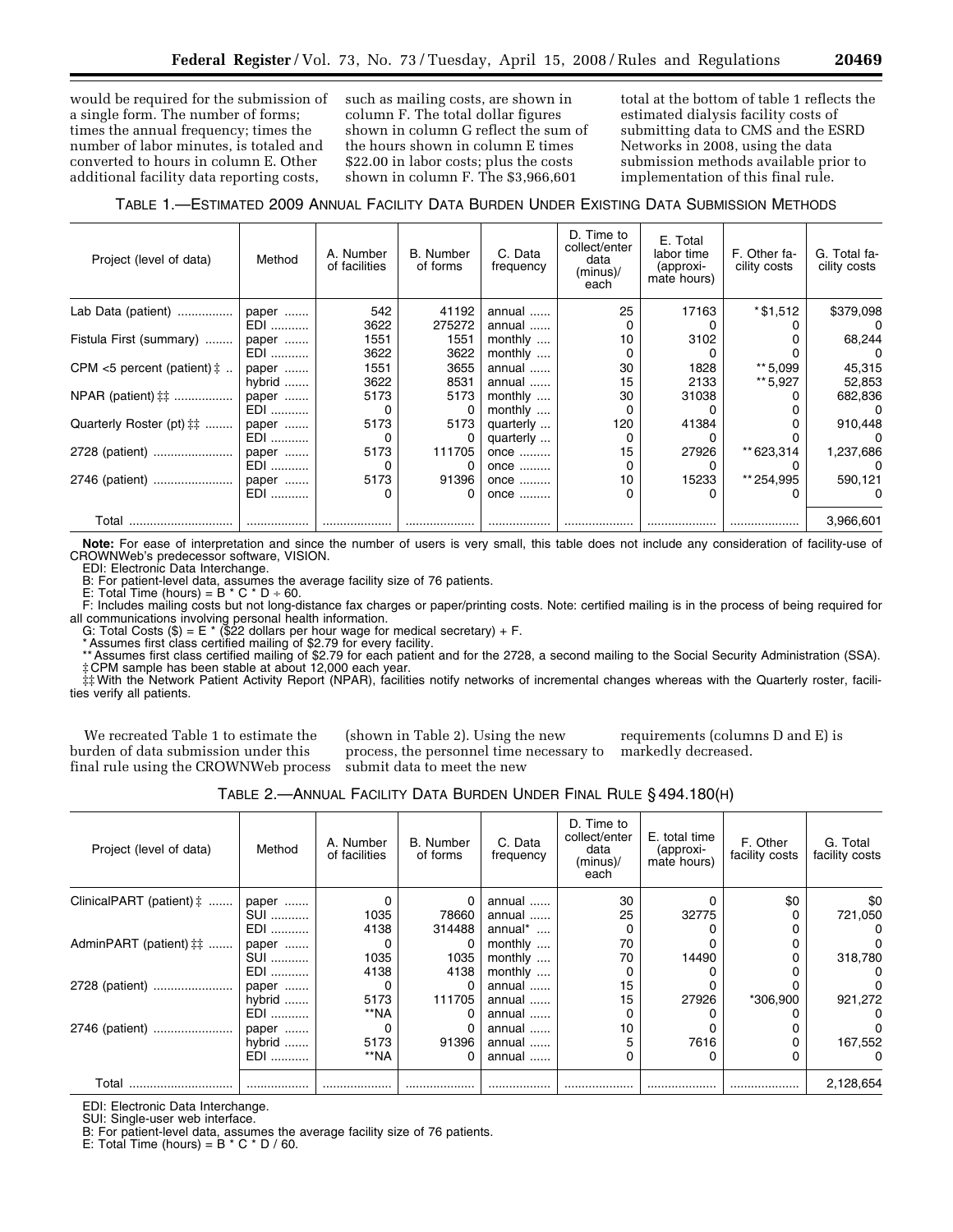F: Includes mailing costs but not long-distance fax charges or paper/printing costs. Note: certified mailing is in the process of being required for all communications involving personal health information.

G: Total Costs  $(\$) = E^*$  (\$22 dollars per hour wage for medical secretary) + F. \* Assumes first class certified mailing to SSA of \$2.79 for each patient.

\*\* Based on prioritization due to volume, facility preferences, and need to include SSA in EDI, all of the data necessary for the complete submission of the 2728 and 2746 are not included in the EDI functionality for initial CROWNWeb releases. \* The Fistula First data included in ClinicalPART will also be required monthly

† The required Clinical Patient Attributes and Related Treatment (ClinicalPART) dataset replaces the previous lab data, Fistula First, and CPM data submissions.

‡‡ The required Administrative Patient Attributes and Related Treatment (AdminPART) dataset replaces both the Network Patient Activity Report (NPAR) and the Quarterly roster.

By creating efficiencies via integrating various datasets and complementing the advanced information systems used by most dialysis facilities, we will be able to expand the CPM data collection from about a five percent statistical sample to 100 percent of dialysis patients, while also reducing facility data collection and data entry burden by about \$1.8

million (the sum of Table 2 subtracted from the sum of Table 1 equals \$1,837,947). Table 3 computes the estimated costs discussed above for computer hardware, Internet access, training costs for two facility staff members, and the labor cost savings for data entry and data submission. Our total of about minus \$0.97 million

reflects an overall first year cost savings that accompanies implementation of electronic data submission required by this final rule. The estimated \$1.8 million annual labor cost savings is expected every subsequent year (not counting inflation) on an ongoing basis.

# TABLE 3.—COST ESTIMATE FOR § 494.180(H)

| $$155,000$   | Computer hardware (first year).<br>55,800    Broadband internet access (first year and ongoing).<br>657,799    Training (first year).<br>2,128,654  Labor (first year and ongoing) (Represents a savings of \$1,837,947 which is the difference between total costs in Table 1 and<br>total costs in Table 2). |
|--------------|----------------------------------------------------------------------------------------------------------------------------------------------------------------------------------------------------------------------------------------------------------------------------------------------------------------|
| $$2,997,253$ | Total Cost (first year).<br>\$969,348  Total Cost savings (first year) (Represents the difference between total costs in Table 1 and the first year costs of<br>\$2,997,253).                                                                                                                                  |

In addition to the short-term return on investment to facilities, we believe that there is also an ongoing return on this investment for all other primary stakeholders—including patients, dialysis practitioners, and the public. CROWNWeb will allow for the more timely, accurate, and efficient use of data to support administration of the ESRD program by replacing the predominately paper process that currently exists with an electronic process that respects the capabilities of providers and has tangible benefits for dialysis facilities, individuals who have or may develop ESRD, and other stakeholders. CROWNWeb will allow facility submission of required data directly from their electronic health records rather than redundant data entry, freeing facility personnel to concentrate more on patient care. Another expectation is that claims payment will be improved due to improved quality and timeliness of patient eligibility and enrollment

information. In the future, we expect that the system could include claims data, and serve to inform a facility of, for example, patient hospitalization. A major benefit of the new system for facilities will be reports that will allow facilities to compare their patient outcomes with those of their peers. CPM electronic data collection for all dialysis patients allows facility level comparisons and tracking. Information about patient outcomes will be available in a much more timely fashion than currently exists, and performance improvement activities may be implemented and evaluated in quicker succession to optimize patient outcomes. For individuals with ESRD, CROWNWeb will increase the transparency of the health care system and empower patients to find better health care value and quality, while assuring access to care, especially in times of disaster/emergency. For ESRD Networks, CROWNWeb will not only provide timelier, more accurate, and

more complete information to inform quality improvement, it will make unnecessary certain activities that require a significant amount of Network resources. For example, CROWNWeb will be able to recreate the data included on the CMS 2744 Annual Facility Survey in a more timely fashion then is currently possible, and will free up Network resources that currently perform a four month manual reconciliation process. And for all primary stakeholders, we expect that the new system will either facilitate or provide timelier reports that will allow them to compare individual facilities and facility groups with various peer groups and national and local benchmarks.

# *Impact Summary*

The following chart provides an overall estimate of the impact of the final rule on dialysis facilities:

| Requirement | First year<br>costs | Second year<br>costs |
|-------------|---------------------|----------------------|
|             | \$496,244           | * \$49.624           |
|             |                     | $*10.743$            |
|             | 523.634             | $\Omega$             |
|             | 69.384              | *69.384              |
|             | 5,338,000           | $\overline{0}$       |
|             | 54.581              | * 54.581             |
|             | 264.448             | *264.448             |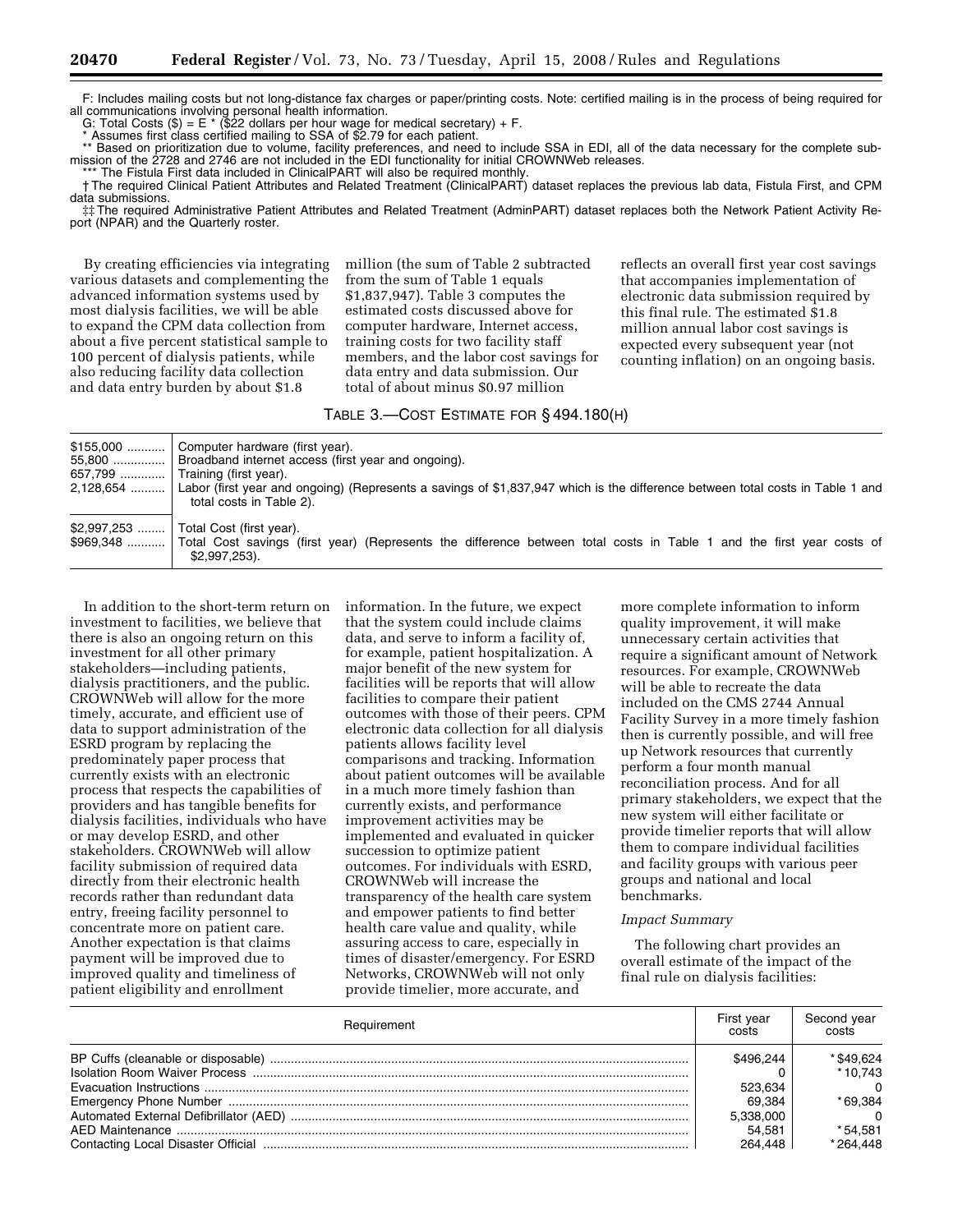| Requirement                           | First year<br>costs   | Second year<br>costs   |
|---------------------------------------|-----------------------|------------------------|
|                                       | 3,289,472             | *809,472               |
|                                       | 171,046               | 0                      |
|                                       | 1,397,708             | $*1,397,708$           |
|                                       | 247,151               |                        |
| <b>ESRD CPM Electronic Reporting:</b> |                       |                        |
|                                       |                       | 155,000                |
|                                       |                       | * 55,800               |
|                                       |                       | 657,799                |
|                                       | 11,851,668            | 3,524,559              |
| Cost savings                          | First year<br>savings | Second year<br>savings |
|                                       | \$1,029,253           | *\$1,029,253           |
|                                       | 342,093               | *342,093               |
|                                       | 19,435,447            | *19,435,447            |
|                                       | 4,180,038             | *4,180,038             |
|                                       |                       | $*1,837,947$           |
|                                       | 24,986,831            | 26,824,778             |
|                                       | 13,135,163            | 23,300,219             |
|                                       |                       |                        |

\* Ongoing annual costs/cost savings.

# *Effects on the Medicare and Medicaid Programs*

This final rule contains provisions that will protect patient health and safety and lead to improvements in patient care. Several of the expected improvements in patient care may also result in more efficient, cost effective care. For example, improved infection control practices may lead to fewer hospitalizations and better patient quality of life. An increased focus on the transplantation modality may lead to a greater number of patients on the transplant list, and perhaps more livingdonor transplantations.

This final rule contains several provisions that directly and indirectly promote the use of the most optimal dialysis access for each patient. These provisions include § 494.80(a)(8), § 494.90(a)(5), § 494.90(d), § 494.110 (a)(2), § 494.140 (e)(3)&(4), § 494.180 (c)(3), and § 494.180 (h)(3)(iv). We expect that these new requirements are improvements that will result in lower rates of access failure and an increase in the number of working arteriovenous fistulas (AVF). AVFs offer the most benefits to patients of the three possible hemodialysis access types. Examples of these benefits include longer average patency of all access types, very low rate of infection, need for only a minor surgery, and healing and sealing postcannulation (*[http://www.fistulafirst.org/](http://www.fistulafirst.org/tools.htm#Education)  tools.htm#Education*). According to the 2006 USRDS Atlas, the per patient per year (pppy) Medicare costs using 2004 data for dialysis patients with an AVF was \$55,112; the pppy cost with a graft

was \$65,556; and the pppy costs with a catheter \$75,345. Although this is raw data, we can see that there is a significant Medicare savings associated with AVF. According to 2005 ESRD CPM project, 31 percent of hemodialysis patients were dialyzing using an AVF in 2004 (*[http://www.cms.hhs.gov/](http://www.cms.hhs.gov/CPMProject)  CPMProject*). More current Fistula First October 2006 data (*http:// [www.simsproject.com/](http://www.simsproject.com/downloads.php?p=ff)  downloads.php?p=ff*) shows an AVF rate of 44.4 percent for patients. If the AVF rate further improves by 5 percent in all hemodialysis patients (309,269 in 2004 according to USRDS data) 15,464 more patients would have AVFs (with an average pppy savings of \$15,000). If this were to occur the potential Medicare savings could be approximately \$230 million per year. For purposes of this Impact Analysis, we have used the savings (\$230 million) that could result from 5 percent additional AVF patients. We believe savings are possible assuming the medical costs associated with creating AVFs for these 5 percent additional patients are in line with current costs, and that the cost differential between patients with AVFs and those with catheters remain comparable.

This final rule also promotes patient independence and the use of home dialysis whenever appropriate. The provisions that encourage home dialysis include § 494.70(a)(7), § 494.80(a)(9), § 494.90(a)(7), and § 494.90(d). We expect that the requirements of this rule will increase the percentage of patients on home dialysis. According to USRDS data the 2004 hemodialysis pppy

Medicare costs equal \$67,733, while the peritoneal pppy costs equal \$48,796. We do not have USRDS home hemodialysis pppy Medicare costs although home hemodialysis is less costly than incenter hemodialysis and home peritoneal dialysis is less costly than home hemodialysis. Approximately 92 percent of U.S. dialysis patients receive in-center hemodialysis. Based on the difference between 2004 hemodialysis and peritoneal pppy costs, savings of as much as \$18,937 pppy could be obtained with patients opting for peritoneal dialysis. If 5 percent additional patients were to opt for home peritoneal dialysis, which provides added health and quality of life benefits, that could account for 15,464 patients. The potential annual savings for these 5 percent additional patients (15,464 × \$18,937) could be as much as \$295 million. Combining potential savings from 5 percent additional patients who opt for AVFs and 5 percent additional patients who opt for home dialysis, the total Medicare allowed charges could be reduced by up to \$525 million annually. However, these examples are only illustrative in nature and are based on limited analytics. Therefore, they are not incorporated in the quantitative cost analysis of the RIA, but are presented to illustrate the possibility for Medicare savings.

### *C. Accounting Statement*

As required by OMB Circular A–4 (available at *http:// [www.whitehouse.gov/OMB/circulars/](http://www.whitehouse.gov/OMB/circulars/A004/A-4.PDF)  A004/A-4.PDF*) in the table below, we have prepared an accounting statement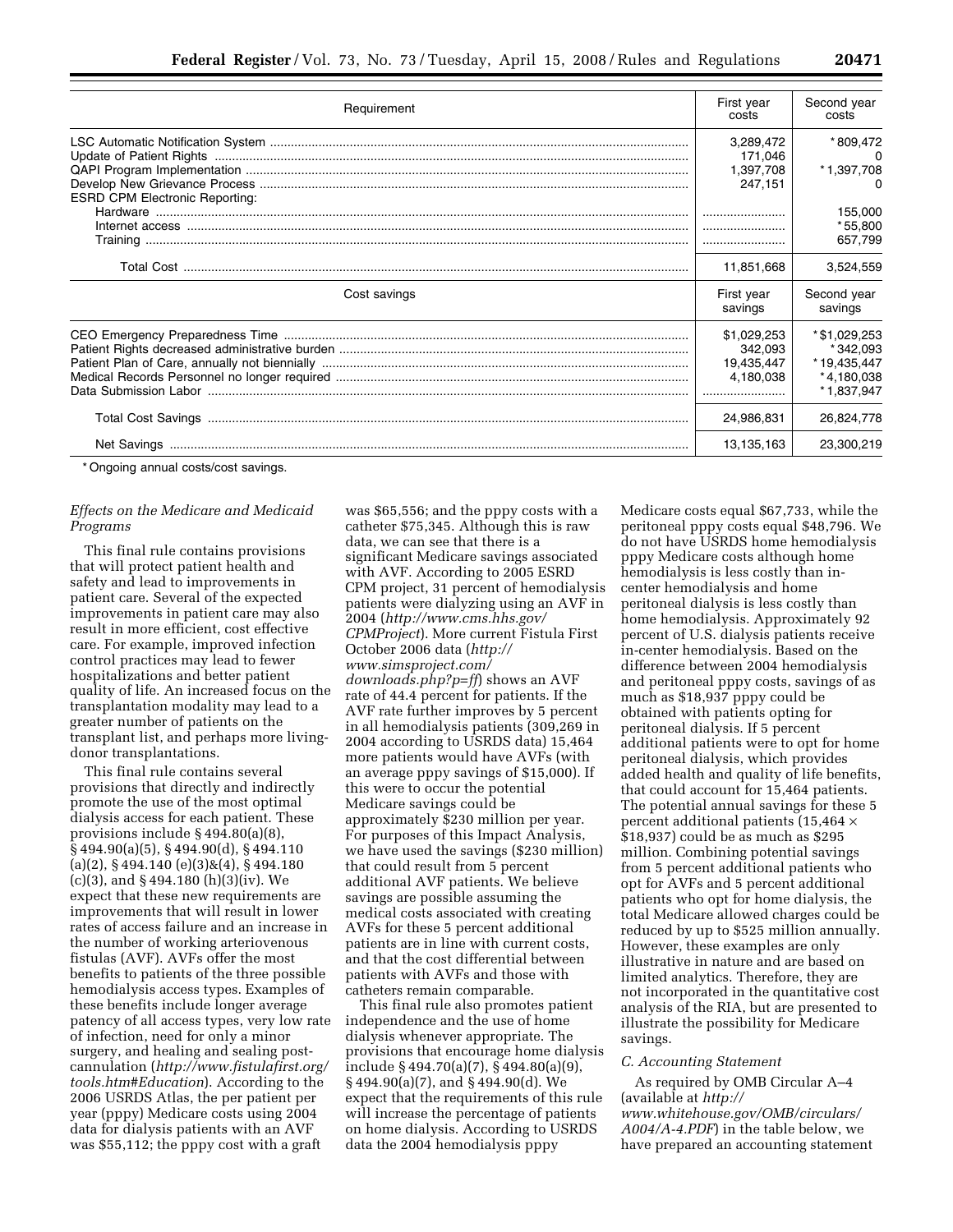showing the classification of the expenditures and savings associated with the provisions of this final regulation. This table provides our best estimate of the total annualized monetized costs and savings.

## PRIMARY ESTIMATE FOR 2008

| Annualized monetized facility                        |              |
|------------------------------------------------------|--------------|
|                                                      | \$11,851,668 |
| Annualized monetized facility<br>cost savings        | 24.986.831   |
| Annualized monetized facility                        |              |
| net cost savings                                     | 13,135,163   |
| Effects on State, local, and                         |              |
| tribal governments<br>Benefit effects on small busi- |              |
| nesses                                               | 2.651        |
|                                                      |              |

#### *D. Alternatives Considered*

#### 1. Maintenance of Existing Regulations

One alternative would be to keep the existing regulations. However, the current regulations inhibit our ability to ensure better outcomes of patient care, collect electronic data for quality assurance and quality improvement, incorporate new CDC and AAMI guidelines and fire safety standards and reduce current facility burden by eliminating numerous process and procedural requirements.

#### 2. Infection Control

One alternative was not including an exception to the CDC recommendation for monthly and semiannual screening for hepatitis C. We retained the exception because blanket screening for hepatitis C is not a Medicare-covered service.

Another alternative was to include only the ''Recommended Infection Control Practices for Hemodialysis Units At a Glance'' (At a Glance) precautions found in the CDC RR05 report and not including the narrative section explaining the infection control precautions. Our proposed inclusion of only the ''At a Glance'' two-pager synopsis of the CDC hemodialysis infection control precautions caused confusion as evidenced by the comments we received requesting clarification of various precautions. A third alternative was to require compliance with AIA Guidelines for Design and Construction of Hospitals and Health Care Facilities. The AIA guidelines provide instructions regarding dialysis unit design as it relates to infection control. While some states have adopted specific AIA guidelines as minimal standards, we believe it would be too burdensome on dialysis facilities to incorporate AIA guidelines as federal requirements. Commenters did not support inclusion

of the AIA guidelines in these conditions for coverage.

## 3. Water Quality

One alternative was to require compliance with portions of the previous AAMI guidelines—ANSI/ AAMI RD5: 1992 Appendix B5. However, this document has been rescinded by ANSI/AAMI and has been replaced by updated documents. Although we proposed compliance with portions of the AAMI document— RD62: 2001, which is directed to manufacturers, we are including in this final rule an incorporation by reference of ANSI/AAMI RD52:2004. This RD52 document reflects the state-of-the-art water quality guidelines for end users of water purification systems. Commenters urged us to include the RD52:2004 incorporation by reference as the most appropriate set of recommendations for dialysis facilities.

#### 4. Reuse of Hemodialyzers

One potential cost-saving alternative was to remove the requirement that dialyzers exposed to more than one germicide were acceptable for reuse. We decided against this because exposure to different germicides may cause membrane leaks and we have no scientific evidence to support the safety of using hemodialyzers exposed to more than one germicide. Commenters agreed with this approach.

5. Physical Environment and Emergency Preparedness

One alternative was to remove the requirement that every dialysis facility have a defibrillator. We retained this proposed provision because a Seattle study (Becker, pp. 1509–1512) identified dialysis centers as having a relatively high incidence of cardiac arrests over a seven year period. Also, automated external defibrillators are now required on airliners and in other public places because the technology is simple to use, staff can be trained on the use of such equipment, and the technology has been proven to save lives.

A second alternative was to allow a waiver or phase-in period for defibrillators in small rural dialysis facilities. Many commenters agreed that dialysis facilities should be equipped with a defibrillator, preferably an AED. Commenters urged that a waiver not be available to rural facilities and stated that these dialysis facilities may have the greatest need for AEDs since emergency medical technical support may be located a long distance from the dialysis facility.

#### 6. Patients' Rights

One alternative was to remove the patients' right to be informed of the availability of advance directives. We retained this proposal nonetheless because of the nature of ESRD and the aging dialysis population.

Another alternative considered was not including that dialysis facilities have an internal grievance procedure. We did not adopt this alternative because we believe an internal grievance process is essential to allow patients to express their concerns directly to the facility in which they receive dialysis.

#### 7. Patient Assessment

One alternative was to include "extremely frail patients" in the provision to reassess unstable patients monthly. This proposal was not adopted in order to ensure that dialysis facilities retain the flexibility to make clinical determinations on a case-by-case basis.

Another alternative was to remove the proposed 3-month timeframe to reassess new patients. However, we believe that initial patient adjustment to dialysis is crucial in setting the stage for successful treatment of ESRD and the reassessment done at 3 months will facilitate better patient outcomes.

# 8. Patient Plan of Care

One alternative was to retain the existing requirement for an individualized care plan with a six month review and a long-term program with an annual review. We did not adopt this approach because it was less burdensome to include a single individualized plan of care (without a long-term program) to be reviewed annually for stable patients.

9. Quality Assessment and Performance Improvement

One alternative was to require a QAPI program without specific criteria. We determined, based on the work of the NFK–K/DOQI committees (adequacy, nutrition, anemia, and vascular access), AAMI guidelines (reuse), specific recommendations from the OIG (medical error identification and patient satisfaction), and public comments on our proposed rule, that there was a sufficient basis to include basic criteria.

# 10. Special Purpose Renal Dialysis Facilities

One alternative was to remove this condition entirely based on historically low levels of participation. We determined that eliminating this condition would be detrimental to the small number of vacation camps that choose to participate and it would also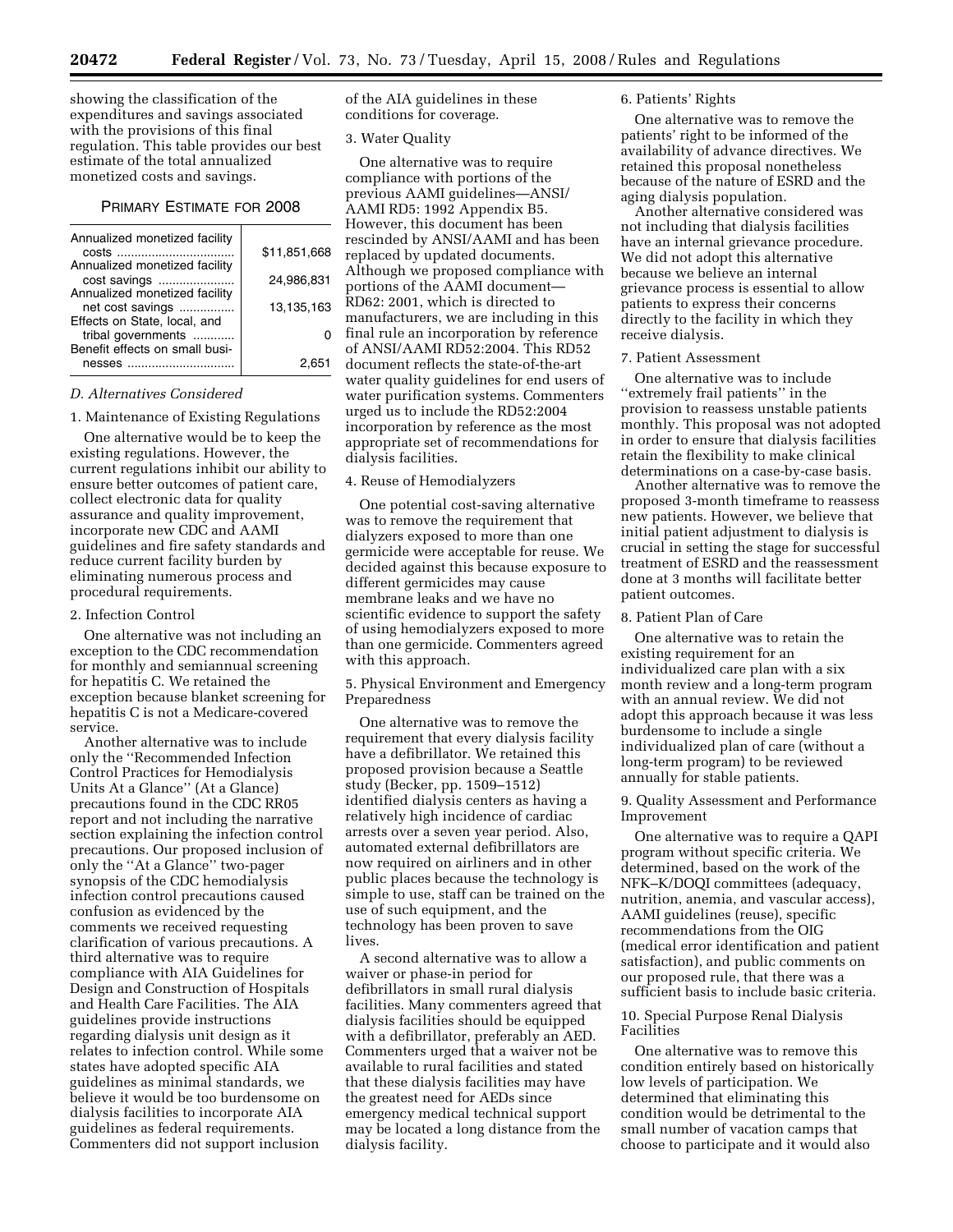inhibit access to care during natural disasters.

Another alternative was to retain the current certification requirements. We believe that the current certification requirements are onerous; we believe that this is demonstrated by the lack of participation in Medicare by vacation camps. We believe reducing the number of certification requirements addresses this issue. The final rule requirements represent a reduction in administrative burden for special purpose units.

## 11. Personnel Qualifications

One alternative was to retain the existing requirement that a licensed practical nurse, RN, or physician must be on the premises during dialysis. We are requiring that a registered nurse be on the premises during dialysis to protect patient health and safety and believe that this does not represent a significant increase in burden for dialysis facilities. In response to comments, we included a provision for the temporary use of an experienced LPN for infrequent occasions when the lack of an RN would force the facility to close for the day.

Other options were to propose no or merely minimal Federal requirements for dialysis technicians. We determined that Federal requirements are needed at this time because dialysis technicians are the primary caregivers in most dialysis facilities. Commenters support the inclusion of qualification criteria for patient care technicians.

## 12. Medical Director

One alternative was to propose to eliminate the medical director condition and propose that other health care professionals run dialysis facilities. However, a June 2000 OIG report strongly recommended that we strengthen the role of the facility's medical director. In response to that recommendation, we have retained the condition with a clarification of the medical director's responsibilities to include overseeing both the QAPI program and all involuntary patient transfers or discharges. We do not believe that this approach would impose an additional cost burden on dialysis facilities.

## 13. Governance

One alternative considered was to remove the proposal for a 30-day advance notice before involuntary patient discharge or transfer and retain the previous requirement (see § 405.2138(b)(2)) for patients to be ''given advance notice to ensure orderly transfer or discharge.'' We did not adopt this alternative because: (1) A 30-day

advance notice for discharge and transfer has been consistent with the existing requirements in NFs, SNFs, and hospital swing-beds for over 12 years; (2) the dialysis patient population is increasingly older and many are nursing home residents with co-morbid conditions; and (3) large dialysis organizations have emerged that can offer more flexibility and options for a patient involuntarily discharged from a facility by providing numerous units nearby or within commuting distance of that patient's place of residence. We have retained the proposed provision to waive the 30-day notice under extraordinary circumstances.

This final rule contains a requirement for every dialysis facility to report ESRD CPM Project data to CMS. One option considered was to require that less than 100 percent of facilities participate. However, section 4558(b) of Pub. L. 105–33 requires CMS to monitor the quality of care delivered to dialysis patients. To date, CMS has been collecting a five percent CPM patient sample on a voluntary basis. CPM electronic data collection has been pilottested and is expected to be ready for general use in 2008. The large dialysis organization facilities and many other dialysis facilities already collect this data for benchmarking and quality improvement purposes, and therefore, this will not create a significant new burden for the industry. However, small rural facilities may need time to come into compliance, and therefore, we are including a phase-in period.

#### *E. Conclusion*

For these reasons, we are not preparing analyses for either the RFA or section 1102(b) of the Act because we have determined, and the Secretary certifies, that this final rule will not have a significant economic impact on a substantial number of small entities or a significant impact on the operations of a substantial number of small rural hospitals.

In accordance with the provisions of Executive Order 12866, this regulation was reviewed by the Office of Management and Budget.

#### **List of Subjects**

#### *42 CFR Part 405*

Administrative practice and procedure, Health facilities, Health professions, Kidney diseases, Medical devices, Medicare, Reporting and recordkeeping requirements, Rural areas, X-rays.

#### *42 CFR Part 410*

Health facilities, Health professions, Kidney diseases, Laboratories,

Medicare, Reporting and recordkeeping requirements, Rural areas, X-rays.

## *42 CFR Part 413*

Health facilities, Kidney diseases, Medicare, Reporting and recordkeeping requirements.

## *42 CFR Part 414*

Administrative practice and procedure, Health facilities, Health professions, Kidney diseases, Medicare, Reporting and recordkeeping requirements.

# *42 CFR Part 488*

Administrative practice and procedure, Health facilities, Medicare, Reporting and recordkeeping requirements.

### *42 CFR Part 494*

Health facilities, Incorporation by reference, Kidney diseases, Medicare, Reporting and recordkeeping requirements.

■ For the reasons set forth in the preamble, the Centers for Medicare & Medicaid Services amends 42 CFR Chapter IV as follows:

# **PART 405—FEDERAL HEALTH INSURANCE FOR THE AGED AND DISABLED**

# **Subpart U—Conditions for Coverage of Suppliers of End-Stage Renal Disease (ESRD) Services**

■ 1. The authority citation for part 405, subpart U is revised to read as follows:

**Authority:** Secs. 1102, 1861, 1862(a), 1871, 1874, and 1881 of the Social Security Act (42 U.S.C. 1302, 1320b–8, 1395x, 1395y(a), 1395hh, 1395kk, and 1395rr), unless otherwise noted.

### **§ 405.2100 and § 405.2101 [Removed and Reserved]**

■ 2. Section 405.2100 and § 405.2101 are removed and reserved.

■ 3. Section 405.2102 is amended by adding the definition of ''ESRD Network organization'' in alphabetical order to read as follows:

#### **§ 405.2102 Definitions.**

\* \* \* \* \*

\* \* \* \* \* *ESRD Network organization.* The administrative governing body to the network and liaison to the Federal government.

**§ 405.2131 and § 405.2133 through § 405.2140 [Removed and Reserved]** 

■ 4. Section 405.2131 and § 405.2133 through § 405.2140 are removed and reserved.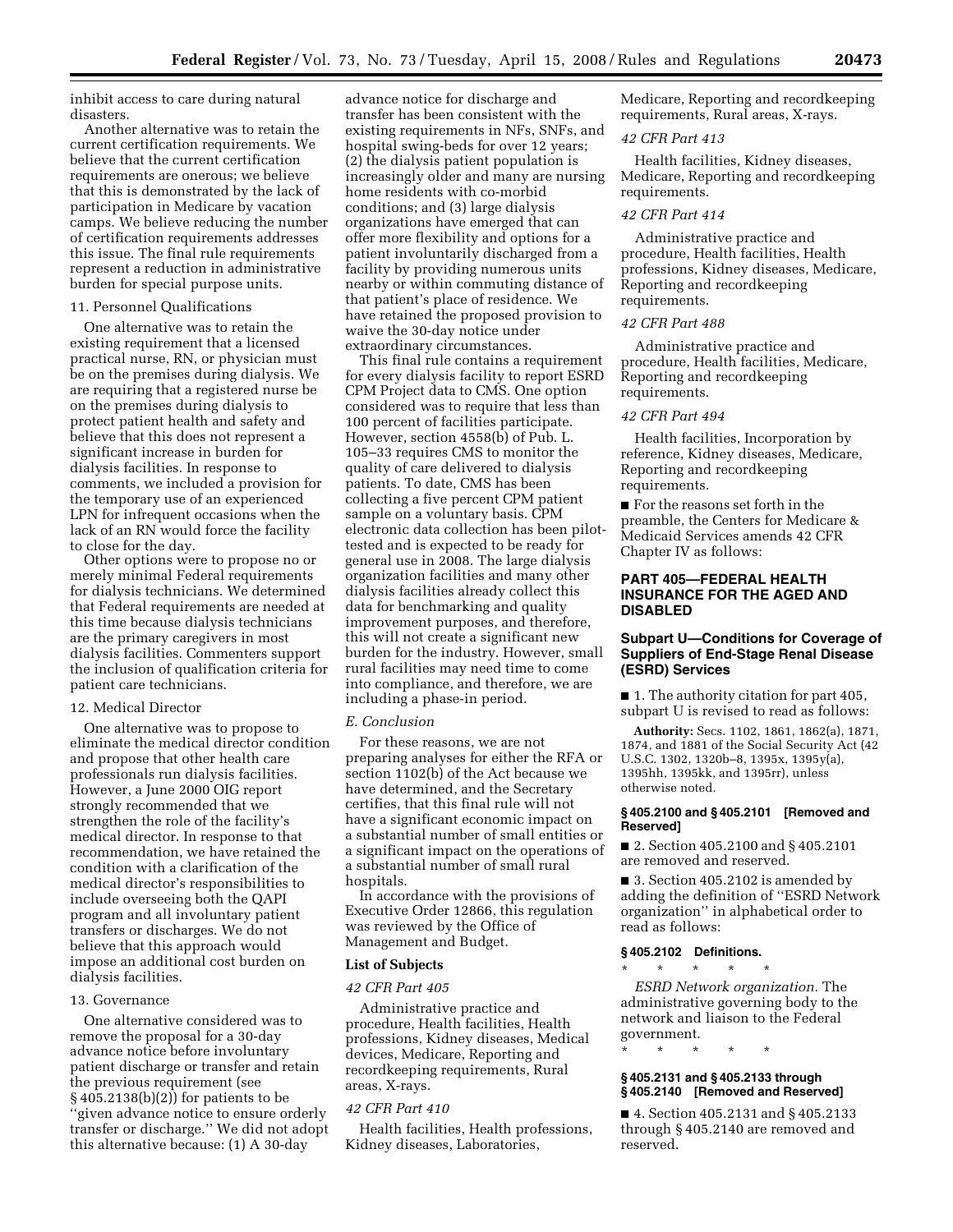## **§ 405.2150 [Removed and Reserved]**

■ 5. Section § 405.2150 is removed and reserved.

#### **§ 405.2160 through § 405.2164 [Removed and Reserved]**

■ 6. Sections 405.2160 through § 405.2164 are removed and reserved.

### **§ 405.2180 through § 405.2182 [Removed and Reserved]**

■ 7. Sections 405.2180 through § 405.2182 are removed and reserved.

#### **§ 405.2184 [Removed and Reserved]**

■ 8. Section 405.2184 is removed and reserved.

# **PART 410—SUPPLEMENTARY MEDICAL INSURANCE (SMI) BENEFITS**

■ 9. The authority citation for part 410 continues to read as follows:

**Authority:** Secs. 1102, 1834, 1871, and 1893 of the Social Security Act (42 U.S.C. 1302, 1395(m), 1395hh, and 1395ddd).

### **§ 410.5 [Amended]**

■ 10. In § 410.5(a), the reference "Part 405, subpart U: End-Stage Renal Disease Services,'' is revised to read ''Part 494: End-Stage Renal Disease Facilities.''

### **§ 410.50 [Amended]**

 $\blacksquare$  11. In § 410.50(b), the reference ''§ 405.2163(b)'' is revised to read ''§ 494.130''; and the reference ''subpart M of part 405'' is revised to read ''part 494.''

#### **§ 410.52 [Amended]**

■ 12. Section § 410.52 is amended as follows:

■ A. In paragraph (a)(4), the reference to ''§ 405.2163'' is revised to read ''§ 494.90(a)(4).''

■ B. In paragraph (a)(4), the word "epoetin (EPO)" is revised to read ''erythropoeisis-stimulating agents.''

■ C. In paragraph (b), the parenthetical statement ''(Section 405.2137 of this chapter contains specific details.)'' is revised to read ''(Section 494.90 of this chapter contains details on patient plans of care).''

#### **§ 410.152 [Amended]**

■ 13. In § 410.152(e)(1), "subpart U of part 405'' is revised to read ''part 494.''

# **§ 410.170 [Amended]**

■ 14. In § 410.170(c), the reference to ''§ 405.2137(b)(3)'' is revised to read ''§ 494.90.''

# **PART 413—PRINCIPLES OF REASONABLE COST REIMBURSEMENT; PAYMENT FOR END-STAGE RENAL DISEASE SERVICES; PROSPECTIVELY DETERMINED PAYMENT RATES FOR SKILLED NURSING FACILITIES**

■ 15. The authority citation for part 413 continues to read as follows:

**Authority:** Secs. 1102, 1812(d), 1814(b), 1815, 1833(a), (i), and (n), 1861(v), 1871, 1881, 1883, and 1886 of the Social Security Act (42 U.S.C. 1302, 1395d(d), 1395f(b), 1395g, 1395l(a), (i), and (n), 1395x(v), 1395hh, 1395rr, 1395tt, and 1395ww); and sec. 124 of Public Law 106–133 (113 Stat. 1501A–332).

 $\blacksquare$  16. In § 413.170, paragraph (a) is revised to read as follows:

# **§ 413.170 Scope.**

\* \* \* \* \* (a) Setting forth the principles and authorities under which CMS is authorized to establish a prospective payment system for outpatient maintenance dialysis furnished in or under the supervision of a dialysis facility under part 494 of this chapter (referred to as ''facility''). For purposes of this section and § 413.172 through § 413.198, ''outpatient maintenance dialysis'' means outpatient dialysis provided by a dialysis facility, home dialysis or self-dialysis as defined in § 494.10 of this chapter and includes all items and services specified in § 410.50 and § 410.52 of this chapter.

\* \* \* \* \*  $\blacksquare$  17. In § 413.172, paragraph (b) is revised to read as follows:

## **§ 413.172 Principles of prospective payment.**

\* \* \* \* \* (b) All approved ESRD facilities must accept the prospective payment rates established by CMS as payment in full for covered outpatient maintenance dialysis. Approved ESRD facility means—

(1) Any independent or hospitalbased facility (as defined in accordance with § 413.174(b) and § 413.174(c) of this part) that has been approved by CMS to participate in Medicare as an ESRD supplier; or

(2) Any approved independent facility with a written agreement with the Secretary. Under the agreement, the independent ESRD facility agrees—

(i) To maintain compliance with the conditions for coverage set forth in part 494 of this chapter and to report promptly to CMS any failure to do so; and

(ii) Not to charge the beneficiary or any other person for items and services for which the beneficiary is entitled to have payment made under the provisions of this part.

\* \* \* \* \*

#### **§ 413.198 [Amended]**

■ 18. In § 413.198(a), the phrase ''approved under subpart U of part 405,'' is revised to read ''under part 494.''

# **PART 414—PAYMENT FOR PART B MEDICAL AND OTHER HEALTH SERVICES**

■ 19. The authority citation for part 414 continues to read as follows:

**Authority:** Secs. 1102, 1871, and 1881(b)(1) of the Social Security Act (42 U.S.C. 1302, 1395hh, and 1395rr(b)(1)).

### **§ 414.330 [Amended]**

■ 20. Section 414.330 is amended as follows:

■ A. In paragraph (a)(2)(iii)(B), the reference ''subpart U of part 405'' is revised to read ''part 494.''

■ B. In paragraph (a)(2)(iii)(B)(*1*), the references ''subpart U (Conditions for Coverage of Suppliers of ESRD Services)'' are revised to read ''part 494 (Conditions for Coverage for End-Stage Renal Disease Facilities).''

■ C. In paragraph (a)(2)(iii)(B)(*7*), the references ''subpart U (Conditions for Coverage of Suppliers of ESRD Services)'' are revised to read ''part 494 (Conditions for Coverage for End-Stage Renal Disease Facilities).''

■ D. Paragraph (a)(2)(iii)(C) is added to read as follows:

### **§ 414.330 Payment for home dialysis equipment, supplies, and support services.**

- (a) \* \* \*
- $(2) * * * *$
- $(iii) * * * *$

(C) Agrees to report to the ESRD facility providing support services, at least every 45 days, all data (meaning information showing what supplies and services were provided to the patient and when each was provided) for each patient regarding services and items furnished to the patient in accordance with  $§$  494.100(c)(2) of this chapter.

# \* \* \* \* \*

# **PART 488—SURVEY, CERTIFICATION, AND ENFORCEMENT PROCEDURES**

■ 21. The authority citation for part 488 continues to read as follows:

**Authority:** Secs. 1102 and 1871 of the Social Security Act, unless otherwise noted (42 U.S.C. 1302 and 1895hh); Continuing Resolution Pub. L. 110–149 H.J. Res 72.

■ 22. Section 488.60(a) is revised to read as follows: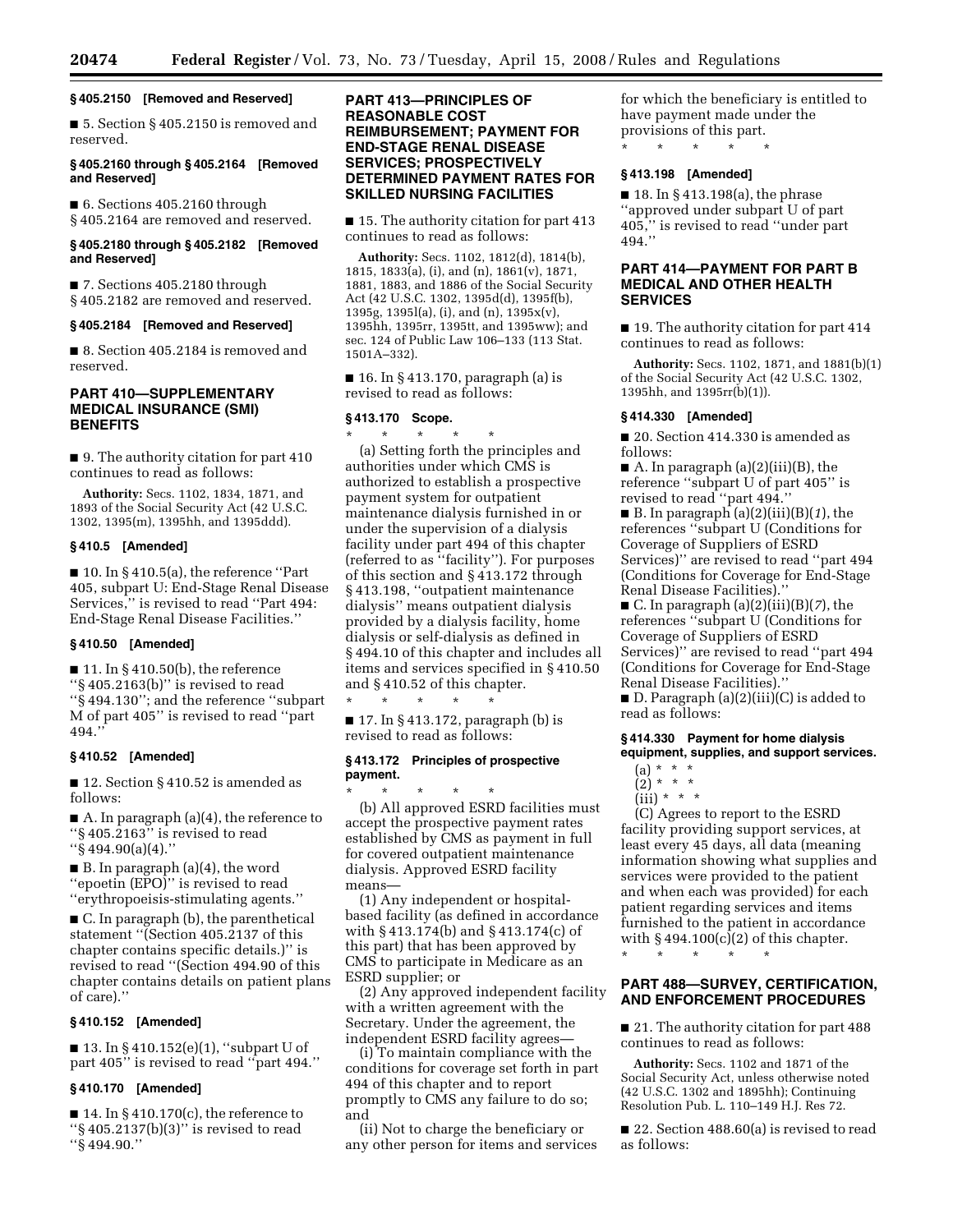#### **§ 488.60 Special procedures for approving end-stage renal disease facilities.**

(a) *Consideration for approval.* An ESRD facility that wishes to be approved or that wishes an expansion of dialysis services to be approved for coverage, in accordance with part 494 of this chapter, must secure a determination by the Secretary. To secure a determination, the facility must submit the following documents and data for consideration by the Secretary:

(1) Certification by the State agency referred to in § 488.12 of this part.

(2) Data furnished by ESRD network organizations and recommendations of the Public Health Service concerning the facility's contribution to the ESRD services of the network.

(3) Data concerning the facility's compliance with professional norms and standards.

(4) Data pertaining to the facility's qualifications for approval or for any expansion of services.

\* \* \* \* \*

## **Subpart G [Added and Reserved]**

■ 23. A new subpart G is added and reserved.

■ 24. A new subpart H is added to read as follows:

# **Subpart H—Termination of Medicare Coverage and Alternative Sanctions for End-Stage Renal Disease (ESRD) Facilities**

- Sec.<br>488.604 Termination of Medicare coverage.
- 488.606 Alternative sanctions.
- 488.608 Notice of alternative sanction and
- appeal rights: Termination of coverage. 488.610 Notice of appeal rights: Alternative sanctions.

# **Subpart H—Termination of Medicare Coverage and Alternative Sanctions for End-Stage Renal Disease (ESRD) Facilities**

## **§ 488.604 Termination of Medicare coverage.**

(a) Except as otherwise provided in this subpart, failure of a supplier of ESRD services to meet one or more of the conditions for coverage set forth in part 494 of this chapter will result in termination of Medicare coverage of the services furnished by the supplier.

(b) If termination of coverage is based solely on a supplier's failure to participate in network activities and pursue network goals, as required at § 494.180(i) of this chapter, coverage may be reinstated when CMS determines that the supplier is making reasonable and appropriate efforts to meet that condition.

(c) If termination of coverage is based on failure to meet any of the other conditions specified in part 494 of this chapter, coverage will not be reinstated until CMS finds that the reason for termination has been removed and there is reasonable assurance that it will not recur.

# **§ 488.606 Alternative sanctions.**

(a) *Basis for application of alternative sanctions.* CMS may, as an alternative to termination of Medicare coverage, impose one of the sanctions specified in paragraph (b) of this section if CMS finds that—

(1) The supplier fails to participate in the activities and pursue the goals of the ESRD network that is designated to encompass the supplier's geographic area; and

(2) This failure does not jeopardize patient health and safety.

(b) *Alternative sanctions.* The alternative sanctions that CMS may apply in the circumstances specified in paragraph (a) of this section include the following:

(1) Denial of payment for services furnished to patients first accepted for care after the effective date of the sanction as specified in the sanction notice.

(2) Reduction of payments, for all ESRD services furnished by the supplier, by 20 percent for each 30-day period after the effective date of the sanction.

(3) Withholding of all payments, without interest, for all ESRD services furnished by the supplier to Medicare beneficiaries.

(c) *Duration of alternative sanction.*  An alternative sanction remains in effect until CMS finds that the supplier is in substantial compliance with the requirement to cooperate in the network plans and goals, or terminates coverage of the supplier's services for lack of compliance.

#### **§ 488.608 Notice of alternative sanction and appeal rights: Termination of coverage.**

(a) *Notice of alternative sanction.*  CMS gives the supplier and the general public notice of the alternative sanction and of the effective date of the sanction. The effective date of the alternative sanction is at least 30 days after the date of the notice.

(b) *Appeal rights.* Termination of Medicare coverage of a supplier's ESRD services because the supplier no longer meets the conditions for coverage of its services is an initial determination appealable under part 498 of this chapter.

#### **§ 488.610 Notice of appeal rights: Alternative sanctions.**

If CMS proposes to apply an alternative sanction specified in § 488.606(b), the following rules apply:

(a) CMS gives the facility notice of the proposed alternative sanction and 15 days in which to request a hearing.

(b) If the facility requests a hearing, CMS provides an informal hearing by a CMS official who was not involved in making the appealed decision.

(c) During the informal hearing, the facility—

(1) May be represented by counsel; (2) Has access to the information on which the allegation was based; and

(3) May present, orally or in writing, evidence and documentation to refute the finding of failure to participate in network activities and pursue network goals.

(d) If the written decision of the informal hearing supports application of the alternative sanction, CMS provides the facility and the public, at least 30 days before the effective date of the alternative sanction, a written notice that specifies the effective date and the reasons for the alternative sanction. ■ 25. A new part 494 is added to read

as follows:

# **PART 494—CONDITIONS FOR COVERAGE FOR END–STAGE RENAL DISEASE FACILITIES**

#### **Subpart A—General Provisions**

Sec.

- 494.1 Basis and scope.
- 494.10 Definitions.
- 494.20 Condition: Compliance with Federal, State, and local laws and regulations.

# **Subpart B—Patient Safety**

- 494.30 Condition: Infection control.
- 494.40 Condition: Water and dialysate quality.
- 494.50 Condition: Reuse of hemodialyzers and bloodlines.
- 494.60 Condition: Physical environment.

# **Subpart C—Patient Care**

- 494.70 Condition: Patient rights.
- 494.80 Condition: Patient assessment.
- 494.90 Condition: Patient plan of care.
- 494.100 Condition: Care at home.
- 494.110 Condition: Quality assessment and performance improvement.
- 494.120 Condition: Special purpose renal dialysis facilities.
- 494.130 Condition: Laboratory services.

# **Subpart D—Administration**

- 494.140 Condition: Personnel qualifications.
- 494.150 Condition: Responsibilities of the Medical director.
- 494.160 [Reserved]<br>494.170 Condition:
- Condition: Medical records.
- 494.180 Condition: Governance.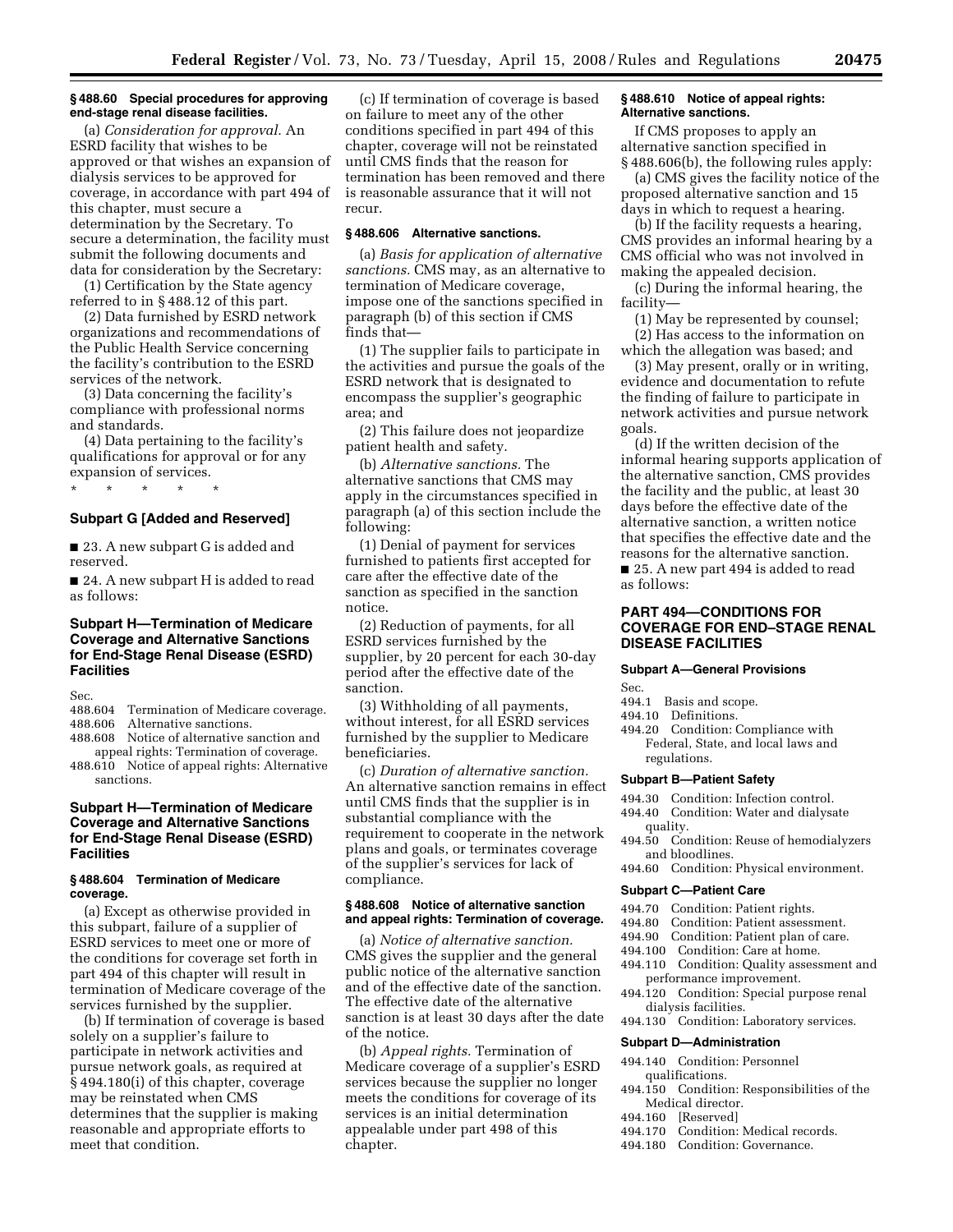**Authority:** Secs. 1102 and 1871 of the Social Security Act (42 U.S.C. l302 and l395hh).

#### **Subpart A—General Provisions**

#### **§ 494.1 Basis and scope.**

(a) *Statutory basis.* This part is based on the following provisions:

(1) Section 299I of the Social Security Amendments of 1972 (Pub. L. 92–603), which extended Medicare coverage to insured individuals, their spouses, and their dependent children with ESRD who require dialysis or transplantation.

(2) Section 1861(e)(9) of the Act, which requires hospitals to meet such other requirements as the Secretary finds necessary in the interest of health and safety of individuals who are furnished services in the institution.

(3) Section 1861(s)(2)(F) of the Act, which describes ''medical and other health services'' covered under Medicare to include home dialysis supplies and equipment, self-care home dialysis support services, and institutional dialysis services and supplies.

(4) Section 1862(a) of the Act, which specifies exclusions from coverage.

(5) Section 1881 of the Act, which authorizes Medicare coverage and payment for the treatment of ESRD in approved facilities, including institutional dialysis services, transplantation services, self-care home dialysis services, and the administration of erythropoiesis-stimulating agent(s).

(6) Section 12(d) of the National Technology Transfer and Advancement Act of 1995 (Pub. L. 104–113), which requires Federal agencies to use technical standards that are developed or adopted by voluntary consensus standards bodies, unless their use would be inconsistent with applicable law or otherwise impractical.

(b) *Scope.* The provisions of this part establish the conditions for coverage of services under Medicare and are the basis for survey activities for the purpose of determining whether an ESRD facility's services may be covered.

#### **§ 494.10 Definitions.**

As used in this part—

*Dialysis facility* means an entity that provides outpatient maintenance dialysis services, or home dialysis training and support services, or both. A dialysis facility may be an independent or hospital-based unit (as described in § 413.174(b) and (c) of this chapter) that includes a self-care dialysis unit that furnishes only self-dialysis services.

*Discharge* means the termination of patient care services by a dialysis facility or the patient voluntarily terminating dialysis when he or she no longer wants to be dialyzed by that facility.

*Furnishes directly* means the ESRD facility provides the service through its own staff and employees or through individuals who are under direct contract to furnish these services personally for the facility.

*Home dialysis* means dialysis performed at home by an ESRD patient or caregiver who has completed an appropriate course of training as described in § 494.100(a) of this part.

*Self-dialysis* means dialysis performed with little or no professional assistance by an ESRD patient or caregiver who has completed an appropriate course of training as specified in § 494.100(a) of this part.

*Transfer* means a temporary or permanent move of a patient from one dialysis facility to another that requires a transmission of the patient's medical record to the facility receiving the patient.

#### **§ 494.20 Condition: Compliance with Federal, State, and local laws and regulations.**

The facility and its staff must operate and furnish services in compliance with applicable Federal, State, and local laws and regulations pertaining to licensure and any other relevant health and safety requirements.

# **Subpart B—Patient Safety**

#### **§ 494.30 Condition: Infection control.**

The dialysis facility must provide and monitor a sanitary environment to minimize the transmission of infectious agents within and between the unit and any adjacent hospital or other public areas.

(a) *Standard: Procedures for infection control.* The facility must demonstrate that it follows standard infection control precautions by implementing—

(1)(i) The recommendations (with the exception of screening for hepatitis C), found in ''Recommendations for Preventing Transmission of Infections Among Chronic Hemodialysis Patients,'' developed by the Centers for Disease Control and Prevention, Morbidity and Mortality Weekly Report, volume 50, number RR05, April 27, 2001, pages 18 to 28. The Director of the Federal Register approves this incorporation by reference in accordance with 5 U.S.C. 552(a) and 1 CFR Part 51. This publication is available for inspection at the CMS Information Resource Center, 7500 Security Boulevard, Central Building, Baltimore, MD or at the National Archives and Records Administration (NARA). Copies may be obtained at the CMS Information

Resource Center. For information on the availability of this material at NARA, [call 202–741–6030, or go to:](http://www.archives.gov/federal_register/code_of_regulations/ibr_locations.html) *http:// www.archives.gov/federal*\_*register/ code*\_*of*\_*regulations/ibr*\_*locations.html*. The recommendation found under section header ''HBV-Infected Patients'', found on pages 27 and 28 of RR05 (''Recommendations for Preventing Transmission of Infections Among Chronic Hemodialysis Patients''), concerning isolation rooms, must be complied with by February 9, 2009.

(ii) When dialysis isolation rooms as required by (a)(1)(i) are available locally that sufficiently serve the needs of patients in the geographic area, a new dialysis facility may request a waiver of such requirement. Isolation room waivers may be granted at the discretion of, and subject to, additional qualifications as may be deemed necessary by the Secretary.

(2) The ''Guidelines for the Prevention of Intravascular Catheter-Related Infections'' entitled ''Recommendations for Placement of Intravascular Catheters in Adults and Children'' parts I–IV; and ''Central Venous Catheters, Including PICCs, Hemodialysis, and Pulmonary Artery Catheters, in Adult and Pediatric Patients,'' Morbidity and Mortality Weekly Report, volume 51 number RR– 10, pages 16 through 18, August 9, 2002. The Director of the Federal Register approves this incorporation by reference in accordance with 5 U.S.C. 552(a) and 1 CFR Part 51. This publication is available for inspection at the CMS Information Resource Center, 7500 Security Boulevard, Central Building, Baltimore, MD or at the National Archives and Records Administration (NARA). Copies may be obtained at the CMS Information Resource Center. For information on the availability of this material at NARA, call 202–741–6030, or go to: *[http://www.archives.gov/](http://www.archives.gov/federal_register/code_of_regulations/ibr_locations.html)  federal*\_*register/code*\_*of*\_*regulations/ ibr*\_*locations.html*.

(3) Patient isolation procedures to minimize the spread of infectious agents and communicable diseases; and

(4) Maintaining procedures, in accordance with applicable State and local laws and accepted public health procedures, for the—

(i) Handling, storage, and disposal of potentially infectious waste; and

(ii) Cleaning and disinfection of contaminated surfaces, medical devices, and equipment.

(b) *Standard: Oversight.* The facility must—

(1) Monitor and implement biohazard and infection control policies and activities within the dialysis unit;

(2) Ensure that clinical staff demonstrate compliance with current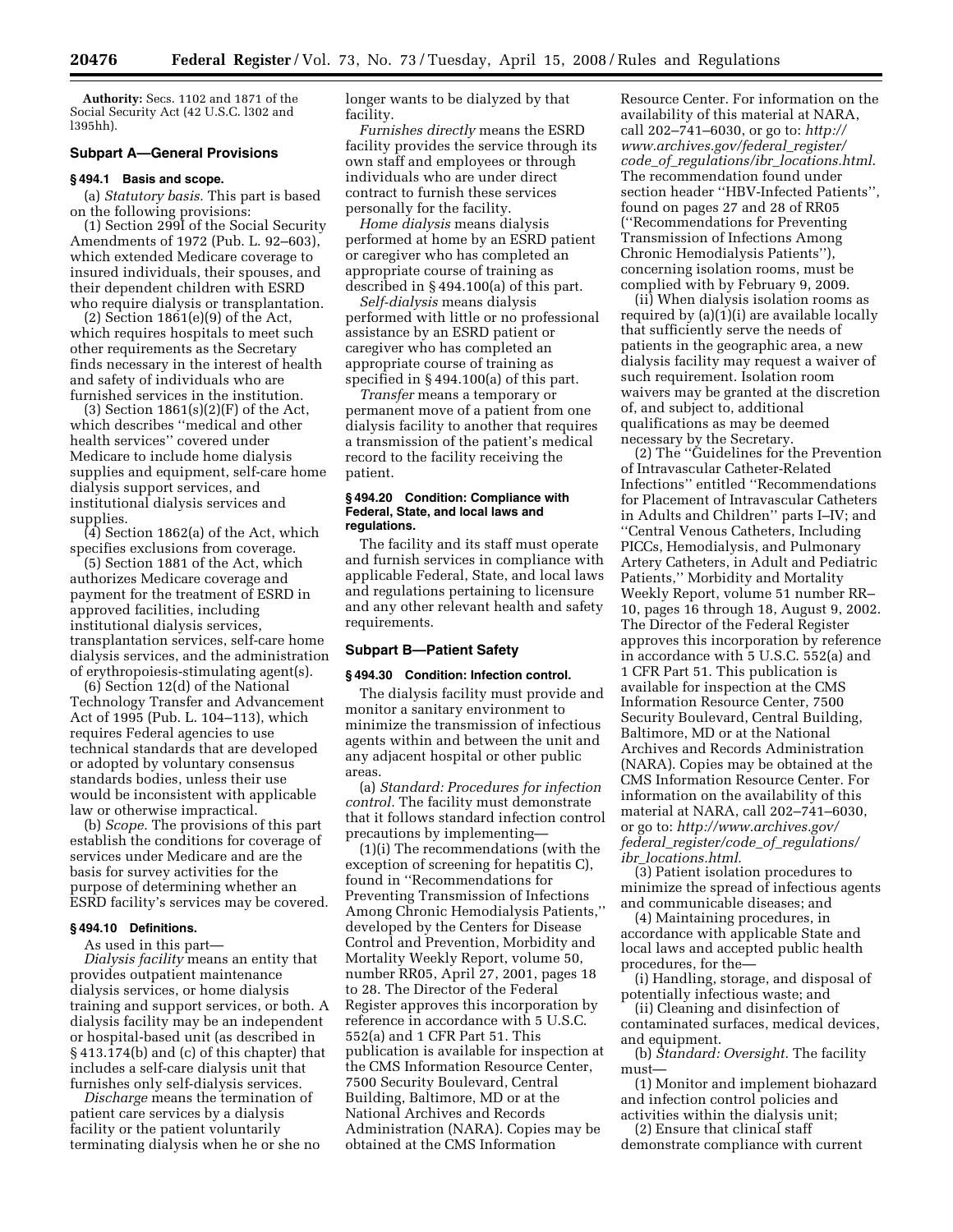aseptic techniques when dispensing and administering intravenous medications from vials and ampules; and

(3) Require all clinical staff to report infection control issues to the dialysis facility's medical director (see § 494.150 of this part) and the quality improvement committee.

(c) *Standard: Reporting.* The facility must report incidences of communicable diseases as required by Federal, State, and local regulations.

## **§ 494.40 Condition: Water and dialysate quality.**

The facility must be able to demonstrate the following:

(a) *Standard: Water purity.* Water and equipment used for dialysis meets the water and dialysate quality standards and equipment requirements found in the Association for the Advancement of Medical Instrumentation (AAMI) publication, ''Dialysate for hemodialysis,'' ANSI/AAMI RD52: 2004. The Director of the Federal Register approves this incorporation by reference in accordance with 5 U.S.C. 552(a) and 1 CFR Part 51. This publication is available for inspection at the CMS Information Resource Center, 7500 Security Boulevard, Central Building, Baltimore, MD or at the National Archives and Records Administration (NARA). For information on the availability of this material at NARA, call 202–741–6030, or go to: *[http://www.archives.gov/](http://www.archives.gov/federal_register/code_of_regulations/ibr_locations.html)  federal*\_*register/code*\_*of*\_*regulations/ ibr*\_*locations.html*. Copies may be purchased from the Association for the Advancement of Medical Instrumentation, 3300 Washington Boulevard, Suite 400, Arlington, VA 22201–4598.

(b) *Standard: Chlorine/chloramines.*  (1) The water treatment system must include a component or carbon tank which removes chlorine/chloramine along with a backup component or second carbon tank in series for chlorine/chloramine removal;

(2) (i) If the test results from the port of the initial component or carbon tank referred to in section 6.2.5 of AAMI RD52:2004 are greater than 0.5 mg/L for free chlorine or 0.1 mg/L for chloramines, or equal to or greater than 0.1 mg/L of total chlorine, then the second component or carbon tank which removes chlorine/chloramine must be tested;

(ii) If the test results from the last component or carbon tank are greater than the parameters for chlorine or chloramine specified in paragraph (b)(2)(i) of this section the facility must—

(A) Immediately take corrective action to bring chlorine or chloramine levels into compliance with paragraph (b)(2)(i) of this section and confirm through testing that the corrective action has been effective, or terminate dialysis treatment to protect patients from exposure to chlorine/chloramine;

(B) Only allow use of purified water in a holding tank, if appropriate, and if testing shows water chlorine or chloramine levels that are in compliance with paragraph (b)(2)(i) of this section; and

(C) Immediately notify the medical director; and

(D) Take corrective action to ensure ongoing compliance with acceptable chlorine and chloramine levels as described in paragraph (b)(2)(i) of this section.

(c) *Standard: Corrective action plan.*  Water testing results including, but not limited to, chemical, microbial, and endotoxin levels which meet AAMI action levels or deviate from the AAMI standards must be addressed with a corrective action plan that ensures patient safety.

(d) *Standard: Adverse events.* A dialysis facility must maintain active surveillance of patient reactions during and following dialysis. When clinically indicated (for example, after adverse patient reactions) the facility must—

(1) Obtain blood and dialysate cultures and endotoxin levels;

(2) Evaluate the water purification system; and

(3) Take corrective action.

(e) *Standard: In-center use of preconfigured hemodialysis systems.*  When using a preconfigured, FDAapproved hemodialysis system designed, tested and validated to yield AAMI quality (which includes standards for chemical and chlorine/ chloramine testing) water and dialysate, the system's FDA-approved labeling must be adhered to for machine use and monitoring of the water and dialysate quality. The facility must meet all AAMI RD52:2004 requirements for water and dialysate. Moreover, the facility must perform bacteriological and endotoxin testing on a quarterly, or more frequent basis, as needed, to ensure that the water and dialysate are within AAMI limits.

## **§ 494.50 Condition: Reuse of hemodialyzers and bloodlines.**

(a) *Standard: General requirements for the reuse of hemodialyzers and bloodlines.* Certain hemodialyzers and bloodlines—

(1) May be reused for certain patients with the exception of Hepatitis B positive patients;

(2) Must be reused only for the same patient; and

(3) Must be labeled for multiple reuse in accordance with the premarket notification provisions of section 510(k) of the Food, Drug, and Cosmetics Act and 21 CFR 876.5860.

(b) *Standard: Reprocessing requirements for the reuse of hemodialyzers and bloodlines.* A dialysis facility that reuses hemodialyzers and bloodlines must adhere to the following reprocessing guidelines:

(1) Meet the requirements of AAMI published in ''Reuse of Hemodialyzers,'' third edition, ANSI/AAMI RD47:2002 and RD47:2002/A1:2003. The Director of the Federal Register approves this incorporation by reference in accordance with 5 U.S.C. 552(a) and 1 CFR Part 51. This publication is available for inspection at the CMS Information Resource Center, 7500 Security Boulevard, Central Building, Baltimore, MD or at the National Archives and Records Administration (NARA). For information on the availability of this material at NARA, [call 202–741–6030, or go to:](http://www.archives.gov/federal_register/code_of_regulations/ibr_locations.html) *http:// www.archives.gov/federal*\_*register/ code*\_*of*\_*regulations/ibr*\_*locations.html*. Copies may be purchased from the Association for the Advancement of Medical Instrumentation, 3300 Washington Boulevard, Suite 400, Arlington, VA 22201–4598.

(2) Reprocess hemodialyzers and bloodlines—

(i) By following the manufacturer's recommendations; or

(ii) Using an alternate method and maintaining documented evidence that the method is safe and effective.

(3) Not expose hemodialyzers to more than one chemical germicide, other than bleach (used as a cleaner in this application), during the life of the dialyzer. All hemodialyzers must be discarded before a different chemical germicide is used in the facility.

(c) *Standard: Monitoring, evaluation, and reporting requirements for the reuse of hemodialyzers and bloodlines.* In addition to the requirements for hemodialyzer and bloodline reuse specified in paragraphs (a) and (b) of this section, the dialysis facility must adhere to the following:

(1) Monitor patient reactions during and following dialysis.

(2) When clinically indicated (for example, after adverse patient reactions), the facility must—

(i) Obtain blood and dialysate cultures and endotoxin levels; and

(ii) Undertake evaluation of its dialyzer reprocessing and water purification system. When this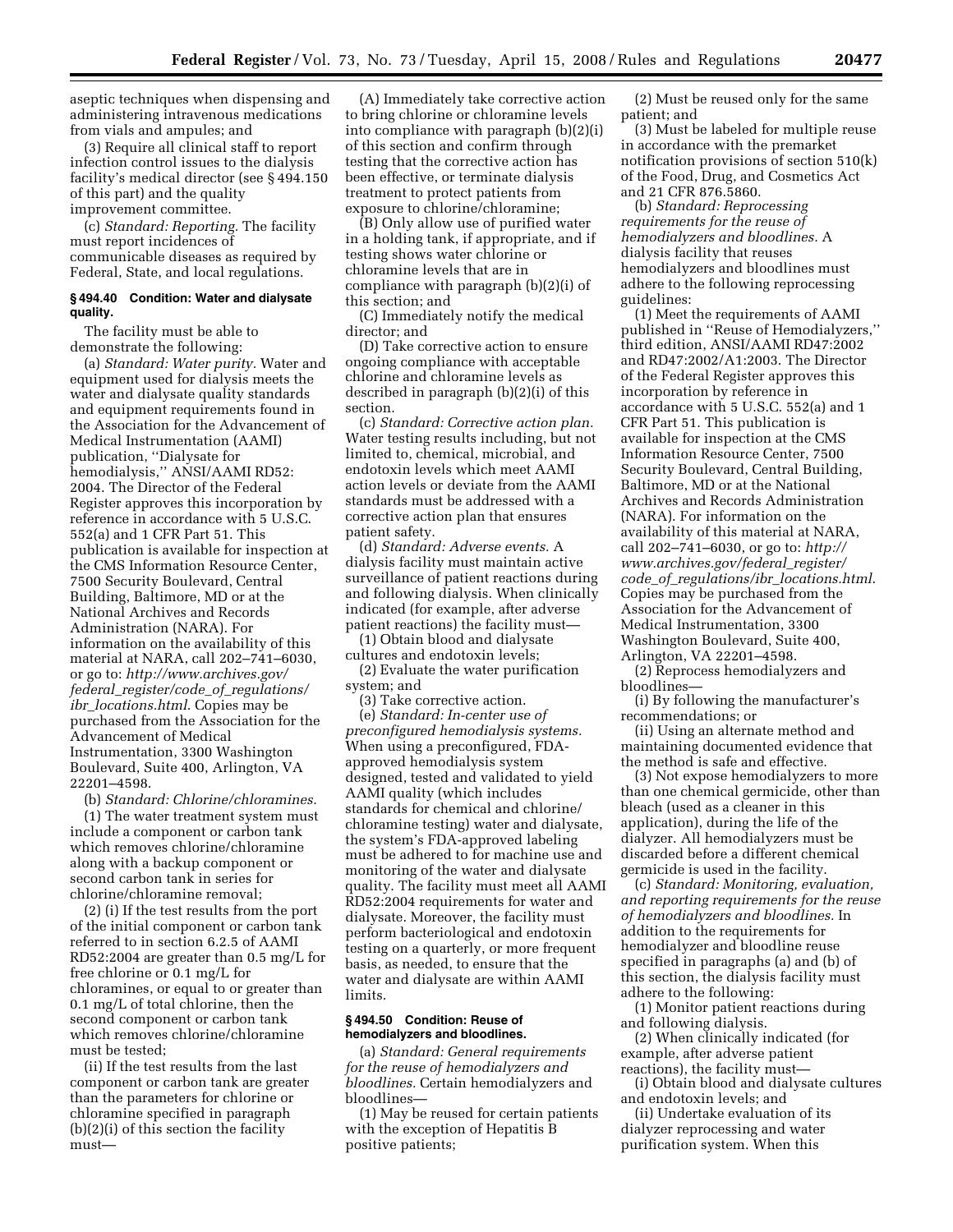evaluation suggests a cluster of adverse patient reactions is associated with hemodialyzer reuse, the facility must suspend reuse of hemodialyzers until it is satisfied the problem has been corrected.

(iii) Report the adverse outcomes to the FDA and other Federal, State or local government agencies as required by law.

# **§ 494.60 Condition: Physical environment.**

The dialysis facility must be designed, constructed, equipped, and maintained to provide dialysis patients, staff, and the public a safe, functional, and comfortable treatment environment.

(a) *Standard: Building.* The building in which dialysis services are furnished must be constructed and maintained to ensure the safety of the patients, the staff, and the public.

(b) *Standard: Equipment maintenance.* The dialysis facility must implement and maintain a program to ensure that all equipment (including emergency equipment, dialysis machines and equipment, and the water treatment system) are maintained and operated in accordance with the manufacturer's recommendations.

(c) *Standard: Patient care environment.* 

(1) The space for treating each patient must be sufficient to provide needed care and services, prevent crosscontamination, and to accommodate medical emergency equipment and staff.

(2) The dialysis facility must: (i) Maintain a comfortable

temperature within the facility; and

(ii) Make reasonable accommodations for the patients who are not comfortable at this temperature.

(3) The dialysis facility must make accommodations to provide for patient privacy when patients are examined or treated and body exposure is required.

(4) Patients must be in view of staff during hemodialysis treatment to ensure patient safety (video surveillance will not meet this requirement).

(d) *Standard: Emergency* 

*preparedness.* The dialysis facility must implement processes and procedures to manage medical and nonmedical emergencies that are likely to threaten the health or safety of the patients, the staff, or the public. These emergencies include, but are not limited to, fire, equipment or power failures, carerelated emergencies, water supply interruption, and natural disasters likely to occur in the facility's geographic area.

(1) *Emergency preparedness of staff.*  The dialysis facility must provide appropriate training and orientation in emergency preparedness to the staff. Staff training must be provided and

evaluated at least annually and include the following:

(i) Ensuring that staff can demonstrate a knowledge of emergency procedures, including informing patients of—

(A) What to do;

(B) Where to go, including instructions for occasions when the geographic area of the dialysis facility must be evacuated;

(C) Whom to contact if an emergency occurs while the patient is not in the dialysis facility. This contact information must include an alternate emergency phone number for the facility for instances when the dialysis facility is unable to receive phone calls due to an emergency situation (unless the facility has the ability to forward calls to a working phone number under such emergency conditions); and

(D) How to disconnect themselves from the dialysis machine if an emergency occurs.

(ii) Ensuring that, at a minimum, patient care staff maintain current CPR certification; and

(iii) Ensuring that nursing staff are properly trained in the use of emergency equipment and emergency drugs.

(2) *Emergency preparedness patient training.* The facility must provide appropriate orientation and training to patients, including the areas specified in paragraph (d)(1)(i) of this section.

(3) *Emergency equipment.* Emergency equipment, including, but not limited to, oxygen, airways, suction, defibrillator or automated external defibrillator, artificial resuscitator, and emergency drugs, must be on the premises at all times and immediately available.

(4) *Emergency plans.* The facility must—

(i) Have a plan to obtain emergency medical system assistance when needed;

(ii) Evaluate at least annually the effectiveness of emergency and disaster plans and update them as necessary; and

(iii) Contact its local disaster management agency at least annually to ensure that such agency is aware of dialysis facility needs in the event of an emergency.

(e) *Standard: Fire safety.* 

(1) Except as provided in paragraph (e)(2) of this section, by February 9, 2009. The dialysis facility must comply with applicable provisions of the 2000 edition of the Life Safety Code of the National Fire Protection Association (which is incorporated by reference at § 403.744(a)(1)(i) of this chapter).

(2) Notwithstanding paragraph (e)(1) of this section, dialysis facilities participating in Medicare as of October

14, 2008. Utilizing non-sprinklered buildings on such date may continue to use such facilities if such buildings were constructed before January 1, 2008 and State law so permits.

(3) If CMS finds that a fire and safety code imposed by the facility's State law adequately protects a dialysis facility's patients, CMS may allow the State survey agency to apply the State's fire and safety code instead of the Life Safety Code.

(4) After consideration of State survey agency recommendations, CMS may waive, for individual dialysis facilities and for appropriate periods, specific provisions of the Life Safety Code, if the following requirements are met:

(i) The waiver would not adversely affect the health and safety of the dialysis facility's patients; and

(ii) Rigid application of specific provisions of the Life Safety Code would result in an unreasonable hardship for the dialysis facility.

## **Subpart C—Patient Care**

#### **§ 494.70 Condition: Patients' rights.**

The dialysis facility must inform patients (or their representatives) of their rights (including their privacy rights) and responsibilities when they begin their treatment and must protect and provide for the exercise of those rights.

(a) *Standard: Patients' rights*. The patient has the right to—

(1) Respect, dignity, and recognition of his or her individuality and personal needs, and sensitivity to his or her psychological needs and ability to cope with ESRD;

(2) Receive all information in a way that he or she can understand;

(3) Privacy and confidentiality in all aspects of treatment;

(4) Privacy and confidentiality in personal medical records;

(5) Be informed about and participate, if desired, in all aspects of his or her care, and be informed of the right to refuse treatment, to discontinue treatment, and to refuse to participate in experimental research;

(6) Be informed about his or her right to execute advance directives, and the facility's policy regarding advance directives;

(7) Be informed about all treatment modalities and settings, including but not limited to, transplantation, home dialysis modalities (home hemodialysis, intermittent peritoneal dialysis, continuous ambulatory peritoneal dialysis, continuous cycling peritoneal dialysis),and in-facility hemodialysis. The patient has the right to receive resource information for dialysis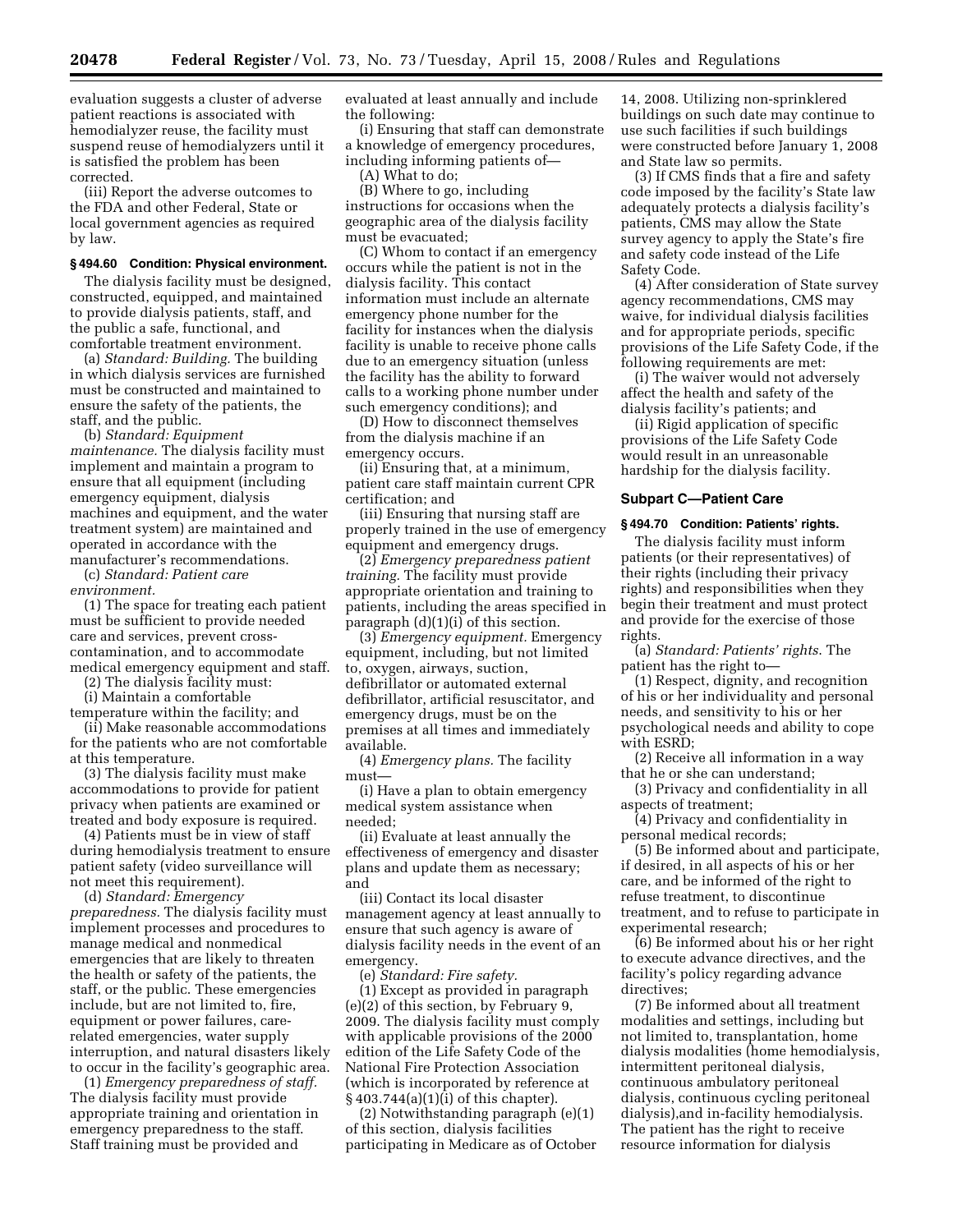modalities not offered by the facility, including information about alternative scheduling options for working patients;

(8) Be informed of facility policies regarding patient care, including, but not limited to, isolation of patients;

(9) Be informed of facility policies regarding the reuse of dialysis supplies, including hemodialyzers;

(10) Be informed by the physician, nurse practitioner, clinical nurse specialist, or physician's assistant treating the patient for ESRD of his or her own medical status as documented in the patient's medical record, unless the medical record contains a documented contraindication;

(11) Be informed of services available in the facility and charges for services not covered under Medicare;

(12) Receive the necessary services outlined in the patient plan of care described in § 494.90;

(13) Be informed of the rules and expectations of the facility regarding patient conduct and responsibilities;

(14) Be informed of the facility's internal grievance process;

(15) Be informed of external grievance mechanisms and processes, including how to contact the ESRD Network and the State survey agency;

(16) Be informed of his or her right to file internal grievances or external grievances or both without reprisal or denial of services; and

(17) Be informed that he or she may file internal or external grievances, personally, anonymously or through a representative of the patient's choosing.

(b) *Standard: Right to be informed regarding the facility's discharge and transfer policies*. The patient has the right to—

(1) Be informed of the facility's policies for transfer, routine or involuntary discharge, and discontinuation of services to patients; and

(2) Receive written notice 30 days in advance of an involuntary discharge, after the facility follows the involuntary discharge procedures described in  $§$  494.180(f)(4). In the case of immediate threats to the health and safety of others, an abbreviated discharge procedure may be allowed.

(c) *Standard: Posting of rights*. The dialysis facility must prominently display a copy of the patient's rights in the facility, including the current State agency and ESRD network mailing addresses and telephone complaint numbers, where it can be easily seen and read by patients.

# **§ 494.80 Condition: Patient assessment.**

The facility's interdisciplinary team consists of, at a minimum, the patient or

the patient's designee (if the patient chooses), a registered nurse, a physician treating the patient for ESRD, a social worker, and a dietitian. The interdisciplinary team is responsible for providing each patient with an individualized and comprehensive assessment of his or her needs. The comprehensive assessment must be used to develop the patient's treatment plan and expectations for care.

(a) *Standard: Assessment criteria*. The patient's comprehensive assessment must include, but is not limited to, the following:

(1) Evaluation of current health status and medical condition, including comorbid conditions.

(2) Evaluation of the appropriateness of the dialysis prescription, blood pressure, and fluid management needs.

(3) Laboratory profile, immunization history, and medication history.

(4) Evaluation of factors associated with anemia, such as hematocrit, hemoglobin, iron stores, and potential treatment plans for anemia, including administration of erythropoiesisstimulating agent(s).

(5) Evaluation of factors associated with renal bone disease.

(6) Evaluation of nutritional status by a dietitian.

(7) Evaluation of psychosocial needs by a social worker.

(8) Evaluation of dialysis access type and maintenance (for example, arteriovenous fistulas, arteriovenous grafts, and peritoneal catheters).

(9) Evaluation of the patient's abilities, interests, preferences, and goals, including the desired level of participation in the dialysis care process; the preferred modality (hemodialysis or peritoneal dialysis), and setting, (for example, home dialysis), and the patient's expectations for care outcomes.

(10) Evaluation of suitability for a transplantation referral, based on criteria developed by the prospective transplantation center and its surgeon(s). If the patient is not suitable for transplantation referral, the basis for nonreferral must be documented in the patient's medical record.

(11) Evaluation of family and other support systems.

(12) Evaluation of current patient physical activity level.

(13) Evaluation for referral to vocational and physical rehabilitation services.

(b) *Standard: Frequency of assessment for patients admitted to the dialysis facility*. (1) An initial comprehensive assessment must be conducted on all new patients (that is, all admissions to a dialysis facility),

within the latter of 30 calendar days or 13 outpatient hemodialysis sessions beginning with the first outpatient dialysis session.

(2) A follow up comprehensive reassessment must occur within 3 months after the completion of the initial assessment to provide information to adjust the patient's plan of care specified in § 494.90.

(c) *Standard: Assessment of treatment prescription*. The adequacy of the patient's dialysis prescription, as described in  $\S 494.90(a)(1)$ , must be assessed on an ongoing basis as follows:

(1) *Hemodialysis patients*. At least monthly by calculating delivered Kt/V or an equivalent measure.

(2) *Peritoneal dialysis patients*. At least every 4 months by calculating delivered weekly Kt/V or an equivalent measure.

(d) *Standard: Patient reassessment*. In accordance with the standards specified in paragraphs (a)(1) through (a)(13) of this section, a comprehensive reassessment of each patient and a revision of the plan of care must be conducted—

(1) At least annually for stable patients; and

(2) At least monthly for unstable patients including, but not limited to, patients with the following:

(i) Extended or frequent

hospitalizations;

(ii) Marked deterioration in health status;

(iii) Significant change in psychosocial needs; or

(iv) Concurrent poor nutritional status, unmanaged anemia, and inadequate dialysis.

## **§ 494.90 Condition: Patient plan of care.**

The interdisciplinary team as defined at § 494.80 must develop and implement a written, individualized comprehensive plan of care that specifies the services necessary to address the patient's needs, as identified by the comprehensive assessment and changes in the patient's condition, and must include measurable and expected outcomes and estimated timetables to achieve these outcomes. The outcomes specified in the patient plan of care must be consistent with current evidence-based professionally-accepted clinical practice standards.

(a) *Standard: Development of patient plan of care*. The interdisciplinary team must develop a plan of care for each patient. The plan of care must address, but not be limited to, the following:

(1) *Dose of dialysis*. The interdisciplinary team must provide the necessary care and services to manage the patient's volume status; and achieve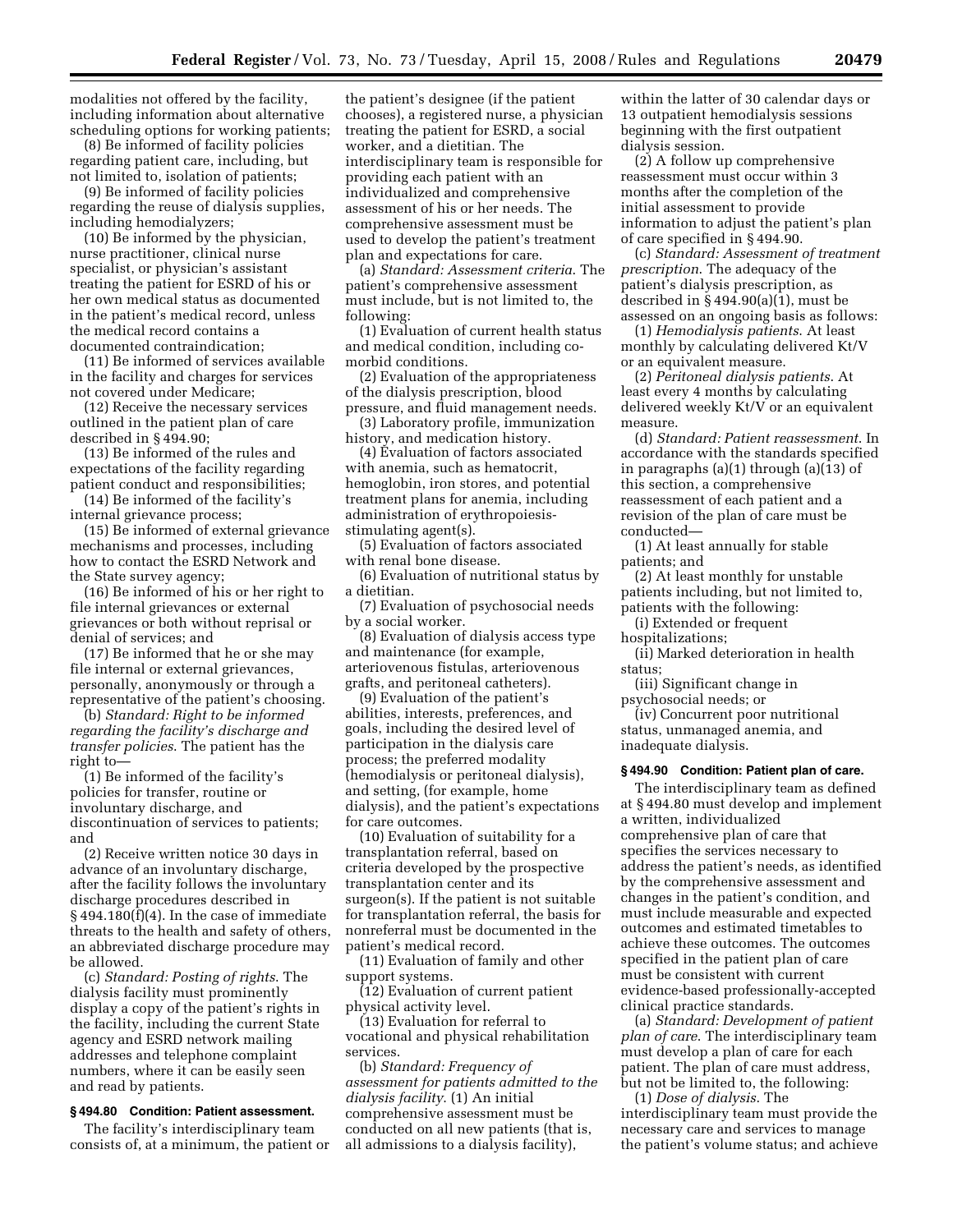and sustain the prescribed dose of dialysis to meet a hemodialysis Kt/V of at least 1.2 and a peritoneal dialysis weekly Kt/V of at least 1.7 or meet an alternative equivalent professionallyaccepted clinical practice standard for adequacy of dialysis.

(2) *Nutritional status*. The interdisciplinary team must provide the necessary care and counseling services to achieve and sustain an effective nutritional status. A patient's albumin level and body weight must be measured at least monthly. Additional evidence-based professionally-accepted clinical nutrition indicators may be monitored, as appropriate.

(3) *Mineral metabolism*. Provide the necessary care to manage mineral metabolism and prevent or treat renal bone disease.

(4) *Anemia*. The interdisciplinary team must provide the necessary care and services to achieve and sustain the clinically appropriate hemoglobin/ hematocrit level. The patient's hemoglobin/hematocrit must be measured at least monthly. The dialysis facility must conduct an evaluation of the patient's anemia management needs. For a home dialysis patient, the facility must evaluate whether the patient can safely, aseptically, and effectively administer erythropoiesis-stimulating agents and store this medication under refrigeration if necessary. The patient's response to erythropoiesis-stimulating agent(s), including blood pressure levels and utilization of iron stores, must be monitored on a routine basis.

(5) *Vascular access*. The interdisciplinary team must provide vascular access monitoring and appropriate, timely referrals to achieve and sustain vascular access. The hemodialysis patient must be evaluated for the appropriate vascular access type, taking into consideration co-morbid conditions, other risk factors, and whether the patient is a potential candidate for arteriovenous fistula placement. The patient's vascular access must be monitored to prevent access failure, including monitoring of arteriovenous grafts and fistulae for symptoms of stenosis.

(6) *Psychosocial status*. The interdisciplinary team must provide the necessary monitoring and social work interventions. These include counseling services and referrals for other social services, to assist the patient in achieving and sustaining an appropriate psychosocial status as measured by a standardized mental and physical assessment tool chosen by the social worker, at regular intervals, or more frequently on an as-needed basis.

(7) *Modality*. (i) *Home dialysis*. The interdisciplinary team must identify a plan for the patient's home dialysis or explain why the patient is not a candidate for home dialysis.

(ii) *Transplantation status*. When the patient is a transplant referral candidate, the interdisciplinary team must develop plans for pursuing transplantation. The patient's plan of care must include documentation of the—

(A) Plan for transplantation, if the patient accepts the transplantation referral;

(B) Patient's decision, if the patient is a transplantation referral candidate but declines the transplantation referral; or

(C) Reason(s) for the patient's nonreferral as a transplantation candidate as documented in accordance with § 494.80(a)(10).

(8) *Rehabilitation status*. The interdisciplinary team must assist the patient in achieving and sustaining an appropriate level of productive activity, as desired by the patient, including the educational needs of pediatric patients (patients under the age of 18 years), and make rehabilitation and vocational rehabilitation referrals as appropriate.

(b) *Standard: Implementation of the patient plan of care*.

(1) The patient's plan of care must— (i) Be completed by the

interdisciplinary team, including the patient if the patient desires; and

(ii) Be signed by team members, including the patient or the patient's designee; or, if the patient chooses not to sign the plan of care, this choice must be documented on the plan of care, along with the reason the signature was not provided.

(2) Implementation of the initial plan of care must begin within the latter of 30 calendar days after admission to the dialysis facility or 13 outpatient hemodialysis sessions beginning with the first outpatient dialysis session. Implementation of monthly or annual updates of the plan of care must be performed within 15 days of the completion of the additional patient assessments specified in § 494.80(d).

(3) If the expected outcome is not achieved, the interdisciplinary team must adjust the patient's plan of care to achieve the specified goals. When a patient is unable to achieve the desired outcomes, the team must—

(i) Adjust the plan of care to reflect the patient's current condition;

(ii) Document in the record the reasons why the patient was unable to achieve the goals; and

(iii) Implement plan of care changes to address the issues identified in paragraph (b)(3)(ii) of this section.

(4) The dialysis facility must ensure that all dialysis patients are seen by a physician, nurse practitioner, clinical nurse specialist, or physician's assistant providing ESRD care at least monthly, as evidenced by a monthly progress note placed in the medical record, and periodically while the hemodialysis patient is receiving in-facility dialysis.

(c) *Standard: Transplantation referral tracking*. The interdisciplinary team must—

(1) Track the results of each kidney transplant center referral;

(2) Monitor the status of any facility patients who are on the transplant wait list; and

(3) Communicate with the transplant center regarding patient transplant status at least annually, and when there is a change in transplant candidate status.

(d) *Standard: Patient education and training*. The patient care plan must include, as applicable, education and training for patients and family members or caregivers or both, in aspects of the dialysis experience, dialysis management, infection prevention and personal care, home dialysis and self-care, quality of life, rehabilitation, transplantation, and the benefits and risks of various vascular access types.

## **§ 494.100 Condition: Care at home.**

A dialysis facility that is certified to provide services to home patients must ensure through its interdisciplinary team, that home dialysis services are at least equivalent to those provided to infacility patients and meet all applicable conditions of this part.

(a) *Standard: Training.* The interdisciplinary team must oversee training of the home dialysis patient, the designated caregiver, or self-dialysis patient before the initiation of home dialysis or self-dialysis (as defined in § 494.10) and when the home dialysis caregiver or home dialysis modality changes. The training must—

(1) Be provided by a dialysis facility that is approved to provide home dialysis services;

(2) Be conducted by a registered nurse who meets the requirements of § 494.140(b)(2); and

(3) Be conducted for each home dialysis patient and address the specific needs of the patient, in the following areas:

(i) The nature and management of **ESRD.** 

(ii) The full range of techniques associated with the treatment modality selected, including effective use of dialysis supplies and equipment in achieving and delivering the physician's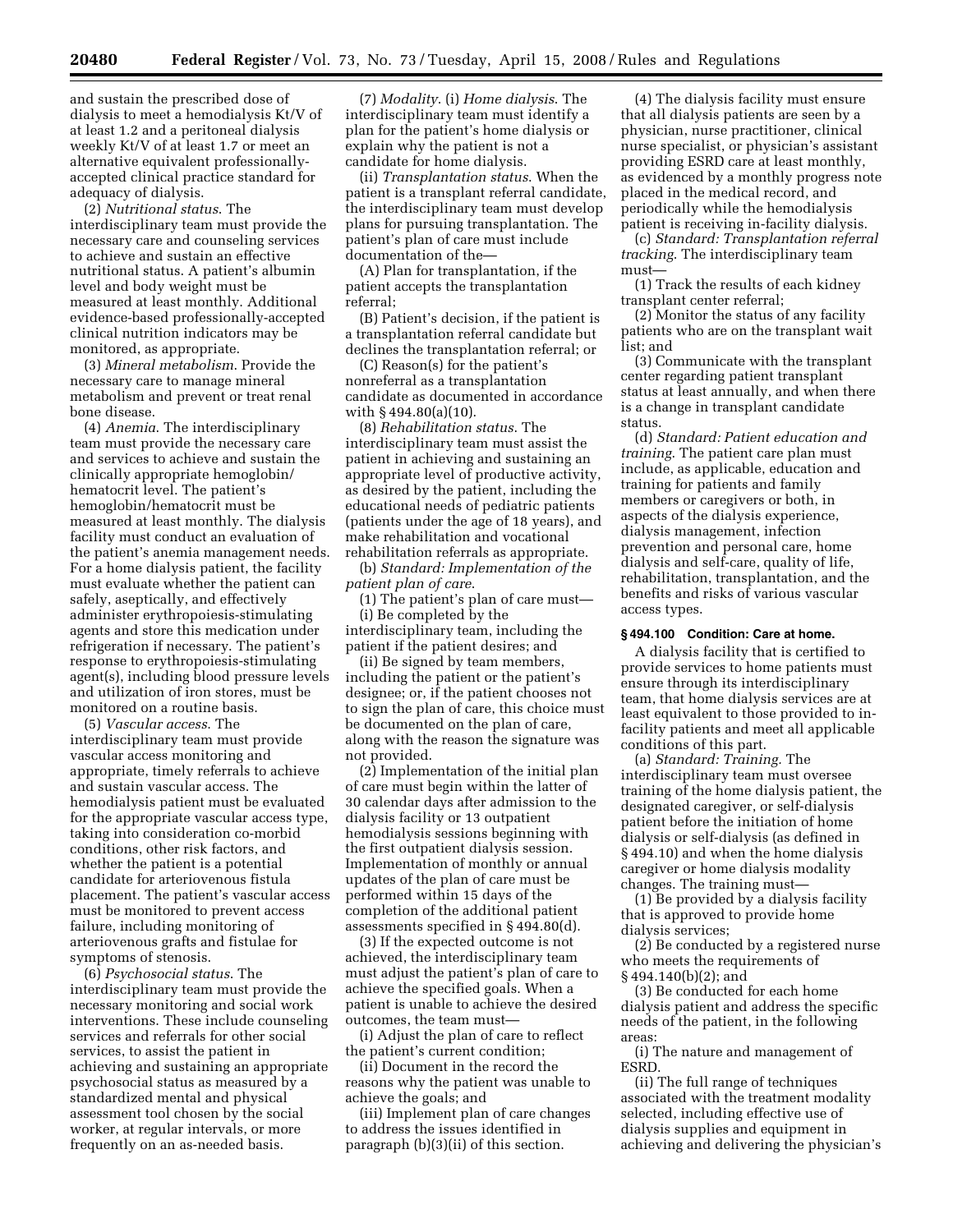prescription of Kt/V or URR, and effective administration of erythropoiesis-stimulating agent(s) (if prescribed) to achieve and maintain a target level hemoglobin or hematocrit as written in patient's plan of care.

(iii) How to detect, report, and manage potential dialysis complications, including water treatment problems.

(iv) Availability of support resources and how to access and use resources.

(v) How to self-monitor health status and record and report health status information.

(vi) How to handle medical and nonmedical emergencies.

(vii) Infection control precautions. (viii) Proper waste storage and

disposal procedures.

(b) *Standard: Home dialysis monitoring.* The dialysis facility must—

(1) Document in the medical record that the patient, the caregiver, or both received and demonstrated adequate comprehension of the training;

(2) Retrieve and review complete selfmonitoring data and other information from self-care patients or their designated caregiver(s) at least every 2 months; and

(3) Maintain this information in the patient's medical record.

(c) *Standard: Support services.* 

(1) A home dialysis facility must furnish (either directly, under agreement, or by arrangement with another ESRD facility) home dialysis support services regardless of whether dialysis supplies are provided by the dialysis facility or a durable medical equipment company. Services include, but are not limited to, the following:

(i) Periodic monitoring of the patient's home adaptation, including visits to the patient's home by facility personnel in accordance with the patient's plan of care.

(ii) Coordination of the home patient's care by a member of the dialysis facility's interdisciplinary team.

(iii) Development and periodic review of the patient's individualized comprehensive plan of care that specifies the services necessary to address the patient's needs and meets the measurable and expected outcomes as specified in § 494.90 of this part.

(iv) Patient consultation with members of the interdisciplinary team, as needed.

(v) Monitoring of the quality of water and dialysate used by home hemodialysis patients including conducting an onsite evaluation and testing of the water and dialysate system in accordance with—

(A) The recommendations specified in the manufacturers' instructions; and

(B) The system's FDA-approved labeling for preconfigured systems designed, tested, and validated to meet AAMI quality (which includes standards for chemical and chlorine/ chloramine testing) water and dialysate. The facility must meet testing and other requirements of AAMI RD52:2004. In addition, bacteriological and endotoxin testing must be performed on a quarterly, or more frequent basis as needed, to ensure that the water and dialysate are within the AAMI limits.

(C) The dialysis facility must correct any water and dialysate quality problem for the home hemodialysis patient, and if necessary, arrange for backup dialysis until the problem is corrected if—

(*1*) Analysis of the water and dialysate quality indicates contamination; or

(*2*) The home hemodialysis patient demonstrates clinical symptoms associated with water and dialysate contamination.

(vi) Purchasing, leasing, renting, delivering, installing, repairing and maintaining medically necessary home dialysis supplies and equipment (including supportive equipment) prescribed by the attending physician.

(vii) Identifying a plan and arranging for emergency back-up dialysis services when needed.

(2) The dialysis facility must maintain a recordkeeping system that ensures continuity of care and patient privacy. This includes items and services furnished by durable medical equipment (DME) suppliers referred to in § 414.330(a)(2) of this chapter.

### **§ 494.110 Condition: Quality assessment and performance improvement.**

The dialysis facility must develop, implement, maintain, and evaluate an effective, data-driven, quality assessment and performance improvement program with participation by the professional members of the interdisciplinary team. The program must reflect the complexity of the dialysis facility's organization and services (including those services provided under arrangement), and must focus on indicators related to improved health outcomes and the prevention and reduction of medical errors. The dialysis facility must maintain and demonstrate evidence of its quality improvement and performance improvement program for review by CMS.

(a) *Standard: Program scope.*  (1) The program must include, but not be limited to, an ongoing program that achieves measurable improvement in health outcomes and reduction of medical errors by using indicators or performance measures associated with

improved health outcomes and with the identification and reduction of medical errors.

(2) The dialysis facility must measure, analyze, and track quality indicators or other aspects of performance that the facility adopts or develops that reflect processes of care and facility operations. These performance components must influence or relate to the desired outcomes or be the outcomes themselves. The program must include, but not be limited to, the following:

(i) Adequacy of dialysis.

(ii) Nutritional status.

(iii) Mineral metabolism and renal bone disease.

(iv) Anemia management.

(v) Vascular access.

(vi) Medical injuries and medical errors identification.

(vii) Hemodialyzer reuse program, if the facility reuses hemodialyzers.

(viii) Patient satisfaction and grievances.

(ix) Infection control; with respect to this component the facility must—

(A) Analyze and document the incidence of infection to identify trends and establish baseline information on infection incidence;

(B) Develop recommendations and action plans to minimize infection transmission, promote immunization; and

(C) Take actions to reduce future incidents.

(b) *Standard: Monitoring performance improvement.* The dialysis facility must continuously monitor its performance, take actions that result in performance improvements, and track performance to ensure that improvements are sustained over time.

(c) *Standard: Prioritizing improvement activities.* The dialysis facility must set priorities for performance improvement, considering prevalence and severity of identified problems and giving priority to improvement activities that affect clinical outcomes or patient safety. The facility must immediately correct any identified problems that threaten the health and safety of patients.

## **§ 494.120 Condition: Special purpose renal dialysis facilities.**

A special purpose renal dialysis facility is approved to furnish dialysis on a short-term basis at special locations. Special purpose dialysis facilities are divided into two categories: vacation camps (locations that serve ESRD patients while the patients are in a temporary residence) and facilities established to serve ESRD patients under emergency circumstances.

(a) *Standard: Approval period.* The period of approval for a special purpose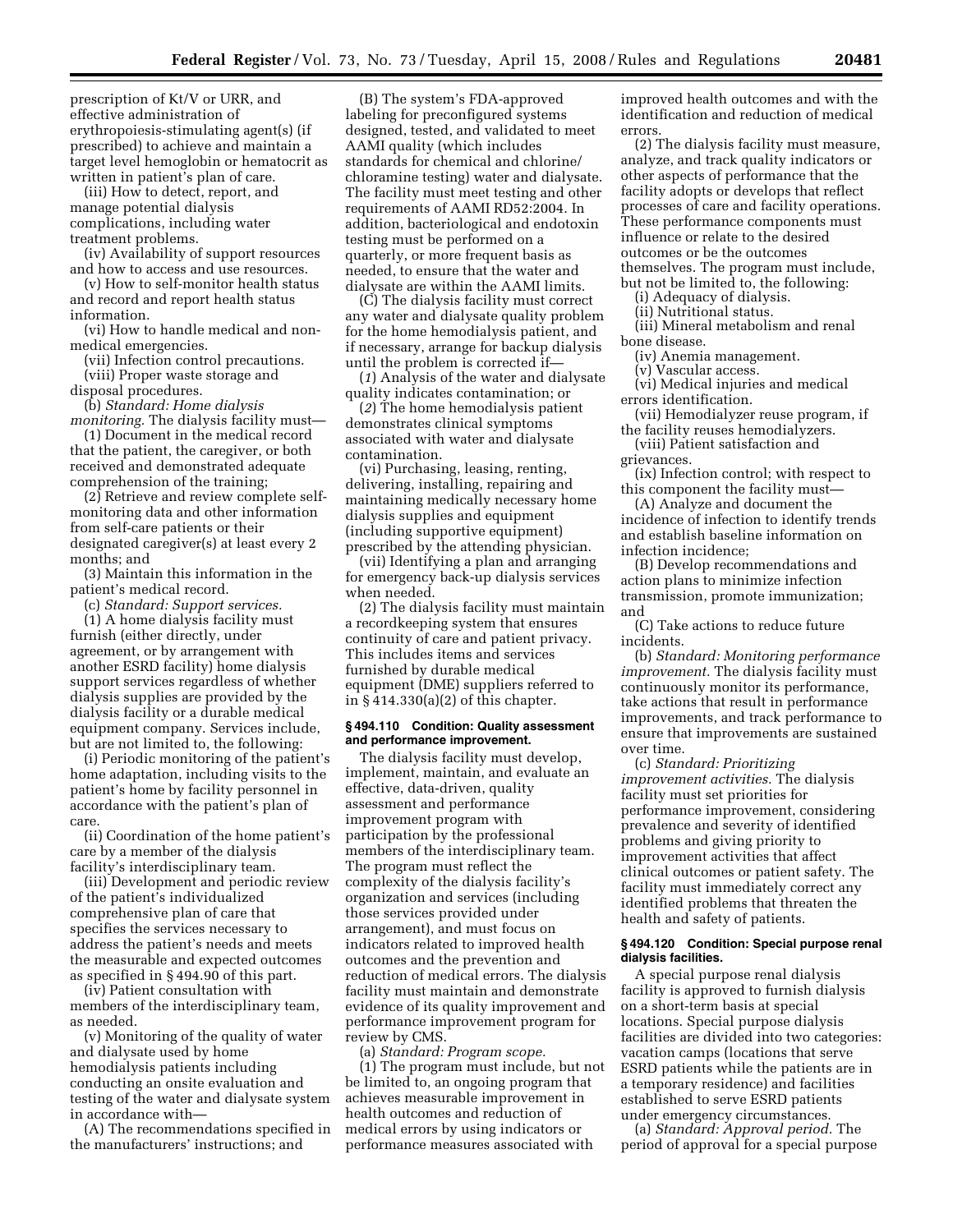renal dialysis facility may not exceed 8 months in any 12-month period.

(b) *Standard: Service limitation.*  Special purpose renal dialysis facilities are limited to areas in which there are limited dialysis resources or access-tocare problems due to an emergency circumstance. A special purpose renal dialysis facility may provide services only to those patients who would otherwise be unable to obtain treatments in the geographic locality served by the facility.

(c) *Standard: Scope of requirements.*  (1) *Scope of requirements for a* 

*vacation camp.* A vacation camp that provides dialysis services must be operated under the direction of a certified renal dialysis facility that assumes full responsibility for the care provided to patients. A special purpose renal dialysis facility established as a vacation camp must comply with the following conditions for coverage—

(i) Infection control at § 494.30;

(ii) Water and dialysate quality at § 494.40 (except as provided in paragraph  $(c)(1)(viii)$  of this section);

(iii) Reuse of hemodialyzers at § 494.50 (if reuse is performed);

(iv) Patients' rights and posting of patients' rights at § 494.70(a) and  $§$  494.70(c);

(v) Laboratory services at § 494.130;

(vi) Medical director responsibilities for staff education and patient care policies and procedures at § 494.150(c) and § 494.150(d);

(vii) Medical records at § 494.170; and (viii) When portable home water treatment systems are used in place of a central water treatment system, the facility may adhere to  $\S 494.100(c)(1)(v)$ (home monitoring of water quality), in place of § 494.40 (water quality).

(2) *Scope of requirements for an emergency circumstance facility.* A special purpose renal dialysis facility set up due to emergency circumstances may provide services only to those patients who would otherwise be unable to obtain treatments in the geographic areas served by the facility. These types of special purpose dialysis facilities must comply with paragraph (c)(1) of this section and addition to complying with the following conditions:

(i) Section 494.20 (compliance with Federal, State, and local laws and regulations).

(ii) Section 494.60 (physical environment).

(iii) Section 494.70(a) through section 494.70(c) (patient rights).

(iv) Section 494.140 (personnel qualifications).

(v) Section 494.150 (medical director).

(vi) Section 494.180 (governance).

(d) *Standard: Physician contact.* The facility must contact the patient's

physician, if possible, prior to initiating dialysis in the special purpose renal dialysis facility, to discuss the patient's current condition to assure care provided in the special purpose renal dialysis facility is consistent with the patient plan of care (described in § 494.90).

(e) *Standard: Documentation.* All patient care provided in the special purpose facility is documented and forwarded to the patient's usual dialysis facility, if possible, within 30 days of the last scheduled treatment in the special purpose renal dialysis facility.

#### **§ 494.130 Condition: Laboratory services.**

The dialysis facility must provide, or make available, laboratory services (other than tissue pathology and histocompatibility) to meet the needs of the ESRD patient. Any laboratory services, including tissue pathology and histocompatibility must be furnished by or obtained from, a facility that meets the requirements for laboratory services specified in part 493 of this chapter.

#### **Subpart D—Administration**

## **§ 494.140 Condition: Personnel qualifications.**

All dialysis facility staff must meet the applicable scope of practice board and licensure requirements in effect in the State in which they are employed. The dialysis facility's staff (employee or contractor) must meet the personnel qualifications and demonstrated competencies necessary to serve collectively the comprehensive needs of the patients. The dialysis facility's staff must have the ability to demonstrate and sustain the skills needed to perform the specific duties of their positions.

(a) *Standard: Medical director.*  (l) The medical director must be a board-certified physician in internal medicine or pediatrics by a professional board who has completed a boardapproved training program in

nephrology and has at least 12-months of experience providing care to patients receiving dialysis.

(2) If a physician, as specified in paragraph (a)(1) of this section, is not available to direct a certified dialysis facility another physician may direct the facility, subject to the approval of the Secretary.

(b) *Standard: Nursing services.* 

(1) *Nurse manager.* The facility must have a nurse manager responsible for nursing services in the facility who must—

(i) Be a full time employee of the facility;

(ii) Be a registered nurse; and

(iii) Have at least 12 months of experience in clinical nursing, and an additional 6 months of experience in providing nursing care to patients on maintenance dialysis.

(2) *Self-care and home dialysis training nurse.* The nurse responsible for self-care and/or home care training must—

(i) Be a registered nurse; and (ii) Have at least 12 months experience in providing nursing care and an additional 3 months of experience in the specific modality for which the nurse will provide self-care training.

(3) *Charge nurse.* The charge nurse responsible for each shift must—

(i) Be a registered nurse, a licensed practical nurse, or vocational nurse who meets the practice requirements in the State in which he or she is employed;

(ii) Have at least 12 months experience in providing nursing care, including 3 months of experience in providing nursing care to patients on maintenance dialysis; and

(iii) If such nurse is a licensed practical nurse or licensed vocational nurse, work under the supervision of a registered nurse in accordance with state nursing practice act provisions.

(4) *Staff nurse.* Each nurse who provides care and treatment to patients must be either a registered nurse or a practical nurse who meets the practice requirements in the State in which he or she is employed.

(c) *Standard: Dietitian.* The facility must have a dietitian who must—

(1) Be a registered dietitian with the Commission on Dietetic Registration; and

(2) Have a minimum of 1 year professional work experience in clinical nutrition as a registered dietitian.

(d) *Standard: Social worker.* The facility must have a social worker who—

(1) Holds a master's degree in social work with a specialization in clinical practice from a school of social work accredited by the Council on Social Work Education; or

(2) Has served at least 2 years as a social worker, 1 year of which was in a dialysis unit or transplantation program prior to September 1, 1976, and has established a consultative relationship with a social worker who qualifies under § 494.140(d)(1).

(e) *Standard: Patient care dialysis technicians.* Patient care dialysis technicians must—

(1) Meet all applicable State requirements for education, training, credentialing, competency, standards of practice, certification, and licensure in the State in which he or she is

employed as a dialysis technician; and (2) Have a high school diploma or equivalency;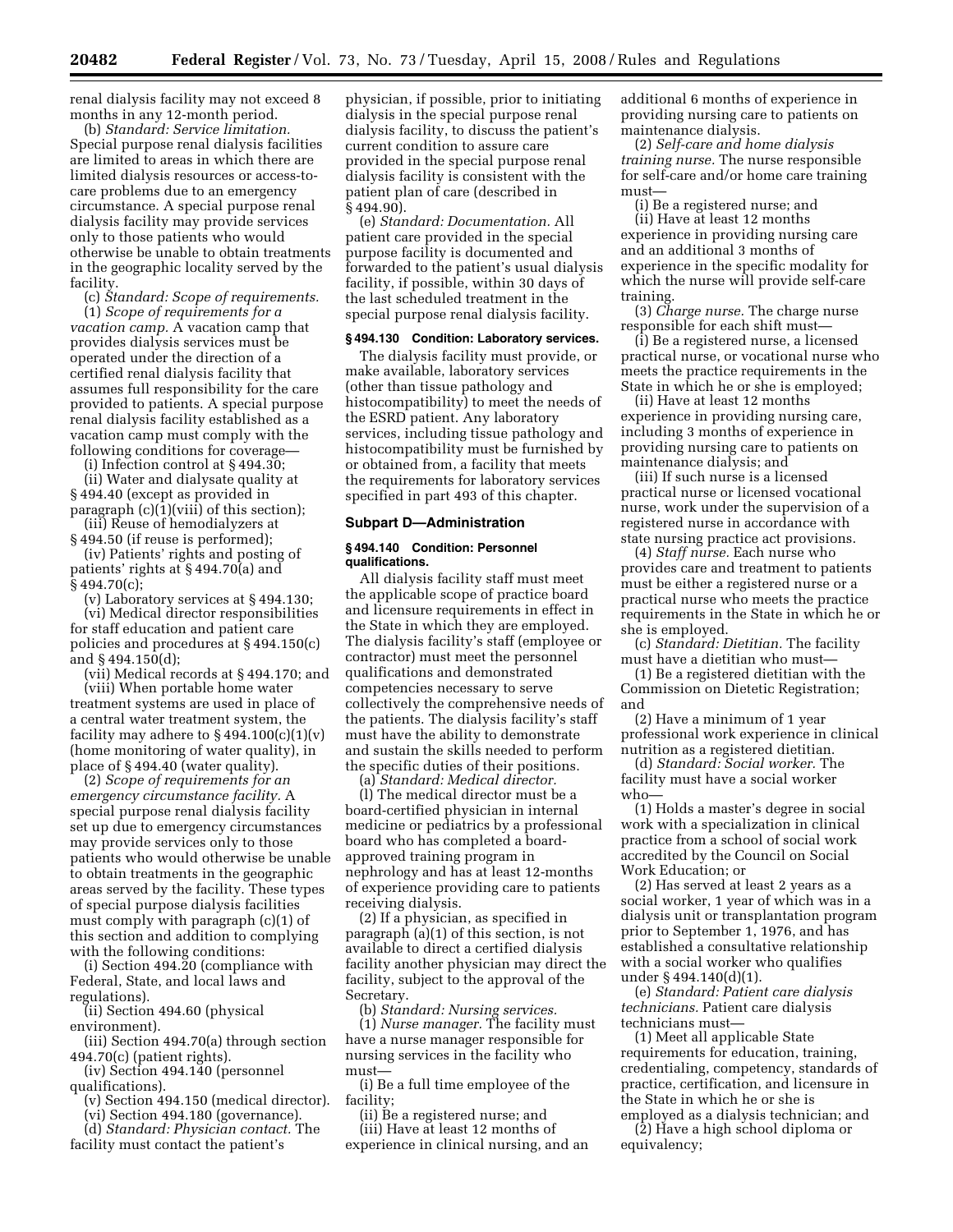(3) Have completed a training program that is approved by the medical director and governing body, under the direction of a registered nurse, focused on the operation of kidney dialysis equipment and machines, providing direct patient care, and communication and interpersonal skills, including patient sensitivity training and care of difficult patients. The training program must include the following subjects:

(i) Principles of dialysis.

(ii) Care of patients with kidney failure, including interpersonal skills.

(iii) Dialysis procedures and documentation, including initiation, proper cannulation techniques, monitoring, and termination of dialysis.

(iv) Possible complications of dialysis. (v) Water treatment and dialysate

preparation.

(vi) Infection control.

(vii) Safety.

(viii) Dialyzer reprocessing, if applicable.

(4) Be certified under a State certification program or a national commercially available certification program, as follows—

(i) For newly employed patient care technicians, within 18 months of being hired as a dialysis patient care technician; or

(ii) For patient care technicians employed on October 14, 2008, within 18 months after such date.

(f) *Standard: Water treatment system technicians.* Technicians who perform monitoring and testing of the water treatment system must complete a training program that has been approved by the medical director and the governing body.

## **§ 494.150 Condition: Responsibilities of the medical director.**

The dialysis facility must have a medical director who meets the qualifications of § 494.140(a) to be responsible for the delivery of patient care and outcomes in the facility. The medical director is accountable to the governing body for the quality of medical care provided to patients. Medical director responsibilities include, but are not limited to, the following:

(a) Quality assessment and

performance improvement program. (b) Staff education, training, and

performance. (c) Policies and procedures. The

medical director must— (1) Participate in the development, periodic review and approval of a 'patient care policies and procedures

manual'' for the facility; and (2) Ensure that—

(i) All policies and procedures relative to patient admissions, patient

care, infection control, and safety are adhered to by all individuals who treat patients in the facility, including attending physicians and nonphysician providers; and

(ii) The interdisciplinary team adheres to the discharge and transfer policies and procedures specified in § 494.180(f).

## **§ 494.160 [Reserved]**

#### **§ 494.170 Condition: Medical records.**

The dialysis facility must maintain complete, accurate, and accessible records on all patients, including home patients who elect to receive dialysis supplies and equipment from a supplier that is not a provider of ESRD services and all other home dialysis patients whose care is under the supervision of the facility.

(a) *Standard: Protection of the patient's record.* The dialysis facility must—

(1) Safeguard patient records against loss, destruction, or unauthorized use; and

(2) Keep confidential all information contained in the patient's record, except when release is authorized pursuant to one of the following:

(i) The transfer of the patient to another facility.

(ii) Certain exceptions provided for in the law.

(iii) Provisions allowed under third party payment contracts.

(iv) Approval by the patient.

(v) Inspection by authorized agents of the Secretary, as required for the administration of the dialysis program.

(3) Obtaining written authorization from the patient or legal representative before releasing information that is not authorized by law.

(b) *Standard: Completion of patient records and centralization of clinical information.* 

(1) Current medical records and those of discharged patients must be completed promptly.

(2) All clinical information pertaining to a patient must be centralized in the patient's record, including whether the patient has executed an advance directive. These records must be maintained in a manner such that each member of the interdisciplinary team has access to current information regarding the patient's condition and prescribed treatment.

(3) The dialysis facility must complete, maintain, and monitor home care patients' records, including the records of patients who receive supplies and equipment from a durable medical equipment supplier.

(c) *Standard: Record retention and preservation.* In accordance with 45 CFR § 164.530(j)(2), all patient records must be retained for 6 years from the date of the patient's discharge, transfer, or death.

(d) *Standard: Transfer of patient record information.* When a dialysis patient is transferred, the dialysis facility releasing the patient must send all requested medical record information to the receiving facility within 1 working day of the transfer.

# **§ 494.180 Condition: Governance.**

The ESRD facility is under the control of an identifiable governing body, or designated person(s) with full legal authority and responsibility for the governance and operation of the facility. The governing body adopts and enforces rules and regulations relative to its own governance and to the health care and safety of patients, to the protection of the patients' personal and property rights, and to the general operation of the facility.

(a) *Standard: Designating a chief executive officer or administrator.* The governing body or designated person responsible must appoint an individual who serves as the dialysis facility's chief executive officer or administrator who exercises responsibility for the management of the facility and the provision of all dialysis services, including, but not limited to—

(1) Staff appointments;

(2) Fiscal operations;

(3) The relationship with the ESRD networks; and

(4) Allocation of necessary staff and other resources for the facility's quality assessment and performance improvement program as described in § 494.110.

(b) *Standard: Adequate number of qualified and trained staff.* The governing body or designated person responsible must ensure that—

(1) An adequate number of qualified personnel are present whenever patients are undergoing dialysis so that the patient/staff ratio is appropriate to the level of dialysis care given and meets the needs of patients; and the registered nurse, social worker and dietitian members of the interdisciplinary team are available to meet patient clinical needs;

(2) A registered nurse, who is responsible for the nursing care provided, is present in the facility at all times that in-center dialysis patients are being treated;

(3) All staff, including the medical director, have appropriate orientation to the facility and their work responsibilities; and